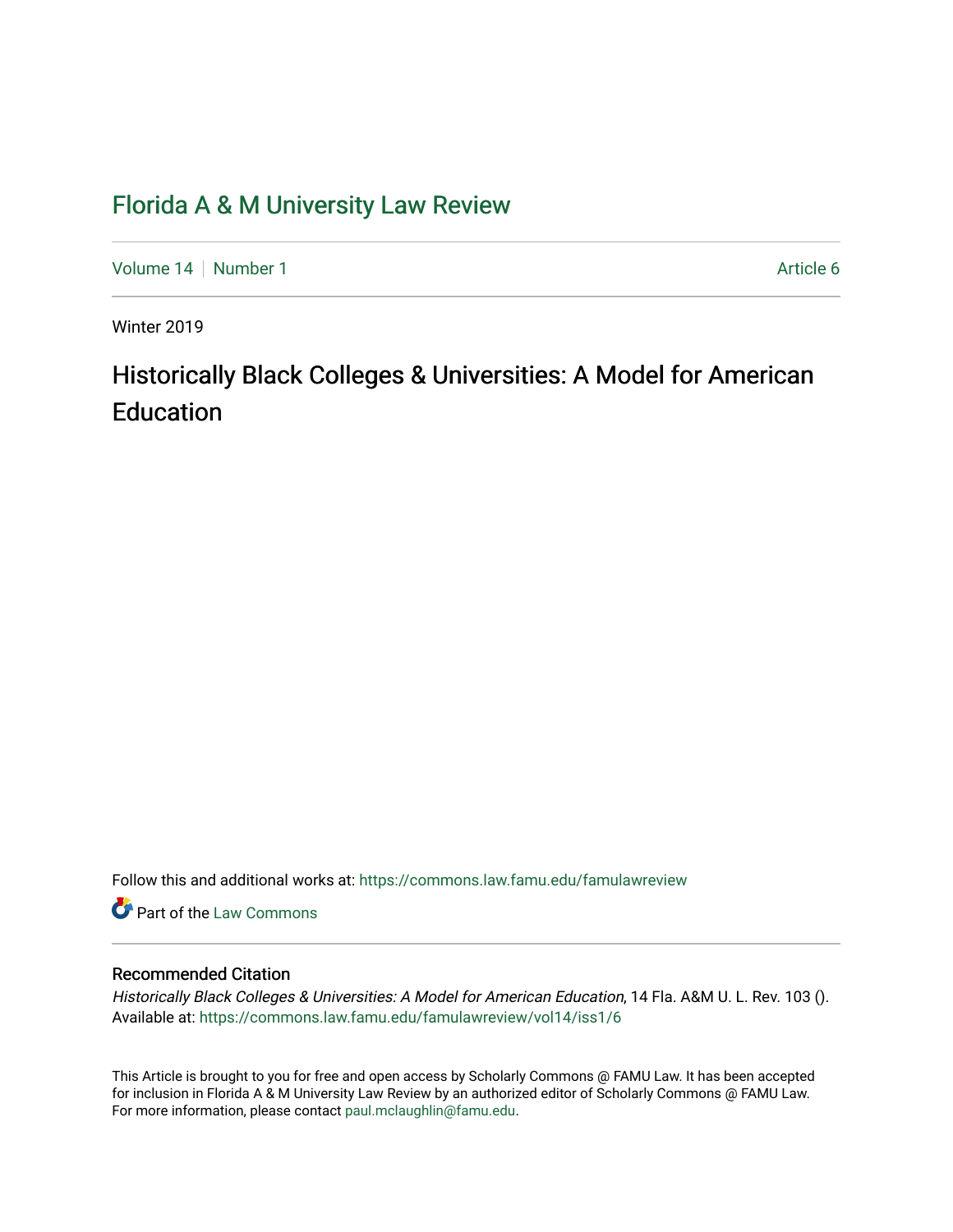# HISTORICALLY BLACK COLLEGES & UNIVERSITIES: A MODEL FOR AMERICAN EDUCATION

*Jennifer M. Smith\* & Elliot O. Jackson\*\**

*"The whole world opened to me when I learned to read."* ~ Mary McLeod Bethune

Hungry for freedom and knowledge, enslaved Blacks engaged in a massive general strike against slavery by transferring their labor from the Confederate planter to the Northern invader, and this decided the Civil War.1 In 1865, the North conquered the South, and slavery

Elliot O. Jackson is a student at the Florida Agricultural & Mechanical University College of Law. He earned a B.S. degree from Fayetteville State University, where he was initiated into the Epsilon Beta Chapter of Kappa Alpha Psi Fraternity, Inc.

\*\*\* Associated Press, *AP Changes Writing Style to Capitalize 'B' in Black When Referring to Race*, ADVANCE LOCAL, (June 19, 2020), https://www.al.com/news/2020/06/apchanges-writing-style-to-capitalize-b-in-black-when-referring-to-race.html (following the formal style to capitalize "Black" for persons). The authors use "Black" and "African American" interchangeably and maintain "Colored" or "Negro" in original quoted material.

The authors write in generalities when referring to race, gender, and other topics but understand that there are often examples of individuals or situations where generalities do not apply. Also, the authors use the third person, even when referring to their own cultural group.

1. W.E.B. DU BOIS, BLACK RECONSTRUCTION IN AMERICA 57, 61, 637 (1935) ("What the Negro did was wait, look and listen and try to see where his interest lay. . . . As soon, however, as it became clear that the Union armies would not or could not return fugitive slaves, and that the masters with all their fume and fury were uncertain in victory, the

<sup>©</sup> 2021 Jennifer M. Smith

Jennifer M. Smith is a professor at the Florida Agricultural and Mechanical University College of Law. She was formerly a partner with Holland & Knight LLP and a federal judicial clerk to the Honorable Joseph W. Hatchett, U.S. Court of Appeals for the Eleventh Circuit. She earned a J.D. from the University of Miami School of Law and a B.S. degree from Hampton University, where she was initiated into the Gamma Theta Chapter of Alpha Kappa Alpha Sorority, Inc. Professor Smith thanks Jacob C. Spragg (Florida A&M University College of Law and Old Dominion University graduate), LaVater Massie-Banks (Florida A&M University College of Law and Alabama State University graduate), and Alexis N. Tucker (Florida A&M University College of Law student and Valdosta State University graduate) for their assistance with earlier versions of this article. Professor Smith also thanks Taylor O. Connor and Lauren C. Robertson (Florida A&M University College of Law graduates) for their continued support and assistance in inspiring this article to completion. Professor Smith dedicates this article to her sister, Maria Smith Williams, a phenomenal HBCU graduate who earned a B.A. in art from Xavier University of Louisiana and a Master of Fine Arts from the University of Notre Dame in Indiana, and who created a life-size bronze statue of Mahatma Gandhi in 2001 in Chatsworth Durban in KwaZulu-Natal province in South Africa. Maria passed away during the final phase of this article.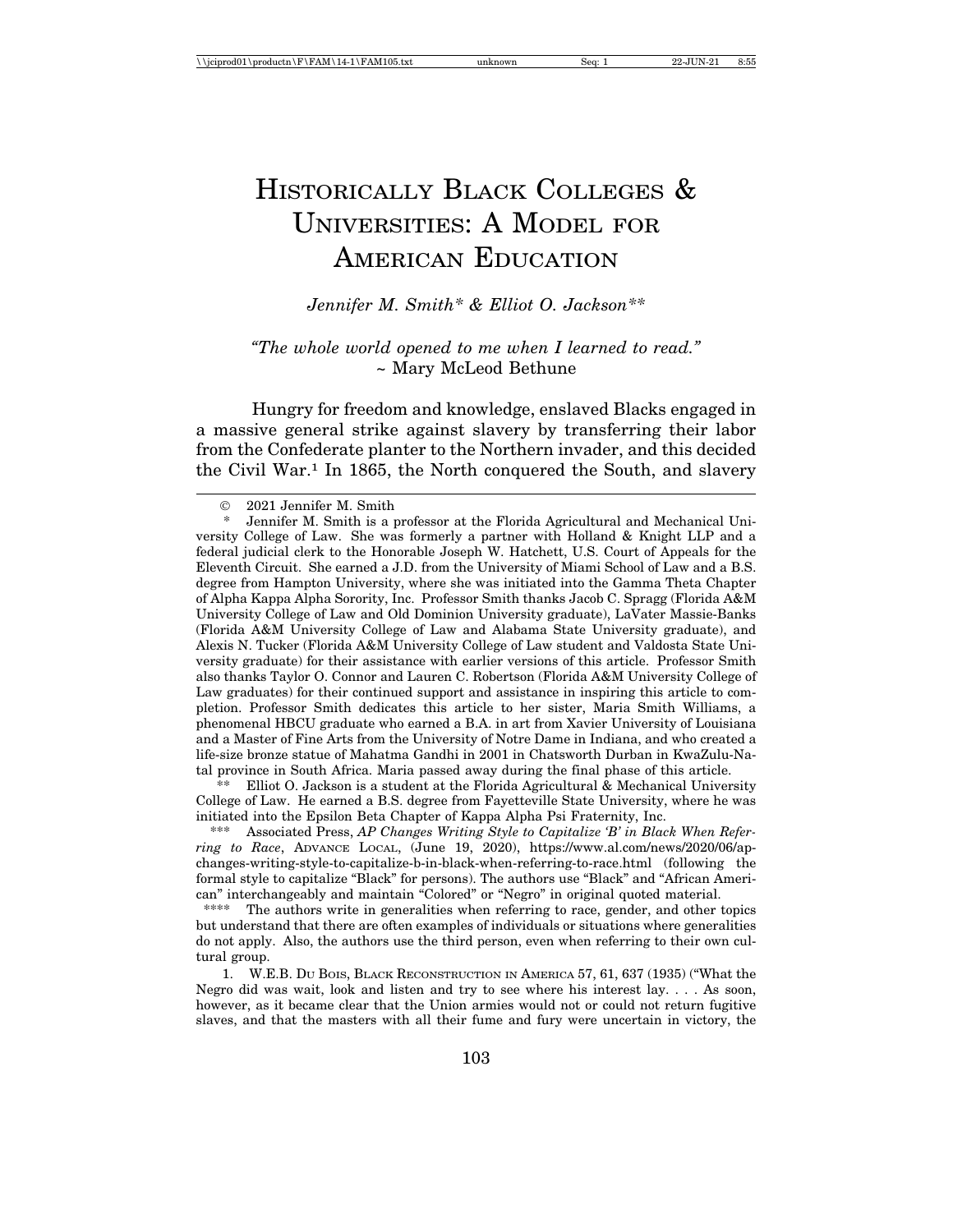slave entered upon a general strike against slavery by the same methods he had used during the period of the fugitive slave. He ran away to the first place of safety and offered his services to the Federal Army . . . this withdrawal and bestowal of his labor decided the war. . . . It was as Frederick Douglass said in Boston in 1865, that the Civil War was begun 'in the interests of slavery on both sides. The South was fighting to take slavery out of the Union, and the North fighting to keep it in the Union; the South fighting to get it beyond the limits of the United States Constitution, and the North fighting for the old guarantees; – both despising the Negro, both insulting the Negro.' . . . The eagerness to learn among American Negroes was exceptional in the case of a poor and recently emancipated folk."); JOHN HOPE FRANKLIN, RECONSTRUCTION: AFTER THE CIVIL WAR 108-09 (1961) ("It is difficult to exaggerate the eagerness of Negroes at the close of the war to secure an education. The several Negro conventions held in 1865 drew up resolutions requesting the states to provide educational facilities for Negroes. Most of the states turned a deaf ear. . . . The Negroes' avid desire for learning combined with other factors after 1867 to produce a system of public education in the Southern states."); *see also* Errol A. Henderson, *Slave Religion, Slave Hiring, and the Incipient Proletarianization of Enslaved Black Labor: Developing Du Bois' Thesis on Black Participation in the Civil War as a Revolution*, 19 J. AFR. AM. STUD. 192, 193, 195 (2015), https://www.jstor.org/stable/pdf/43525589.pdf ("In *Black Reconstruction*, first published in 1935, Du Bois challenged the prevailing myth that black Americans had not fought for their liberation in the Civil War. He argued that during the Civil War, enslaved blacks prosecuted a 'General Strike,' which was the 'stubborn mutiny of the Negro slave' that furnished about 200,000 black 'Federal soldiers whose evident ability to fight decided the war.'... Although Du Bois' thesis was largely rejected by scholars of his day, several prominent historians support it today."); *see also* Lucien Holness, *United States Colored Troops,* THE ENCYC. GREATER PHILA., https://philadelphiaencyclopedia.org/archive/ united-states-colored-troops/ (last visited Nov. 18, 2020) ("During the American Civil War (1861-65), Philadelphians raised eleven regiments of the United States Colored Troops (USCT) . . . [that] provided much-needed manpower for federal forces in the final two years of the war. . . . On July 16, 1862, Congress passed the Second Militia Act, which allowed African Americans to be employed as soldiers. . . . Military service did not guarantee equal treatment for African Americans on the battlefield or at home. For example, African American solders received pay of only ten dollars per month, with three dollars deducted for clothing, while white privates received thirteen dollars per month plus a clothing allowance. Many black soldiers expressed their dissatisfaction by refusing to accept the reduced rate and went for more than a year without pay. Not until June 15, 1864—when many black regiments teetered on the brink of mutiny—did Congress pass legislation that equalized the pay of black and white soldiers and offered back pay to those who refused their pay or were underpaid."); *see also* EDWARD E. BAPTIST, THE HALF HAS NEVER BEEN TOLD: SLAVERY AND THE MAKING OF AMERICAN CAPITALISM 401-03 (2014) ("[E]nslaved people had been knocking on the portal of freedom for decades, in any way possible. Now, in a single moment, the Emancipation Proclamation [1863] had unbarred the door. Next, African Americans would force it all the way open. . . . Since the beginning of war, free northern blacks had been pushing for enlistment. . . . Soon some enslaved men, drawn by word of mouth passed from one side of the battle lines to the other, were leaving slavery and enlisting immediately in the Union Army. . . . Over the next two years, almost 200,000 other African-American soldiers – many of them former slaves – did mighty things that defined the rest of their lives. . . . By 1864, once-enslaved people were marching through almost every southern state, not in tatters and chains, but [as members of USCT] bearing arms and wearing blue uniforms with the confidence of people who believed that the federal government would back their claims to rights. Their presence encouraged enslaved people to refuse to work for their owners, or to run to the woods."); *see, e.g.*, SUSIE K. TAYLOR, REMINISCENCES OF MY LIFE IN CAMP: AN AFRICAN AMERICAN WOMAN'S CIVIL WAR MEMOIR, Preface (1902) ("I have been asked many times by my friends, and also by members of the Grand Army of the Republic and Women's Relief Corps, to write a book of my army life [as an Army Nurse who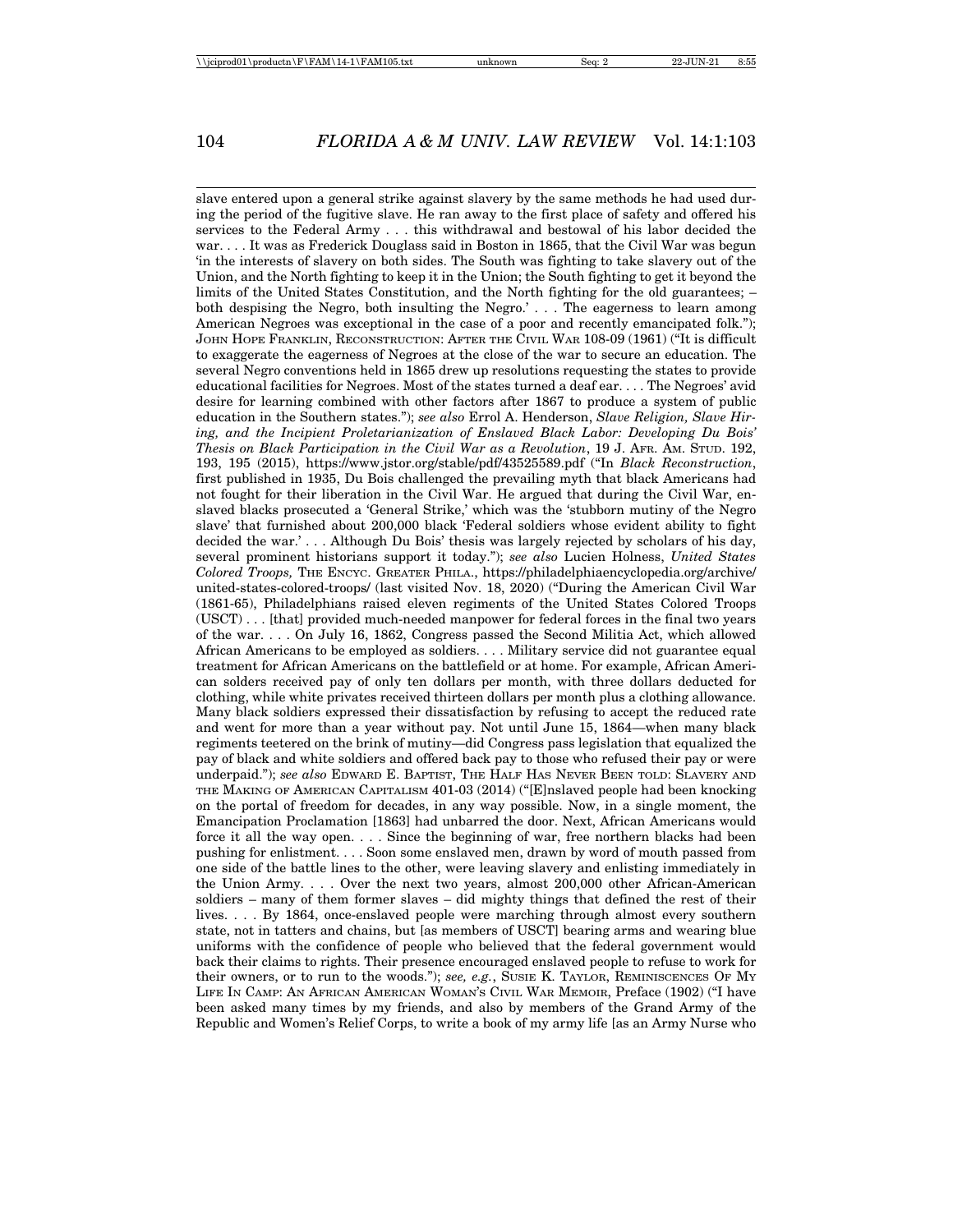officially ended. Having been starved of the opportunity to learn to read or write, the recently emancipated Blacks were eager to learn.

Within a year after slavery ended, however, Florida and other Southern states enacted laws to ensure the continuation of the vestiges of slavery in the United States. The legacy of slavery and racism evolved into an equally insidious system by controlling opportunities available to Blacks. Although the South seemed to guide the construction of the development of this new system to control Blacks, the North was complicit as well. This legacy was particularly evident in education.

Even after slavery, white-dominated political bodies enacted laws to prevent or interfere with the opportunities for Blacks to obtain an education. White obstruction to Black education existed at all levels, including in higher education.

Driven to learn, newly freed Blacks, often with the help of others, founded their own higher educational institutions, which are now called historically Black colleges and universities. From their inception to the present, these schools have embraced educating all who knocked on their doors, including whites, without regard to race or color. This should be modeled in American education where race and color continue to slam doors to Black education.

*"Had it not been for the Negro school and college, the Negro would, to all intents and purposes, have been driven back to slavery."* ~ W.E.B. Du Bois

was denied a war pension], during the war of 1861-65, with the regiment of the 1st South Carolina Colored Troops, later called 33d United States Colored Infantry.").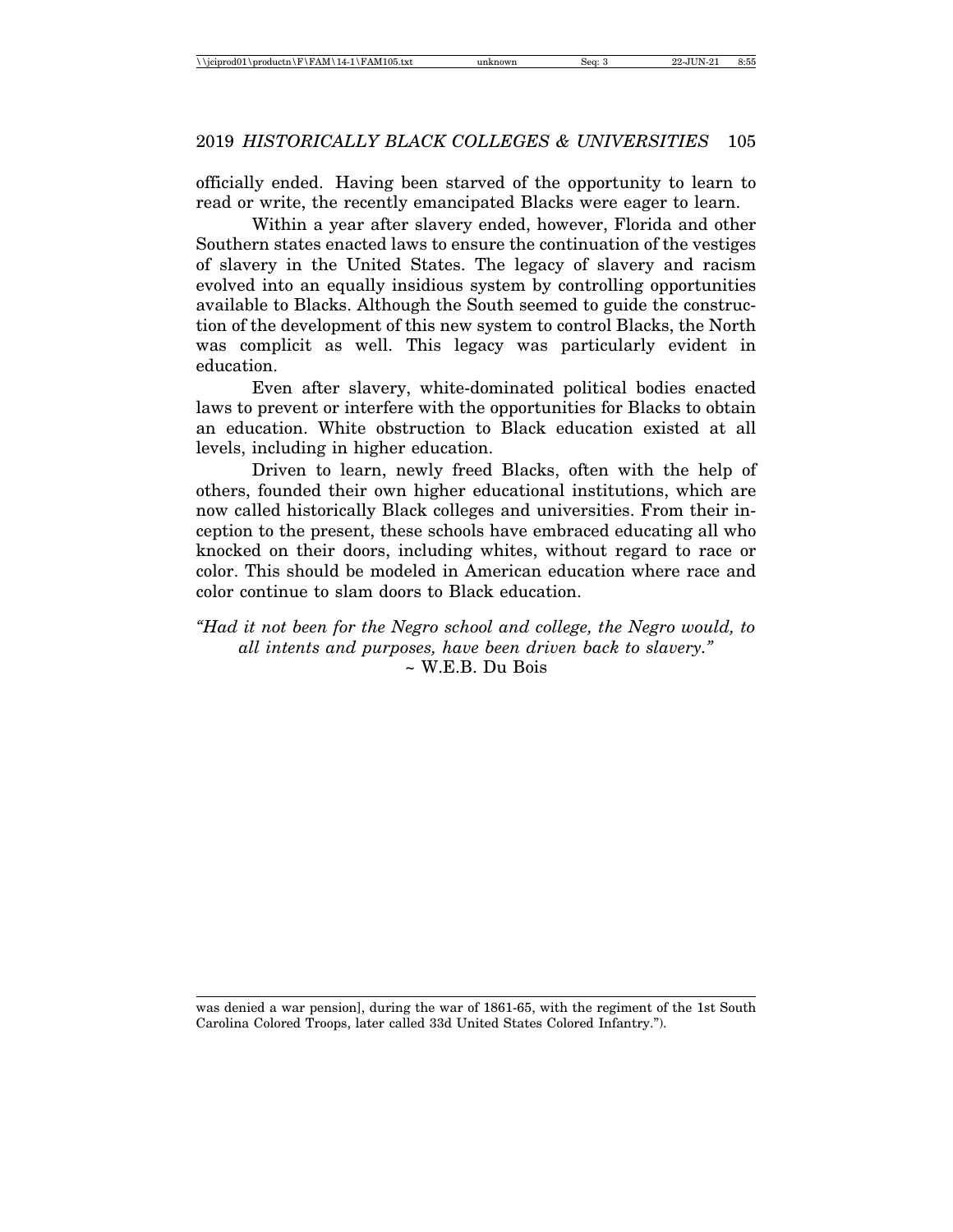## TABLE OF CONTENTS

|         | THE HISTORY OF FLORIDA AGRICULTURAL AND MECHANICAL                |       |                         |
|---------|-------------------------------------------------------------------|-------|-------------------------|
|         | UNIVERSITY, 1887                                                  |       |                         |
|         |                                                                   | 115   | $\bf{R}$                |
|         | I. A HISTORICAL PERSPECTIVE: PAST TO PRESENT                      | 127   | $\mathbf R$             |
|         | A. Pre-World War II Federal Enactments                            | 132   | $\bf{R}$                |
|         | The Land Ordinance of 1785 and the Northwest<br>1.                |       |                         |
|         |                                                                   | 132   | $\mathbf R$             |
|         | The Morrill Act of 1862<br>2.                                     | 138   | $\mathbf R$             |
|         | The Freedmen's Bureau Bills (1865 and 1866)<br>3.                 | 139   | $\bf{R}$                |
|         | The Hatch Act of 1887, the Morrill Act of 1890,<br>4.             |       |                         |
|         | and the Smith-Lever Act of 1914                                   | 148   | $\overline{\mathbf{R}}$ |
|         | Post-World War II Federal Enactments<br>B.                        | 151   | $\mathbf R$             |
|         | The Servicemen's Readjustment Act of 1944<br>1.                   | 151   | $\bf{R}$                |
|         | $\overline{2}$ .<br>The National Defense in Education Act of 1958 | 155   | $\bf{R}$                |
|         | 3.<br>The Higher Education Facilities Act of 1963                 | 156   | $\bf{R}$                |
|         | The Higher Education Act of 1965<br>4.                            | - 156 | $\mathbf R$             |
|         | $\overline{C}$                                                    |       | $\bf{R}$                |
|         | The Health Care and Education Reconciliation Act<br>$1_{-}$       |       |                         |
|         | of 2010 and the Student Aid and Fiscal                            |       |                         |
|         |                                                                   | 161   | $\mathbf R$             |
|         | The Fostering Undergraduate Talent by<br>2.                       |       |                         |
|         | Unlocking Resources for Education Act (2019-                      |       |                         |
|         |                                                                   | 165   | $\mathbf R$             |
| $\Pi$ . | HISTORICALLY BLACK COLLEGES AND UNIVERSITIES                      |       |                         |
|         |                                                                   | 169   | $\bf{R}$                |
|         |                                                                   |       | $\bf{R}$                |
|         | B. Academic and Professional Success  174                         |       | $\mathbf R$             |
|         | 1.                                                                |       | $\mathbf R$             |
|         | 2.                                                                |       | $\bf{R}$                |
|         | 3.<br>Science, Technology, Engineering and                        |       |                         |
|         |                                                                   | 177   | $\bf{R}$                |
|         | 4.                                                                | 179   | $\mathbf R$             |
|         |                                                                   |       | R                       |
| III.    | MAKING HISTORICALLY BLACK COLLEGES AND                            |       |                         |
|         |                                                                   |       | $\mathbf R$             |
|         |                                                                   |       | $\mathbf R$             |
|         | B. Renaming, Consolidating, or Closing Historically               |       |                         |
|         |                                                                   |       | $\mathbf R$             |
|         |                                                                   | 208   | $\bf{R}$                |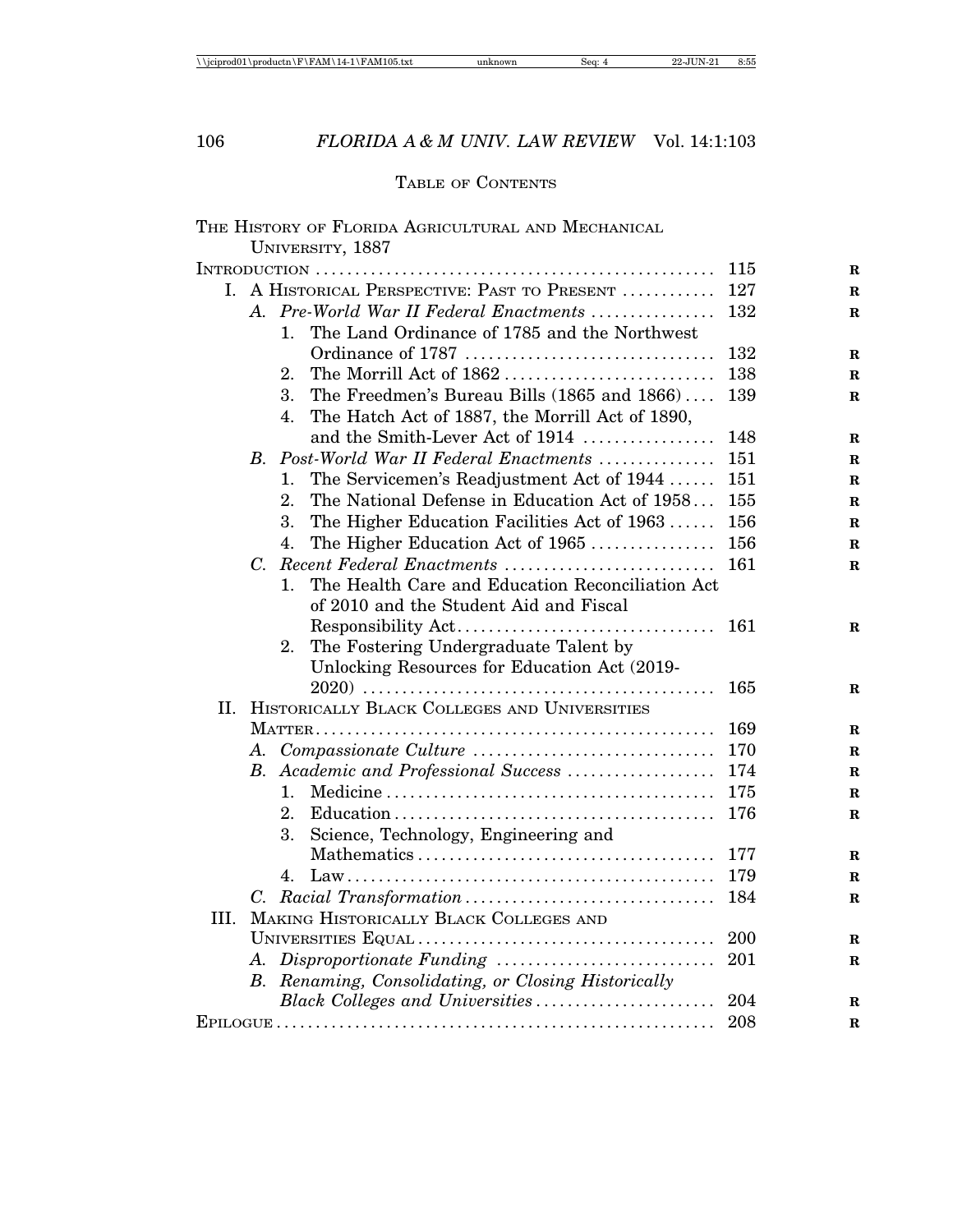#### THE HISTORY OF FLORIDA AGRICULTURAL AND MECHANICAL UNIVERSITY, 1887

The idea for higher education in Florida began in the 1820s. However, it was not until 1851 when the Florida Legislature established two state-supported academies for higher education for whites – East Florida Seminary (the predecessor to the University of Florida (UF)) opened in 1853, and West Florida Seminary (the predecessor to Florida State University (FSU)) opened in 1857.

In January 1866, the Florida Legislature enacted a statute creating a dual school system to keep whites separate from Blacks. In 1885, the Florida Legislature revised the Florida Constitution to specify that: "White and colored children shall not be taught in the same school, but impartial provision shall be made for both."2

<sup>2.</sup> Mims v. Duval Cty. Sch. Bd., 329 F. Supp. 123, 125 (M.D. Fla. 1971) (quoting Florida Constitution of 1885, Article 12, Section 12, F.S.A.); *see also* DU BOIS, *supra* note 1, at 638, 641, 665, 697 (1935) ("Public education for all at public expense, was, in the South, a Negro idea. . . . It was only the other part of the laboring class, the black folk, who connected knowledge with power; who believed that education was the stepping-stone to wealth and respect, and that wealth without education, was crippled. . . . From the beginning, most of the Southern states made the Negro schools just as bad as they dared to in the face of national public opinion, and every cent spent on them was taken from Negro rents and wages, and came back to the property-holders tenfold in increased opportunities for exploitation. . . . The school term [for Negroes] was made and kept short and in many cases there was deliberate effort, as expressed by one leading Southerner, Hoke Smith, when two Negro teachers applied for a school, to 'take the less competent.'"); *see also* Joe M. Richardson, *Florida Black Codes*, 47 FLA. HIST. Q. 365, 374 (1969) ("Negro schools, to be operated at no expense to the state, were to be financed by levying a one dollar capitation tax on all Negro males between twenty-one and fifty-five. . . . The state did not open schools for Negroes though the capitation tax was collected."); *see also* FRANKLIN, *supra* note 1, at 108 ("When Florida in 1866 made special provision for the education of Negroes by imposing a tax of \$1.00 on each Negro male between twenty-five and forty-five and 50 cents per month for each pupil, Negro parents seized the opportunity to send their children to school. Meanwhile, scores of thousands of Negroes were availing themselves of their only educational opportunity in the schools set up by the Freedman's Bureau, religious societies, and philanthropic agencies."); *see also National Register of Historic Places Continuation Sheet, Florida's Historic Black Public Schools*, U.S. DEP'T. INTERIOR NAT'L PARK SERV. 1, 2 (2003), https://npgallery.nps.gov/GetAsset/8b62a6bd-12df-4c32-9d05-7eb60c65ff91 ("Although African Americans achieved important educational infrastructure gains, Southern blacks sustained a high cost, accepting northern influence and philanthropy. Not the least of those included prejudiced benefactors and organizations, and an insidious form of double taxation implemented by white governing officials and school boards. The process consisted of collecting property taxes, the bulk of which were directed at constructing and funding white schools; by comparison, some black schools were built solely from private black or philanthropic contributions with little or no assistance from local school districts."); *but see* WILLIAM P. VAUGHN, SCHOOLS FOR ALL: THE BLACKS AND PUBLIC EDUCATION IN THE SOUTH, 1865-1877 54 (1974) ("This [1866[ law stimulated the establishment of about twenty-five black schools by 1866, schools that were soon united with the Freedmen's Bureau system."); *see infra* note 100 and accompanying text.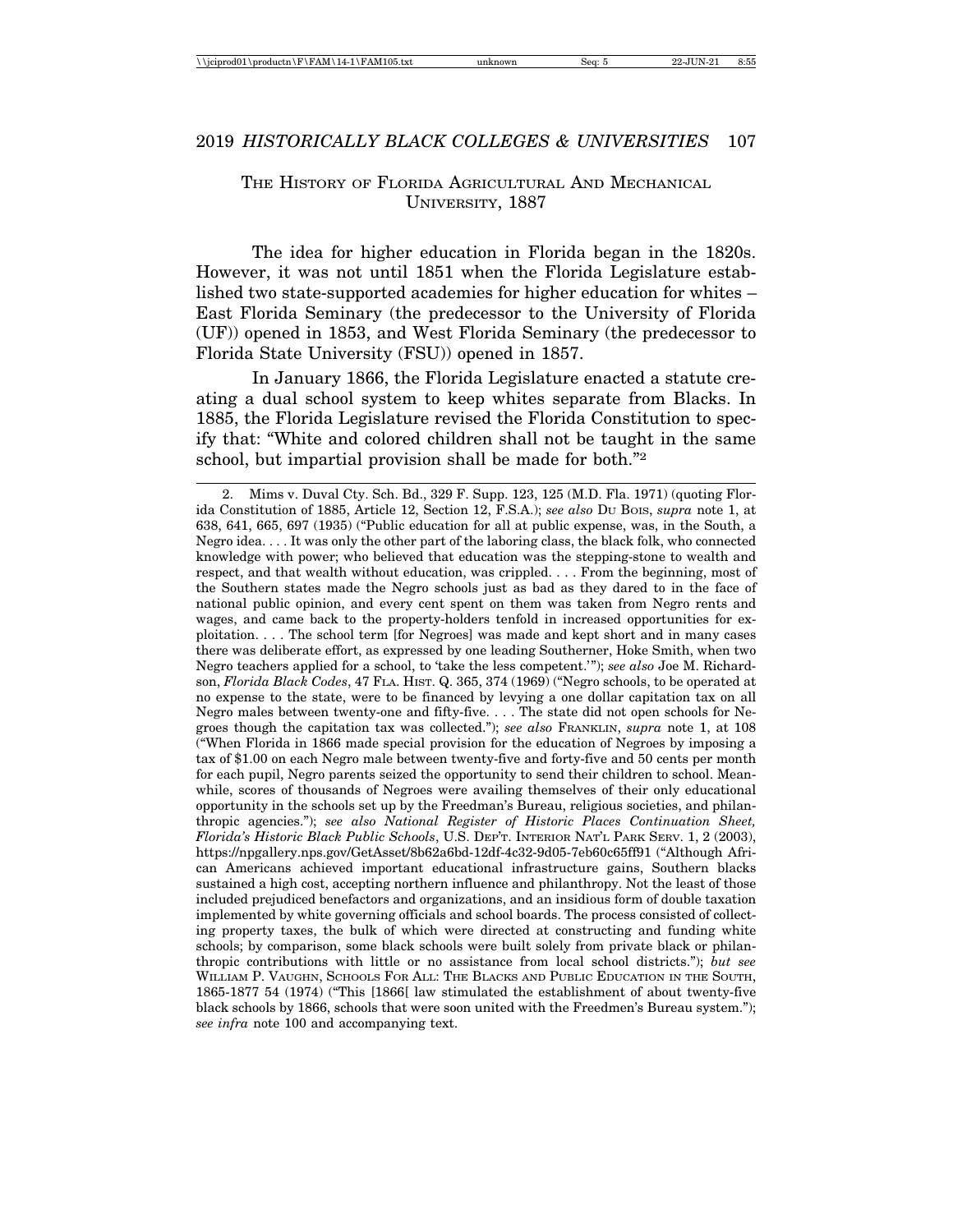During the mid-1880s, Florida opened segregated teachers institutes and normal schools for Blacks and whites to learn to become teachers. The first ones for Blacks opened in 1884 and lasted for twomonth terms for 1885 and 1886. In three years, the Black normal schools trained over 300 teachers. Florida had a need for a permanent state-supported normal college (teacher's college). It was not until April 1887 that the Florida Legislature took action to establish one state normal school. But with the newly enacted segregation legislation, Black leadership knew that such a school would exclude Black students. With some strategic maneuvering by Black leadership, there would be two permanent normal schools: one for white students and one for Black students – the State Normal School for Colored Students.

With fifteen students, a principal and an assistant instructor, the State Normal School for Colored Students (SNSCS) in Florida was established on October 3, 1887. SNSCS became possible after the Honorable Thomas Van Renssalaer Gibbs, a Black educator in Duval County and the son of Jonathan C. Gibbs, Florida's first Black Secretary of State and Superintendent of Education who effectively established the Florida public school system, was elected to the Florida Legislature in 1884. That same year, the State Conference of the Colored Men of Florida met in Gainesville to address local and national civil rights issues. John Willis Menard, the first African American to win election to the United States Congress, although denied his seat by the House because he was Black, was a prominent speaker at this mass conference of over 200 distinguished Black leaders of Florida. Menard initiated the idea of higher education for Blacks in Florida. His son-in-law, Thomas Gibbs, introduced and piloted legislation to establish a Black school in Jacksonville that was later moved to Tallahassee and a white normal school in Gainesville.

Gibbs and Thomas De Saille Tucker, a Black attorney who attended Oberlin College and obtained his law degree from Straight University in New Orleans, Louisiana in 1882, co-founded SNSCS. Tucker became its first president and Gibbs was the vice president. The institution was divided into a preparatory and normal school, and students were placed in a division based upon their test scores. The preparatory school included classes such as algebra, Latin, music, drawing and bookkeeping; the normal school offered more advanced courses, such as physiology, astronomy, rhetoric, general history, advanced mathematics, philosophy, and pedagogics. This advanced curriculum was a bit unusual for Black colleges in the late 1880s because many other Black colleges focused more on industrial and vocational training.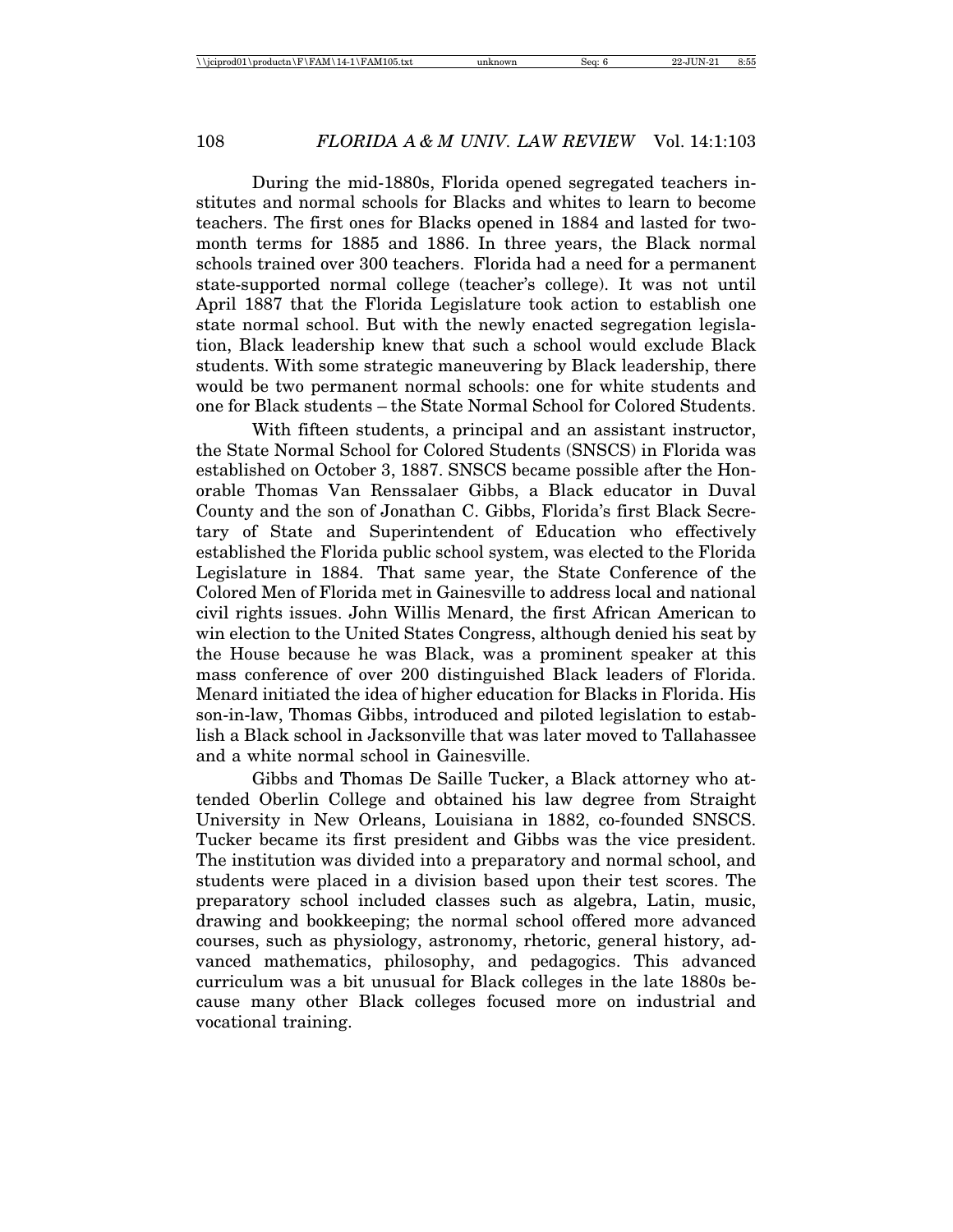White Floridians were displeased with the news of a state-sponsored higher educational institution for Blacks. Resentment over the social and political progress of Blacks during Reconstruction (1865-77) caused white-dominated state legislatures in the South to enact Jim Crow laws beginning in the late 19th century. Those laws spread across the South and many areas in the North to restrict, suppress and deny Black political rights and participation. Thus, in 1887, Gibbs' political career abruptly ended. Nonetheless, he continued as the normal school's vice president until his death in 1898. State officials forced Tucker's resignation in 1901.

In 1891, SNSCS received a \$7,500 grant under the Morrill Act of 1890. Thus, SNSCS became Florida's land-grant institution for Blacks. It was renamed the State Normal and Industrial College for Colored Students (SNIC).

In 1896, the United States Supreme Court decided *Plessy v. Ferguson*. In *Plessy*, the Court placed its imprimatur on this concept of "separate but equal" and, thus, established it as the law of the land. However, by then "the educational prospects of Florida's black children were firmly entrenched in a segregated system" with Black schools vastly inferior to white schools because the schools were separate but not equal.3

<sup>3.</sup> *Florida's Historic Black Public Schools, supra* note 2, at 2 ("In 1868, black legislators supported the creation of the Department of Public Instruction and the position of state superintendent of public instruction. Teachers were hired, schools constructed, and some professional educators, such as Jonathan Gibbs, rose to important political and administrative positions. Yet, Florida's Department of Public Instruction, still a fledgling unit of government in the 1870s, yielded meager resources for the state's black children."); s*ee* David H. Jackson et al., *FAMU Way Hist. Survey for the City of Tallahassee*, FAMU WAY HISTORICAL SURVEY 19, 22 (2000), https://talgov.com/Uploads/Public/Documents/projects/ famuway/FamuWay-HistoricalSurvey.pdf (discussing the historical establishment of FAMU as set forth within and stating: "After the *Plessy v. Ferguson* decision in 1896 established the legal principle of 'separate but equal,' Florida began to codify its segregation laws. African-Americans could not stay at 'white' hotels, were not to be treated at 'white' hospitals, were not to be buried in 'white' cemeteries, and could not attend 'white' schools, among other things. Although black and white lives were separate, they were not equal. The disparate funding of public education in the state is a case in point. In 1898, Florida spent more than double on white education. They paid \$5.92 per capita to educate each white child in the state, but only \$2.27 per black child . . . No equality or anything near parity existed in the funding of white and black schools. For example, Florida's white public schools received \$523,000 for school operations in 1900, whereas black schools received only \$114,000."); *see* Plessy v. Ferguson, 163 U.S. 537 (1896); s*ee also About FAMU*, FLA. AGRIC. & MECH. UNIV., http://www.famu.edu/index.cfm?AboutFAMU&History (last visited Nov. 18, 2020) (discussing the history of the establishment of FAMU as set forth within); *see also* WILLIAM A. DARITY & A. KIRSTEN MULLEN, FROM HERE TO EQUALITY: REPARATIONS FOR BLACK AMERI-CANS IN THE TWENTY-FIRST CENTURY 220 (2020) (stating that during the Jim Crow years with the dual system of schooling in Southern States, white students received on average three times more per-pupil expenditures than Black students, but seven times more in Mis-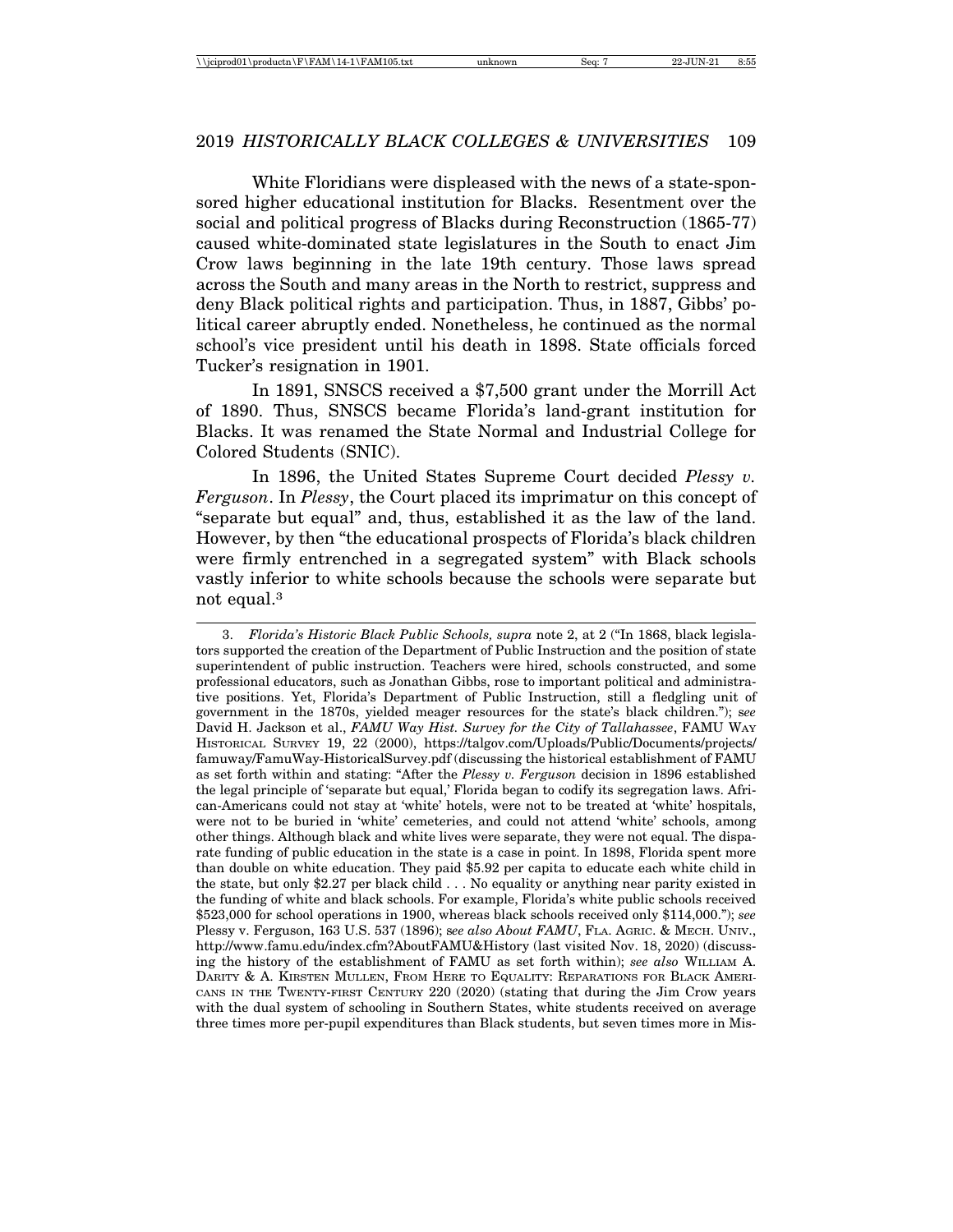In efforts to avoid allowing Black students to attend the white universities, Florida renamed SNIC and expanded opportunities there. By 1910, SNIC was renamed the Florida Agricultural and Mechanical College for Negroes (FAMC), which enrolled 317 students and awarded its first degrees. Notwithstanding its limited resources, by 1923, FAMC had become a four-year degree granting institution, but it was

sissippi, and in Alabama sometimes it was thirty-two cents per Black student versus fifteen dollars per white student, and that today "a thirteen percent gap remains"); *see also* ISABEL WILKERSON, THE WARMTH OF OTHER SUNS 321 (2010) ("Florida school boards, each its own little fiefdom, had a habit of shutting down the colored schools weeks or months before the school year was supposed to end, blaming the closings on budding shortfalls that for some reason did not affect class time at the white schools."); *see also* Leonard R. Lempel, *The Long Struggle for Quality Education for African Americans in East Florida*, 1 J. FLA. STUD. 1, 13 (2018), http://www.journaloffloridastudies.org/files/vol0107/LEMPEL\_Integration.pdf ("The Supreme Court provided legitimacy to Jim Crow with its infamous *Plessy v. Ferguson* (1896) decision, which established the so-called 'separate but equal' doctrine—segregation was constitutional as long as equal facilities were provided for both races. However, under Florida's dual system of education, schools for blacks were vastly inferior, and the racist beliefs of white educators ensured that these inequalities would be perpetuated."); Office for Civil Rights, *infra* note 19 ("The addition of graduate programs, mostly at public HBCUs, reflected three Supreme Court decisions in which the "separate but equal" principle of *Plessy* was applied to graduate and professional education. The decisions stipulated: (1) a state must offer schooling for blacks as soon as it provided it for whites (Sinuel v. Board of Regents of University of Oklahoma, 1948); (2) black students must receive the same treatment as white students (MacLaurin v. Oklahoma State Regents, 1950); and (3) a state must provide facilities of comparable quality for black and white students (Sweatt v. Painter, 1950). Black students increasingly were admitted to traditionally white graduate and professional schools if their program of study was unavailable at HBCUs. In effect, desegregation in higher education began at the post-baccalaureate level."); *see also* Du Bois, *supra* note 1, at 720, 724-25; *see also infra* note 293 and accompanying text; *see also Jonathan Clarkson Gibbs,* DARTMOUTH EDUC., https://www.dartmouth.edu/library/rauner/blackgreens/j\_gibbs. html (last updated Jan. 5, 2012) ("Jonathan Clarkson Gibbs, [Dartmouth] Class of 1852, was born the son of free parents in Philadelphia in 1821. Mr. Gibbs apprenticed in the carpenter trade until he went to Dartmouth College at age twenty-one. He was the third black to graduate from the College in 1852. Jonathan C. Gibbs studied for two years at the Princeton Theological Seminary after graduating from Dartmouth. Mr. Gibbs opened a private school for freedmen in North Carolina after which he went to Florida. He was elected to the Constitutional Convention of 1868 as one of eighteen black delegates. Mr. Gibbs was then appointed as Secretary of State and served until January of 1873. Later that same year, he was appointed Superintendent of Public Instruction where he served until his death. Mr. Gibbs was also instrumental in introducing the bill which established what is now known as Florida A&M University."); PAUL ORTIZ, EMANCIPATION BETRAYED 11 (2005) ("After succeeding in the state's 1868 Constitutional Convention in limiting the number of elective offices in Florida, [Governor] Reed wrote triumphantly to the conservative railroad magnate David Yulee, 'Under our Constitution the Judiciary & State officers will be appointed & the apportionment will prevent a negro legislature.' Republicans and Democrats would increasingly join hands across the political divide to dilute the effectiveness of the ballot in Florida."); *see also* EDWARD BALL, LIFE OF A KLANSMAN 167-68 (2020) (discussing Louisiana's constitutional convention composed of 94 white men, who met yielding Louisiana's 1864 constitution that "contain[ed] a provision for both whites and blacks in a dual system of separate schools," but with no mechanism to "fund the black schools, only the white").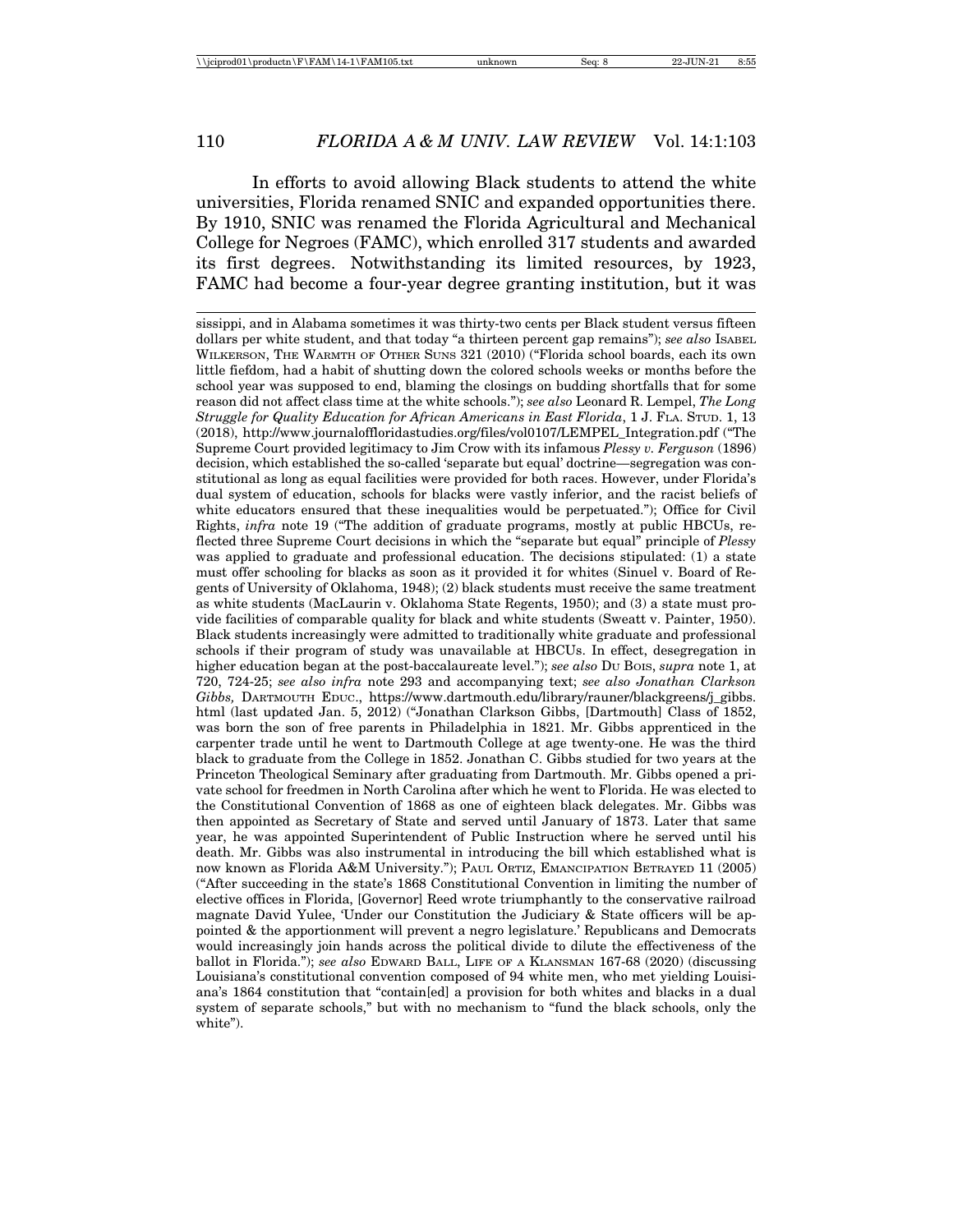prohibited from developing graduate and professional programs for nearly 25 years.

By 1944, FAMC had built forty-eight buildings, had owned nearly 400 acres of land, had enrolled over 800 students, and had employed over 100 staff members. FAMC was stable and growing under presidents whose terms often spanned over fifteen years. Enrollment swelled to more than 2,000 students by 1949. The success and changes in the post-World War II political climate wrought another evolution.

In April 1949, Virgil D. Hawkins, a Black man, applied for admission to the University of Florida College of Law (UF).4 Although he possessed all the "scholastic, moral and other qualifications," UF denied his admission "solely because of certain provisions of the Constitution and statutes of Florida prohibiting the admittance of any but white students to the University, including the Law College."5 The Supreme Court of Florida ruled that segregation was constitutional as long as the Florida Legislature created a course of study "substantially equal to those afforded all other students duly enrolled in the same or a like course of study at any tax-supported institutions of higher learning within the State wherein such course is offered."6 Rather than admit Mr. Hawkins to UF, the Florida Legislature established a division of law at FAMC in December 1949 to maintain segregation. In 1951, FAMC enrolled Black male students in its first law division, which was in Tallahassee along with the college. Confronted with continual demands to desegregate, in 1953, the state instead elevated FAMC to university status and renamed it as the Florida Agricultural and Mechanical University (FAMU), which offered graduate and professional programs, but none were equivalent to the programs at the white universities.

In 1954, the United States Supreme Court overturned *Plessy* in *Brown v. Bd. of Education I* (Brown), ruling that racial segregation in public schools was unconstitutional and then in *Brown v. Bd. of Education II* (1955), decreeing that desegregation could proceed "with all deliberate speed." By then, Blacks had been educating themselves for nearly a century. And *Brown* did not change education in Florida and other states for decades. Also, by 1954, there were three public universities in Florida's segregated higher education system: UF and FSU for whites and FAMU for Blacks. But, unlike UF and FSU, FAMU was chronically underfunded and under constant threat of closure by Flor-

<sup>4.</sup> State *ex rel*. Hawkins v. Bd. of Control of Fla., 47 So. 2d 608, 609 (Fla. 1950).

<sup>5.</sup> *Id.* at 609.

<sup>6.</sup> *Id.* at 616.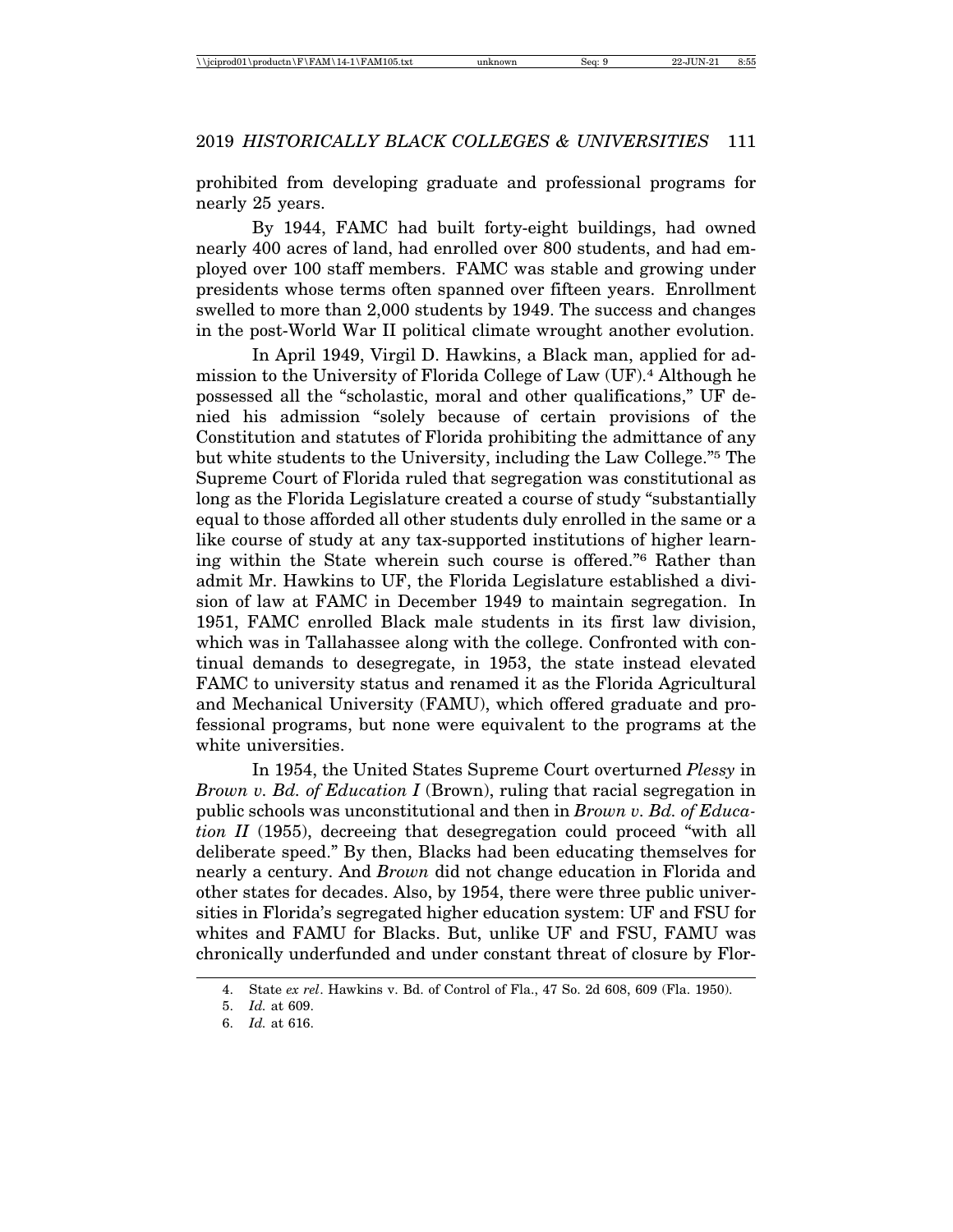ida officials in retaliation against African Americans' push for integration.7

Hawkins continued to fight for admission to UF's law school, even after a law division was established at FAMU. Florida officials at every level and in every branch of government continued to circumvent United States Supreme Court rulings that required his admission to UF. The retaliation against Hawkins for his lawsuit was impenetrable. Eventually, Hawkins withdrew his application to UF in exchange for other Blacks to have the opportunity to attend UF.

Even with inequitable resources, FAMU's law school was successful and reputable, but whites were concerned that its law students were becoming students of the Civil Rights Movement. Thus, in retaliation for their participation in the Civil Rights Movement, the Florida Legislature closed the law school in 1965. The state transferred FAMU's funds and books to a new, all-white law school, Florida State University College of Law, established in 1966.8 FAMU's law division graduated its last students in 1968.

<sup>7.</sup> Larry Johnson et al., *African Americans and the Struggle for Opportunity in Florida Public Higher Education, 1947-1977*, 47 EDUC. & PSYCH. STUD. FAC. PUB. 328, 329, 332- 33 (2007); s*ee also* Angela Dorn, *On Being the First: An Interview with Bernice Gaines*, #BLACKHER (Jan. 4, 2018), http://blackher.us/on-being-the-first-an-interview-with-bernicegaines/ (interviewing the first Black woman to practice law in Florida: "I never thought of myself as a future woman lawyer or black woman lawyer. I knew that I had to support myself so my focus was on learning enough in school to competently practice law. . . . It's probably worth saying that there was some tension between the races when I was at FAMU. FAMU was located in Tallahassee and was the only law school in the state's capital. When the pro-segregation Florida state bar association met, they would meet at FAMU because they liked the layout of the law school. I remember hearing a number of speeches by the bar association that were offensive. One of the more offensive talks was by a white lawyer who gave a speech about the law and the future of 'the cracker crop,' meaning their white children. His speech was all about what white Floridians had to do to preserve the status quo for themselves and their kids. While I don't remember all of the details, I do recall that it was a pretty pointed discussion about the need to maintain white supremacy for their 'crop' in spite of the Brown [v. Board of Educ., 347 U.S. 483 (1954)] decision."); *Schools and Education During Reconstruction*, PBS, https://www.pbs.org/wgbh/americanexperience/ features/reconstruction-schools-and-education-during-reconstruction/ (last visited Nov. 18, 2020) ("The Freedmen's Bureau puts money into creating schools. But most of the schools that spring up are actually created by blacks themselves. They pool their resources — which are very meager at this time — to hire a teacher, to find a building, to build a building, to use an abandoned building — to create schools. And at these schools, everybody is going. It's not just schoolchildren. Adults, elderly people are seeking education. This is one of the critical definitions of freedom for black people, is the ability to get an education.").

<sup>8.</sup> *See* Johnson et al., *supra* note 7, at 350 ("Florida officials who had argued for decades that separate was in fact equal suddenly discovered irreparable dilapidation and irredeemable inferiority in black facilities. Their solution was not to fix those facilities but to close them. Within four years, they closed all of the black junior colleges, the FAMU hospital, and the FAMU law school, claiming that desegregation required the elimination of the separate facilities. Blacks' argument that desegregation did not require the loss of black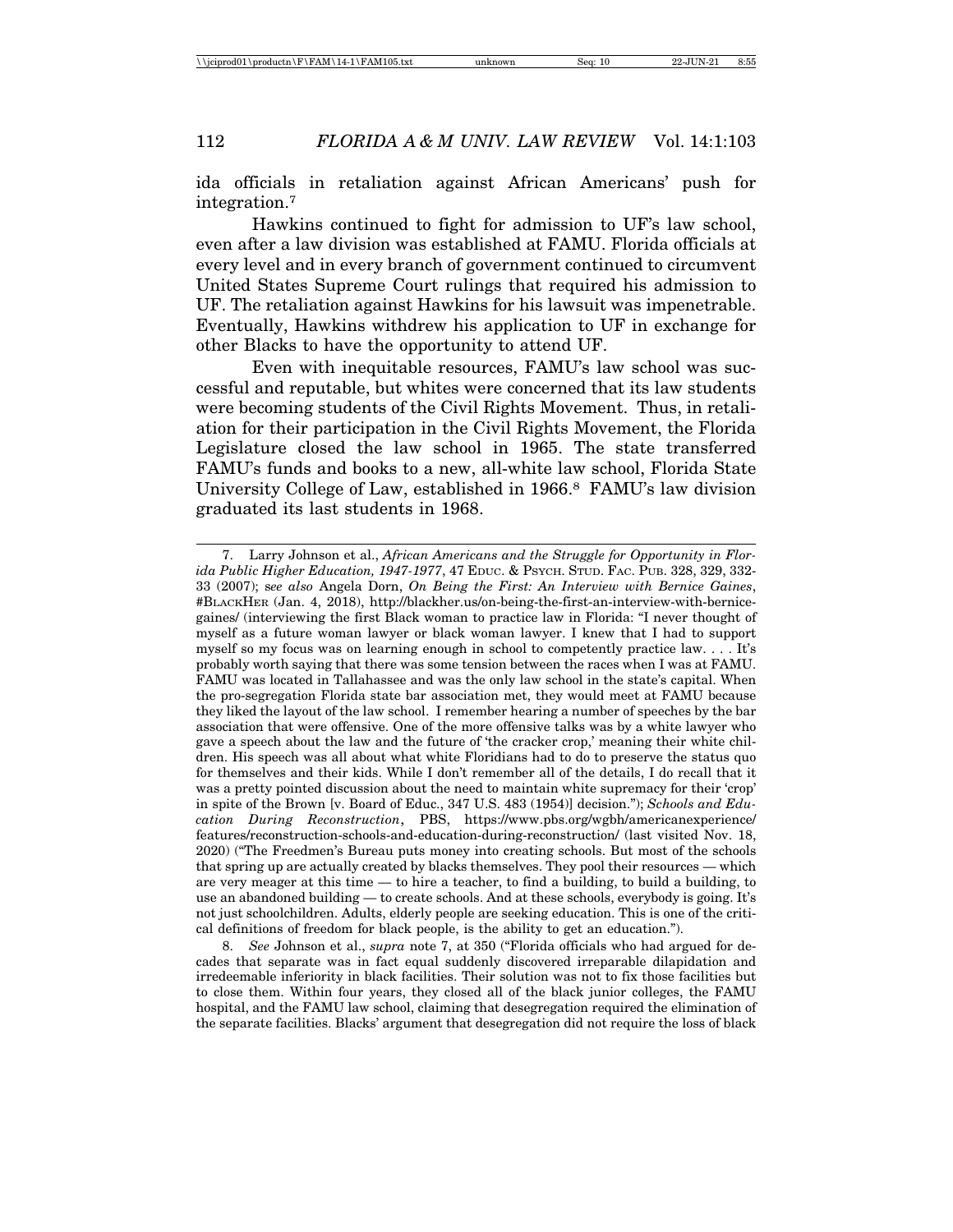institutions had little effect, and in the end blacks had fewer educational and health care opportunities."); *see* Bishop C. Holifield & Reginald J. Mitchell, FLORIDA A&M UNIVERSITY LAW SCHOOL NEED STATEMENT 1993 1 (Aug. 17, 1993) (unpublished manuscript) (on file with the FAMU Law Review) (noting the state of Florida also refused to allow white students to attend the law school and then cited "low enrollment" as a basis for the school's closing – a decision that was made behind closed doors); *see About FAMU*, *supra* note 3; *see* David Damron, *A New Era at FAMU*, ORLANDO SENTINEL (Apr. 29, 2005), https:// www.orlandosentinel.com/news/os-xpm-2005-04-29-0504290306-story.html; *see* Kathleen Haughney & Aaron Deslatte, *Scott, FAMU Rift Only the Latest Incident in Rocky 50-year Relationship*, SOUTH FLA. SUN-SENTINEL (Dec. 24, 2011), http://articles.sun-sentinel.com/ 2011-12-24/news/fl-famu-history-filled-with-tension-20111224\_1\_famu-board-famu-president-james-ammons-rick-scott ("In the 1960s, the Legislature's Johns Committee investigated and harassed FAMU faculty and staff members for participating in the Tallahassee bus boycott. During the same decade, the Legislature stopped funding the university's law school — and approved the opening of a law school at predominantly white Florida State University the following year.")*; see* LEEDELL W. NEYLAND, FLORIDA AGRICUL-TURAL AND MECHANICAL UNIVERSITY: A CENTENNIAL HISTORY, 1887-1987, at 7-9, 14 (1987) ("Representative Gibbs, a black man from Duval County, was responsible for introducing and piloting through the House of Representatives the bill providing for the establishment of the State Normal College for Colored Students. . . . [In April 1887], Representative Gibbs, recognizing that under Florida's newly enacted segregation laws, 'a State Normal School' would have meant the legal exclusion of black students, on the next day offered House Bill No. 101: 'To be entitled an act to provide for the establishment of normal schools.' While making explicit that one of the normal schools would be for blacks, he did not specify the location for the proposed black school. This bill was read and returned to the Committee on Education. Perhaps out of respect for Gibbs, Representative C. F. A. Bielby introduced House Bill No. 133: 'To be entitled an act to establish and maintain a white normal school at Gainesville; also a colored normal school at Jacksonville.' . . . With the enactment of Senate Bill No. 103, Florida's first state-supported black college had been founded. Thus, on October 3, 1887, a principal, along with an assistant instructor, formally opened in Tallahassee the State Normal College for Colored Students, a small school which ultimately grew into the Florida Agricultural and Mechanical University. . . . and the State Normal College for white students at DeFuniak Springs opened Monday, October 3, 1887. The enrollments were as nearly equal as possible—'the white school reporting sixteen pupils and the Negro school, fifteen.'"); *see* IBRAM H. ROGERS, THE BLACK CAMPUS MOVEMENT: BLACK STUDENTS AND THE RACIAL RECONSTITUTION OF HIGHER EDUCATION, 1965-1972, at 16, 39 (2012) (noting that state officials forced Tucker's removal from office as president, then "accommodating separatists and paternal conservatives" drove Nathan B. Young from presidency because he refused to focus the curriculum on "the subordinating agricultural and manual learning," and that against the wishes of alumni and students, the trustees appointed W. H. A. Howard, who held no degree, because his "accommodating separatist ideology qualified him for the position," but that the students protested and did not stop until J. R. E. Lee, a former Tuskegee instructor, replaced Howard in 1924); *see also History*, FLA. ST. UNIV., https:// www.fsu.edu/about/history.html (last visited Nov. 18, 2020) ("Florida State University . . . had its beginnings as early as 1823 when the Territorial Legislature began to plan for a higher education system. . . . The first black student enrolled in 1962."); *see also* LARRY O. RIVERS, FLORIDA AGRICULTURAL AND MECHANICAL UNIVERSITY COLLEGE OF LAW (1949-2000) 25 (2000) ("Given inadequate levels of support, [FAMU Law] still achieved many and varied successes."); *see also Viewbook*, FLA. AGRIC. & MECH. UNIV. 14, https://law.famu.edu/wp-content/uploads/2018/08/Viewbook-Final.pdf (last visited Nov. 18, 2020) ("Noteworthy graduates of the original law school include: Alcee Hastings, U.S. Congressman, class of 1963; Gwendolyn Sawyer Cherry, the first Black woman elected to the Florida Legislature, class of 1965; Jesse McCrary Jr., second Black Secretary of State in Florida after Jonathan Gibbs, class of 1965; and Arthenia Joyner, Florida State Senator, class of 1968.").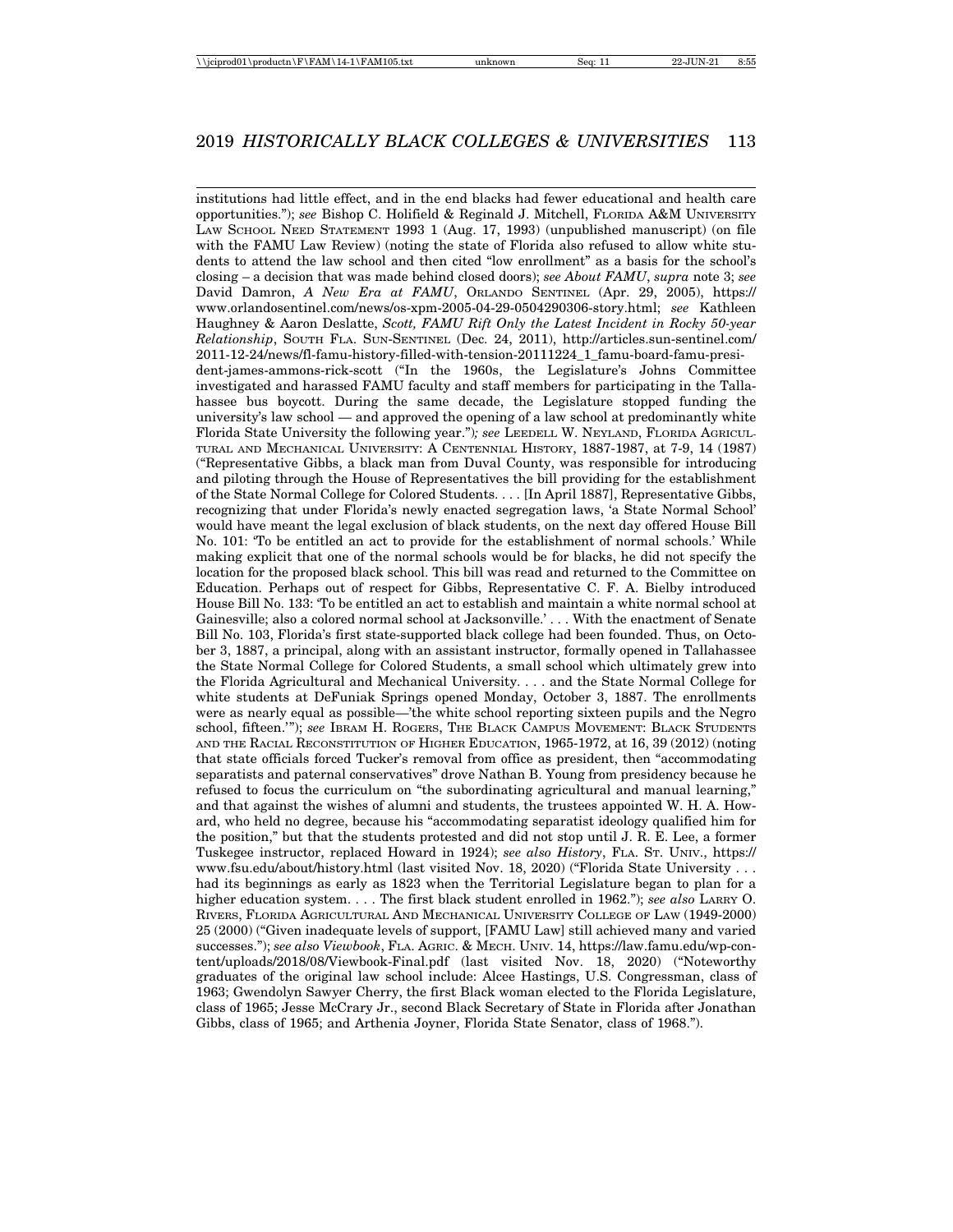However, in 2000, the Florida Legislature reconstituted FAMU's law school as a result of the unrelenting advocacy of thenpresident Dr. Frederick S. Humphries, who led the charge. The law school is "to be dedicated to providing opportunities for minorities to attain representation within the legal profession proportionate to their representation in the general population," without preferences in the admissions process based on race, sex, or national origin.9

\*\*\*\*\*

The creation of FAMU amid abject racism and FAMU's resulting success, are typical of the trajectory of historically Black colleges and universities. Historically Black colleges and universities have overcome numerous challenges that face a race of United States citizens legally denied opportunities to learn to read or write since Africans were brought by force to be enslaved in North America.

Launched with meager funding and resources, compared to those of white public and private colleges, in a country committed to inhibiting Blacks' access to education, Black colleges have outsized results in educating successful African American graduates. Even though these schools developed into bastions of academic achievement, they continually must conquer criticism that is unyielding and often unfair. Because of institutionalized racism, Black institutions have had to do more with less than predominately white institutions. Historically Black colleges and universities are not without their challenges, but the positive learning environments they create should be modeled in American education.

<sup>9.</sup> *See* S.B. 68, 2000 Leg., Reg. Sess. (Fla. 2000), https://www.flsenate.gov/Session/Bill/ 2000/68; *see About FAMU*, *supra* note 3; *see* NEYLAND, *supra* note 8; *see College of Law History*, FLA. AGRIC. & MECH. UNIV., https://law.famu.edu/about-us/college-of-law-history/ (last visited Nov. 18, 2020) (discussing the history of the establishment of FAMU Law); *see generally* Larry E. Rivers & Canter Brown, Jr., *"A Monument to the Progress of the Race": The Intellectual and Political Origins of the Florida Agricultural and Mechanical University*, 1865-1887, 85 FLA. HIST. Q. 1 (2006), https://palmm.digital.flvc.org/islandora/object/ ucf%3A25561/datastream/OBJ/view/The\_Florida\_historical\_quarterly.pdf; *see also* DANI-ELLE L. MCGUIRE, AT THE DARK END OF THE STREET 160-90 (2010) (discussing the rape of Betty Jean Owens (FAMU student) and the subsequent FAMU student-led protests, successfully desegregating theaters, department stores and local lunch counters as other Black college students did throughout the South); *see also* FAMU Way, *supra* note 3, at 27 (discussing the significant civil rights activism of FAMU students and faculty, the founding of FAMU, the senseless and brutal rape of Betty Jean Owens in 1959 by four white men, and the opening and closing of FAMU Hospital, and noting that by 1890, whites "had 'redeemed' the state and Florida's blacks were forced out of virtually all national, state, and county offices.").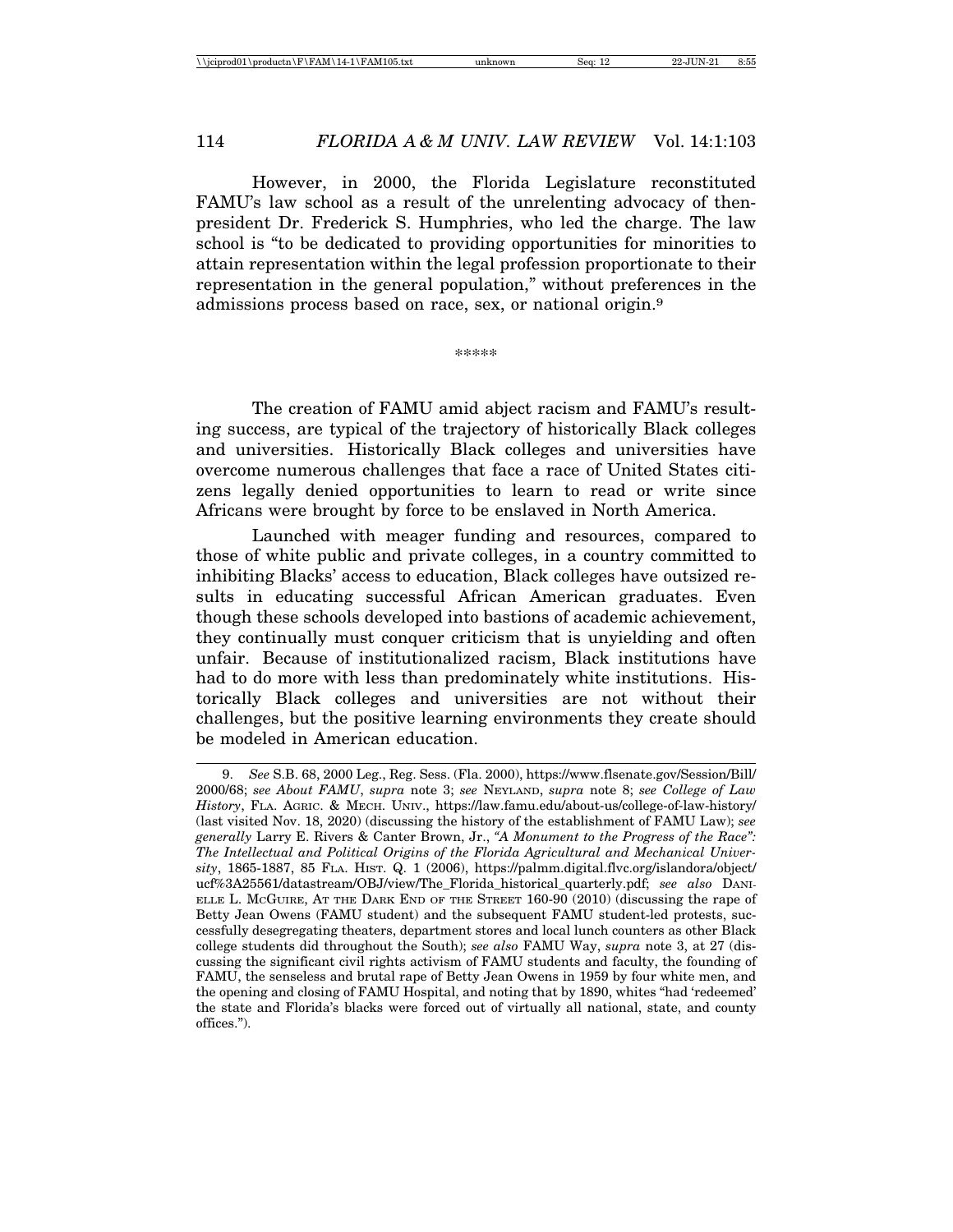#### **INTRODUCTION**

Race and racism have shaped American education.10 Those factors continue to play chief roles in shaping American schools and in local, state, and federal involvement in education.11 Having an education is paramount to one being able to participate fully and equally in public and private life in America. In *Brown*, Chief Justice Warren stated:

Today, education is perhaps the most important function of state and local governments. Compulsory school attendance laws and the great expenditures for education both demonstrate our recognition of the importance of education to our democratic society. It is required in the performance of our most basic public responsibilities, even service in the armed forces. It is the very foundation of good citizenship. Today it is a principal instrument in awakening the child to cultural values, in preparing him for later professional

11. *See* PAUL FINKELMAN, ENCYCLOPEDIA OF AFRICAN AMERICAN HISTORY, 1896-PRE-SENT, FROM THE AGE OF SEGREGATION TO THE TWENTY-FIRST CENTURY 131 (2009).

<sup>10.</sup> *See* Gerald J. Pine & Asa G. Hilliard III, *Rx for Racism: Imperatives for America's Schools*, PHI DELTA KAPPAN 1, 1 (1990) ("Racism, prejudice, and discrimination are shamefully sabotaging our nation's efforts to provide a high-quality education for all children."); *see* Max J. Romano, *White Privilege in a White Coat: How Racism Shaped My Medical Education*, 16 ANNALS FAM. MED. 261, 262 (2018) (quoting Camara P. Jones, *Confronting Institutionalized Racism*, 50 PHYLON 7, 10 (2003)) ("Racism is a 'system of structuring opportunity and assigning value based on appearance that unfairly disadvantages some individuals and unfairly advantages other individuals.'"); *see also* Pedro Noguera, *Creating Schools Where Race Does Not Matter: The Role and Significance of Race in the Racial Achievement Gap*, 77 J. NEGRO EDUC. 90, 96-100 (2008) (examining two school districts - one predominantly white population and one with a diverse population - that attained different results in closing the racial achievement gap); *see also* Erwin Chemerinsky, *Ending the Dual System of American Public Education: The Urgent Need for Legislative Action*, 32 DEPAUL L. REV. 77, 81 (1982) ("Segregation is largely a product of government policies and practices throughout the course of American history," and a "complex set factors" have created this "racial isolation, including exclusionary zoning, restrictive covenants, discriminatory insurance and loan polices, location of public housing, and individual discriminatory practices of real estate brokers and property owners."); *see also* A. Moore, *10 Quotes That Perfectly Explain Racism to People Who Claim They're Colorblind,* ATLANTA BLACK STAR (July 20, 2014), https://atlantablackstar.com/2014/07/20/10-quotes-perfectly-explain-racism-people-claim-theyre-colorblind/ ("The problem is that white people see racism as conscious hate, when racism is bigger than that. Racism is a complex system of social and political levers and pulleys set up generations ago to continue working on the behalf of whites at other people's expense, whether whites know/like it or not. Racism is an insidious cultural disease. It is so insidious that it doesn't care if you are a white person who likes Black people; it's still going to find a way to infect how you deal with people who don't look like you. Yes, racism looks like hate, but hate is just one manifestation. Privilege is another. Access is another. Ignorance is another. Apathy is another, and so on. So while I agree with people who say no one is born racist, it remains a powerful system that we're immediately born into. It's like being born into air: you take it in as soon as you breathe."); see generally IBRAM X. KENDI, HOW TO BE AN ANTIRACIST (2019); see generally ROBIN DIANGELO, WHITE FRAGILITY: WHY IT'S SO HARD FOR WHITE PEOPLE TO TALK ABOUT RACISM (2018).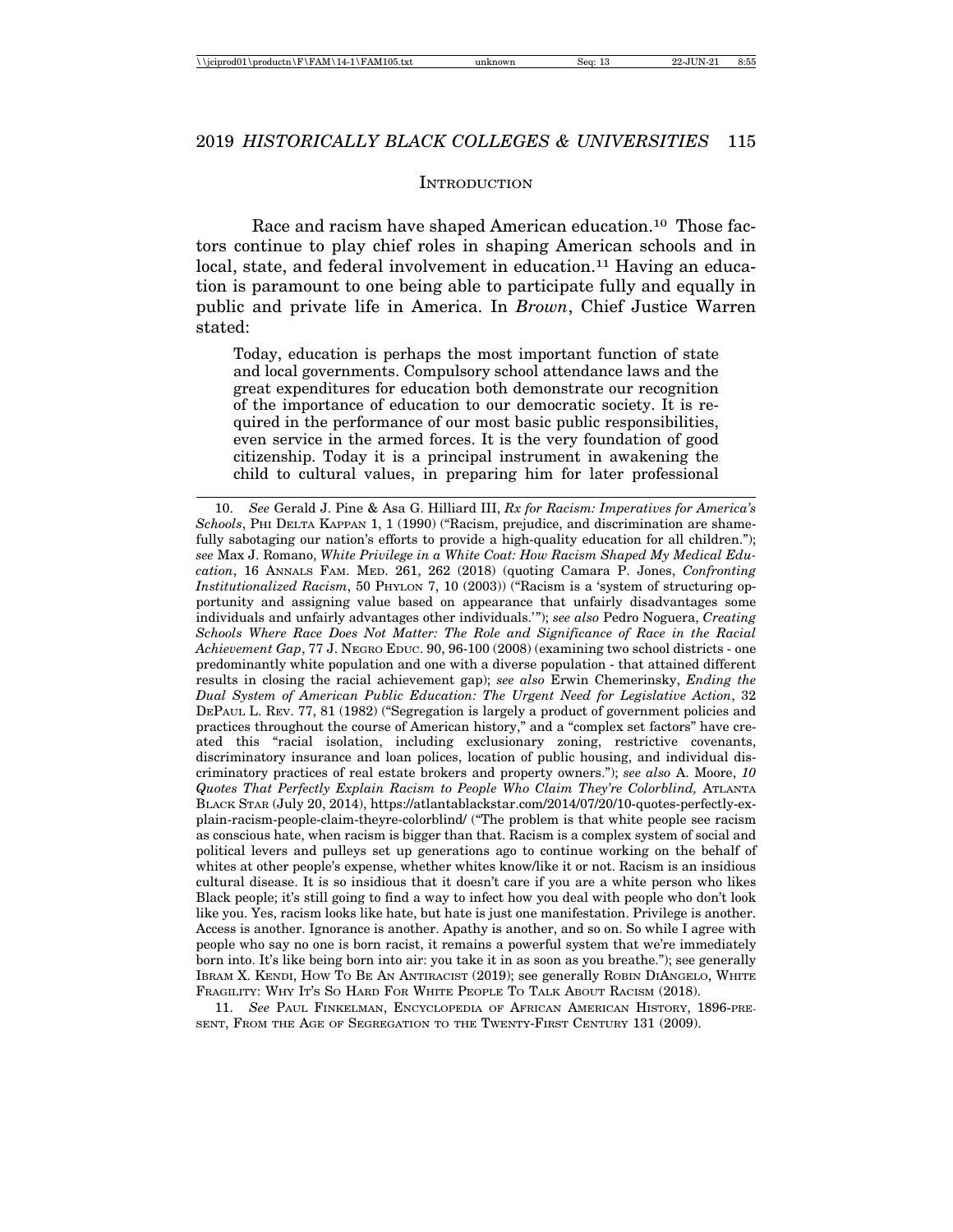training, and in helping him to adjust normally to his environment. In these days, it is doubtful that any child may reasonably be expected to succeed in life if he is denied the opportunity of an education. Such an opportunity, where the state has undertaken to provide it, is a right which must be made available to all on equal terms.<sup>12</sup>

As education became a priority in the United States, it did not prioritize education for African Americans.

Before the Civil War, the opportunity for Blacks to receive any education was virtually nonexistent as education for the enslaved was seen as a threat to slavery.13 Even after slavery was abolished, local, state, and federal governments still denied or severely limited the ability of Blacks to obtain an education because an educated Black person was still deemed a threat to the farcical belief in white superiority.14

13. PAUL FINKELMAN, SLAVERY & THE LAW 6-12 (1997) (advancing the notion that unlike other countries' slave systems, in the United States, slavery defined by race prevented and still prevents Blacks' ability to enjoy full equality in America because the racial stigma of being identified by color never disappears).

14. FRANKLIN, *supra* note 1, at 52 ("The hostility to the education of Negroes was a part of the scheme to keep the whites superior. Within the first two years after the war Southerners themselves not only did little to educate the Negro but they also resisted the efforts of others. The opposition to the Freedmen's Bureau was based, in part, on resentment against its education program. Other organizations and individuals interested in educating the Negro were vigorously opposed. White teachers from the North were ostracized and occasionally run out of the community. Negro schools were often burned or razed. In dozens of other ways Negroes were discouraged from seeking education."); *see* W.E.B. DU BOIS, THE SOULS OF BLACK FOLK 27 (1903) ("The opposition to Negro education in the South was at first bitter, and showed itself in ashes, insult, and blood; for the South believed an educated Negro to be a dangerous Negro. And the South was not wholly wrong; for education among all kinds of men always has had, and always will have, an element of danger and revolution, of dissatisfaction and discontent."); *see* ROGERS, *supra* note 8, at 23 ("For many whites who did not attend college, and most did not, the presence of articulate, confident, polished black students oftentimes undermined their sense of superiority and thus their sense of self."); *see also* Erin Blakemore, *How the GI Bill's Promise Was Denied to a Million Black WWII Veterans*, HIST. (June 21, 2019), https://www.history.com/news/gi-billblack-wwii-veterans-benefits (explaining the fear of Black advancement with regards to the G.I. Bill); *see also FAMU Way*, *supra* note 3, at 4 ("Free blacks represented a threat to the planter class [Southern aristocracy] because they symbolized a contradiction of terms of the ideology that blacks were lazy and child-like who required whites to enslave them for their own good. Additionally, free blacks were viewed with disdain because white planters feared they would provoke insurrection and serve as models for enslaved blacks to emulate. Thus, legislators in Florida attempted to exclude free blacks from entering the state altogether."); *see also* KERI L. MERRITT, MASTERLESS MEN: POOR WHITES AND SLAVERY IN THE ANTEBELLUM SOUTH 43 (2017) (finding that before emancipation for enslaved Blacks, poor whites were

<sup>12.</sup> *See* Brown v. Board of Educ., 347 U.S. 483, 493 (1954); *see also* Leila McNeill, *How a Psychologist's Work on Race Identity Helped Overturn School Segregation in 1950s America*, SMITHSONIAN (Oct. 26, 2017), https://www.smithsonianmag.com/science-nature/ psychologist-work-racial-identity-helped-overturn-school-segregation-180966934/ ("Mamie Phipps Clark [a Howard University graduate] came up with the oft-cited 'doll test' and provided expert testimony in Brown v. Board of Education").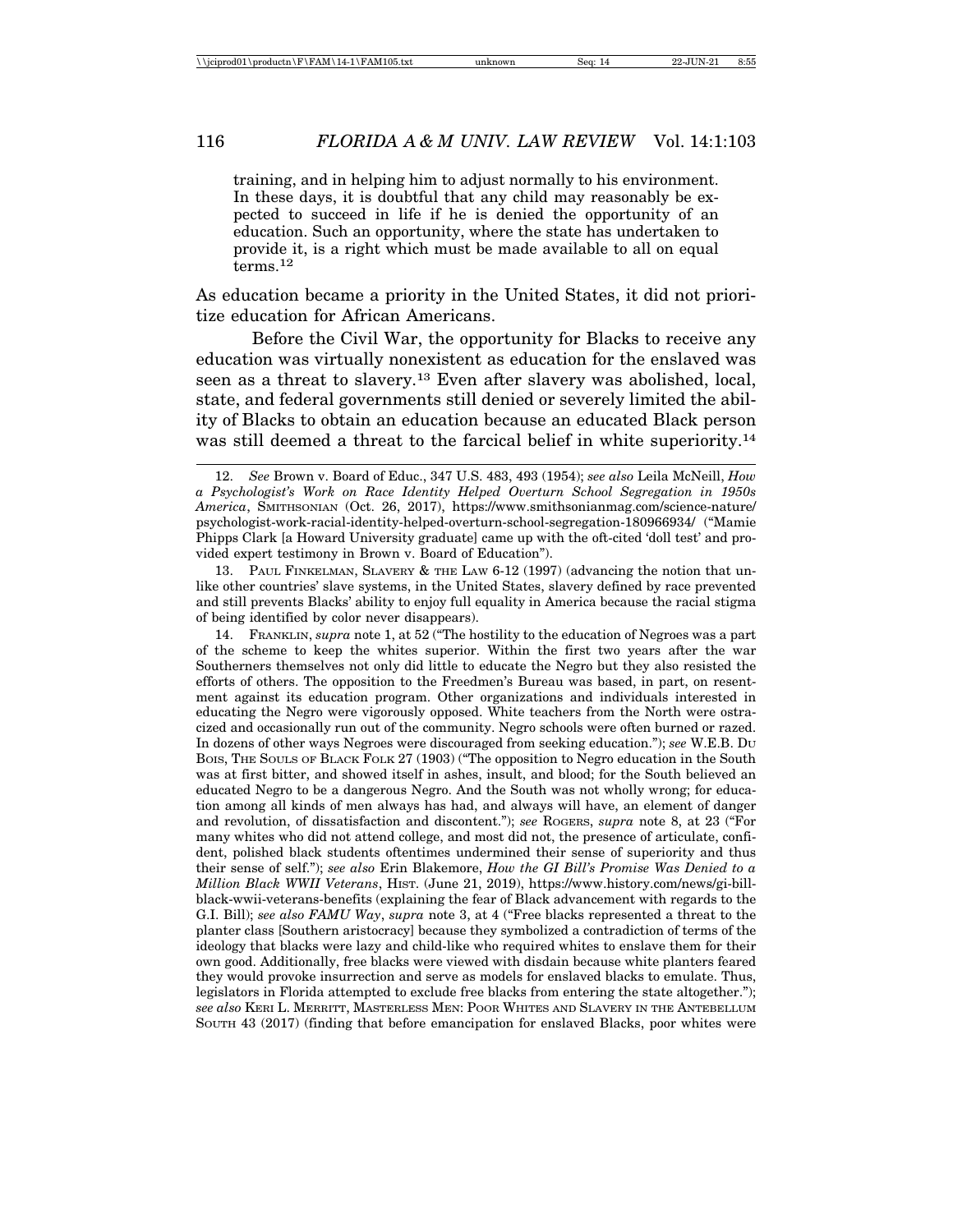Thus, historically Black colleges and universities (HBCUs) emerged in the mid-1800s to provide higher education to Blacks who were unwelcome in predominately white institutions (PWIs).

To qualify as an HBCU and receive federal funding, an institution must have served a majority Black population prior to 1964.15 Thus, once designated as an HBCU, the institution is always an HBCU, even if the HBCU now serves a majority white population.16 Today, 101 accredited HBCUs exist with the first, Cheyney University of Pennsylvania, having been established in 1837, even before the Civil War, to educate Blacks.<sup>17</sup>

16. *See* Shereen M. Meraji & Gene Demby, *The Whitest Historically Black College in America*, NPR (Oct. 18, 2013, 3:08 AM), https://www.npr.org/sections/codeswitch/2013/10/ 18/236345546/the-whitest-historically-black-college-in-america (discussing Bluefield State College in West Virginia, which is a predominately white HBCU, and noting experiences of an incoming Black student, who wondered where all the Black people were in his first moments on campus); *see also* Marcus A. Chanay & Adriel A. Hilton, *The Perception of Diversity at HBCUs: Is It Real or Imaginable?,* DIVERSE ISSUES HIGHER EDUC. (Feb. 27, 2019), https://diverseeducation.com/article/139851/ (discussing HBCUs with majority white populations today).

17. *The First HBCU*, CHEYNEY UNIV., https://cheyney.edu/who-we-are/the-first-hbcu/ (last visited Nov. 18, 2020); *About HBCUs*, T. MARSHALL COLL. FUND, http://tmcf.org/about-

the ones described as "lazy, dirty, ignorant, immoral, and often drunk"); *see also* NANCY ISENBERG, WHITE TRASH: THE 400-YEAR UNTOLD HISTORY OF CLASS IN AMERICA 175 (2016) ("White supremacy, as a thesis, lacked any basis in science, while it wreaked more and more havoc upon a perverse, fear- and hate-based class system. Despite popular claims that the white race was destined for global dominance, it was, [Dr. W.E.B.] Du Bois assured, in decline. Among the 'many signs of degeneracy' was the overall reduction in birthrates. Thus any threat of white deterioration came 'from within.'"); *but see* ANDREA FLYNN ET AL., THE HIDDEN RULES OF RACE: BARRIERS TO AN INCLUSIVE ECONOMY 20 (2020) (finding that during Reconstruction public school funding was equally distributed to Black and white children and as a result "[f]reed blacks organized to increase political participation and representation; black leaders used the Declaration of Independence to argue for full equality before the law for black suffrage. In the decades after the war, black leaders held political control at the local and state level, albeit briefly. Black elected representation in Congress in the late 1870s was among the highest it has been in American history.").

<sup>15.</sup> *What is an HBCU?*, U.S. DEP'T OF EDUC., https://sites.ed.gov/whhbcu/one-hundredand-five-historically-black-colleges-and-universities/ (last visited Nov. 18, 2020) ("The Higher Education Act of 1965, as amended, defines an HBCU as: '. . .any historically black college or university that was established prior to 1964, whose principal mission was, and is, the education of black Americans, and that is accredited by a nationally recognized accrediting agency or association determined by the Secretary [of Education] to be a reliable authority as to the quality of training offered or is, according to such an agency or association, making reasonable progress toward accreditation.'"); *How Predominantly Black Institutions Help Low-Income, First-Generation African American Students Succeed*, HIGHER EDUC. TODAY (OCT. 16, 2017), https://www.higheredtoday.org/2017/10/16/predominantly-black-institutions-low-income-first-generation-african-american-students-succeed/ (explaining the distinction between historically Black colleges and universities that came into being starting in 1837 and predominately Black institutions that emerged via the Predominately Black Institution Act of 2007, sponsored by United States Senator Barack Obama).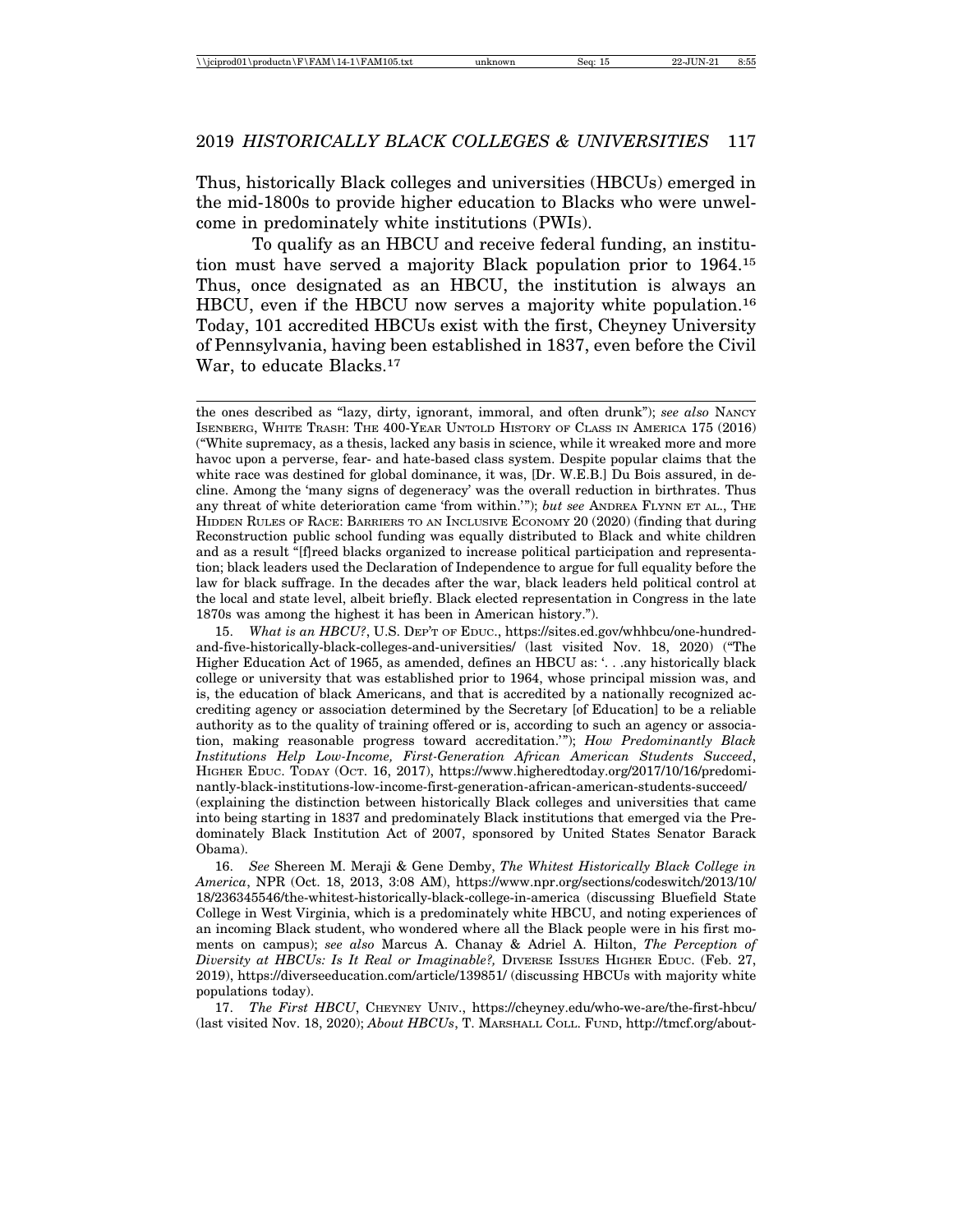HBCUs emerged as a result of segregation, but they have not engaged in segregation.18 On the contrary, from their inception, HBCUs educated Black, white (often the poorer ones), Native American, and Asian students; were often created and led by both Blacks and whites; and were "more racially desegregated, with respect to their . . . staff, than predominately white institutions (PWIs)."19 Although

us/our-schools/hbcus (last visited Nov. 18, 2020) ("There are 101 Historically Black Colleges and Universities (HBCUs) across the nation and nine percent of all African American college students attend HBCUs. All HBCUs play a critical role in the American system of higher education. For most of America's history, African Americans seeking a college education could only get it from an HBCU."); *HBCUs Make America Strong: The Positive Economic Impact of Historically Black Colleges and Universities*, UNCF, https://cdn.uncf. org/wp-content/uploads/HBCU\_Consumer\_Brochure\_FINAL\_APPROVED.pdf?\_ga=2.16859 0753.1498063267.1595348314-32347031.1595348314 (last visited Nov. 18, 2020) ("Today, there are 101 accredited HBCUs, public and private, concentrated in 19 states, the District of Columbia and the U.S. Virgin Islands. They enroll almost 300,000 students, approximately 80 percent of whom are African American, and 70 percent are from low-income families."); *see HBCU Listing*, THE HUNDRED-SEVEN, http://thehundred-seven.org/hbculist. html (last visited Nov. 18, 2020) (listing 107 HBCUs, including those closed or unaccredited).

18. Marybeth Gasman, *Comprehensive Funding Approaches for Historically Black Colleges and Universities*, 1, 4 (2010), https://repository.upenn.edu/cgi/viewcontent.cgi?article= 1400&context=gse\_pubs (noting that "HBCUs have never excluded students based on race. . . ."); *see Larry O. Rivers, HBCUs: Segregated, But Not Segregating*, DIVERSE ISSUES EDUC. (Mar. 5, 2009), https://diverseeducation.com/article/12348/; *see* ROGERS, *supra* note 8, at 20, 24 ("Several HBCUs hired black presidents and professors, often pressured by revolting nationalists and white separatists who demanded the removal of whites from black institutions. . . . Refusing to desegregate, state legislatures and philanthropists appropriated funds to found new HBCUs, beefed up existing ones, and established graduate and professional programs at HBCUs over the next few decades.").

19. Office for Civil Rights, *Historically Black Colleges and Universities and Higher Education Desegregation*, U.S. DEP'T OF EDUC., https://www2.ed.gov/about/offices/list/ocr/docs/ hq9511.html (last updated Jan. 10, 2020); *see also* Lisa V. Sparks, *Native American Education at Hampton University Not Always a Flattering Legacy*, DAILY PRESS (Dec. 29, 2019, 9:02 AM), https://www.dailypress.com/news/education/dp-nw-fzx19-hampton-university-native-american-education-20191229-yvznpxvin5gxjdj6b2hmlbtlwa-story.html (highlighting that Hampton Institute was one of the few colleges willing to educate Native Americans and allowed them to maintain "many of their cultural attributes" while other university programs were "designed to 'Americanize' the new students, teaching them Christianity and trades, and assimilate and strip them of their culture and way of life."); *see also* CYNTHIA L. JACKSON & ELEANOR F. NUNN, HISTORICALLY BLACK COLLEGES AND UNIVERSITIES, A REFER-ENCE GUIDE, 107 (2003) ("HBCUs have always been affirmative action organizations. Their doors have always been open to all."); *see also* MERRITT, *supra* note 14, at 143 ("To protect and preserve slavery, [wealthy white slaveholders] understood that preventing education among poor whites helped stifle the spread of abolitionist ideas. Illiterate or semiliterate, the white masses remained largely uniformed and politically apathetic."); *see also* MICHELLE ALEXANDER, THE NEW JIM CROW: MASS INCARCERATION IN THE AGE OF COLORBLINDNESS 25 (2012) ("Deliberately and strategically, the planter class extended special privileges to poor whites in an effort to drive a wedge between them and black slaves."); *see generally* BELINDA HURMENCE, MY FOLKS DON'T WANT ME TO TALK ABOUT SLAVERY: PERSONAL ACCOUNTS OF SLAVERY IN NORTH CAROLINA 11 (1984) (discussing a slave narrative of Elias Thomas: "We thought well of the poor white neighbors. . .[Master] hired both men and women of the poor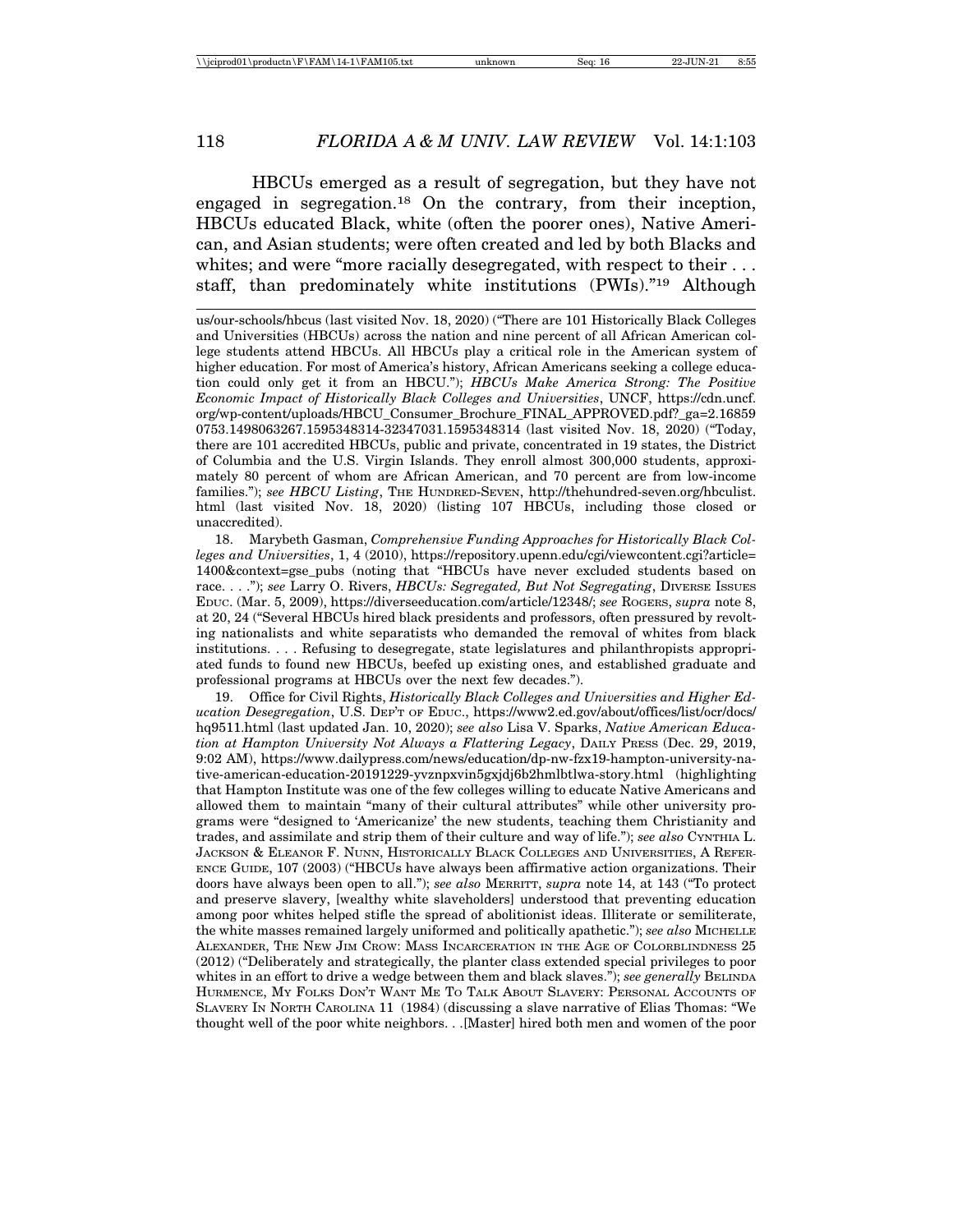HBCUs emerged principally to educate Black students, the schools have always enrolled whites and students of other races, nationalities, cultures and ethnicities, and even have employed many non-Blacks as professors, and the diversity is ever-increasing.20 In 2018, non-Black students comprised twenty-four percent of enrollment at HBCUs, compared to fifteen percent in  $1976<sup>21</sup>$  and that population includes white, Hispanic, Asian, Pacific Islander, and Native American.<sup>22</sup>

20. Monica Anderson, *A Look at Historically Black Colleges and Universities as Howard Turns 150*, PEW RES. CTR. (Feb. 28, 2017), https://www.pewresearch.org/fact-tank/2017/ 02/28/a-look-at-historically-black-colleges-and-universities-as-howard-turns-150/; *see also* Deja Dennis*, What Does Diversity Look Like at HBCUs?*, NATION (June 7, 2018), https:// www.thenation.com/article/archive/diversity-look-like-hbcus/ (noting that "the white presence at HBCUs shouldn't be a surprise because these institutions always accepted students of every race"); *see also Ten Little Known Black History Facts,* PBS, http://www.pbs.org/ black-culture/explore/10-black-history-little-known-facts/ (last visited Nov. 18, 2020) ("In the 1930s when Jewish academics from Germany and Austria were dismissed from their teaching positions, many came to the United States looking for jobs. Due to the Depression, xenophobia and rising anti-Semitism, many found it difficult to find work, but more than 50 found positions at HBCUs in the segregated South. . . . By the time Jewish professors arrived, the number of HBCUs had grown to 78. At a time when both Jews and African Americans were persecuted, Jewish professors in the Black colleges found the environment comfortable and accepting, often creating special programs to provide opportunities to engage Blacks and whites in meaningful conversation, often for the first time."); *see, e.g.*, BLACK AMERICAN COLLEGES & UNIVERSITIES 529 (Levirn Hill, ed. 1994) [hereinafter Hill] ("From its inception, Lincoln [University] has attracted an interracial and international enrollment. The university graduated its first class of four black men and two white men in 1868. In 1873, 10 students from Liberia came to study at Lincoln, making the university one of the first, if not the first, U.S. institutions of higher education to accept African students."); *see, e.g.*, Harold R. Washington, *History and Role of Black Law Schools*, 5 N.C. CENT. L. REV. 158, 162 (1974) ("[Straight] Law School operated on an interracial basis until 1886 when Tulane University opened its law school. Ironically, Tulane refused to admit Blacks to any of its schools pursuant to state law. The Straight Law School was closed in 1887 without explanation, although conjecture on the point need not be strained."); *see, e.g.*, Greg Robinson, *Stepping Over the Color Line: Nikkei at Historically Black Colleges and Universities*, DISCOVER NIKKEI (Sept. 30, 2019), http://www.discovernikkei.org/en/journal/2019/ 9/30/hbcu/ (discussing the inviting educational environments for Japanese and Japanese American students at HBCUs in the late 1800s through the mid-1960s).

21. *Historically Black Colleges and Universities [HBCUs]*, NAT'L CTR. FOR EDUC. STATS., https://nces.ed.gov/fastfacts/display.asp?id=667 (last visited on Nov. 18, 2020) ("Of the 101 HBCUs, 51 were public institutions and 50 were private nonprofit institutions.").

22. Anderson, *supra* note 20 ("In 2015, 17% of HBCU students were white, Hispanic, Asian, Pacific Islander, or Native American, compared to 13% in 1980."); *see also* Lorenzo L. Esters & Terrell L. Strayhorn, *Demystifying the Contributions of Public Land-Grant Historically Black Colleges and Universities: Voices of HBCU President*, 64 NEGRO EDUC. REV. 119, 122 (2013) ("Students of various ethnic and racial groups (e.g., Whites, Hispanics, and Asians) are attending HBCUs. In addition, with the influx of students from African and Caribbean nations, HBCUs are experiencing even greater 'within race diversity.'"); *see also*

white class to work on the plantation. We all worked together."); Du Bois, *supra* note 1, at 700 (noting that poor whites were "given public deference and titles of courtesy because they were white" and that the planter and poor white united under the doctrine of racial separation, which drove a wedge between the white and black workers).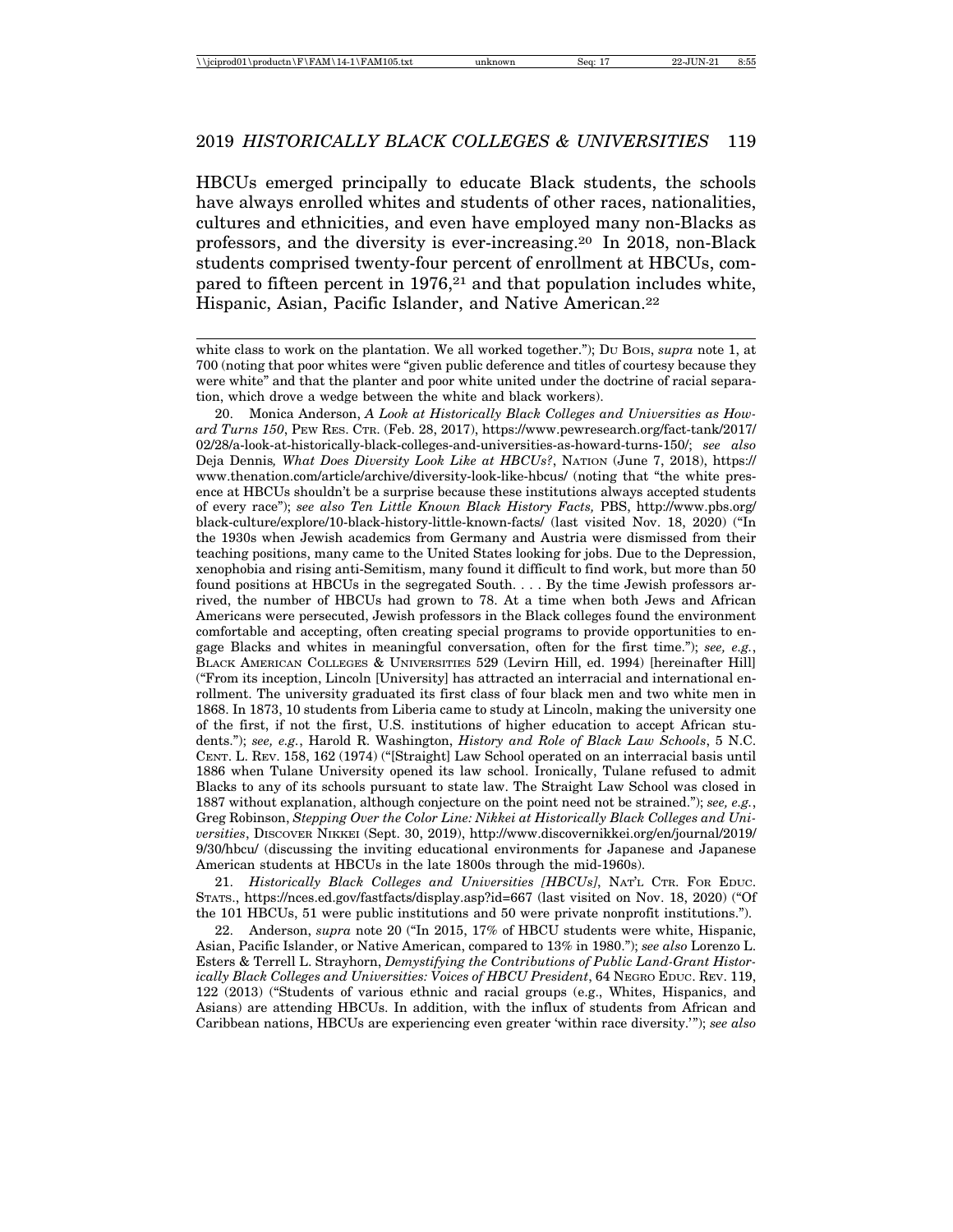Although linked by shared experiences of racism, Black people are not a monolithic group. There is great diversity among melanated people – Black people – in important identities such as cultures, ethnicities, ideologies, and ancestral nationalities.23 Thus, unlike PWIs, which – with few exceptions – prohibited Black students, diversity at HBCUs has always existed and been welcomed. From their founding, HBCUs created and exemplified the model of diversity and inclusion before that model was ever an institutional goal or aspiration in America and the world.

According to the Department of Education, HBCUs are a "vital resource in the nation's educational system" and have "played an historical role in enhancing equal educational opportunity for all students."24 Of course, considering the underfunding of HBCUs, the educational opportunities were never equal and still are not. Nevertheless, HBCUs have been transformative for their students.

Studies have compared HBCU students to their counterparts at PWIs. [They] found that Black students attending PWIs have more negative experiences, suffer higher attrition rates, and lower academic success than their counterparts. Further, they argue that in contrast, these students at HBCUs experience better psychological adjustment and self image than those who attend PWIs. Blacks at

23. *See* Rashawn Ray, *Black Americans Are Not a Monolithic Group So Stop Treating Us Like One*, THE GUARDIAN (Feb. 14, 2020, 6:33 PM), https://www.theguardian.com/commentisfree/2020/feb/14/black-americans-are-not-a-monolithic-group-so-stop-treating-uslike-one ("First, black Americans comprise many ethnicities and ancestral nationalities. Immigrants represent roughly 10% of black people in the US and a substantial percentage of Latinos identify as black. Second, geography matters. Similar to the end of slavery and Jim Crow, black people are concentrated most in the south, mid-Atlantic and select cities such as Chicago, Detroit and New York City.

Third, gender is different for blacks than the general population. There are nearly 5% more black women relative to black men, while women outnumber men by about 1.6% generally. Fourth, education matters and intersects with gender. About 25% of black women who are 25 years of age or older have a graduate or bachelor's degree (compared with only 18% of black men). There are important educational differences among cities as well. While over 30% of black Americans in some cities have a bachelor's degree or higher (Washington DC, Austin, Raleigh, Durham and San Francisco), other cities have black populations where less than 20% are college-educated (Milwaukee, Cleveland, Las Vegas, Charleston, St. Louis and Detroit). . . . But, if you are going to view blacks as a monolith, then deal with the Goliath that links us – structural racism."); *see* ROGERS, *supra* note 8, at 85.

24. Office for Civil Rights, *supra* note 19.

COLLEGE SCHOLARSHIPS.ORG, *The White Man's Guide to Getting a Minority Scholarship*, http://www.collegescholarships.org/scholarships/white-scholarship-guide.htm (last visited Nov. 18, 2020) (discussing the white man's guide to getting a minority scholarship at HBCUs [but failing to acknowledge that many of the first graduates of HBCUs were white students]); *see, e.g.*, *Straight University Law Department 1874-1876, infra* note 104 and accompanying text.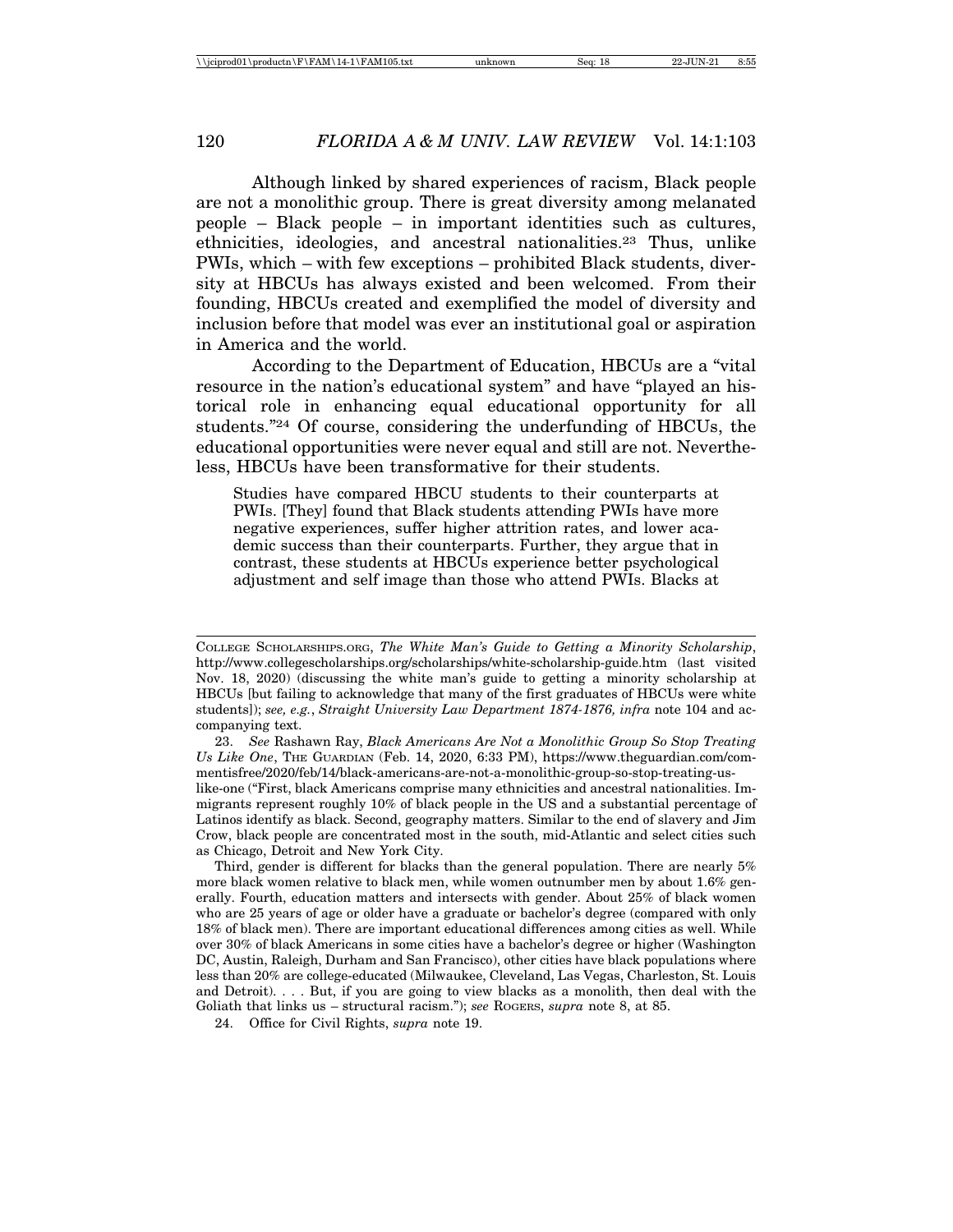HBCUs also have higher aspirations; many go on to attain doctoral degrees.25

A recent study found that Black graduates of HBCUs are more likely to flourish in purpose and financial well-being than Blacks who did not attend HBCUs.26 The study also found that Blacks at HBCUs are more than twice as likely as Blacks at non-HBCUs to have experienced "a professor who cared about them as a person, a professor who made them excited about learning and a mentor who encouraged them to pursue their goals and dreams."27

Although HBCUs comprise only three percent of America's colleges and universities and enroll only ten percent of Black students, twenty to twenty-five percent of bachelor degrees earned by Black students are earned at HBCUs.28 As for careers, nearly 40 percent all Black congressional representatives, 12.5 percent of Black chief executive officers (CEOs), 40 percent of all Black engineers, 50 percent of Black teachers, 50 percent of Black professors at non-HBCUs, 50 percent of Black lawyers, 70 percent of Black veterinarians, 75 percent of Black military officers, 80 percent of Black judges, and up to 85 percent of Black medical doctors and dentists are graduates of HBCUs.29 Addi-

28. Brian Bridges, *African Americans and College Education by the Numbers,* UNCF, https://uncf.org/the-latest/african-americans-and-college-education-by-the-numbers#: ~:text=HBCUs%20make%20up%20only%20three,times%2C%20the%20numbers%20are %20discouraging (last visited Nov. 18, 2020); Kathryn Hoffman et al., *Status and Trends in the Education of Blacks* 104 (2003), https://nces.ed.gov/pubs2003/2003034.pdf.

<sup>25.</sup> *See* Esters & Strayhorn, *supra* note 22, at 121-22; *see also* David Wilson, *HBCU 'Attributes' Encourage High Achievement*, BALT. SUN (June 5, 2019, 6:00 AM), https://www. baltimoresun.com/opinion/op-ed/bs-ed-op-0606-morgan-achievement-20190604-story.html (discussing the success of students at one of the nation's top HBCUs).

<sup>26.</sup> *See* GALLUP, INC., *Gallup-USA Funds Minority College Graduates Report* 1, 6 (2015), https://www.gallup.com/services/186359/gallup-usa-funds-minority-college-gradu ates-report-pdf.aspx.

<sup>27.</sup> *Id.* at 7, 18, 22 (noting also that HBCUs support their students in a manner that is not comparable or as evident at non-HBCUs).

<sup>29.</sup> Kyra M. Robinson, *Rise, Shine: Bragging Rights and Best-Kept Secrets of HBCU*, LINKEDIN (May 19, 2018), https://www.linkedin.com/pulse/rise-shine-bragging-rights-bestkept-secrets-hbcus-robinson-m-s-; *HBCU Facts You Should Know,* CORE PLAN. GRP. FOR OHBCUD, https://www.cpghbcu.org/ (last visited Nov. 18, 2020); *About HBCUs*, *supra* note 17; Office for Civil Rights, *supra* note 19 ("More than 80 percent of all black Americans who received degrees in medicine and dentistry were trained at the two traditionally black institutions of medicine and dentistry—Howard University and Meharry Medical College. (Today, these institutions still account for 19.7 percent of degrees awarded in medicine and dentistry to black students.) HBCUs have provided undergraduate training for three fourths of all black persons holding a doctorate degree; three fourths of all black officers in the armed forces; and four fifths of all black federal judges. HBCUs are leading institutions in awarding baccalaureate degrees to black students in the life sciences, physical sciences mathematics, and engineering. HBCUs continue to rank high in terms of the proportion of graduates who pursue and complete graduate and professional training.").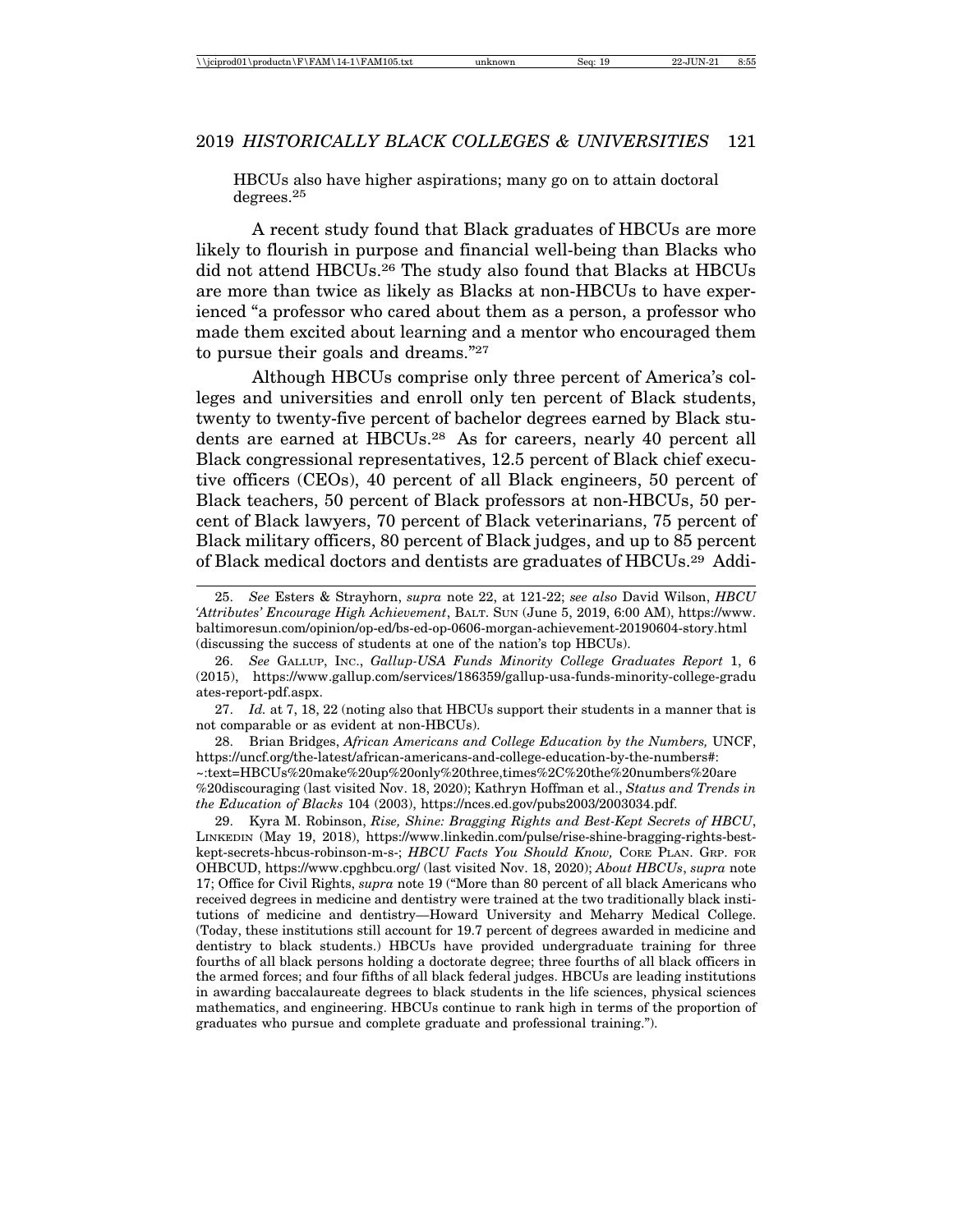tionally, unlike Black students' experiences at PWIs, white students were often satisfied with their experiences at HBCUs, gained an appreciation for Black peers/classmates, and enjoyed amicable relationships with both Black and white faculty at HBCUs.30

Notwithstanding the widespread, positive impact of HBCUs, HBCUs and other educational institutions for Blacks have always been underfunded as compared to education for whites. Thus, for African Americans, integration in education was not about blending the races but about the unequal funding allocated to Black institutions. That is, Blacks thought integration would provide access to equal resources for Black students.

In 1935, Dr. W.E.B. Du Bois, a Fisk University and Harvardtrained *cum laude* scholar and a founder of the National Association for the Advancement of Colored People (NAACP), originally opposed the establishment of Black schools, but later posited that "the Negro needs neither segregated schools nor mixed schools. What he needs is Education. What he must remember is that there is no magic, either in mixed schools or in segregated schools."31 In 1955, a year after the *Brown* ruling, Zora Neale Hurston, an activist and widely acclaimed author, wrote to the *Orlando Sentinel* opining:

If there are not adequate Negro schools in Florida, and there is some residual, some inherent and unchangeable quality in white schools, impossible to duplicate anywhere else, then I am the first to insist that Negro children of Florida be allowed to share this boon. But if there are adequate Negro schools and prepared instruc-

<sup>30.</sup> JULIAN B. ROEBUCK & KOMANDURI S. MURTY, HISTORICALLY BLACK COLLEGES AND UNIVERSITIES: THEIR PLACE IN AMERICAN HIGHER EDUCATION 203 (1993); *see also* Dennis, *supra* note 20 (discussing white students' positive experiences at HBCUs and quoting a white student at Prairie View A&M University in Texas: "HBCUs have an opportunity to educate white students about the beauty of black culture, debunk stereotypes, and build bridges.").

<sup>31.</sup> W. E. B. Du Bois, *Does the Negro Need Separate Schools?*, 4 J. NEGRO EDUC. 328, 335 (1935) http://nationalhumanitiescenter.org/tserve/freedom/1917beyond/essays/does-thenegro-need-seperate-schools.pdf. ("It is saying in plain English: that a separate Negro school, where children are treated like human beings, trained by teachers of their own race, who know what it means to be black in the year of salvation 1935, is infinitely better than making our boys and girls doormats to be spit and trampled upon and lied to by ignorant social climbers, whose sole claim to superiority is ability to kick 'niggers' when they are down. I say, too, that certain studies and discipline necessary to Negroes can seldom be found in white schools."); *see also* 3 EBONY PICTORIAL HISTORY OF BLACK AMERICA, EBONY, 135 (1971) ("If the curriculum was racist, if many teachers were racist, if, in short, schools were faithful reflections of a chronically racist society, then perhaps genuine school integration could not be attained – at least not in the immediate future.").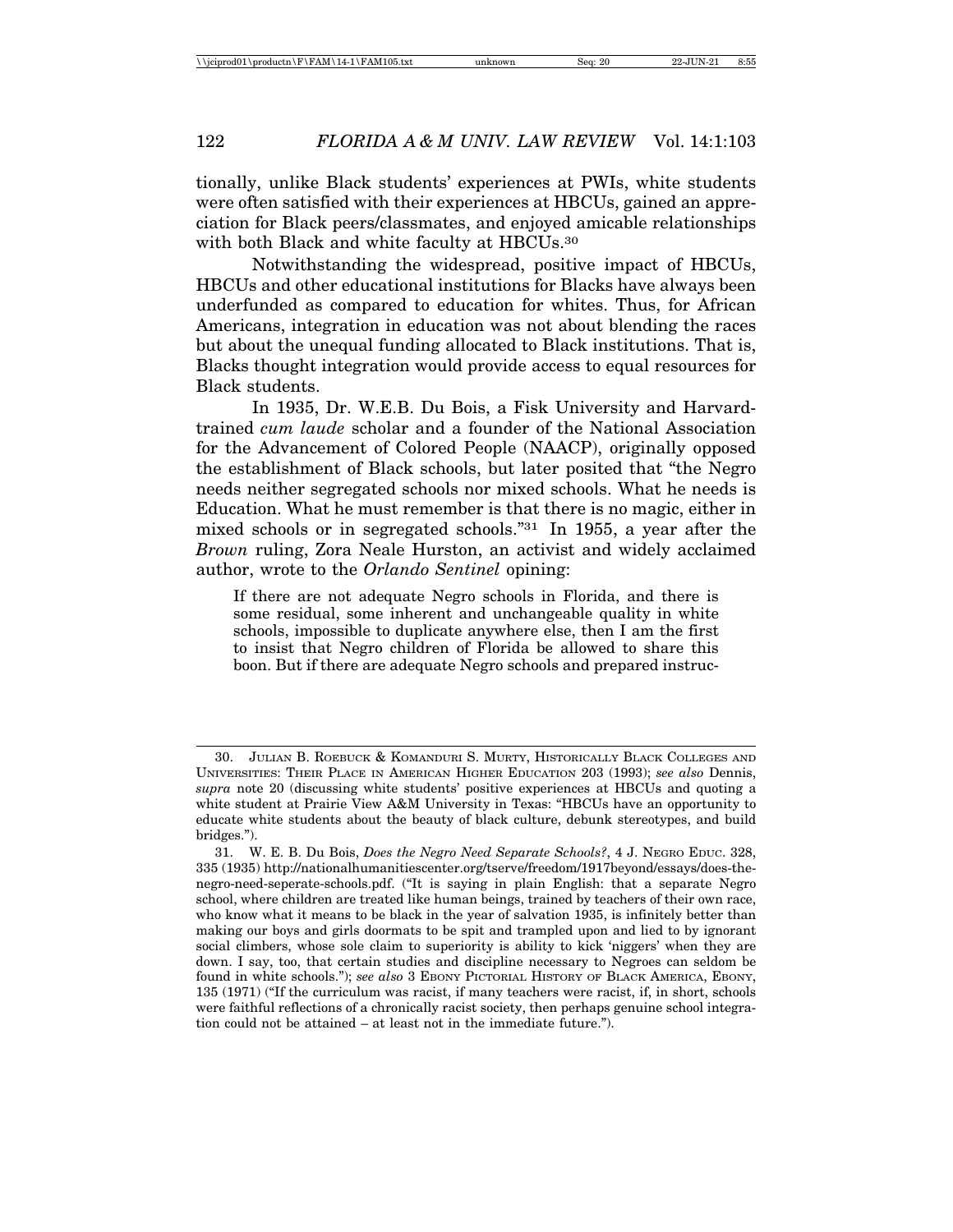tors and instructions, then there is nothing different except the presence of white people.32

In 1976, Derrick Bell, activist, lawyer, and law professor, posited that the United States Supreme Court would have served Blacks better by enforcing the "equal" portion of the 1896 *Plessy* "separate but equal" ruling that allowed for segregation in public facilities, including schools.33 Desegregation did have a positive effect on Black and white children, but many Blacks concluded that integration was not the panacea that Blacks thought it would be.

For decades, studies, articles, and outcomes have highlighted the inequities in education for Blacks and whites. For instance, in 1982, Erwin Chemerinsky, lawyer, law professor, and law dean, criticized inequality in education. He stated that a dual system of education based on race must end and stated that segregation may be tolerable if schools were otherwise equal, but they are not, resulting in white students outperforming Black students.<sup>34</sup>

Dr. Du Bois also accurately predicted that the South would not comply with the *Brown* ruling for years, "long enough to ruin the education of millions of black and white children."35 The *Brown*

34. *See* Chemerinsky, *supra* note 10, at 84 ("For example, the Clayton School District, a predominately white suburb of St. Louis, spends \$3,441 per student on education, while St. Louis, a school system that is over 70% black, spends \$1,863 per student. Overall, on the average, 15% to 20% more is spent on each white student's education than on each black student's." (footnotes omitted)); *see also* Keith Meatto, *Still Separate, Still Unequal: Teaching about School Segregation and Educational Inequality*, N.Y. TIMES (May 2, 2019), https:// www.nytimes.com/2019/05/02/learning/lesson-plans/still-separate-still-unequal-teachingabout-school-segregation-and-educational-inequality.html ("Racial segregation in public education has been illegal for 65 years in the United States. Yet American public schools remain largely separate and unequal — with profound consequences for students, especially students of color."); *see generally* FLYNN ET AL., *supra* note 14.

35. Trei, *supra* note 33 (quoting W.E.B. Du Bois' celebration speech regarding the 1954 Brown decision); *see also* Elise C. Boddie & Dennis D. Parker, *Linda Brown and the Unfinished Work of School Integration*, N.Y. TIMES (Mar. 30, 2018), https://www.nytimes.com/ 2018/03/30/opinion/linda-brown-school-integration.html ("At the height of school desegregation, from 1964 through the 1980s, high school graduation rates for black students improved significantly. So did standardized test scores. Desegregation led to higher income, more years of education and better health outcomes for blacks, and integration also reduced racial prejudice among whites, according to studies by the economist Rucker Johnson. Numerous studies show that being around people who are different improves cognitive skills, like critical thinking and problem-solving."); *see also* FLYNN ET AL., *supra* note 14, at 99 ("[A]ttending a racially balanced school has lasting positive effects on economic and so-

<sup>32.</sup> Letter from Zora Neale Hurston to Editor, Orlando Sentinel (Aug. 11, 1955) https:// teachingamericanhistory.org/library/document/letter-to-the-orlando-sentinel/.

<sup>33.</sup> Lisa Trei, *Black Children May Have Been Better Off without Brown v. Board, Bell Says*, STAN. REP. (Apr. 21, 2004), https://news.stanford.edu/news/2004/april21/brownbell-421.html (referring to Bell's book, SILENT COVENANTS (2004) that presented an imaginary court opinion upholding the "separate but equal" doctrine).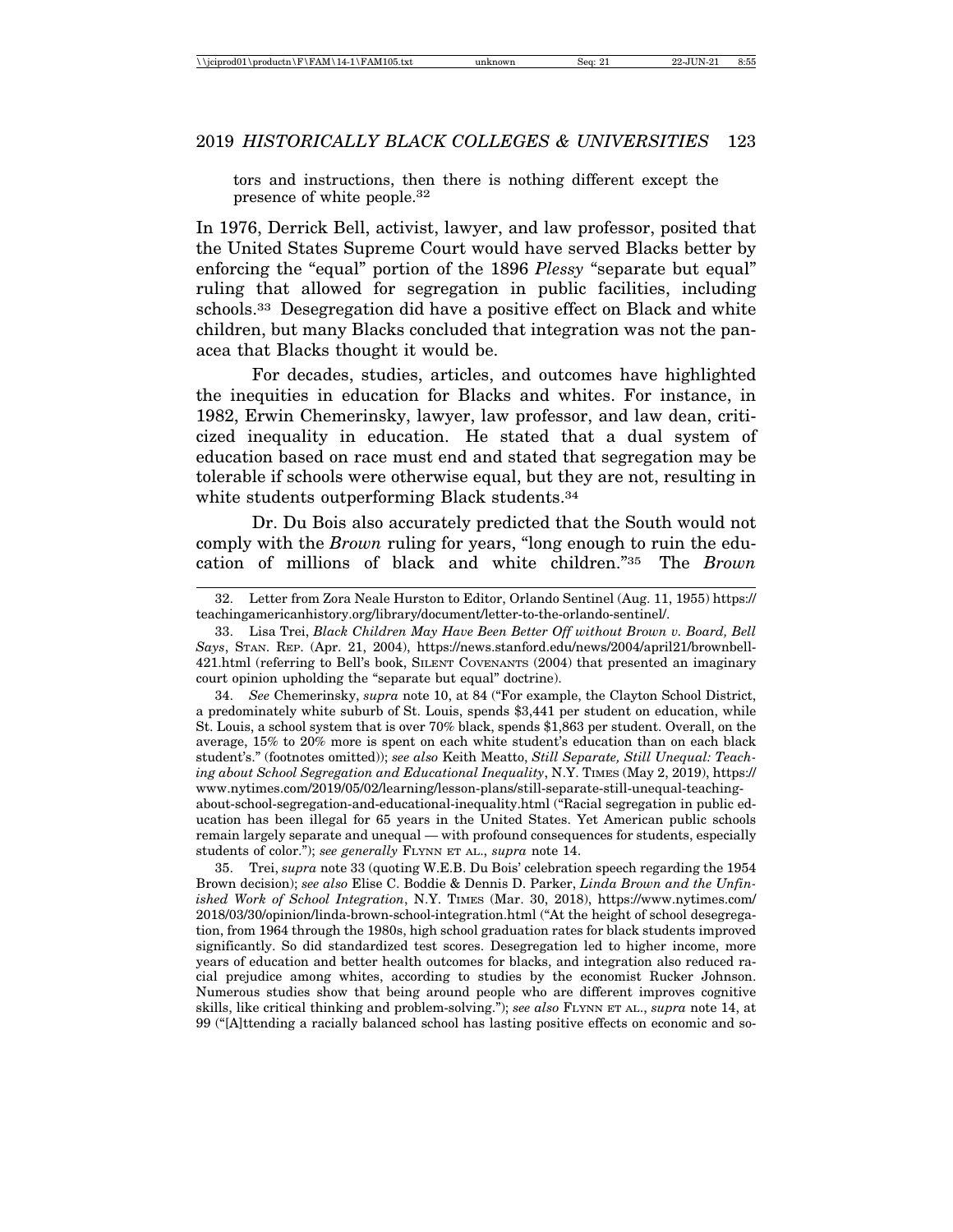desegregation ruling eventually brought funding, opportunities, and experiences, which had a positive impact on Black children's education. A recent study showed:

In the aftermath of *Brown*, it took considerable time before schools were substantially desegregated, but by the 1970s and 1980s there was noticeable desegregation of schools, which is also the time when the black-white test score gap closes. After 1980, the rate of desegregation slows to a near stop, and so does the closing of the black-white gap.36

"Undoing the racism that muffles achievement requires teaching the scions of privilege who will likely end up running systems that fail students of color."37 Thus, Black and brown school administrators and teachers are critical. In addition, a recent study showed that all students "have more favorable perception[s] . . ." of teachers of color, in particular, Black and Latino teachers.38

36. E. Hanushek et al., *The Unwavering SES Achievement Gap: Trends in U.S. Student Performance*, 18 (Nat'l Bureau of Econ. Res., Working Paper No. 25648, 2019), https:// pdfs.semanticscholar.org/8e25/8b8c11088e3307301f44e8662065f4a43fe5.pdf?\_ga=2.21512 7124.291196238.1587141404-1812609927.1587141404.

37. *See* Andre Perry, *We Need More Black and Brown Teachers but Not for the Reasons You Think*, HECHINGER REP. (May 3, 2016), https://hechingerreport.org/need-black-brownteachers-not-reasons-think/.

cial well-being for black and nonblack students alike."); RICHARD ROTHSTEIN, THE COLOR OF LAW: A FORGOTTEN HISTORY OF HOW OUR GOVERNMENT SEGREGATED AMERICA 196-97 (2017) ("As for children, segregation is not healthy for either whites or African Americans. In segregated schools, neither can gain experience navigating the diverse environments in which, as adults, they will have to make their way. . . . High average achievement is almost impossible to realize in a low-income, segregated school, embedded in a segregated neighborhood. . . . The false sense of superiority that segregation fosters in whites contributes to their rejection of policies to integrate American society. The lower achievement of African American children that results from life in a segregated neighborhood adds another impediment to those children's ability to merge into middle-class workplaces. In these ways, segregation perpetuates itself, and its continued existence makes it ever harder to reverse.").

<sup>38.</sup> Hua-Yu S. Cherng & Peter F. Halpin, *The Importance of Minority Teachers: Student Perceptions of Minority Versus White Teachers*, 45 EDUC. RES. 407, 411 (2016) (finding "[(1)] consistent evidence that students have more positive ratings of Latino and Black teachers than White teachers after controlling for student demographic and academic characteristics, other teacher characteristics, work conditions, and teacher efficacy[; (2)] evidence that perceptions of minority students depend on the race/ethnicity of their teacher: Black students have particularly favorable perceptions of Black teachers, but the same is not true for Latino students and Latino teachers[; (3)] Asian American students also have particularly favorable perceptions of Black teachers[; and (4)] all student groups have more positive ratings of minority teachers, including White students and Asian American students, suggests that minority teachers can translate their experiences and identities to form rapports with students that do not share the same race or ethnicity.").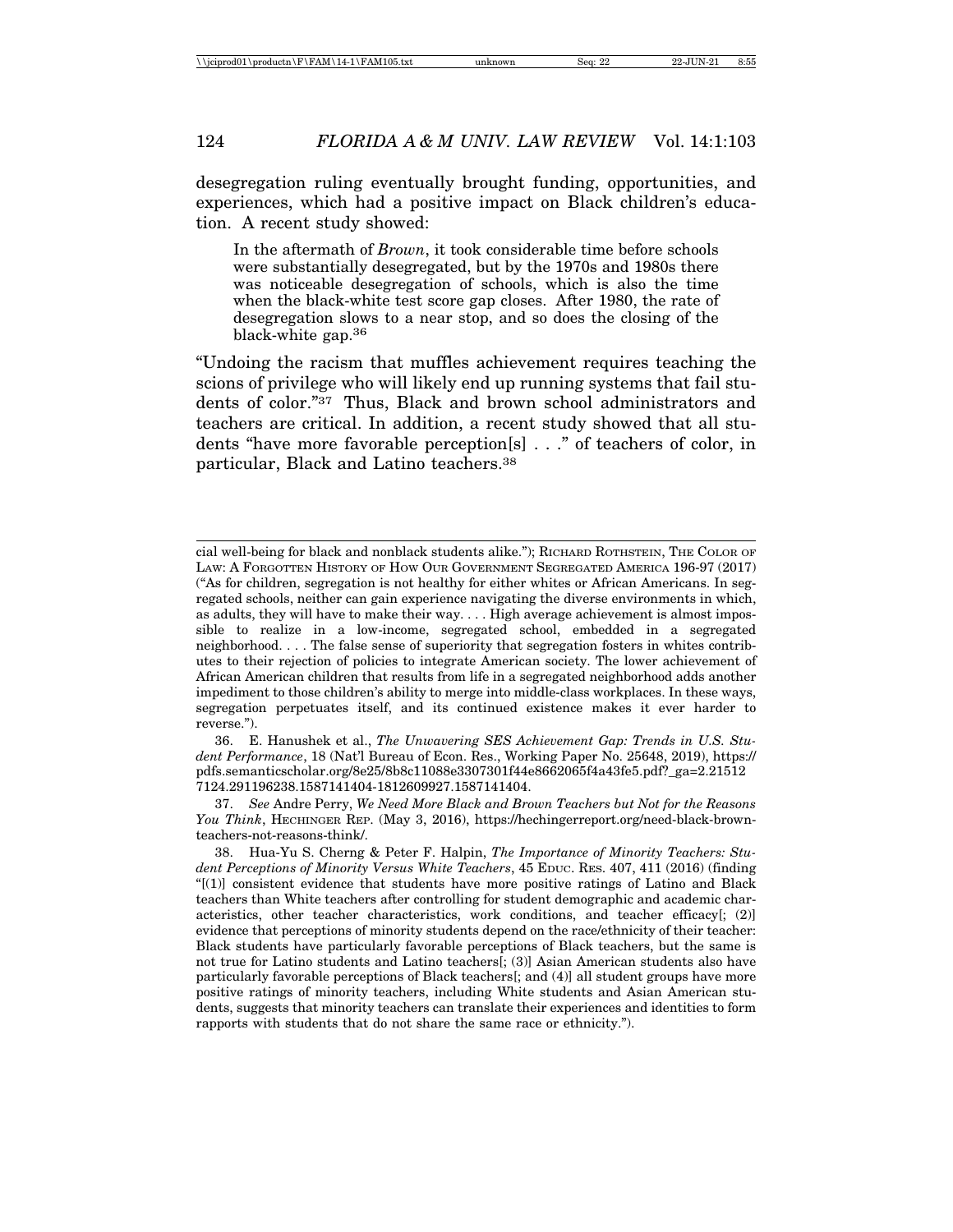The unequal distribution of money and resources negatively impacted the education of Black students and still does today.39 In America, "predominantly white school districts get \$23 billion more than their nonwhite peers, despite serving a similar number of children."40 A recent educational report affirms:

But a single fact is clear – financially, it is far better in the United States to have the luck and lot to attend a school district that is predominantly white than one that enrolls a concentration of children of color. That is the inherent shame of the system we've built and one we haven't gone far enough to fix.<sup>41</sup>

Clearly, white-dominated legislatures were adamant that schools be separate but not adamant that school funding be equal. The single factor of funding is critical at every level of education – unequal funding based on race has hindered Blacks' access to education, even though the law required impartial provision. This is American education past and present.

HBCUs are "[n]oted for their contributions in educating 'black, low-income and educationally disadvantaged Americans.'"42 HBCUs successfully pour into America's most underprivileged students even

40. *\$23 Billion*, EDBUILD, 1, 4 (Feb. 2019), https://edbuild.org/content/23-billion/full-report.pdf; *see also Chemerinsky*, *supra* note 10, at 78 ("It is beyond doubt that American public schools are separate and unequal.").

41. *\$23 Billion*, *supra* note 40, at 4*; see also* Du Bois*, supra* note 31, at 335 ("A mixed school with poor and unsympathetic teachers, with hostile public opinion, and no teaching of truth concerning black folk, is bad. A segregated school with ignorant placeholders, inadequate equipment, poor salaries, and wretched housing, is equally bad.").

42. *Public Policy Priorities for the Trump Administration and the 115th Congress*, UNCF 14 (2017), https://www.uncf.org/wp-content/uploads/PDFs/2017\_UNCF\_PublicPolicy Priorities\_for\_the\_115th\_Congress\_Final\_7.12.17.pdf.

<sup>39.</sup> *See The Persistence of Racial Segregation in American Schools*, FACING HIST. AND OURSELVES, https://www.facinghistory.org/educator-resources/current-events/persistenceracial-segregation-american-schools (last visited Nov. 18, 2020); *see* Linda Darling-Hammond, *Unequal Opportunity: Race and Education*, BROOKINGS (Mar. 1, 1998), https:// www.brookings.edu/articles/unequal-opportunity-race-and-education/ ("Even so, educational experiences for minority students have continued to be substantially separate and unequal. Two-thirds of minority students still attend schools that are predominately minority, most of them located in central cities and funded well below those in neighboring suburban districts."); *see also Poverty in America Continues to Affect People of Colour Most,* THE ECONOMIST*,* https://www.economist.com/special-report/2019/09/26/poverty-in-americacontinues-to-affect-people-of-colour-most (last visited Nov. 18, 2020) ("Across America, black people remain disproportionately poor. More than 20% live in poverty, twice the rate of whites."); *see also* ROGERS, *supra* note 8, at 24 (noting that in 1939 Congress had the Office of Education study Black higher education, and the agency reported back in the 1942 "National Survey of the Higher Education of Negroes" that "black K-12 students were allocated one-third the amount of funding that white students received and that the school years of African Americans tended to be one to three months shorter, resulting in many students being poorly prepared for college"); *see generally* Chemerinsky, *supra* note 10, at 80-84.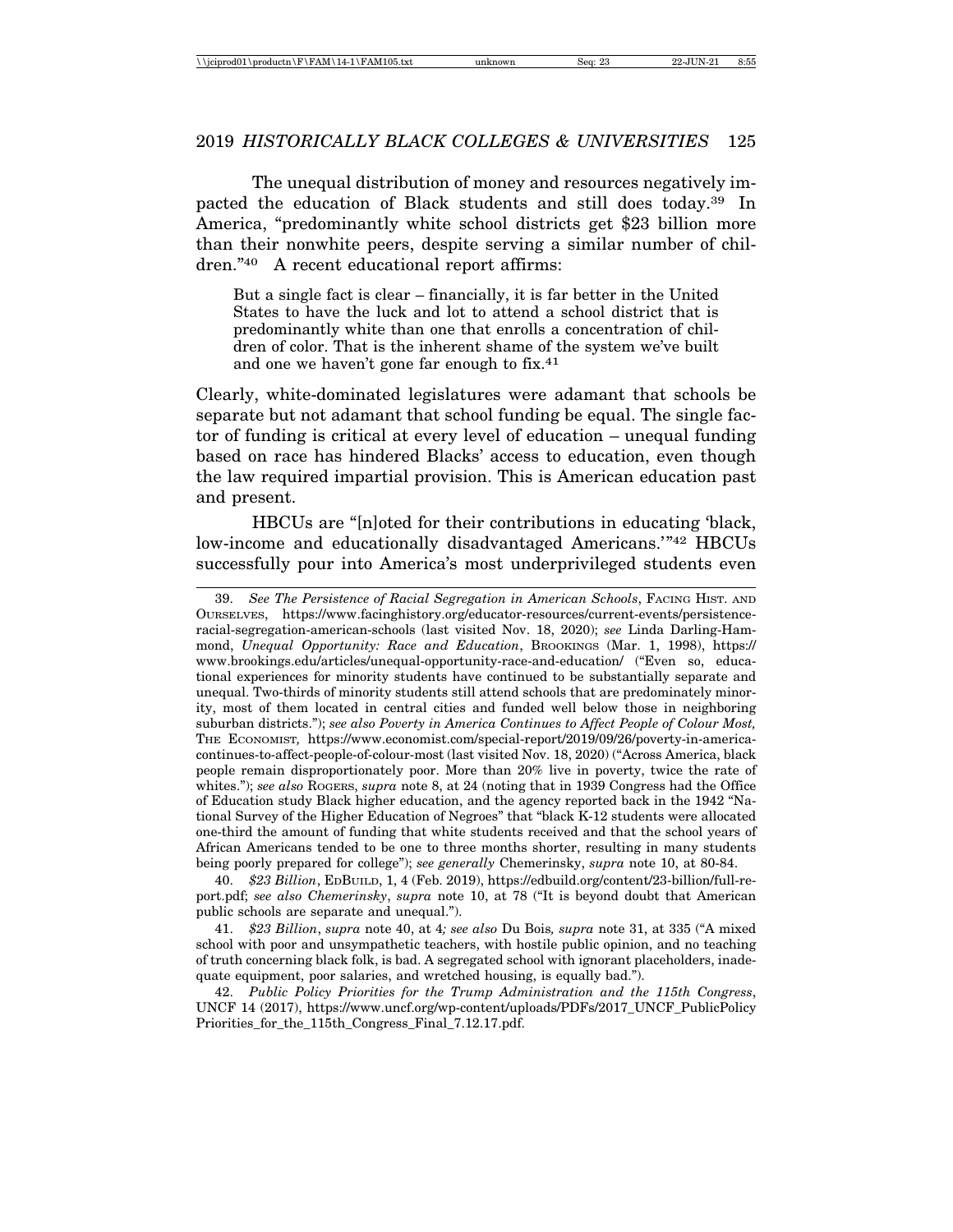with exiguous budgets. The sustainability of HBCUs evinces that those schools are not inherently unequal or inferior as they are often unfairly labeled, but that unequal funding based on race remains an issue for HBCUs. In 1935, Dr. Du Bois stated:

Howard, Fisk, and Atlanta are naturally unable to do the type and grade of graduate work which is done at Columbia, Chicago, and Harvard; but why attribute this to a defect in the Negro race, and not to the fact that the large white colleges have from one hundred to one thousand times the funds for equipment and research that Negro colleges can command?43

HBCUs have led with a model of inclusion and rejected the possibility of becoming institutions of segregation, so as not to mimic the discriminatory PWIs, which refused to admit Black students solely due to their race, or that permitted Black students' admission but then treated them with disdain and hostility. HBCUs created educational environments that foster and promote learning conducive for all students. If HBCUs received funding commensurate with PWIs, HBCUs would be leading the charge as the American educational model for all students.44

This article posits that HBCUs should be studied as a model for the American educational system. Part I explores the historical foundation and underfunding of HBCUs, including how and why they emerged. Part II examines the impactful HBCU model and why after over a century and a half HBCUs still matter. Part III discusses the efforts that undermine HBCUs, funding inequities, and why the inequities must be remedied. The article closes by discussing the current

<sup>43.</sup> Du Bois, *supra* note 31, at 332; Sam McKenzie Jr., *Segregation Isn't the Problem in Schools; It's Inequality*, MEDIUM (May 5, 2019), https://medium.com/age-of-awareness/segregation-isnt-the-problem-in-schools-it-s-inequality-d9480b258db1 ("But the existence of Historically Black Colleges and Universities proves segregated schools aren't inherently unequal or inferior. The issue is funding. The issue is being racist and stingy."); Johnson et al., *supra* note 7; *see also supra* note 8 and accompanying text; ROEBUCK & MURTY, *supra* note 30, at 30 ("Unlike private HBCUs, however, the public HBCUs were dependent on white state governments for support. . . . Complete control was in the hands of stingy and discriminating state governments."); W.E.B. Du Bois, *A Negro Student at Harvard at the End of the 19th Century*, 1 MASS. REV. 3 (1960), 439, 440, https://www.jstor.org/stable/25086526?seq=1 ("I did not find better teachers at Harvard, but teachers better known, who had had wider facilities for gaining knowledge and lived in a broader atmosphere for approaching truth.").

<sup>44.</sup> *See* GALLUP, INC., *supra* note 26, at 24 (finding that notwithstanding struggles of HBCUs in some areas, "their overall success in providing black graduates with a better college experience than they would get at non-HBCUs needs to be examined more closely – and potentially modeled – at other institutions"); *see, e.g.*, EBONY, *supra* note 31, at 139 ("In 1970, black colleges, which granted nearly 80 percent of the degrees earned by blacks, were largely impoverished since they did not receive their share of either state or federal aid. The total federal financial aid to higher education in 1969 was more than \$4 billion. Of this, only \$119 million, or 3.5 percent, went to predominately black colleges.").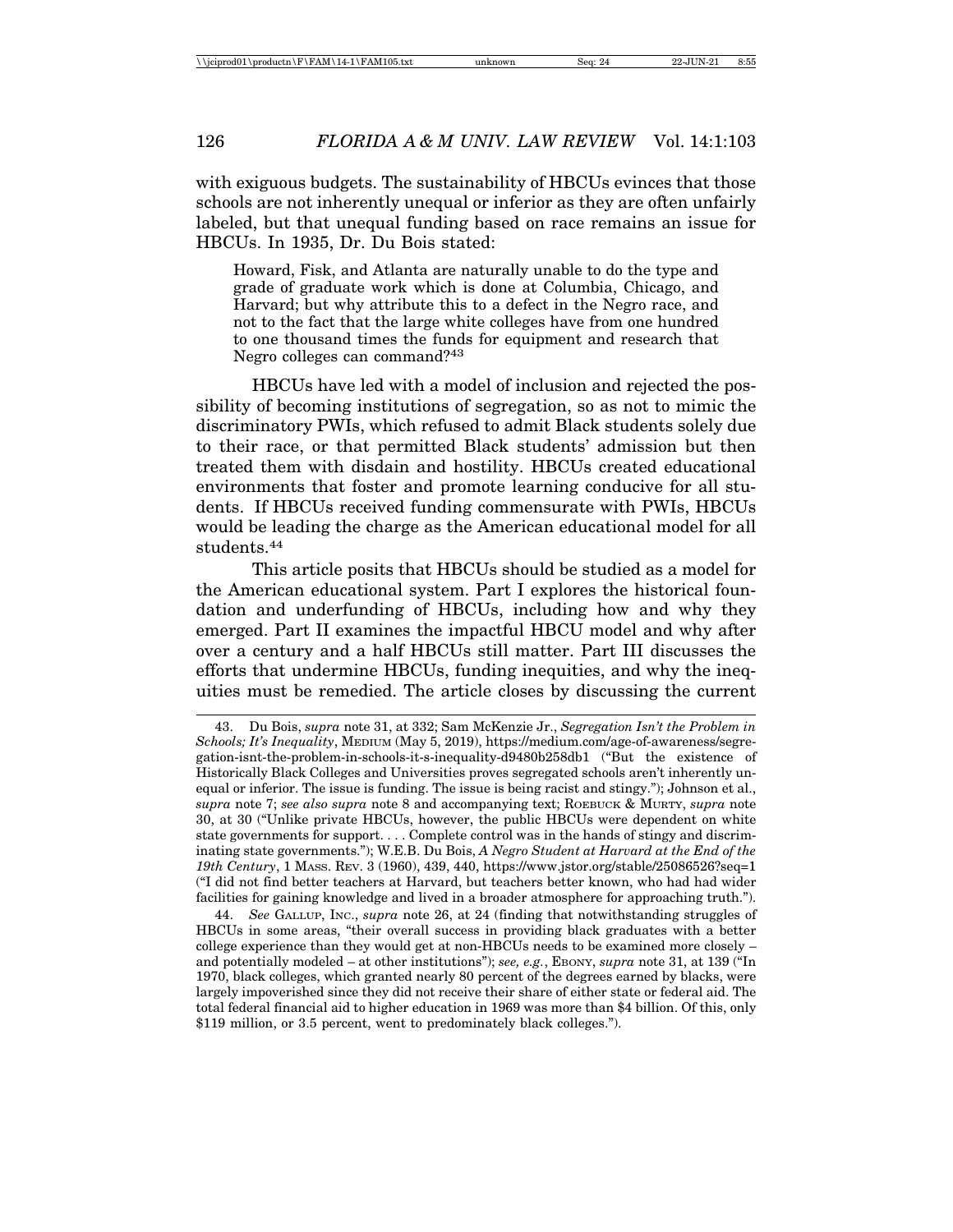renaissance that HBCUs are experiencing because of the HBCU model, traversing through racial injustices against African Americans that ultimately affect HBCUs, and concluding that the HBCU model should be emulated as a model for American education.

#### I. A HISTORICAL PERSPECTIVE: PAST TO PRESENT

For wealthy, white men, higher education began in 1636 with the establishment of Harvard College in Cambridge, Massachusetts. For others, however, higher education began nearly two centuries later with significantly more opportunities for whites than Blacks.<sup>45</sup>

After Harvard was established, other states followed and established colleges. "Human slavery was the precondition for the rise of higher education in America."<sup>46</sup> Colleges, such as Princeton, Dartmouth, Yale, William and Mary, Brown, Columbia, Rutgers, and the University of Pennsylvania, all founded before the American Revolution, owned dozens of enslaved Blacks.47 As one historian stated:

In the decades before the American Revolution, merchants and planters became not just the benefactors of colonial society but its new masters. Slaveholders became college presidents. The wealth

46. CRAIG S. WILDER, EBONY AND IVY: RACE, SLAVERY, AND THE TROUBLED HISTORY OF AMERICA'S UNIVERSITIES 114 (2013).

47. HENRY N. DREWRY & HUMPHREY DOERMANN, STAND AND PROSPER, PRIVATE BLACK COLLEGES AND THEIR STUDENTS 32 (2001); *see, e.g.*, WILDER, *supra* note 46, at 136 (noting the College of William and Mary owned dozens of enslaved persons).

<sup>45.</sup> Jone J. Lewis, *A Brief History of Women in Higher Education,* THOUGHTCO, https:// www.thoughtco.com/history-women-higher-ed-4129738 (last updated Mar. 25, 2019) ("In 1742, the Bethlehem Female Seminary [a school of secondary/higher level] was established in Germantown, Pennsylvania, becoming the first institute of higher education for [white] women in the United States."); *but see* Linda Eisenmann, *The Impact of Historical Expectations on Women's Higher Education*, F. ON PUB. POL'Y 1, 4 n.5 (2006), https:// files.eric.ed.gov/fulltext/EJ1099152.pdf ("Many U.S. institutions have claimed to be the 'the first' college for women because their origins as academies or seminaries predated Oberlin College [coeducational from its founding in 1833]. However, because of the vast differences in educational quality and curricula among such early institutions, as well as the fluid definition of 'college' before the mid-1800s, historians have generally agreed that Oberlin was the first to admit women to an actual college."); *see also Oberlin History, infra* note 66 and accompanying text; Ethan Roy & James E. Ford, *Deep Rooted: A Brief History of Race and Education in North Carolina,* EDUC. NC (Aug. 11, 2019), https://www.ednc.org/deep-rooteda-brief-history-of-race-and-education-in-north-carolina/ ("According to historian Harry Watson, in order to ease class tension among whites, reformers pushed for universal white education in the South to rid the white poor of their 'blackness,' or ignorance. . . . White education in the state slowly began to improve. In 1825, the North Carolina legislature created a state literacy fund and later offered matching grants to passed taxes to support primary schools. Furthermore, North Carolina became the first state to offer publicly funded universal white education.").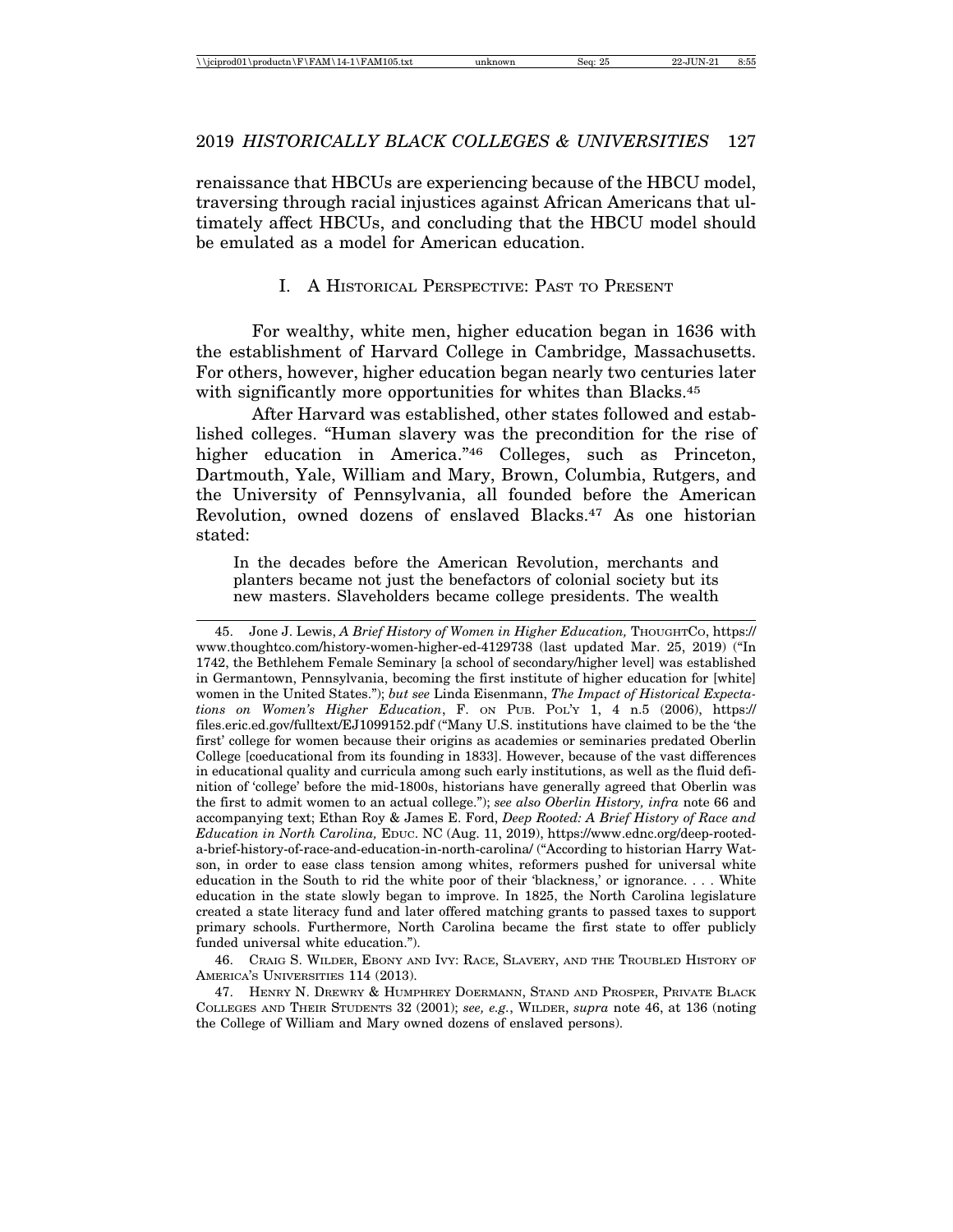of the traders determined the locations and decided the fates of colonial schools. Profits from the sale and purchase of human beings paid for campuses and swelled college trusts. And the politics of the campus conformed to the presence and demands of slave-holding students as colleges aggressively cultivated a social environment attractive to the sons of wealthy families.48

Colleges were built and financed by the very people who were refused admission solely *because* of their skin color – Blacks. More egregiously, during "the first half of the 19th century, male students studying at Southern universities regularly mistreated, beat and raped the enslaved men, women and children who catered to their everyday needs," and "[t]he brutal behavior was ignored or accepted by professors, administrators and local authorities."49

<sup>48.</sup> WILDER, *supra* note 46, at 77.

<sup>49.</sup> Hannah Natanson, *Two Centuries Ago, University of Virginia Students Beat and Raped Enslaved Servants, Historians Say*, WASH. POST (Oct. 6, 2019, 7:00 AM), https:// www.washingtonpost.com/history/2019/10/06/two-centuries-ago-university-virginia-students-beat-raped-enslaved-servants-historians-say/; *see also* Marcus L. Martin et al., *President's Commission on Slavery and the University*, UNIV. OF VA. 1, 23-24 (2018), https:// vpdiversity.virginia.edu/sites/vpdiversity.virginia.edu/files/PCSU%20Report%20FINAL\_ July%202018.pdf (reporting findings of multi-year research and finding that "[s]lavery, in every way imaginable, was central to the project of designing, funding, building, and maintaining the [University of Virginia]" and that the commission's work is not done until it encourages "other institutions to engage in similar processes and confront their own difficult pasts" and begins "reconciliation or repair"); *see also* Thomas A. Foster, *The Sexual Abuse of Black Men Under American Slavery*, 20 J. HIST. SEXUALITY 445, 448-50, 453 (2011), http://www.jstor.org/stable/41305880 ("Although scholars have acknowledged the sexual assault of enslaved women, none to my knowledge have highlighted the sexual abuse of enslaved men. . . . The rape of slave men has also gone unacknowledged because of the current and historical tendency to define rape along gendered lines, making both victims and perpetrators reluctant to discuss male rape. The sexual assault of men dangerously points out cracks in the marble base of patriarchy that asserts men as penetrators in opposition to the penetrable, whether homosexuals, children, or adult women. . . . The sexual exploitation of enslaved black men took place within a cultural context that fixated on black male bodies with both desire and horror. Sexual assault took a wide variety of forms, but the common factor in all was the legal ownership that enabled control of the enslaved body. . . . Colonial accounts abound with recorded instances of masters and others commenting not only on the nudity of slaves but on their bodies with a certain fascination. . . . Numerous abolitionist images also fixate on the black male body as perfection, highlighting muscular bodies and, in almost pornographic detail, exposed buttocks, enduring unjust abuse and degradation. William Benemann and others maintain that the image of whipping exposed male flesh carried a homoerotic charge - one that mirrored the nearly obscene fixation on whipping nude enslaved women, as has been suggested by scholars such as Colette Colligan. . . . *Incidents in the Life of a Slave Girl*, published in 1861 by abolitionist and escaped slave Harriet Jacobs (under the pseudonym Linda Brent), also included mention of male slave owners sexually abusing male slaves. Jacobs alluded to this abuse in the context of the rape of slave women and girls, lamenting that 'no pen can give adequate description to the all-pervading corruption produced by slavery.'"); *see also* FAR MORE TERRIBLE FOR WOMEN 16-17 (Patrick Minges, ed. 2006) [hereinafter Minges] ("Marse Jim [slave owner] called me and Sam ter him and ordered Sam to pull off his shirt – that was all the McClain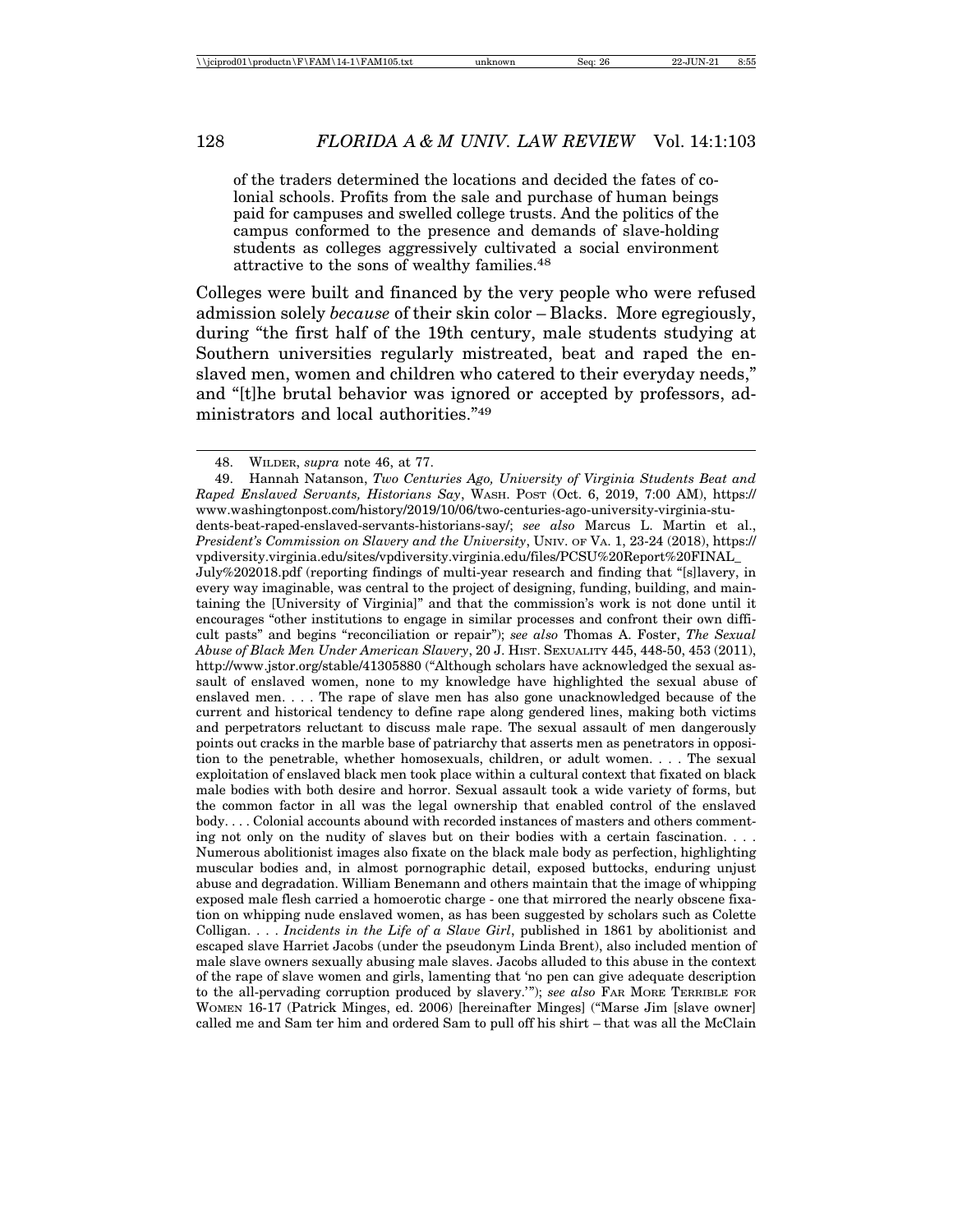To be fair, although the South did not admit Black students to its schools, educational institutions in the North were not much different. If Black students were permitted to enroll, Northern schools were often very hostile places for Black students. In 1935, Dr. Du Bois penned:

[R]ace prejudice in the United States today is such that most Negroes cannot receive proper education in white institutions . . . many public school systems in the North where Negroes are admitted and tolerated but they are not educated; they are crucified . . . certain Northern universities where Negro students . . . cannot get fair recognition, either in classroom or on the campus, in dining hall or student activities, or in human common courtesy . . . at Harvard, Yale, and Columbia, Negroes are admitted but not welcomed; while in other institutions like Princeton they cannot even enroll.<sup>50</sup>

Over two centuries after Harvard was established, the United States abolished slavery in 1865, but there were no provisions in place to educate, house or feed the mass of newly freed Blacks. Thomas Hall, a former enslaved African born in 1856, expressed his experience with freedom after the Civil War:

Lincoln got the praise for freeing us, but did he do it? He give us freedom without giving us any chance to live ourselves, and we still

Rq9AxLZkcqJK\_I5VBWsN6hvWP\_95j5fvB\_pGv258L6VJmpg (reporting about Irving Linwood Peddrew III, who was the first Black student to attend Virginia Tech . . . "At Virginia Tech he majored in electrical engineering and was a member of the Virginia Tech Corps of Cadets. Among 3,322 students, he was not permitted to live on campus or eat in the cafeteria. He eventually left the school before graduating."); *see, e.g.*, SHIRLEY GRAHAM & GEORGE D. LIPSCOMB, DR. GEORGE WASHINGTON CARVER 101-04 (1967) (noting that Highland University in Kansas offered George Washington Carver an academic scholarship in the late 1880s, but when he showed up and the college officials realized he was a Negro, he was not admitted even though the college president marveled that George's high school record from Minneapolis High School was "one of the best in the state"); *see, e.g.*, Rachel B. Doyle, *Meet the Black Architect Who Designed Duke University 37 Years Before He Could Have Attended It*, CURBED (Dec. 6, 2017, 5:21 PM), https://www.curbed.com/2017/12/6/16743328/julianabele-black-architect-of-duke-university?fbclid=IWAR3crzTGUqabmXKT8UDBOV2q7RP 5xRjiqiGe65neRN7cqgp8Z56xtzKmbJc (reporting Julian F. Abele "designed Duke University 37 years before he could attend it" because of segregation).

niggers wore – and he said to me, 'Nor, do you think you can stand this big nigger?' He had that old bullwhip flung across his shoulder, and Lawd, that man could hit so hard! So I just said, 'Yessir, I guess so,' and tried to hide my face so I couldn't see Sam's nakedness, but he made me look at him anyhow. Well, he told us we must get busy and do it in his presence, and we had to do it. After that, we were considered man and wife.").

<sup>50.</sup> Du Bois*, supra* note 31, at 328-29; *see also* EDWARD BALL, SLAVES IN THE FAMILY 283 (1998) (noting that in the late 1800s, Harvard University admitted black men who earned bachelor's degrees "but required them to enter the university as third-year undergraduates"); *see, e.g.*, Calvin Pearson, *Irving Linwood Peddrew III of Hampton Was First African American to Attend Virginia Tech*, DAILY PRESS (Feb. 25, 2020, 7:00 AM), https:// www.dailypress.com/history/vp-nw-hampton-roads-black-history-irving-linwood-peddrew-022520-20200225-tlibm2boqnc6biagjcwg2rqqwi-story.html?fbclid=IWAR19c\_CoLExq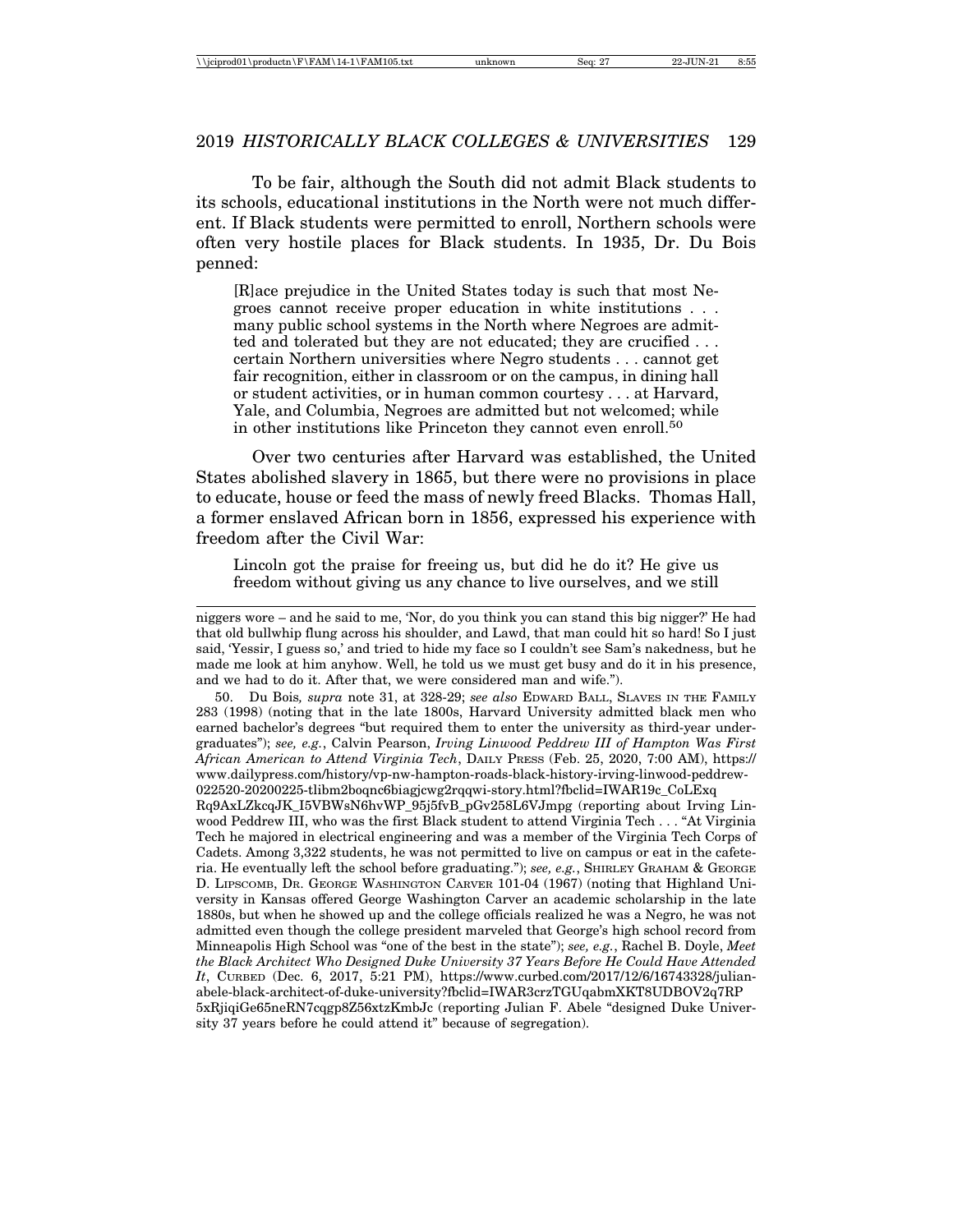had to depend on the Southern white man for work, food, and clothing, and he held us, through our necessity and want, in a state of servitude but little better than slavery.<sup>51</sup>

Because the legal institution of slavery ended when Union Army (North) conquered the Confederacy (South), there is a misperception that slavery only existed in the South. Harriet and Dred Scott, the petitioners in the famous Supreme Court decision *Scott v. Sanford*,52 were enslaved by United States military officers on a military base, in what is now Minnesota, despite the slavery prohibitions in the North-

sports, 'fiddling, dancing, and drinking whiskey; and this latter mode of spending the time was by far the most agreeable to the feelings of our masters. . . . It was deemed a disgrace not to get drunk at Christmas.' To encourage whiskey benders, the 'masters' took bets to see who could drink the most whiskey, thus 'getting whole multitudes to drink to excess.'").

52. Scott v. Sandford, 60 U.S. 393, 426 (1857) (holding that any descendants of Africans – whether enslaved or free – could not be citizens of the United States and finding that "[t]he Government of the United States had no right to interfere for any other purpose but that of protecting the rights of the owner, leaving it altogether with the several States to deal with this race, whether emancipated or not, as each State may think justice, humanity, and the interests and safety of society, require").

<sup>51.</sup> HURMENCE, *supra* note 19, at 52 (reporting a slave narrative told in 1937); *see also Segregation in the United States*, HIST. (Nov. 28, 2018), https://www.history.com/topics/ black-history/segregation-united-states ("After the United States abolished slavery, black Americans continued to be marginalized through enforced segregated and diminished access to facilities, housing, education—and opportunities."); *see also FAMU Way*, *supra* note 3, at 6 ("African Americans reacted differently to the end of the Civil War and freedom's arrival. Some immediately left the plantations and began to look for loved ones, while others left the region to completely disassociate themselves from the site of their previous oppression. And yet, the majority stayed on their plantation because they simply did not have any place to go despite the racist sentiments most white Floridians harbored against them."); *see also* MERRITT, *supra* note 14, at 326, 337 (stating "[w]ith the emancipation of African Americans, poor whites were finally brought into the system of white privilege, albeit at the bottom . . . they gained certain legal, political, and social advantages solely based on race" and finding that "the Homestead Act of 1862, along with the Southern Homestead Act of 1866, allowed tens of thousands of poor whites finally to join the ranks of landholders."); *see also* ISENBERG, *supra* note 14, at 312-13 ("The Civil War was a struggle to shore up both a racial *and* a class hierarchy. The Confederacy was afraid that poor whites would be drawn in by Union appeals and would vote to end slavery – because slavery was principally a reflection of the wealthy planters' self-interest. Today as well we have a large unbalanced electorate that is regularly convinced to vote against its collective self-interest."); *see also* FLYNN ET AL., *supra* note 14, at 21 ("Newly freed slaves were threatened, assaulted, and killed for attempting to leave plantations, disputing contracts, attempting to buy or rent land, resisting whippings, and not working as their employers desired."); *see also* Nina Martyris, *Frederick Douglass on How Slave Owners Used Food as a Weapon of Control,* NPR (Feb. 10, 2017, 11:42 AM), https://www.npr.org/sections/thesalt/2017/02/10/514385071/frederick-douglass-on-how-slave-owners-used-food-as-a-weapon-of-control?fbclid=IWAR2X DxrODqqIueQF7sbv9Zjc8bwq43dDC\_A0ck8WTuXkzMo6BUtS6BU\_XKc ("But if [food] deprivation was one form of control, a far more insidious and malicious one was the annual Christmas holidays, where gluttony and binge drinking was almost mandatory. During those six days, the enslaved could do what they chose, and while a few spent time with distant family or hunting or working on their homes, most were happy to engage in playing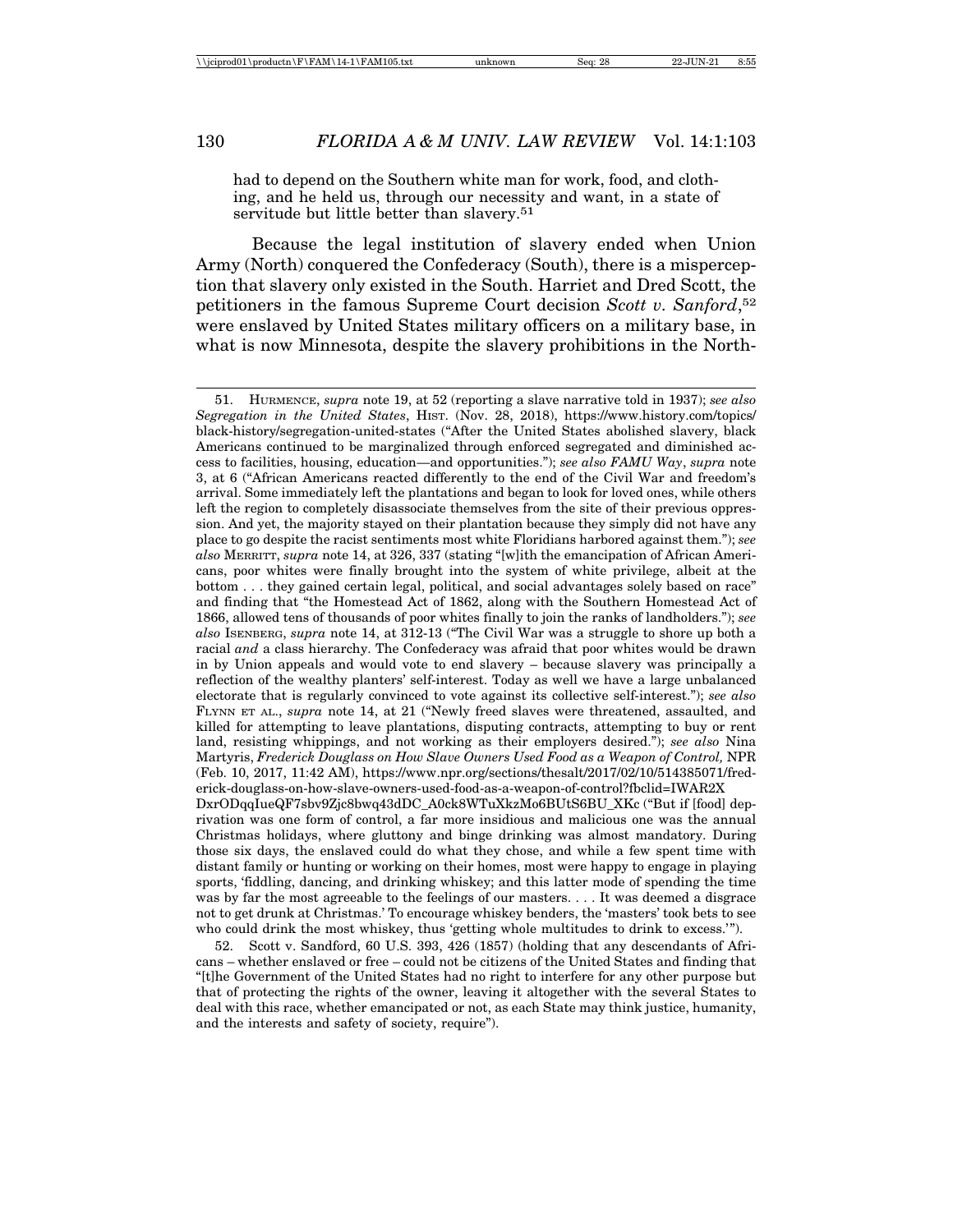west Ordinance of 1787 and the Missouri Compromise of 1820.53 Thus, slavery was not just limited to plantation owners or the South.

Having been denied the opportunity for over 245 years during slavery to learn to spell, read, or write, formal education was the utmost priority for previously enslaved Africans.54 The Federal Government intervened for a while. In the aftermath of the Civil War, Congress established the Freedmen's Bureau, in 1865, to help former enslaved Blacks and poor whites in the South with obtaining food, health, housing, legal aid, and education.

The Freedman's [*sic*] Bureau sent agents into southern counties to mediate between land-owning, cash-poor planters and the formerly enslaved. African Americans wanted, above all, to avoid anything like the pushing-system [ways that enslavers forced them to work faster] or the whipping-machine: no more driver's lash, no weighing-up and recording, nothing that resembled that. They wanted mothers to have a chance to care for their babies and tend their gardens. They wanted men to be able to plow without other men in riding behind them with guns on their hips. They wanted children to go to school instead of doing field work all year. And African Americans throughout the South usually wanted their own land, on which they could grow subsistence crops and live as what, in another country, we would call independent peasant farmers. The freedpeople's dream of land went largely unfulfilled.55

54. Ronald E. Butchart, *Freedmen's Education During Reconstruction*, GA. ENCYC. (Sept. 3, 2002), https://www.georgiaencyclopedia.org/articles/history-archaeology/freedmens-education-during-reconstruction; *see also* WILLIAM H. WATKINS, THE WHITE ARCHITECTS OF BLACK EDUCATION, IDEOLOGY AND POWER IN AMERICA, 1865-1954, at 181 (2001).

55. BAPTIST, *supra* note 1, at 407; *see also* DU BOIS, *supra* note 1, at 641, 648, 658 ("White laborers did not demand education, and saw no need for it, save in exceptional cases. . . . For some years after 1865, the education of the Negro was well-nigh monopolized by the Freedmen's Bureau, and the missions sustained by the Northern churches and organizations allied with them. . . . Under the Freedmen's Bureau, Negroes built schoolhouses and sometimes furnished as much as 33% of the cost of instruction. The civil government did little toward the encouragement of Negro education."); WATKINS, *supra* note 54*,* at 46; *see also* ISENBERG, *supra* note 14, at 178; *see also* HURMENCE, *supra* note 19, at 22-23 ("There were very few poor white folks who could read and write" – "only about half, or less than half, could read and write then."); *see also* Tonya Mosley, *'Slavery Doesn't End, It Just Evolves': Lawyer Portrayed in 'Just Mercy' Wants Film to Inspire Change*, WBUR (Jan. 10, 2020), https://www.wbur.org/hereandnow/2020/01/10/just-mercy-bryan-stevenson?fbclid= IWAR1AHSKr4-7y83KxoV-gjkoJYmvX\_YNAN0U2\_zUwWFYQGW4gIbVpJoTPfII (quoting

<sup>53.</sup> *See* Annette Atkins, *Dred and Harriet Scott in Minnesota*, MNOPEDIA (Oct. 13, 2014), https://www.mnopedia.org/event/dred-and-harriet-scott-minnesota ("Both the Northwest Ordinance (1787) and the Missouri Compromise (1820) prohibited slavery in the area, but slavery existed there even so."); *see also* HENRY LOUIS GATES, JR., 100 AMAZING FACTS ABOUT THE NEGRO 60-64 (2017) (reporting that a small number of Black people owned slaves from at least 1654 through to the Civil war, mainly for personal or humanitarian reasons (buying a family member) but sometimes "to improve their economic status"); *see also* ISENBERG, *supra* note 14, at 153.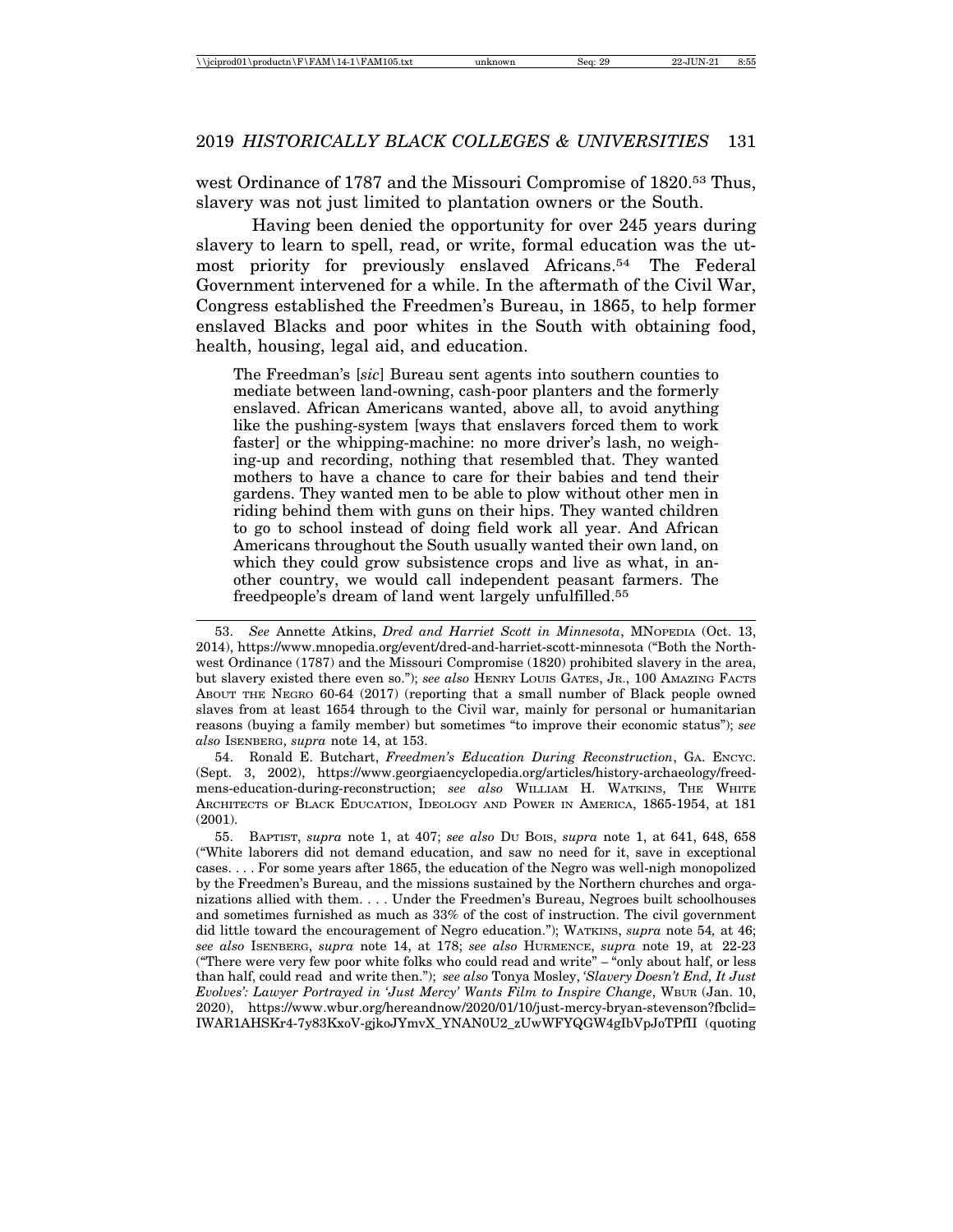It was presumed the Freedmen's Bureau would intervene when possible to prevent the harsh treatment of Blacks under the Black Codes that preceded Jim Crow laws.56

Betwixt the establishment of Harvard and the ending of slavery, the Federal Government began enacting federal education laws. These laws included the Land Ordinance of 1785, the Northwest Ordinance of 1787, and the Morrill Act of 1862. When slavery ended, the Federal Government enacted the Freedmen's Bureau Bills of 1865 and 1866, the Hatch Act of 1887, and the Morrill Act of 1890. Overwhelmingly, these laws benefitted whites more than Blacks.

#### *A. Pre-World War II Federal Enactments*

### 1. The Land Ordinance of 1785 and the Northwest Ordinance of 1787

After the American Revolutionary War ended, the country endured significant changes, including in education. The Land Ordinance of 1785 and the Northwest Ordinance of 1787 (together "Northwest Ordinances") were enacted as the founding documents of public education.57 They became a part of the framework for the American public school system.

The Land Ordinance of 1785 only incidentally mentioned education. However, a minor provision, which committed, "the lot No. 16, of every township, for the maintenance of public schools, within the said township," influenced the far-reaching practice that public land be dedicated to education.58 This clause explained the manner in which settlers should support public education.<sup>59</sup>

The Northwest Ordinance of 1787, Article III, declared, "[r]eligion, morality, and knowledge being necessary to good govern-

58. *See* HOWARD C. TAYLOR, THE EDUCATIONAL SIGNIFICANCE OF THE EARLY FEDERAL LAND ORDINANCES 9-10 (1922).

Bryan Stevenson, Esq., founder of the Equal Justice Initiative, saying that "slavery doesn't end, it just evolves").

<sup>56.</sup> *See* Richardson, *supra* note 2, at 375-76; *see also* MERRITT, *supra* note 14, at 329 (noting the powerlessness of the Freedmen's Bureau); *see generally* ALEXANDER, *supra* note 19 (arguing that mass incarceration is the new Jim Crow).

<sup>57.</sup> *See* Carl F. Kaestle, *Public Education in the Old Northwest: "Necessary to Good Government and the Happiness of Mankind,"* 84 IND. MAG. HIST. 60, 60 (1988) ("The Northwest ordinances have long been regarded as the founding documents of public education in the Old Northwest. Two clauses account for this reputation, one in the 1785 ordinance and the other in the 1787 ordinance. The first specified the ways in which the settlers should support education, and the second defined the purposes of education in a republic.").

<sup>59.</sup> *See* Kaestle, *supra* note 57, at 60.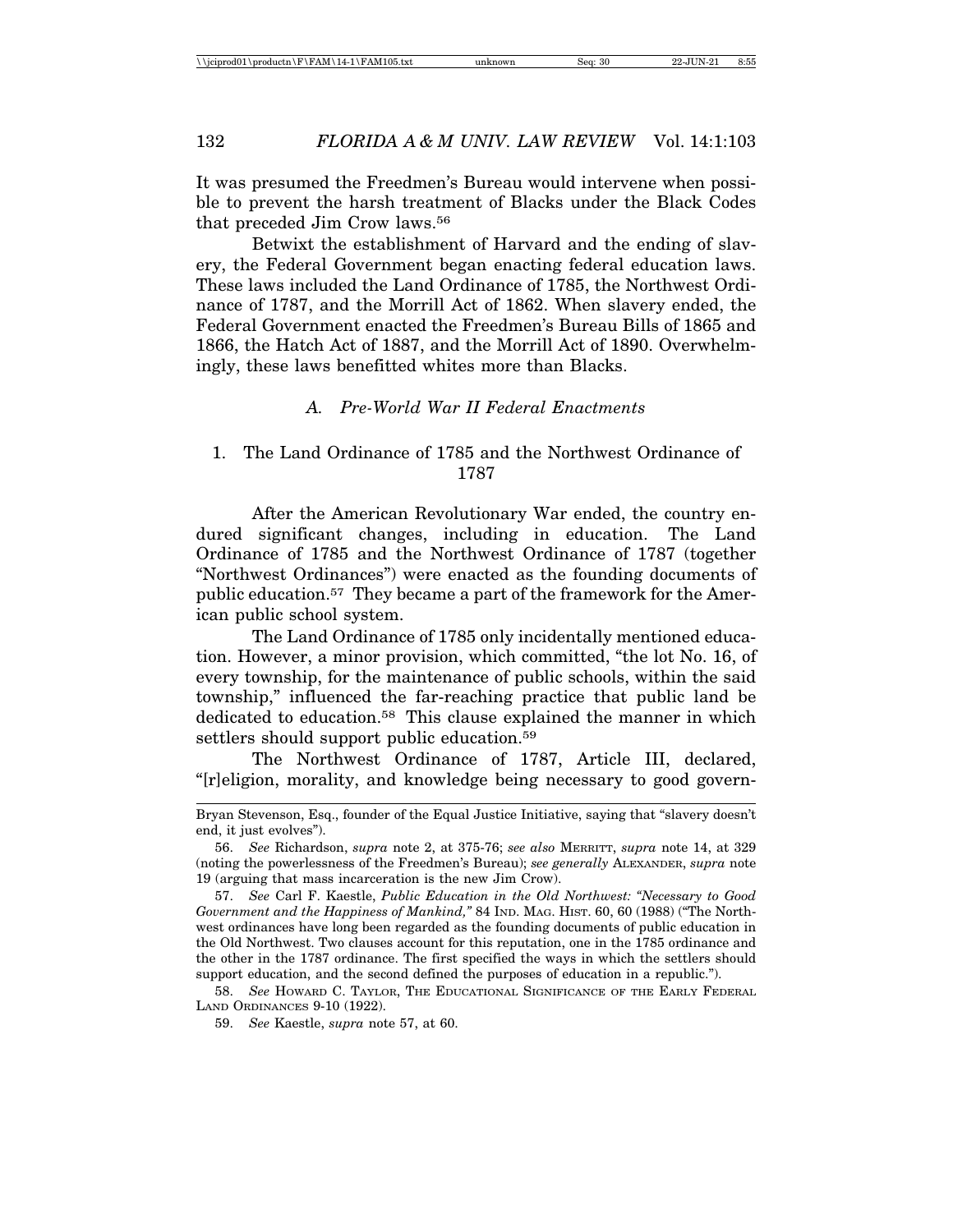ment and the happiness of mankind, schools and the means of education shall forever be encouraged."60 This clause explained the purposes of education in the new territory and reinforced the commitment to public education.61 These ordinances predated the signing of the United States Constitution.

Two years later, George Washington became the first president of the United States. He advocated for a federally funded, national university, but Congress did not support the idea.62 Despite that, various public universities emerged pursuant to, and as a result of, the Northwest Ordinance.63

Nearly forty years after Congress enacted the Northwest Ordinance of 1787, the first Black students graduated from American colleges: Alexander Lucius Twilight (Middlebury College, 1823), Edward A. Jones (Amherst College, 1826), John B. Russwurm (Bowdoin College, 1826), Edward A. Mitchell (Dartmouth College, 1828), and

<sup>60.</sup> *Transcript of Northwest Ordinance of 1787*, OUR DOCUMENTS https:// www.ourdocuments.gov/doc.php?flash=false&doc=8&page=transcript (last visited Nov. 18, 2020); *see also* Angelica Cervantes et al., *Opening the Doors to Higher Education: Perspectives on the Higher Education Act 40 Years Later* 5, 5 (2005), https://eric.ed.gov/?id=ed 542500 ("As part of that act, it was required that each territory set aside two townships of land to fund the establishment of institutions of higher education."); *see also History and Traditions*, OHIO UNIV., https://www.ohio.edu/student-affairs/students/history-traditions (last visited Nov. 18, 2020) ("In 1786, 11 men gathered at the Bunch of Grapes Tavern in Boston to propose development of the area north of the Ohio River and west of the Allegheny Mountains known then as the Ohio Country. Led by Manasseh Cutler and Rufus Putnam, the Ohio Company petitioned Congress to take action on the proposed settlement. The eventual outcome was the enactment of the Northwest Ordinance of 1787, which provided for settlement and government of the territory and stated that '. . . schools and the means of education shall forever be encouraged.' In 1803, Ohio became a state and on February 18, 1804, the Ohio General Assembly passed an act establishing 'The Ohio University.' The University opened in 1808 with one building, three students, and one professor, Jacob Lindley."); *see also* ROGER L. WILLIAMS, THE ORIGINS OF FEDERAL SUPPORT FOR HIGHER EDUCATION: GEORGE W. ATHERTON AND THE LAND-GRANT COLLEGE MOVEMENT 35 (1991).

<sup>61.</sup> *See* Kaestle, *supra* note 57, at 60, 63.

<sup>62.</sup> *See* Cervantes et al., *supra* note 60, at 5 ("The early leaders of the United States did not succeed in realizing all of their ambitions for a federal role in higher education. George Washington, as the first President of the United States, repeatedly endorsed the founding of a national university funded directly from the federal purse. He personally set aside funds to found such a university, but was unable to convince Congress to allocate federal money for the project. The idea was revived, and again rejected, several times in the 19th century."); *see also* MERRITT, *supra* note 14, at 152-53 (finding that wealthy whites pushed against funding a universal education system for poor whites so that they could remain illiterate, and thus, the slaveholders could maintain a slave system, which system was against the economic interest of poor whites).

<sup>63.</sup> *See* Cervantes et al., *supra* note 60, at 5 (discussing how Ohio University, founded in 1808, and Miami University, founded in 1809, were the first two public universities established under the Northwest Ordinance).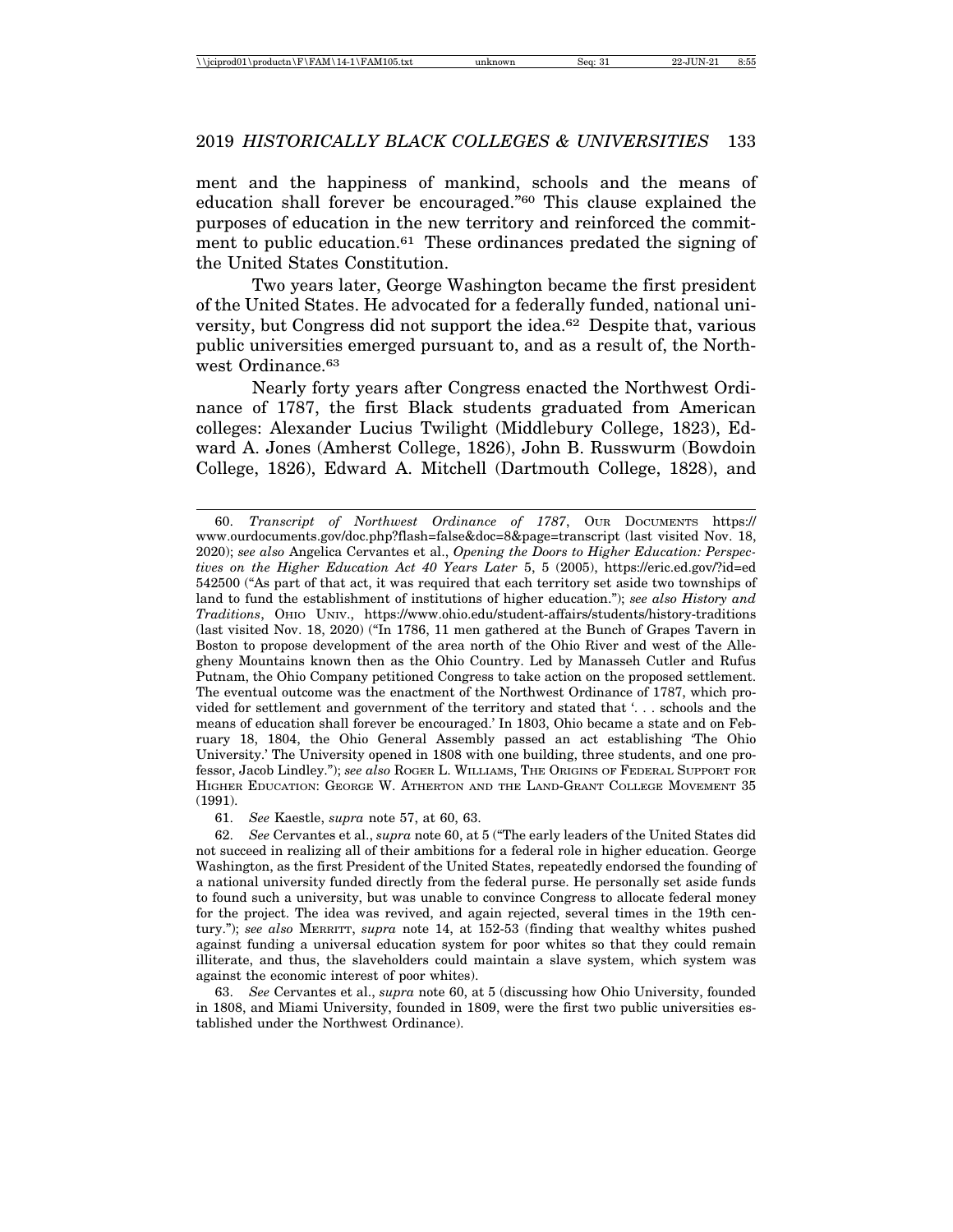John Newton Templeton (Ohio University, 1828).64 All of these men made significant inroads in emancipation and education for the advancement of Black people through public office, education, and other areas. Nevertheless, "[h]aving before them striking examples of highly educated colored men who could find no employment in the United States, the free Negroes began to realize that their preparation was not going hand in hand with their opportunities."65

Oberlin College was co-educational from its founding in 1833 and opened its doors to Black students in 1835.66 In 1850, Lucy Sessions graduated from Oberlin, thereby becoming the first Black woman to earn a degree from an American College; in 1862, Mary Jane Patterson followed.67 Both became educators for Black students.

66. *Oberlin History*, OBERLIN C. & CONSERVATORY, https://www.oberlin.edu/about-oberlin/oberlin-history (last visited Nov. 18, 2020) ("The college and community thrived on progressive causes and social justice. Among Oberlin's earliest graduates were women and black people. While Oberlin was coeducational from its founding in 1833, the college regularly admitted black students beginning in 1835, after trustee and abolitionist, the Rev. John Keep, cast the deciding vote to allow them entry. Women were not admitted to the baccalaureate program, which granted bachelor's degrees, until 1837. Prior to that, they received diplomas from what was called the Ladies Course. The college admitted its first group of women in 1837."); *see also* ELIZABETH D. TAYLOR, THE ORIGINAL BLACK ELITE 385 (2018) (noting how many Northern universities "became increasingly hostile to blacks," including Harvard, Cornell and Oberlin, which "transitioned from welcoming to intolerant"); *see also* Cally L. Waite, *The Segregation of Black Students at Oberlin College after Reconstruction*, 41 HIST. EDUC. Q. 344, 344 (2001), https://www.jstor.org/stable/369200?seq=1 ("[D]uring the early nineteenth century there were no Black colleges for students to attend. Although Bowdoin College boasted the first Black graduate in 1827, few other colleges before the Civil War opened their doors to Black students. Therefore, the opportunity that Oberlin offered to Black students was extraordinarily important. The decision to admit Black students to the college, and offer them the same access to the college curriculum as their white classmates, challenged the commonly perceived notion of Blacks as childlike, inferior, and incapable of learning.").

67. *Lucy Sessions*, OHIO HIST. CENT., http://ohiohistorycentral.org/w/Lucy\_Sessions (last visited Nov. 18, 2020) ("Lucy Sessions was the first African-American woman to receive a college degree. Little is known about her early life. Her mother, who also was named Lucy Sessions, lived for a time in Boston, Massachusetts, where she was active in encouraging

<sup>64.</sup> *Key Events in Black Higher Education*, J. BLACKS HIGHER EDUC., https:// www.jbhe.com/chronology/ (last visited Nov. 18, 2020); Henry R. Burke, *John Newton Templeton – First African-American Graduate of Ohio University*, HAMPTON UNIV. (1999), http:// lestweforget.hamptonu.edu/page.cfm?uuid=9FEC4DF3-B710-52F7-18FFD0C8B2E59FE6; *but see* CARTER G. WOODSON, THE EDUCATION OF THE NEGRO PRIOR TO 1861: A HISTORY OF THE EDUCATION OF THE COLORED PEOPLE OF THE UNITED STATES FROM THE BEGINNING OF SLAVERY TO THE CIVIL WAR 265 (2004) ("No Negro had graduated from a college before 1828, when John B. Russwurm, a classmate of Hon. John P. Hale, received his degree from Bowdoin.")

<sup>65.</sup> WOODSON, *supra* note 64 at 283; *see, e.g.*, Edward Alexander Bouchet Biography, BIOGRAPHY (Apr. 2, 2014), https://www.biography.com/scientist/edward-alexander-bouchet (reporting that Edward Alexander Bouchet was the first Black to earn a doctorate degree in the United States, which degree was in physics, and "[d]espite his impressive achievement, Bouchet could not land a college professorship due to his race.").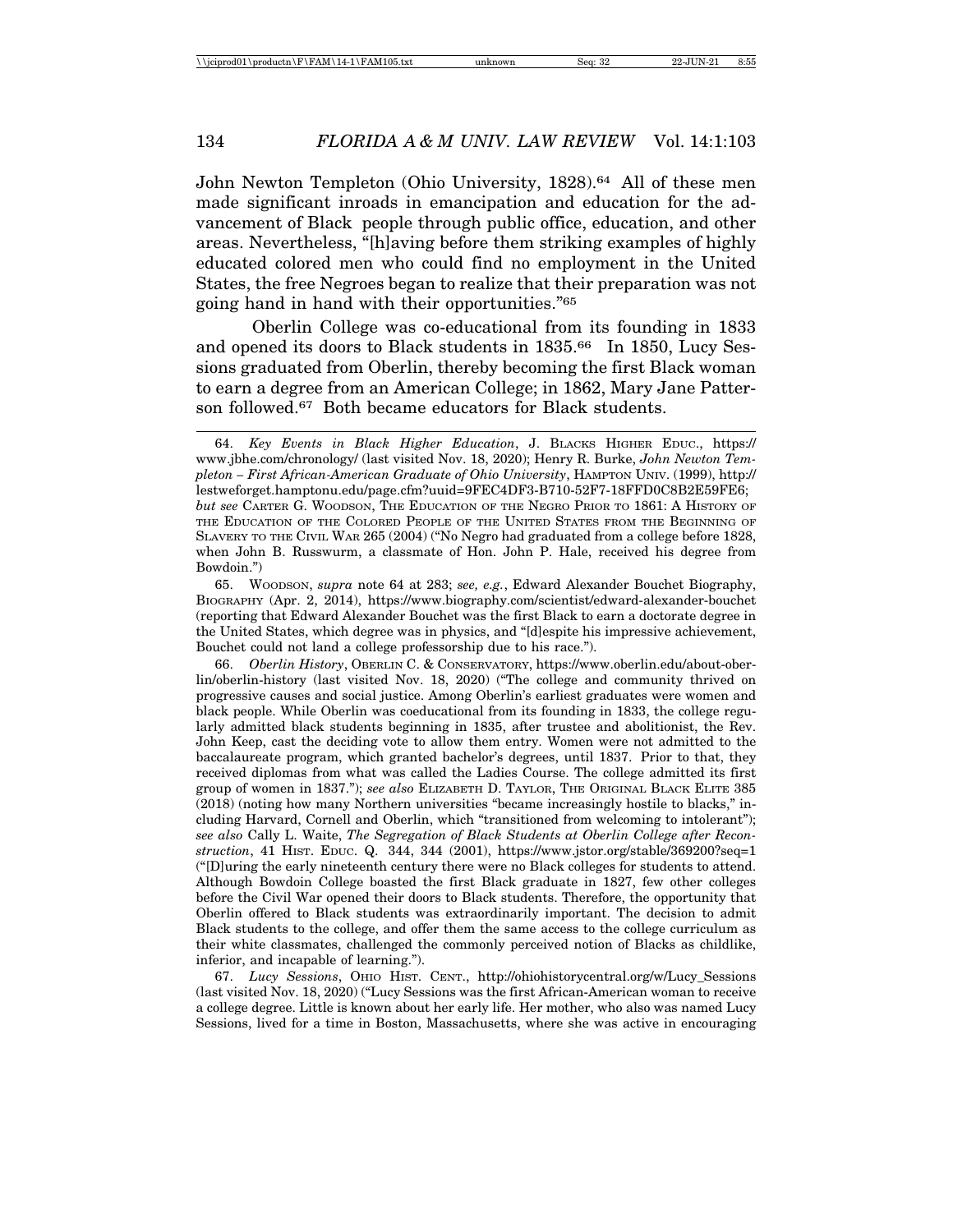Obtaining an education was critical for Black people because they wanted to help their race and develop their communities. Initially PWIs were the only higher education institutions offering the necessary curriculum in some disciplines. For example, in 1864, Rebecca Lee Crumpler became the first Black female physician in the United States when she graduated from New England Female Medical College. She desired to become a doctor to treat Blacks who did not have access to

men and women of all races to leave churches that condoned slavery. By the mid 1840s, the Sessions family had relocated to Toledo, Ohio. Lucy Sessions was denied admittance to all schools in the area. Thanks to her mother's firm belief that her daughter should have an education, Lucy Sessions enrolled at Oberlin College. Located in Oberlin, Ohio, the college was the first institution of higher education to admit women in the United States. Sessions was too young to enroll, but college officials made an exception, especially after Sessions proved her ability in the classroom. She graduated with a college degree in 1850."); Lewis, *supra* note 45 ("[In 1850], Lucy Sessions made history when she graduated with a literary degree from Oberlin College in Ohio. She became the First African-American female college graduate. . . . After Sessions earned her history-making degree from Oberlin, Mary Jane Patterson, in 1862, became the first African-American woman to earn a bachelor's degree."); Carla Garner, *Lucy Stanton Day Sessions (1831-1910),* BLACKPAST (Nov. 8, 2010), https:// www.blackpast.org/african-american-history/sessions-lucy-stanton-day-1831-1910/ ("Educator and abolitionist Lucy Stanton Day Sessions is believed to be the first African American woman to graduate from college, completing a Ladies Literary Course from Oberlin College in 1850. For over a century the Ohio college has recognized its early Literary Course program as equivalent to a degreed program even though it did not award graduates with a bachelor's degree. In 1862 Oberlin College formally awarded the first bachelor's degree to an African American woman when Mary Jane Patterson graduated with a B.A. . . . Upon graduation in 1850, Sessions moved to Columbus, Ohio to become principal of a school but two years later returned to Cleveland when she married Oberlin classmate William Howard Day, a librarian who edited an abolitionist newspaper, the *Alienated American*. In 1854, she became the first African American to have a fictional story published when she wrote a short story on slavery for her husband's newspaper."); *but see Oberlin History*, *supra* note 66 (finding that Mary Jane Patterson earned a BA degree in education from Oberlin in 1862, and, thus, was the first Black woman to earn a degree from an American college.); *see also Frances Jackson Coppin – From Slavery to Trailblazer*, OBERLIN HERITAGE CTR. (Dec. 17, 2015, 1:41 PM), https://www.oberlinheritagecenter.org/blog/2015/12/frances-jackson-coppinfrom-slavery-to-trailblazer/ ("In 1865, Fanny Jackson [who at 13 years old had been bought out of slavery by her aunt] graduated from Oberlin College with a bachelor's degree. Interestingly, she was not now the first black woman to do so. Mary Jane Patterson had attained that honor at Oberlin in 1862 (and perhaps was the first black woman in the country to earn that degree). Both women would now be offered teaching positions at the Institute for Colored Youth in Pennsylvania [Cheyney University], but ironically Jackson would be appointed Principal of the Female Department, while Patterson would become her assistant.").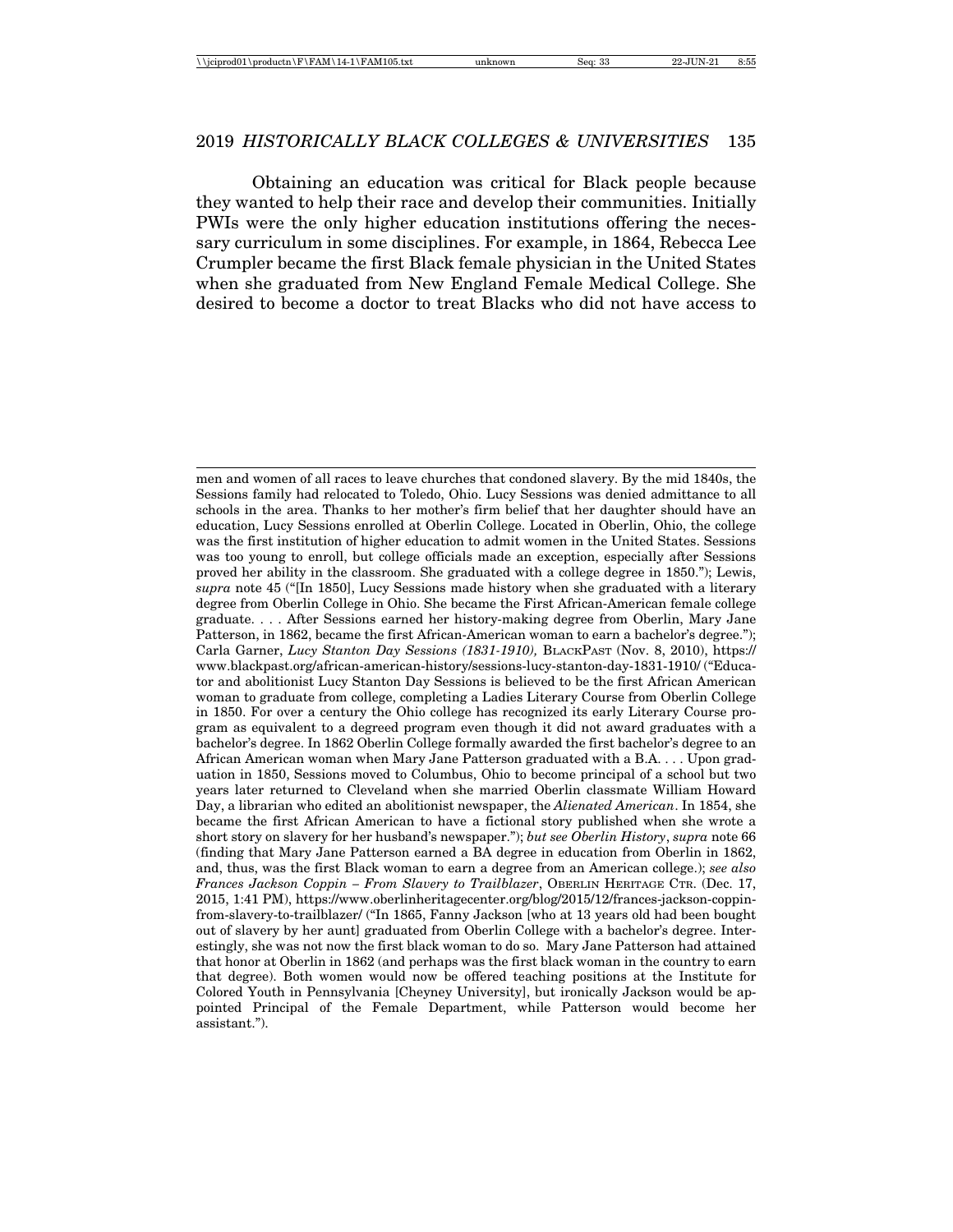proper healthcare.68 The first historically Black medical school, Howard University College of Medicine, did not open until 1868.69

Racism remained a significant barrier to the advancement of Blacks in education in the North and the South.70 Compared with educational opportunities available for Blacks in the North, the opportunity for Blacks to learn in the South was virtually non-existent. The Southern education environment was particularly cruel. States continued to pass laws aimed to prevent the education of Blacks, free or enslaved. For instance, in 1832, an Alabama state law read: "Any person or persons who shall attempt to teach any *free* person of color or slave to spell, read, or write, shall upon conviction thereof by indictment, be fixed in a sum not less than \$250, nor more than \$500."71

The first HBCU emerged before the Civil War to counterbalance the government's practice of limiting or denying the education of

(later became Cheyney University) and received her high school diploma there] graduated in 1867 [from Women's Medical College of Pennsylvania], becoming the first black woman to graduate from the college [then only an undergraduate degree was needed to become a physician] and the second black woman physician in the U.S.").

69. Howard Markel, *Celebrating Rebecca Lee Crumpler, First African-American Woman Physician*, PBS (Mar. 9, 2016, 11:07 AM), https://www.pbs.org/newshour/health/ celebrating-rebecca-lee-crumpler-first-african-american-physician; *see also* BALL, *supra* note 3, at 165-66 (noting that in the late 1840s, a prosperous Black man, Louis Charles Roudanez, traveled to Paris to earn a medical degree then returned to open a medical office that served both Blacks and whites).

70. *See* Paul Finkelman, *The Strange Career of Race Discrimination in Antebellum Ohio*, 55 CASE W. RES. L. REV. 373, 373 (2004), https://scholarlycommons.law.case.edu/ caselrev/vol55/iss2/5 ("The commonly told history of antebellum race relations in the midwest, especially in Ohio, is one of a bleak and dismal landscape, with discrimination everywhere.").

71. HENRY BARNARD & MOSES B. GOODWIN, HISTORY OF SCHOOLS FOR THE COLORED POPULATION (Arno Press ed., 1969) (emphasis added); *see also* DREWRY & DOERMANN, *supra* note 47, at 155 (reporting that many states passed laws making it illegal to teach Blacks to read or write).

<sup>68.</sup> Kristina Fiore, *First Black Woman Doctor in U.S. Lies in Unmarked Grave*, MEDPAGE TODAY (Feb. 20, 2020), https://www.medpagetoday.com/special-reports/exclusives/ 84987?fbclid=IWAR3tp53CAv441KPZOXLWLb\_2jYMWEM39drpIdBZqPC4j\_

mhVs3XS\_sXd2Jw; *see also* Jennifer M. Smith, *The Color of Pain: Blacks and the U.S. Health Care System—Can the Affordable Care Act Help to Heal a History of Injustice? Part I*, 72 NLG REV. 238 (2015), https://www.nlg.org/nlg-review/article/the-color-of-pain-blacksand-the-u-s-health-care-system-can-the-affordable-care-act-help-to-heal-a-history-of-injustice-part-i [hereinafter *Smith, Pt. I]*; *see also* Jennifer Smith, *The Color of Pain: Blacks and the U.S. Health Care System—Can the Affordable Care Act Help to Heal a History of Injustice? Part II*, 73 NLG REV. 1 (2016), https://www.nlg.org/the-color-of-pain-blacks-and-the-u-shealth-care-system-can-the-affordable-care-act-help-to-heal-a-history-of-injustice-part-ii/ (discussing the historical context of blacks in America's health care system) [hereinafter *Smith, Pt. II]; see also* Leila McNeill, *The Woman Who Challenged the Idea that Black Communities Were Destined for Disease*, SMITHSONIAN MAG. (June 5, 2018), https:// www.smithsonianmag.com/science-nature/woman-challenged-idea-black-communities-destined-disease-180969218/ ("[Rebecca J. Cole who excelled at the Institute for Colored Youth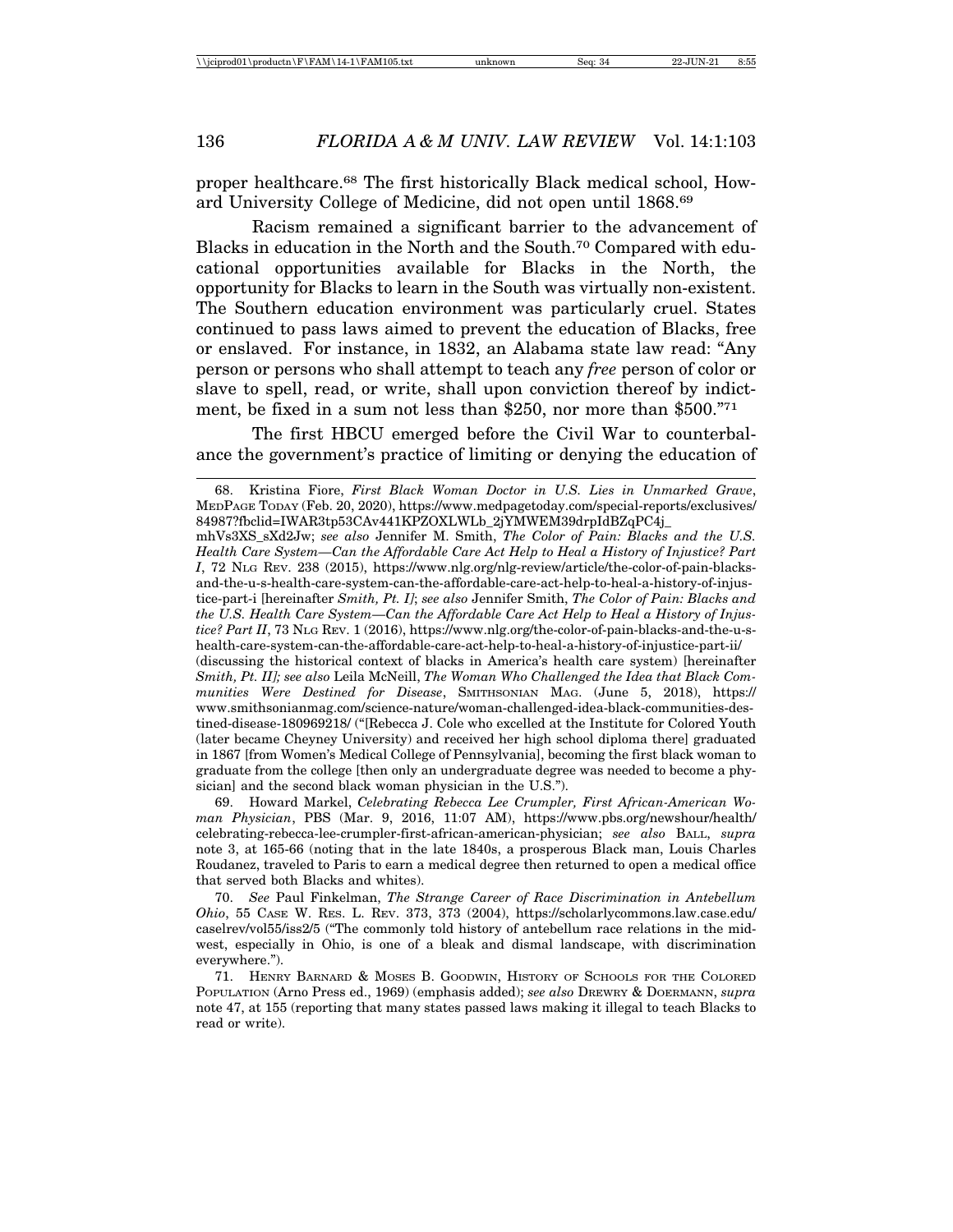Blacks, most of whom were still enslaved.72 Founded in 1837 as the African Institute, and after going through a series of name changes, Cheyney University of Pennsylvania was the first institution of higher learning for Blacks.73 It became a part of the Pennsylvania state system in 1983.74 Originally, the school taught basic subjects before it became a degree-granting institution in 1932 when it awarded its first baccalaureate degree.75 Richard Humphreys, a Quaker philanthropist, bequeathed \$10,000, one-tenth of his estate, "to design and establish a school to educate people of African descent and prepare them as teachers."76

After the founding of Cheyney University, other HBCUs were established to educate Blacks but also welcomed others to attend.77 Established in 1854, Lincoln University of Pennsylvania (established as Ashmun Institute) became the first "degree-granting" HBCU, awarding baccalaureate degrees in 1868 to six men – four Black and two white.78 In 1856, Wilberforce University in Ohio, the nation's oldest, private HBCU was founded as Wilberforce University of the Methodist Episcopal Church, named to honor the 18th-century abolitionist, Wil-

76. *See The First HBCU*, *supra* note 17.

77. *See History*, HAMPTON UNIV., http://www.hamptonu.edu/about/history.cfm (last visited Nov. 18, 2020) (discussed further in Part II of this article); *see also* JACKSON & NUNN, *supra* note 19; ANDERSON, *supra* note 20; *About*, LINCOLN UNIV., *infra* note 78; CREOLEGEN, *infra* note 104; *see generally* Walter R. Allen et al., *Historically Black Colleges and Universities: Honoring the Past, Engaging the Present, Touching the Future*, 76 J. NEGRO EDUC. 263, 264 (2007).

78. *About*, LINCOLN UNIV., https://www.lincoln.edu/about/history (last visited Nov. 18, 2020) ("On April 4, 1866, the institution was re-named LINCOLN UNIVERSITY in honor of President Abraham Lincoln. At that time, [John Miller Dickey, founder] then proposed to expand the college into a full-fledged university and to enroll students of 'every clime and complexion.' Law, medical, pedagogical and theological schools were planned in addition to the College of Liberal Arts. White students were encouraged to enroll and two graduated in the first baccalaureate class of six men in 1868. . . . During [its] first 100 years, Lincoln graduated approximately 20 percent of the African American physicians and more than 10 percent of the African American attorneys in the nation."); *see also* DREWRY & DOERMANN, *supra* note 47, at 33.

<sup>72.</sup> *See* CHARLENE HOFFMAN ET AL., HISTORICALLY BLACK COLLEGES AND UNIVERSITIES, 1976 TO 1994, at 2 (1996), https://nces.ed.gov/pubsearch/pubsinfo.asp?pubid=96902.

<sup>73.</sup> *See The First HBCU*, *supra* note 17.

<sup>74.</sup> *Id*.

<sup>75.</sup> Vanessa L. Patterson, *Cheyney University of Pennsylvania*, BLACKPAST (July 6, 2010), https://www.blackpast.org/african-american-history/cheyney-university-pennsylvania-1837/ ("Originally located in Philadelphia, the school taught basic subjects such as reading, writing and math as well as mechanics and agriculture. Humphreys envisioned the institute training the teachers who would then instruct far more young women and men."); s*ee* DREWRY & DOERMANN, *supra* note 47, at 33; *see also 2019-2020 Undergraduate Academic Catalog*, CHEYNEY UNIV. 11, https://cheyney.edu/wp-content/uploads/2019/10/2019- 2020-UG-Catalog-.pdf (last visited Nov. 18, 2020).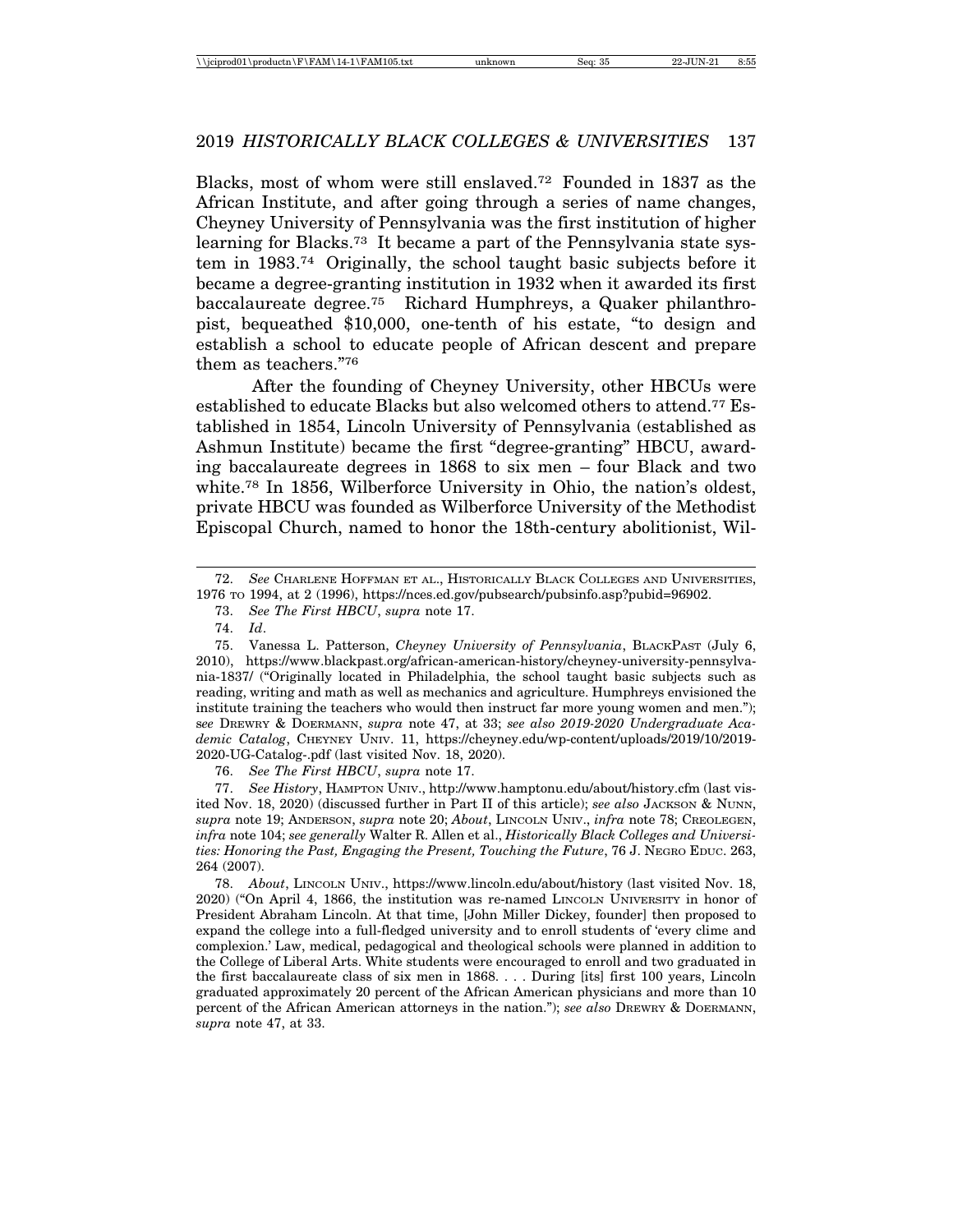liam Wilberforce, and the University played a key role in the Underground Railroad Movement.79 There is no record of any Black institutions awarding baccalaureate degrees before the end of the Civil War.80

## 2. The Morrill Act of 1862

The Federal Government's minimal interest in higher education for Blacks was slightly evidenced by the passage of the Morrill Act of 1862, named after Justin Smith Morrill, a United States representative from Vermont, an abolitionist and son of a blacksmith.81 Almost a century after the Northwest Ordinances, President Abraham Lincoln signed the Morrill Act of 1862, funding land-grant colleges.

The Morrill Act of 1862 was the start of the federal commitment to science. Under this act, land-grants were proportioned with respect to a state's congressional representation.82 Congress appropriated federal money to provide for one college per state in education for agriculture and the mechanical arts.<sup>83</sup> The act presumably was to open a door for the less elite (blue collar families, like those of Congressman Morrill's upbringing) to attend college. Although there is no mention of equal educational opportunities, the purported original intent of the act was for money to flow to all students, including newly freed Blacks.84 Instead, the funds went to whites-only schools.85 Where the states had dual systems of education – one for whites and one for

80. DREWRY & DOERMANN, *supra* note 47, at 33.

81. ROGER L. GEIGER, THE HISTORY OF AMERICAN HIGHER EDUCATION: LEARNING AND CULTURE FROM THE FOUNDING TO WORLD WAR II 281-314 (2015) (describing the enactment of the Morrill Act and universities that were established as a result); WOODSON, *supra* note 64, at 256, 260-64 (noting that abolitionists and colonists offered educational opportunities for Blacks but ultimately the abolitionists conflicted with the colonists, finding the colonists' educational policy for Blacks to be evil and thus many colonists, not all, desisted from educating Blacks so as not to increase the intelligent population of the colored race).

82. WILLIAMS, *supra* note 60, at 36*.*

83. DREWRY & DOERMANN, *supra* note 47, at 50; VANESSA S. WALKER, THE LOST EDUCA-TION OF HORACE TATE 233 (2018).

84. HOFFMAN, *supra* note 72, at 2.

85. *Id.* ("But with the close of the army's occupation of the Old South, funds from the Morrill Act began to flow systematically to schools offering only all-white education.").

<sup>79.</sup> *About Wilberforce University*, WILBERFORCE UNIV., https://wilberforce.edu/aboutwilberforce/ (last visited Nov. 18, 2020); Hill, *supra* note 20, at 506 (noting that the African Methodist Episcopal Church bought Wilberforce University in 1863 and the first bachelor's degrees were awarded in 1867); *see also* GATES, *supra* note 53, at 73-76 (describing the Underground Railroad as an interracial coalition run predominately by free Northern Blacks with the help of white abolitionists, largely Quakers, and noting that it "was the editor of the *Weekly News* of Oberlin, Ohio, in 1885, who first made the Underground Railroad sound like a massive rail operation," which it was not).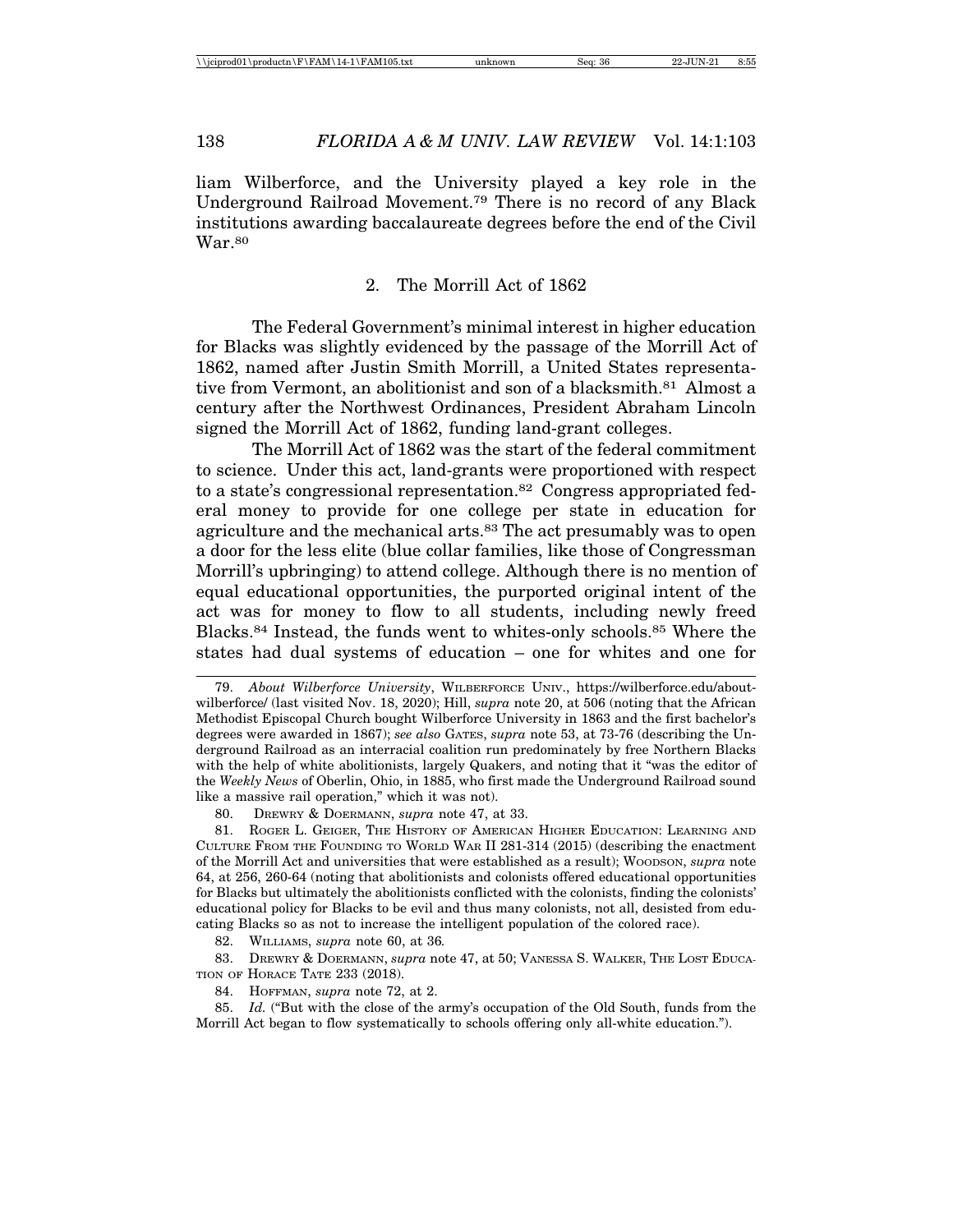Blacks – the colleges funded under the act were for only white students.86 Thus, the newly freed Blacks did not receive the money allocated to them.

Of the sixty-nine colleges funded by the Morrill Act of 1862, only one institution was opened to educate Black students, Alcorn State University in Mississippi.87 Alcorn State University was founded in 1871 to educate Black males and later designated a public Black land-grant college under the Morrill Act of 1890, but Mississippi's white legislature reduced Alcorn's funding to ensure the lifeline of white supremacy.

[S]egregationist-Democrats [antecedent of today's Republican Party] substantially reduced the funding of public HBCUs and eradicated anyone and anything at these schools that undermined southern white supremacy and capital accumulation. For instance, in 1878 Mississippi Democrats reduced Alcorn State's annual appropriation, ended state scholarships, reduced classical offerings, and gave the HBCU a new focus: "scientific and practical knowledge of agriculture, horticulture, and the mechanical arts.<sup>88</sup>

Despite the purported original intent of the Morrill Acts, the denial of equal access to education for Blacks remained. Thus, Congressman Morrill's aspiration of providing upper-level education for the working class was realized for white Americans but not so much for Black Americans. They remained left out of educational opportunities.

3. The Freedmen's Bureau Bills (1865 and 1866)

At the time of the first national census in 1790, there were nearly 700,000 Blacks in the United States, many foreign-born.<sup>89</sup> By

<sup>86.</sup> DREWRY & DOERMANN, *supra* note 47, at 50; *see also* John M. Lee & Samaad W. Keys, *Land-Grant but Unequal State One-To-One Match Funding for 1890 Land-Grant Universities*, ASS'N PUB. LAND GRANT U. 1, 5 (2013) ("This inequity in funding to HBCUs by states has been well documented since the founding of these institutions, and funding at these schools was very poor and not equitable compared to white institutions.").

<sup>87.</sup> The Library of Congress, *Morrill Act,* PRIMARY DOCUMENTS IN AM. HIST., https:// www.loc.gov/rr/program/bib/ourdocs/morrill.html (last visited Nov. 18, 2020); *see also* Shaun R. Harper et al., *Access and Equity in Higher Education: A Critical Race Historical Analysis of Policy Efforts*, 80 J. HIGHER EDUC. 389, 395 (2009) ("Ten years after the passage of the Act, Alcorn College in Mississippi became the first land-grant institution to be established for African Americans."); *The History of Alcorn State University*, ALCORN ST. UNIV., http:// www.alcorn.edu/discover-alcorn/history/index.aspx (last visited Nov. 18, 2020); DREWRY & DOERMANN, *supra* note 47, at 50; WILLIAMS, *supra* note 60, at 41-42.

<sup>88.</sup> ROGERS, *supra* note 8, at 16; *see The History of Alcorn State University*, *supra* note 87; *see* Hill, *supra* note 20, at 351 ("In 1903, the institution admitted women.").

<sup>89.</sup> FINKELMAN, *supra* note 13, at 18 (citing U.S, Census Bureau, *Negro Population*, 1790-1915 (Washington, D.C.: Government Printing Office, 1918), 57); *see also* DREWRY & DOERMANN, *supra* note 47, at 23.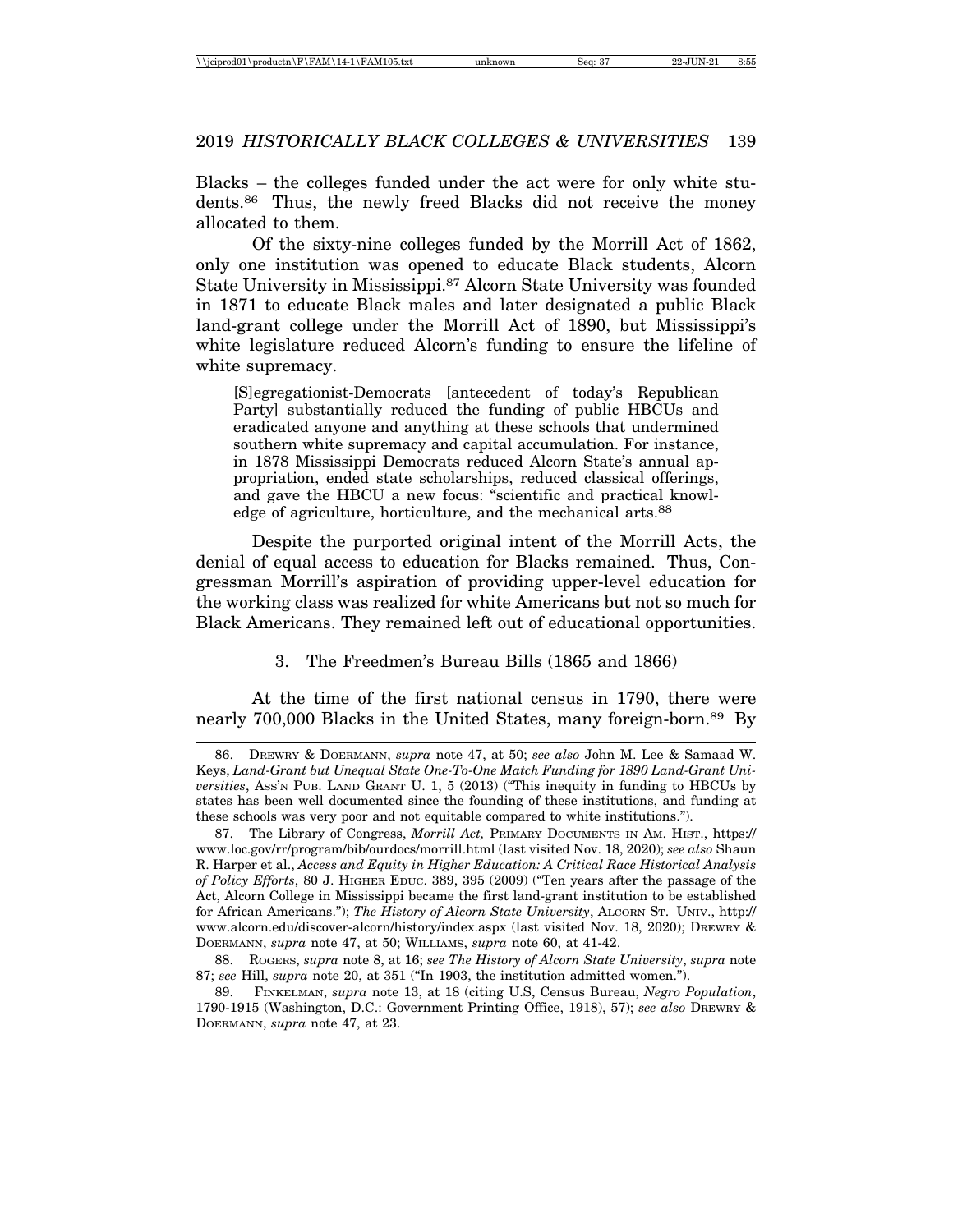1860, statistics showed that there were nearly four million Blacks, and few were foreign-born.90 Of that number, few were granted educational opportunities. By the end of the Civil War, only 28 African Americans were graduates with baccalaureate degrees.<sup>91</sup>

After the Civil War, Congress passed three Constitutional Amendments that promised Blacks equal rights: (1) the Thirteenth Amendment passed in 1865, which abolished slavery except as a punishment for a crime; (2) the Fourteenth Amendment passed in 1868, which provided for equal protection of the law and birthright citizenship for former enslaved Blacks; and (3) the Fifteenth Amendment passed in 1870, which opened the right to vote for Black men.92 Notwithstanding the passage of those amendments, whites still prevented Blacks from exercising their constitutional rights for several decades. In fact, the horrific brutality whites inflicted on Blacks caused Congress to pass several Enforcement Acts in 1870 and 1871 (Ku Klux Klan Acts) "to stop white militiamen who put on robes and hoods, who torment and kill black people, and who attack the government."93

<sup>90.</sup> FINKELMAN, *supra* note 13, at 18; *see also* DREWRY & DOERMANN, *supra* note 47, at 23.

<sup>91.</sup> DREWRY & DOERMANN, *supra* note 47, at 32-33.

<sup>92.</sup> *See* MIKKI KENDALL, HOOD FEMINISM: NOTES FROM THE WOMEN THAT A MOVEMENT FORGOT 185 (2020) ("The history of voter suppression is well documented. And even though women technically got the right to vote in 1920 [in the 19th Amendment to the U.S. Constitution], realistically, prior to the Voting Rights Act of 1965, states used poll taxes and literacy tests to stop Black and Indigenous people from voting.")*; see also* DAINA R. BERRY & KALI N. GROSS, A BLACK WOMEN'S HISTORY OF THE UNITED STATES 102, 132-34, 180 (2020); *see also* Gillian Brockell, *A White Mob Unleashed the Worst Election Day Violence in U.S. History in Florida a Century Ago*, WASH. POST (Nov. 2, 2020, 7:00 AM), https:// www.washingtonpost.com/history/2020/11/02/ocoee-florida-election-day-massacre/ ("This is what is certain: 100 years ago, on Nov. 2, 1920 — the same day women voted nationally for the first time — the worst instance of Election Day violence in American history unfolded in a small Florida town west of Orlando [the Ocoee Massacre]. . . . Many anti-suffragists argued that if women were permitted to vote, Black men might try to vote, too. Some suffragists denied this would happen, and some even argued that White women should be allowed to vote so they could act as a bulwark against any Black men who might try to exercise their rights.").

<sup>93.</sup> BALL, *supra* note 3, at 26; s*ee* DREWRY & DOERMANN, *supra* note 47, at 12; *The Enforcement Acts of 1870 and 1871*, U.S. SENATE, https://www.senate.gov/artandhistory/history/common/generic/EnforcementActs.htm (last visited Nov. 18, 2020) ("The adoption of the Thirteenth, Fourteenth, and Fifteenth Amendments to the Constitution extended civil and legal protections to former slaves and prohibited states from disenfranchising voters 'on account of race, color, or previous condition of servitude.' Forces in some states were at work, however, to deny black citizens their legal rights. Members of the Ku Klux Klan, for example, terrorized black citizens for exercising their right to vote, running for public office, and serving on juries. In response, Congress passed a series of Enforcement Acts in 1870 and 1871 (also known as the Force Acts) to end such violence and empower the president to use military force to protect African Americans."); *see* DU BOIS*, supra* note 1, at 680 ("Some excuse the rise of the Ku Klux Klan and the White League and the Knights of the White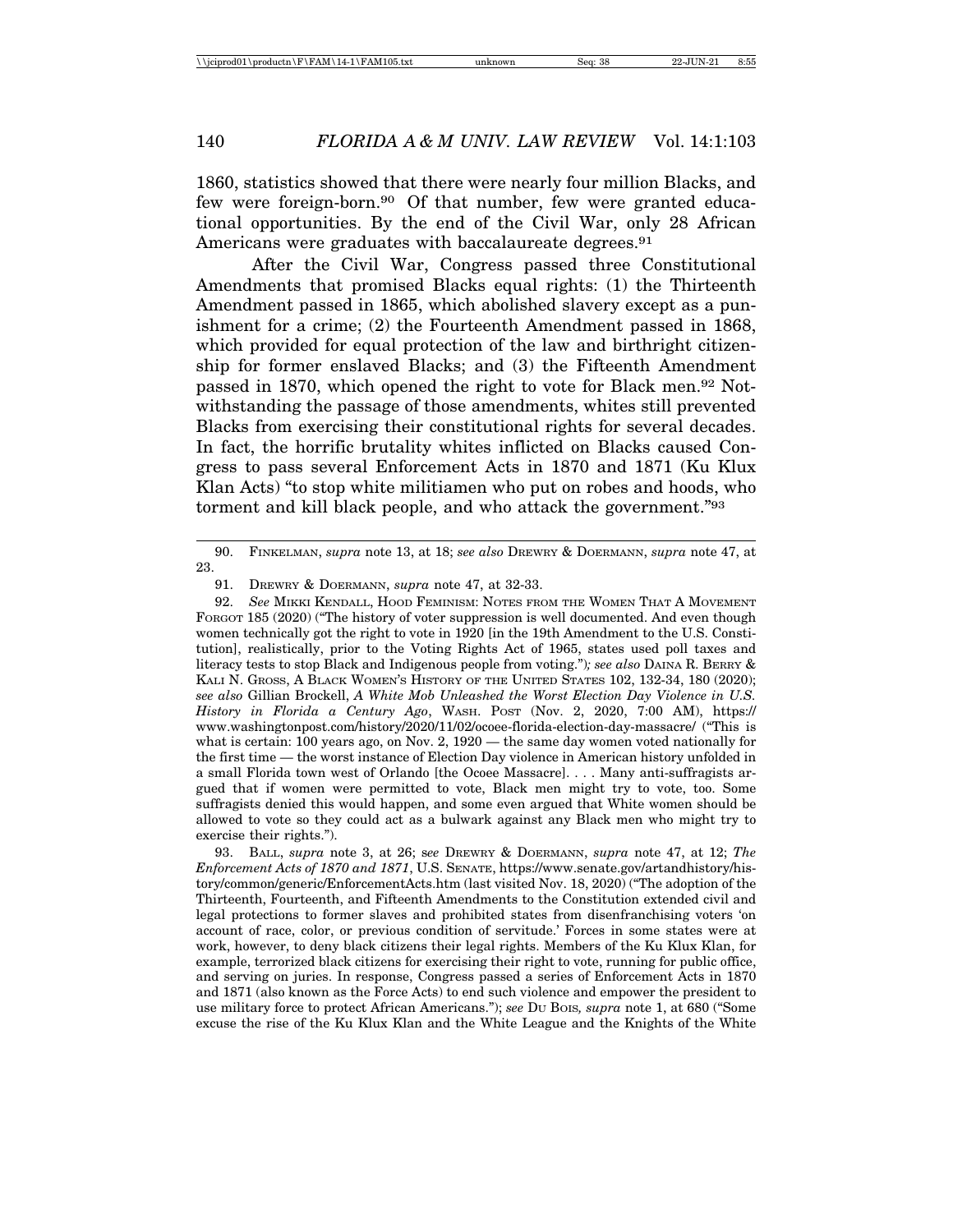In late 1865, the South began enacting Black Codes, which essentially restored slavery, to ensure Blacks were cheap labor and to control persons of color by restricting their ability to travel, to own guns, to have occupations, and to enjoy other freedoms and privileges granted to whites.94 During Reconstruction that began in 1865, Congress passed the Civil Rights Act of 1866, essentially ending Black Codes, which laid the foundation for the enactment of Jim Crow laws, named after a Black minstrel show character, which legalized "separate but equal" nearly a year after it began.95

95. *See Jim Crow Laws*, PBS, http://www.pbs.org/wgbh/americanexperience/features/ freedom-riders-jim-crow-laws/ (last visited Nov. 18, 2020) ("The Jim Crow system was upheld by local government officials and reinforced by acts of terror perpetrated by Vigilantes. In 1896, the Supreme Court established the doctrine of separate but equal in *Plessy v. Ferguson*, [which made 'separate but equal' the law in the U.S.] after a black man in New Orleans attempted to sit in a whites-only railway car."); *see also Southern Black Codes*, *supra* note 94; *see also* BERRY & GROSS, *supra* note 92, at 102 (noting "the Civil Rights Act of 1866 eliminated the Black Codes"); *see also Jim Crow Laws,* HIST. [hereafter *Jim Crow Laws History*] (Feb. 28, 2018), https://www.history.com/topics/early-20th-century-us/jimcrow-laws ("Named after a Black minstrel show character, the laws—which existed for about 100 years, from the post-Civil War era until 1968—were meant to marginalize African Americans by denying them the right to vote, hold jobs, get an education or other opportunities."); *see also Black Codes and Pig Laws*, PBS, https://www.pbs.org/tpt/slaveryby-another-name/themes/black-codes/ (last visited Nov. 18, 2020) ("But after the failure of Reconstruction in 1877, and the removal of black men from political offices, Southern states again enacted a series of laws intended to circumscribe the lives of African Americans. Harsh contract laws penalized anyone attempting to leave a job before an advance had been worked off. 'Pig Laws' unfairly penalized poor African Americans for crimes such as stealing

Camellia in the South with the plea that they were the answer to Negro suffrage, and that the Union Leagues started among Negroes were the cause of secret orders among whites. There is no historic foundation for this. . . . The Union League movement influenced the labor vote in the North. It came to the South with the carpetbaggers and used the Northern technique. . . but it never contemplated murder and force. . . . It was not, then, the organization of the Union Leagues that caused the Ku Klux Klan; it was the determination to deprive the Negroes, by force, of any real weapon for economic bargaining."); Brockell, *supra* note 92 ("A month before the [Nov. 2, 1920] election, two of the White leaders — attorney W.R. O'Neal and Judge John Cheney — received a threatening letter from the KKK. 'We shall always enjoy WHITE SUPREMACY in this country and he who interferes must face the consequences,' it read. Across Florida — in Daytona, Jacksonville and Orlando — local KKK chapters held huge rallies to intimidate potential Black voters.").

<sup>94.</sup> *See Southern Black Codes*, CONST. RTS. FOUND., http://www.crf-usa.org/brown-vboard-50th-anniversary/southern-black-codes.html (last visited Nov. 18, 2020); *see also Black Codes*, HIST. (June 1, 2010), https://www.history.com/topics/black-history/black-codes; *see also Slave Code*, ENCYC. BRITANNICA, https://www.britannica.com/topic/slave-code (last visited Nov. 18, 2020) ("Slave Code, in U.S. history, any of the set of rules based on the concept that enslaved persons were property, not persons. Inherent in the institution of slavery were certain social controls, which enslavers amplified with laws to protect not only the property but also the property owner from the danger of slave violence. The slave codes were forerunners of the black codes of the mid-19th century."); *see, e.g.*, DARITY & MULLEN, *supra* note 3, at 186-87 ("In 1833, less than fifteen years after Alabama was granted statehood. It passed slave codes that read in part, 'No slave shall keep or carry and gun, powder, shot, club, or other weapon whatsoever . . . .'").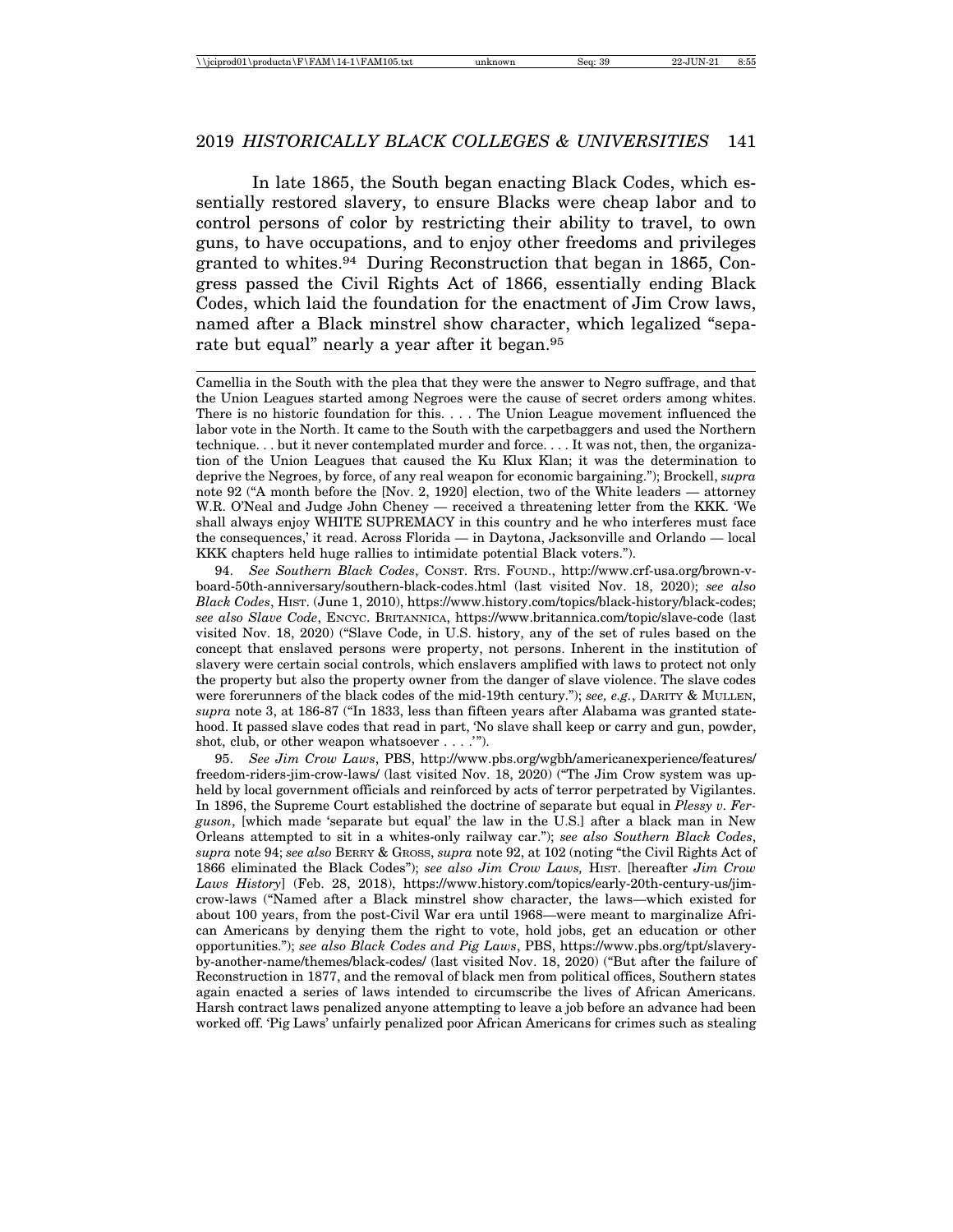Jim Crow laws existed for three-fourths of a century in the South and the North. Racial hatred against Blacks spread all over the country. For example:

White Americans imposed increased white supremacy outside the South, too . . . In non-Confederate states, many restaurants wouldn't serve black customers. Stores and factories refused to hire African Americans. Hundreds of midwestern communities forcibly evicted African-American residents and became "sundown towns" ("Don't let the sun set on you in this town"). . . . The young people who took the train north to Chicago and New York found that even outside of the South, they faced segregated workplaces and neighborhoods, a door of opportunity only intermittently and partially open.<sup>96</sup>

Those laws restricted and affected every aspect of Blacks' lives, segregating public transportation, libraries, drinking fountains, parks, restrooms, restaurants, and schools until the passage of the Civil Rights Act of 1964, the Voting Rights Act of 1965 and the Civil Rights Act of 1968 (parts of it comprising the Fair Housing Act), but *de facto* segregation has never ended.<sup>97</sup> Everything was separate, but nothing was equal – what Blacks were given was always substandard and underfunded as compared to what whites were given.98 Professor Bell opined that "separate but equal" is the "ultimate oxymoron."99

After the Civil War, the Federal Government's Freedmen's Bureau began an effort to educate former enslaved Blacks and poor whites. The Freedmen's Bureau along with the Black community and various philanthropic organizations, principally the American Missionary Association, provided support for recently freed slaves after the

a farm animal. And vagrancy statutes made it a crime to be unemployed. Many misdemeanors or trivial offenses were treated as felonies, with harsh sentences and fines. The Pig Laws stayed on the books for decades, and were expanded with even more discriminatory laws once the Jim Crow era began.").

<sup>96.</sup> BAPTIST, *supra* note 1, at xviii, 411; *Jim Crow Laws History*, *supra* note 95; *see generally* JAMES W. LOEWEN, SUNDOWN TOWNS: A HIDDEN DIMENSION OF AMERICAN RACISM (2018) (discussing "sundown towns" that excluded Blacks and other minority groups after sundown, where these towns still exist in America, and the residual effects of these towns on American life).

<sup>97.</sup> *Jim Crow Laws History*, *supra* note 95; *see also Southern Black Codes, supra* note 94; *see also Civil Rights Movement Timeline*, HIST. (Dec. 4, 2017), https://www.history.com/ topics/civil-rights-movement/civil-rights-movement-timeline?fbclid=IWAR3dVsheWsRAS 1fyOiXc0YWFUZP6uT819Z7O4NbmQgysWYqkH7Cug424j2k; DARITY & MULLEN, *supra* note 3, at 28.

<sup>98.</sup> *See Jim Crow Laws*, *supra* note 95; *see also* WALKER, *supra* note 83, at 233-34 (noting that in 1963, President Kennedy's public language proclaimed the type of federal support Dr. Du Bois, the NAACP, Black educators and others sought ever since Georgia violated the requirements of the Second Morrill Act).

<sup>99.</sup> FINKELMAN, *supra* note 13, at 33.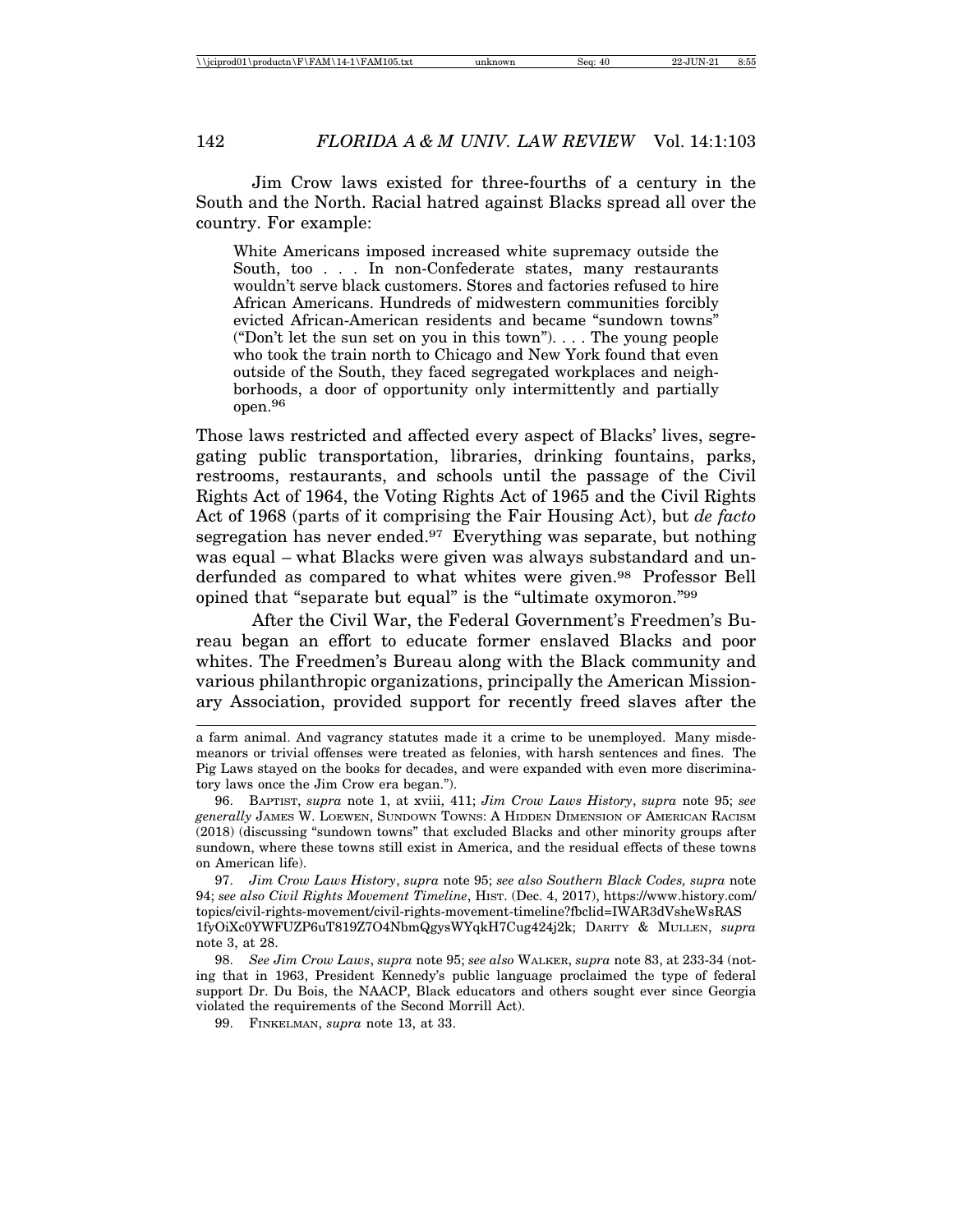passage of the Freedmen's Bureau bills in March 1865 and July 1866.100 Had the goals of the Freedmen's Bureau bills been realized, then the newly freed Blacks would have had something with which to start a new life of freedom after slavery, but the provisions of the bills largely went unfulfilled. Excluding the few Blacks who were educated in white colleges, the very few Blacks who passed for white  $-$  passe blanc – to attend college, or the Blacks educated at the few colleges established to educate them, it was only after the Civil War when Blacks really received the opportunity to obtain higher education, and even then, the opportunities were incomparable to whites' opportunities.101

<sup>100.</sup> *See* HOFFMAN, *supra* note 72, at 2; *see also* DREWRY & DOERMANN, *supra* note 47, at 35; *see also* DARITY & MULLEN, *supra* note 3, at 126-27, 175-76, 181-96, 251 (detailing the unfulfillment of the bills and noting that the second Freedmen's Bureau bill was passed in July 1866, which mandated that blacks receive "any of the rights or immunities belonging to white persons . . . " but that the "freedmen's desires for land, schools and education, and freedom to live their lives alone in peace went unfulfilled" (footnotes omitted)); *see also* W. E. B. Du Bois*, The Freedmen's Bureau*, THE ATLANTIC (Mar., 1901), https:// www.theatlantic.com/magazine/archive/1901/03/the-freedmens-bureau/308772/; *see also* FRANKLIN, *supra* note 1, at 38-39 ("The Bureau's greatest success was education. It established or supervised schools of all kinds: day, night, Sunday, and industrial schools, as well as colleges. . . . Howard University, Hampton Institute, Atlanta and Fisk universities are merely the better known of score of institutions that received Bureau assistance. By 1870, when the educational work of the Bureau ceased, there were approximately a quarter of a million Negroes in 4,300 schools; and the Bureau had spent more than five million dollars on its education program. . . . [T]he former Confederates, with the aid of President [Andrew] Johnson, did much to destroy the effectiveness of the Bureau.").

<sup>101.</sup> *See* DREWRY & DOERMANN, *supra* note 47, at 32; *see also* Monica L. Haynes, *Passing: How Posing as White Became a Choice for Many Black Americans*, POST-GAZETTE.COM (Oct. 26, 2003), http://old.post-gazette.com/lifestyle/20031026stain1026fnp2.asp; *see also* Micah Walker, *He Passed as a White Student at U-M – But Was Actually College's First Black Enrollee*, DETROIT FREE PRESS (Oct. 19, 2019, 8:00 AM), https://www.freep.com/story/ entertainment/2019/10/19/samuel-codes-watson-unviersity-michigan-tylonn-j-sawyer/

<sup>3992118002/?</sup>fbclid=IWAR29RdPvO3tbnWpxIuHLy9cimOidjbxhS\_ZqVUG0kqaMttE6JoFyetedw0w; *see, e.g.*, ROGERS, *supra* note 8, at 22 (noting how Adam Clayton Powell Jr. tried to pass for white at Colgate University to escape racial restrictions and was eventually found out); *see, e.g.*, Mildred E. Taylor, *Passing as White, Belle da Costa Greene Managed J.P. Morgan's Fortune from the 1900s*, FACE 2 FACE AFR. (Dec. 1, 2020, 1:00 PM), https:// face2faceafrica.com/article/passing-as-white-belle-da-costa-greene-managed-j-p-morgansfortune-from-the-1900s?fbclid=IWAR1Si7yvhktiFsRDGiR5\_6qQozzPlR3F4v

SeQ\_vhEG3Yi7meSO3TewgHTQ8 ("Becoming 'arguably the most powerful woman in the New York art and book world' at the turn of the 20th century, Greene, with a flamboyant fashion sense, dined with the rich and famous, including opera stars, tycoons, and royalty. She had access to places that were not welcome to Black people, and she won many admirers who were charmed by her acuity and intelligence. But historians say she probably wouldn't have made it to that level had she revealed her background. Greene told everyone who bothered to ask that she was Portuguese, but in fact, she was Black. Her employers did not even learn of her secret until her death. The child of two African-American parents of mixed ancestry, her birth certificate identified her as 'colored' though she was light-skinned as both her parents. Her father was lawyer Richard T. Greener, the first African American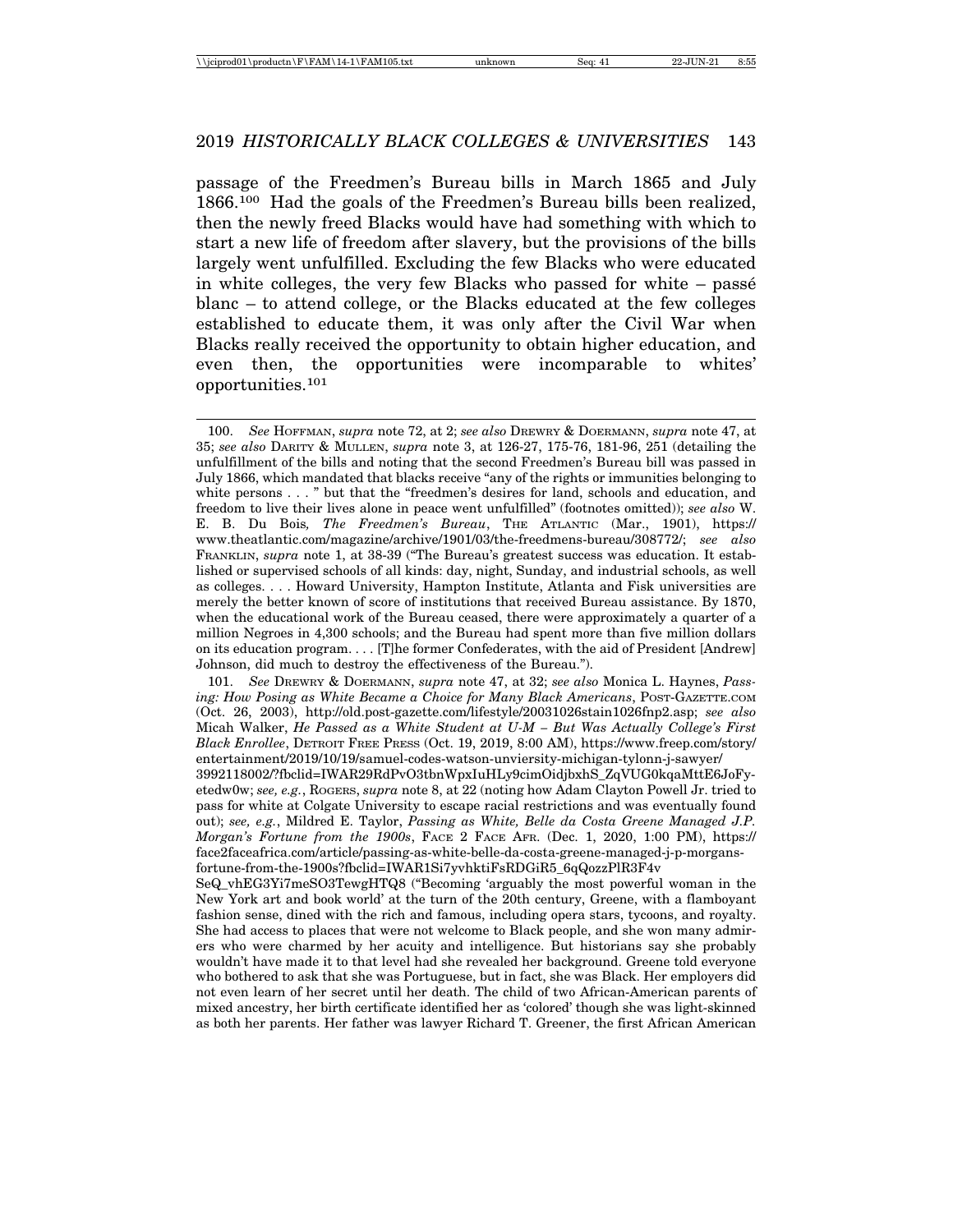Between 1865 and 1890, there were more than 200 Black private institutions established in the South. However, unlike PWIs that were often led by slave owners, HBCUs were often established and led by former enslaved Blacks or their children.102 The first HBCUs held classes in churches, shanties, basements, homes, and old schoolhouses.103 Some of the institutions were founded in haste, and the inadequate funding by the government is the main reason many of them did not exist after 1900; however, many of those institutions were quite productive, even if they did not last or were merged into other universities.104 The history of the emergence of HBCUs reflects the

103. *See Historically Black Colleges and Universities*, AC ONLINE (Nov. 5, 2020), https:// www.affordablecollegesonline.org/college-resource-center/hbcu-history-and-modern-impor tance/.

104. ROEBUCK & MURTY, *supra* note 30, at 25; *see also* FREDERICK RUDOLPH, THE AMERI-CAN COLLEGE AND UNIVERSITY: A HISTORY 488 (1962) ("After the war the activities of the Freedmen's Bureau and the Christian impulse of the stronger caste led to the founding of a great number of institutions which, while collegiate in name, did not remotely resemble a college in standards or facilities.")*; but see* J. CLAY SMITH JR., EMANCIPATION: THE MAKING OF THE BLACK LAWYER, 1844-1944, at 277 (1933) (noting that Thomas de Saille Tucker, FAMU's first president, was an 1882 law graduate of Straight University); *see also Straight University Law Department 1874-*1876, CREOLEGEN (Nov. 27, 2017), http:// www.creolegen.org/2017/11/27/straight-university-law-department-1874-1886/ (noting that

to graduate from Harvard and the first librarian of color at the University of South Carolina. Genevieve Fleet was her mother.").

<sup>102.</sup> *See* WILDER, *supra* note 46, at 77; *see also Tuskegee Founder Lewis Adams Born*, AFR. AM. REGISTRY, https://aaregistry.org/story/tuskegee-founder-lewis-adams-born/ (last visited Nov. 18, 2020) ("During Reconstruction [Lewis] Adams, a leader in the Black community was approached by two white politicians who wanted (through him) to secure the Black vote for them in the 1880 election. Adams agreed but only if the two would support establishing a college for Blacks in Tuskegee. The deal was struck, and the two men were elected to the legislature. George W. Campbell, a former slave owner, worked closely with Adams to bring the college to Tuskegee. In 1881, the legislature approved an act establishing the Tuskegee State Normal School to educate teachers. Adams and two other men were appointed commissioners, and with Campbell's help they recruited a young Virginia educator from Hampton Institute Booker T. Washington as the first principal at Tuskegee."); *see, e.g.*, *Booker T. Washington*, TUSKEGEE UNIV., https://www.tuskegee.edu/discover-tu/tu-presidents/booker-t-washington (last visited Nov. 18, 2020) (noting that Booker T. Washington was born into slavery and later led Tuskegee University); ROGERS, *supra* note 8, at 17 ("Tuskegee president Booker T. Washington emerged as the chief proponent of the accommodating separatists (even as he secretly supported civil rights causes)."); *see, e.g.*, Samara Freemark, *The History of HBCUs in America*, AM. RADIOWORKS (Aug. 20, 2015), http://www.americanradioworks.org/segments/hbcu-history/ (last visited Nov. 18, 2020) ("St. Paul's College founder James Solomon Russell was born three years before slavery ended. He became an Episcopal priest and came to this rural region of southern Virginia in 1882 to start churches and a school to educate newly freed blacks. Locals warned him that the Ku Klux Klan had torched a similar school in North Carolina and so Russell waited until 1888 to establish St. Paul's Normal and Industrial School."); *see, e.g.*, Hill, *supra* note 20, at 21 ("Organized through the passage of a bill by the Alabama State Legislature, Alabama A&M opened as the Huntsville Normal School in 1875. The first president was William Hooper Councill, a former slave.").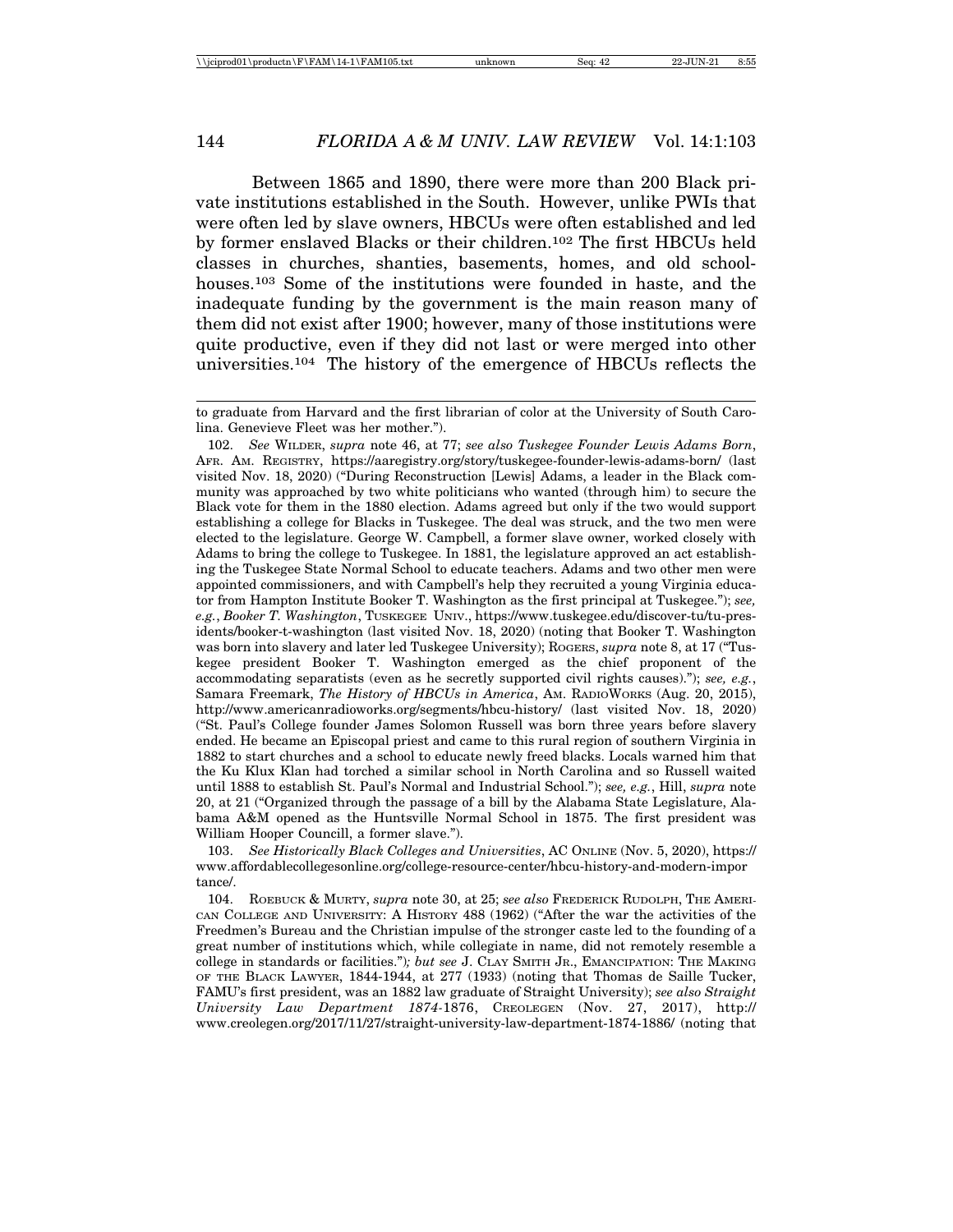urgency and importance of Black people's desire for an education, including a collegiate one. It was crucial for newly freed Blacks to share education basics with other Blacks to advance to higher levels of education, and they began this before slavery ended.

By 1860, 5 percent of the slave population had defied the laws and learned to read and write. Some were taught by their masters, but many learned to read in clandestine sessions taught by other blacks. African Americans all over the South organized secret schools long before the arrival of Northern missionaries. When a New England teacher arrived in Atlanta in 1865, he discovered an ex-slave already running a school in a church basement.<sup>105</sup>

In 1865, a plantation owner in Tennessee wrote to his former slave, Jourdon Anderson, asking him to return to help restore the plantation that had fallen in disrepair. Through his new boss in Ohio, Anderson dictated a response seeking reparations, which former slave owners received, and expressing his "great desire" to obtain an education for his children:

*Dayton, Ohio,*

*August 7, 1865*

*To My Old Master, Colonel P.H. Anderson, Big Spring, Tennessee*

*Sir: I got your letter, and was glad to find that you had not forgotten Jourdon, and that you wanted me to come back and live with you again, promising to do better for me than anybody else can. I have often felt uneasy about you. I thought the Yankees would have hung you long before this, for harboring Rebs they found at your house. I suppose they never heard about your going to Colonel Martin's to kill the Union soldier that was left by his company in their stable. Although you shot at me twice before I left you, I did not want to hear of your being hurt, and am glad you are still living. It would do me good to go back to the dear old home again, and see Miss Mary and*

Straight University was an HBCU that operated from 1868-1934 in New Orleans, Louisiana with a law department that operated from 1874-1886 and that in its 12 year history, onethird of the graduates were white males); *see also* Hill, *supra* note 20, at 257 (reporting that Straight University merged to become Dillard University in Louisiana); *see also* Leedell W. Neyland, *State-Supported Higher Education Among Negroes in the State of Florida*, 43 FLA. HIST. Q. 105, 108 (1964) (noting Thomas de Saille Tucker, [FAMU's first president] was a native of Sherbro, Sierra Leone, Africa).

<sup>105.</sup> TERA W. HUNTER, TO 'JOY MY FREEDOM 40 (1997); *see generally Fall Enrollment, Degrees Conferred, and Expenditures in Degree-Granting Historically Black Colleges and Universities, by Institution: 2010, 2011, and 2010-11*, NAT'L CTR. FOR EDUC. STATS., https:// nces.ed.gov/programs/digest/d12/tables/dt12\_281.asp (last visited Nov. 18, 2020); *see also* ROEBUCK & MURTY, *supra* note 30, at 25 ("During the interval from 1865 to 1890, more than two hundred black private institutions were founded in the South with the help of northern churches and missionary groups . . . and the Freedmen's Bureau.").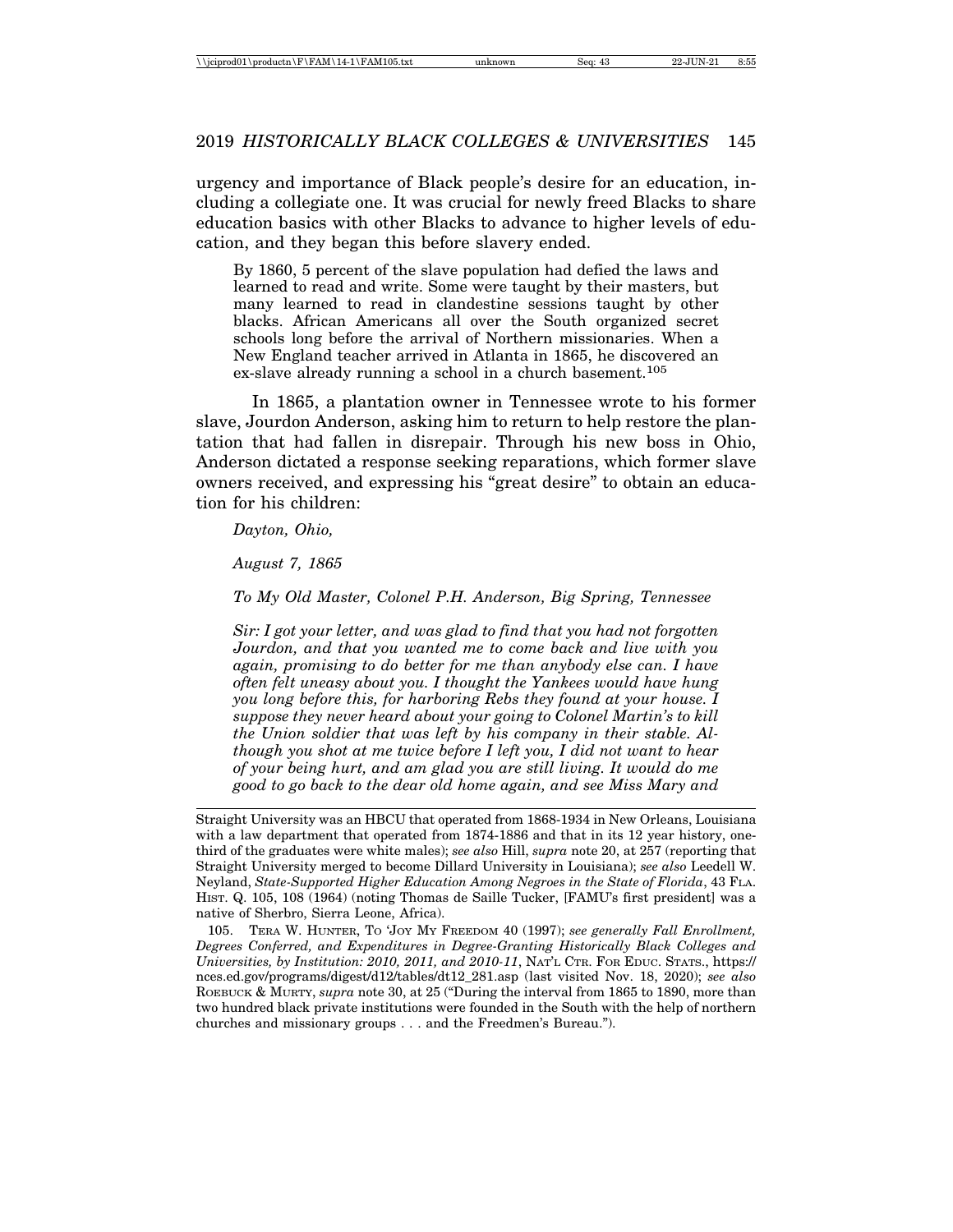*Miss Martha and Allen, Esther, Green, and Lee. Give my love to them all, and tell them I hope we will meet in the better world, if not in this. I would have gone back to see you all when I was working in the Nashville Hospital, but one of the neighbors told me that Henry intended to shoot me if he ever got a chance.*

*I want to know particularly what the good chance is you propose to give me. I am doing tolerably well here. I get twenty-five dollars a month, with victuals and clothing; have a comfortable home for Mandy,—the folks call her Mrs. Anderson,—and the children— Milly, Jane, and Grundy—go to school and are learning well. The teacher says Grundy has a head for a preacher. They go to Sunday school, and Mandy and me attend church regularly. We are kindly treated. Sometimes we overhear others saying, "Them colored people were slaves" down in Tennessee. The children feel hurt when they hear such remarks; but I tell them it was no disgrace in Tennessee to belong to Colonel Anderson. Many darkeys would have been proud, as I used to be, to call you master. Now if you will write and say what wages you will give me, I will be better able to decide whether it would be to my advantage to move back again.*

*As to my freedom, which you say I can have, there is nothing to be gained on that score, as I got my free papers in 1864 from the Provost-Marshal-General of the Department of Nashville. Mandy says she would be afraid to go back without some proof that you were disposed to treat us justly and kindly; and we have concluded to test your sincerity by asking you to send us our wages for the time we served you. This will make us forget and forgive old scores, and rely on your justice and friendship in the future. I served you faithfully for thirty-two years, and Mandy twenty years. At twenty-five dollars a month for me, and two dollars a week for Mandy, our earnings would amount to eleven thousand six hundred and eighty dollars. Add to this the interest for the time our wages have been kept back, and deduct what you paid for our clothing, and three doctor's visits to me, and pulling a tooth for Mandy, and the balance will show what we are in justice entitled to. Please send the money by Adams's Express, in care of V. Winters, Esq., Dayton, Ohio. If you fail to pay us for faithful labors in the past, we can have little faith in your promises in the future. We trust the good Maker has opened your eyes to the wrongs which you and your fathers have done to me and my fathers, in making us toil for you for generations without recompense. Here I draw my wages every Saturday night; but in Tennessee there was never any pay-day for the negroes any more than for the horses and cows. Surely there will be a day of reckoning for those who defraud the laborer of his hire.*

*In answering this letter, please state if there would be any safety for my Milly and Jane, who are now grown up, and both good-looking girls. You know how it was with poor Matilda and Catherine. I would rather stay here and starve—and die, if it come to that—than*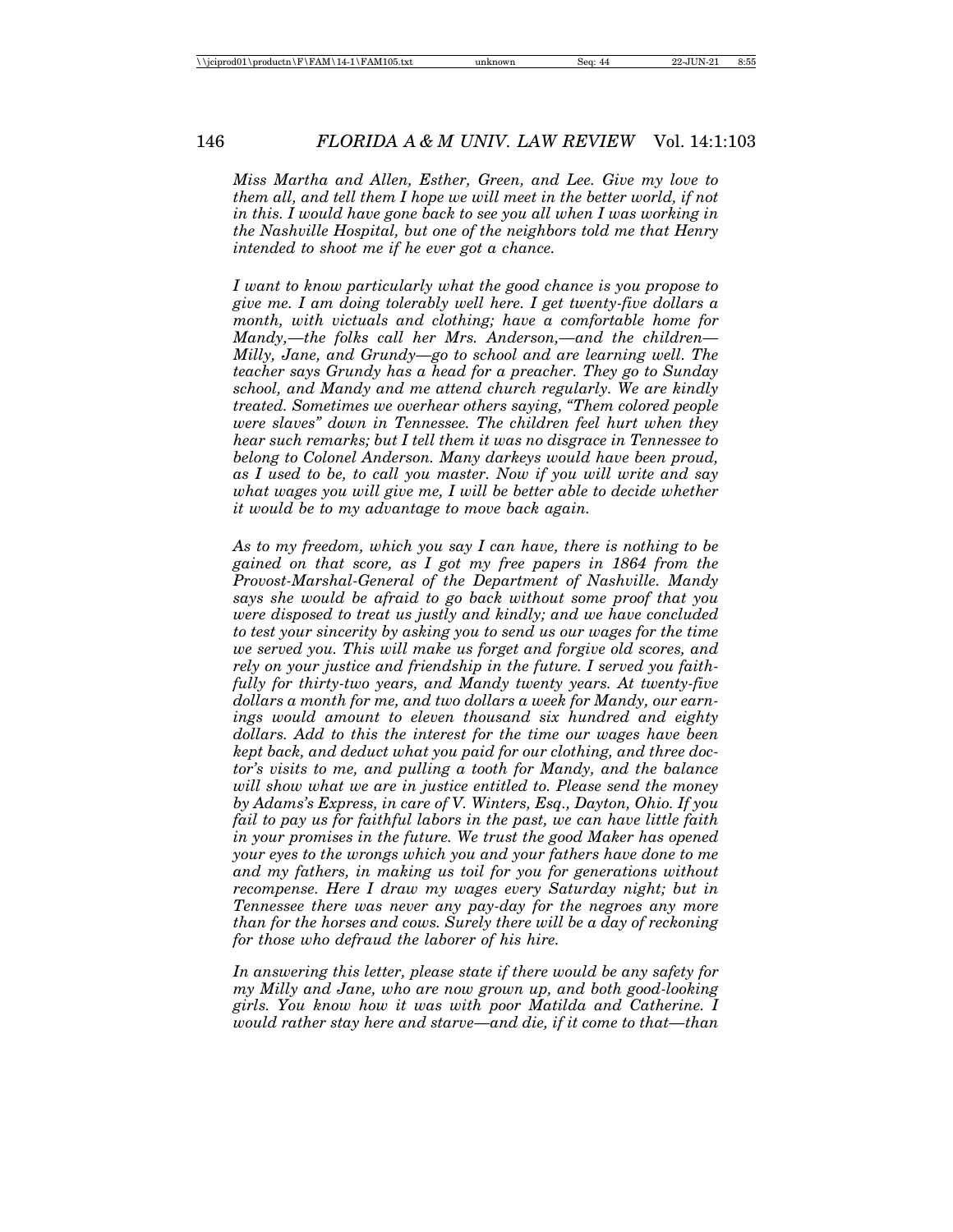*have my girls brought to shame by the violence and wickedness of their young masters. You will also please state if there has been any schools opened for the colored children in your neighborhood. The great desire of my life now is to give my children an education, and have them form virtuous habits.*

*Say howdy to George Carter, and thank him for taking the pistol from you when you were shooting at me.*

*From your old servant,*

#### *Jourdon Anderson.*<sup>106</sup>

White resistance against the freedom of Blacks and their gaining equal rights created significant barriers for Blacks to obtain an education.

The decade of the 1890s marked the decisive onset of Jim Crow in the South. Blacks were systematically deprived of civil and political rights; de facto segregation was given legal sanction by the Supreme Court, as was blatantly unequal provision of education; and white supremacy was enforced through terrorism by lynch law.<sup>107</sup>

Between 1868 to 1884, fewer than 500 Blacks graduated from college.108 However, by 1900, nearly 2,000 Blacks graduated from college.109 HBCUs significantly increased the number of Black college graduates. Yet, graduation rates of Blacks were still much less than for whites. Black graduates, however, eventually used their education to overturn *de jure* segregation in education and society, which is partly why whites consider educated Blacks a threat. Educated Blacks entered politics, opened schools, owned successful businesses, and during slavery led slave rebellions.<sup>110</sup>

<sup>106.</sup> LYDIA M. CHILDS, THE FREEDMEN'S BOOK 265-67 (1865) (emphasis added); *see also* Josh Jones, *Freed Slave Writes Letter to Former Master: You Owe Us \$11,680 for 52 Years of Unpaid Labor (1865)*, OPEN CULTURE (Nov. 11, 2015), http://www.openculture.com/2015/11/ freed-slave-writes-letter-to-former-master-you-owe-us-11680-for-52-years-of-unpaid-labor-1865.html; *see also* Tera W. Hunter, *When Slaveowners Got Reparations,* N.Y. TIMES (Apr. 16, 2019), https://www.nytimes.com/2019/04/16/opinion/when-slaveowners-got-reparations.html (reporting that white slave owners received reparations after slavery ended, but the former enslaved Blacks did not); *see also Segregation in the United States*, *supra* note 51; *see also FAMU Way, supra* note 3, at 6.

<sup>107.</sup> GEIGER, *supra* note 81, at 468.

<sup>108.</sup> PAUL FINKELMAN, 1 ENCYCLOPEDIA OF AFRICAN AMERICAN HISTORY, 1619-1895: FROM THE COLONIAL PERIOD TO THE AGE OF FREDERICK DOUGLASS 456 (2006).

<sup>109.</sup> *Id.;* GEIGER, *supra* note 81, at 470 ("Du Bois identified nearly 2,400 black college graduates (through 1898).").

<sup>110.</sup> FINKELMAN, *supra* note 108, at 456; DU BOIS, *supra* note 14; *see also infra* Part II (discussing Justice Thurgood Marshall); *see also* DARITY & MULLEN, *supra* note 3, at 227; *see, e.g.*, ALEXANDER, *supra* note 19, at 29 ("[E]ducated blacks began to populate legislatures, open schools, and initiate successful businesses."); *see, e.g.*, MERRITT, *supra* note 14, at 152 ("Literate slaves and free blacks historically had been the instigators and leaders of slave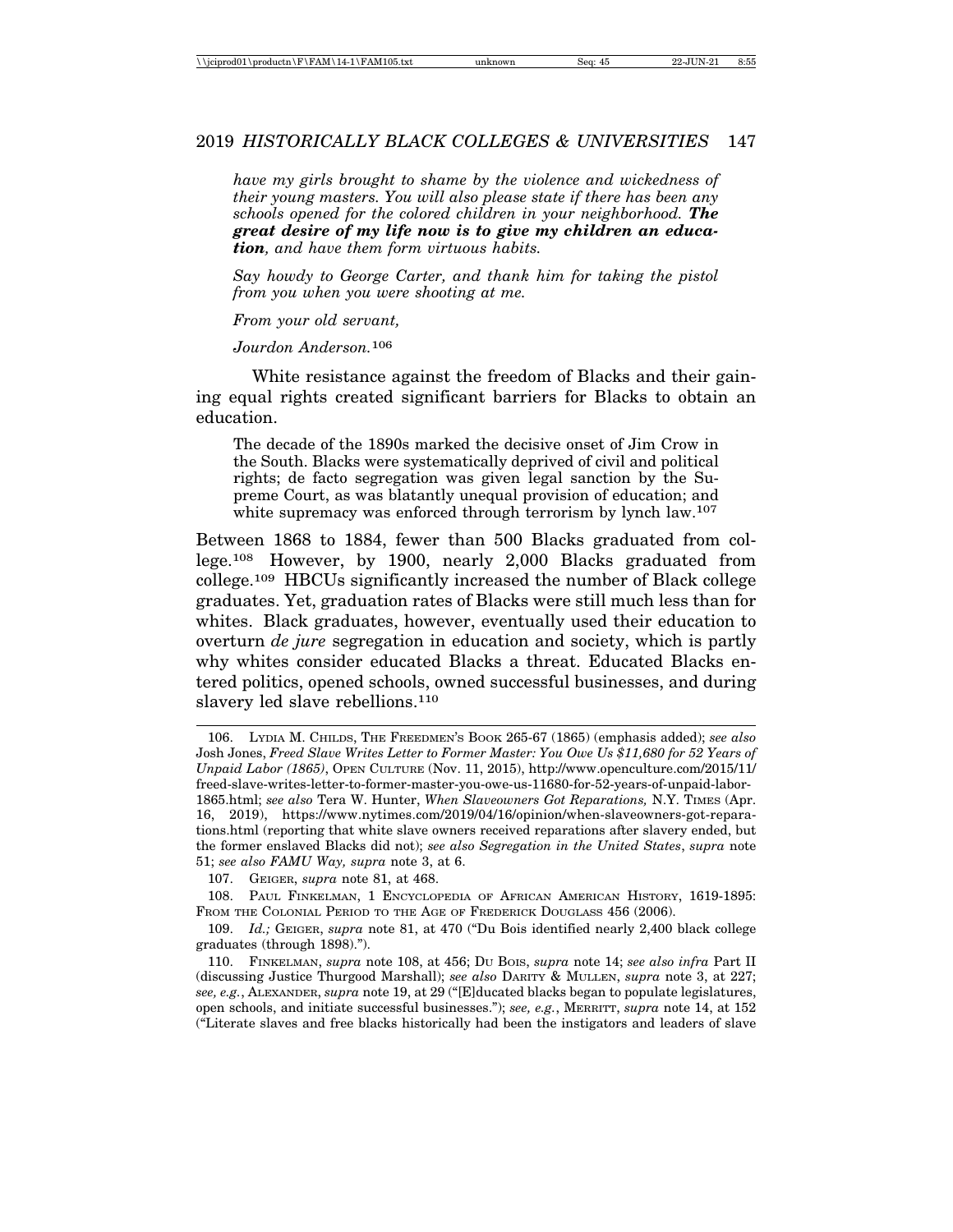# 4. The Hatch Act of 1887, the Morrill Act of 1890, and the Smith-Lever Act of 1914

The country continued to expand its contributions to land-grant colleges and universities with the Hatch Act of 1887.111 Its provisions established agricultural departments, which were federally funded and located within land-grant colleges or as independent entities.<sup>112</sup> The act was the start of Federal Government-supported research laboratories in the sciences.113 Significantly, the Hatch Act established a new precedent: "the federal government could use institutions of higher education as instruments of national policy."114 However, there was criticism of the Hatch Act for failing to provide resources for other than agricultural research.<sup>115</sup> This dissatisfaction paved the way for passage of a second Morrill Act.

Aimed at the South, the Morrill Act of 1890 (Second Morrill Act) opened the door somewhat for Black education beyond agriculture.116 The act extended higher education to previously excluded groups, yet maintained the separation between Blacks and whites.<sup>117</sup> Although the legislation prohibited the issuance of funds to any college that made a distinction based upon race or color in admissions policies, the act was consistent with *Plessy* as it permitted separate colleges for white and Black students, thereby allowing states to escape the clause barring racial discrimination and permitting states to avoid funding Blacks schools in a "just" or "equal" manner.<sup>118</sup> This escape clause ensured that the educational distinctions that defined the country along color lines remained in higher education because the same racist legislative bodies that continued to restrict and deny Blacks' civil and political rights, freedom, and equality, were also charged with allotting "just" and "equal" funding to Black schools – which never happened.

- 111. Lee & Keys*, supra* note 86, at 2.
- 112. WILLIAMS, *supra* note 60, at 87.
- 113. *Id.* at 89.
- 114. *Id.*
- 115. *Id.* at 120.

- 117. WILLIAMS, *supra* note 60, at 155.
- 118. FINKELMAN, *supra* note 108, at 455.

rebellions, and slave owners devised strict legal codes preventing African Americans from becoming literate."); *see also* WOODSON, *supra* note 64, at 1-2 ("Yet, believing that slaves could not be enlightened without developing in them a longing for liberty, not a few masters maintained that the more brutish the bondmen the more pliant [slaves] become for purposes of exploitation.").

<sup>116.</sup> *Id.* at 153.; *see also* GEIGER, *supra* note 81, at 285 (noting that "many states merely attached 'A&M' units to universities" to create a land-grant college and receive funding under the Morrill Acts); *see also* WALKER, *supra* note 83, at 233.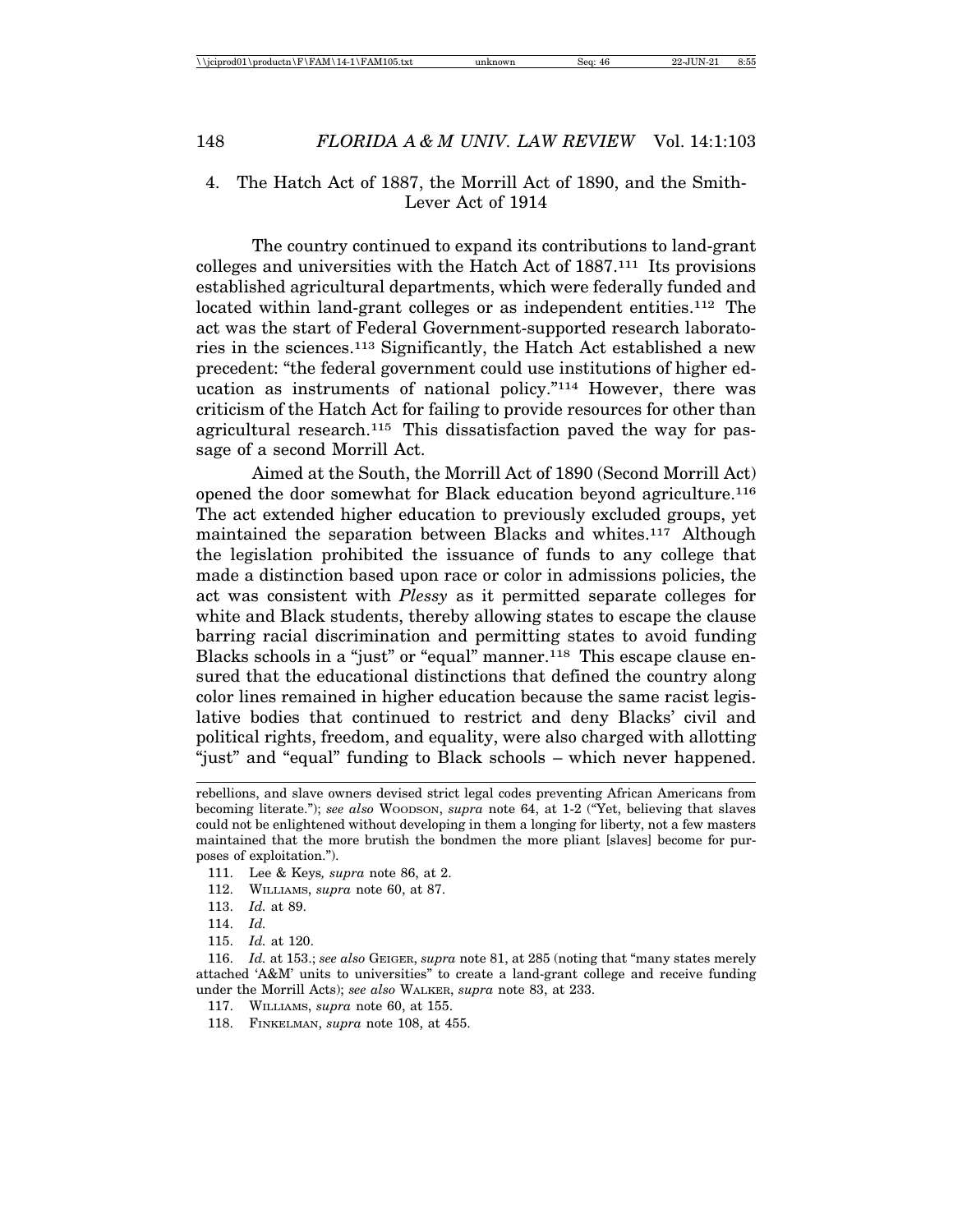States preferred to open alternative, underfunded institutions for Black students rather than allow Blacks to enroll in white institutions. Those Black institutions later became known as HBCUs.119

Following the recommendation of Congressman Adam Clayton Powell Jr., the Higher Education Act of 1965 formally birthed the name, "Historically Black Colleges and Universities," to refer to higher educational institutions established before 1964, principally to educate Blacks. This categorization provided a segue for a more formal relationship to develop between colleges and the Federal Government.120 As a result, federal support for the colleges exceeded the states' support.121 However, it is understood that, "the public HBCUs were created by the southern state governments for three reasons: to get millions of dollars in federal funds for the development of white landgrant universities, to limit black education to vocational training, and to prevent blacks from attending white land-grant colleges."122 Black education and colleges were still not a priority, except to African Americans.

The public HBCUs, entitled to government funds, have never received their share of the funds. "Traditionally, in comparison with other colleges, [HBCUs] are poor in terms of financial resources, physical plant, and teaching facilities; they have faced opposition from the white power structure; and they have dealt with many students who are not adequately prepared for higher education."123 Ultimately, the Second Morrill Act was a key turning point in American education for both white and Black land-grant colleges.

120. WILLIAMS, *supra* note 60, at 155; GEIGER, *supra* note 81, at 285; Issa, *infra* note 195 ("Before the law was signed by President Johnson, the Chairman of the House Committee on Education, an African-American Harlem Congressman named Adam Clayton Powell made an amendment that defined HBCUs as "any historically black college or university that was established prior to 1964, whose principal mission WAS, AND IS, THE EDUCATION OF BLACK AMERICANS.").

121. WILLIAMS, *supra* note 60, at 155; GEIGER, *supra* note 81, at 285.

122. ROEBUCK & MURTY, *supra* note 30, at 27; *see also* LEEDELL W. NEYLAND, HISTORI-CALLY BLACK LAND GRANT INSTITUTIONS AND THE DEVELOPMENT OF AGRICULTURE AND HOME ECONOMICS 1890-1990, at 9-10 (1990) ("Beginning primarily as teacher training institutions for blacks, they have evolved into outstanding land-grant colleges and universities which provide educational opportunities to students from across the nation and on the international scene without regards to race, color, creed, sex, or national origin.").

123. ROEBUCK & MURTY, *supra* note 30, at 27; *see also* Lee & Keys*, supra* note 86, at 5.

<sup>119.</sup> Agricultural College Act of 1890, 7 U.S.C. §§ 321-329 (1981); *see* HOFFMAN, *supra* note 72, at 2; *see also* Sarah Turner & John Bound, *Closing the Gap or Widening the Divide: The Effects of the G.I. Bill and World War II on the Educational Outcomes of Black Americans*, 63 J. ECON. HIST. 145, 151 (2002) (reporting that this act "specifically prohibited the distribution of federal funds to states that did not provide separate accommodation for blacks if the primary state institution denied admission to blacks."); *see* DREWRY & DOERMANN, *supra* note 47, at 50.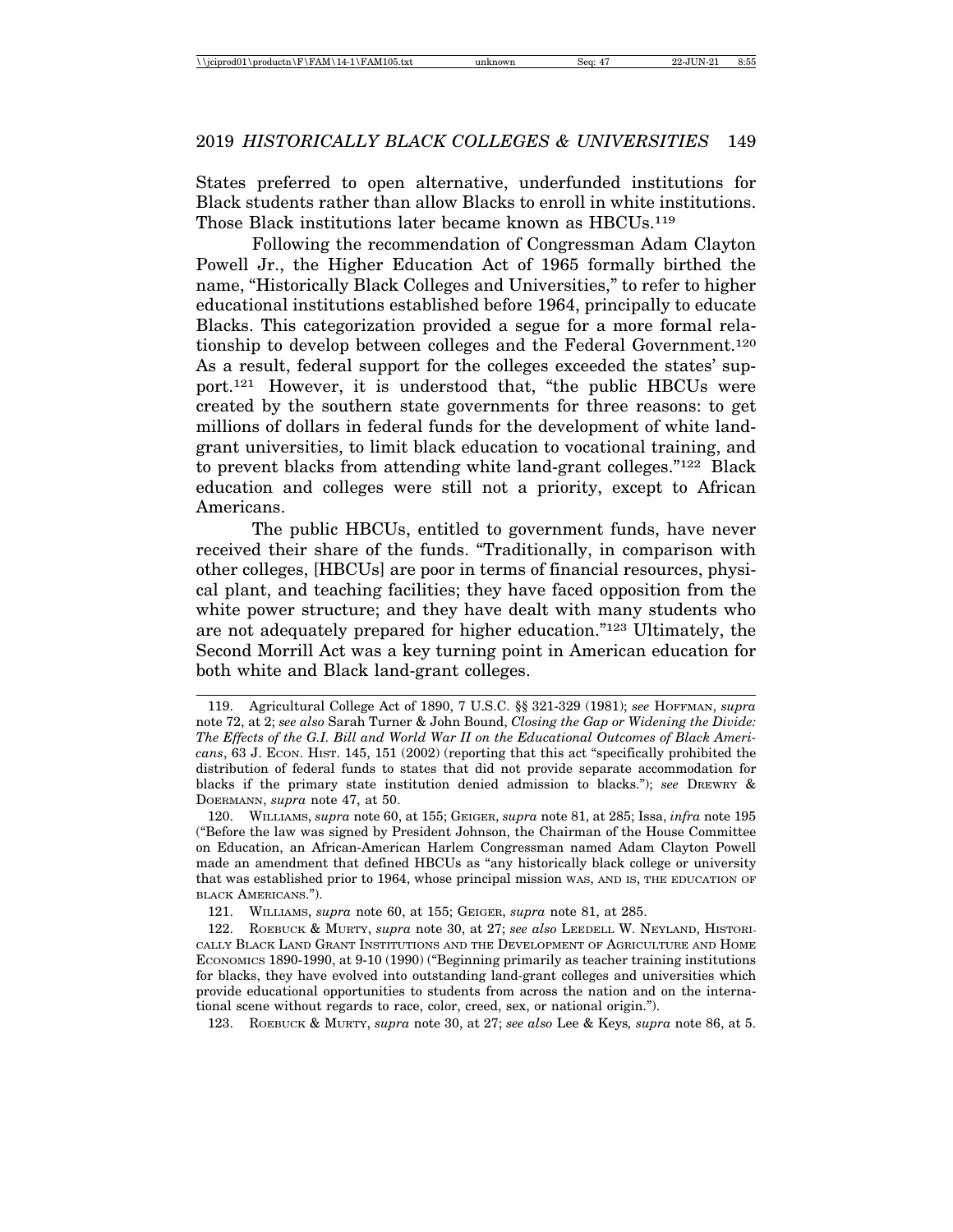Still, segregation led to chronic underfunding for Black higher education. Thus, private Black colleges, some of which were under white leadership and control,<sup>124</sup> educated the majority of Black students.

By 1915, there was a total of fifty-two students doing college level work, all located at two of the twenty-seven public institutions, whereas 2,595 students were engaged in such study at thirty-one private colleges. The focus on industrial education and the smaller number of college-level students in state-supported schools reflect an important difference between public and private institutions at the time. Private black colleges became in essence the sole providers for black Americans of higher education as we think of it today.125

Private schools were necessary because through taxation, Blacks in the South paid for schools for whites, but in effect whites were not contributing to schools for Blacks.126 Government legislation has not resulted in providing "just" or "equal" funding between Black and white col-

<sup>124.</sup> DREWRY & DOERMANN, *supra* note 47, at 81; *see* ROGERS, *supra* note 8, at 3, 4 ("[Black campus activists] fought at almost every historically black college and university for a black-dominated, oriented, and radical 'Black University' to replace what they theorized as the white-controlled, Eurocentric, bourgeoise, accommodationist "Negro University.' Their ultimate aim was to revolutionize higher education. . . . African Americans were also customarily excluded from many (usually private) HBCU professorial bodies and presidencies into the 1920s, and from boards of trustees into the 1960s."); *see* EBONY, *supra* note 31, at 142 ("The black university movement marked a clear break with the basic idea promoted by Booker T. Washington that black students should be prepared to live in a world defined and controlled by whites, to play roles deemed acceptable and 'constructive' to white society."); Du Bois, *supra* note 1, at 694 ("Booker T. Washington became the leader of the Negro race and advised them to depend upon industrial education and work rather than politics. The better class of Southern Negroes stopped voting for a generation."); ROEBUCK & MURTY, *supra* note 30, at 29 ("[When *Plessy* legalized segregation], [m]any public HBCUs remained controlled by whites who believed in black inferiority."); MY LIFE AND AN ERA: THE AUTOBIOGRAPHY OF BUCK COLBERT FRANKLIN 113-14 (John Hope Franklin & John W. Franklin eds., 1997) ("Few philanthropists would think of endowing a Negro school without the advice of Mr. [Booker T.] Washington. Even the president of the United States would not make a federal appointment, especially in the South, without first talking it over with Mr. Washington. Powerful enemies within his own race and the open attacks in the press and public places did not disturb him in the least. For a long time, Booker T. Washington was the gateway through which Negro schools and businesses had to pass to get support and recognition from other races. Be it said to the everlasting credit of his leadership that he never failed to endorse and support Negro colleges that applied to the American Baptist Home Mission Society, the General Education Board, or the many Rockefeller foundations.").

<sup>125.</sup> DREWRY & DOERMANN, *supra* note 47, at 50.

<sup>126.</sup> *See* ROEBUCK & MURTY, *supra* note 30, at 29; *see also* Richardson, *supra* note 2, at 374; *see also* Finkelman, *supra* note 70, at 391; *see also* JACKSON & NUNN *supra* note 19, at 105 (noting that equal access and distribution of state tax money for education "is something blacks never seem to obtain, although they are taxpayers.").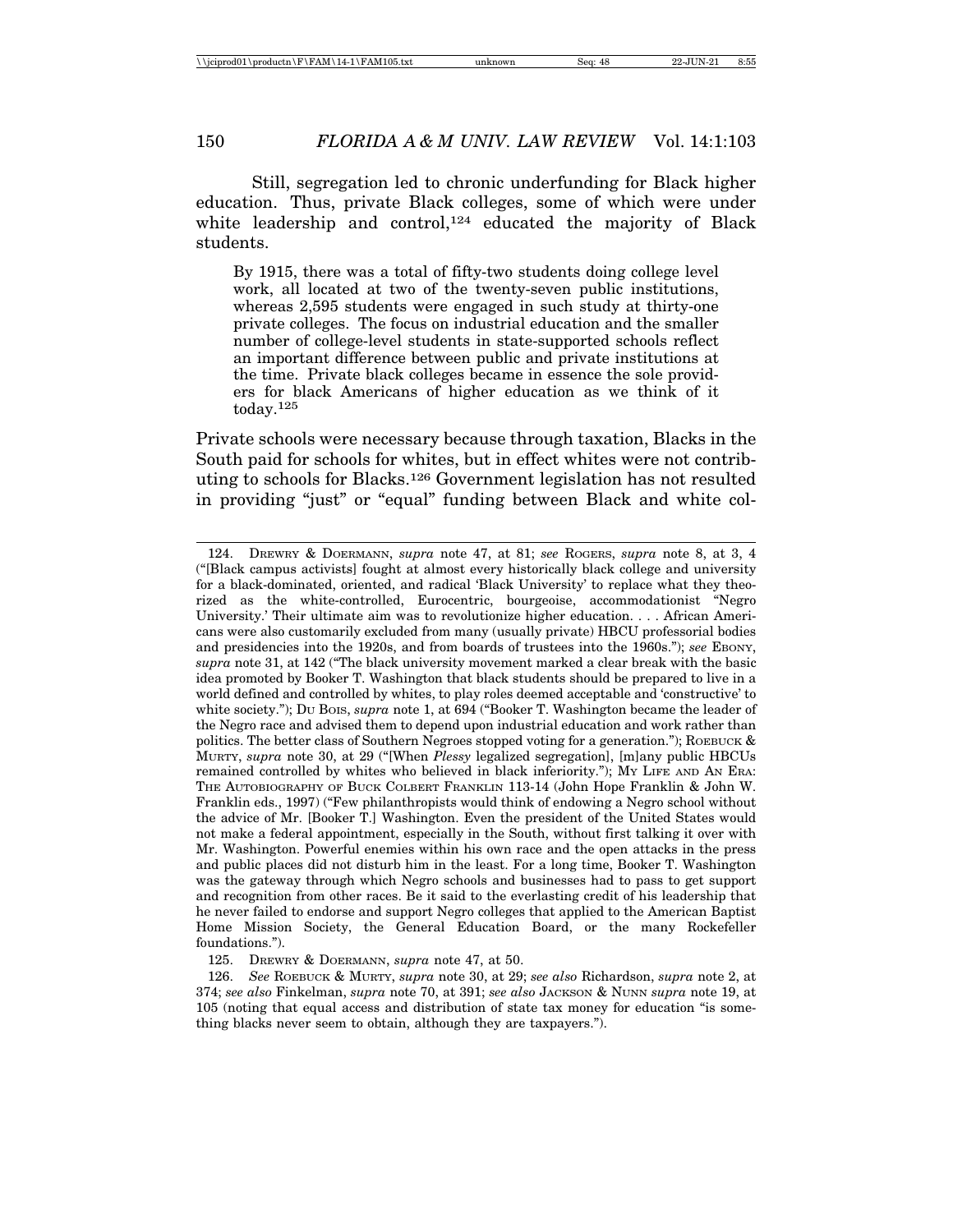leges. The "separate but equal provisions" simply systematized racial discrimination in educational practice and policy.127

The Smith-Lever Act of 1914 was named for Senator Hoke Smith of Georgia and Representative Asbury F. Lever of South Carolina. The act was enacted to utilize, "federal, state, and local funds to establish a Cooperative Extension Service at state land grant colleges and universities that had been established under the Morrill Land-Grant Act of 1862," but the act did not bring racial equality in education as the "Smith-Lever Act also allocated funds for a segregated and unequal Negro Extension Service at black colleges and universities," whose agents answered to white administrators.<sup>128</sup>

Racism in American education was ubiquitous, consistent, and unyielding. Despite the consist inequity in education, both Morrill Acts helped colleges establish greater relationships with federal agencies. The first was with the Department of Agriculture and the second with the Department of Education (then a part of the Interior Department). However, by the 1890s, those colleges interacted more frequently with the Department of War.129

#### *B. Post-World War II Federal Government Enactments*

#### 1. Servicemen's Readjustment Act of 1944

Towards the end of World War II, President Franklin D. Roosevelt signed into law the Servicemen's Readjustment Act of 1944 (G.I. Bill) because America anticipated an influx of soldiers returning home. "Much of the urgency [in enacting the bill] stemmed from a desire to avoid the missteps following World War I, when discharged Veterans got little more than a \$60 allowance and a train ticket home.... The return of millions of Veterans from World War II gave

<sup>127.</sup> Cherisse Jones-Branch, *"An Uneasy Alliance": Farm Women and the United States Department of Agriculture*, 1913–1965, 10 FED. HIST. 98, 100 (2018); *see also*, G. Thomas Sav, *Funding Historically Black Colleges and Universities: Progress toward Equality?*, 35 J. ED. & FIN. 295, 295 (2010) ("For decades, state funding of public historically black colleges and universities (HBCU) has been shown to be de facto discriminatory relative to the funding of their predominately white counterparts. Although the dual system has been legally dismantled, the disparate funding has remained in place in a number of ways. . . . It has long been more than suspect that in the public sector of higher education, [historically Black institutions] have been on a different and less generous financial footing in comparison to their predominately white counterparts.").

<sup>128.</sup> Jones-Branch, *supra* note 127, at 100.

<sup>129.</sup> WILLIAMS, *supra* note 60, at 150, 188.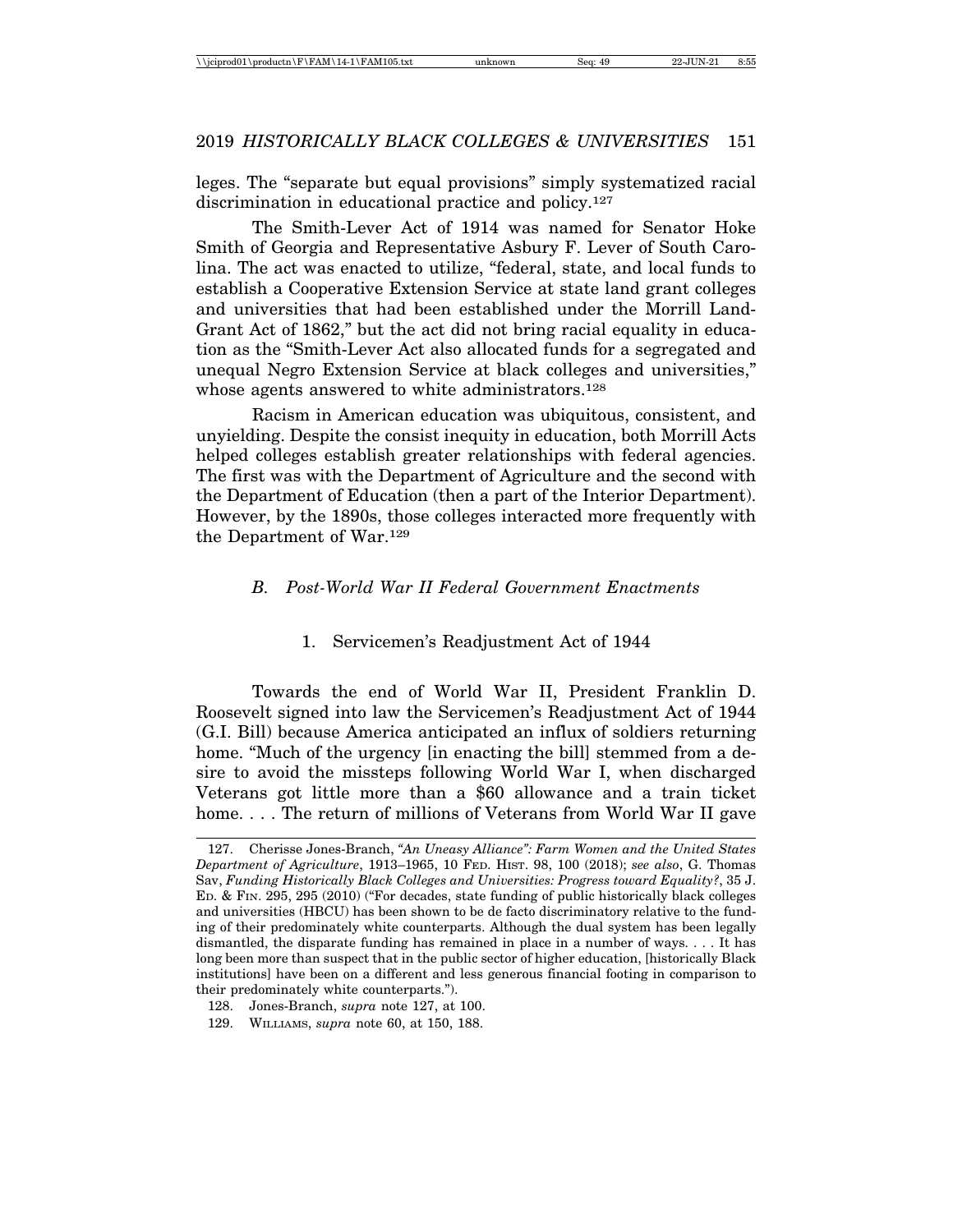Congress a chance at redemption."130 The G.I. Bill provided veterans with tuition and housing assistance, among other incentives.<sup>131</sup> The Veterans Administration (VA) was established to administer the key provisions of the bill.132 The bill was regarded as one of the Federal Government's largest investments in higher education. However, this investment did not extend to Black ex-soldiers.133

Even though there was no overt language to exclude Black veterans, the G.I. Bill was "deliberately designed to accommodate Jim Crow."134 The programs of the bill were under the direction of white officials, thus, Black veterans seldom reaped the benefits.135 Racism was no longer expressed so blatantly by law (*de jure*) but was now couched in practice and custom (*de facto*).136

Indeed, the G.I. Bill is credited with having created a solid white middle class while denying the same economic and educational advancements to Blacks.137 The Federal Government subsidized preferences for whites and discriminated against Blacks.138 In addition to the G.I. Bill, the Federal Government denied Blacks benefits from the National Labor Relations Act, the Social Security Act, and the Fair Labor Standards Act, all major legislative enactments of the New Deal Era. Despite the outstanding exploits of African Americans during

<sup>130.</sup> *Education and Training*, U.S. DEP'T OF VETERANS AFF., http://www.benefits.va.gov/ gibill/history.asp (last visited Nov. 18, 2020).

<sup>131.</sup> *Id.*; *see also Servicemen's Readjustment Act (1944)*, OUR DOCUMENTS, http:// www.ourdocuments.gov/doc.php?flash=true&doc=76 (last visited Nov. 18, 2020) (recording that it "provided veterans of the Second World War funds for college education, unemployment insurance, and housing").

<sup>132.</sup> *See Education and Training*, *supra* note 130.

<sup>133.</sup> *See* Juan F. Perea, *Doctrines of Delusion: How the History of the G.I. Bill and Other Inconvenient Truths Undermine the Supreme Court's Affirmative Action Jurisprudence*, 75 U. PITT. L. REV. 583, 590 (2014).

<sup>134.</sup> *Id.* at 591-92 (noting that the bill's drafting was due in large part to Congressman John Rankin of Mississippi, a racial demagogue, who ensured the bill's design included racism).

<sup>135.</sup> *See* IRA KATZNELSON, WHEN AFFIRMATIVE ACTION WAS WHITE: AN UNTOLD HISTORY OF RACIAL INEQUALITY IN TWENTIETH-CENTURY AMERICA 115 (2005); *see also* Hilary Herbold, *Never a Level Playing Field: Blacks and the GI Bill*, 6 J. BLACKS HIGHER EDUC. 104, 107 (1994); *Education and Training*, *supra* note 130.

<sup>136.</sup> Cervantes et al., *supra* note 60, at 10 ("The GI Bill did not even the playing field for all soldiers. Although not discriminated against in the legislation, African-Americans faced a social climate that limited their higher education opportunities, as institutionalized racism in the South maintained a system of segregated colleges.").

<sup>137.</sup> *See* Perea, *supra* note 133, at 590 ("While the Bill created a more middle-class society, it did so 'almost exclusively for whites.'").

<sup>138.</sup> *Id.* at 585.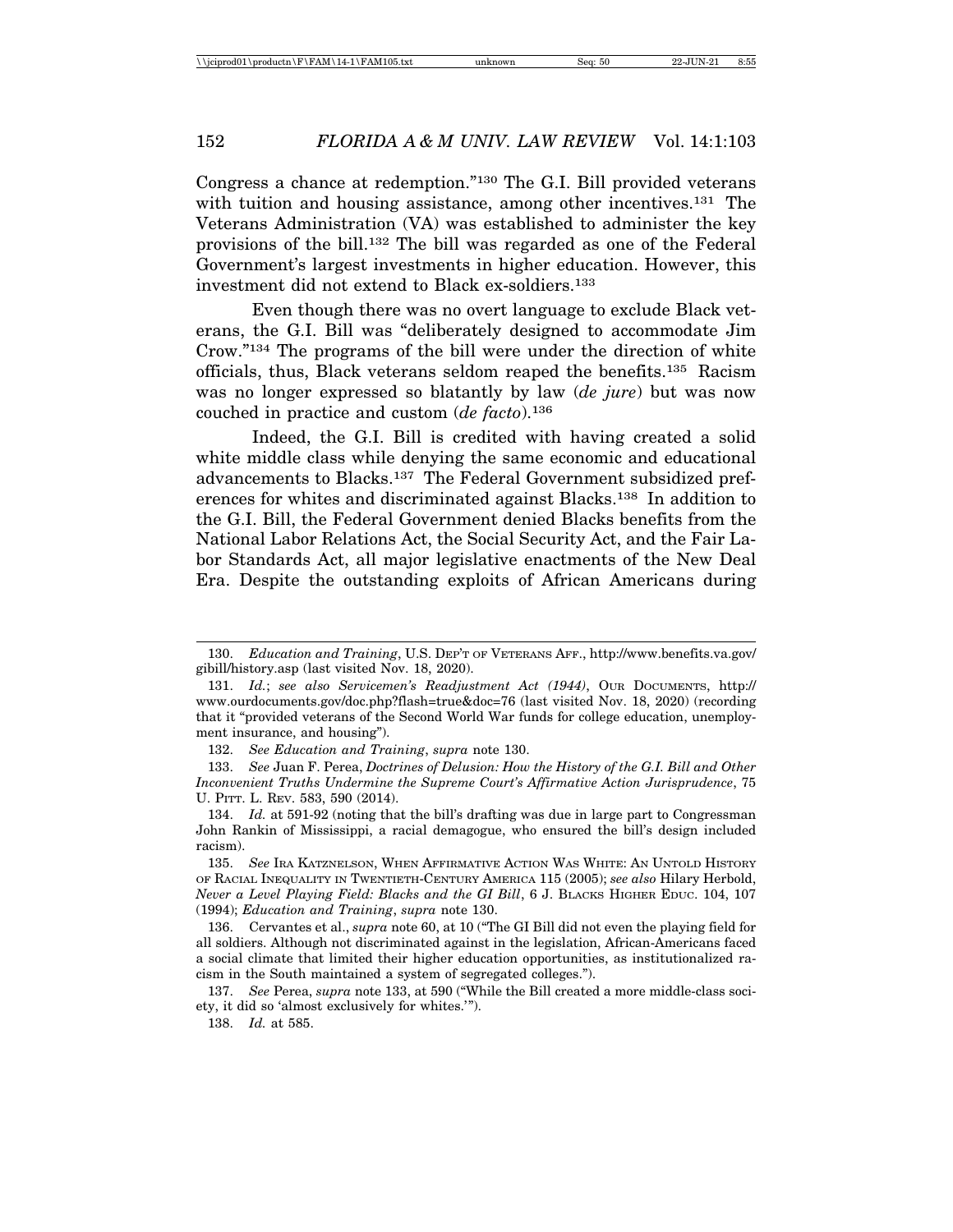World War II, New Deal programs were segregated.<sup>139</sup> The VA quickly became a foe to the nearly one million World War II Black veterans as their applications for unemployment benefits, housing, and higher education were routinely denied.140 "While white veterans prospered as they pursued higher education and purchased homes with their VA benefits, black veterans languished as they were frequently denied access to their benefits because of their race."141

The effects of how the bill was administered still negatively reverberate in the Black community. The white community gained strong generational wealth from the bill, but the Black community did not. While some have concluded that the G.I. Bill was very beneficial to Black veterans *outside of South*, the reality does not bear witness.142 "Although the G.I. Bill is often described in universal, celebratory tones as the 'magic carpet to the middle class,' this was only true for white veterans, their families, and their heirs.<sup>"143</sup> Whites continue to benefit from the government-sponsored racism perpetuated decades ago. They received a lead in housing, health care, education, and other benefits denied to Blacks who also served the country.144 One story

141. Perea, *supra* note 133, at 592.

142. Turner & Bound, *supra* note 119, at 158 ("The availability of benefits to black veterans had a substantial and positive impact on the educational attainment of those likely to have access to colleges and universities outside the South. Unfortunately, for those more likely to be limited to the South in their collegiate choices, the G.I. Bill exacerbated rather than narrowed the economic and educational differences between blacks and whites.").

143. Perea, *supra* note 133, at 585.

<sup>139.</sup> *See* Juan F. Perea, *The Echoes of Slavery: Recognizing the Racist Origins of the Agricultural and Domestic Worker Exclusion in the National Labor Relations Ac*t, 72 OHIO ST. L. J. 95, 104 (2011); *see also* FLYNN ET AL., *supra* note 14, at 23 ("But overall, the New Deal was a gateway to middle-class prosperity for whites that left many people of color behind."); DARITY & MULLEN, *supra* note 3, at 247.

<sup>140.</sup> Herbold, *supra* note 135, at 105-06 (noting how the VA denied Black ex-servicemen claims for unemployment benefits, college and housing); *see also* C. Munsey, *But Not All Americans Benefited Equally*, AM. PSYCH. ASS'N (Nov. 2010) https://www.apa.org/monitor/ 2010/11/gi-bill ("For African-American service members, of whom almost one million served during World War II, one huge barrier to fully using the GI Bill's college benefits was a lack of access to higher education.").

<sup>144.</sup> *Id*. (concluding "that many white Americans continue to benefit from the federal government's racism of that era. Contrary to the beliefs of the nearly two thirds of whites who 'do not believe that whites have benefitted from past and present discrimination against African-Americans,' [citation omitted] this history makes crystal clear that whites as a group benefitted enormously from this race discrimination"); *see also* Erin Blakemore, *How the GI Bill's Promise Was Denied to a Million Black WWII Veterans*, HIST. (June 21, 2019), https://www.history.com/news/gi-bill-black-wwii-veterans-benefits?fbclid=IWAR2U 3j2tVqyozh4unXE1g8UFenbE-B3Cb1dZaeqSUztrvG-VimSgqHf9qBg ("Though the bill helped white Americans prosper and accumulate wealth in the postwar years, it didn't deliver on that promise for veterans of color. In fact, the wide disparity in the bill's implementation ended up helping drive growing gaps in wealth, education and civil rights between white and black Americans.").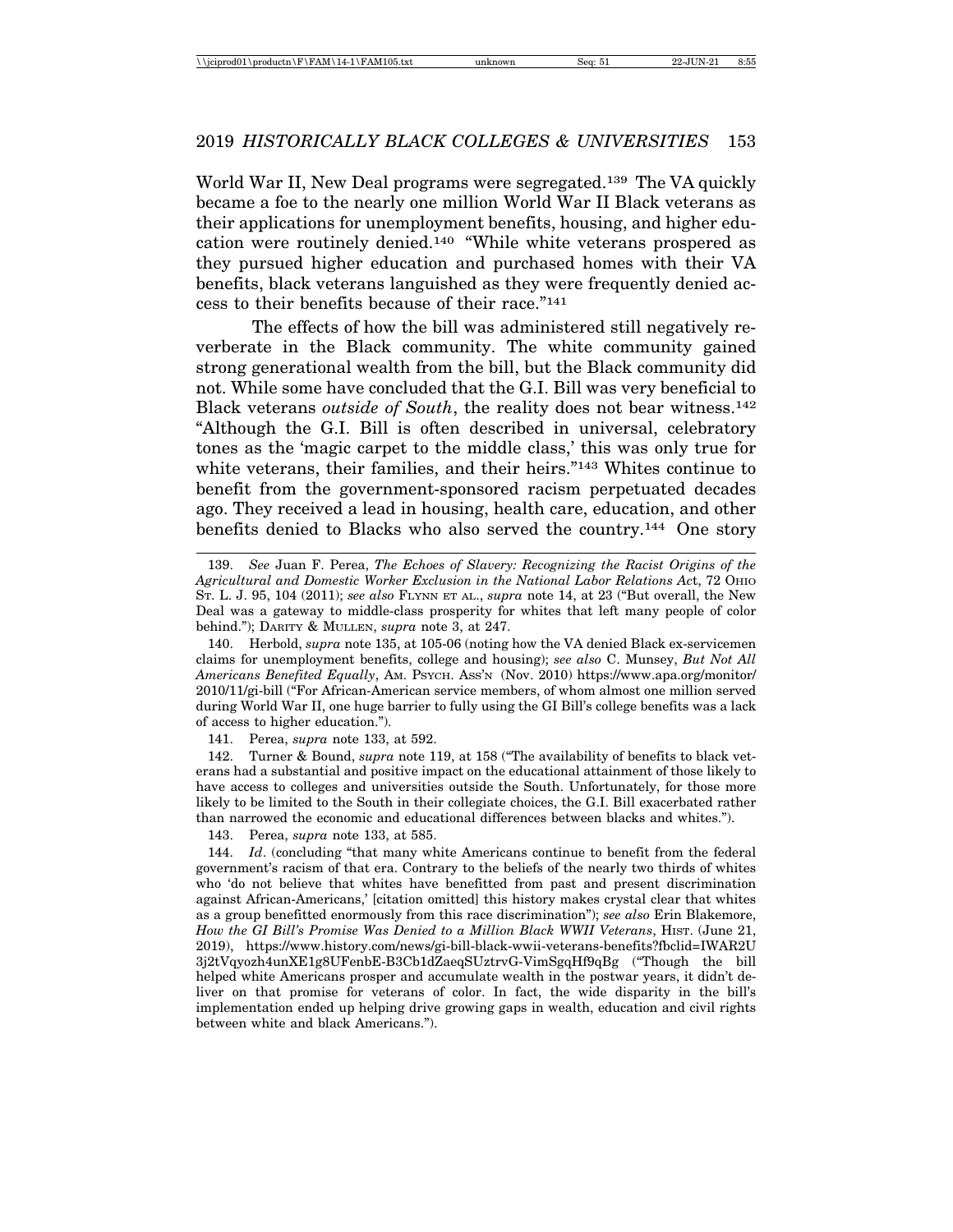that highlights the disparate treatment between Black and white veterans involves a Black family whose twins were drafted to serve in the military. The military discharged the twins and other Black troops a day before they would be eligible to receive veterans' benefits, whereas, their white counterparts, who served a day more, qualified for the benefits.145

Although the language of the bill was race-neutral, racial groups received different information regarding veterans' benefits. Black veterans also had different enrollment qualifications.146 Black veterans were not given G.I. Bill benefits to attend trade or vocational schools in place of a traditional college, even though such funds were available to white veterans.<sup>147</sup> Black veterans, especially those living in the South, had fewer opportunities as fewer institutions accepted Black students.148 Black veterans were further limited by degrees available to them, which directly impacted their post-educational employment prospects.149

<sup>145.</sup> Obtained from the oral family history of John and Joseph Smith from Louisiana; *see also* Andrew Solender, *Trump's Plan Would End National Guard Deployments One Day Before Benefits Kick In* (May 19, 2020, 4:18 PM) FORBES, https://www.forbes.com/sites/andrewsolender/2020/05/19/trumps-plan-would-end-national-guard-deployments-one-day-

before-benefits-kick-in/#505bdd6518bb (affirming that this practice of discharging American soldiers a day before they are eligible to receive federal benefits is not an unusual government practice); *but see* LOIS MARK STALVEY, THE EDUCATION OF A WASP 3 (1970) (reporting on how the author's white husband, Ben, "had gone to college on the G.I. Bill after service in World War II and then worked his way up to an excellent job as advertising promotion director of a large, Omaha-based corporation").

<sup>146.</sup> Turner & Bound, *supra* note 119, at 149 n.7 ("However, there is some evidence that black men in the south had a particularly difficult time gaining access to vocational and onthe-job training programs with G.I. benefits. Southern Veterans Administration centers employed few black counselors and were generally unforthcoming in providing services to black veterans.").

<sup>147.</sup> *Id.* at 171 ("Beyond collegiate attainment, non- collegiate vocational and technical training was a major component of the World War II G.I. Bill, with more veterans receiving training in these institutions than in colleges. Yet, available evidence does not suggest that this avenue was a substitute for collegiate participation among black men born in the South. Rather, black men in the South also had a particularly difficult time gaining access to vocational and on-the-job training programs with G.I. benefits.").

<sup>148.</sup> *Id.* at 153 ("Although the portability of aid under the G.I. Bill would have theoretically allowed southern blacks to attend schools in the North, the barriers to enrollment including limited information about collegiate alternatives, the disruption of living far from home, and the potential persistence of discrimination at northern institutions—would likely have been significant."); *see also* Perea, *supra* note 133, at 593-94.

<sup>149.</sup> Turner & Bound, *supra* note 119, at 153 ("With very few of the historically black schools maintaining graduate or professional programs, they were ill-equipped to expand to meet the needs of returning veterans."); *see also FAMU Way*, *supra* note 3, at 15 ("Although FAMU had dormitories at the time, after World War II [1939-45] the school experienced a boost in enrollment and did not have enough housing to accommodate its student population, many of whom were soldiers attending school on the G.I. Bill.").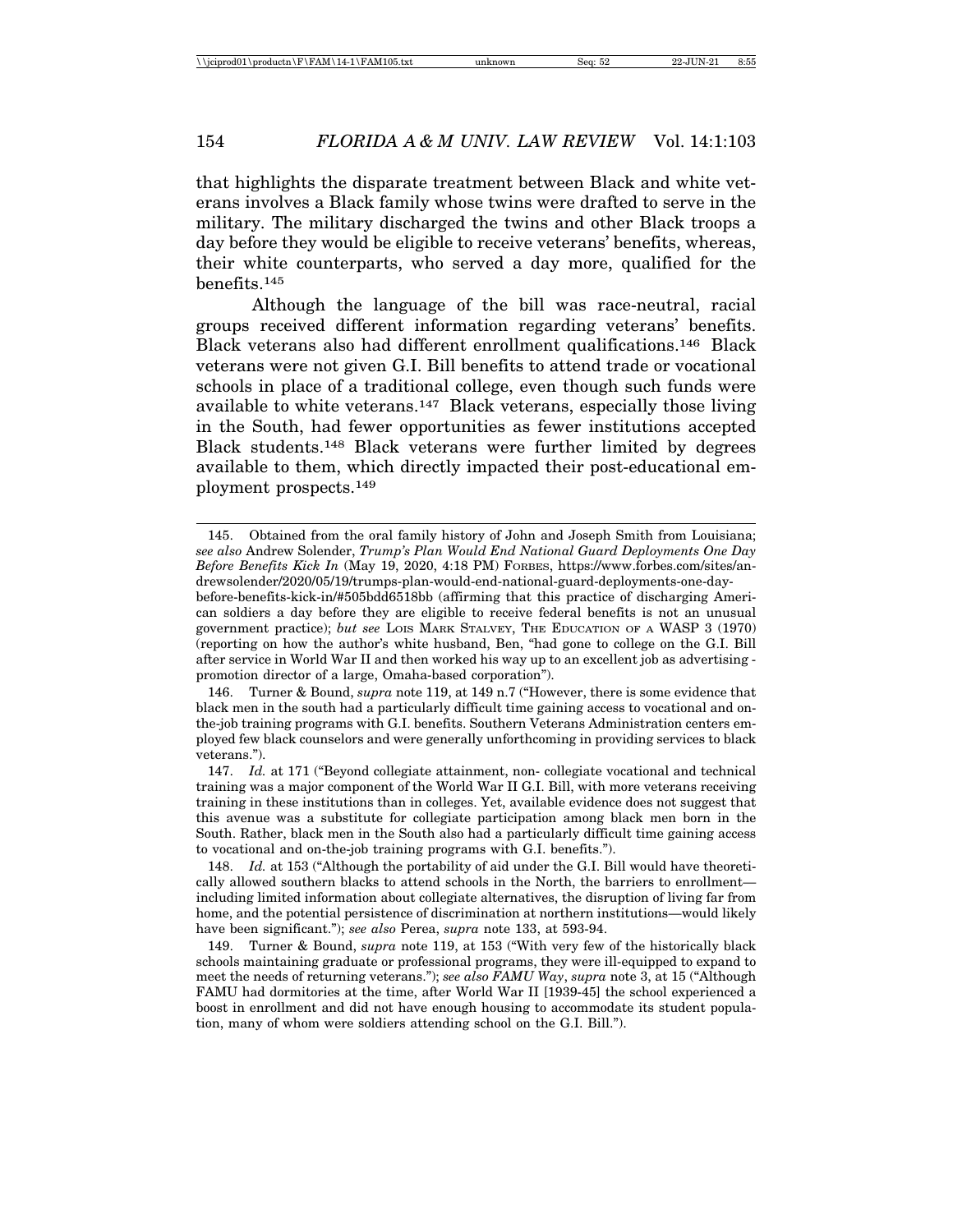The universities that accepted Blacks were ill-prepared to meet the demands of a quickly rising student population.150 "The historically black colleges were more limited than white colleges in their ability to accommodate returning servicemen because institutional resources were scarcer and deficiencies in physical space were often more serious than at the white institutions."151 Limited resources, combined with states' desire to maintain Jim Crow (segregation), enticed the Federal Government to allocate resources to the Black educational institutions. The Veterans' Educational Facilities Program accommodated Black veterans who white schools refused to admit.152 HBCUs used the newly allocated resources to enhance their facilities.153

# 2. National Defense in Education Act of 1958

Four years before Congress passed the National Defense Education Act (NDEA) in 1958, *Brown* ended *de jure* segregation.154 The NDEA aimed to provide educational opportunities in mathematics, sciences, and foreign languages, which were subjects deemed to be essential to national security.155 The NDEA also included a provision to implement low-interest loans and debt cancellation.

Despite *Brown,* there still appeared to be minimal assistance for Blacks because of discriminatory policies.156 The barriers were troubling because HBCU graduates demonstrated extreme capabilities in math, science, and computer skills needed to advance America, even in space.157 For instance, Dr. Frederick S. Humphries earned a Ph.D. in physical chemistry from the University of Pittsburgh after obtaining a B.S. in chemistry in 1957 from FAMU. As its eighth president from

156. 347 U.S. 483 (1954).

157. *See, e.g.*, *Katherine Johnson National Visionary*, NAT'L VISIONARY LEADERSHIP PRO-JECT, http://www.visionaryproject.org/johnsonkatherine/#4 (last visited Nov. 18, 2020) (describing the contributions made by HBCU graduate Katherine Johnson, who began at Langley Research Center with the National Advisory Committee for Aeronautics (NACA), the agency that preceded NASA in 1953 and who was adept at calculating the trajectories for the space capsules).

<sup>150.</sup> Turner & Bound, *supra* note 119, at 153.

<sup>151.</sup> *Id*.

<sup>152.</sup> *See* James A. Atkins, *Negro Educational Institutions and Veterans' Educational Facilities Program,* 17 J. NEGRO EDUC. 141, 144-46 (1948).

<sup>153.</sup> *See* Turner & Bound, *supra* note 119, at 153 n.22 ("One source suggests that the surplus war buildings and materials increased the physical plant of these institutions by 25 percent. Yet, it is less clear that this expansion in capacity benefited the black veterans returning in the mid-1940s.").

<sup>154.</sup> Pub. L. No. 85-864 (1958).

<sup>155.</sup> *See* Thomas C. Hunt, *National Defense Education Act*, ENCYC. BRITANNICA, https:// www.britannica.com/topic/National-Defense-Education-Act (last visited Nov. 18, 2020).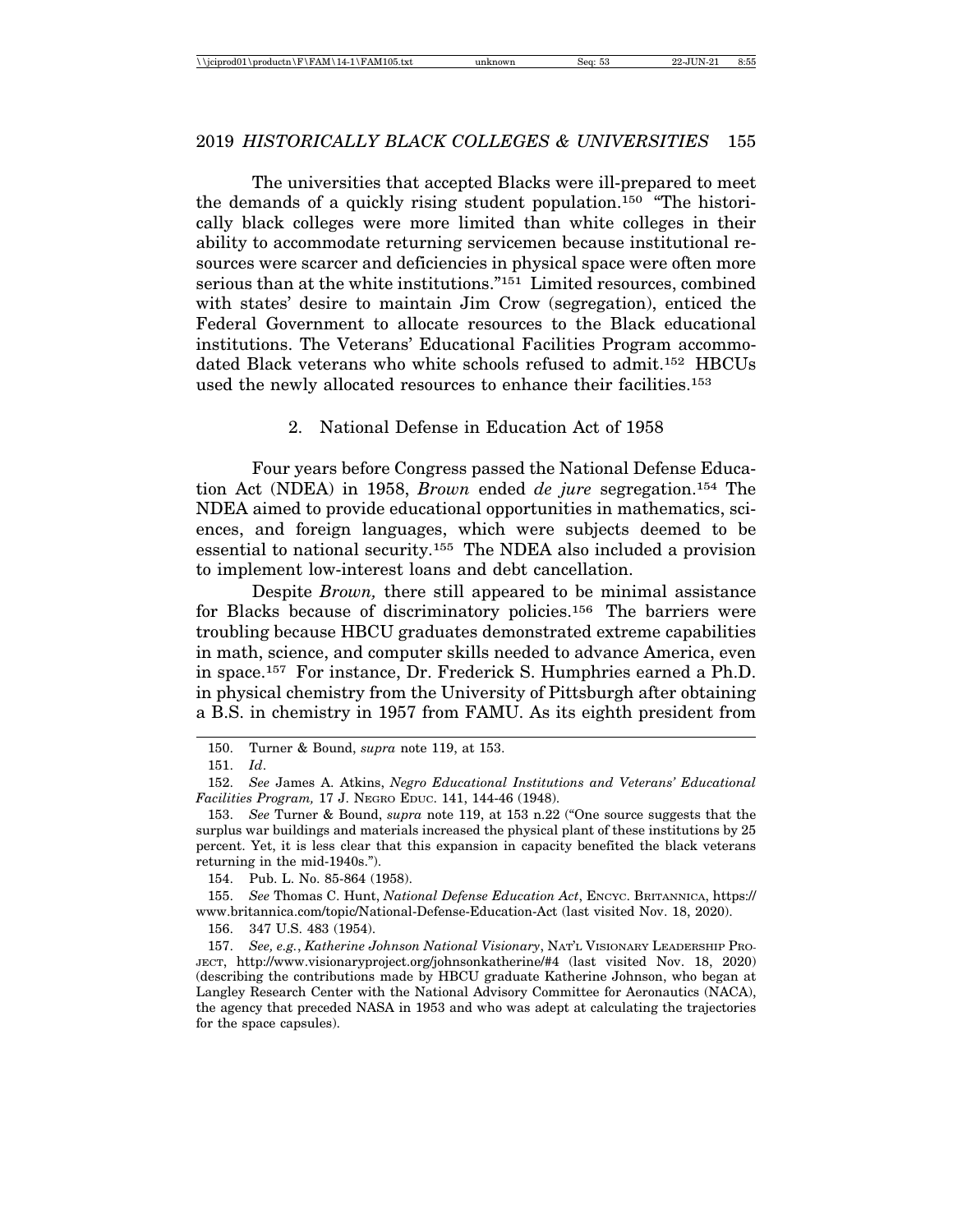1985-2001, he made significant inroads to increase the number of Black students earning undergraduate degrees in the sciences and engineering and entering graduate programs.158 FAMU was named "College of the Year" in 1997 by Time magazine and the Princeton Review College Guide.159 But, because of the limited financial support Black colleges received, the NDEA provided some resources to undergird their science, math and language training programs .160

#### 3. The Higher Education Facilities Act of 1963

The Higher Education Facilities Act of 1963 ("HEFA") authorized a five-year program of federal loans and grants to construct or reinforce public and private higher education facilities.161 Also, HEFA allowed colleges, including HBCUs, to expand due to the low-cost federal construction loans.162 HEFA was the first bill unrelated to national defense signed into law after the World War II.163 In his speech at the signing, President Lyndon B. Johnson stated: "So this new law is the most significant education bill passed by the Congress in the history of the Republic. In fact, this session of the Congress will go down in history as the Education Congress of 1963."164

## 4. Higher Education Act of 1965

In furtherance of his promise to build a "Great Society," President Johnson signed into law the Higher Education Act of 1965 (HEA), which came nearly a century after the Morrill Act of 1862. "Representative Adam Clayton Powell . . . became the committee's first African-American chairman in the 87th Congress (1961–1963) . . . [and] oversaw the passage of the Higher Education Act of 1965, which authorized

<sup>158.</sup> *Frederick Humphries*, HIST. MAKERS, https://www.thehistorymakers.org/biography/ frederick-humphries-41 (last visited Nov. 18, 2020).

<sup>159.</sup> *Id.*

<sup>160.</sup> *See* DREWRY & DOERMANN, *supra* note 47, at 116.

<sup>161.</sup> Higher Education Facilities Act of 1963, Pub. L. No. 88-204, 77 Stat. 363, 363-64 (1963).

<sup>162.</sup> DREWRY & DOERMANN, *supra* note 47, at 5.

<sup>163.</sup> CQ ALMANAC (1970), https://library.cqpress.com/cqalmanac/document.php?id=CQ al70-1294765 (last visited Nov. 18, 2020).

<sup>164.</sup> Gerhard Peters & John T. Woolley, *Lyndon B. Johnson, Remarks Upon Signing the Higher Education Facilities Act*, AM. PRESIDENCY PROJECT, https://www.presidency.ucsb. edu/documents/remarks-upon-signing-the-higher-education-facilities-act (last visited Nov. 18, 2020).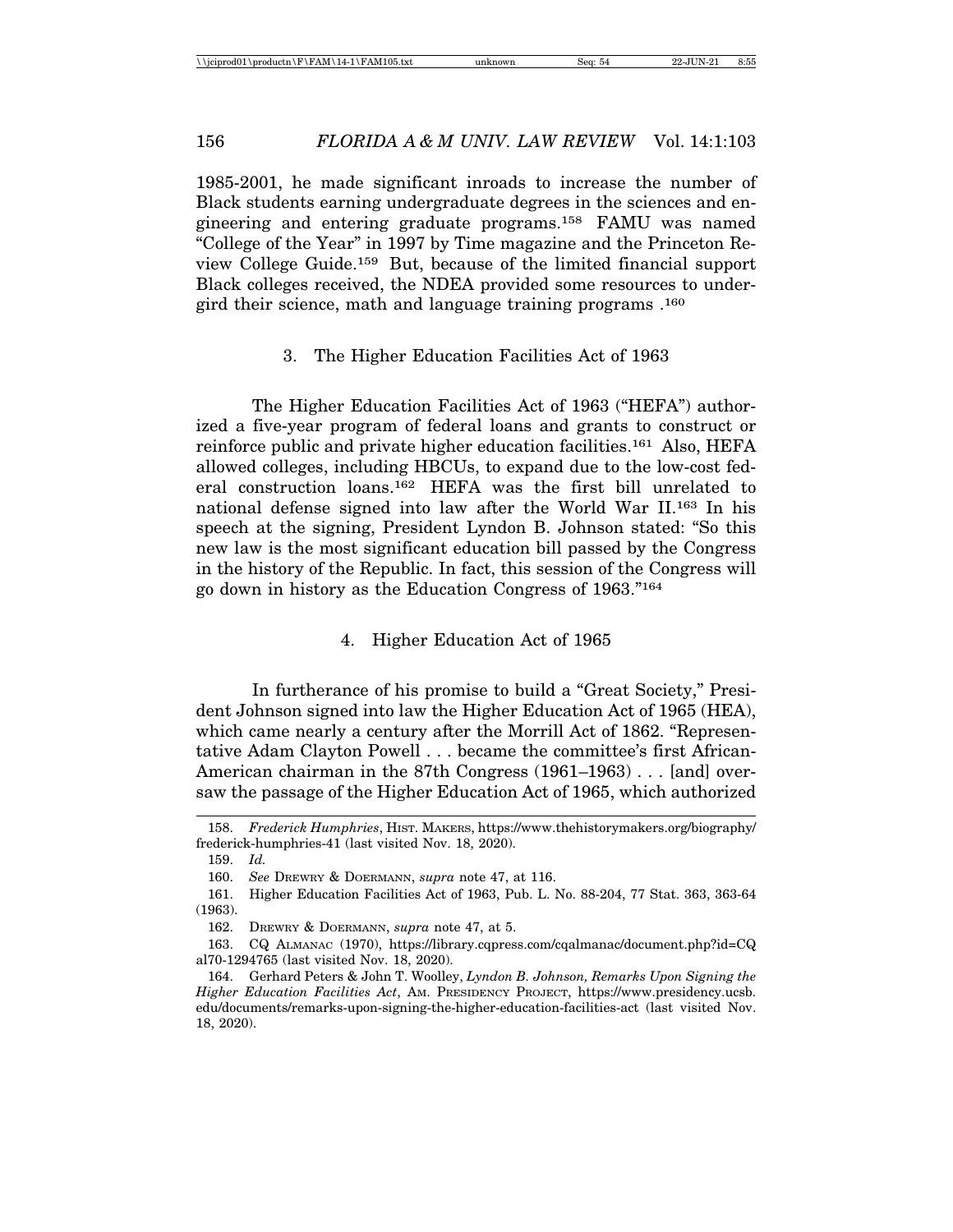\$840 million dollars for enhanced teacher training and student programs in under-served segments of the education system."165

The legislation was a paradigm shift as to how the Federal Government previously viewed education. It moved from a luxury to a necessity but still not so much for Blacks. There remained pervasive financial discrimination in education.166 In addition to the HEA, some of the other progressive acts during the building of the "Great Society" were the Civil Rights Act of 1964,<sup>167</sup> the Elementary and Secondary Education Act Amendments of 1966,168 the Voting Rights Act of  $1965$ <sup>169</sup> and Medicare and Medicaid legislation.<sup>170</sup> Many of these were enacted as a result of the Civil Rights Movement, including the Civil Rights Act of 1964, which President Johnson signed as Dr. Martin Luther King observed while standing behind President Johnson, and which provided authorization for the commissioner of education to arrange support for institutions of higher education. The assistance offered purported to aid instructional staff in remedying issues caused by desegregation.171

The HEA was the first comprehensive program of federal funding to aid students and universities. The purpose of the act was to "strengthen the educational resources of our colleges and universities and to provide financial assistance for students in postsecondary and higher education."<sup>172</sup> It also intended to assist with all of America's educational institutions, but Title III of the HEA – Strengthening Developing Institutions – sought to achieve a specific goal. It was

<sup>165.</sup> *The Committee on Education and Labo*r, HIST., ART & ARCHIVES, https://history.house.gov/Historical-Highlights/1851-1900/The-Committee-on-Education-and-Labor/ (last visited Nov. 18, 2020); Higher Education Act, Pub. L. No. 89-329, 79 Stat. 1219, 1270 (1965).

<sup>166.</sup> *See Higher Education Act*, THE ASS'N OF CTRS. FOR THE STUDY OF CONGRESS, http:// acsc.lib.udel.edu/exhibits/show/legislation/higher-education-act (last visited Nov. 18, 2020); *see also* Twinette L. Johnson, *Going Back to the Drawing Board: Re-Entrenching the Higher Education Act to Restore its Historical Policy of Access*, 45 TOL. L. REV. 545, 548 (2014) (stating the HEA was clearly meant for the disadvantaged American, by allowing more and more individuals to attend college, campuses across America greatly improved in the services available and the quality of education in which they could provide).

<sup>167.</sup> Civil Rights Act, Pub. L. No. 88-352, 78 Stat. 241 (1964).

<sup>168.</sup> Elementary and Secondary Education Amendments, Pub. L. No. 89-750, 80 Stat. 1191(1966).

<sup>169.</sup> Voting Rights Act, Pub. L. No. 89-110, 79 Stat. 437 (1965).

<sup>170.</sup> Social Security Amendments of 1965, Pub. L. No. 89-97, 9 Stat. 286 (1965); *see also* BALL, *supra* note 50, at 404 ("The early 1960s, high years of black assertion, brought the Civil Rights Act of 1964 and the Voting Rights Act of 1965, but the racial caste system remained.").

<sup>171.</sup> Civil Rights Act, Pub. L. No. 88-352, 78 Stat. 241, 247 (1964)*.*

<sup>172.</sup> Higher Education Act, Pub. L. No. 89-329, 79 Stat. 1219, 1270 (1965).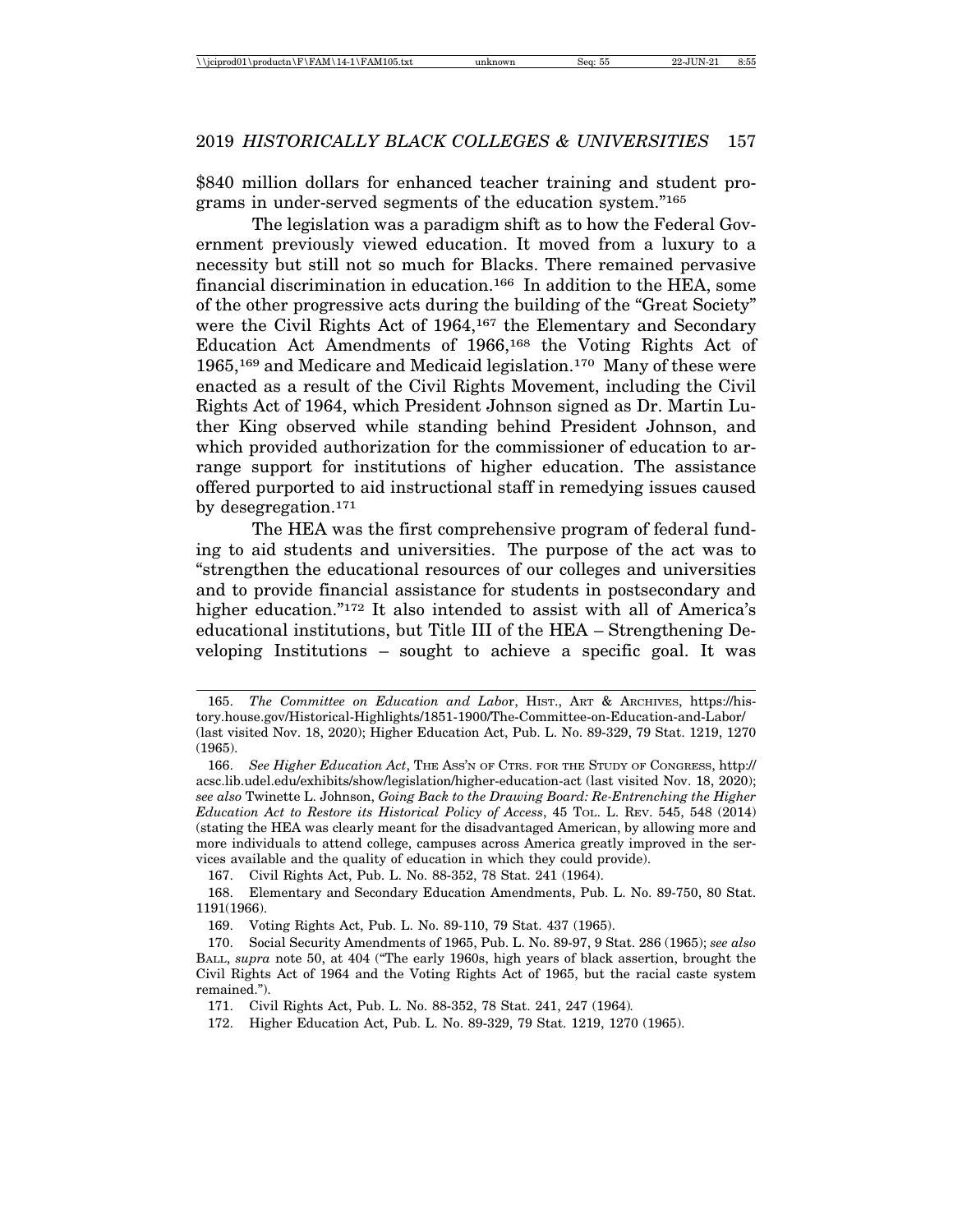designed to be a "direct intercession favoring black colleges and universities and as a federal commitment to the survival and enhancement of HBCUs."173

Desegregation increased under the HEA.174 "By the 1970s, previously nonblack institutions were not only enrolling black students but also beginning to hire black faculty, staff, and administrators."175 Still, Blacks did not graduate in numbers comparable to whites.176

The earliest grants awarded under Title III went to HBCUs (considered "developing institutions"). In 1986, Title III was amended to define more narrowly "developing institutions," as HBCUs, Hispanic-serving institutions, and tribal-controlled colleges.177 Nonetheless, by the mid-1990s, more than half of the grant funds went to PWIs, which spuriously claimed to be "developing institutions."178 Funding continued to be inequitably distributed along the lines of race – Blacks received less; whites received more.

The HEA and earlier reauthorizations of the act appeared on target to meet its goals and increase the access for higher education for students, which was measured by the significant increase in student enrollment.179 However, the costs associated with the American troops in the Vietnam War weighed heavily on the United States economy. Consequently, President Johnson's ambitious platform of a "Great Society" had to take a back seat. The delay seemed to be the beginning of the balancing act of social reform versus fiscal thriftiness.180 Thus, the later reauthorizations of the HEA evidenced this shift of fiscal conservatism.181

<sup>173.</sup> *See* ROEBUCK & MURTY, *supra* note 30, at 39-40.

<sup>174.</sup> Peter Wallenstein, Desegregation in Higher Education in Virginia, ENCYC. VA. (Apr. 7, 2011), https://www.encyclopediavirginia.org/Desegregation\_in\_Higher\_Education. 175. *Id.*

<sup>176.</sup> CHARLES T. CLOTFELTER ET AL., ECONOMIC CHALLENGES IN HIGHER EDUCATION: PAT-TERNS OF ENROLLMENT AND COMPLETION*,* 35 (1991), *available at* http://www.nber.org/ chapters/c6079.pdf ("In 1960, the rates for whites and blacks were 11.8 and 4.8 percent, respectively; in 1988, the corresponding rates were 23.5 and 12.3 percent.").

<sup>177.</sup> DREWRY & DOERMANN, *supra* note 47, at 256.

<sup>178.</sup> *Id.*

<sup>179.</sup> *See* Johnson, *supra* note 166, at 565 ("In the earlier days of the Acts [*sic*] existence, there seemed to be an urgency of purpose behind the Act – to provide opportunities now for those who had been previously denied opportunities and who would be willing to take advantage of them.").

<sup>180.</sup> *See* Paul Pierson, *The New Politics of the Welfare State*, 48 WORLD POL. 143, 156, 177 (1996).

<sup>181.</sup> *See* Johnson, *supra* note 166, at 565 ("The later initiatives were thus not in the spirit of the 1965 HEA or its later reauthorizations, which sought to equalize educational opportunities by reaching down and pulling up, with a financial hand, those who would not otherwise be able to afford a college education.").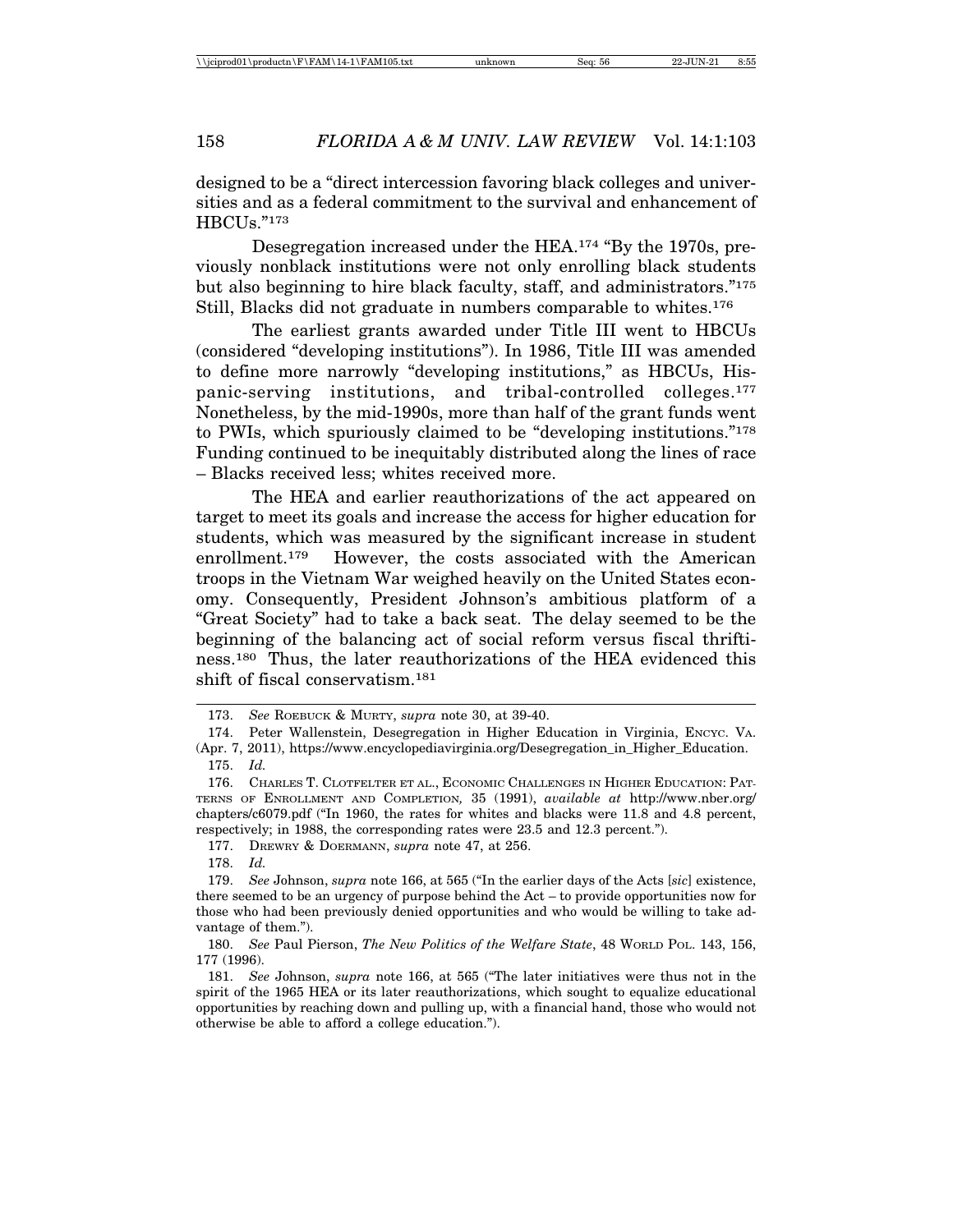The same held true for Title III of the HEA. Educational institutions serving racial minorities consistently failed to receive the same government resources to thrive as their white counterparts. Later reauthorizations of the HEA unequivocally acknowledged in congressional findings that Title III fell short of its goals. In Title III – Institutional Aid – of the HEA, Congress found that there were a significant number of HBCUs serving minority students. Nonetheless, HBCUs faced problems of surviving due to issues relating to "the management and fiscal operations of certain institutions of higher education, as well as to an inability to engage in long-range planning, recruitment activities, and development activities, including endowment building."182 Considering the insufficient budgets of HBCUs, this was not surprising.

Congress further found that "the Title III program prior to 1985 did not always meet *the* specific development needs of historically black colleges and universities and other institutions with large concentrations of minority, low-income students; [and] the solution of the problems of these institutions would enable them to become viable, fiscally stable and independent, thriving institutions of higher education."183 Most significantly, Congress' specific findings determined that state and federal governments discriminated in providing resources to the land- grant schools created under the Morrill Acts.184 The allocation of federal resources and opportunities was unequally distributed to public and private Black colleges. Congress found that:

States and the Federal Government have discriminated in the allocation of land and financial resources to support Black public institutions under the Morrill Act of 1862 [7 U.S.C. 301 et seq.] and its progeny, and against public and private Black colleges and universities in the award of Federal grants and contracts, and the distribution of Federal resources under this chapter and other Federal programs which benefit institutions of higher education.185

Thus, by its own findings, Congress determined a need to fund these Black institutions properly to remedy the past discrimination that left the HBCUs in their current condition.186

<sup>182.</sup> Higher Education Act of 1965, § 301, 20 U.S.C. § 1051 (1998).

<sup>183.</sup> *Id.*

<sup>184.</sup> Higher Education Act of 1965, § 321, 20 U.S.C. § 1060 (1986).

<sup>185. 20</sup> U.S.C. § 1060; *see also* Sav, *supra* note 127.

<sup>186. 20</sup> U.S.C. § 1060 ("[T]he current state of Black colleges and universities is partly attributable to the discriminatory action of the States and the Federal Government and this discriminatory action requires the remedy of enhancement of Black postsecondary institutions to ensure their continuation and participation in fulfilling the Federal mission of equality of educational opportunity.").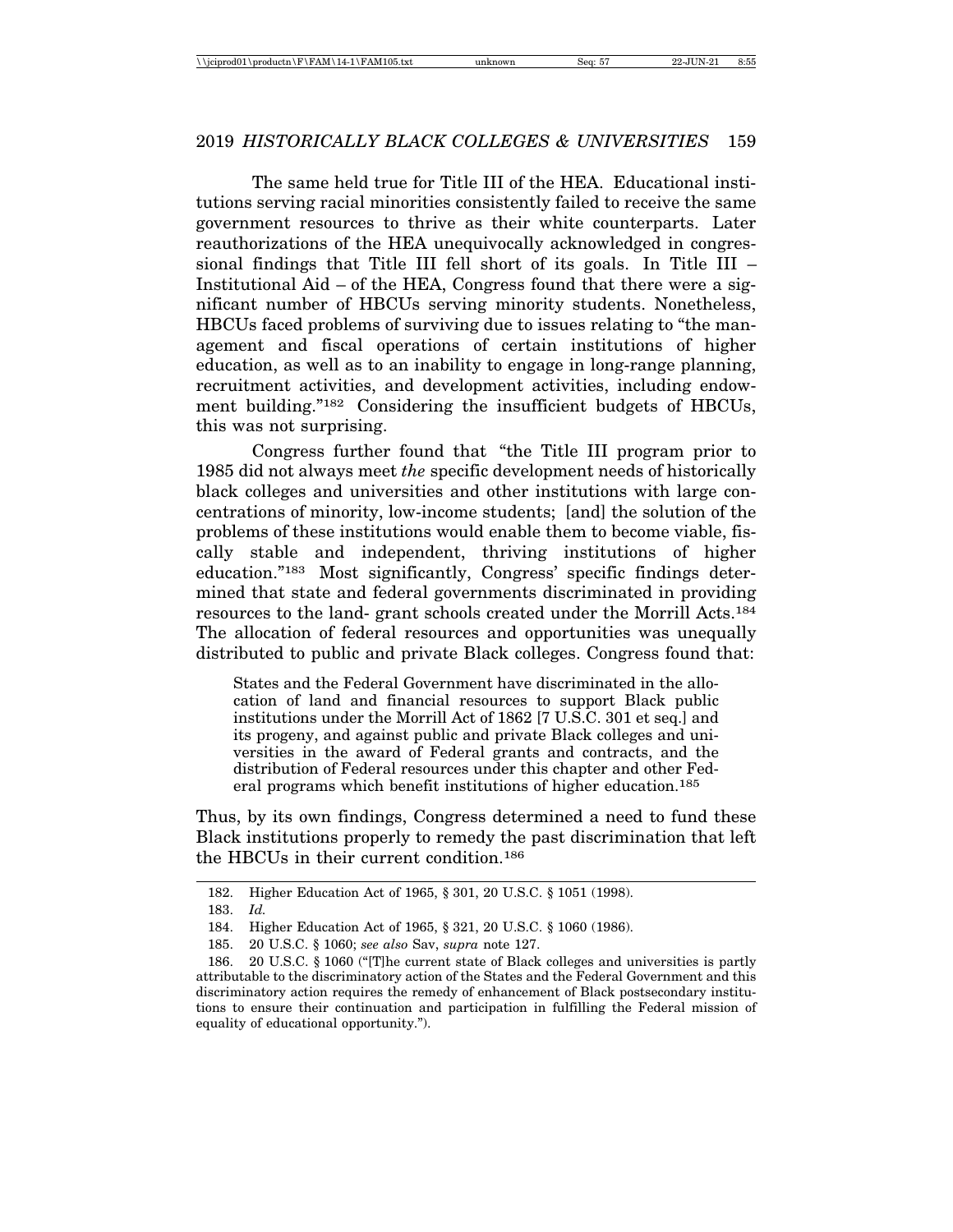Congress identified the remedy as: "financial assistance to establish or strengthen the physical plants, financial management, academic resources, and endowments of the historically black colleges and universities [is an appropriate method] to enhance these institutions and facilitate a decrease in reliance on governmental financial support and to encourage reliance on endowments and private sources."187 Notwithstanding the findings and acknowledgment of the funding remedies, the monetary allotments to achieve this goal of HBCUs becoming "viable, fiscally stable and independent, thriving institutions of higher education" never came.188 Funding and other resources remained inequitable as compared to PWIs, which continued to receive more than HBCUs. Nonetheless, it is remarkable what HBCUs accomplished and continue to achieve in higher education amid the continued flagrant fiscal discrimination based on race. The chronic underfunding is consistent with the country's historical lack of interest in educating African Americans and perpetuates the false narrative of Black inferiority because underfunding causes HBCUs to be vulnerable; consequently, emergency situations, such as natural disasters, pandemics, and other situations impact HBCUs much greater than PWIs.189

Congress has reauthorized the HEA eight times since its enactment in 1965 - 1968, 1972, 1976, 1980, 1986, 1992, 1998, and 2008. According to the Higher Education Opportunity Act of 2008, the last reauthorization was in 2008.190 In 2007, United States Senator Ba-

190. *See* Higher Education Opportunity Act, Pub. L. No. 110-315, 122 Stat. 3078 (2008); Teri L. Hinds, *Will the Higher Education Act Be Reauthorized in 2019?*, NASPA (Oct. 24, 2019), https://www.naspa.org/blog/will-the-higher-education-act-be-reauthorized-in-2019

<sup>187.</sup> *Id.* ("[F]inancial assistance to establish or strengthen the physical plants, financial management, academic resources, and endowments of the historically Black colleges and universities are appropriate methods to enhance these institutions and facilitate a decrease in reliance on governmental financial support and to encourage reliance on endowments and private sources.").

<sup>188.</sup> Higher Education Act, 20 U.S.C. § 1051(a)(5) (1998).

<sup>189.</sup> *See* Marjorie Valbrun, *Black Colleges Feeling Collective Pain*, INSIDE HIGHER ED (Mar. 18, 2020), https://www.insidehighered.com/news/2020/03/18/black-colleges-lobbystimulus-funds; *see also* Richardson, *supra* note 2, at 365; *see also* Sam Fulwood III, *When White Folks Catch a Cold, Black Folks Get Pneumonia*, CTR. AM. PROGRESS (Jan. 28, 2015, 10:24 AM), https://www.americanprogress.org/issues/race/news/2015/01/28/105551/whenwhites-folks-catch-a-cold-black-folks-get-pneumonia/ (discussing the Black adage that hardships for whites are much more detrimental to Blacks); *see also* Stephen M. Gavazzi*, Why Congress Should Give an Additional \$1.5 Billion to Historically Black Colleges and Universities* FORBES (Apr. 24, 2020, 8:03 AM), https://www.forbes.com/sites/stephengavazzi/2020/ 04/24/why-congress-should-give-15-billion-to-historically-black-colleges-and-universities/ #464833a6e2ec (positing that Congress should give an additional \$1.5 billion to HBCUs in the current COVID-19 pandemic because people of color are being most negatively impacted by the virus and HBCUs have historically been underfunded since their founding).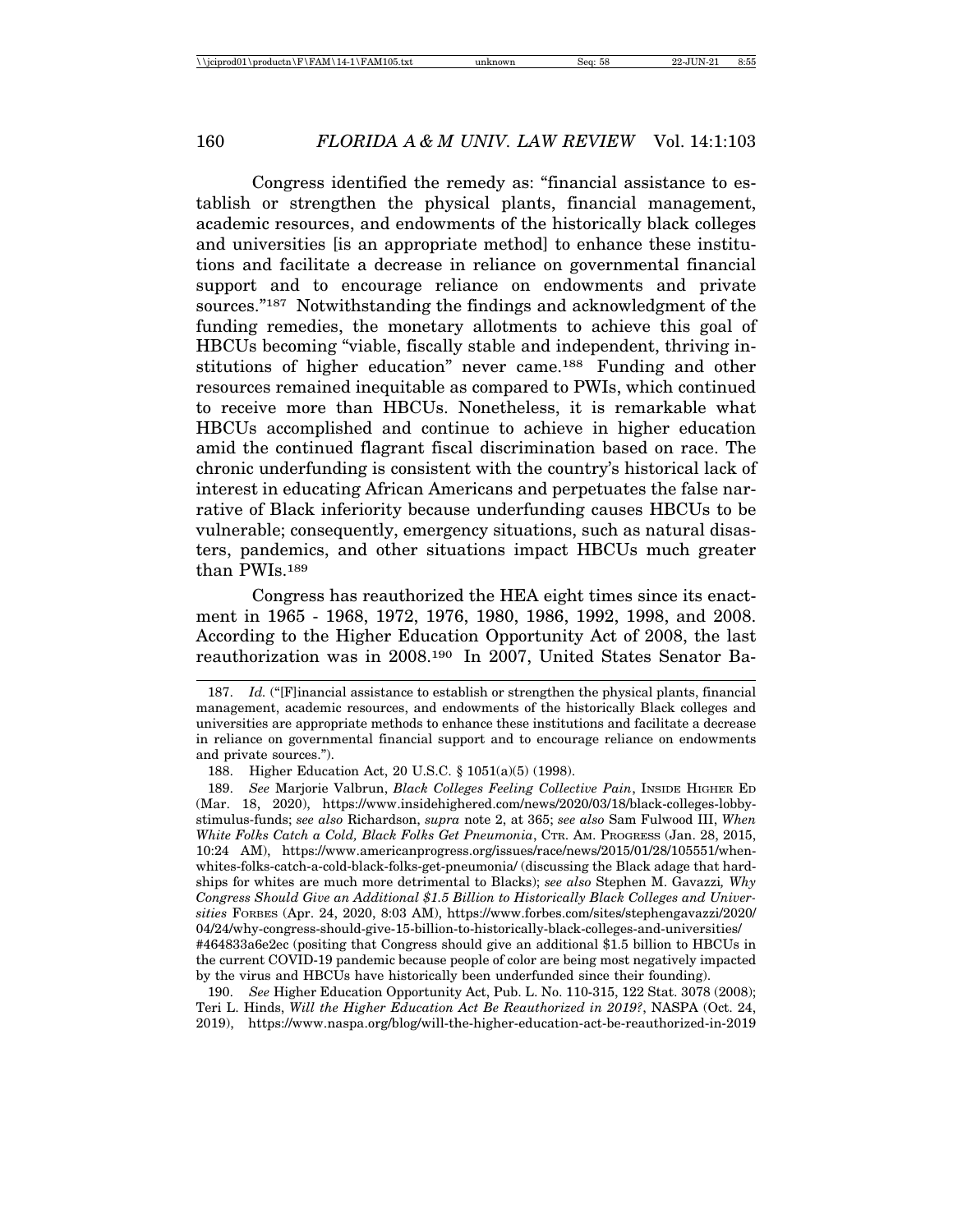rack Obama sponsored the Predominately Black Institution Act of 2007, which amended the HEA to provide grant programs to expand access for low-income Black students to higher education and strengthen predominately Black institutions, mainly public two–year colleges in urban areas. Then, in 2010, as president of the United States, President Obama amended the HEA by enacting Part II of the Health Care Education and Reconciliation Act of 2010, which is entitled the Student Aid and Fiscal Responsibility Act.191

# *C. Recent Federal Enactments*

1. Health Care and Education Reconciliation Act of 2010, Title II (known as the Student Aid and Fiscal Responsibility Act)

On March 30, 2010, seven days after the Patient Protection and Affordable Care Act (Affordable Care Act or ACA – fondly dubbed "Obamacare") became law, President Obama signed an ACA amendment, the Health Care and Education Reconciliation Act of 2010 (HCERA), which dealt with health care and education.192 The educational component was tucked inside Title II of HCERA as a rider, entitled the Student Aid and Fiscal Responsibility Act (SAFRA).193 Its text largely resembled the Student Aid and Fiscal Responsibility Act of 2009.194 Part of the savings that would result from the significant student loan reform was allocated to fund ACA. SAFRA also provided greater access to higher education for all Americans, including maintaining important initiatives for HBCUs.

<sup>(&</sup>quot;The most recent version of the HEA passed in 2008, and while the bill was due for reauthorization in 2013, Congress has yet to pass a new version. Committees in both chambers were working on comprehensive HEA bills for consideration this year, though there have been some disagreements across party lines. The polarization between Democrats and Republicans has contributed to the delay in HEA reauthorization, and the failure of a reauthorization so far has significant effects on higher education institutions and students.").

<sup>191.</sup> Health Care & Education Reconciliation Act, Pub. L. No. 111-152, 124 Stat. 1029, 1071 (2010).

<sup>192.</sup> *Smith, Part II*, *supra* note 68, at 3.

<sup>193.</sup> Health Care & Education Reconciliation Act*, supra* note 191.

<sup>194.</sup> Mark Kantrowitz, Overview of Student Aid Changes in the Recent Reconciliation Legislation*,* MARKETPLACE OF IDEAS, COUNCIL ON L. HIGHER EDUC. (Apr. 14, 2010), http:// www.studentaidpolicy.com/fa/20100330hcera.html; *see* THEDA SKOCPOL & LAWRENCE R. JA-COBS, REACHING FOR THE NEW DEAL: AMBITIOUS GOVERNANCE, ECONOMIC MELTDOWN, AND POLARIZED POLITICS IN OBAMA'S FIRST TWO YEARS 125-26 (2011) (discussing President Obama's negotiations to advance the education bill in HCERA and concluding that "[n]ext to health care reform, the student aid legislation stands as one of the most significant accomplishments of Obama's presidency to date").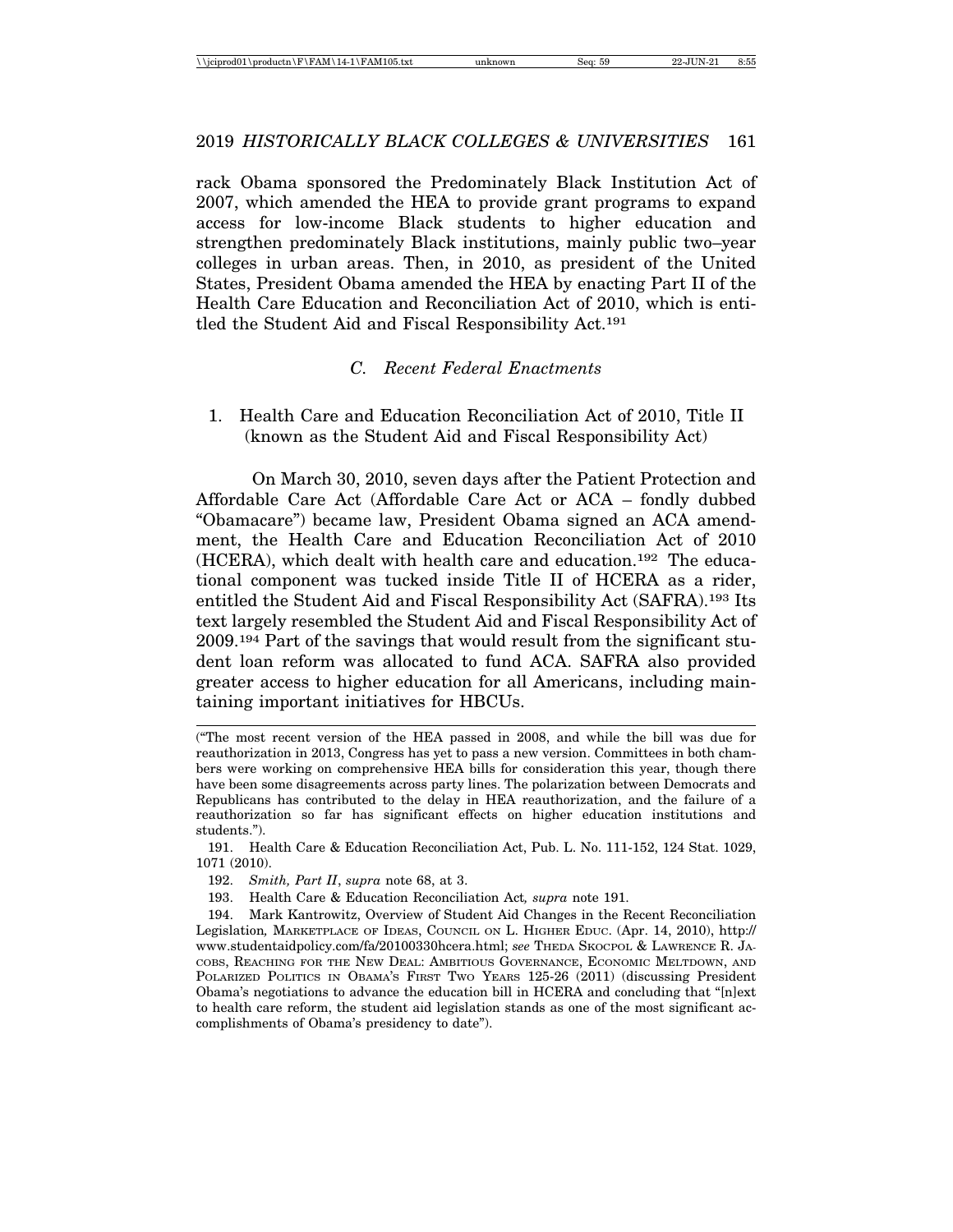The initial presidential focus on HBCUs was largely due to Dr. Mary Frances Berry, a Howard University graduate, appointed by President Jimmy Carter as his assistant secretary of education from 1977 to 1980. Under her leadership, the United States Department of Education conducted a study in 1977. This study revealed the significance that HBCUs play in the education of African Americans, and fifteen years after the enactment of HEA, she convinced President Jimmy Carter to sign Executive Order 12232, which created a federal program designed, "to overcome the effects of discriminatory treatment and to strengthen and expand the capacity of historically Black colleges and universities to provide quality education."195 Ultimately, that resulted in the formation of the White House Initiative on Historically Black Colleges and Universities (WHIHBCU) under President Ronald Reagan in 1981. Each president after President Carter – Ronald Reagan, George Bush, William Clinton, George W. Bush – signed another executive order to maintain President Carter's initiative.196 The initiative serves two functions: (1) to provide national and global opportunities for HBCUs, and (2) to provide educational and economic opportunities for HBCU students.197

President Obama signed Executive Order 13532, *White House Initiative on Historically Black Colleges and Universities, Promoting Excellence, Innovation and Sustainability at Historically Black Colleges and Universities*, with an intent to breathe new life into the WHIHBCU program from what had become somewhat of a trail of lifeless executive orders.198 According to a former executive director of the

197. *White House Initiative on Historically Black Colleges and Universities*, U.S. DEP'T OF EDUC., https://sites.ed.gov/whhbcu/ (last visited Nov. 18, 2020).

198. Exec. Order No. 13532, 75 Fed. Reg. 9749 (Mar. 3, 2010); *see* Marybeth Gasman, *Director John S. Wilson Explains the Purpose of the White House Initiative on HBCUs*, HUFF POST (Sept. 14, 2011, 7:43 PM), http://www.huffingtonpost.com/marybeth-gasman/john-swilson-hbcus\_b\_961361.html (reporting that director John Wilson thought that "[t]he Initiative was marginalized within the federal government for years" because "it wasn't

<sup>195.</sup> Exec. Order No. 12232, 45 Fed. Reg. 53437 (Aug. 8, 1980); *see also* Jahi Issa, *The Ethnic Cleansing of Historically Black Colleges and Universities in the Age of Obama*, *Part 1 of 3,* BLACK AGENDA REP. (Sept. 7, 2011), https://www.blackagendareport.com/content/ethnic-cleansing-historically-black-colleges-universities-age-obama-part-1-3#sdendnote6anc ("Although not widely known, Dr. Mary Frances Berry, when she was Assistant Secretary for Education, was responsible for convincing President Jimmy Carter to sign an executive order that brought about the White House Initiative on Historical Black Colleges and Universities. This was done as a result of the Civil Rights Movement and Black Power Struggle during the 1960-70s.").

<sup>196.</sup> *White House Initiative on Historically Black Colleges and Universities*, *About Us*, U.S. DEP'T OF EDUC., http://sites.ed.gov/whhbcu/about-us/ (last visited Nov. 18, 2020); *see* JACKSON & NUNN, *supra* note 19, at 79 (noting in 1981 "President Ronald Reagan calls for a 25 percent cut in federal funds to education. The cutbacks decrease funding to poor students and are detrimental to the future of many black colleges.").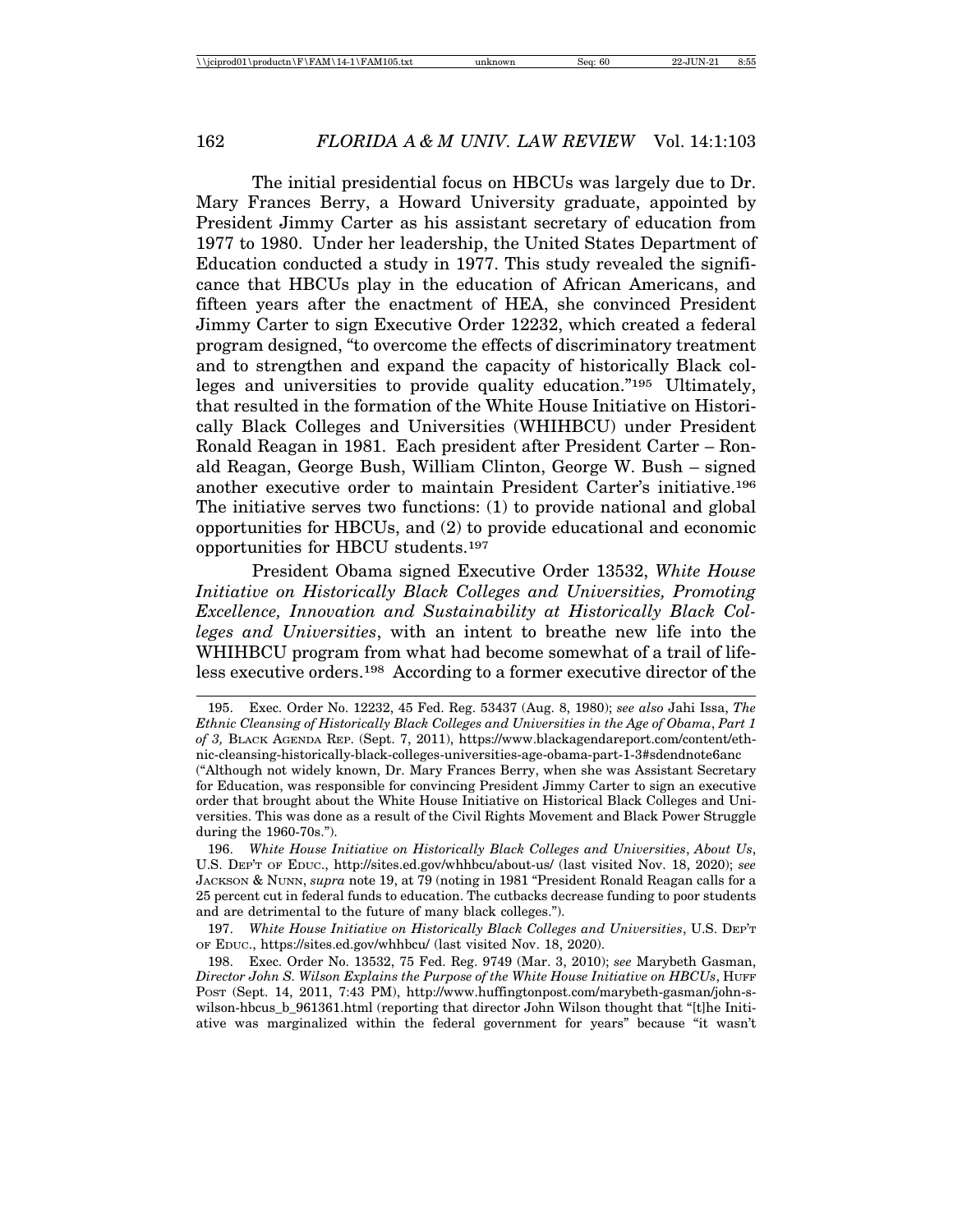initiative, John Wilson, President Obama's goal was to change the narrative from *whether* HBCUs are needed to *how* HBCUs can best contribute to the success of higher education in America.199

President Obama's approach focused on HBCU funding and student college completion.200 The initiative's leadership celebrated that one of its major successes was the increase in "the core support [rendered] to HBCUs as measured by Title III [of the HEA] and other institutional support, Pell Grants, and direct funding from various federal agencies."201 Although the leadership of the initiative stated that "[w]e are bringing ideas and funding to the HBCUs so that money is not an issue," funding remained an issue.202 The Obama administration's goal was to equip HBCUs with the infrastructure required to remain viable. The executive order placed an emphasis on the need for institutional structural support and provided an opportunity for more structure and guidance for HBCUs to set a foundation for future success.

According to John B. King Jr., who served as President Obama's Secretary of Education:

Over the course of 7 years, the Obama Administration has invested more than \$4 billion in HBCUs, because these institutions are vital engines of economic growth and proven ladders of advancement for generations of African Americans. Under the Obama Administration, 1 million more African-American and Latino students have

199. *See* Gasman, *supra* note 198.

200. *See 75 Students from 62 Historically Black Colleges and Universities (HBCUs) Named 2014 HBCU All-Stars,* U.S. DEP'T OF EDUC. (Feb. 10, 2014), https://www.ed.gov/ news/press-releases/75-students-62-historically-black-colleges-and-universities-hbcusnamed-2014-hbcu-all-stars.

201. Gasman, *supra* note 198; *see also Education Fact Sheet*, U.S. DEP'T OF EDUC., https://sites.ed.gov/whiaiane/files/2012/04/President-Obamas-education-agenda.pdf (last visited Nov. 18, 2020) ("The HCERA provided a \$2.55 billion investment to renew, reform and expand programs at the nation's Historically Black Colleges and Universities and Minority Serving Institutions (MSIs). This assistance will help a greater proportion of African American, Latino, and other minority students obtain a higher education. Our nation's MSIs account for nearly one-third of all degree granting institutions and enroll nearly 60 percent of the 4.7 million minority undergraduates in our nation today.").

202. Gasman, *supra* note 198.

integrated in a way that took advantage of all the resources available to HBCUs"; however, he emphasized that his department "work[ed] hard to connect the Initiative to the resources inside the federal government to maximize the benefits to HBCUs" resulting in "better staff relations, better federal agency relationships, and . . . full advantage of the White House's support"); *but see* HOFFMAN, *supra* note 72, at 2 (asserting that President George Bush demonstrated his belief in the importance of HBCUs by establishing a Presidential Advisory Board to advise the president and the secretary of education on strategies to strengthen these valued institutions in Executive Order 12677, and President Clinton signified his belief in the importance of HBCUs when he signed Executive Order 12876 to provide senior executive agency oversight).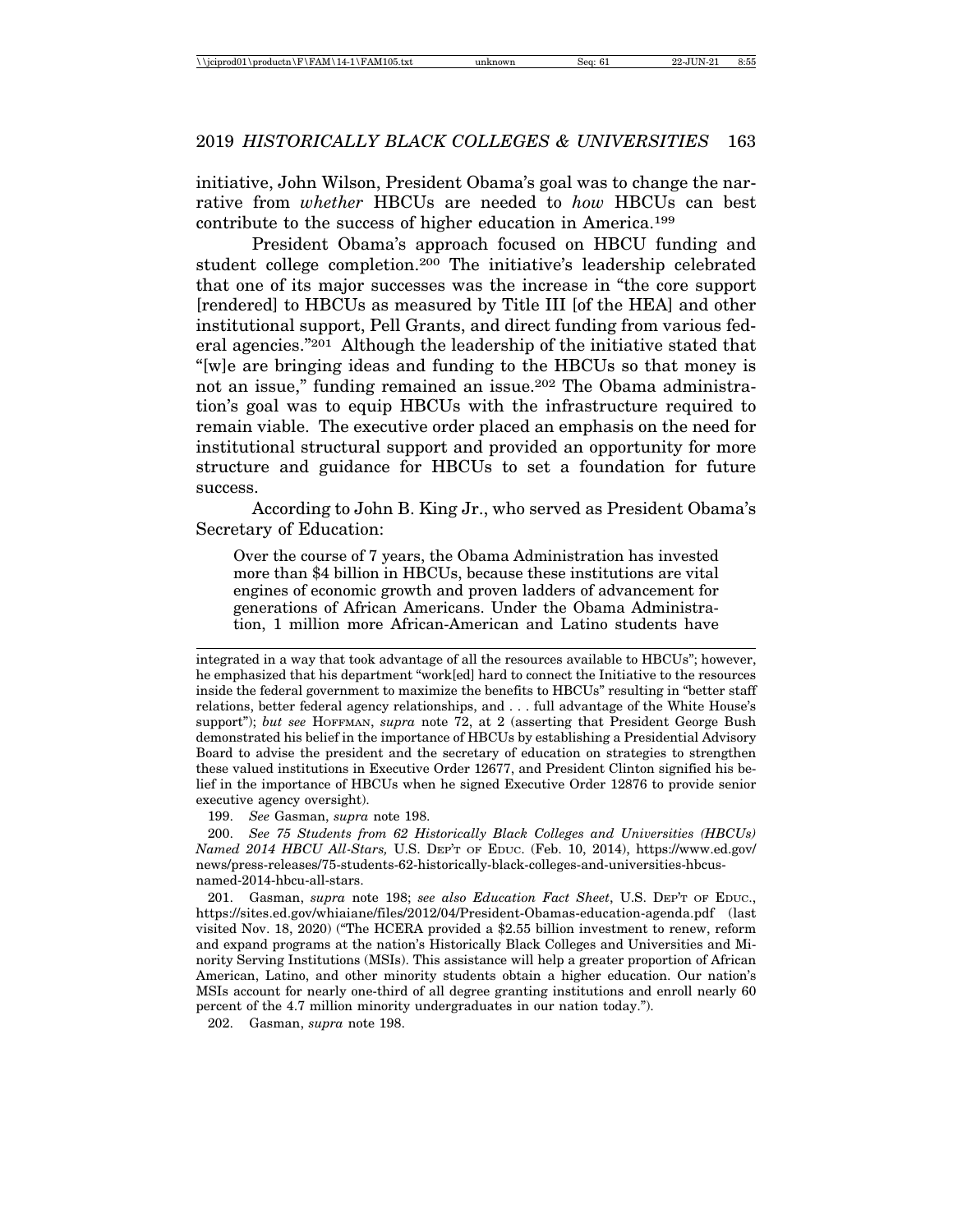enrolled in college. What's more, black and Hispanic students earned more than 270,000 more undergraduate degrees in 2013- 2014 than in 2008-2009. . .. [T]he Department has worked to make new opportunities available to HBCUs. Federal funding to HBCUs has grown each year since 2009. Through the Higher Education Act, HBCUs received a \$17 million funding increase this year—the largest increase for the federal Strengthening HBCUs program in six years. And President Obama's FY 2017 budget seeks to maintain and strengthen these opportunities for HBCUs to build their capacity. The FY 2017 budget proposes \$85 million in mandatory funding to HBCUs, an increase of \$5 million from FY 2016, plus an additional \$244.7 million in discretionary funds for Title III. The Administration has also fought for and won a historic commitment to fully fund Pell Grants and expand student aid for millions of lowincome students. Pell Grant funding for HBCU students increased significantly between 2007 and 2014, growing from \$523 million to \$824 million. This year, President Obama announced a plan to make sure that Pell Grants are fully funded, including inflationary adjustments, and used strategically by students to reduce time and cost for receiving a terminal degree. The President's 2017 budget also proposes a \$30 million HBCU and Minority Serving Institution Innovation for Completion Fund, to help students from low-income backgrounds overcome challenges and persist through graduation day.203

President Obama's commitment was critical, especially with Pell Grants, the cornerstone of Black higher education. Pell Grants, however, were one of the targets of his successor.204

204. *See* Gerstmann, *supra* note 203; *see* Fletcher, *supra* note 203; *see also* Michael Stratford, *Congress Clinches Deal to Restore Pell Grants for Prisoners 26 Years after Ban*,

<sup>203.</sup> *Fact Sheet: Obama Administration Investments in Historically Black Colleges and Universities*, U.S. DEP'T OF EDUC. (Oct. 24, 2016), https://www.ed.gov/news/press-releases/ fact-sheet-obama-administration-investments-historically-black-colleges-and-universities (last visited Nov. 18, 2020) (detailing President Obama's support for HBCUs); s*ee also* Gasman, *supra* note 198; s*ee also* Evan Gerstmann, *Trump's Proposed Cut to Pell Grant Funds Is 'Lunacy'*, FORBES (May 19, 2019, 12:43 PM) https://www.forbes.com/sites/evangerstmann/ 2019/05/19/trumps-proposed-cut-to-pell-grant-funds-is-lunacy/#42dca44c3224 (discussing how the Obama administration's student loan policies resulted in funding surpluses for the Pell Grant program); *see also Pell Grants: The Cornerstone of African-American Higher Education*, J. BLACKS HIGHER EDUC., http://www.jbhe.com/features/65\_pellgrants.html (last visited Nov. 18, 2020); *but see* Libby A. Nelson, *Cracking Down on PLUS Loans,* INSIDE HIGHER ED (Oct. 12, 2012), https://www.insidehighered.com/news/2012/10/12/standardstightening-federal-plus-loans (reporting on the Obama administration's changes to the Parent PLUS loan program that negatively impacted enrollment at private HBCUs); *see also* Michael A. Fletcher, *Obama's Roller-Coaster Relationship with HBCUs*, THE UNDEFEATED (Oct. 10, 2016), https://theundefeated.com/features/obamas-roller-coaster-relationship-withhbcus/ ("Since taking office, his administration has increased the size of the maximum Pell Grant, broadened loan repayment programs, and lowered federal loan costs for students."); *see also* Fortier-Bensen, *supra* note 370 (discussing a partnership to provide free education for prisoners between Claflin University and US Department of Education's Second Chance Pell Experimental Site, which started under President Obama).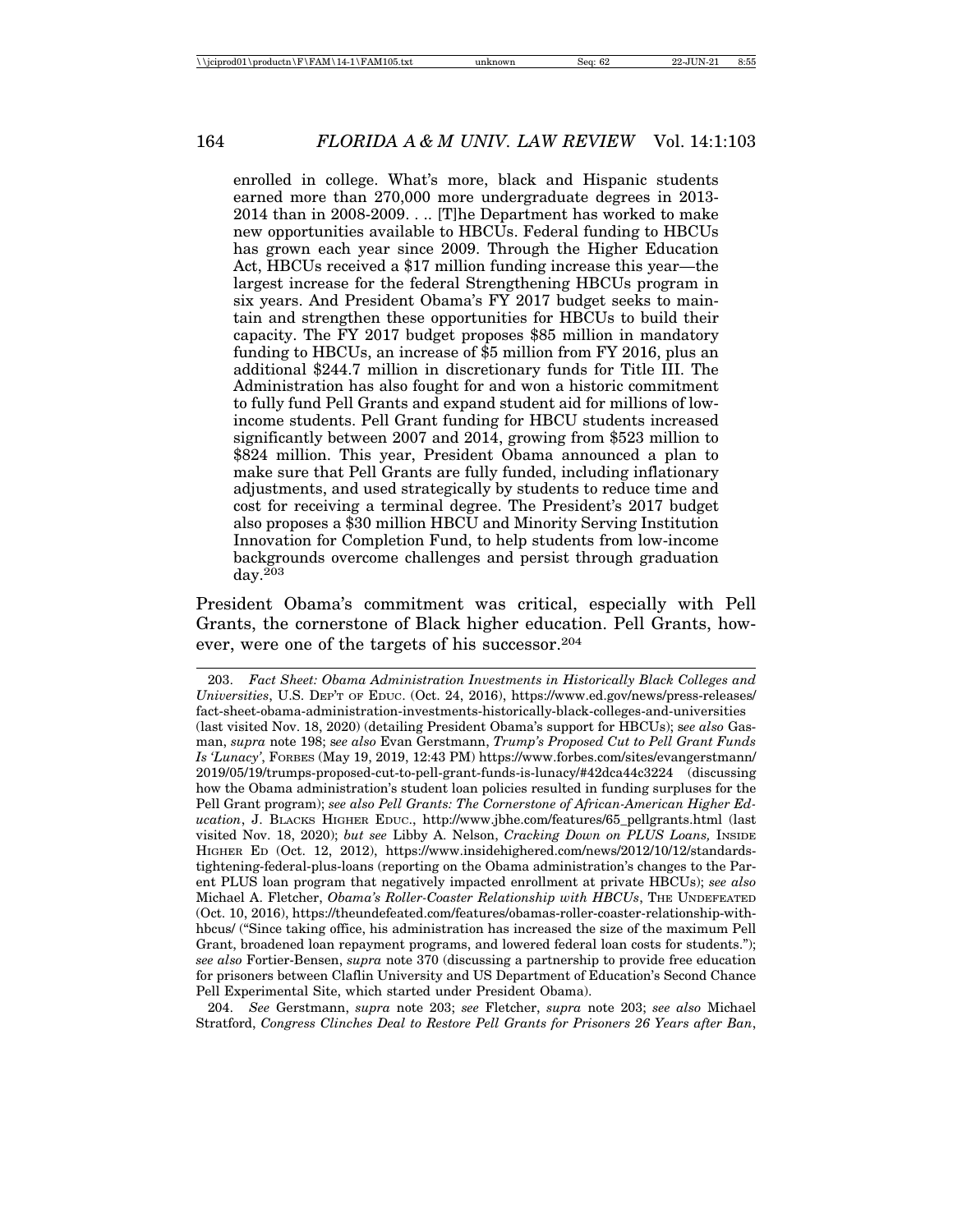# 2. Fostering Undergraduate Talent by Unlocking Resources for Education Act (2019-2020)

In an unusual twist of political events that were still unfolding over a year after Donald Trump became president of the United States, support for HBCUs appeared to change overnight. On February 28, 2017, President Trump signed Executive Order 13779 that was intended to be a signal of support for HBCUs.205 Thurgood Marshall College Fund president, Johnny Taylor Jr., sought \$25 billion dollars from the Federal Government to fund infrastructure projects for all the HBCUs to ameliorate years of underfunding.206 Within months of signing the executive order, President Trump questioned the constitutionality of federal funding for construction projects at HBCUs, saying that the funds benefit "the schools on the basis of race," but he, as well as his Secretary of Education, Betsy DeVos, failed to understand that PWIs' historical denial of admission to Blacks resulted in the need to create and maintain HBCUs.207 A few months later, in Sep-

205. Exec. Order No. 13779, 82 Fed. Reg. 12499 (2017), https://www.whitehouse.gov/ presidential-actions/presidential-executive-order-white-house-initiative-promote-excellence-innovation-historically-black-colleges-universities/; *see also* Zack Friedman, *What Trump's Student Loan Forgiveness Plan Means for You*, FORBES (Mar. 27, 2019, 8:32 AM), https://www.forbes.com/sites/zackfriedman/2019/03/27/what-trumps-latest-proposals-meanfor-your-student-loans/#746716ae508f (outlining Trump's proposals for reforming the Higher Education Act); see also Quick Facts on the PROSPER Act, COUNCIL OPPORTUNITY IN EDUC. (Jan. 10, 2018), http://www.coenet.org/files/bulletin\_board-Quick\_Facts\_on\_ the\_PROSPER\_Act\_011018.pdf ("The PROSPER Act is a bill to reauthorize the Higher Education Act of 1965. The bill was introduced in the House Committee on Education & the Workforce, which is chaired by Representative Virginia Foxx of North Carolina."); *see also H.R. 4508 ("The PROSPER Act") Harms Students While Enriching Corporations,* H.R. Rep. No. 4508, 116 Cong. (2018), https://budget.house.gov/sites/democrats.budget.house.gov/files/ documents/Prosper%20Act%204.18.18\_FINAL.pdf.

206. Errin Haines, *Trump Signs Executive Order on Black Colleges*, PBS (Feb. 28, 2017, 6:51 PM), https://www.pbs.org/newshour/nation/trump-signs-executive-order-black-colleges.

207. *See* Claudio Sanchez, *Trump, and Most Black College Presidents, Absent From Annual Meeting*, NPR (Sept. 19, 2017, 5:41 PM), https://www.npr.org/sections/ed/2017/09/19/ 552121259/trump-and-most-black-college-presidents-absent-from-annual-meeting; *see also,* Maya Rhodan, *The Secretary of Education Equated Historically Black Colleges to "School Choice"*, TIME (Feb. 28, 2017, 11:21 AM), https://time.com/4685456/betsy-devos-black-colleges-school-choice/; *see also*, Zeba Blay, *Wendy Williams Finally Said Sorry for Her Tone-Deaf HBCU Comments*, HUFFPOST (July 14, 2016, 3:29 PM), https://www.huffpost.com/en-

POLITICO (Dec. 20, 2020, 4:30 PM), https://www.politico.com/news/2020/12/20/congress-pellgrant-prisoners-449364 ("Lawmakers agreed to simplify the application for federal financial aid and forgive more than \$1 billion in loans for historically Black colleges and universities. . . . House and Senate leaders also agreed to boost the maximum Pell grant award by \$150 to \$6,495 for the 2021-2022 school year. The federal government spends roughly \$30 billion a year on the program for low-income students. The cost of providing Pell grants to incarcerated students, which is allowed through a small pilot program, costs a fraction of that amount but has long been a political lightning rod.").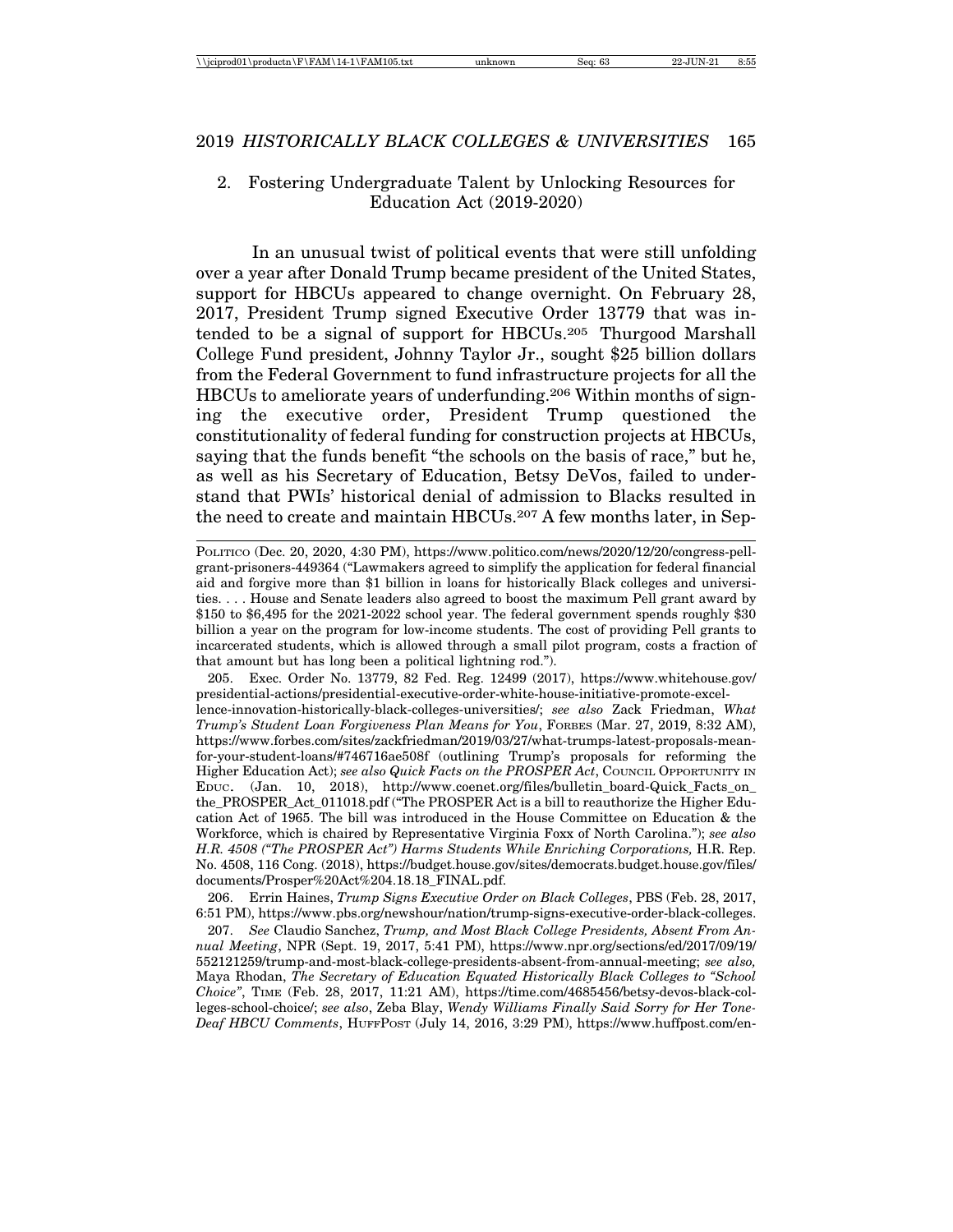tember, President Trump selected Johnathan M. Holifield, a former NFL player turned business consultant, to lead an advisory board to work with HBCUs. There was some public backlash over Holifield's appointment because some stakeholders believed he lacked educational experience with HBCUs, and President Trump was not perceived as honoring his word of support for HBCUs.208

After the United States Supreme Court decided *Trinity Lutheran Church of Columbia, Inc. v. Comer* in 2017, President Trump proclaimed that "he planned to lift restrictions on capital financing funds for faith-based, historically Black colleges and seminaries," but what that entailed remained unclear.<sup>209</sup> Also, President Trump signed a new farm bill that had strong bipartisan support, the Agriculture Improvement Act of 2018, that, among other things, would potentially help some HBCUs, which had not received the proper funds required

208. *See* Chandelis R. Duster, *Ex-NFL Player Named Head of Black College Initiative*, NBC NEWS (Sept. 18, 2017, 5:57 PM), https://www.nbcnews.com/news/nbcblk/white-housenames-ex-nfl-player-head-hbcu-initiative-n802191; *see also* Joseph Hong & Jamaal Abdul-Alim, *New Executive Director of White House Initiative on HBCUs Receives Mixed Critiques*, DIVERSE EDUC. (Sept. 17, 2017), https://diverseeducation.com/article/101577/ (quoting Dr. Marybeth Gasman, "I don't think the Trump administration understands or cares about HBCUs. . . . I don't understand the rationale for appointing Johnathan Holifield. He seems to be committed to his work and vision, but that has little to do with HBCUs.").

try/wendy-williams-finally-said-sorry-for-her-tone-deaf-hbcu-

comments\_n\_5787dd2de4b0867123e04b8f (reporting talk show host Wendy Williams apologizing for her uneducated comments on HBCUs); *see, e.g.*, WALTER WHITE, A MAN CALLED WHITE 143-44, 162 (1948) (reporting that Lloyd Gaines, a Negro and graduate of Lincoln University (Missouri), brought a lawsuit filed by the NAACP to attend law school at the allwhite University of Missouri because Lincoln, an HBCU, did not have one and the U.S. Supreme Court ruled for Gaines in 1938, but the University of Missouri stubbornly refused and while waiting, Gaines mysteriously disappeared and was never located); *see also* Missouri ex rel. Gaines v. Canada 305 U.S. 337 (1938).

<sup>209.</sup> Andrew Kreighbaum, *Trump Asserts New Win for Religious HBCUs*, INSIDE HIGHER ED (Sept. 11, 2019), https://www.insidehighered.com/news/2019/09/11/trump-administration-acts-funding-restrictions-religious-hbcus ("It wasn't exactly clear after the speech which, if any, colleges could receive new federal funding. Dena Sher, assistant legislative director for public policy at Americans United for Separation of Church and State, said in a statement that the president's comments didn't fully explain the Department of Justice opinion. 'The DOJ said government money can be used to assist HBCUs in funding capital projects that will be used for secular purposes — while affirming that taxpayer money cannot be used to build college chapels and other facilities that have a religious purpose,' she said. 'The government cannot establish or build houses of worship — that would be a fundamental violation of the Constitution.'"); *see also* Trinity Lutheran Church of Columbia, Inc. v. Comer, 137 S. Ct. 2012, 2015 (2017); Paul Fain, *Did Trump Save HBCUs?*, INSIDE HIGHER ED (Jan. 23, 2020), https://www.insidehighered.com/news/2020/01/23/ trumps-claim-about-saving-hbcus-was-false-his-administration-has-largely-backed (reporting on Trump's "useful hyperbole" of how he helped HBCUs and that "the Trump administration appears to have overbilled other purported achievements with HBCUs").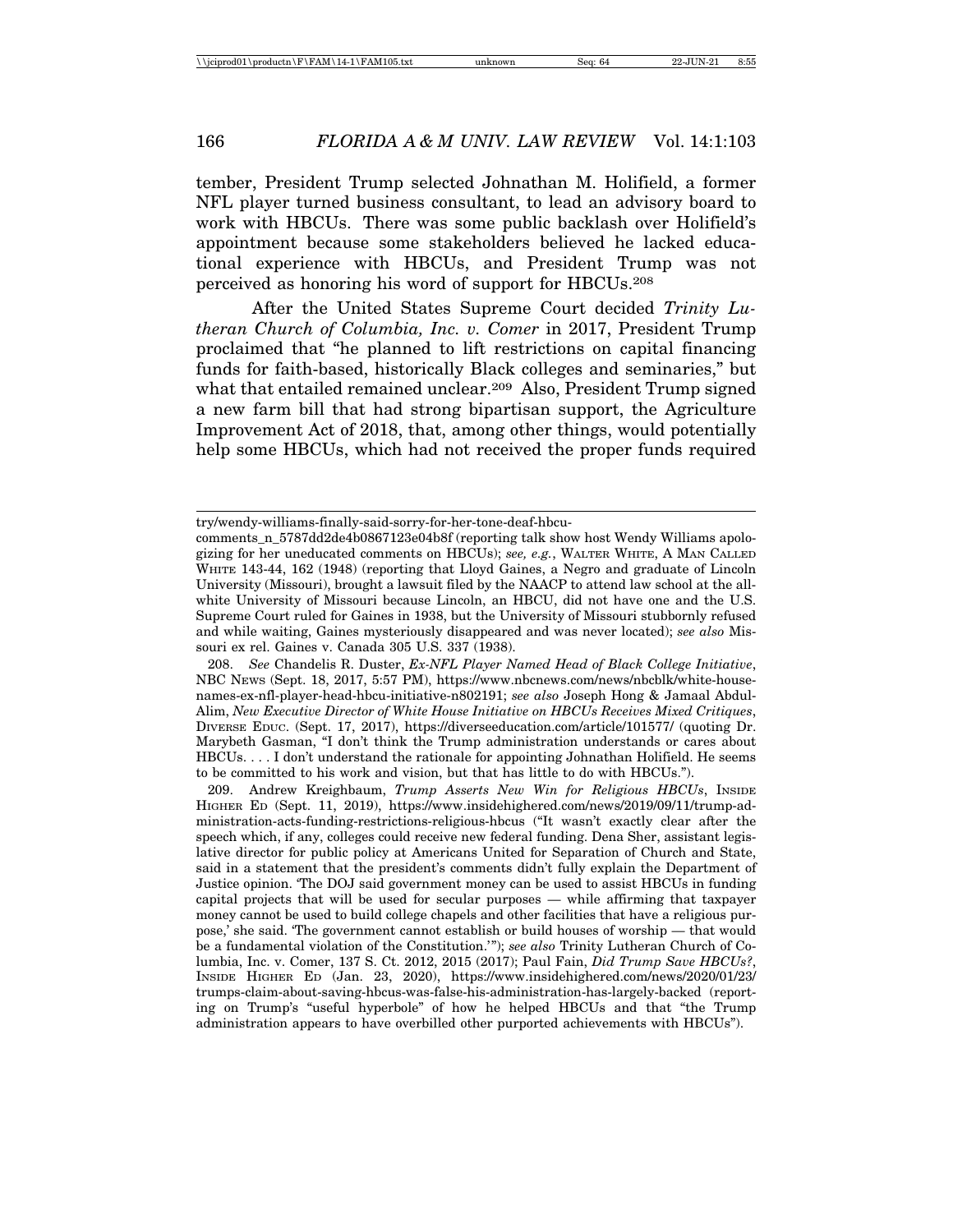by the Morrill Act of 1890, but the bill has the potential to simultaneously destroy the food supply in the neediest areas.210

Following strong advocacy by United States Senators Kamala Harris and Doug Jones, HBCUs were to receive an increase in federal funding as compared to the level of funding received in 2017.211 Other congressional efforts were made to support HBCUs.212 However, President Trump's support for HBCUs remained uncertain for much of his term.213 What remained to be done regarding Pell Grants was still tenuous, and the Trump administration continued to seek ways to slash the funding for the Department of Education.

211. Walter Hudson, *HBCUs to Get Funding Hike in Federal Budget*, DIVERSE EDUC. (Mar. 22, 2018), https://diverseeducation.com/article/112734/ ("Historically Black colleges and universities will receive a 14-percent increase in federal funding in the U.S. Senate's omnibus bill following strong advocacy by U.S. Senators Kamala Harris and Doug Jones.").

212. *See, e.g.*, Comm. on Homeland Sec., *H.R. 1494, the "Historically Black Colleges and Universities (HBCUs) Homeland Security Partnership Act,"* https://homeland.house.gov/ imo/media/doc/HBCU%20116th%20Fact%20Sheet.pdf (last visited Nov. 18, 2020) (outlining a bill introduced by Rep. Bennie Thompson (D-Miss.), chairman of the House Homeland Security Committee).

213. *See* Erin Dooley, *Trump Vowed to Prioritize Black Schools, but 'Jury's Still Out,' Critics Say*, ABC NEWS (Mar. 4, 2018, 5:57 AM), https://abcnews.go.com/Politics/trumpvowed-prioritize-black-schools-jurys-critics/story?id=53452981; *see also* UNCF, *Public Policy Priorities for the Trump Administration and the 115th Congress* 8, https://www.uncf.org/ wp-content/uploads/PDFs/2017\_UNCF\_PublicPolicyPriorities\_for\_the\_115th\_Congress\_- \_Final\_7.12.17.pdf.

<sup>210.</sup> *What's in the 2018 Farm Bill? The Good, The Bad and The Offal...*, FARM AID (Dec. 20, 2018), https://www.farmaid.org/issues/farm-policy/whats-in-the-2018-farm-bill-thegood-the-bad-and-the-offal/ ("The 2018 Farm Bill widens loopholes for wealthy mega-farms to exploit commodity and crop insurance subsidies, allowing nieces, nephews, and cousins who may have never worked on the farm to receive taxpayer-funded subsidies. This will continue to drive consolidation in the farm sector, allowing the biggest farms to keep growing and gobble up smaller and midsized operations that are so critical to the wellbeing of rural communities."); *see also* Dan Nosowitz, *Less-Heralded Parts of the 2018 Farm Bill Will Significantly Help Black Americans*, MOD. FARMER (Jan. 4, 2019), https:// modernfarmer.com/2019/01/less-heralded-parts-of-the-2018-farm-bill-will-significantlyhelp-black-americans/ ("There was a provision prior to this bill that specifically limited the funding of the schools created by the 1890 Morrill Act. That provision only allowed those 1890-founded schools to carry over 20 percent of their annual funding past the calendar year. And those 1890 schools were . . . HBCUs, including Tuskegee University, Lincoln University, Virginia State University, and Florida A&M University. A study in 2013 found that the states weren't even properly matching the federal funds for these HBCUs the way they were for other, whiter land-grant universities. The new Farm Bill slashes that frankly insane provision, and also now requires that the states report to Congress exactly how much money is going to both land-grant HBCUs and other land-grant schools"); *see* Agriculture Improvement Act of 2018, Pub. L. No. 115-334, 132 Stat. 4490 (2018) ("Farm Bill"); *see also New Farm Bill Provides a Windfall for Land-Grant HBCUs*, J. BLACKS HIGHER EDUC. (Dec. 28. 2018) (noting the benefits of Congress' Farm Bill for HBCUs); *see also* Lee & Keys*, supra* note 86, at 2 (highlighting from a study "the [racial] disparities that exist in the matching of federal formula funding to our nation's 1890 land-grant universities and to provide policy recommendations to fix this systemic disparity in the nation's land-grant system").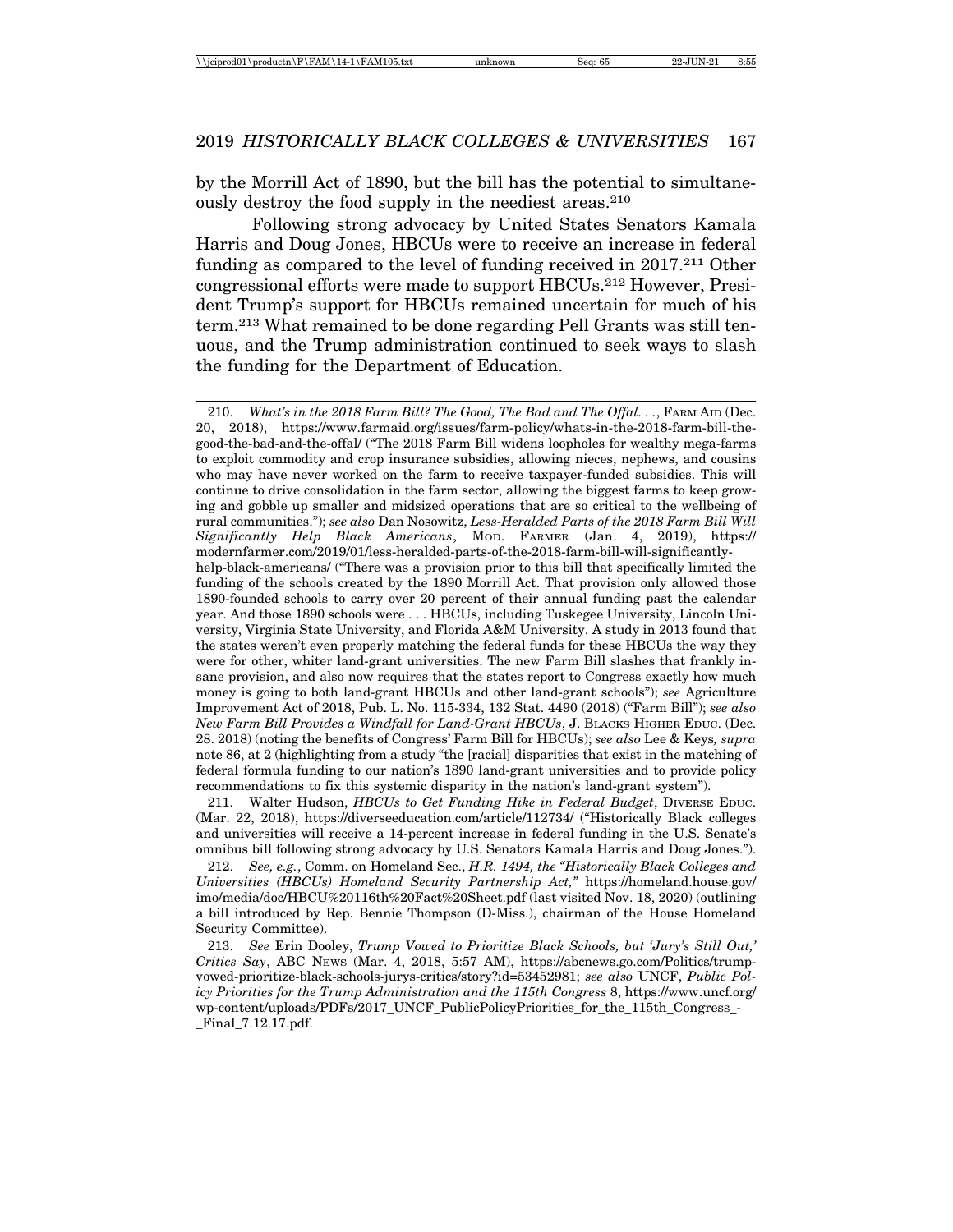Considering President Trump's paradoxical record with African Americans by stoking racism and enacting policies that harm Blacks, coupled with his touted disdain for President Obama and his administration, it was prodigious that President Trump signed the FUTURE (Fostering Undergraduate Talent by Unlocking Resources for Education) Act in 2019 to permanently fund HBCUs in the areas of science, technology, engineering, and mathematics (STEM).214 The FUTURE

<sup>214.</sup> FUTURE Act of 2019, H.R. 5363, 116th Cong. (2019); *see* Khalilah Long, *A Once-ina-Generation Outcome: the FUTURE Act Signed by President, Becomes Law,* UNCF (Dec. 19, 2019), https://uncf.org/news/a-once-in-a-generation-outcome-the-future-act-signed-bypresident-becomes-law ("This landmark legislation permanently extends mandatory funding for Historically Black Colleges and Universities (HBCUs), Tribal Colleges and Universities (TCUs), Hispanic-Serving Institutions (HSIs) and other Minority-Serving Institutions (MSIs) to increase their science, technology, engineering, and mathematics (STEM) outcomes, among other things. The law also eases the burdens on low-income, first generation college students by simplifying the process for applying for student financial aid."); *see* Press Release, *Statement from the President*, WHITE HOUSE (Dec. 19, 2019), https:/ /www.whitehouse.gov/briefings-statements/statement-from-the-president-12/ ("I have signed groundbreaking legislation to support America's Historically Black Colleges and Universities (HBCUs) and to simplify the Federal financial aid application for millions of American families. President Obama and the Obama Administration were unable to get this done. I got it done."); *see also* Sara Weissman, *Despite Passage of FUTURE Act, HBCUs Still "Woefully Underfunded," Says UNCF President,* DIVERSE EDUC. (Mar. 3, 2020), https:// diverseeducation.com/article/168787/ (reporting segments of UNCF president's speech: (1) President Trump wants "bragging rights" for outdoing other presidents in helping HBCUs; (2) Trump's enacting the FUTURE Act, forgiving the loans of HBCUs affected by Hurricane Katrina and offering capital finance loan deferment for thirteen HBCUs were laudable efforts, but "the FUTURE Act wasn't included in Trump's 2021 federal budget and Trump's efforts to remove programs like federal work study would hurt HBCU students if successful"; and (3) so much more needs to be done for HBCUs "to eradicate decades of disparate treatment of HBCUs," such as "a \$1 billion grant for HBCU infrastructure, doubling the Pell grant and tripling Title III funding, the funds guaranteed in the FUTURE Act" and making this "the year inequitable treatment of HBCUs is named and shamed"); Bob Wood-WARD, RAGE 367 (2020) (reporting on Woodward's conversations with Trump about Black America and Trump's signing "a bill continuing \$255 million in annual funding to HBCUs and other schools serving primarily minority students."); *see also* Daniel Dale, *Fact Check: No, African Americans Are Not Happy with Trump*, CNN (July 30, 2019, 4:53 PM), https:// www.cnn.com/2019/07/30/politics/fact-check-african-americans-trump-approval/index.html; *see also* GLAUDE, *infra* note 362, at 194 ("Every day Trump insists on the belief that white people matter more than others in this country."); *see also* Alex Isenstadt & Maya King, *Trump Shocks Black Voters – by Trying to Get Their Votes*, POLITICO (Dec. 13, 2019, 5:04 AM), https://www.politico.com/news/2019/12/13/trump-reelection-black-voters-082853 ("The Trump ads tout low unemployment among African Americans, Trump's support for historically black colleges and universities, and the White House-backed criminal reform legislation that passed earlier this year."); *see also* AFR. AM. REGISTRY, *supra* note 102 (stating that Tuskegee University was established because two white politicians wanted the Black vote); *see also* Ross Rosenfeld, *There's No Longer Any Doubt: Trump Is a White Supremacist,* N.Y. DAILY NEWS (July 1, 2020, 3:00 PM), https://www.nydailynews.com/opinion/ ny-oped-trump-white-supremacist-20200701-5zumhjygabhgfckydm7xyhbm6a-story.html ("Rather than try to bring the nation together, address our racist history, and protect the rights of minorities, Trump has spent the preceding weeks, and the last few days in particular, trying to protect the legacies of racists and bigots."); *see also* Jennifer Bendery, *Trump*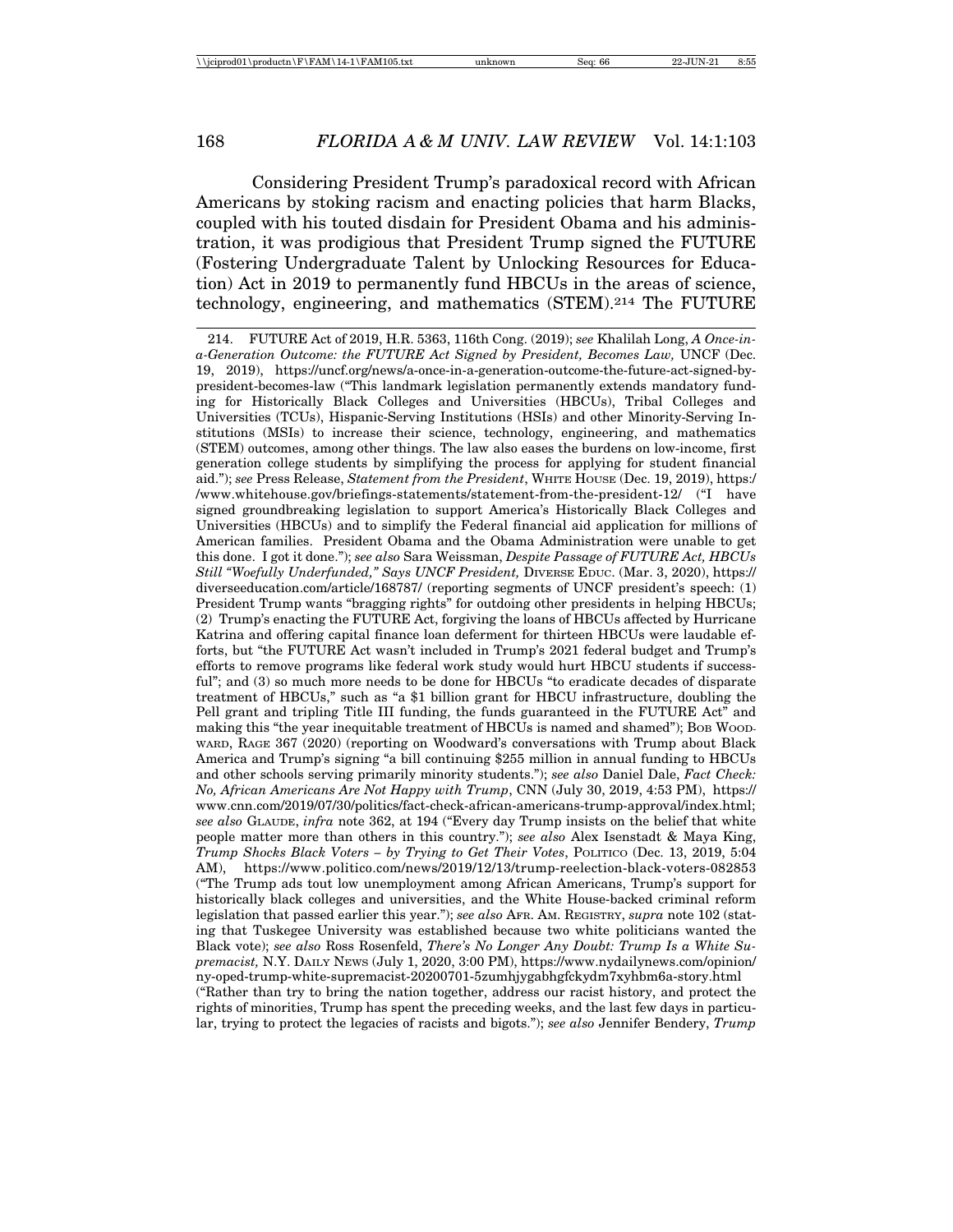Act provides critical financial support for HBCUs and opens doors for low-income students to receive financial aid. Despite the promised changes, equitable and reparative funding for HBCUs remains a need.

#### II. HISTORICALLY BLACK COLLEGES AND UNIVERSITIES MATTER

"Most progress toward improving conditions for African Americans between the wars occurred within black institutions, not in American society, and the HBCUs were instrumental in these developments."215 HBCUs were called "universities" or "colleges" since they were founded, but in reality, in their early years, many HBCUs focused on providing elementary and secondary schooling for students with no prior education.216 Because of the prohibition against Blacks learning to read or write, "[i]n the years immediately following the Civil War, nine out of ten newly freed slaves were illiterate. The first curriculum for Blacks thus focused on learning to read and write."217 Blacks who

215. GEIGER, *supra* note 81, at 475.

216. *See* Office for Civil Rights, *supra* note 19; *but see FAMU Way, supra* note 3 (noting FAMU's rigorous curriculum in the 1880s).

217. JACKSON & NUNN, *supra* note 19, at 25; *see also* GERBNER, *infra* note 312, at 11 ("Enslaved and free Christians also read and interpreted scripture in new ways that challenged white Christian culture. Their eagerness to learn how to read and write were

*Keeps Picking Unqualified People to Be Lifetime Judges. Republicans Don't Care*, HUFFPOST (Nov. 1, 2019, 5:32 PM), https://www.huffpost.com/entry/trump-lifetime-judges-not-qualified-senate-republicans\_n\_5dbc7351e4b0fffdb0f674af (reporting on the numerous unqualified candidates who Trump nominated for lifetime federal judicial appointments); *see, e.g.*, Blake Dodge, *Trump Judicial Nominees Are 85 Percent White and 76 Percent Men, Report Shows*, NEWSWEEK (Jan. 16, 2020, 6:11 PM), https://www.newsweek.com/trump-judicial-nominees-mostly-white-men-1482638 (reporting that Trump's judicial nominees are 85% white and 76% men); *see also* Erica Orden, *In Tell-All Book, Michael Cohen Says Trump Hired a 'Faux-Obama' Before White House Run*, CNN (Sept. 6, 2020, 12:52 PM), https://www.cnn.com/2020/09/05/politics/michael-cohen-book-trump-white-house/index.html?s=09 ("Trump's disdain for Obama was so extreme that he took his fixation a step further, according to Cohen: Trump hired a 'Faux-Bama' to participate in a video in which Trump 'ritualistically belittled the first black president and then fired him.'"); *but see* Jarrett Carter Sr., *Trump Executive Order Could Make HBCUs Ineligible for Nearly All Federal Funding,* HBCU DIGEST (Oct. 10, 2020), https://www.hbcudigest.com/p/trump-executive-order-could-make ("Last month, President Donald Trump issued an executive order prohibiting federal funds from being awarded to agencies or contractors promoting racial or sexual stereotyping. The objective is to reverse what the White House calls a growing culture of blaming white people for much of America's social tension and systemic racism in industry and governance. . . . Trump is doubling down on equaling the playing field for white supremacists, their empathizers, and those who make money off their value systems. His game now forces federal agency heads into the unenviable position of auditing organizations for how well they can avoid telling and addressing truths about the prevalence of racism in all areas of American life."); Ray, *supra* note 23 ("Trump also touts low unemployment for blacks. However, unemployment reversed and decreased most dramatically under President Obama.").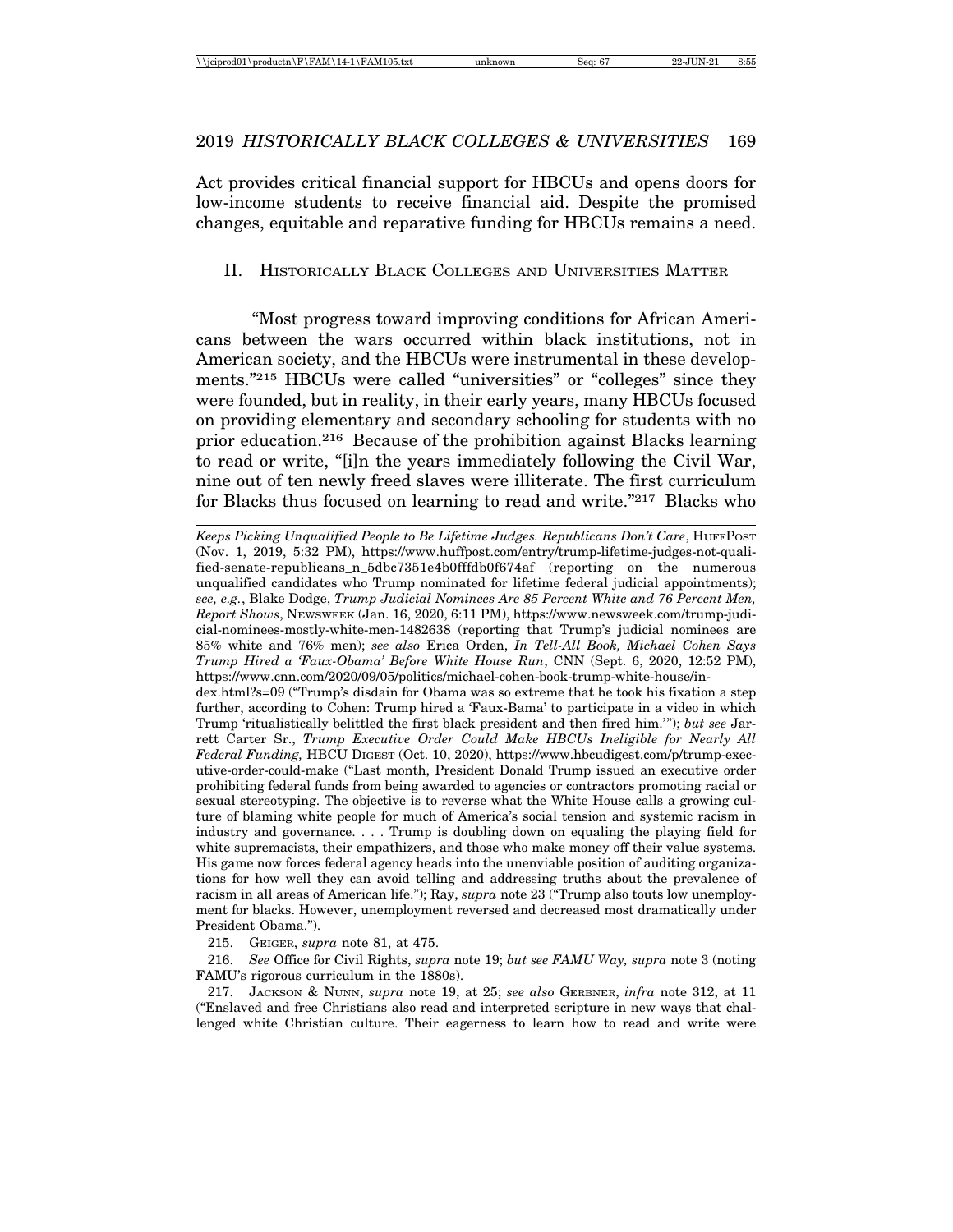could obtain an education did, so that they could then return to teach other Blacks what was learned. Eventually, the number of educated Blacks grew significantly. In the early 1900s, HBCUs offered post-secondary courses, but remarkably, within 50 years, HBCU enrollment swelled.

By 1953, more-than 32,000 students were enrolled in such well known private black institutions as Fisk University, Hampton Institute, Howard University, Meharry Medical College, Morehouse College, Spelman College, and Tuskegee Institute, as well as a host of smaller black colleges located in southern and border states. In the same year, over 43,000 students were enrolled in public black colleges. HBCUs enrolled 3,200 students in graduate programs. These private and public institutions mutually served the important mission of providing education for teachers, ministers, lawyers, and doctors for the black population in a racially segregated society.218

The significance of HBCUs in American society is undeniable and irrefutable.

## *A. Compassionate Culture*

Even with the challenges HBCUs have faced due to the racially segregated American education system, HBCUs are a model for this system because they: (1) foster familial learning environments, (2) promote diversity and inclusion, and (3) invest more time, support, and compassion into students.219 The HBCU experience provides "a culture of caring – a culture that prepares students to contribute to their com-

particularly troublesome for both planters and missionaries, who realized that literacy gave black Christians a powerful tool to advocate for themselves and their communities.").

<sup>218.</sup> JACKSON & NUNN, *supra* note 19, at 25; *see also 1865 The End of the Civil War,* FISK UNIV., https://www.fisk.edu/about/history/ (recording that Fisk University convened its first classes in 1866 in former Union Army barracks and "first students ranged in age from seven to seventy, but shared common experiences of slavery and poverty — and an extraordinary thirst for learning").

<sup>219.</sup> Marybeth Gasman & Thai-Huy Nguyen, *Historically Black Colleges and Universities as Leaders in STEM*, PHILA. PA: PENN CTR. FOR MINORITY SERVING INST., 1, 21-24 (2016); *see also* GALLUP, INC., *supra* note 26, at 22 ("HBCUs appear to have found a model that fits their mission – one that both addresses the need for students to feel supported and provides them with experiential learning opportunities."); ROEBUCK & MURTY, *supra* note 30, at 204 (concluding that HBCUs: 1) "carry out the central mission of educating black youth." 2) "provide unique student-teacher relationships and teaching methodology," and 3) offer a rich archival source for black scholarship" to "become centers for black cultural studies," and that these things "could be profitably adopted by other colleges and universities"); *see* Sekou Biddle, *The Journey to a Successful HBCU Experience Begins Now,* UNCF (Mar. 27, 2019), https://uncf.org/the-latest/the-journey-to-a-successful-hbcu-experience-beginsnow ("Most HBCU alums would agree that their college experience was probably the best time of their lives.").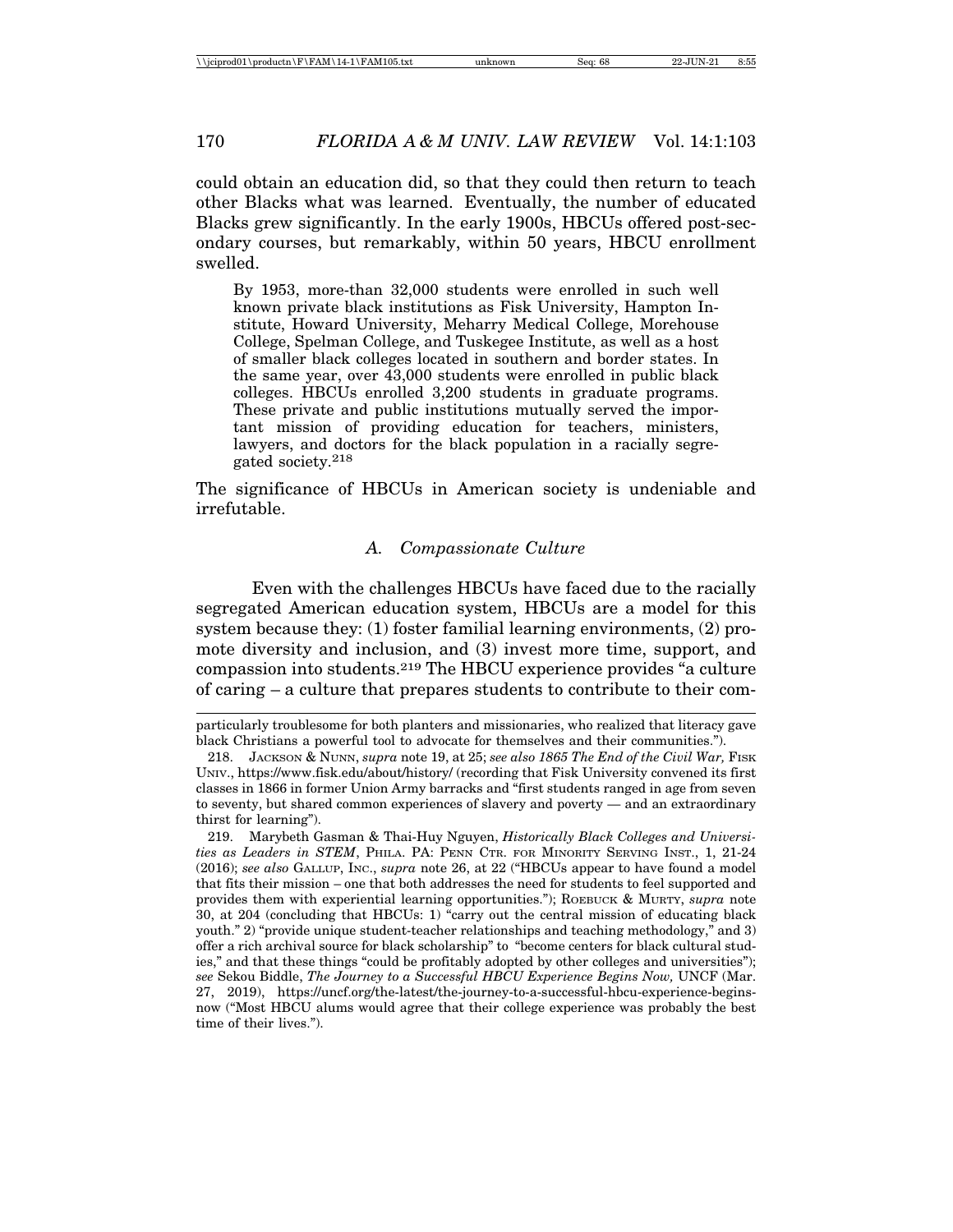munities, a culture that builds confidence and that gives them the essential skills they need to cultivate a career. That is a culture that is good for everyone and can help bridge the academic achievement gap that exists in America today."220 This culture of caring extends to all races and ethnicities.

A recent North Carolina A&T State University (A&T) graduate chose the school, one of seventeen HBCUs that offer pre-veterinary and related science programs, because it is an HBCU and because of its animal science program.221 She said:

I loved attending my university because I was surrounded by people of the same color, culture, and interests similar to myself. . .I developed many close friends while at A&T, and we have all pushed each other beyond our limits. We stuck together like a family, and when one of us would fall, we kept encouraging each other to get back up and keep going. I wouldn't change my experience at an HBCU for the world. I learned a lot about myself and people. It is rewarding to see seven of my classmates and myself going to veterinary school this fall.222

Her experience and response to the compassionate community culture is typical of HBCU alumni. The graduate reveled that A&T has its "own research farm unit three minutes from our campus and a laboratory animal research facility within our department building."223

HBCUs are extremely successful because the congenial learning environments allow students to feel more comfortable and less alienated than at PWIs because HBCU students are not racially ostracized, and thus, are able to concentrate on their studies and enjoy emotional support from faculty.224 HBCU faculty naturally reciprocate

<sup>220.</sup> *Historically Black Colleges and Universities: The History of HBCUs and Why They're Still Important Today*, AFFORDABLE COLLS. ONLINE (Nov. 5, 2020), https://www.af fordablecollegesonline.org/college-resource-center/hbcu-history-and-modern-importance/ (quoting Elwood L. Robinson, Chancellor of Winston-Salem State University).

<sup>221.</sup> Kaitlyn Mattson, *An Untapped Pipeline for Veterinary Schools,* AM. VETERINARIAN MED. ASS'N (July 10, 2019), https://www.avma.org/News/JAVMANews/Pages/190801c.aspx (noting that Tuskegee University is the only HBCU with a veterinary college).

<sup>222.</sup> *Id.*

<sup>223.</sup> *Id.*

<sup>224.</sup> *See* ROEBUCK & MURTY, *supra* note 30, at 202-03 (reporting findings on the necessity of HBCUs for Black students); *see also* Homer R. Brown & Christine Sacco-Bene, *Path to Success: Shared Wisdom of How HBCU Institutional Agents Support African American Men Matriculate*, 9 J. AFR. AM. MALES EDUC., 23, 24-25 (2018) (discussing that African American[s] reported feelings of invisibility and hostility on PWI campuses); Casey Quinlan, 5 Things That Make It Hard to Be A Black Student at a Mostly White College, THINK PROGRESS (Jan. 25, 2016, 1:00 PM), https://archive.thinkprogress.org/5-things-that-make-ithard-to-be-a-black-student-at-a-mostly-white-college-33ef44abe034/ (reporting on several studies and concluding: "[T]here's an ample amount of research showing why black college students have to fight for recognition and respect on college campuses?—?particularly over-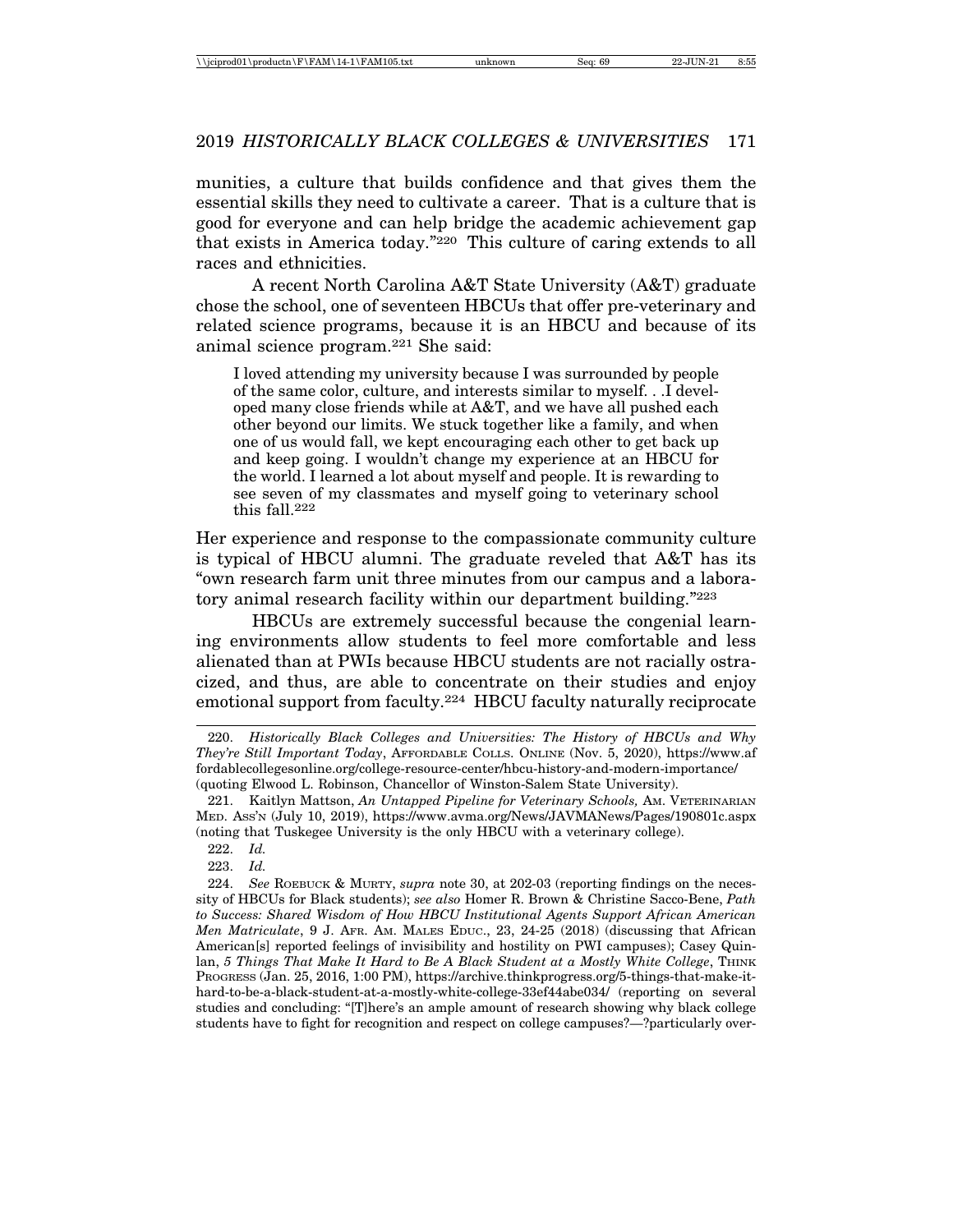the welcoming experiences they received at HBCUs, rather than the typical hostile experiences faculty faced while attending PWIs as students. Both experiences drive HBCU faculty to commit to their students' successes. In turn, students desire to meet faculty expectations from teachers who express a genuine interest in their success. Black students often feel that they have all their lives to be a minority in America. HBCUs allow them at least four years of being in the majority – to be in a "safe space," a haven from racial hostility. A Spelman College graduate said:

I wanted an undergraduate experience that was supportive, and I wanted to become part of a legacy. I wanted to also go to an institution that was challenging. . . My college advisor was a white woman who did not understand the value of HBCUs. She only pushed the University of California system on me. She noticed that I had stellar grades but didn't understand that it was just as difficult to earn a way into Spelman and Xavier as it was to earn a way into UCLA. Having gone to stellar private schools where I was one of many black children in the class, I was not ready to be the only minority in my classroom. I did not want to learn in spaces where I would be subject to microaggressions daily. . . I knew that racism was everywhere and that going to a school like UC Berkley would afford me many opportunities, but I did not want to deal with covert racism daily.225

HBCUs allow Black students to learn in harmonic environments, unlike the hostility or isolation they often experience at PWIs. As a former HBCU president stated, "At [PWIs], Black people are ignorant until they prove that they're smart. At an HBCU, Black people are smart until they prove that they're ignorant."<sup>226</sup>

whelmingly white ones?—?which makes it clear why students are saying they've finally had enough of being treated as the 'other' at their own institutions of higher education. [1] Black students in higher education settings have to contend with assumptions about their competence and their interests from both their teachers and their fellow students. . . . [2] One of the greatest challenges of being a black college student at a predominantly white college is the pressure to represent your entire race positively by succeeding at everything. . . . [3] Thanks to a dearth of professors of color at many universities, black college students and other students of color say their point of view isn't represented when, for example, Western culture is considered the default standard by which all literature, architecture, film, and art is judged. . . . [4] There is already distrust between safety officers and black college students, who are often profiled by police officers off campus, and there has been a record of safety officers unnecessarily criminalizing small infractions or stepping outside of their authority when they approach black college students. . . . [5] Among all of these problems with campus climate for black students, the lack of administration response to racist incidents has been the most mobilizing for protesters.").

<sup>225.</sup> *HBCUs and Why They're Still Important Today*, *supra* note 220.

<sup>226.</sup> Robinson, *supra* note 29 (quoting Dr. Julianne Malveaux, former Bennett College president).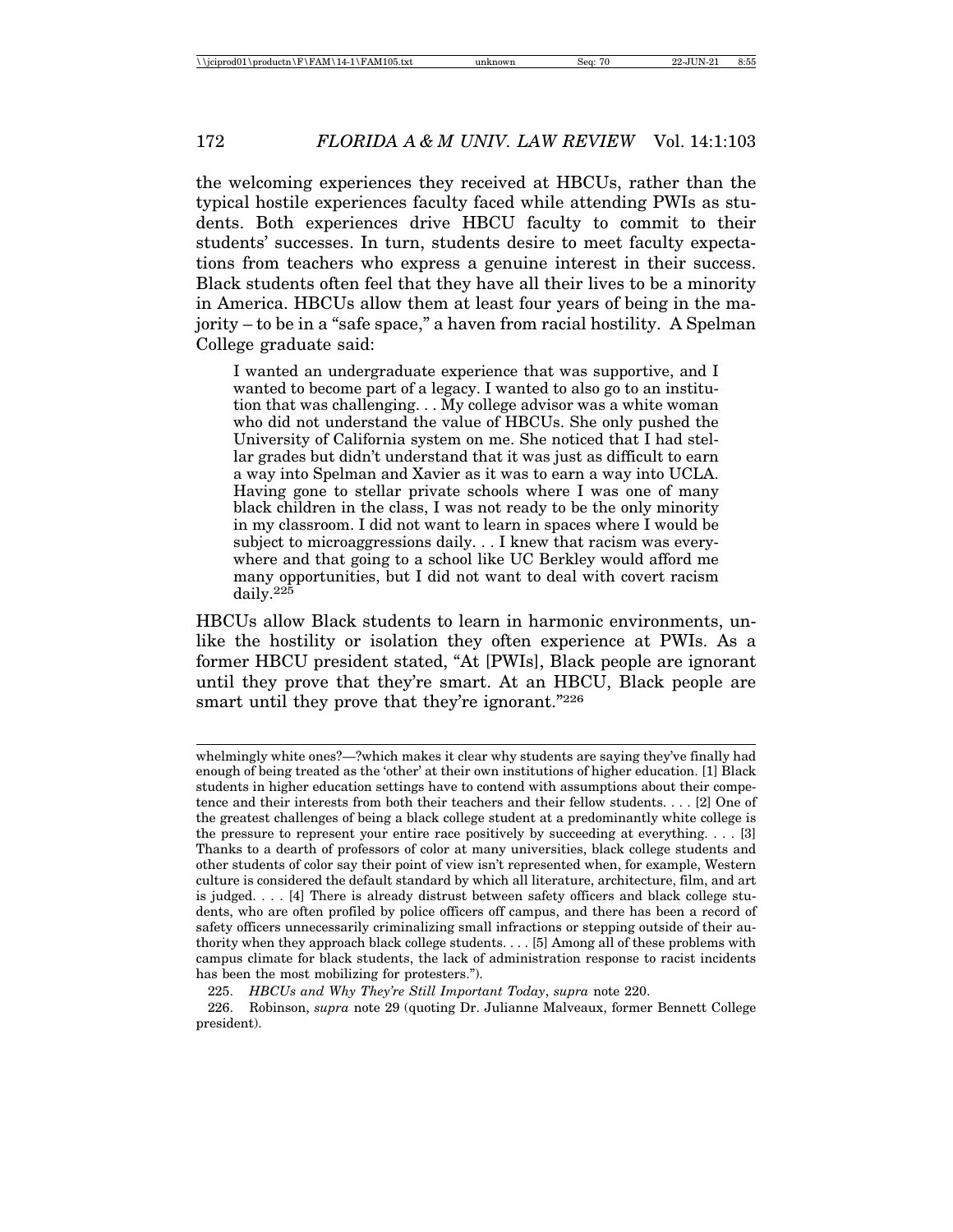HBCUs have served as the model of diversity and inclusion from their inception – indeed HBCUs pioneered the model. One remarkable example is Hampton University. It educated Blacks and other underrepresented people. Founded in 1868 with monies from the American Missionary Association, Hampton Normal and Agricultural Institute had a clear declared purpose:

[T]o train selected Negro youth who should go out and teach and lead their people first by example, by getting land and homes; to give them not a dollar that they could earn for themselves; to teach respect for labor, to replace stupid drudgery with skilled hands, and in this way to build up an industrial system for the sake not only of self-support and intelligent labor, but also for the sake of character.227

Booker T. Washington, a former enslaved person and 1875 graduate of Hampton, modeled its mission. In 1878, Hampton University admitted seventy American Indians, former prisoners of Fort Sill, after the Red River War, and began a Native American education program that lasted more than forty years.228 In 1879, Washington returned to his alma mater to help educate American Indians; in 1881, he helped found Tuskegee Normal and Industrial Institute in Alabama, now called Tuskegee University and became its first president.229 Tuskegee produces 70 percent of Black veterinarians in the United States.230

<sup>227.</sup> *History*, HAMPTON UNIV., http://www.hamptonu.edu/about/history.cfm (last visited Nov. 18, 2020); *see also History of American Women*, WOMEN HIST. BLOG, https:// www.womenhistoryblog.com/2014/11/mary-peake.html (last visited Nov. 18, 2020) (recognizing a little-known fact that some consider Hampton University as being founded in 1861 by Mary Peake, a Black teacher who had been secretly teaching enslaved and free Blacks since she was 16 and who started a school for the children of former enslaved persons during the summer of 1861, under the shade of a huge oak tree. This oak became known as the Emancipation Oak because in 1863, the Virginia Peninsula's Black community gathered under the oak to hear the first Southern reading of President Abraham Lincoln's Emancipation Proclamation, and this outdoor classroom provided the foundation of what would become Hampton University); DU BOIS, *supra* note 1, at 642 ("Mrs. Peake was a mulatto, whose father was an Englishman. She wanted to help her race, and she had gone among the slaves during slavery to teach them to read and write. . . . Her school was not only the first one at Hampton but the first of the kind in the South.").

<sup>228.</sup> *History, supra* note 227.

<sup>229.</sup> *Id*.; *see also Booker T. Washington*, *supra* note 102; AFR. AM. REGISTRY*, supra* note 102.

<sup>230.</sup> Ameera Steward, *How Tuskegee University Educates 70% of African-American Veterinarians in the U.S.*, ALA. NEWS CENT. (Apr. 1, 2019), https://www.alabamanewscenter. com/2019/04/01/tuskegee-university-educates-70-african-american-veterinarians-u-s/; *see* R. SCOTT BAKER, PARADOXES OF DESEGREGATION: AFRICAN AMERICAN STRUGGLES FOR EDUCA-TIONAL EQUITY IN CHARLESTON, SOUTH CAROLINA, 1926-1972 79 (2006) (reporting that in 1944, Tuskegee created the only veterinary school that admitted Blacks in the South).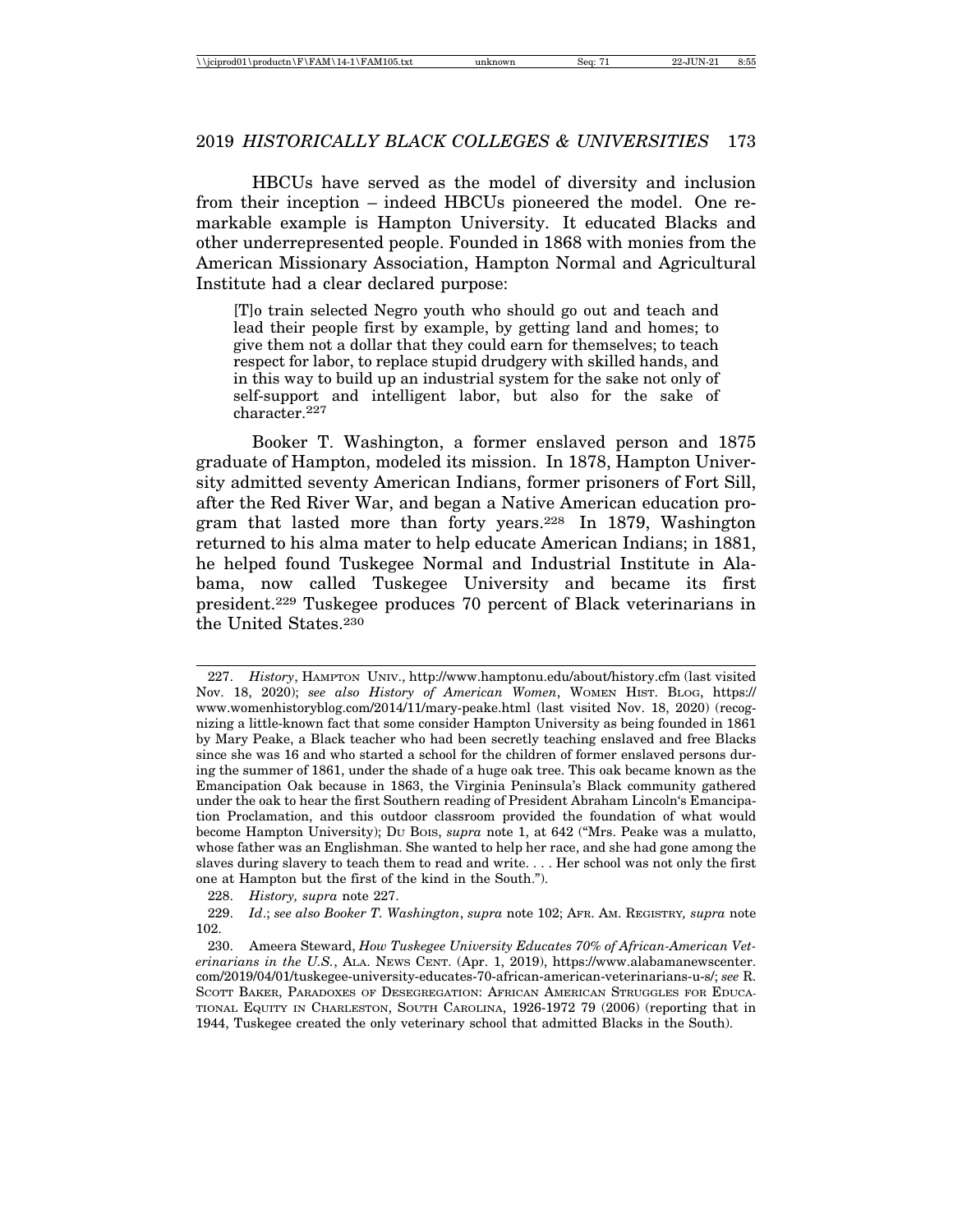### *B. Academic and Professional Success*

While remaining viable for over 150 years, HBCUs have remarkable histories in opening the doors to educate Blacks and other races. HBCUs must continue to be leaders in education because the system of social and political inequality built in slavery never ceases. The schools continue to be havens from racial hostility and environments that promote personal and spiritual growth, knowledge, and career opportunities because the stigma of being identified by color never ends.231

As a result of the educational opportunities denied generations of Blacks since slavery, even today there remain so many "first-generation" students in high school, undergraduate and graduate schools.232 HBCUs "serve a significant proportion of first-generation students and those who require financial assistance to afford college."233 HBCUs are successful in educating students PWIs decline to educate. HBCUs disproportionately enroll low-income, first-generation, and academically underprepared college students – precisely the students that the country most needs to obtain college degrees, and HBCUs traditionally have provided an affordable education to millions of students of color, graduating an outsized portion of America's African American professionals.234

<sup>231.</sup> FINKELMAN, *supra* note 13, at 12; *see also* ALEXANDER, *supra* note 19, at 197 ("Racial stigma is produced by defining negatively what it means to be black. The stigma of race was once the shame of the slave; then it was the shame of the second-class citizen; today the stigma of race is the shame of the criminal.").

<sup>232.</sup> Hoffman, *supra* note 28, at 104 ("Twenty percent of all first-professional degrees earned by Blacks were also earned at HBCUs.").

<sup>233.</sup> Krystal L. Williams & BreAnna L. Davis, *Public and Private Investments and Divestments in Historically Black Colleges and Universities*, ACE 8 (Jan. 2019), https:// www.acenet.edu/Documents/Public-and-Private-Investments-and-Divestments-in-

HBCUs.pdf; *see also About HBCUs*, *supra* note 17 (noting that 52% are first generation college students).

<sup>234.</sup> *About HBCUs*, *supra* note 17; *see also* Jennifer M. Johnson & Brian L. McGowan, *Untold Stories: The Gendered Experiences of High Achieving African American Male Alumni of Historically Black Colleges and Universities*, 8 J. AFR. AM. MALES IN EDUC. 23, 39 (2017) ("This study illustrates how HBCUs can serve as supportive environments for high achieving Black males. This analysis suggests that intentional programmatic interventions aside, the HBCU environment, consisting of the physical campus environment, the faculty, staff, and student population, serve as spaces where the identity of African American males is affirmed and they are able to actualize their potential. Families and students should consider these findings when making college choices. While there may be different resources available to students who attend PWIs, high achievers would do well to understand the potential benefits of attending HBCUs where issues around race, racism, and stereotypes are minimized.").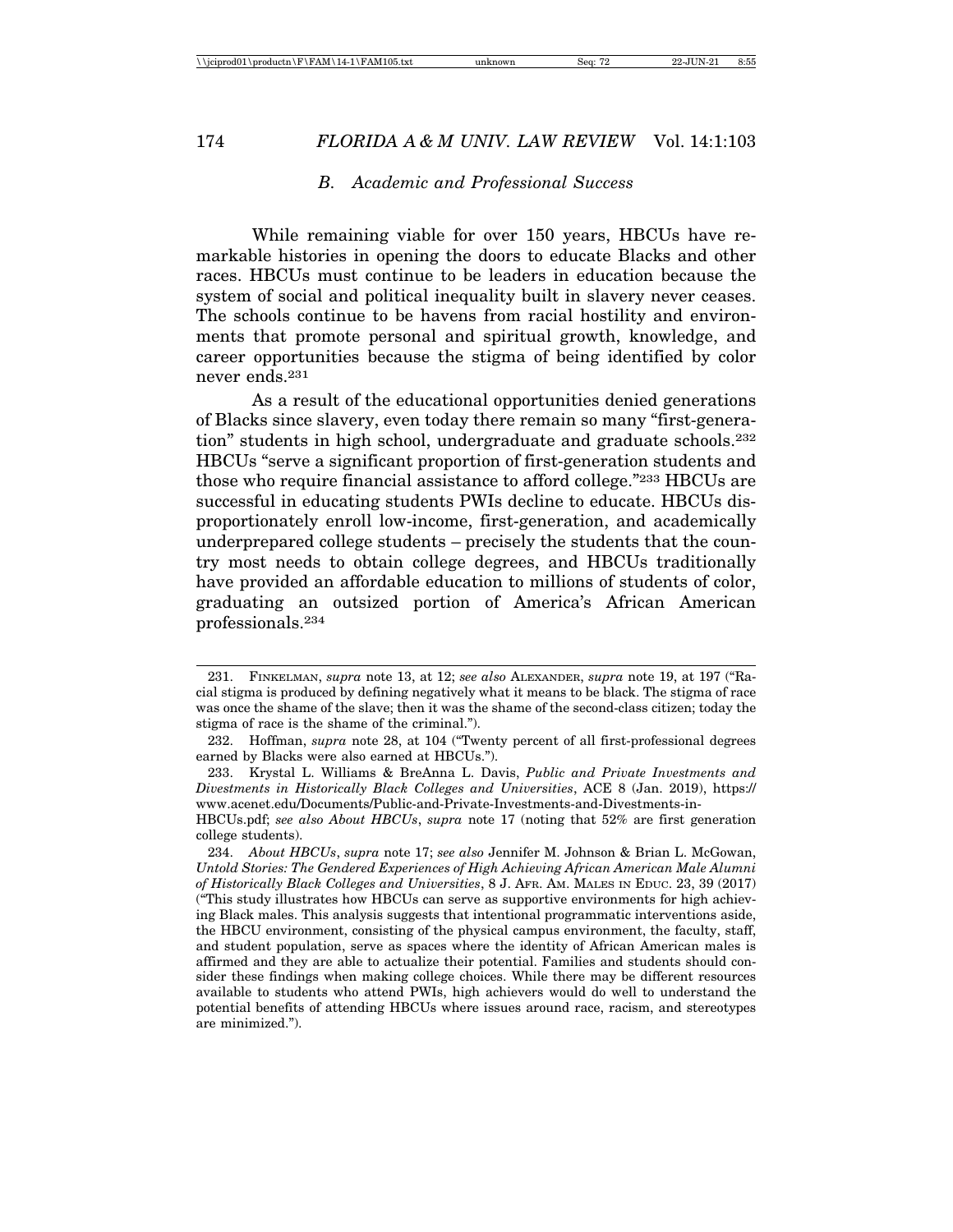### 1. Medicine

Because of racism, the world of medicine suffers from a lack of diversity within the field.235 HBCUs, which graduate the majority of Black doctors, have consistently worked to eliminate the disparity. However, the disproportionate allocation of funds for Black colleges, coupled with racism, led to the closing of five of the seven medical schools for African Americans around 1910.236 While Howard University and Meharry Medical College continue to serve as HBCU medical schools, this has not solved the problem of producing minority physicians.237 In fact, "[g]raduate and professional HBCUs hold the top three spots for medical schools that produce the highest number of Black medical school graduates."238 Notably, difficulties that African Americans face with medical careers involve a lack of mentorship, lack of a firm high school foundation in science, and a lack of support in "academic environments and institutional structures.239 Despite the challenges, HBCUs at the undergraduate level have committed to eliminate those hurdles and have to a large extent.

An example is Xavier University of Louisiana in New Orleans. Xavier, founded by Mother Katharine Drexel, "a former Philadelphia

237. Marybeth Gasman et al., *HBCUs and the Production of Doctors*, 4 AIMS PUB. HEALTH 579, 580-89 (2017), https://www.ncbi.nlm.nih.gov/pmc/articles/PMC6111265/ ("It would not be until 1966, shortly after the Civil Rights Act, that African Americans were admitted into all U.S. medical schools. Prior to that time, Howard and Meharry medical schools were solely responsible for the production of Black doctors."); *see also* Nina Lakhani, *Black Babies More Likely to Survive When Cared for by Black Doctors – US Study*, THE GUARDIAN (Aug. 17, 2020, 4:47 PM), https://www.theguardian.com/world/2020/aug/17/blackbabies-survival-black-doctors-study ("When cared for by white doctors, black babies are about three times more likely to die in the hospital than white newborns."); *see generally* Romano, *supra* note 10.

<sup>235.</sup> *See* Romano, *supra* note 10 at 261-63; *see also Black History Month, infra* note 236.

<sup>236.</sup> *See* Todd Savitt, *Abraham Flexner and the Black Medical Schools,* 98 J. NAT'L MED. ASS'N 1415, 1419 (2006) (describing the racism involved in the Flexner report that closed HBCU medical schools); *see also Smith, Part I supra* note 68, at 246; *Black History Month: A Medical Perspective: Education*, DUKE UNIV., https://guides.mclibrary.duke.edu/blackhistorymonth/education (last updated Nov. 10, 2020) ("Medical schools were closed to Blacks in the South and to a lesser degree in the North. Because of the color line in medicine, the first African-American physicians received their medical degrees abroad. A few older medical schools in the East admitted some blacks; namely, Harvard, Yale, and Pennsylvania. In the Midwest, Indiana, Northwestern, and Michigan accepted some African-American medical students. . . . Seven medical schools for blacks were established between 1868 and 1904. In 1895, there were 385 African-American doctors, only 7 percent from white medical schools. In 1905, there were 1,465 African-American doctors, only 14.5 percent from white medical schools. Almost 2,400 physicians were graduated from Howard and Meharry medical schools from 1890 to the end of WWI.").

<sup>238.</sup> Gasman & Nguyen, *supra* note 219, at 9.

<sup>239.</sup> *See* Marybeth Gasman et al., *supra* note 237, at 581.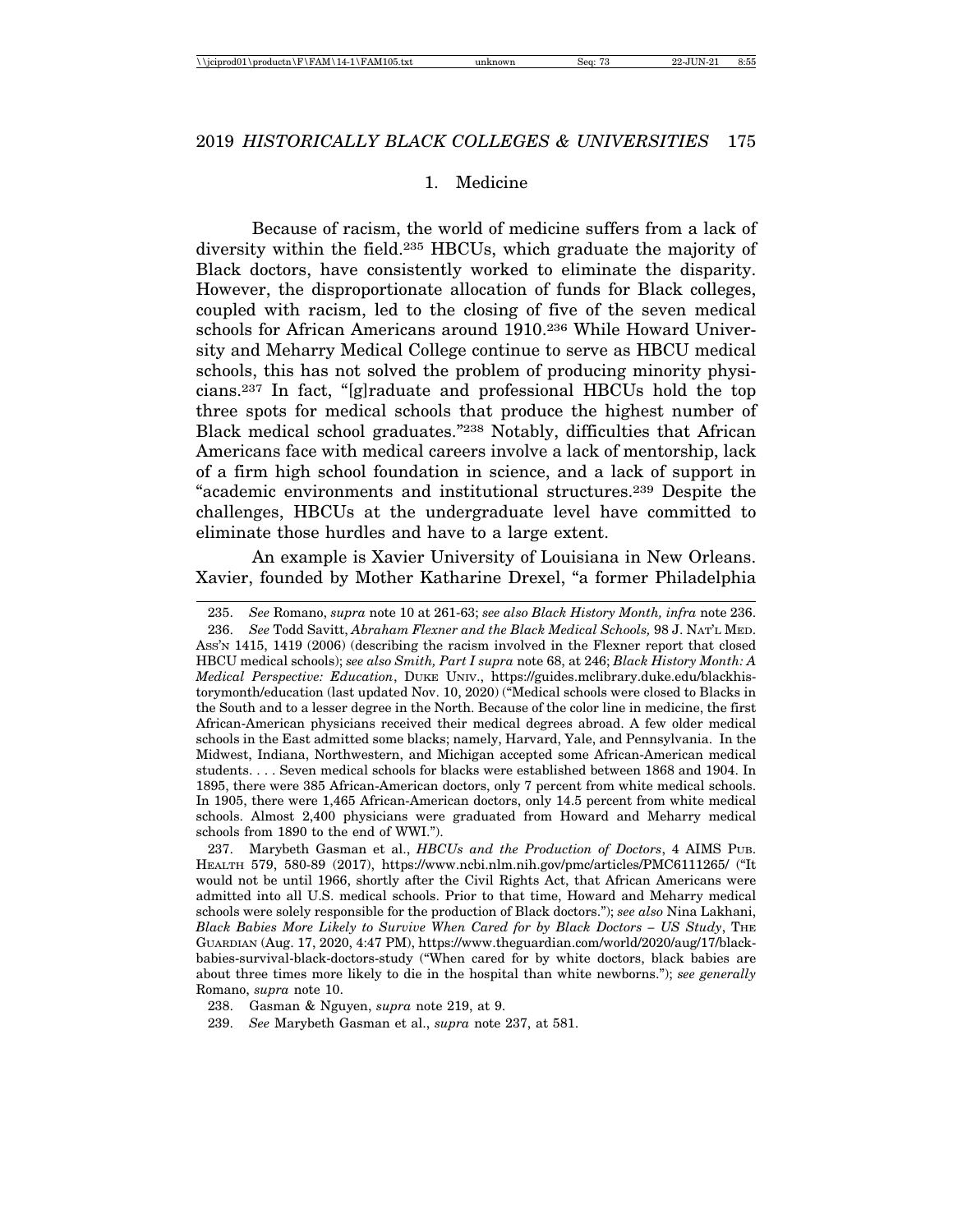socialite who founded the Sisters of the Blessed Sacrament and devoted her life to the education of African Americans and Native Americans," is the only HBCU associated with the Roman Catholic Church and is known for its remarkable production of doctors.240 Xavier, which flourished under the leadership of President Norman C. Francis, produces more Black students who graduate from medical school than any other university in the United States, and its College of Pharmacy is a top producer of Black pharmacists.241 Xavier continues to boast, like other HBCUs, that "its doors have, and still are, open to all races and creeds."242

#### 2. Education

Throughout the country, there is a significant disparity between the racial diversity of students and teachers. "Less than 20 percent of [public school] teachers are minorities nationwide, compared with more than half of students."<sup>243</sup> HBCUs produce over 50 percent of America's Black teachers.244 Since the establishment of HBCUs, education has been emphasized in the curriculum, which forced HBCUs to focus on liberal areas that have a fundamental strength in education.245 For all the obvious reasons mentioned in this article, Black students need Black teachers, but white students do as well. Studies show that Black students achieve more when taught by Black teachers rather than white teachers as white teachers often have low expectations of Black students and muffle student achievement through

242. *Xavier University of Louisiana: The Full Story, supra* note 240.

243. Laura Fay, *What's the Racial Breakdown of America's Public School Teachers*, THE 74 (Aug. 14, 2018), https://www.the74million.org/article/whats-the-racial-breakdown-ofamericas-public-school-teachers/.

244. *See* Leslie Fenwick, *Teacher Preparation Innovation and Historically Black Colleges and Universities (HBCUs)*, U. MICH. TEACHING WORKS 6 (Jan. 2016) (unpublished manuscript), http://www.teachingworks.org/images/files/TeachingWorks\_Fenwick.pdf; *see also About HBCUs*, *supra* note 17.

245. *See* JACKSON ST. UNIV., http://www.jsums.edu/education/ (last visited Nov. 18, 2020).

<sup>240.</sup> *Xavier University of Louisiana: The Full Story*, XAVIER UNIV., https:// www.xula.edu/history (last visited Nov. 18, 2020).

<sup>241.</sup> *Id.; see also* Gemma Greene, *Xavier University: The Perfect Prescription for Black Doctors*, BLACK DOCTOR.ORG (Sept. 14, 2015), https://blackdoctor.org/xavier-universitymore-black-doctors/ ("Xavier's campus boasts around 3,000 students and consistently produces more black students who apply to and then graduate from medical school than any other institution in the country. More than big state schools like Michigan or Florida. More than elite ivy league schools like Harvard and Yale. Xavier is also first in the nation in graduating black students with bachelor's degrees in biology and physics. It is among the top four institutions graduating black pharmacists. It is third in the nation in black graduates who go on to earn doctorates in science and engineering.").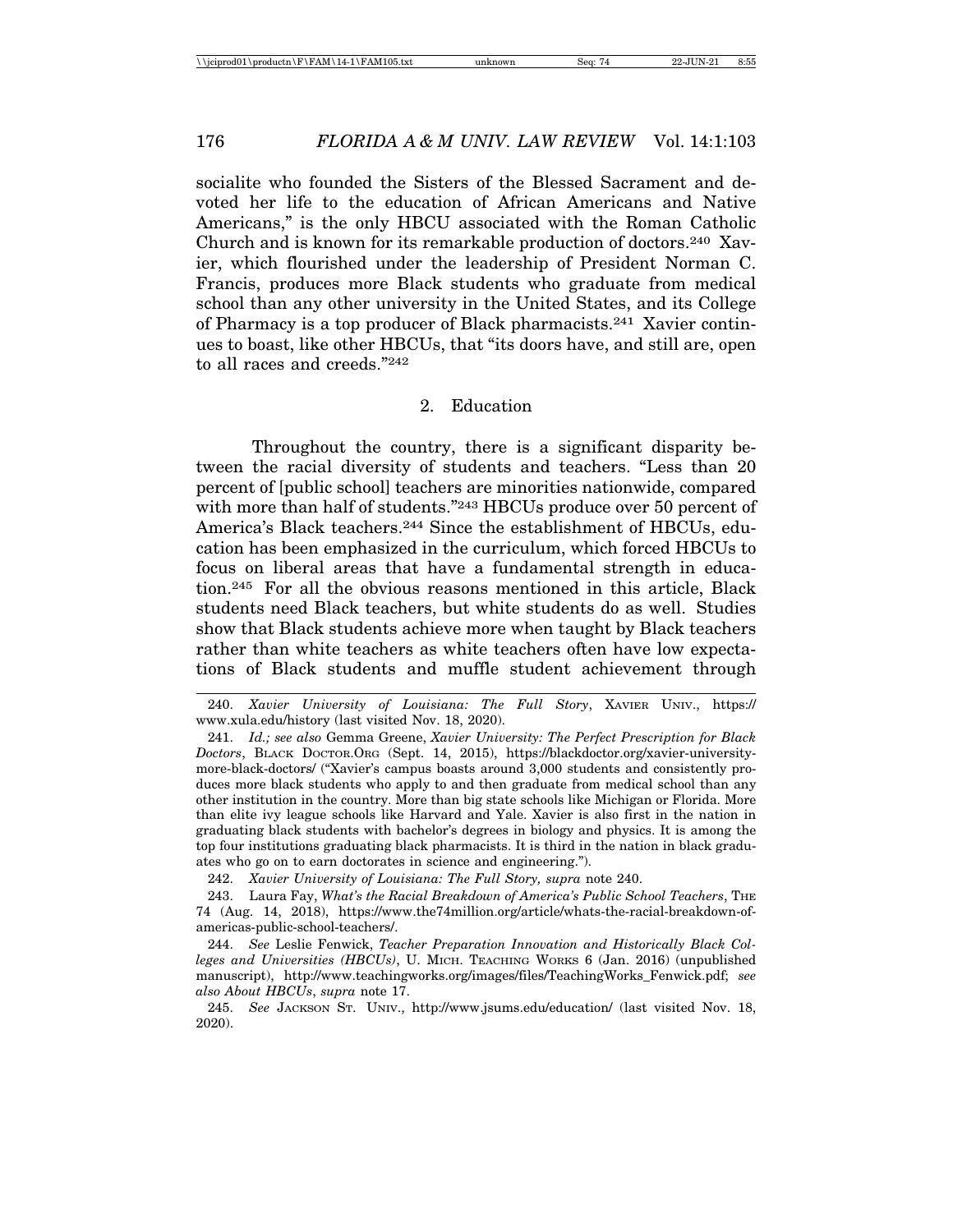racism.246 But white students and Black students deserve diverse instructors – as a part of undoing racism. $247$ 

Tennessee State University (TSU) located in Nashville, Tennessee, is recognized as the top producer of African American educators among HBCUs.248 TSU's method for HBCU student success in education consists of: (1) developing innovative teaching skills, and (2) encouraging empathy in the classroom.249 The Department of Teaching and Learning at TSU acknowledges that individual students have different learning styles and cultural backgrounds. Skilled teachers must be able to identify and accommodate the "educational needs" of students.250 Additionally, it is imperative for teachers to "demonstrate their values through their treatment of others" because teachers shape our future leaders.251

3. Science, Technology, Engineering & Mathematics (STEM)

HBCUs "play an outsized role" in producing Black graduates in STEM.252 Black students represent the lowest percentage of students earning degrees in STEM majors.253 Because of chronic underfunding, HBCUs lack "adequate libraries and scientific and research equipment and capabilities," which placed a serious handicap on many Black stu-

<sup>246.</sup> Perry, *supra* note 37; *see generally* Andre Perry, *"Discovering" Black Teachers at HBCUs*, THE HECHINGER REP. (May 16, 2017), https://hechingerreport.org/discoveringblack-teachers-hbcus/ ("Black educators have higher expectations of students of color, which reduces the chances of them unnecessarily suspending and expelling black and brown children. Black and brown teachers don't parachute into a culture they don't know, so they are able to connect with the students they're teaching. And black and brown teachers give students role models who affirm their culture.").

<sup>247.</sup> Perry, *supra* note 37; *see also* Cherng & Halpin, *supra* note 38; *see also* Mehera Bonner, *Michelle Obama Says "It's Up to All of Us" to Root Out Racism: "It Starts with Self-Examination,"* COSMOPOLITAN (May 30, 2020), https://www.cosmopolitan.com/entertainment/celebs/a32719361/michelle-obama-statement-george-floyd/ ("Race and racism is a reality that so many of us grow up learning to just deal with. But if we ever hope to move past it, it can't just be on people of color to deal with it.").

<sup>248.</sup> Dr. Larry Walker, *Top 10 HBCUs That Produce Teachers*, HBCU LIFESTYLE (July 2, 2015), https://hbculifestyle.com/top-10-hbcu-teachers/.

<sup>249.</sup> *Teaching & Learning*, TENN. ST. UNIV., http://www.tnstate.edu/teaching/ (last visited Nov. 18, 2020).

<sup>250.</sup> *Id.*

<sup>251.</sup> *Id.*

<sup>252.</sup> Gregory N. Price, *Historically Black Colleges Give Graduates a Wage Boost*, CON-VERSATION (Sept. 11, 2019), http://theconversation.com/historically-black-colleges-givegraduates-a-wage-boost-121810; *see also* Gasman, *supra* note 219.

<sup>253.</sup> Brian Joseph, *STEM and Blacks*, DIVERSE EDUC. (Nov. 12, 2018), https://diverseeducation.com/article/131698/.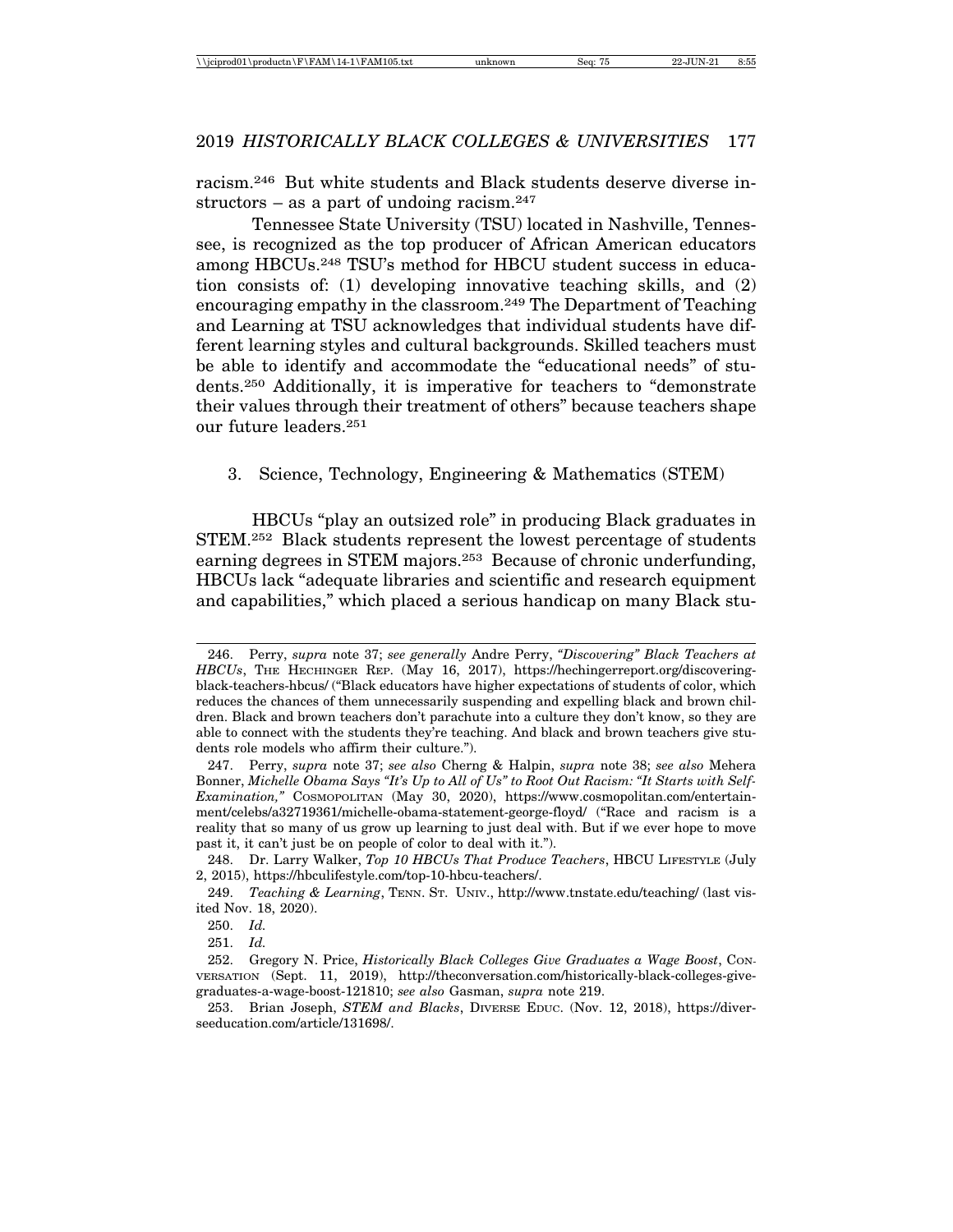dents.254 This handicap has negatively impacted Blacks entering STEM. Predominantly Black high schools also fail to offer classes that prepare Black students to attain STEM degrees in college.255 However, HBCUs are picking up the slack and increasing the number of Black students studying and working in STEM fields.256 "HBCUs remain critical in the effort to minimize racial disparities in STEM education achievement."257 HBCUs are responsible for educating nearly half of the Black women with STEM degrees and twenty-five percent of all undergraduate STEM degrees earned by Black students.258 HBCUs also produce significant numbers of undergraduates with STEM degrees who pursue graduate degrees in STEM.<sup>259</sup> Research reveals that HBCUs have the most success in preparing Black

256. *See* Gasman, *supra* note 219, at 3 (noting eight HBCUs as the top 20 institutions to award the most Science & Engineering bachelor's degrees to Black graduates from 2008- 2012 as Howard University, North Carolina AT&T State University, Florida A&M University, Spelman College, Hampton University, Southern University, Morgan State University and Alabama A&M University); Victoria Gross, *Top 10 STEM Historically Black Colleges and Universities*, NAT'L INSTS. OF HEALTH (Feb. 1, 2019), https://www.edi.nih.gov/blog/com munities/top-10-stem-historically-black-colleges-and-universities#:~:text=HBCUs%20pro duce%2027%25%20of%20African%20American%20students%20with,financial%20challen ges%2C%20and%20driving%20students%20to%20post-baccalaureate%20success ("Despite the fact that a large majority of African American students attend predominantly white institutions, 21 of the top 50 institutions for educating African American graduates who go on to receive their doctorates in science, math, and engineering, are HBCUs. HBCUs produce 27% of African American students with bachelor's degrees in STEM fields. HBCUs have implemented proven practices to assist students in STEM fields to obtain rich professional experiences, research opportunities, and mentorships; navigating through courses and financial challenges, and driving students to post-baccalaureate success.").

257. Gasman, *supra* note 219, at 3.

258. Caroline Harper, *HBCUs, Black Women, and STEM Success*, AM. COUNCIL EDUC. (May 14, 2018), https://www.higheredtoday.org/2018/05/14/hbcus-black-women-stem-success/; Mark K. Fiegner & Steven L. Proudfoot, *Baccalaureate Origins of U.S.-Trained S&E Doctorate Recipients*, NAT'L SCI. FOUND. (Apr. 2013), https://www.nsf.gov/statistics/infbrief/ nsf13323/nsf13323.pdf.

259. Harper, *supra* note 258; *The Impact of HBCUs on Diversity in STEM Fields*, *supra* note 255 ("Twenty five percent of African American graduates with STEM degrees come from HBCUs. HBCUs graduated 46 percent of black women who earned degrees in STEM disciplines between 1995 and 2004. Eight HBCUs were among the top 20 institutions to award the most Science & Engineering bachelor's degrees to black graduates from 2008-

<sup>254.</sup> Office for Civil Rights, *supra* note 19.

<sup>255.</sup> *The Impact of HBCUs on Diversity in STEM Fields*, UNCF, https://www.uncf.org/ the-latest/the-impact-of-hbcus-on-diversity-in-stem-fields (last visited Nov. 18, 2020) ("Many African American high school students lack access to the educational resources needed to prepare them to earn STEM degrees. The U.S. Department of Education reports that, among public high schools serving predominantly African American students, less than one-third of schools offer calculus and about 40% offer physics. African American students represent 16% of the country's high school students, yet only nine percent of them take an advanced placement course. It is for these reasons, among others, that many disadvantaged African American students are not prepared to pursue and succeed in a STEM degree in college.").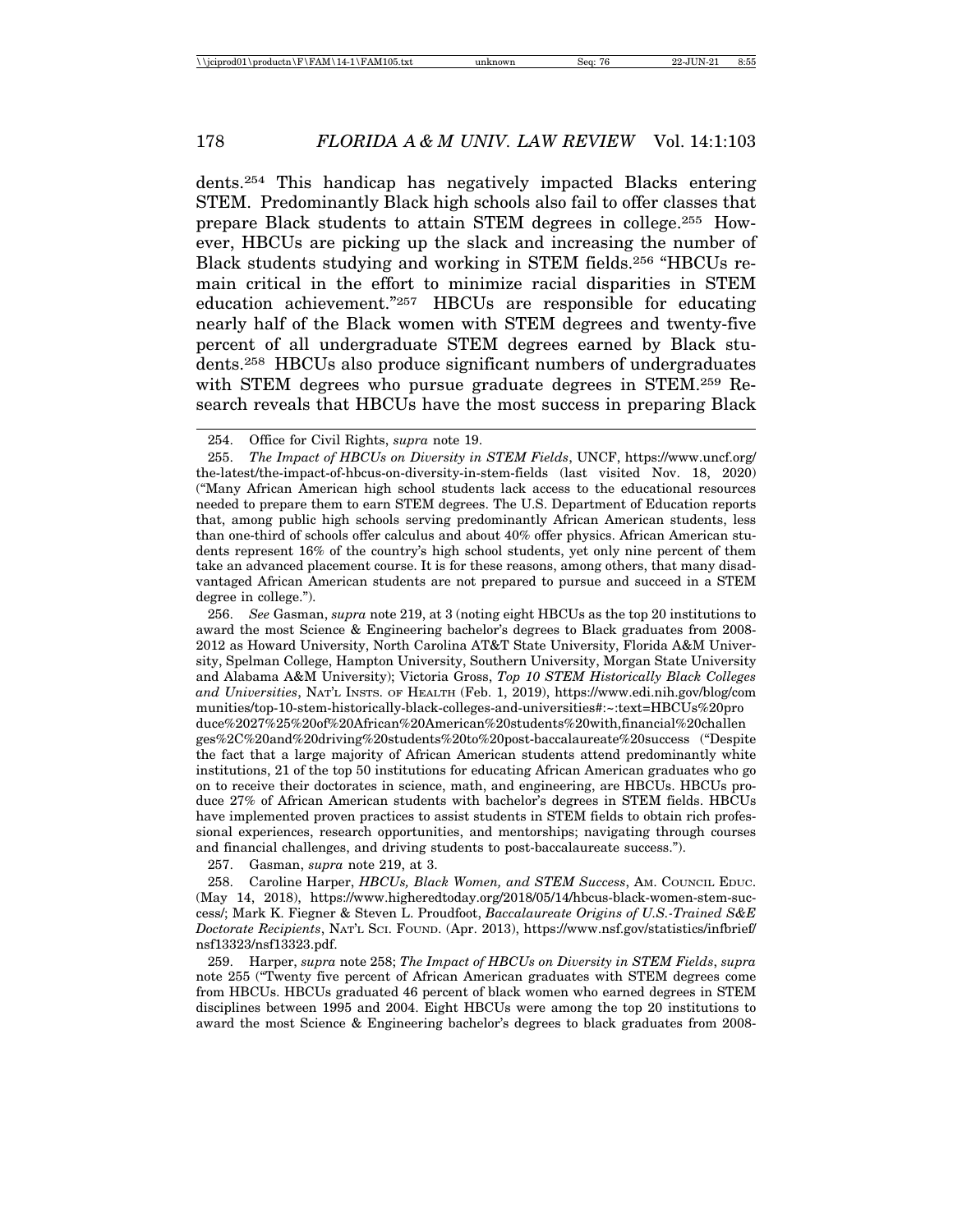students for science careers. They do this by, "[a] supportive atmosphere; a diverse, encouraging faculty; and deliberately preparing students for PhDs."260

## 4. Law

The legal profession appears to have taken momentous steps towards diversifying a field that has historically refused to welcome Blacks. Black lawyers are antagonists to the institution of white supremacy because they have successfully argued to overturn laws designed to maintain racial inequality in America. Although there appear to be numerous notable Black lawyers, the barriers to legal education remain. In 2008, the United States elected its first African American president and first lady, Barack and Michelle Obama, both lawyers. There is some racial diversity on the United States Supreme Court. In Harris County, Texas, nineteen African American women were elected as judges in 2018.<sup>261</sup> However, the Bureau of Labor statistics reveals a lack of racial diversity in the law profession; the profession is overwhelmingly white, hovering around 85 percent white and only five percent Black.262

"The legal profession remains one of the least diverse of any profession," and this result appears intentional based on the exclusion of Blacks from the American Bar Association (ABA) until 1943, and the coordinated effort of the Association of American Law Schools (AALS) to eliminate minority serving law schools.263 The lack of minorities

261. Andrew Schneider, *Meet 'Black Girl Magic,' the 19 African-Americans Women Elected as Judges in Texas*, NPR (Jan. 16, 2019, 4:17 PM), https://www.npr.org/2019/01/16/ 685815783/meet-black-girl-magic-the-19-african-american-women-elected-as-judges-intexas.

262. *Labor Force Statistics from the Current Population Survey*, U.S. BUREAU LAB. STAT., https://www.bls.gov/cps/cpsaat11.htm (last modified Jan. 22, 2020).

263. Allison E. Laffey & Allison Ng, *Diversity and Inclusion in the Law: Challenges and Initiatives*, A.B.A. (May 2, 2018), https://www.americanbar.org/groups/litigation/committees/jiop/articles/2018/diversity-and-inclusion-in-the-law-challenges-and-initiatives/; *see also* SMITH, *supra* note 104, at 41-42; *see also* Mary Wright, *Mission Accomplished? The*

<sup>2012.</sup> HBCUs are the institution of origin among almost 30 percent of black graduates of science and engineering doctorate programs.").

<sup>260.</sup> Andrea Widener, *Who Has the Most Success Preparing Black Students for Careers in Science? Historically Black Colleges and Universities,* CHEM. & ENG'G. NEWS (Sept. 4, 2020), https://cen.acs.org/education/success-preparing-Black-students-careers/98/i34 ("'It's remarkable how much these institutions are doing, given the stressors and constraints that they face,' says Kent McGuire, program director of education at the William and Flora Hewlett Foundation, who cochaired a 2019 National Academies of Sciences, Engineering, and Medicine study on minority-serving institutions. 'If faculty at HBCUs are given supports similar to those available at predominantly white institutions,' McGuire says, 'you'll see the return on investment is pretty significant.'").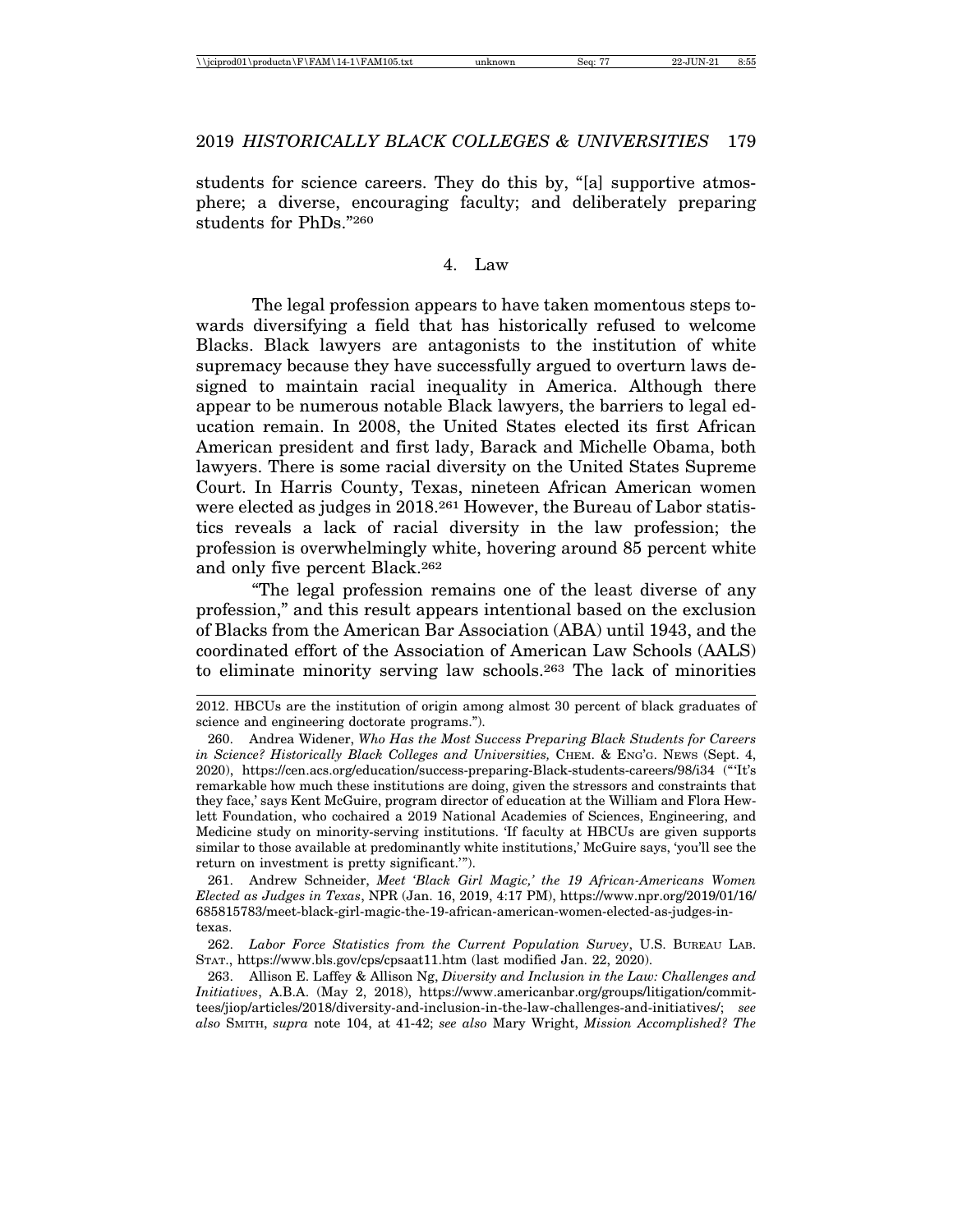represented in the legal field will continue to exist until the lack of diversity is acknowledged as a problem and there are authentic efforts to cure it. The ABA reported that in ten years, 2007 to 2017, the number of active African American lawyers only increased from four to five percent.264 Of the 101 accredited HBCUs in the United States, many of which once had programs or law departments to award law degrees, only six have law schools that currently offer ABA-accredited legal degrees.265

Founded in 1869, shortly after the abolishment of slavery, Howard University School of Law was the first HBCU to provide Blacks an education in law. "There was a great need to train lawyers who would have a strong commitment to helping black Americans secure and protect their newly established rights."266 Howard Law began as a department within the larger university, which was founded in 1867 to train Black teachers and ministers. In the twentieth century, the law school flourished into a bastion of civil rights advocacy after it became ABA-accredited in 1931.267

Howard Law is particularly significant to education and equality in America. Charles Hamilton Houston, the first Black editor of the HARVARD LAW REVIEW, was admitted to practice in 1924. Committed to obtaining full and equal rights for Black people in America, he became the dean of Howard Law in 1929 and trained its law students in civil rights advocacy. The roster of those graduates includes legends in the

*Unfinished Relationship between Black Law Schools and Their Historical Constituencies*, N.C. CEN. L. REV. 1, 1 (2016) ("Today, there are six historically Black law schools operating in the United States. These are all that remain of the twenty-two Black law schools that were in existence at some point beginning in 1869.").

<sup>264.</sup> *ABA National Lawyer Population Survey*, A.B.A., https://www.americanbar.org/ content/dam/aba/administrative/market\_research/national-lawyer-populationdemographics-2009-2019.pdf (last visited Nov. 18, 2020).

<sup>265.</sup> *List of ABA-Approved Law Schools*, A.B.A., https://www.americanbar.org/groups/ legal\_education/resources/aba\_approved\_law\_schools/in\_alphabetical\_order/ (last visited Nov. 18, 2020) (listing District of Columbia, Florida A&M, Howard, North Carolina Central, Southern University, and Texas Southern as ABA-accredited institutions); *see also* SMITH, *supra* note 104, at 50, 55-65 (identifying over 20 Black schools that offered law degrees).

<sup>266.</sup> *Our History*, HOWARD UNIV. SCH. L., http://www2.law.howard.edu/content/our-history (last visited Nov. 18, 2020); *see also* Hill, *supra* note 20, at 697-98 (noting the first students at Howard University were four white girls who were daughters of two of the founders).

<sup>267.</sup> *Our History*, *supra* note 266; *see also Howard University School of Law: Preparing for Struggle*, SMITHSONIAN NAT'L MUSEUM AM. HIST., https://americanhistory.si.edu/brown/ history/3-organized/hu-law-school.html (last visited Nov. 18, 2020).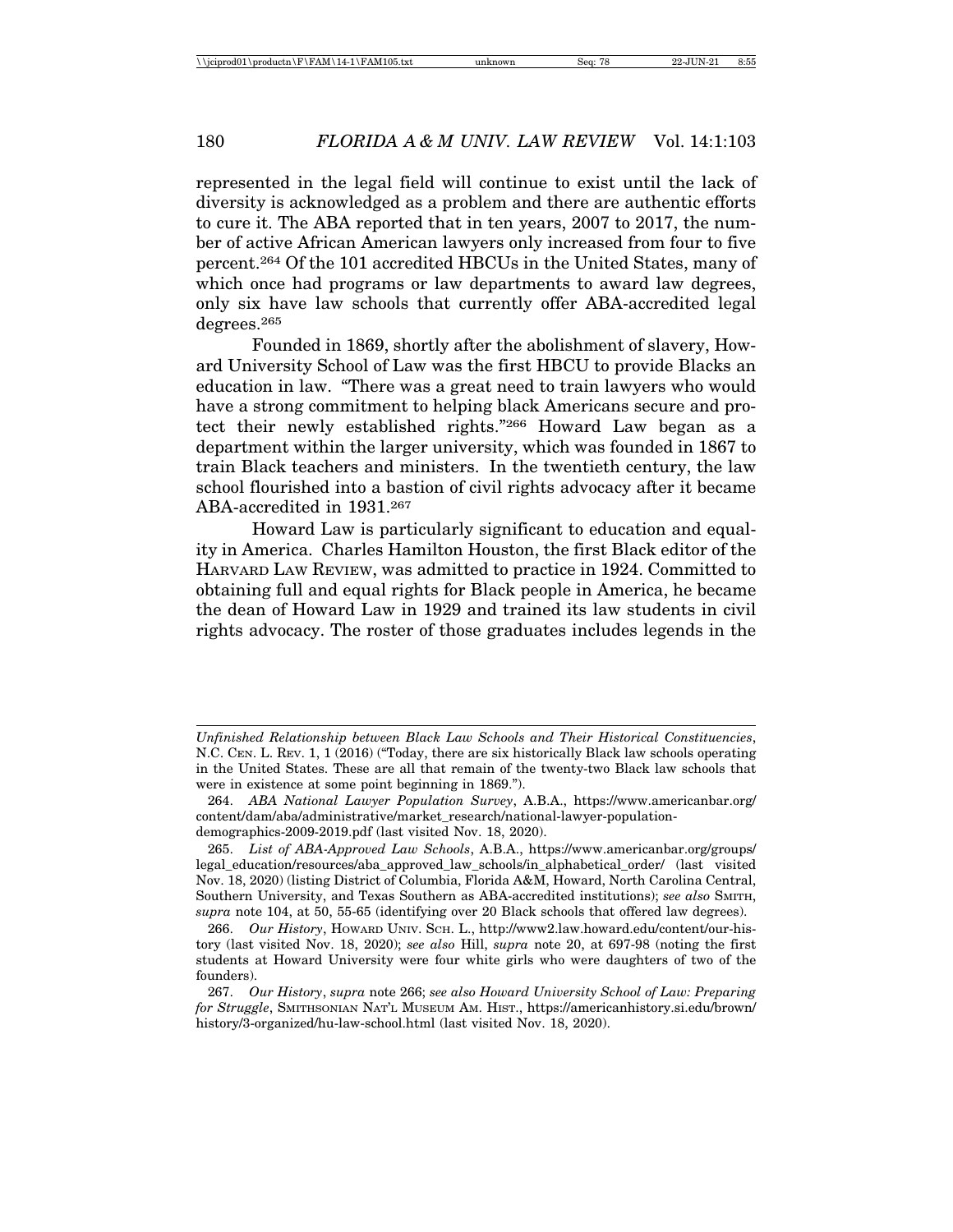civil rights struggle, such as Thurgood Marshall, who would later successfully argue for the abdication of "separate but equal."268

It was common in the early 20th century for HBCU law schools to be successful training grounds for civil rights advocacy. Likewise, their dedication to the achievement of justice for African Americans caused white-dominated legislative bodies to underfund or close Black law schools for no legitimate reason.<sup>269</sup> Nevertheless, HBCU law schools trained students who dedicated their lives serving as the architects behind dismantling racial inequality.

Marshall, the grandson of a man enslaved as a child who escaped, exemplified the excellence of HBCUs. He became the first Black justice on the United States Supreme Court in 1967 when he was appointed by President Lyndon Johnson.270 In 1930, Marshall earned his undergraduate degree at Lincoln University, an HBCU in Pennsylvania, and that same year, he was denied admission to the University of Maryland School of Law because he was Black.271 That fueled his desire to pursue equality for Black Americans, and he trained at Howard Law, where he graduated in 1933.272 In that same year, Marshall successfully sued the University of Maryland to admit Donald Gaines, a Black Amherst University graduate.273

Other HBCU law schools emerged as a compromise in states' efforts to maintain the dual education system based on race. They were an alternative for Blacks denied admission to state law schools, which were for whites only. For example, Southern University Law Center (SULC), located in Louisiana, was established in 1946 after Charles J. Hatfield, III, an African American, sued for admission into a "state in-

273. *Timeline of Thurgood Marshall*, THURGOOD MARSHALL, http://thurgoodmarshall.com/ (last visited Nov. 18, 2020).

<sup>268.</sup> *See Charles Hamilton Houston*, SMITHSONIAN NAT'L MUSEUM AM. HIST., https:// americanhistory.si.edu/brown/history/3-organized/charles-houston.html (last visited Nov. 18, 2020).

<sup>269.</sup> *See* SMITH, *supra* note 104, at 58 (highlighting how Allen University, an HBCU, would graduate its law students in 1.5 years and they were "so well prepared that 'the South Carolina Supreme Court . . . issued a special commendation' to them"); *see also* Washington, *supra* note 20, at 167 ("The [Allen] Law Department, functioning as a training ground for potential advocates, was probably viewed by many as a threat to the maintenance of racial 'stability.'"); *see also* Longa, *infra* note 275; *see also* W. LEWIS BURKE, ALL FOR CIVIL RIGHTS: AFRICAN AMERICAN LAWYERS IN SOUTH CAROLINA, 1868–1968, at 90-96 (2017) (finding Allen Law Department closed because of racial tension and several other factors).

<sup>270.</sup> Patricia Daniels, *Biography of Thurgood Marshall, First Black Supreme Court Justice*, THOUGHTCO, https://www.thoughtco.com/thurgood-marshall-1779842 (last updated Jan. 23, 2020).

<sup>271.</sup> *Id.*

<sup>272.</sup> *Id.*; *see also* SMITH, *supra* note 104, at 368 n.275.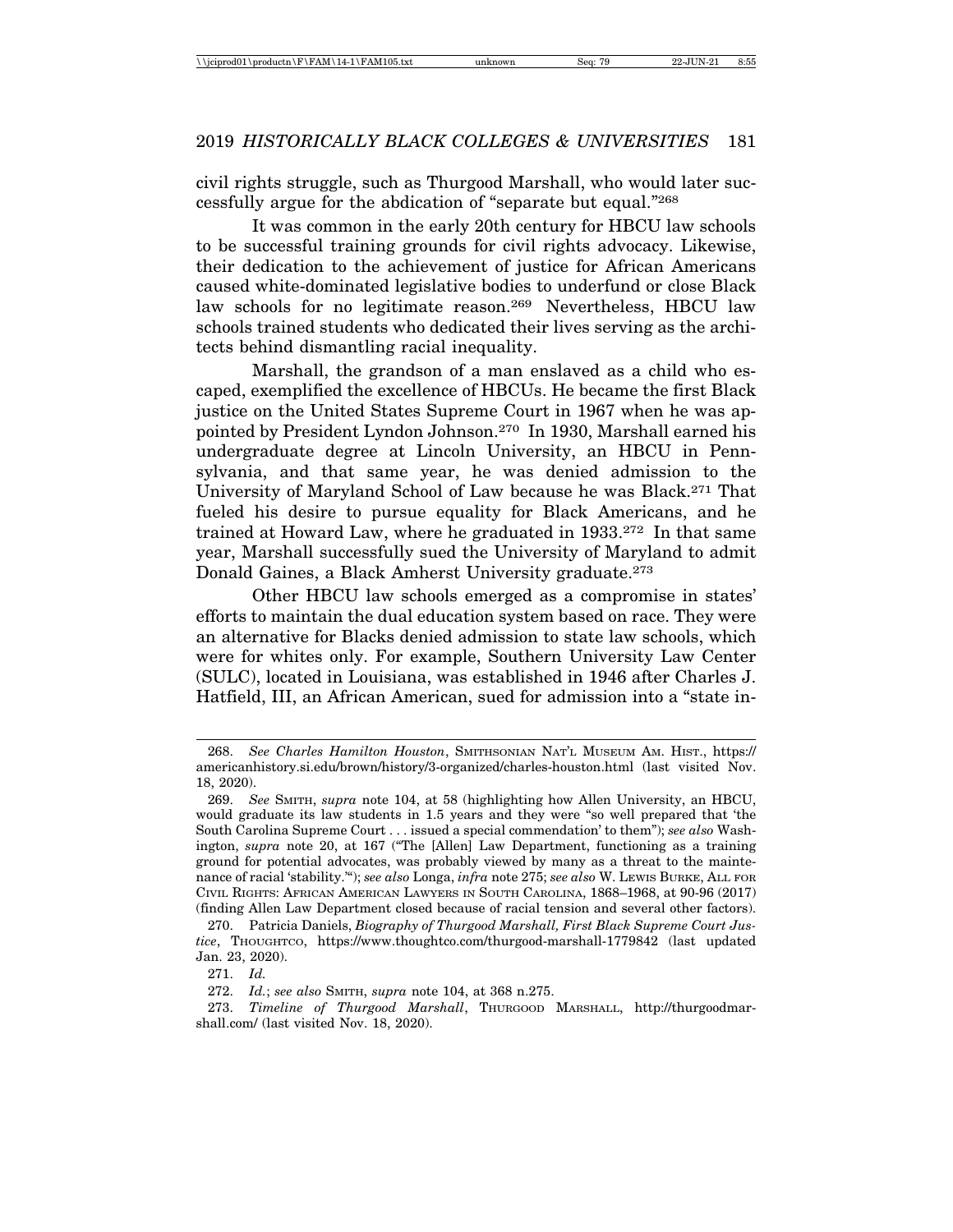stitution."274 Instead of allowing his admission, the Louisiana Board of Education took "positive steps to establish a Law School for Negroes at Southern University. . .to be in operation for the 1947-1948 session," but despite such efforts, the newly formed Black law schools were never equally funded – the white-dominated legislative bodies ensured that.275

Similarly, the law school at Texas Southern University was founded as a result of Heman M. Sweatt suing the University of Texas School of Law after he was denied admission because he was Black.<sup>276</sup> Marshall, then chief counsel for the NAACP Legal Defense Fund, successfully argued the case before the all-white United States Supreme Court in 1950, resulting in the Texas Legislature enacting enabling legislation for a Black law school.277 In 1978, the law school was renamed the "Thurgood Marshall School of Law."278 "Each year, the Law School ranks in the top five (5) in the nation in the number of African-American law graduates. In addition, it ranks in the top twenty-five (25) in the number of Mexican-American or Chicano graduates."279

As discussed in the opening of this article, FAMU Law was also established so that University of Florida could avoid admitting Virgil Hawkins to its law school in 1949. After being closed for 34 years,

<sup>274.</sup> *About,* SOUTHERN UNIV. L. CTR., http://www.sulc.edu/page/about (last visited Nov. 18, 2020); Scottie Hunter, *Black History: Charles Hatfield Creates SU Law School, Changes Fabric of Legal Education in the State*, WAFB (Feb. 15, 2018, 3:09 PM), https:// www.wafb.com/story/37509729/black-history-charles-hatfield-creates-su-law-schoolchanges-fabric-of-legal-education-in-the-state/.

<sup>275.</sup> *About, supra* note 274*; see also* Sweatt v. Painter, 339 U.S. 629 (1950); *see also* SMITH, *supra* note 104, at 50, 55-65 (noting other Black law schools that formed as a result of PWIs refusing Black students' admission); *see also* Gaines, 305 U.S. at 337, *supra* note 207 (holding that under the "separate but equal" doctrine the University of Missouri had to allow Gaines' admission or establish a separate law school for Black students); *see also* Ernesto A. Longa, A History of America's First Jim Crow Law School Library and Staff, 7 CONN. PUB. INT. L. J. 77, 78-83, 103 (2007) (noting that Lincoln University (Missouri) was given state funds "to provide Missouri's black residents with legal educational facilities and training equal to that provided Missouri's white residents at the University of Missouri" as an option by the U.S. Supreme Court so as to deny Lloyd Gaines' admission to the state's white law school, and thus, Lincoln's law school was the first Jim Crow law school, created with \$200,000 and in the same bill the University of Missouri received \$3,000,000, which was clearly unequal funding that would prevent equal facilities and training as the Supreme Court required).

<sup>276.</sup> *History of Thurgood Marshall School of Law*, TEX. SOUTHERN UNIV., http:// www.tsulaw.edu/welcome/history.html (last visited Nov. 18, 2020).

<sup>277.</sup> *Id.*

<sup>278.</sup> *Id.*

<sup>279.</sup> *Id.*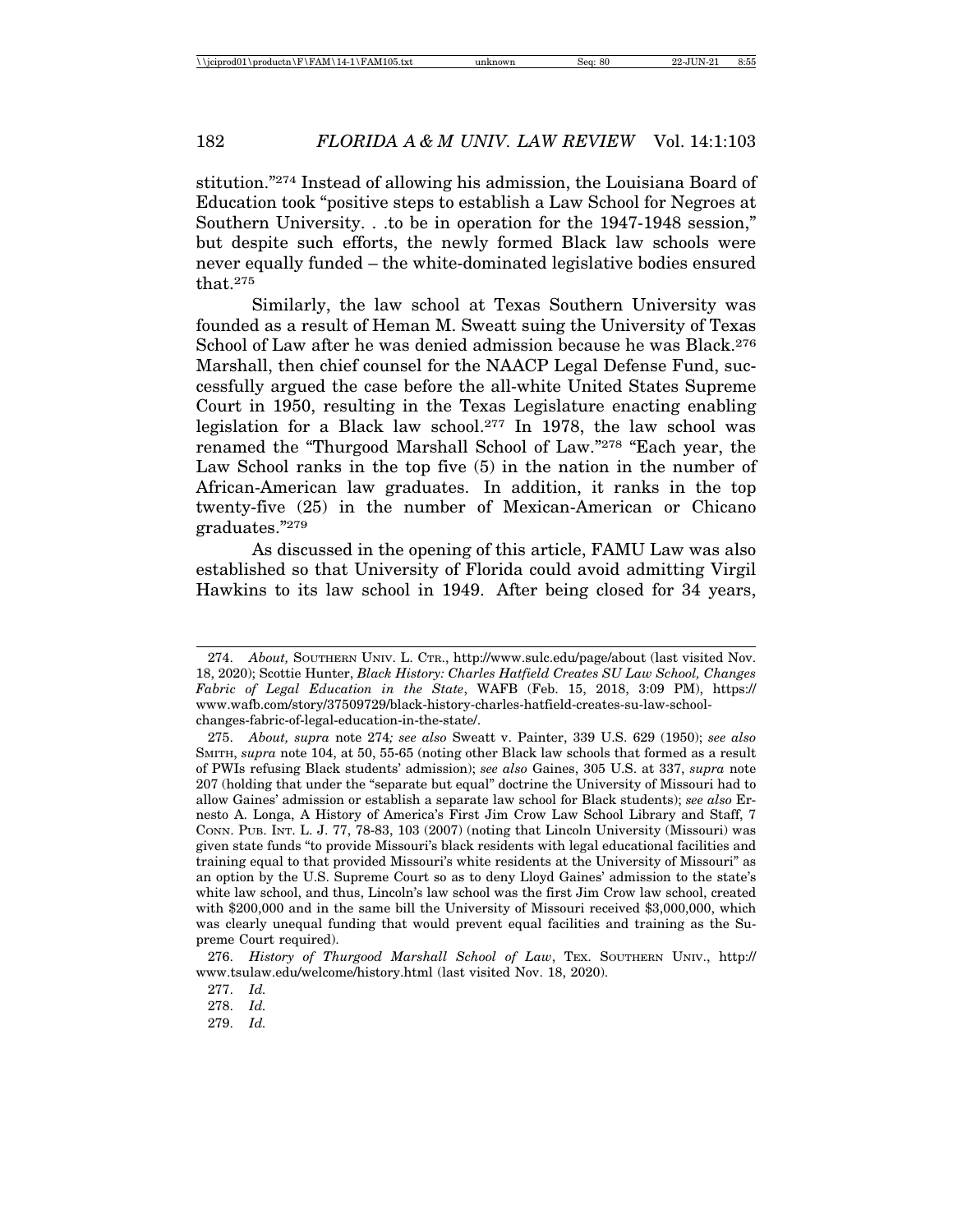FAMU Law re-opened its doors in 2002.280 It has been ranked as one of America's most diverse law schools with a blend of Black (51%), white (26%), Hispanic (18%), Asian (2%), American Indian (.47%), and other (2 students).281 Like other HBCUs, FAMU Law is committed to educate students from historically underrepresented communities, largely African American students, who may not have a chance to be a lawyer otherwise. HBCUs are successful in uplifting this under-served population even though it is expensive. One study revealed:

Although serving the underserved is an important social justice goal in education, the HBCU presidents, in this study, talked at length about several challenges that they face in trying to serve underserved communities, one of which is finances (i.e., economic resources or lack thereof). Serving underserved communities is hard work, according to our participants, and it takes a lot of money. One president pointed out several areas where additional resources are sorely needed given the institution's commitment to serving "those with the least;" areas included facilities, scholarships, student support services, and even remedial or developmental education.282

Florida International University College of Law, founded simultaneously with the re-establishment of FAMU Law, has a median LSAT score over ten points higher than FAMU Law.283 The median LSAT at UF Law and FSU Law is nearly 20 points higher than FAMU Law.284 Even if claimed as a school mission, no other Florida law school has the historical mission and responsibility like FAMU Law,

283. *FIU Law Factsheet 2019*, ISSUU (Oct. 13, 2019), https://issuu.com/lawweb/docs/ fiu\_law\_factsheet\_2019 (reporting median LSAT: 157); *Fall 2019 Entering Class Profile*, FLA. AGRIC. & MECH. UNIV., https://law.famu.edu/students/prospective-students/class-profile/ (last visited Nov. 18, 2020) (reporting median LSAT: 146).

284. *Entering Class Profile*, UNIV. FLA. L., https://www.law.ufl.edu/admissions-2/apply/ entering-class-profile (last visited Nov. 18, 2020) (reporting median LSAT: 164); *Admis-*

<sup>280.</sup> *FAMU College of Law Historical Timeline*, FLA. AGRIC. & MECH. UNIV., https:// law.famu.edu/about-us/college-of-law-history/ (last visited Nov. 18, 2020).

<sup>281.</sup> *Law School Diversity Index*, U.S. NEWS & WORLD REP., https://www.usnews.com/ best-graduate-schools/top-law-schools/law-school-diversity-rankings (last visited Nov. 18, 2020); *Fall 2019 Entering Class Profile*, FLA. AGRIC. & MECH. UNIV., https://law.famu.edu/ students/prospective-students/class-profile/ (last visited Nov. 19, 2020).

<sup>282.</sup> Esters & Strayhorn, *supra* note 22, at 127; *see also* Danielle Moran & Fola Akinnibi, *Howard Taps Bond Market Most Black Colleges Miss Out On*, BLOOMBERG (July 7, 2020, 12:35 PM), https://www.bloomberg.com/news/articles/2020-07-07/howard-taps-bondmarket-most-black-colleges-miss-out-on ("Serving underrepresented groups means that Black institutions have to chip in more for tuition for low-income students than peers, said Emily Wadhwani, an analyst for Fitch Ratings. Their endowments are much smaller as well, with the median endowment coming in at half that of a comparable predominantly white school, according to the 2018 GAO report. The combined endowment of all 101 HBCUs totals about \$3.86 billion, a tenth of Harvard University's endowment, according to an estimate by the United Negro College Fund.").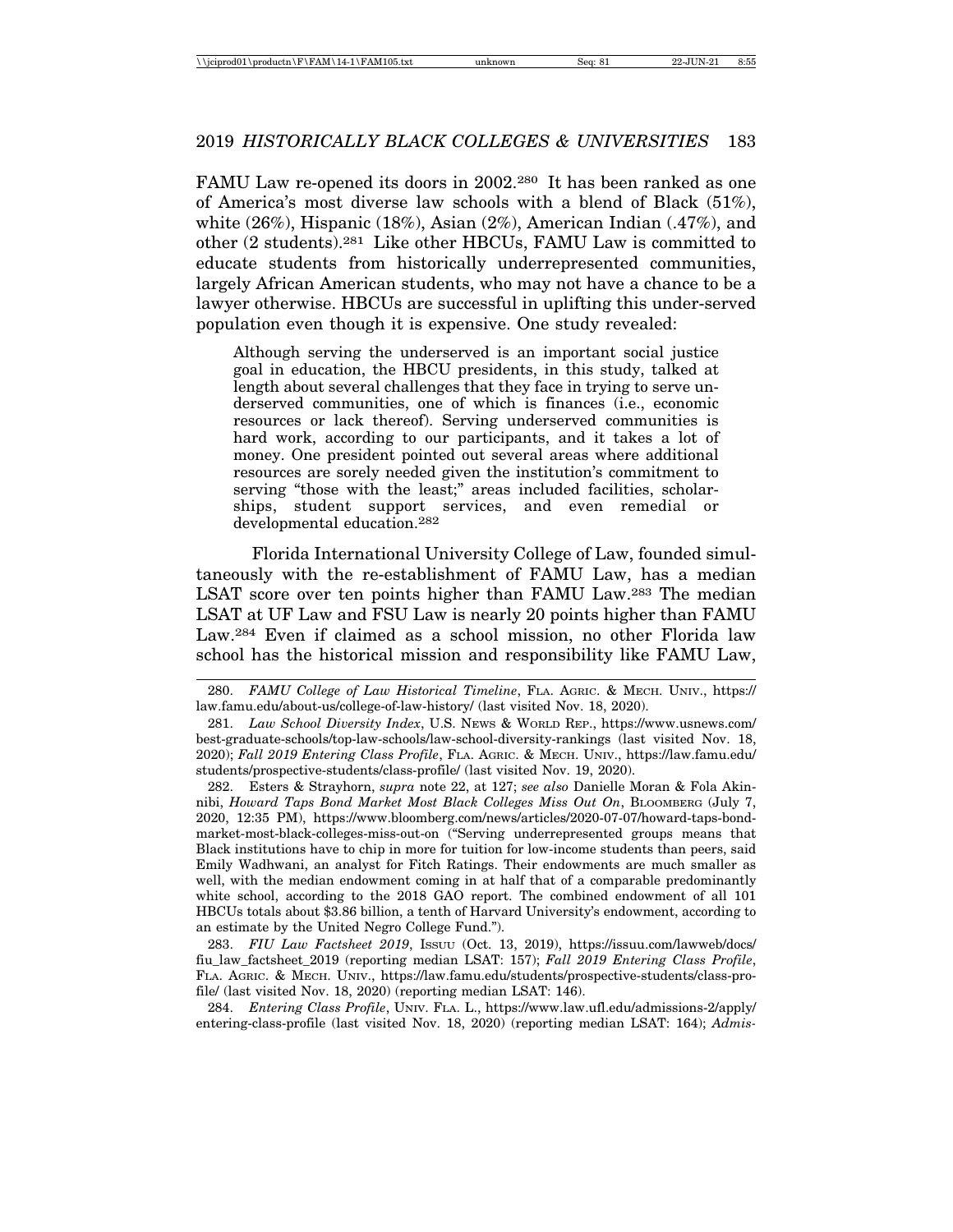continuing its legacy and mission of educating historically underrepresented and under-served students, often first-generation high school, college and professional school.

It is not unusual for FAMU Law students, who have been denied admission to other law schools, to succeed in their first year at FAMU Law, then transfer to one of the law schools that initially denied them admission and return to FAMU Law to inform its faculty that the support and teaching FAMU Law professors provided to them while at FAMU was unparalleled. FAMU succeeds in identifying those who appear not up to the task of navigating their way through law school and nurturing them to completion, aiding them through missteps, mishaps, defeats or repeats along the way. FAMU Law has measured success as its graduates' employment includes judges, law firm partners, entrepreneurs, corporate executives and more.

### *C. Racial Transformation*

HBCUs matter for other critical reasons as well. There continue to be discussions on whether Black history should be taught in schools. Historically, there was not much state support, although that is changing based on the recent pressure from the Black Lives Matter Movement (BLM), a global movement focused on realizing justice for Black people all over the world. In 2019, Nikole Hannah-Jones, a Pulitzer Prize-winning reporter covering racial injustice, created the landmark 1619 Project to reexamine the consequences of slavery and the legacy of African Americans in the United States. Senselessly claiming that the 1619 Project is radical, historical revisionism to teach America's children to hate America, Republican Senator Tom Cotton introduced federal legislation, Saving American History Act of 2020, to prevent federal funds to any public school to teach the 1619 Project.285 Although the bill is unlikely to pass, President Trump in-

*sions*, FLA. ST. UNIV., https://law.fsu.edu/admissions-financial-aid/admissions (last visited Nov. 18, 2020) (reporting median LSAT: 161).

<sup>285.</sup> Saving American History Act of 2020, S. 4292, 116th Cong. (2020); *see also* Mica Soellner, *Tom Cotton Defends Bill to Eliminate Funds for Teaching "kids to hate America" with 1619 Project*, WASH. EXAMINER (July 29, 2020, 10:32 PM), https:// www.washingtonexaminer.com/news/tom-cotton-defends-bill-to-eliminate-funds-for-teaching-kids-to-hate-america-with-1619-project; *see also* Bobby Gehlen, *Sen. Tom Cotton Bill Would Prohibit Federal Funding for Teaching the 1619 Project*, ABC NEWS (July 24, 2020, 5:14 PM), https://abcnews.go.com/Politics/sen-tom-cotton-bill-prohibit-federal-fundingteaching/story?id=71963986 ("Cotton, a strong ally of President Donald Trump, drafted the "Saving American History Act of 2020," claiming that America was founded on the ideals of the Declaration of Independence rather than on the history of enslaved people which began more than 100 years before the Declaration was signed. His bill would also make schools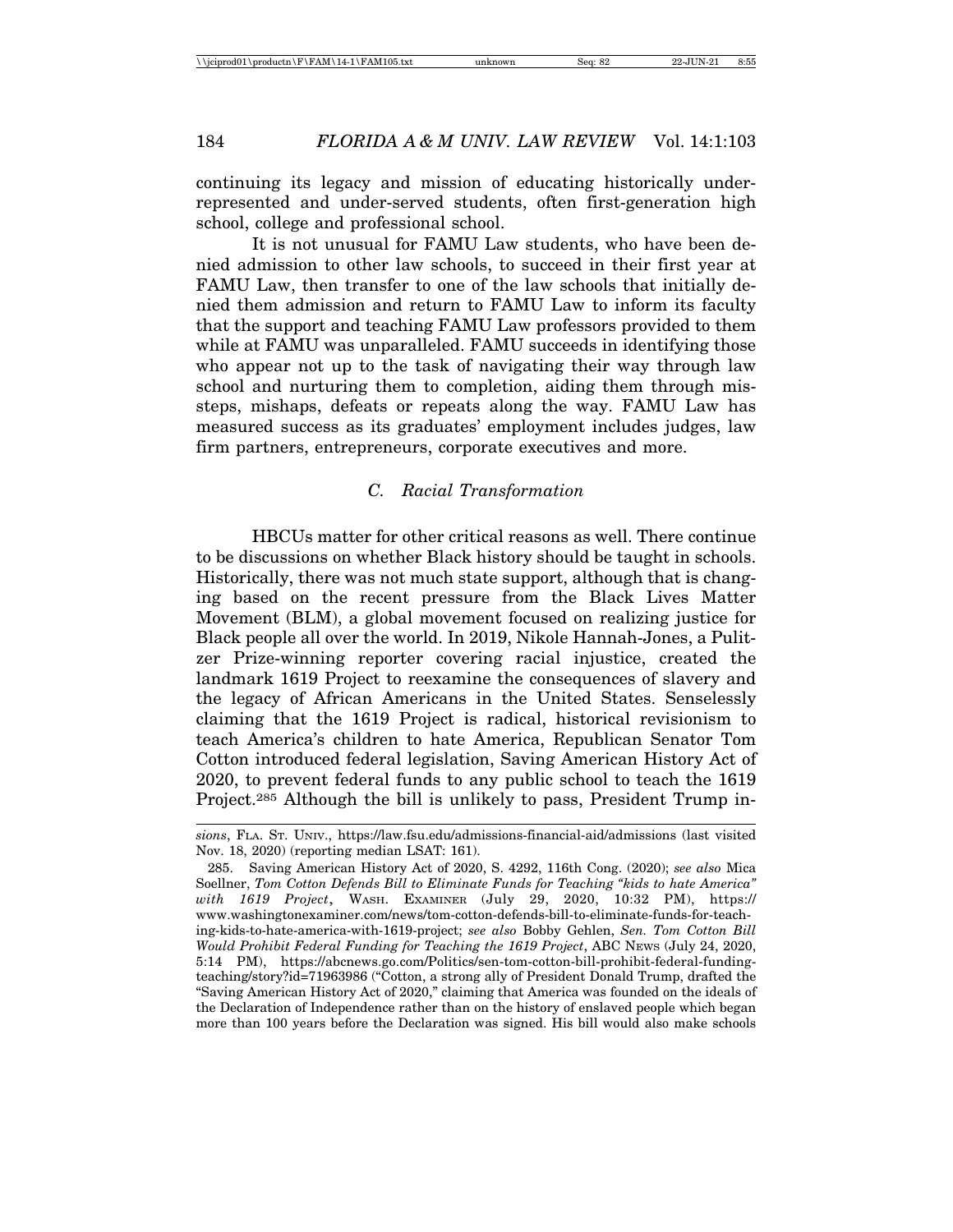serted himself in the issue and threatened to defund any schools that teach the 1619 Project to control what America's children learn about slavery. The bill reflects the historical movement to prevent Black history – the truth – being taught in America, and efforts to continue to cement racism in the country and hinder progress for racial honesty and healing.

#### In 1935, Dr. Du Bois posited:

Negroes must know the history of the Negro race in America, and this they will seldom get in white institutions. Their children ought to study textbooks like Brawley's "Short History," the first edition of Woodson's "Negro in Our History," and Cromwell, Turner, and Dykes' "Readings from Negro Authors." Negroes who celebrate the birthdays of Washington and Lincoln, and relatively unimportant "founders" of various Negro colleges, ought not to forget the 5th of March,—that first national holiday of this country, which commemorates the martyrdom of Crispus Attucks. They ought to celebrate Negro Health Week and Negro History Week. They ought to study intelligently and from their own point of view, the slave trade, slavery, emancipation, Reconstruction and present economic development.<sup>286</sup>

that teach The 1619 Project ineligible for federal professional-development grants."); *see also The 1619 Project Curriculum*, PULITZER CTR., https://pulitzercenter.org/lesson-plangrouping/1619-project-curriculum (last visited Nov. 18, 2020); *see also* Kevin Liptak, *Trump Says Department of Education Will Investigate Use of 1619 Project in Schools*, CNN (Sept. 6, 2020, 3:03 PM), https://www.cnn.com/2020/09/06/politics/trump-education-department-1619-project/index.html (quoting Trump's tweet: "Department of Education is looking at this. If so, [those schools] will not be funded!" . . . "The message came after the President on Friday night banned federal agencies from conducting racial sensitivity training related to "white privilege" and "critical race theory."); *see also* Paige Hopkins, *American Students Can't Know Their History Until They Know Black History*, CHARLOTTE AGENDA (July 30, 2020), https://www.charlotteagenda.com/226192/american-students-cant-know-their-history-until-they-know-black-history/; *see, e.g.*, Spectrum News Staff, *Forsyth County School Board of Education Votes Again African American History Class*, SPECTRUM NEWS (Oct. 22, 2019), https://spectrumlocalnews.com/nc/charlotte/news/2019/10/23/forsyth-county-schoolboard-of-education-votes-against-african-american-history-class ("The Winston-Salem Forsyth County School Board of Education has voted against the proposed mandatory African American history class.").

<sup>286.</sup> Du Bois, *supra* note 31, at 333; *see also* James Baldwin, *A Talk to Teachers*, ZINN EDUC. PROJECT (Oct. 16, 1963), https://www.zinnedproject.org/materials/baldwin-talk-toteachers ("It is not really a 'Negro revolution' that is upsetting the country. What is upsetting the country is a sense of its own identity. If, for example, one managed to change the curriculum in all the schools so that Negroes learned more about themselves and their real contributions to this culture, you would be liberating not only Negroes, you'd be liberating white people who know nothing about their own history. And the reason is that if you are compelled to lie about one aspect of anybody's history, you must lie about it all. If you have to lie about my real role here, if you have to pretend that I hoed all that cotton just because I loved you, then you have done something to yourself. You are mad.").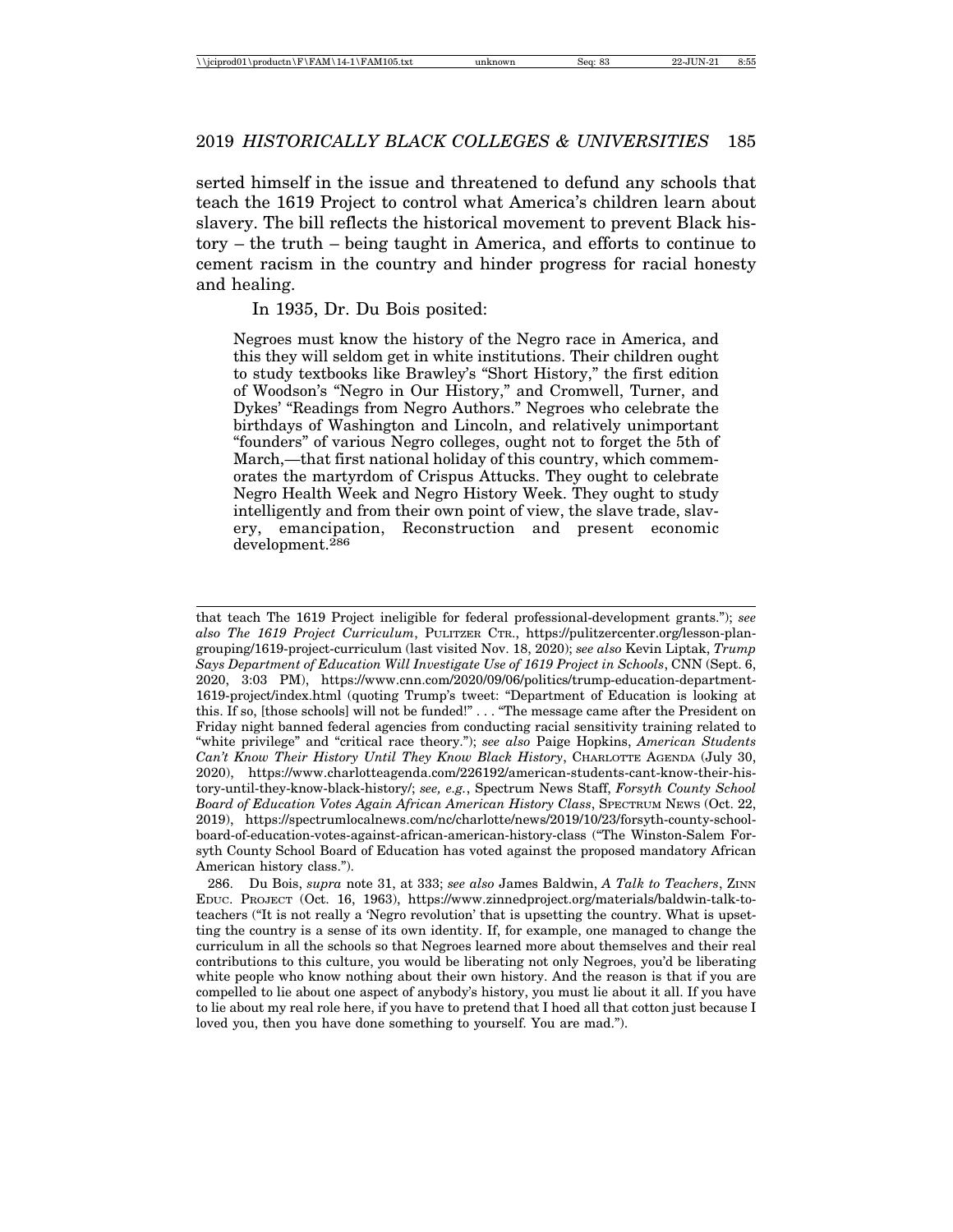Dr. Carter G. Woodson, known as the "father of Black history" and the second Black to earn a Ph.D. from Harvard after Dr. Du Bois, established Negro History Week in 1926. The celebration focused on the study of Black history and culture and evolved into Black History Month in 1976.287

Dr. Woodson had two purposes for Negro History Week: 1) "to use history to prove to white America that blacks had played important roles in the creation of America and thereby deserve to be treated equally as citizens;" and 2) "to increase the visibility of black life and history, at a time when few newspapers, books, and universities took notice of the black community, except to dwell upon the negative."288 Dr. Woodson believed Negro History Week could be the pathway for racial transformation.289

This might have been racially transformative for America because most Americans are unaware of the enormous contributions of Blacks, or the century of violent white mobs razing affluent, self-sustaining Black communities. But whites push back against having Black history taught in schools, labeling the curriculum as "racist" in failing to acknowledge that there were white allies who worked alongside Blacks in the Civil Rights Movement. A historian noted:

One cannot discuss the African American freedom struggle or the civil rights movement without paying attention to white allies who were working alongside black people.. . . One of the biggest issues we see, especially for those non-black folks, is that the emphasis on black history is divisive and some mistakenly label it "racist."290

Often others fail to see that Black history is American history and world history. The first class on Black history for students – of any race – is often at an HBCU. Under Black leadership, HBCUs have increased Black history courses in the curriculums. All races need to know history that included Black people. This will dispel the false

<sup>287.</sup> Lonnie Bunch, *Our American Story: Knowing the Past Opens Doors to the Future the Continuing Importance of Black History Month*, SMITHSONIAN NAT'L MUSEUM AFR. AM. HIST. & CULTURE, https://nmaahc.si.edu/blog-post/knowing-past-opens-door-future-continuing-importance-black-history-month (last visited Nov. 18, 2020); *see* TAYLOR, *supra* note 66, at 393 (acknowledging Daniel Murray as "a pioneer in the black history movement," although not the Father of Black History).

<sup>288.</sup> Bunch, *supra* note 287.

<sup>289.</sup> *Id.*

<sup>290.</sup> Karma Allen, *The Importance of Black History and Why It Should Be Celebrated Beyond February*, YAHOO NEWS (Feb. 8, 2020), https://www.yahoo.com/gma/importanceblack-history-why-celebrated-beyond-february-101305849—abc-news-topstories.html; *see also* ROGERS, *supra* note 8, at 23 (noting that in earlier years, aside from one or two courses on Negro history and literature, most HBCU curriculums mirrored PWIs).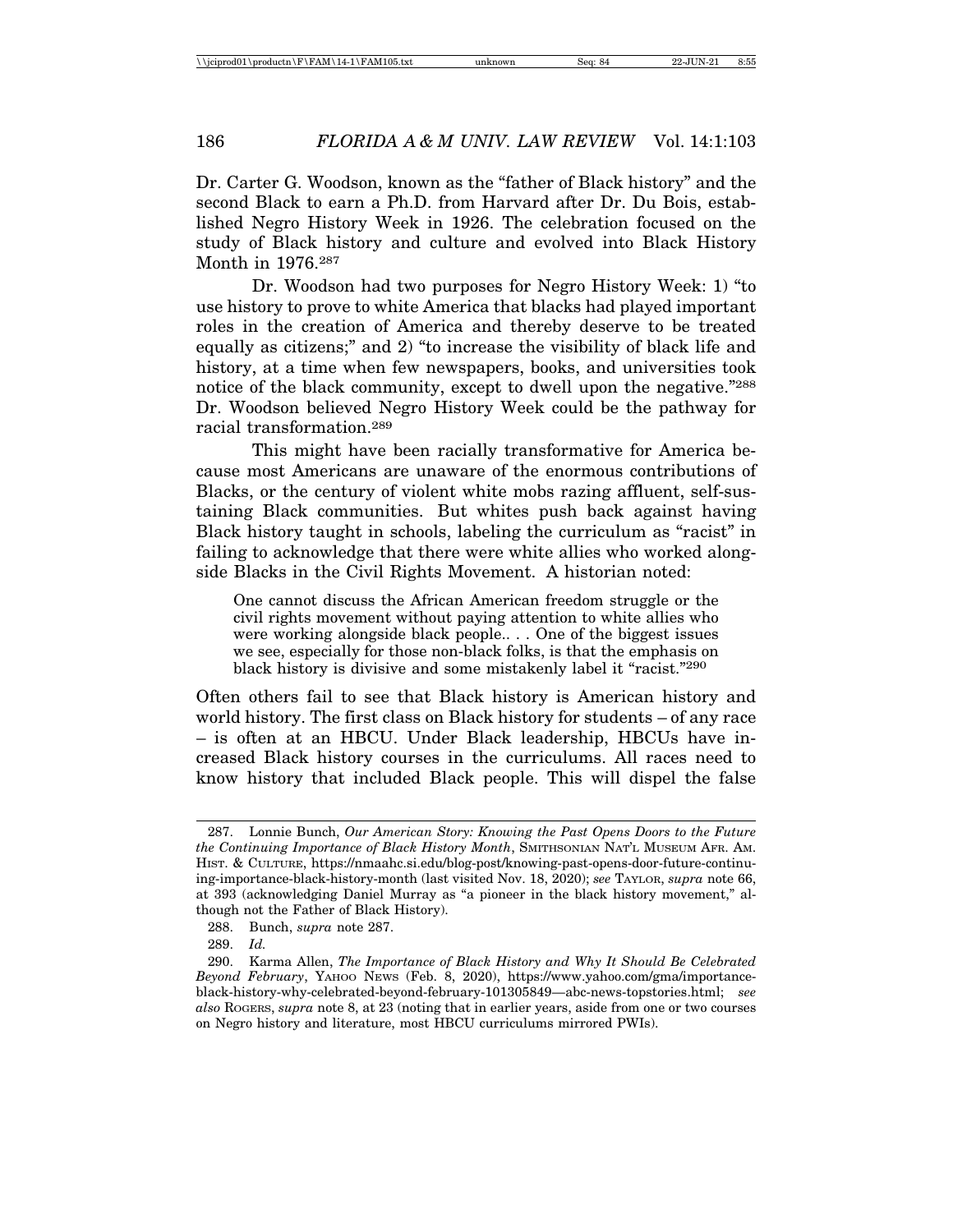myths about Black people and upend the blameless myths about white people and their alleged superiority.

The 2019 biographical film on Harriet Tubman is astounding to those who do not know history. Ms. Tubman was not only phenomenal in her pursuits to free herself and others from slavery as the lead "conductor" of the Underground Railroad, but she was also a spy for the Union Army during the Civil War – all of that is American history, and so many other incredible stories exist about African Americans. Brilliant Black revolutionaries, like Abraham Galloway, were erased from history to invent a history of "docile black people, happy slaves."<sup>291</sup> That is far from the truth. The stories about how enslaved Blacks used

<sup>291.</sup> Cameron Clinard, *This NC Man was One of the Most Important Civil War Leaders, but He was Erased from History for 100 Years*, ABC 11 (Feb. 10, 2020), https://abc11.com/ 5907992/?fbclid=IWAR0Qoqr2o51emBDbsURg5nkuDwifdpt1YaF8IdcX1faCQYxvlkvtT lUlWd0; *see also* Caroline R. Williams, *You Want a Confederate Monument? My Body Is a Confederate Monument*, N. Y. TIMES (June 26, 2020), https://www.nytimes.com/2020/06/26/ opinion/confederate-monuments-racism.html ("I have rape-colored skin. My light-brownblackness is a living testament to the rules, the practices, the causes of the Old South. If there are those who want to remember the legacy of the Confederacy, if they want monuments, well, then, my body is a monument. My skin is a monument."); *see also* Du Bois, *supra* note 1, at 699-700 ("With thousands of white fathers of colored children, there is scarcely a case on record where such a father has been held legally responsible."); *see also* Sara Fling, *The Formerly Enslaved Households of President Andrew Johnson*, THE WHITE HOUSE HIST. ASSOC. (Mar. 5, 2020), https://www.whitehousehistory.org/the-formerly-enslaved-households-of-president-andrew-johnson (quoting Frederick Douglass: "Whatever Andrew Johnson may be, he is certainly no friend of our race."); *see also* HURMENCE, *supra* note 19, at 52; *see also FAMU Way*, *supra* note 3, at 6; *see, e.g.*, *Slaves of Andrew Johnson*, NAT'L PARK SERV., https://www.nps.gov/anjo/learn/historyculture/slaves.htm (last updated July 24, 2020) (initially reporting "[i]In 1842, ANDREW JOHNSON was a State Senator. During this year he bought his first slave. Dolly, a fourteen year old girl, bravely approached ANDREW JOHNSON and asked him to buy her because, according to her future son William, she 'liked his looks,'" and updating the website in July 2020 changing Dolly's age from a child to an adult: "On January 3, 1843, Johnson paid \$500.00 to purchase Sam's half-sister, Dolly. She was 'about nineteen,'" and deleting the part about Dolly liking Johnson's looks); *see also* Minges, *supra* note 49, at 16 ("On this plantation were more than a hundred slaves, who were mated indiscriminately and without regard for family unions. If their master thought that a certain man and woman might have strong, healthy offspring, he forced them to have sexual relations, even though they were married to other slaves. If there seemed to be any slight reluctance on the part of either of the unfortunate ones, Big Jim [slave owner] would make them consummate this relationship in his presence. He used the same procedure if he thought a certain couple was not producing children fast enough. He enjoyed these orgies very much and often entertained his friends in this manner; quite often, he and his guests would engage in these debaucheries, choosing for themselves the prettiest of the young women. Sometimes, they forced the unhappy husbands and lovers of their victims to look on."); *see also* BAPTIST, *supra* note 1, at 407 ("Abraham Lincoln was either the last casualty of the Civil War or one of the first of a long civil rights movement that is not yet over. He was succeeded by his vice president, Andrew Johnson, who was unfortunately an alcoholic racist bent on undermining emancipation. Johnson spent the summer signaling to southern whites that they could build a new white supremacy that looked much like the one African Americans had fought to end.").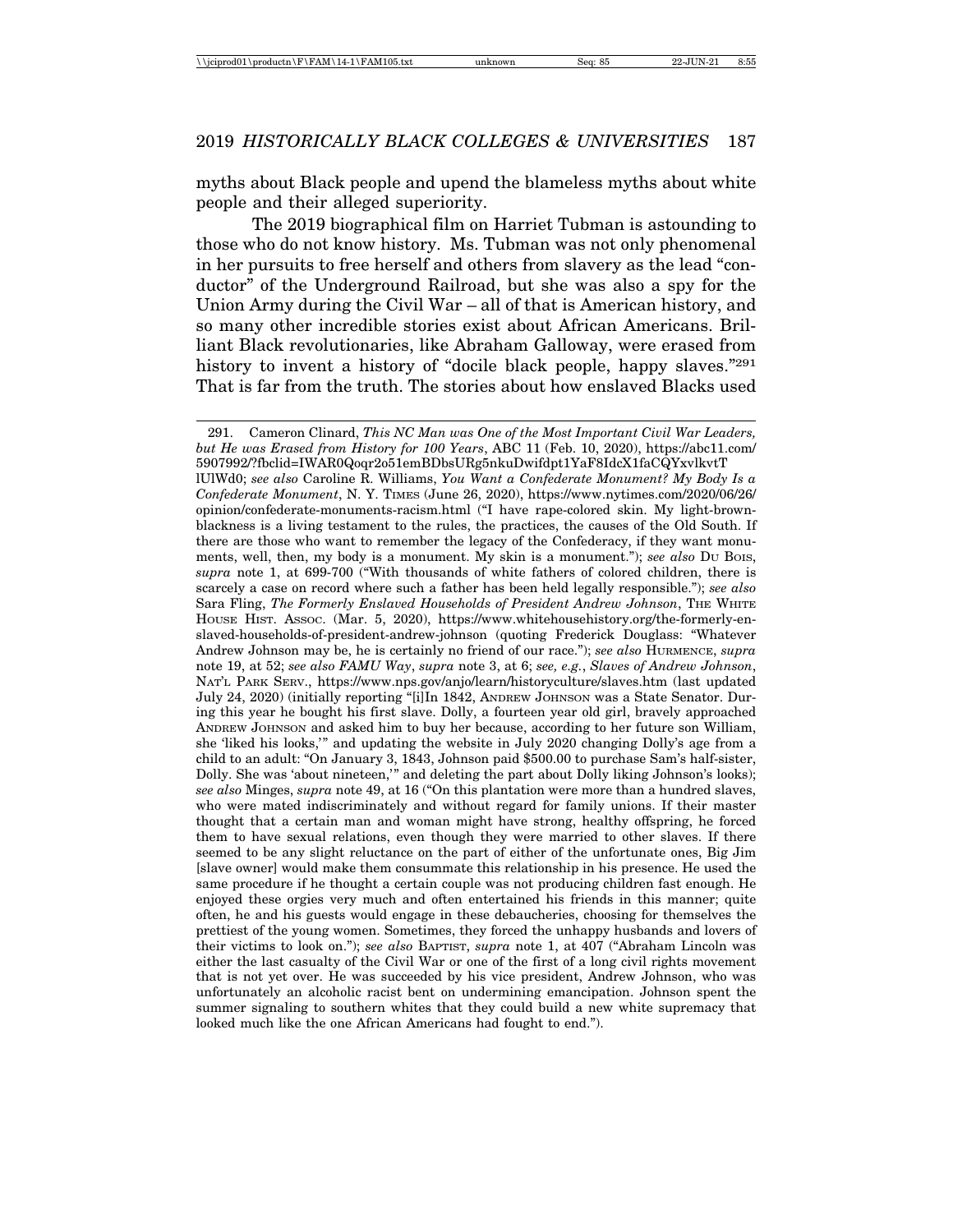cornrows as hairstyles to escape slavery also become relevant in a day and age where African Americans are under attack for wearing cornrows, braids, twists, locs, bantu knots, dreadlocks and other ethnic hairstyles in the work place.<sup>292</sup> Blacks' history has been hidden, revised, misrepresented, deleted and distorted to maintain the false notion of white supremacy, dismissing any chance for racial transformation about which Dr. Woodson dreamed.293 The recent assault on the 1619 Project is no different.

293. *See* Elizabeth Thomas, *White Supremacy and White Nationalism Have Re-entered Our Political Conversation. But What Do They Mean?*, ABC NEWS (Aug. 19, 2019), https:// abcnews.go.com/Politics/white-supremacy-white-nationalism-entered-political-conversation/story?id=64998396 (explaining key tenets of white supremacy as beliefs that "white people of European descent are genetically superior to other non-white people, that their own 'culture' is superior to other cultures and that the white race is in danger of extinction due to a rising 'flood' or 'invasion' of non-whites"); *see also Slaves of Andrew Johnson, supra* note 291 (showing how the National Park Service website was updated during the writing of this article to change dolly's age from a child of 14 to an adult of 19 perhaps to minimize or erase the fact of the sexual assault of Andrew Johnson on a child to procreate); *see, e.g.*, Maulud Sadiq, *The Million Man March Has Been Wiped from the History Books. Why?*, ME-DIUM CORP. (Oct. 13, 2017), https://medium.com/the-brothers/why-the-only-march-onwashington-thats-recognized-happened-50-years-ago-2f8e2483e0d4 (noting the 1995 Million Man March where over a million Black men converged on Washington D.C. is erased from the history books); Liz Mineo, *How Textbooks Taught White Supremacy*, HARVARD GA-ZETTE (Sept. 4, 2020), https://news.harvard.edu/gazette/story/2020/09/harvard-historianexamines-how-textbooks-taught-white-supremacy/ ("In [Noah] Webster's book [History of the United States] there was next to nothing about the institution of slavery, despite the fact that it was a central American institution. There were no African Americans ever mentioned. When Webster wrote about Africans, it was extremely derogatory, which was shocking because those comments were in a textbook. What I realized from his book, and from the subsequent ones, was how they defined 'American' as white and only as white. Anything that was less than an Anglo Saxon was not a true American. The further along I

<sup>292.</sup> Bridget Boayke, *How Cornrows Were Used As an Escape Map from Slavery Across South America*, FACE 2 FACE AFR. (June 5, 2018, 1:00 PM), https://face2faceafrica.com/arti cle/how-cornrows-were-used-as-an-escape-map-from-slavery-across-south-america?fbclid =IWAR3Sqg7DyRC4L6EcB0BYNjZ2kVOucdUasya6OB7Z6KjQjVBPuvm5ydZsxsE; *see also* D. Sharmin Arefin, *Is Hair Discrimination Race Discrimination?*, A.B.A. BUS. L. TODAY (Apr. 17, 2020), https://businesslawtoday.org/2020/04/hair-discrimination-race-discrimination/ (reporting that hair discrimination occurs in the workplace and schools, and discussing the CROWN Act of 2019 that seeks to protect against discrimination based on hair texture and protective styles); *see also About*, THE CROWN ACT, https://www.thecrownact.com/about (last visited Nov. 18, 2020) ("The CROWN Act which stands for 'Create a Respectful and Open World for Natural Hair,' is a law that prohibits race-based hair discrimination, which is the denial of employment and educational opportunities because of hair texture or protective hairstyles including braids, locs, twists or bantu knots."); *but see* Bruce C.T. Wright, *Jamaican Supreme Court Upholds Schools Ban on Dreadlocks for "Hygiene" Reasons*, NEW-SONE (Aug. 1, 2020), https://newsone.com/3987350/jamaica-supreme-court-dreadlocks-banruling/ ("The highest court in all of Jamaica ruled on Friday in favor of a school that demanded a student cut her dreadlocks over "hygiene" reasons in order to attend classes. The student's parents vowed not to cut their daughter's hair and were stunned by the ruling that upholds the kind of systemic racism the world has been protesting in recent months and also condemns a hairstyle readily associated with the Caribbean island nation.").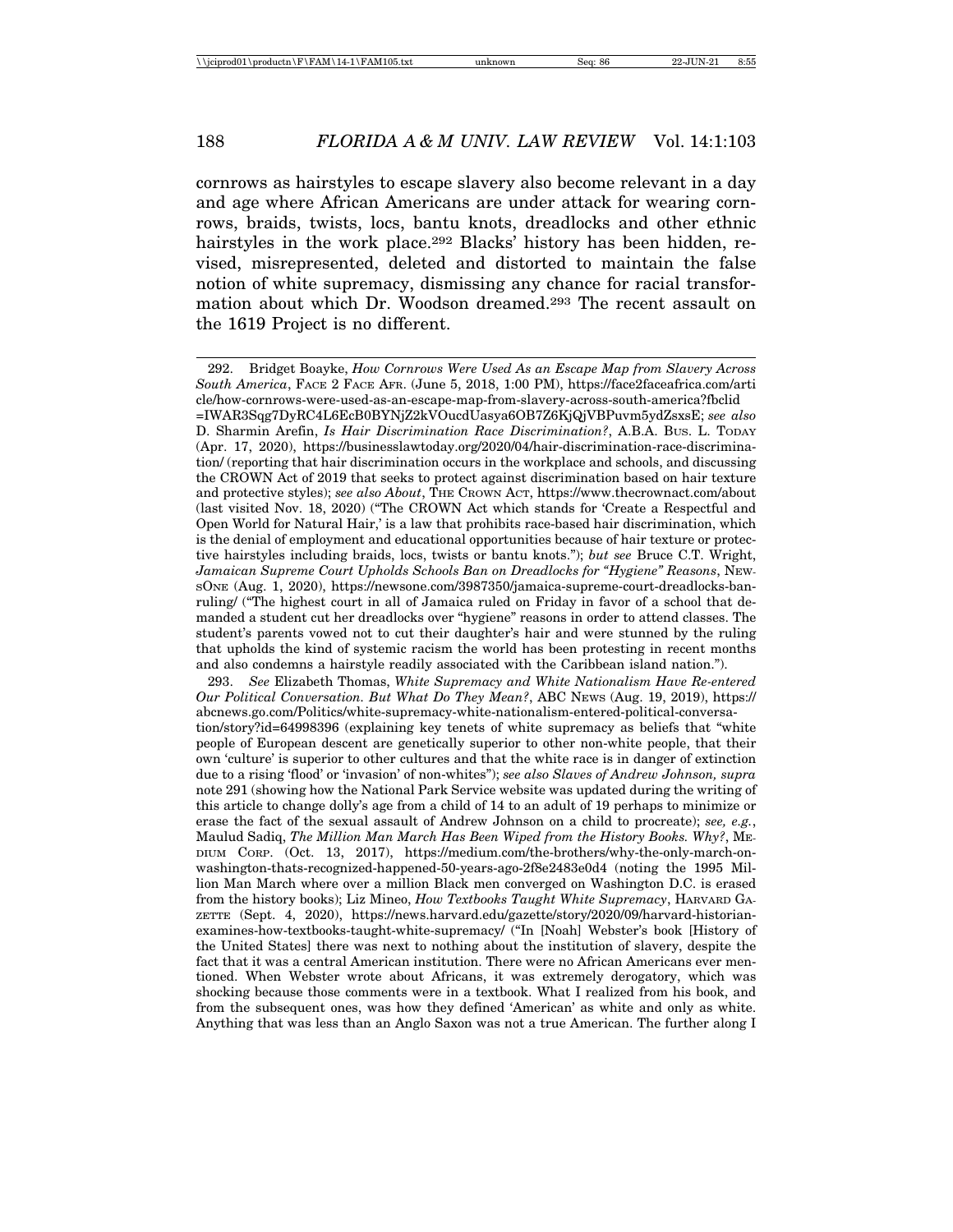Nearly one hundred years after the last of many horrific racial massacres (white-on-Black violence), some states are reconsidering their curriculums in teaching about the massacres for better race relations. In 2020, Oklahoma schools committed to teach students about the Tulsa race massacre in which a white mob burned down Greenwood (known as "Black Wall Street") in 1921, the wealthiest Black neighborhood in Tulsa; hundreds of Blacks were murdered and hun-

got in this process, the more intensely this sentiment came out, I realized that I was looking at, there's no other word for it, white supremacy. I came across one textbook that declared on its first page, 'This is the White Man's History.' At that point, you had to be a dunce not to see what these books were teaching."); Meilan Solly, *158 Resources to Understand Racism in America*, SMITHSONIAN (June 4, 2020, 11:47 AM), https://www.smithsonianmag.com/history/158-resources-understanding-systemic-racism-america-180975029/ ("How American society remembers and teaches the horrors of slavery is crucial. But as recent studies have shown, many textbooks offer a sanitized view of this history, focusing solely on 'positive' stories about black leaders like Harriet Tubman and Frederick Douglass. Prior to 2018, Texas schools even taught that states' rights and sectionalism—not slavery—were the main causes of the Civil War. And, in Confederate memorials across the country, writes historian Kevin M. Levin, enslaved individuals are often falsely portrayed as loyal slaves."); *see, e.g.*, Oral family history of Gloria Saulney Curtis from Louisiana (reporting that in 1965, Gloria Saulney Curtis, a Black educator, was the editorial consultant and contributor for a school textbook, "Discovering American History" in which she contributed several Black history facts throughout the textbook and a portion of a chapter that explained post -World War II problems in America – prejudice, discrimination, and segregation in which she referenced the Civil Rights Movement, civil rights laws, Dr. Martin Luther, Jr, the 1963 March on Washington, the Montgomery bus strike, the National Association for the Advancement of Colored People (NAACP), the Congress of Racial Equality (CORE), the Southern Christian Leadership Conference (SCLC), the National Urban League and the war on poverty; however, in the Southern edition of the textbook, which edition was accidentally mailed to Mrs. Curtis by the publisher, she saw that all the references to Black history were omitted because, as she was informed, "white southerners had no interest in learning about Negro history"); *see, e.g.*, *Tulani Salahu-Din*, *Hidden Herstory: The Leesburg Stockade Girls*, SMITHSONIAN NAT'L MUSEUM AFR. AM. HIST. & CULTURE, https://nmaahc.si.edu/blog-post/ hidden-herstory-leesburg-stockade-girls (last visited Nov. 18, 2020) (reporting on the little known story about abuse against Black girl activists: "In July of 1963 in Americus, Georgia, fifteen [Black] girls were jailed for challenging segregation laws. Ages 12 to 15, these girls had marched from Friendship Baptist Church to the Martin Theater on Forsyth Street. Instead of forming a line to enter from the back alley as was customary, the marchers attempted to purchase tickets at the front entrance. Law enforcement soon arrived and viciously attacked and arrested the girls. Never formally charged, they were jailed in squalid conditions for forty-five days in the Leesburg Stockade, a Civil War era structure situated in the back woods of Leesburg, Georgia. Only twenty miles away, parents had no knowledge of where authorities were holding their children. Nor were parents aware of their inhumane treatment."); *see, e.g.*, DU BOIS, *supra* note 1, at 720, 724-25 ("When recently a student tried to write on education in Florida, he found that the official records of the excellent administration of the colored Superintendent of Education, [Jonathan C.] Gibbs, who virtually established the Florida public school, had been destroyed. Alabama has tried to obliterate all printed records of Reconstruction. . . . It is most unfortunate that while many young white [Southern historians] can get funds to attack and ridicule the Negro and his friends, it is almost impossible for first-class Negro students to get a chance for research or to get finished work in print.").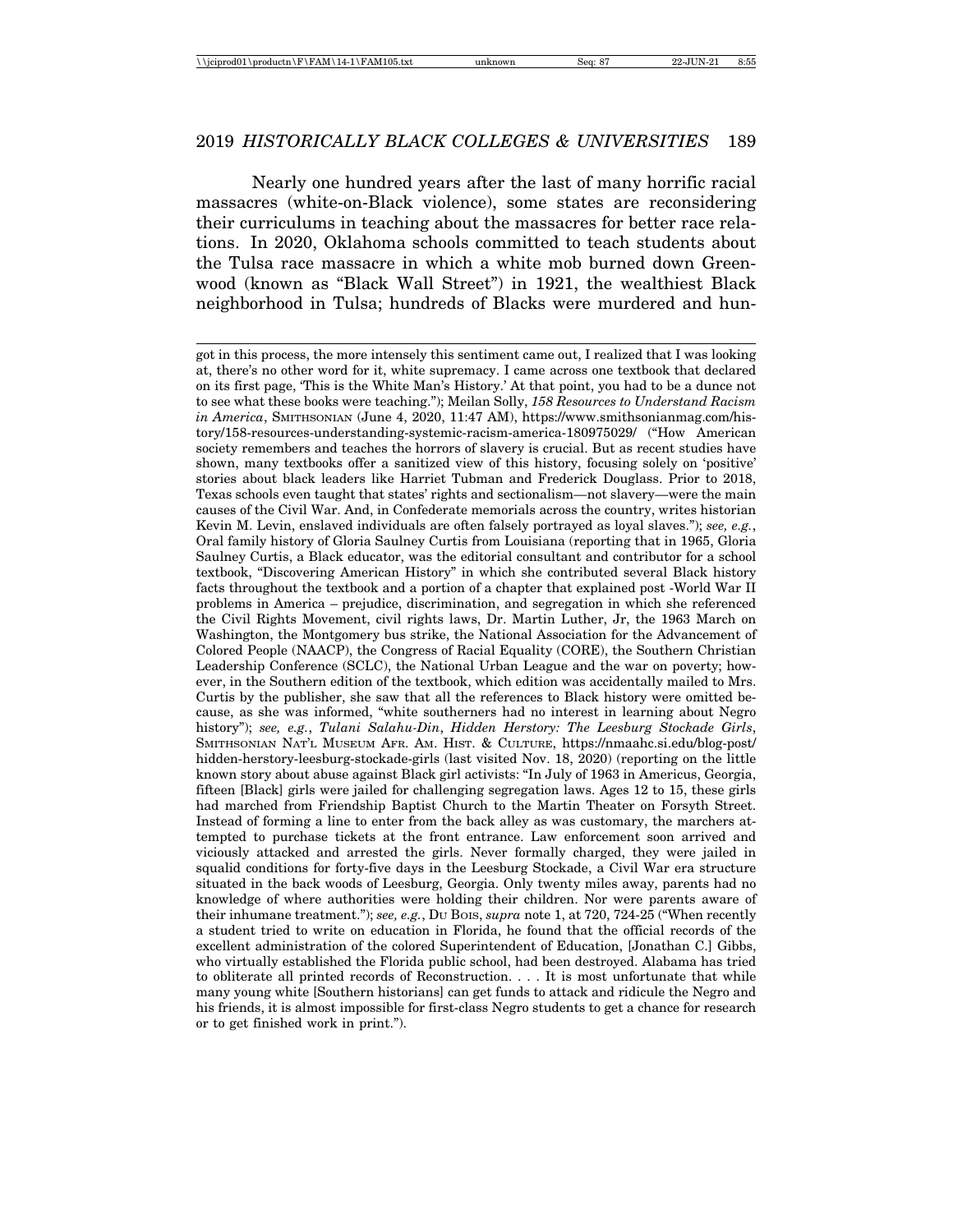dreds more never accounted for.294 That is a start, but Oklahoma students must also be taught about other aspects of Black history, including the other numerous massacres of Black people and towns.

Florida and other states must also consider the same in their curricula. They must educate all students about the white mobs, with police support, that destroyed Black Florida towns, such as Rosewood and Ocoee, where racism, hatred and jealousy incited many less prosperous whites to murder Black residents and destroy their property.295 Since 1994, Florida schools were required to teach Black history, but often that did not happen; however, at the peak of one of the most significant movements in America, the BLM Movement, the Florida

<sup>294.</sup> Christina Maxouris, *The 1921 Tulsa Race Massacre Will Soon Be a Part of the Curriculum for Oklahoma Schools*, CNN (Feb. 20, 2020), https://www.cnn.com/2020/02/20/us/ oklahoma-schools-1921-race-massacre-trnd/index.html; Deneen Brown & Olivia Hooker, *One of the Last Survivors of the 1921 Tulsa Race Massacre, Dies at 103*, L.A. TIMES (Nov. 22, 2018), https://www.latimes.com/local/obituaries/la-me-olivia-hooker-obit-20181122-story. html?fbclid=IWAR0JrHm6zVnycGtJdIGSuRMAItoSReZ\_t1IMZwvwOxE8NvuVmPVmbXT eSt4 ("A group of black war veterans tried to protect the teen, and in the ensuing violence, as many as 300 black people died; thousands more saw their homes and livelihoods destroyed by torch. Some people were burned alive, and 40 square blocks of business and residential property — valued then at more than  $$1$  million — were destroyed."); SHOMARI WILLS, BLACK FORTUNES: THE STORY OF THE FIRST SIX AFRICAN AMERICANS WHO ESCAPED SLAVERY AND BECAME MILLIONAIRES 201 (2018) ("The children of Greenwood's professionals attended Columbia Law School, Oberlin College, the Hampton Institute, the Tuskegee Institute, Spelman College, and Atlanta University. Greenwood's culture prided itself on education; the area had one of the lowest black illiteracy rates in the country and a high school graduation rate above 50 percent. This was unheard-of in other areas of the country. Tulsa was indeed a Magic City for African Americans."); GATES, *supra* note 53, at 159-163 (describing the Tulsa Race Riot); *see also* Kyle Jones, *First Statewide Black, Latino History Course Moving Forward*, NBC CONNECTICUT (Dec. 9, 2020), https://www.nbcconnecticut.com /news/local/first-statewide-black-latino-history-course-moving-forward/2380451/ ("What students learn in the classroom is often determined locally by school districts. So, the new statewide curriculum is a first for Connecticut, and for the country. Its official title is 'African American/Black and Puerto Rican/Latino Course of Studies,' and may also at times be referred to as the 'Black and Latino Course.'").

<sup>295.</sup> *Rosewood Massacre*, Hist., https://www.history.com/topics/early-20th-century-us/ rosewood-massacre (last updated Feb. 5, 2019); Carlee Hoffman & Claire Strom, *A Perfect Storm: The Ocoee Riot of 1920*, 93 FLA. HIST. Q. 25, 43 (2014); *None of Them Tried to Stay*, WFTV, https://www.wftv.com/news/ocoee-massacre/none-them-tried-stay/UEXDYA6BJRH 35L7HV3ODZD222I/ (last updated Nov. 1, 2020) (reporting a letter of Ocoee resident, J.H. Hamiter, which letter was included in an orange shipment and described what happened on Nov. 2-3, 1920.:"At last one of the most wickedest happening of a life time happened here on Tuesday night and Wednesday morning of the election." . . . "On the north side of the town all the homes and some of the people were burned, one man was shot and killed and carried to the county seat and hung up as lynched. His daughter was shot and his wife and the same daughter were put in jail. The people on the south of town are being threated that they must sell out and leave of they will be shot and burned as the others have been." . . . "It seemed to be a pre-arranged affair to kill and drive the colored people from their homes as they were more prosperous than the white folks, so they are hoping to get their homes for nothing. However, I am trusting in the Lord for goodness.").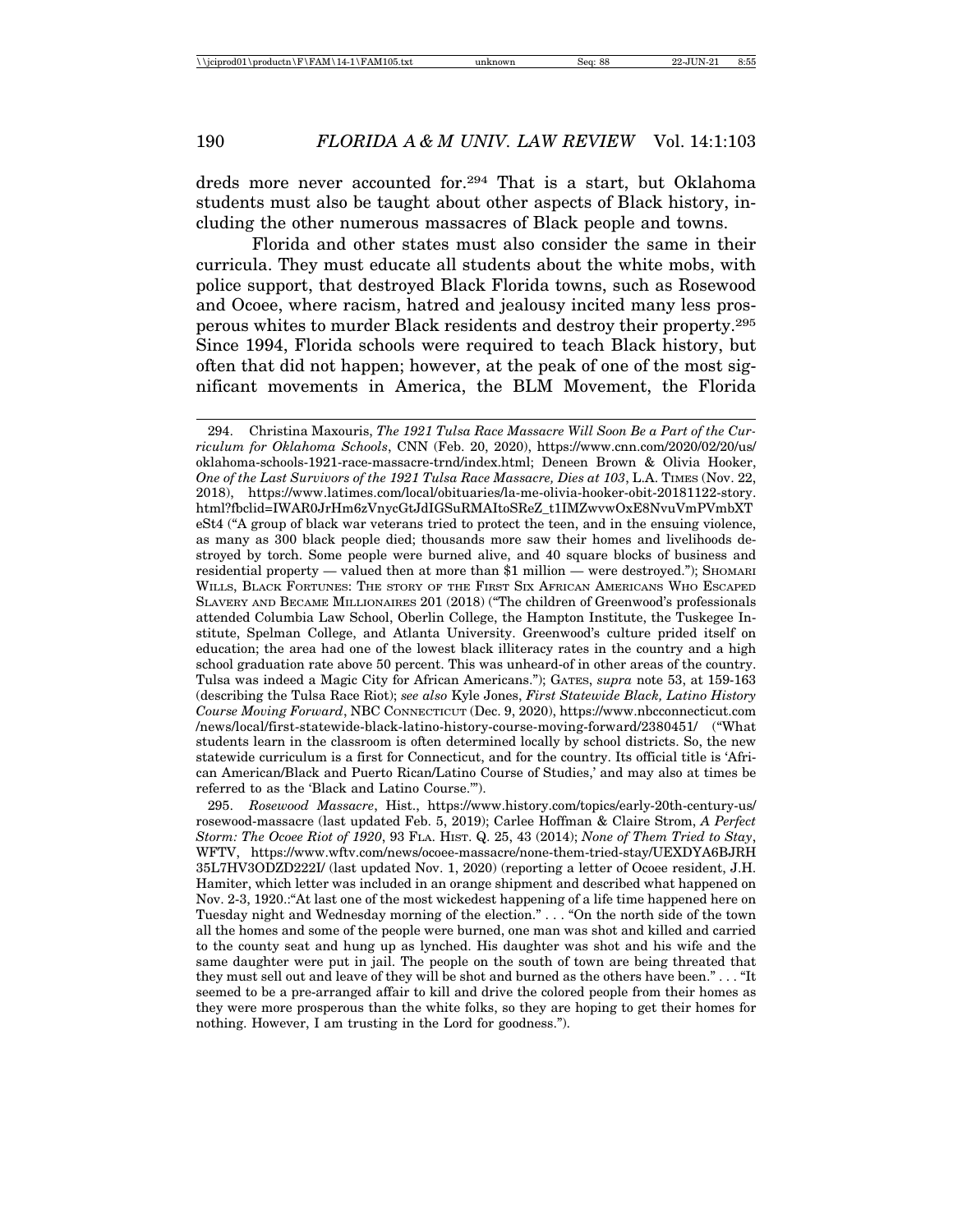governor approved that the Ocoee, Florida massacre of 1920 be taught in Florida schools.296 Again, this is a start, but the Rosewood massacre also needs to be taught as well as Black history in whole, not in pieces. Black and white America must study the enormous number of unprovoked killings by whites against Blacks in America because of white America's unyielding determination to continue to "race manage" Black people. This is not just Black history; these stories are American history – part of the country's horrific past that continues to haunt its present.297 Most are unaware of the slavery and post-slavery brutality from whites against Blacks. Even fewer know that many Radical Republican Southern governors (today's Democratic Party) established a paid and often armed Negro militia during Reconstruction to protect Blacks against white vigilante brutality but more often to protect the political system.298

297. *See also* Deneen Brown, *When Portland Banned Blacks: Oregon's Shameful History As an 'All-White' State*, WASH. POST (June 7, 2017), https://www.washingtonpost.com/news/ retropolis/wp/2017/06/07/when-portland-banned-blacks-oregons-shameful-history-as-an-allwhite-state/?fbclidIWAR2JHXn9AD1jvDvhSv3l-yXxcqqsA\_S4bcNVA4drkoMLonoFmjz ExQHQxI8 (reporting how Portland is known for its progressive history but that is a myth as Portland is mainly all-white now because in 1844 all Black people were ordered out of Oregon).

<sup>296.</sup> Jeffrey Solochek, *Teaching African-American and Holocaust History? Prove it, Florida Board of Education Says*, TAMPA BAY TIMES (Sept. 20, 2019), https:// www.tampabay.com/news/gradebook/2019/09/20/teaching-african-american-and-holocausthistory-prove-it-florida-board-of-education-says/; Kirby Wilson, *Florida Schools Must Now Teach the Ocoee Election Day Massacre. Here's Why That Matters.*, TAMPA BAY TIMES (June 25, 2020), https://www.tampabay.com/florida-politics/buzz/2020/06/25/florida-schools-nowhave-to-teach-the-ocoee-election-day-massacre-heres-why-that-matters/; *see also* Larry Buchanan et al., *Black Lives Matter May Be the Largest Movement in U.S. History*, N. Y. TIMES (July 3, 2020), https://www.nytimes.com/interactive/2020/07/03/us/george-floyd-protests-crowd-size.html; *see also* FLYNN ET AL., *supra* note 14, at 57 ("BLM was born out of an assertion that black people were very differently situated than white people within the system of public safety and the criminal justice system . . . it's been demonstrably true that black lives do not systemically matter, and thus the deliberate focus on black lives is extremely justified and appropriate.").

<sup>298.</sup> FRANKLIN, *supra* note 1, at 51, 121-22 ("The violence directed against the Negro on almost every hand indicated how determined the former Confederates were to maintain this white supremacy. Organized bands of white hoodlums had systematically and regularly terrorized the Negro population since the end of the war. Emancipation had removed the Negro's immunity from wanton and indiscriminate violence at the hands of the 'superior race.' . . . [Radical] Republicans realized that without military support the Democrats would overthrow them. . . . [New Southern governments] sent an urgent request to Congress to repeal the law forbidding the former Confederate states to organize and use militias. . . . The Radicals won the day, however, and in March 1869, the law was repealed so far as it applied to North Carolina, South Carolina, Florida, Alabama, Louisiana, and Arkansas . . . [and for the following year] Virginia, Texas, Mississippi, and Georgia. . . . Virginia and Georgia never acted under the authorization. . . . In Florida, a militia was organized and armed in June, 1868, although it was never used. . . . Tennessee [Governor] also organized a militia that served more as a warning to his enemies than as an actual fighting force. . . . From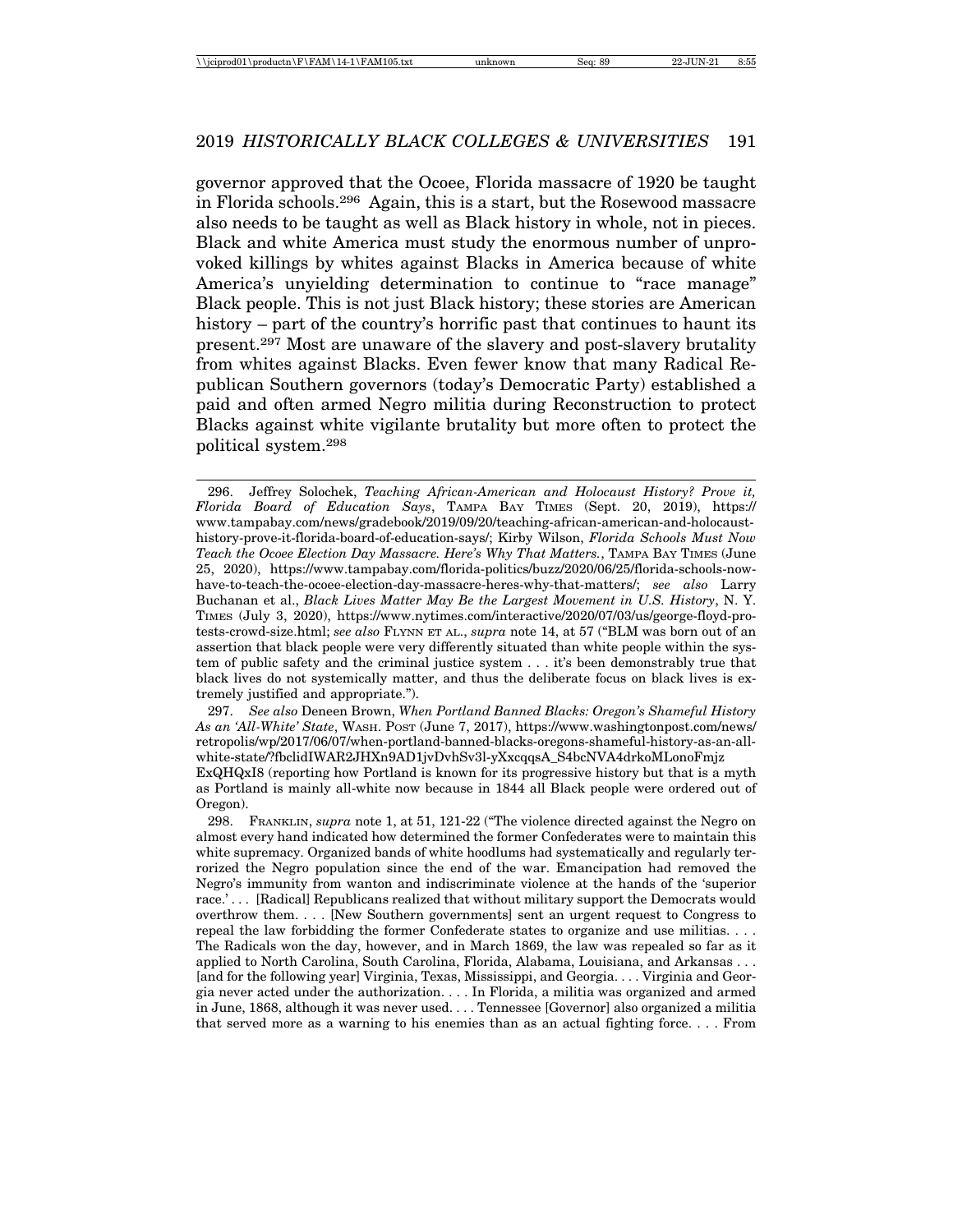1870 to the end of the period in 1877 these [militia] forces were used with varying frequency in Texas, Louisiana, Mississippi, North Carolina, and South Carolina. . . . They contained large numbers of Negroes, and they were usually referred to as the Negro militia. But they were by no means exclusively Negro. Persons of known loyalty of whatever race were welcomed into the militia. Conservatives were usually rejected, and when they protested against this discrimination, they accused the governments of preferring Negroes to keep the whites under control."); OTIS. A. SINGLETARY, NEGRO MILITIA AND RECONSTRUCTION 4, 9, 15, 16, 36, 81, 98-99, 145 (1957) ("The need for the [Negro] militia grew out of the stern dictates of political self-preservation; in the Radical plan for a Republican South the militia forces were assigned the task of perpetuating the existence of the newly created Republican state governments [today's Democratic Party]. . . . [M]ilitia forces were not active in all Southern states; and . . . the militia units were not made up exclusively of Negro troops [but it was nevertheless called a "Negro militia']. . . . After Arkansas, South Carolina was the most active of the Southern states in the Negro militia movement, Robert K. Scott, the first of the South Carolina Radical governors, armed the Negro troops just before the campaign that resulted in his re-election in 1870. For several years thereafter, the Ku Klux Klan and the militia engaged in a vendetta that ended only when President Grant ordered nine counties of the state placed under martial law and sent United States troops to enforce his proclamation. . . . The feeling of resentment that resulted from placing armed Negroes in positions of authority over Southern whites goes a long way toward explaining the violent reaction that invariably accompanied military activities. . . . Militia forces were frequently employed during political campaigns. . . . Race war was perhaps never so imminent in Mississippi as during the autumn of 1875. The condition of near-anarchy that accompanied almost any election in that state during Reconstruction was aggravated by the presence of two armed and hostile forces. One group was the Negro militia that had been called up by Governor Adelbert Ames in the wake of the slaughter at Clinton in September of that year; the other was the illegal white volunteer military force that had sprung up throughout the state as part of the Democratic [Conservatives/today's Republican Party] program for victory in the upcoming election. Both sides were adequately armed. . . . [O]n October 15, 1875, the adversaries negotiated a 'Peace Agreement,' which proved to be the undoing of the Governor . . . the Democrats deliberately avoided living up to the their end of the bargain. By a calculated program of fraud, violence, and intimidation, the Democrats won an overwhelming victory in the election of November  $3 \ldots$  [this] marked the end of the Negro militia in [Mississippi]. . . . Judged by its accomplishments, as compared with its professed aims, the Negro militia movement was a dismal failure [because the Radical-Republican governors failed] to employ the militia forces to the full extent of their power. . . . By 1877 [when Reconstruction ended by the Federal government pulling its troops out of Southern state politics], it was apparent to see that the last of the Radical state governments were doomed and that individual militia units had been destroyed, disbanded, or rendered militarily ineffective."); *see also Their Own Hotheadedness": Senator Benjamin R. "Pitchfork Ben" Tillman Justifies Violence against Southern Blacks*, HIST. MATTERS, http://historymatters.gmu.edu/d/55/ (last visited Nov. 18, 2020) ("Speech of Senator Benjamin R. Tillman [before the U.S. Senate], March 23, 1900: Mr. President, I have not the facts and figures here, but I want the country to get the full view of the Southern side of this question and the justification for anything we did. We were sorry we had the necessity forced upon us, but we could not help it, and as white men we are not sorry for it, and we do not propose to apologize for anything we have done in connection with it. We took the government away from [the Negroes] in 1876. We did take it. . . . We did not disfranchise the negroes until 1895. Then we had a constitutional convention convened which took the matter up calmly, deliberately, and avowedly with the purpose of disfranchising as many of them as we could under the fourteenth and fifteenth amendments. We adopted the educational qualification as the only means left to us, and the negro is as contented and as prosperous and as well protected in South Carolina to-day as in any State of the Union south of the Potomac. He is not meddling with politics, for he found that the more he meddled with them the worse off he got. As to his "rights"—I will not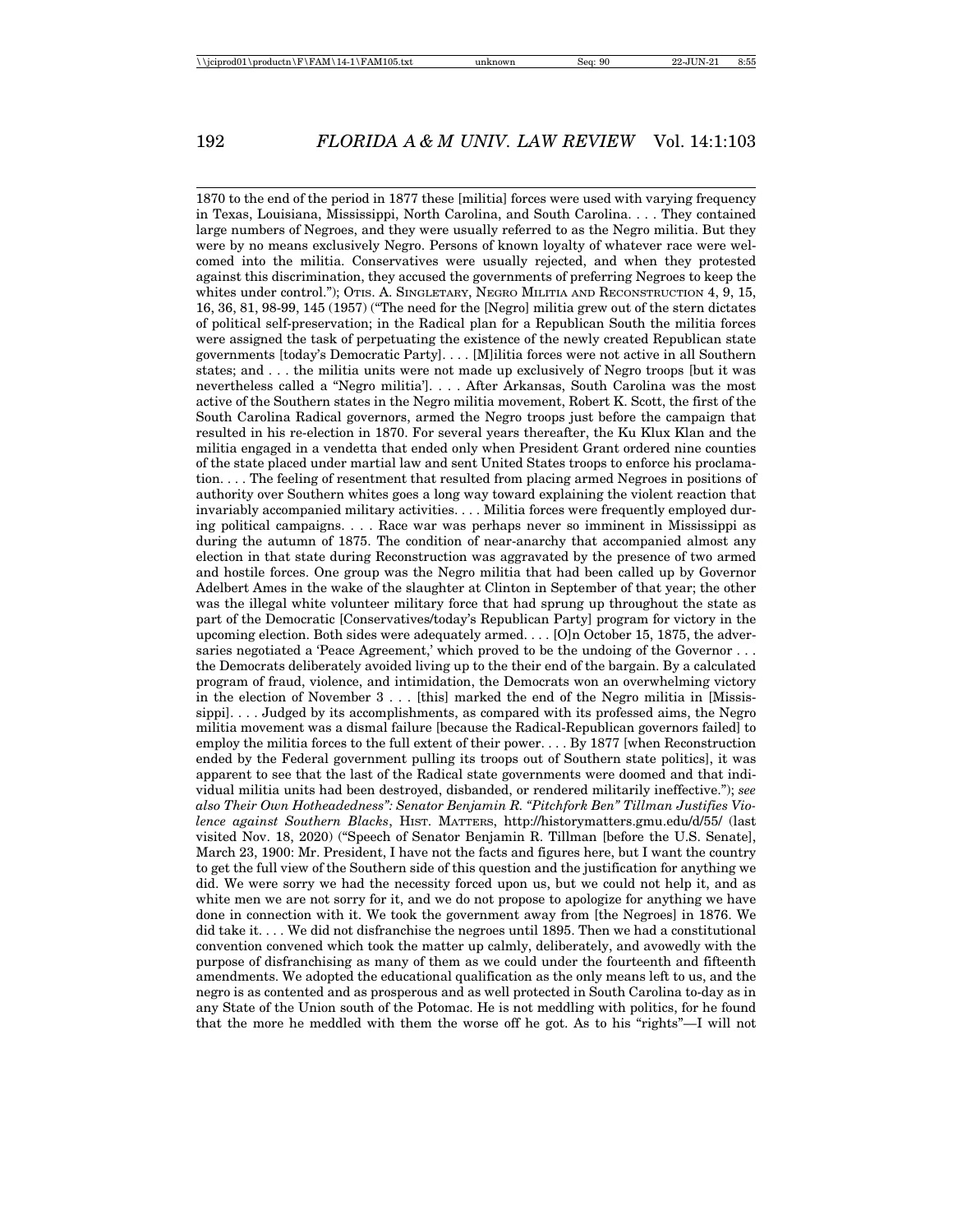Black history does not begin with slavery or end there. For example, Benjamin Banneker, born in 1731 and known for participating in surveying Washington, D.C., was a mathematician and astronomer, who had little formal education but learned much of his scientific knowledge from his previously enslaved father, who was from the erudite Wolof family, part of the African ethnic group – the Songhai Empire – known for their cultural and intellectual epicenters.299 Un-

299. Keisha Bentley-Edwards, *We Need to Change How We Teach Black History*, TIME (Feb. 4, 2016) https://time.com/4208013/black-history-month-education/; *see also* Benjamin Banneker, BIOGRAPHY, https://www.biography.com/scientist/benjamin-banneker (last visited Nov. 18, 2020); GATES, *supra* note 53, at 251-255; *but see* The Mythology of Benjamin Banneker, https://en.wikipedia.org/wiki/Mythology\_of\_Benjamin\_Banneker (attempting to dispel the accomplishments of Benjamin Banneker); *see also* WILLIAM R. HARVEY, PRINCI-PLES OF LEADERSHIP: THE HARVEY LEADERSHIP MODEL 5-6 (2016) (describing how his father with an eighth grade education who never took an architect class taught himself how to "draw plans for the houses, commercial buildings, stores, and other structures he built by reading architecture and drafting manuals that he had purchased"); *see also Phillis Wheatley Biography*, BIOGRAPHY, https://www.biography.com/writer/phillis-wheatley (last updated

discuss them now. We of the South have never recognized the right of the negro to govern white men, and we never will. We have never believed him to be equal to the white man, and we will not submit to his gratifying his lust on our wives and daughters without lynching him. I would [*sic*] to God the last one of them was in Africa and that none of them had ever been brought to our shores. But I will not pursue the subject further."); *see also Radical Reconstruction,* U.S. HIST., https://www.ushistory.org/us/35b.asp (last visited Nov. 18, 2020) ("The Radical Republicans believed blacks were entitled to the same political rights and opportunities as whites. They also believed that the Confederate leaders should be punished for their roles in the Civil War."); s*ee also* JACKSON & NUNN, *supra* note 19, at 105 (discussing former enslaved persons' stories about the institution of slavery and its brutality); *see generally* Minges, *supra* note 49 (describing the brutality of slavery in personal accounts of women in slavery); *see also supra* note 93 and accompanying text; *accord Massacre at Hamburg (1876)*, FACING HIST. AND OURSELVES, https://www.facinghistory.org/topics/raceus-history (last visited Nov. 18, 2020) ("The Hamburg massacre occurred on July 4, 1876, in South Carolina. The Republican governor raised a state militia to stem the spreading violence in the state. An all-black regiment of the militia, led by Dock Adams, was stationed in Hamburg, angering white paramilitary groups, known as the Red Shirts, in nearby towns. Hundreds of Red Shirts surrounded and eventually attacked the 84-member black militia regiment, killing seven."); *see also White Southern Responses to Black Emancipation,* PBS, https://www.pbs.org/wgbh/americanexperience/features/reconstruction-white-southern-responses-black-emancipation/ (last visited Nov. 18, 2020) ("The new Reconstruction governments were quite weak. They did try to raise militia units. In some states like North Carolina, Texas, Arkansas, the militia was fairly effective against the Klan. But in states with large black majorities . . . most African Americans, despite the fact you'd had those soldiers in the Civil War, had no military experience, no military training. Most whites in the South were armed and had served in militia or slave patrols, things like that. The governors were fearful of using the militias against the Klan because they thought they might spark off a kind of generalized racial conflagration. . . . Amos Ackerman is the attorney general under Grant when the effort against the Klan really reaches its full extent. . . . He's a Republican from Georgia. He's appalled by the atrocities that are taking place. He really feels it's a sign of some kind of pathology in Southern white civilization, that all these murders and attacks can be taking place with no particular response from the white community.").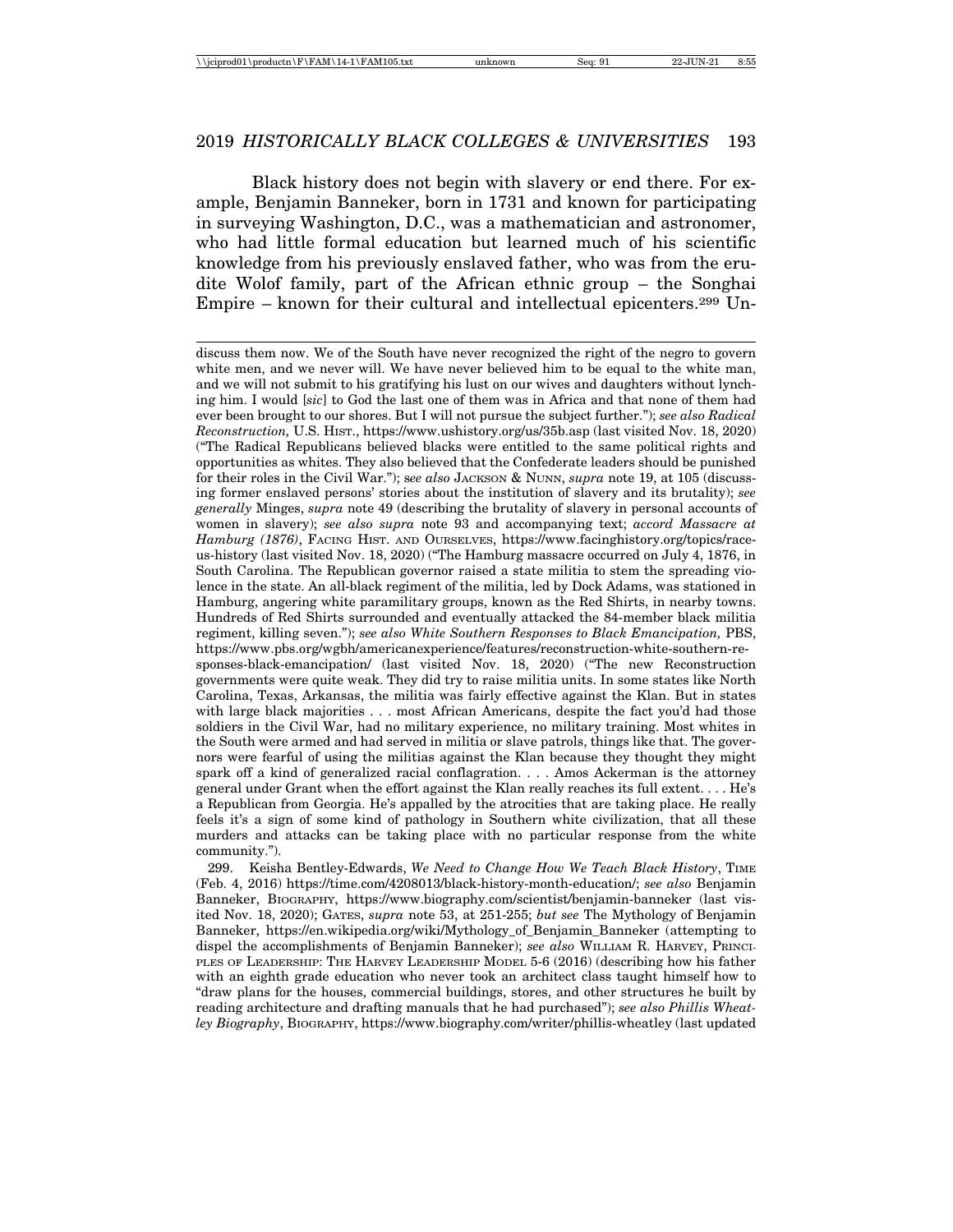derstanding that Mr. Banneker's knowledge came from Africa explains how he, known for being largely self-taught, was also a scientist, compiler of almanacs and a writer.300 This is Black history, American history and world history.

Promoting Black history is not an attack on white history. Promoting Black heritage is not an attack on white heritage. Promoting Black history is using shared space to tell the truth – one many do not want to hear.

History reveals that whenever Blacks made significant gains in politics, wealth and civil rights, whites used the political system to regain their advantage; white mobs would destroy the Black people, Black towns, Black establishments, and thus, Black progress.301 "We

300. Bentley-Edwards, *supra* note 299.

301. *See, e.g.*, EQUAL JUST. INITIATIVE (Feb 22, 2019), https://calendar.eji.org/racial-injustice/feb/22?fbclid=IWAR01XtJ7HteqF5C7zfISEzr8Pu-5GHfeAjodoDXydf0VT0c3pUlZ55E Kmcc (reporting that Frazier Baker was the first Black elected postmaster in Lake City, South Carolina in vehement opposition from the white community, resulting in a white mob murdering him and his family by setting their house on fire and shooting them to death); *see, e.g.*, Tim Walters, *Harry T. Moore Helped Thousands of Blacks Register to Vote. It Led to His Assassination on Christmas Night*, FLA. TODAY (Feb. 3, 2020 10:00 AM), https:// www.floridatoday.com/story/news/2020/02/03/harry-t-moore-african-american-black-civilrights-leader-florida/4481452002/?fbclid=IWAR22vvTCqZsW493lMyM7DjJedUjm-uSYmP 2JCSZUrv8DQhzDierLsetiyOg (reporting that the Ku Klux Klan murdered Harry and Har-

June 23, 2020) ("After being kidnapped from [Senegal/Gambia] West Africa [at the age of about eight] and enslaved in Boston, Phillis Wheatley became the first African American and one of the first women to publish a book of poetry in the colonies in 1773. . . . Poet Phillis Wheatley was brought to Boston, Massachusetts, on a slave ship in 1761 and was purchased by John Wheatley as a personal servant to his wife [, Susanna]. The Wheatleys educated Phillis and she soon mastered Latin and Greek, going on to write highly acclaimed poetry. . . . Her quick intelligence was hard to miss, and as a result, Susanna and her two children taught [Phillis] to read [English and other foreign languages] and was actively encouraged in her literary pursuits by the household. [Phillis] received lessons in theology, English, Latin and Greek. Ancient history was soon folded into the teachings, as were lessons in mythology and literature. At a time when African Americans were discouraged and intimidated from learning how to read and write, [Phillis'] life was an anomaly."); *see also* Amna Nawaz & Leah Nagy, *How the Autobiography of a Muslim Slave Is Challenging an American Narrative*, PBS (Apr. 23, 2019, 6:20 PM) ("Omar Ibn Said was 37 years old when he was taken from his West African home and transported to Charleston, South Carolina, as a slave in the 1800s. Now, his one-of-a-kind autobiographical manuscript has been translated from its original Arabic and housed at the Library of Congress, where it 'annihilates' the conventional narrative of African slaves as uneducated and uncultured. . . . His literacy and culture completely goes against, abolishes, one might say annihilates, the narrative that slaves were not capable of culture. In fact, they were persons with distinct histories, abilities, culture, and background. . . . He was wealthy. And he was highly educated, because, in his autobiography, he speaks about spending 25 years studying."); *see also* GATES, *supra* note 53, at 177-78 ("In about 1762 Abd al-Rahman Ibrahima, an ethnic Fulani and a Muslim, was born into a prominent family in the city of Timbo, 'seat of the Fulani emirs until its occupation by French troops in 1896'. . . . In Timbo [now a part of Guinea in West Africa], Ibrahima was educated, taught to read and write Arabic. . . . His one resolve: he would not convert to Christianity.").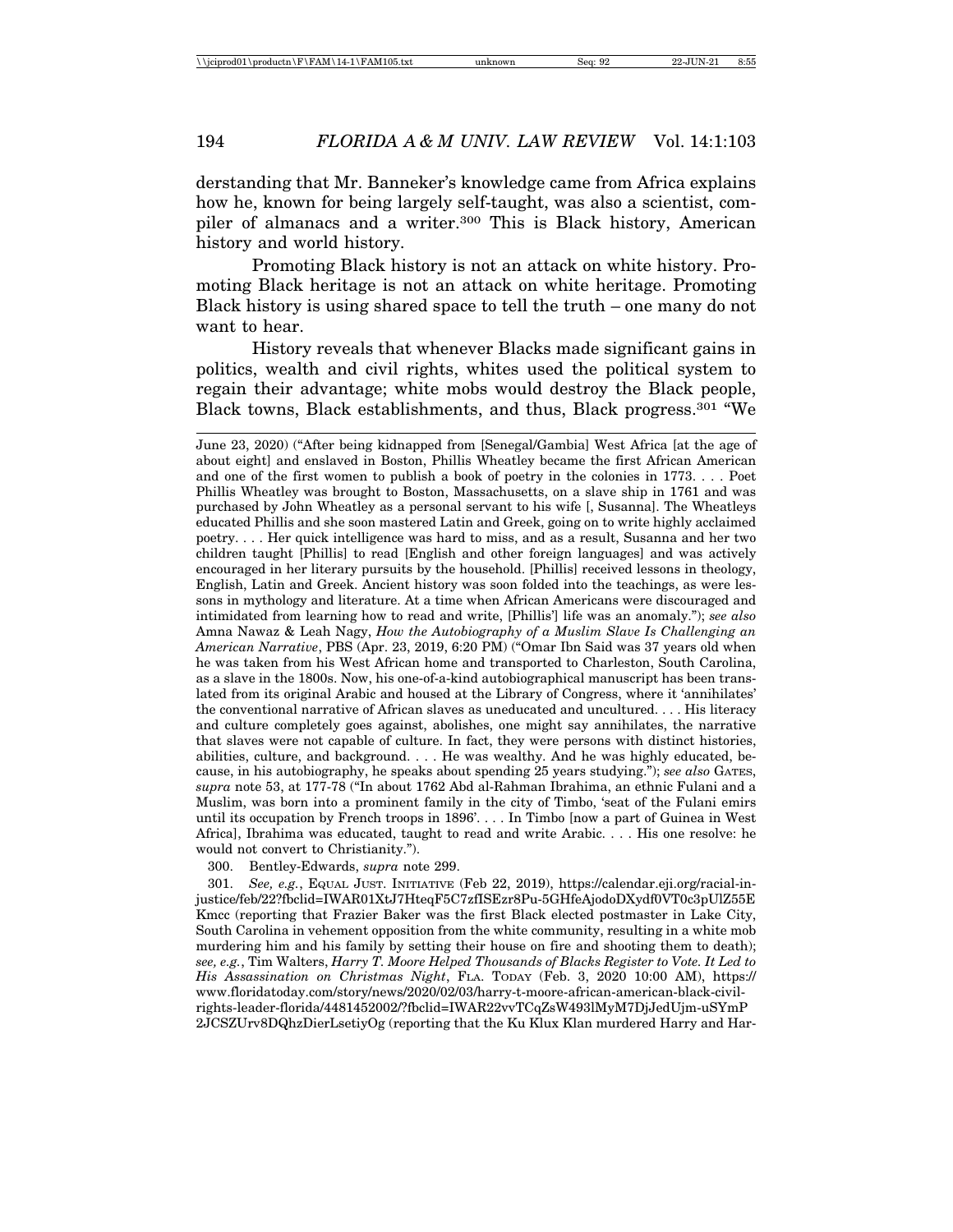had 100 years of terrorism and lynching and violence where black people were pulled out of their homes and beaten and murdered and drowned and tortured and lynched. And we've never really talked about that."302 "For powerful White men throughout US history, committing crimes and evading punishment has often functioned as a rite of passage, whether the wrong was murder, illicit financial activity, or sexual assault."303 Notwithstanding the constant brutality against Blacks, there is not one – not one – massacre in which a Black mob murdered and burned down a white town, but when whites massacred Black towns, Blacks fought back as best they could with little to no weapons. Thus, today many Blacks are armed, and this population is swiftly increasing just as the overt racism is from some whites against Blacks and other people of color. In response to the increase of Black gun owners, there are whispers of small or independent white-owned gun stores hoarding ammunition and controlling its sales.

HBCUs are part of this history. HBCUs, and even some PWIs like Oberlin College, were stops on the Underground Railroad; HBCUs students and faculty participated in the advancement of Blacks, including in the Civil Rights Movement; and HBCUs are often the first institution where many of their students learn about Africa, slavery in America, Jim Crow, and the subsequent treatment of Blacks in America for the first time. The history of white mobs destroying Black wealth is important because affluent Blacks were often significant do-

riette Moore in Christmas day in 1951 for registering over 166,000 Black voters); Christina Maxouris, *100 Years Ago, White Mobs Across the Country Attacked Black People. And They Fought Back*, CNN (July 27, 2019, 5:04 PM), https://www.cnn.com/2019/07/27/us/red-summer-1919-racial-violence/index.html (reporting that 100 years ago white mobs attacked Black people all over the United States, and Blacks fought back); *see, e.g.*, Maxouris, *supra* note 294 (reporting that the 1981 lynching of a Black man who was sued by the man's family, resulted in bankrupting the Ku Klux Klan); *see generally* DAVID F. KRUGLER, 1919, THE YEAR OF RACIAL VIOLENCE: HOW AFRICAN AMERICANS FOUGHT BACK (2015); *see, e.g.*, STALVEY, *supra* note 145, at 29 ("By May 21, [1961], President Kennedy had sent six hundred U.S. marshals into Montgomery after a white mob attacked a Negro church whose members had merely cheered the Freedom Riders.").

<sup>302.</sup> Mosely, *supra* note 55; *see generally* IDA B. WELLS-BARNETT, THE RED RECORD (1895) (reporting on the lynching of African Americans in the United States in the late 1800s and showing that whites carried out lynchings to punish Black competition and not for their purported reason of punishing for committing a crime); *see generally* PAULA J. GID-DINGS, IDA: A SWORD AMONG LIONS (2008) (detailing the life of Ida B. Wells and her contributions to the struggle against lynching of Black men and women).

<sup>303.</sup> Ashton Pittman, *The Right of Subpar White Men to Wield Power and Live Above the Law is on Trial*, DEEP SOUTH VOICE (Jan. 27, 2020 4:20 AM), https://www.deepsouth voice.com/index.php/2020/01/27/the-right-of-subpar-white-men-to-wield-power-and-liveabove-the-law-is-on-trial?fbclid=IWAR0qdwnv0MOuP2PQRqDlI1SENp6dQ9KPTWftvYym 2k3Mgd2kIwEbXsqw7\_0.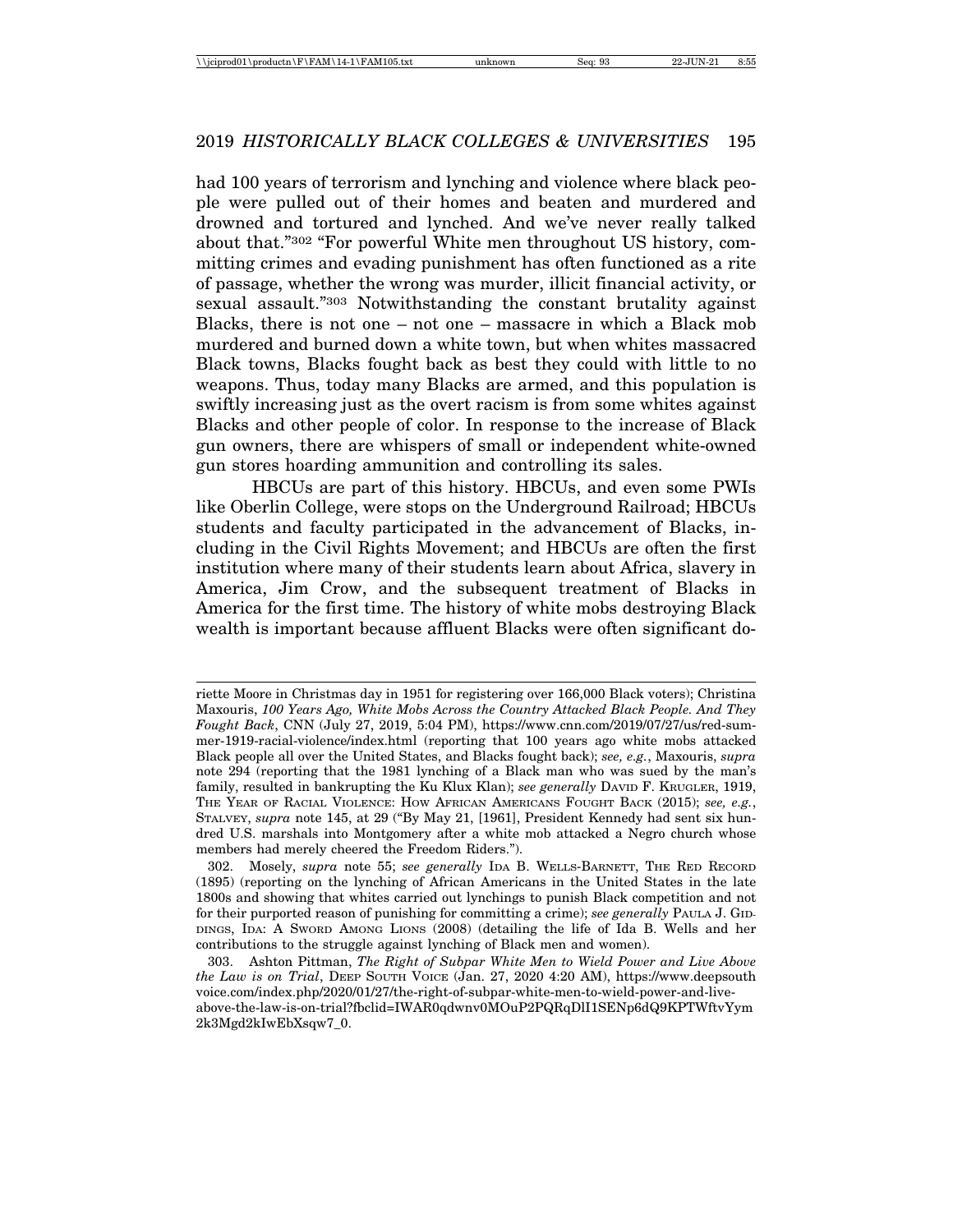nors to HBCUs and this remains true today.304 Thus, the impact of white destruction on Blacks impacted the progress of Blacks in every segment of society, including education.

In addition, without HBCUs, the 1960s Civil Rights Movement would not have been as strong or perhaps as successful. HBCUs were the heart and soul of the Civil Rights Movement. White employers were firing Black employees (often parents of HBCU students) who they knew participated in civil rights activities, so in 1960, Dr. Martin Luther King, Jr. issued a clarion call to HBCUs and their students to take the movement into every Southern community.305 HBCUs and their students heeded the call and engaged.

HBCUs served as institutions of solidarity. Dorm rooms were transformed into meeting locations; quads became rallying centers, chapel basements transformed into training grounds for non-violent protests, and campuses banded together creating an intricate

<sup>304.</sup> *See, e.g.*, Annie Turbo, *A Black Philanthropist and Entrepreneur*, BLACK HIST. HE-ROES (Sept. 10, 2017), www.blackhistoryheroes.com/2010/10/annie-turnbo.html ("[Annie] Malone is recorded as the U.S.'s first Black woman millionaire based on reports of \$14 million in assets held in 1920 from her beauty and cosmetic enterprises, headquartered in St. Louis and Chicago. . . . During the 1920s, Malone's philanthropy included financing the education of two full-time students in every historically black college and university. Her \$25,000 donation to Howard University was among the largest gifts the university had received by a private donor of African descent."); *see, e.g.*, A'Lelia Bundles, *Madame C.J. Walker, American Businesswoman and Philanthropist*, ENCYC. BRITANNICA, https:// www.britannica.com/biography/Madam-C-J-Walker (last updated May 21, 2020) (reporting that Madame C.J. Walker was one of the first Black female millionaires in the United States and that "[s]he provided scholarships for students at several black colleges"); *see, e.g.*, Kelley L. Carter & Randall C. Williams, *Oprah Winfrey Donates \$2 Million to HBCU Tennessee State and Its Surrounding Community*, THE UNDEFEATED (May 20, 2020), https://the undefeated.com/features/oprah-winfrey-donates-2-million-to-hbcu-tennessee-state-and-itssurrounding-community/ (reporting HBCU graduate Oprah Winfrey's long history of significant donations to HBCUs as well as other wealthy African American philanthropists); *see, e.g.*, David Gelles, *Who Is Robert F. Smith, the Man Paying Off Morehouse Graduates' Loans?*, N.Y. TIMES (May 19, 2019), https://www.nytimes.com/2019/05/19/business/robert-fsmith-morehouse-vista-equity.html (reporting that Robert F. Smith, the richest Black man in America, announced while giving the Morehouse commencement speech that he was paying off the nearly 400 graduates' school loans).

<sup>305.</sup> *See* Brian McClure, *Heart and Soul of the Movement: Influence of Historically Black Colleges and Universities on the Civil Rights Movement*, ST. OF HBCUS (Aug. 26, 2013), https://stateofhbcus.wordpress.com/tag/civil-rights/; *see, e.g.*, Cecil Williams, *Remembering the 1968 Orangeburg Massacre When Police Shot Dead Three Unarmed Black Students*, DEMOCRACY NOW (Nov. 8, 2019), https://www.democracynow.org/2019/11/8/remembering\_orangeburg\_massacre\_1968\_south\_carolina (reporting on the 1968 Orangeburg, SC massacre that occurred on the HBCU campus of South Carolina State University); *see* ROGERS, *supra* note 8, at 4 (arguing that neither Brown nor the Civil Rights Act of 1964 integrated higher education but the Black College Movement "forced the rewriting of the racial constitution of higher education"); *see generally* JO ANN GIBSON ROBINSON, THE MONTGOMERY BUS BOYCOTT AND THE WOMEN WHO STARTED IT (1987).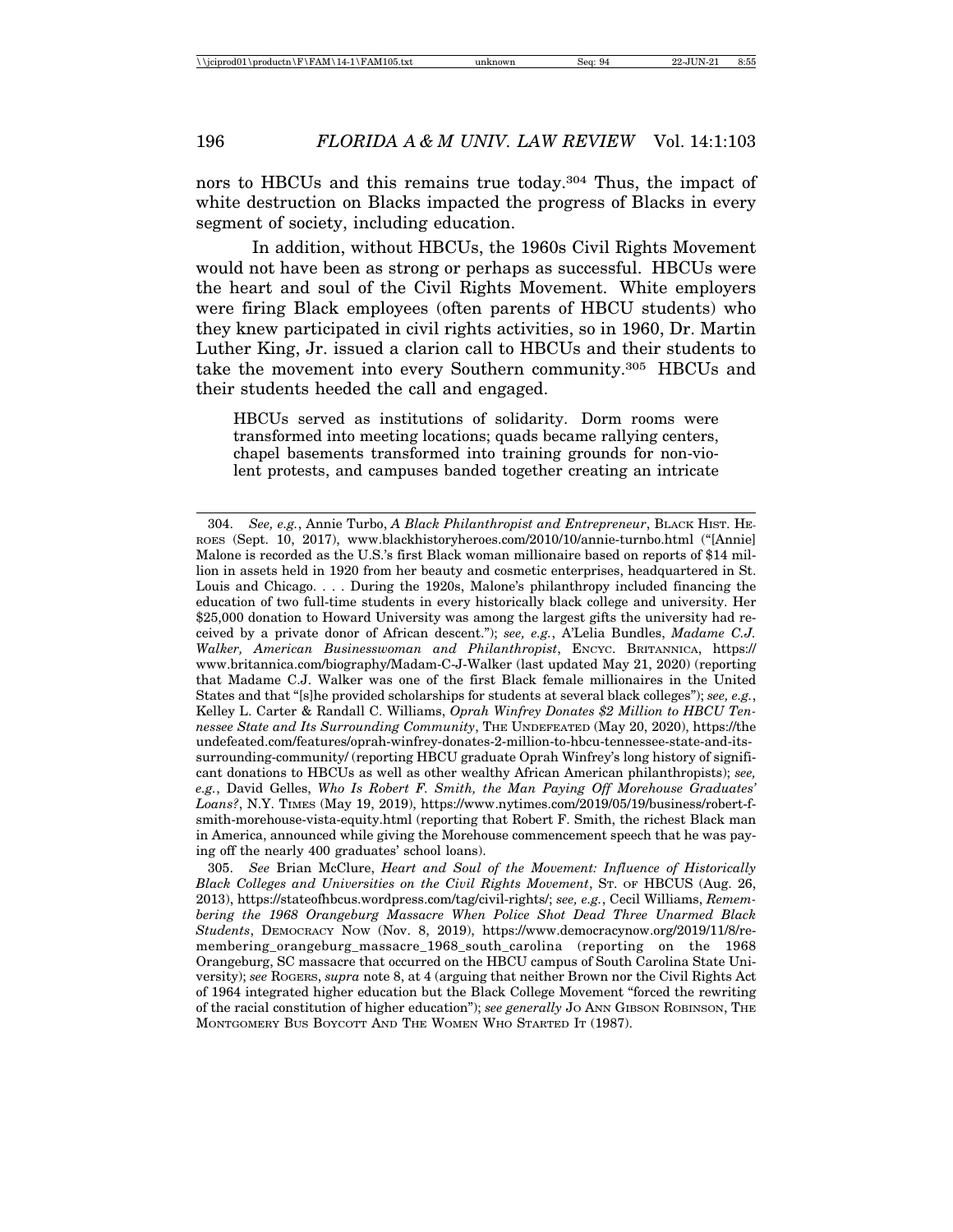system of social networks. Moreover, these institutions served as breeding grounds for the surfacing generation of Black leaders.306

This civil rights activism – the fight for racial equality – is what triggered the Florida Legislature in the 1960s to shut down FAMU Law and establish the all-white FSU Law.307 The Civil Rights Movement transformed America and the world.

Interestingly, Bluefield State College, founded in 1865 as the Bluefield Colored Institute, hired a white president in 1966 who replaced the Black faculty with white faculty and ejected the Black students from the residential campus by closing the dorms.<sup>308</sup> Today, Bluefield State College is approximately ninety percent white, but with the continued designation as an HBCU, it still receives federal funding for HBCUs, even though it is not truly fulfilling its original mission or the mission of Black colleges.309 Although some believe educating any under-served student satisfies the mission of HBCUs.310 The plain language of the enacting legislation, however, disputes that interpretation.

HBCUs contribute significantly to the national economy by providing nearly 135,000 jobs and \$14.8 billion in economic impact in 2014 alone.311 Yet, notwithstanding the remarkable achievements of HBCUs, they are often unfairly judged. Because of the racist history of America, the fictitious "white" Jesus, and the harebrained white superiority ideology, anything Black is often easily labeled as "inferior."

309. Meraji & Demby, *supra* note 16.

<sup>306.</sup> McClure, *supra* note 305.

<sup>307.</sup> *See* Damron, *supra* note 8 ("'We fought like hell to keep [the FAMU law school] open, but we couldn't stop them,' said [Perker L.] Meeks, [a former] San Francisco Superior Court judge.").

<sup>308.</sup> Dennis, *supra* note 20 ("The struggle over Bluefield State racial demographics and its status as a commuter campus are tied up in a turbulent history; in the 1960s it ejected black students from what was once a residential campus."); *see also* Meraji & Demby, *supra* note 16 ("The bombing and the closing of the dorms led to a dramatic shift in Bluefield State's makeup. The black students who'd come to the college from far away suddenly had no place to live. And with black folks migrating away from the region, the Bluefield State campus began to look increasingly like the rest of West Virginia, one of the whitest states in the country. (West Virginia State, the state's other black college and the second-whitest HBCU in the country, underwent a similar transformation.)").

<sup>310.</sup> *Id.* (reporting then Bluefield State president stated that "while the students might look different than they used to . . . educating underserved students is still the college's primary mission" and noting that Bluefield State's HBCU designation "means that Bluefield State receives millions in federal dollars each year, about a 10th of its total \$20 million budget," although its principal mission is no longer the education of Black Americans, as required by federal legislation); *see also What Is an HBCU?*, *supra* note 15.

<sup>311.</sup> Williams & Davis, *supra* note 233, at 8; *HBCUs Make America Strong, supra* note 17 (outlining the significant economic impact of HBCUs).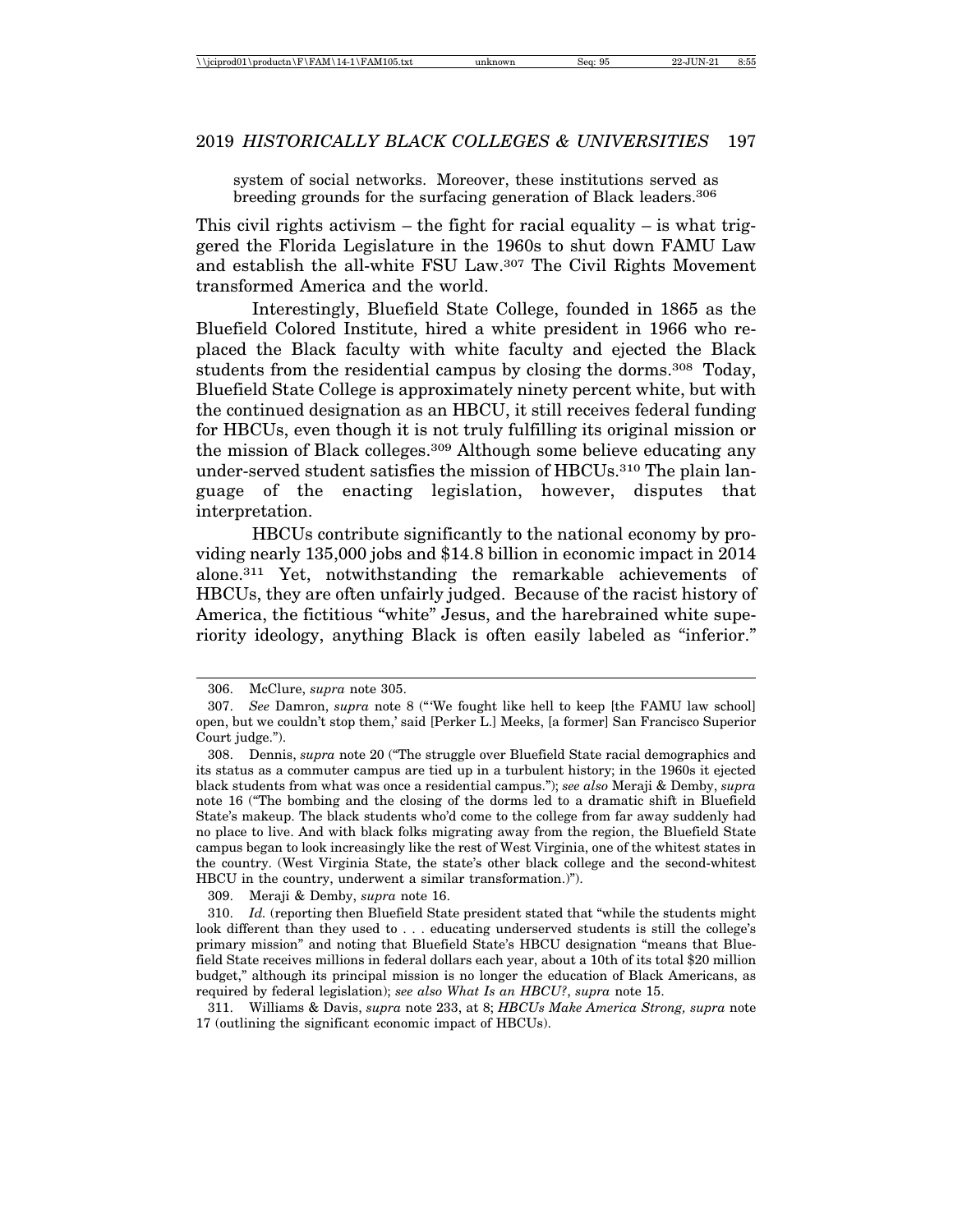This is perfectly captured by Bryan Stevenson, public interest lawyer and author of *Just Mercy*:

The great evil of American slavery wasn't involuntary servitude. It wasn't forced labor. It was this idea, this narrative, that black people aren't as good as white people, that black people aren't fully human. [That] black people aren't evolved. [That] they can't do this, they can't do that. And that narrative created an ideology of white supremacy. And for me, that was the true evil of American slavery.<sup>312</sup>

The intentional machination to conceal the overwhelming successes of African Americans and their booming towns that were destroyed in God-awful massacres by covetous white mobs erased the achievements of Black America to promote the narrative of white superiority.

<sup>312.</sup> Terry Gross,*"Just Mercy" Attorney Asks U.S. to Reckon with Its Racist Past and Present*, NPR (Jan. 20, 2020), https://www.npr.org/2020/01/20/796234496/just-mercy-attorney-asks-u-s-to-reckon-with-its-racist-past-and-present; *see, e.g.*, DARITY & MULLEN, *supra* note 3, at 225 ("Segregation in the public sphere has taken many forms: separate water fountains, separate train cars, separate waiting rooms, separate seats on city buses and in theatres, separate toilets (when blacks were given access to public toilets at all), separate physical spaces with black spaces marked and designated as inferior, and even 'Negro days' at state fairs, city parks, or downtown shops."); *see also* JOHN W. BLASSINGAME, THE SLAVE COMMUNITY 303 (1972) ("A number of slaves were so oppressed that they accepted their master's claims about the rightness, the power, and the sanctity of whiteness and the degradation, the powerlessness, and the shame of blackness. As a result, some blacks wished passionately that they were white. . . . The idea of the superiority of whites was etched into the slave's consciousness by the lash and the ritual respect he was forced to give to every white man."); *see also* KATHARINE GERBNER, CHRISTIAN SLAVERY: CONVERSION AND RACE IN THE PROTESTANT ATLANTIC WORLD 2, 9 (2018) ("Protestant Supremacy was the predecessor of White Supremacy, an ideology that emerged after the codification of racial slavery. . . . First of all, it is important to acknowledge that many enslaved and free Africans living in the Protestant colonies would have been exposed to Christianity in Africa or Latin America. For example, the Kingdom of Kongo had embraced Christianity as early as the fifteenth century, and many men and women were familiar with Catholicism before they were enslaved. . . . Some blacks were also Muslims."); *see also* GATES, *supra* note 53, at 360 ("Slavery predates the written historical record and at critical turns was supported legally by the major religions of Judaism and Christianity. Islam followed."); *see generally* ELIZABETH ISICHEI, A HISTORY OF CHRISTIANITY IN AFRICA (1995) (exploring the history of Christianity in Africa from antiquity to present, including the Atlantic slave trade); THE ORIGINAL AFRI-CAN HERITAGE STUDY BIBLE cxxii- cxxiii (Cain Hope Felder ed., 2007) ("It is chiefly the illiterates, the undereducated, and racially biased who refute the fact that the earliest and first human (*Homo sapiens*) was discovered in the area of what is known today as Africa. And that the place at the time was called Eden. From this point humankind migrated throughout the world. . . . Because of abundant facts and scientific findings, it is clear that most of the Old Testament developed from African/Edenic roots. . . . But literate England and Portugal knew quite well that these peoples whom they captured and chained were the same that were spoken of in the Holy Scriptures, and knew they were the first ones to carry and establish Christianity and Judaism in Africa, northeast Africa, and Europe. Western biases have so thwarted the history of the black race that it takes great study and research to unravel this maze of myths and confusion.").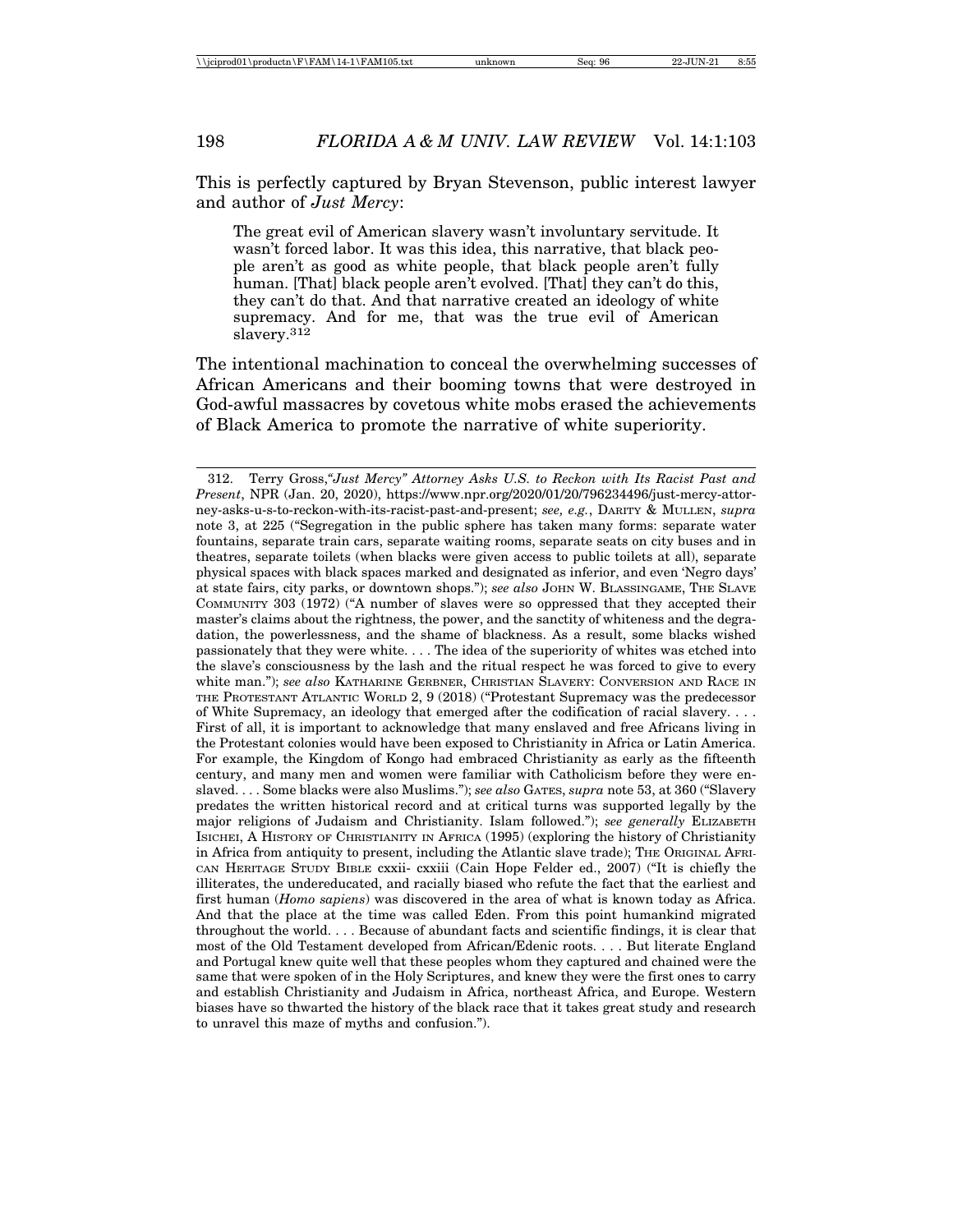America succeeded and continues to do so in bringing life to its mantra of "white superiority" by underfunding Black educational institutions, then labeling them "inferior."313 However, this ignores the history of Black success and perpetuates racial discrimination, hatred and misunderstanding toward Blacks, especially when majority-white HBCUs and well-funded PWIs have some of the same problems that cause HBCUs to be labeled as "inferior."314

Even with severe underfunding, the success of the Black students and graduates of HBCUs speaks for itself.315 Imagine if HBCUs were properly funded – the successes would be even more remarkable and perhaps even more threatening to the American establishment – as much as an educated Black was deemed to be a threat to slavery

<sup>313.</sup> *See* Du Bois, *supra* note 31, at 332; *see also supra* 43 and accompanying text; *see also* Jason L. Riley, *Black Colleges Need a New Mission*, WALL ST. J. (Sept. 28, 2010, 12:01 AM), https://www.wsj.com/articles/SB10001424052748704654004575517822124077834 (reporting unsubstantiated thoughts by Black libertarian conservatives that HBCUs were once an essential response to racism, but are now academically inferior); *see also* David Leonhardt, *The Declining Payoff from Black Colleges*, N.Y. TIMES (Feb. 22, 2011, 3:19 PM), https://economix.blogs.nytimes.com/2011/02/22/the-declining-payoff-from-black-colleges/ ?partner=RSs&emc=RSs (noting HBCU graduates experience a hefty wage gap in comparison to non-HBCU graduates); *but see* Price, *supra* note 252 ("Students who went to HBCUs do not suffer a relative wage penalty. In fact, we found that they typically and on average earn more than similar students who went to non-HBCUs. Our findings are based on comparing HBCUs to other schools with a sizable black student population.").

<sup>314.</sup> *See HBCUs and Why They're Still Important Today*, *supra* note 220 (providing a general overview of the HBCU history); *see* ROGERS, *supra* note 8, at 162 ("Some African Americans (let alone whites) classify HBCUs as inferior using false claims, and demean HBCUs for complications that regularly occur at similarly funded [PWIs]."); *see, e.g.*, Charles Boothe, *Krotseng Resigns As President of Bluefield State College*, BLUEFIELD DAILY TELEGRAPH (Dec. 20, 2018), https://www.bdtonline.com/news/krotseng-resigns-as-presidentof-bluefield-state-college/article\_0c65bc94-048a-11e9-8119-cba889b6edbe.html (reporting on the immediate resignation of then president of Bluefield State College, a majority-white HBCU, due to "lack of accountability, transparency and community involvement," affirming that mismanagement is not a race issue); *see, e.g.*, Ryan Lynch, *UCF seeks to move on after final report on funding issue*, ORLANDO BUS. J. (Aug. 30, 2019, 12:21 PM), https:// www.bizjournals.com/orlando/news/2019/08/30/ucf-seeks-to-move-on-after-final-report-onfunding.html (reporting on the misuse of school operations funding at a PWI).

<sup>315.</sup> *See, e.g.*, Howard Newsroom Staff, *The 'Great Debate" Returned Featuring Howard University and Harvard University*, HOWARD UNIV. (Nov. 1, 2019), https://newsroom.how ard.edu/newsroom/article/11471/howard-prevails-great-debate-v-harvard (reporting that the Howard University debate team beat the Harvard University debate team before an audience of 10,000 in Hartford, Connecticut on October 28, 2019); *see, e.g.*, Kent Pierce, *Debate Teams from Harvard, Howard University Square Off in 10th Annual Great Debate,* NEWS 8 (Oct. 28, 2019, 5:58 AM), https://www.wtnh.com/news/connecticut/debate-teamsfrom-harvard-howard-universities-to-square-off-in-10th-annual-great-debate/; *see generally About FAMU*, *supra* note 3 ("In 1992, 1995 and 1997, FAMU enrolled more National Achievement finalists than Harvard, Yale and Stanford. In 1999, Black Issues in Higher Education cited FAMU for awarding more baccalaureate degrees to African-Americans than any other institution in this nation.").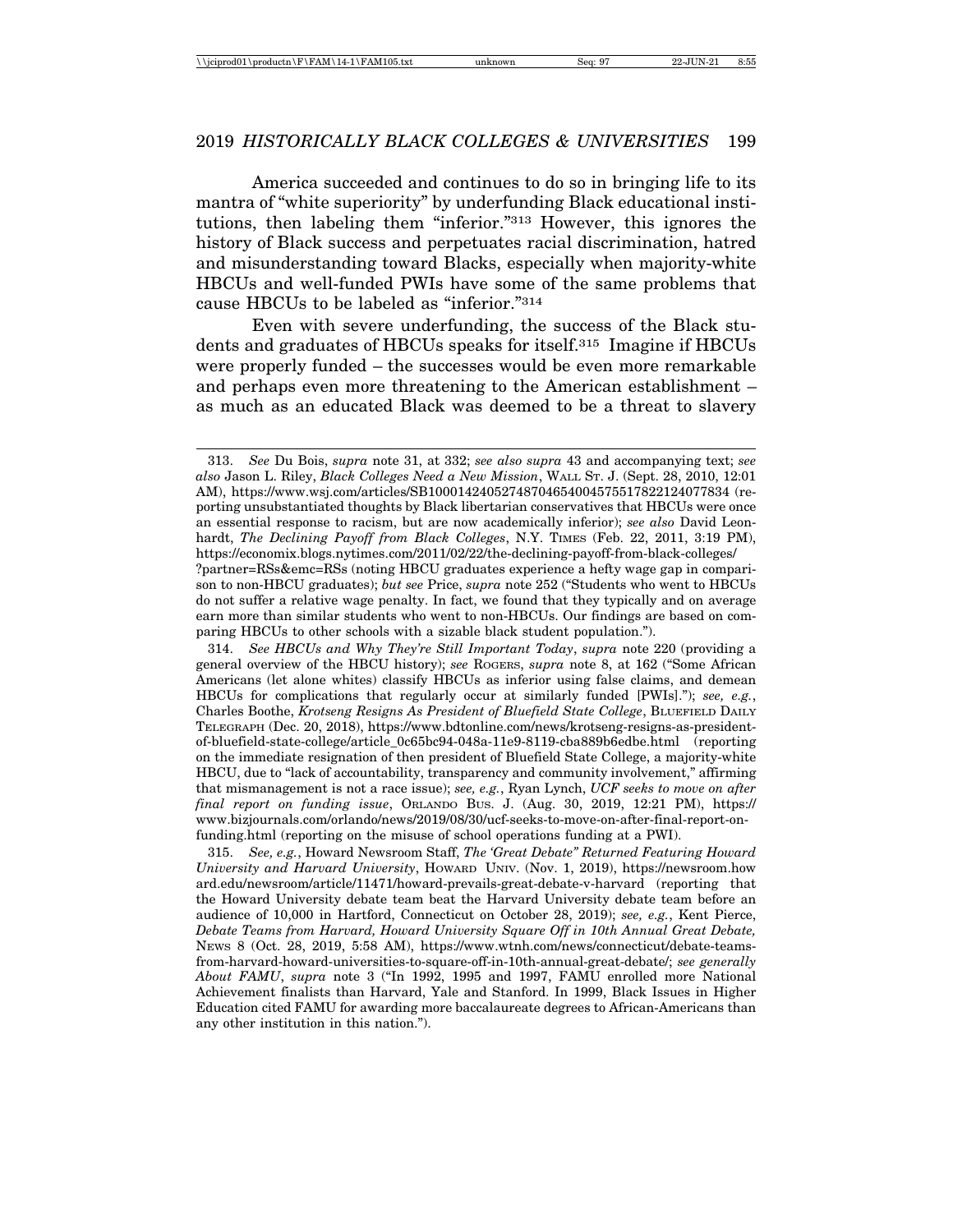and the ultimate freedom for Black people.316 Inferior educations could not produce the success stories that come from HBCUs. That this needs to be stated or defended is because of racism.

## III. MAKING HISTORICALLY BLACK COLLEGES AND UNIVERSITIES EQUAL

HBCUs are a model for the American education system because they foster an environment of growth and development that embraces their students as family.317 HBCUs have been and continue to be critical to the advancement of African Americans and others. The sustainability and success of HBCUs, especially with the blatant racial inequities and challenges, are unparalleled. HBCUs have been the backbone of education for Blacks in the United States, when over a century ago, few institutions would accept a Black student. And even when they were accepted, the hostility they faced attending the institution often interfered with their matriculation. Nevertheless, they achieved. Professor Bell noted:

Engagement and commitment are what black people have had to do since slavery: making something out of nothing. Carving out a humanity for oneself with absolutely nothing to help – save imagination, will, and unbelievable strength and courage. Beating

317. See generally Marybeth Gasman & Andrés Samayoa Castro, *Historically Black Colleges and Universities: Fostering Familial Learning Environments for Student Success*, AM. COUNCIL EDUC: HIGHER EDUC. TODAY BLOG (Oct. 4, 2017), https://www.higheredtoday.org/ 2017/10/04/historically-black-colleges-universities-fostering-familial-learning-environments-student-success/ ("Looking at completion, students at HBCUs complete at higher rate than what the federal graduation rate suggests. . . . Student success at HBCUs can be attributed to multiple factors, including how HBCUs cultivate an ethos of familial success and provide robust services for students hailing from low-income and other under-resourced backgrounds. . . . HBCUs' ethos of success is steeped in the idea of family. Many of these institutions emphasize collaboration over competition through cohort models in which students understand that their success is deeply tied to others and not merely a product of their own doing.").

<sup>316.</sup> FINKELMAN, *supra* note 13, at 12; DU BOIS, *supra* note 14, at 27; *see also* DARITY & MULLEN, *supra* note 3, at 227 (noting that gubernatorial candidate and *Greenwood Enterprise* editor, James K. Vardaman, won his election by claiming that educated Negroes threatened political domination of the white race and his promise to remove the Black vote won him support from poor whites, small farm owners and factory workers); *see also* MER-RITT, *supra* note 14, at 152 and accompanying text; *see also* Baldwin*, supra* note 286 ("It is your responsibility to change society if you think of yourself as an educated person."); *see generally* WILLS, *supra* note 294 (describing the funding that educated, wealthy African Americans provided to the advancement of other Blacks and the anti-slavery movement during the last generation of Blacks born into slavery); *see* BALL, *supra* note 3, at 80 (noting that a Southern governor stated, "educated blacks want to end the blessed tradition of the South, the 'divine institution,' as many in these parts call enslavement"); *see supra* note 110 and accompanying text.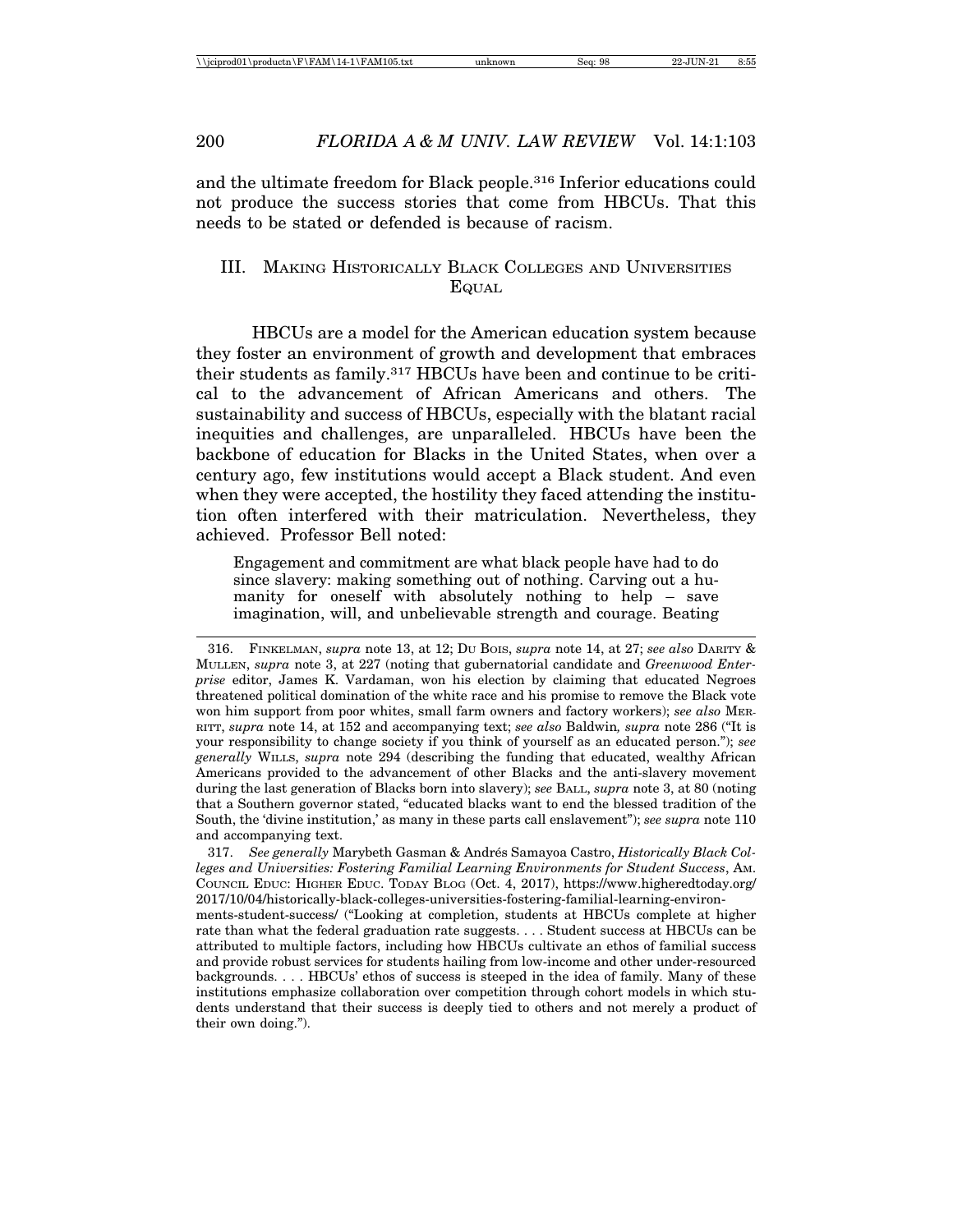the odds while firmly believing in, *knowing* as only they could know, the fact that all those odds are stacked against them.<sup>318</sup>

But there are obvious fixes that would make the HBCU model even more remarkable and sustainable and begin to unstack the odds against Black people. Despite the uncontroverted and uncontested evidence to the contrary and the civil rights lawsuits for financial parity, HBCUs continue to lack comparability to PWIs, even the state-funded schools.319 This is critical as HBCUs rely more heavily on government funding than PWIs, and seventy percent of HBCU students have limited financial resources to pay for college.320

## *A. Disproportionate Funding*

In efforts to undermine the effectiveness and success of HBCUs, they have never been given funding that is equitable to PWIs – including federal, state, local, corporate, and foundation funding.321 This has been since the creation of HBCUs to present, largely as a result of the dual school system segregated by race that remains in place even after *Brown*.

The State of Mississippi, for example, established the University of Mississippi for the exclusive higher education of white persons in 1848 and did not admit a Black student until 1962 – and then only under court order.322 In 1975, private plaintiffs sued the State, alleging that "Mississippi had maintained the racially segregative effects of its prior dual system of postsecondary education in violation of [the

<sup>318.</sup> FINKELMAN, *supra* note 13, at 38.

<sup>319.</sup> Robert T. Palmer, *Desegregation Policy and Disparities in Faculty Salary and Workload: Maryland's Historically Black and Predominately White Institutions*, 60 NEGRO EDUC. REV. 7, 8 (2009), http://citeseerx.ist.psu.edu/viewdoc/download?doi=10.1.1.856.41& rep=rep1&type=pdf.

<sup>320.</sup> Williams & Davis, *supra* note 233, at 2-3.

<sup>321.</sup> ROEBUCK & MURTY, *supra* note 30, at 25 (1993); *see also* RUDOLPH, *supra* note 104 and accompanying text; *see also* Melissa Wooten, *Why Historically Black Colleges and Universities Matter in Today's America*, HIGHER EDUC. JOBS (Aug. 14, 2015) ("For instance, southern state legislative bodies routinely diverted money away from HBCUs, leaving the schools to operate on razor-thin budgets."); Williams & Davis, *supra* note 233, at 5-7; JACK-SON & NUNN, *supra* note 19, at 86-87 ("States with public HBCUs have in, tradition and practice, resisted equitable treatment of public HBCUs compared to the treatment of public historically white institutions. . . . When inequitable treatment is not addressed by the state, HBCUs and their constituents have looked to the federal government for redress."); *see, e.g.*, EBONY, *supra* note 31, at 139 ("Predominately white land-grant colleges received an average of \$2,400 in state and federal aid per student, while predominately black ones received only \$1,365.").

<sup>322.</sup> United States v. Fordice, 505 U.S. 717, 722 (1992).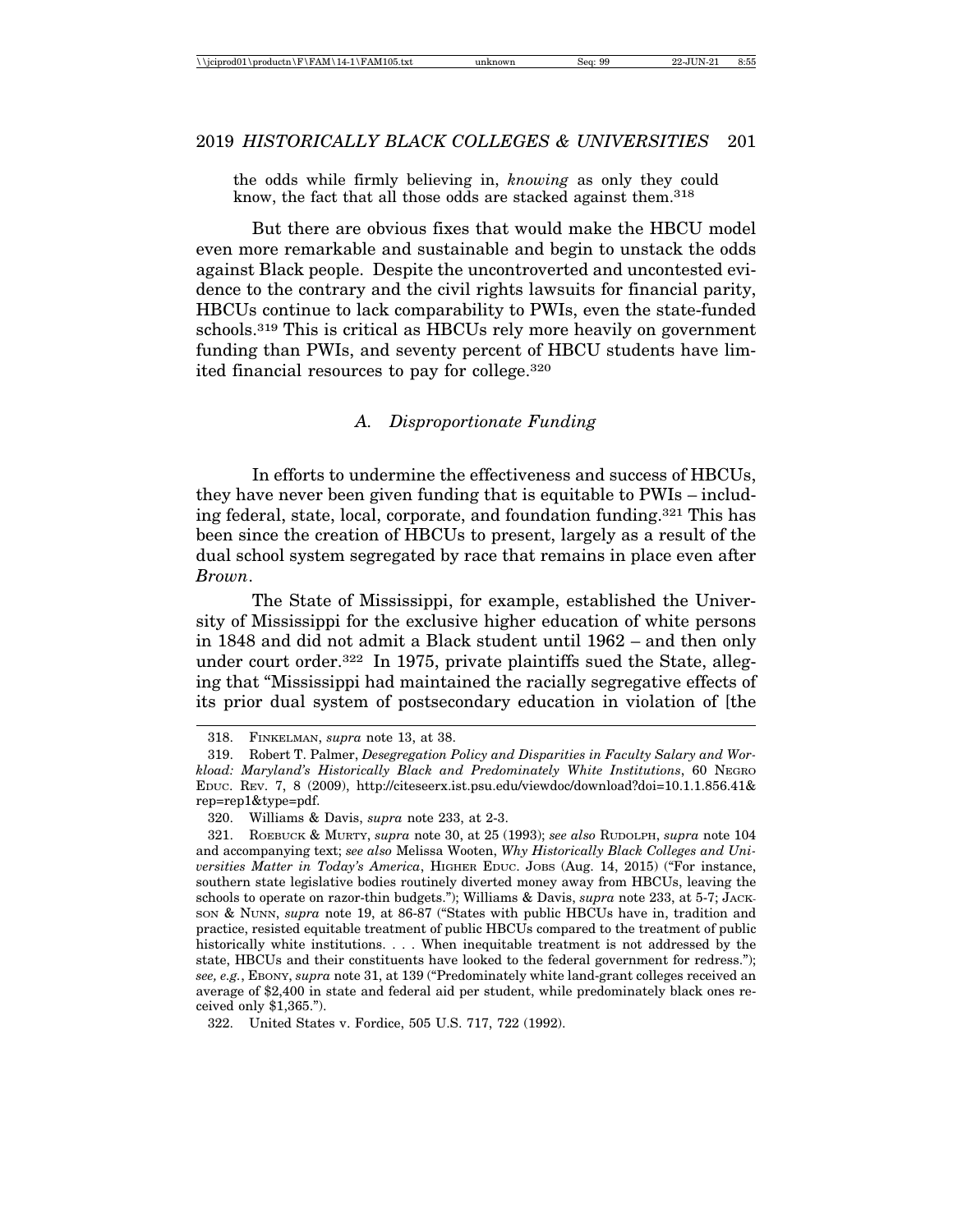United States Constitution]."323 With the United States and others intervening as plaintiffs, the case became a class action.324 The parties wasted twelve years attempting "to achieve a consensual resolution of their differences through voluntary dismantlement by the State of its prior separated system."325 The federal district court and appellate courts found in favor of Mississippi, but that was overturned by the Supreme Court in 1992.326 It remanded the case for the lower court to determine whether the State's higher educational practices, including the inequitable funding of the three HBCUs [Alcorn State University, Jackson State University, and Mississippi Valley State University] need revamping to dismantle the State's prior discriminatory system.327 Nearly 30 years later, the parties reached a settlement to award over \$500 million dollars to the State's three HBCUs in 2002.328

With the achievements of Blacks and HBCUs, despite the financial inequities, it is unfathomable to imagine where Mississippi's and other states' HBCUs would be now had they received equitable funding, especially when given the remarkable growth and development of PWIs. A Bloomberg analysis revealed:

[N]one of the ninety institutions of higher education in the U.S. with endowments of more than \$1 billion is an HBCU, and even the wealthiest of the HBCUs, Howard University in Washington, D.C., only ranks a hundred and sixtieth on the list, with an endowment of \$578 million — just 2 percent of that of top-ranking Harvard University, which has an endowment of \$35.7 billion. The impact of such a discrepancy is profound: the bigger a school's endowment, the more it can spend on attracting highly qualified students, regardless of need, and on providing those students with the academic services they need to succeed. . . . Although African Americans tend to give a larger share of their discretionary incomes to charity than do white Americans, they also tend to have less accumulated wealth, even at similar levels of educational attainment. In addition, HBCUs historically have been at a disadvantage in receiving large philanthropic gifts from non-alumni.329

329. Kate Smith, *HBCUs Struggle to Close the Endowment Gap*, PND (July 19, 2017), https://philanthropynewsdigest.org/news/hbcus-struggle-to-close-the-endowment-gap.

<sup>323.</sup> *Id.* at 723.

<sup>324.</sup> *Id.* at 724.

<sup>325.</sup> *Id.*

<sup>326.</sup> *Id.* at 717, 743.

<sup>327.</sup> *Id.* at 741.

<sup>328.</sup> Talia Richman, *Coalition of Maryland HBCUs Seeks \$577 Million to Drop Lawsuit, Avoid 'Litigating for the Next 10 Years,'* BALT. SUN (Sept. 10, 2019, 6:29 PM), https:// www.baltimoresun.com/education/bs-md-hbcu-lawsuit-settlement-offer-20190910-cbop4pgn bzbj5emeyni77xcuoy-story.html.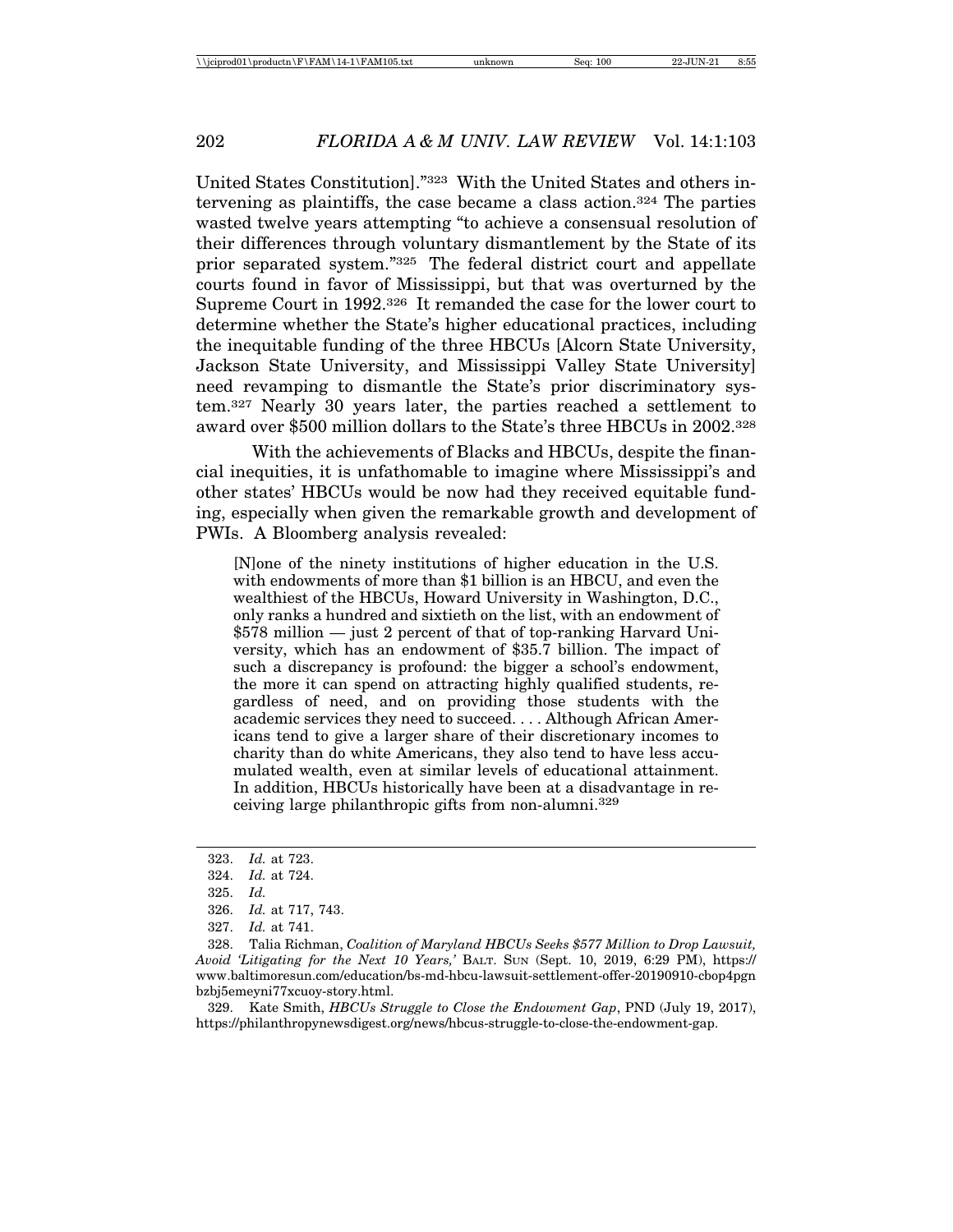Even with the settlement, Mississippi will never restore the generational wealth that has divided its residents. What is unspoken is that over three decades of educational opportunities were lost to Black students while this case languished in the court system, which has significantly interfered with Blacks' access to education.

In 2006, alumni from Maryland's HBCUs – Bowie State University, Coppin State University, Morgan State University, and the University of Maryland Eastern Shore – filed a lawsuit against the State of Maryland for systemic discrimination against the universities.330 These HBCUs sought a settlement of \$577 million, which is more than five times the amount that the State of Maryland offered.331 In 2020, the Maryland Senate passed legislation, ultimately vetoed by its Republican governor, then signed a veto-proof bill in 2021, that guarantees "\$577 million in additional funding for the schools over the course of a decade."332

South Carolina State University has also sought judicial intervention based on the unequal distribution of funds to the only public HBCU in the state.333 Even without equitable funding, HBCUs have remained grounded and steadfast in their mission to educate a race of people consistently and intentionally excluded from higher educational advancement. This exclusion has unequivocally stifled the progress of African Americans.

<sup>330.</sup> Talia Richman, *4th Circuit Judges Say Maryland HBCU Lawsuit Should Be Settled, Set Mediation Deadline of April 30*, BALT. SUN (Jan. 3, 2019), https://www.baltimore sun.com/education/bs-md-hbcu-lawsuit-update-20190103-story.html; B. Denise Hawkins, *A Coalition of Maryland HBCUs Keep the Hope of a Legal Settlement Alive*, DIVERSE EDUC. (June 19, 2020), https://diverseeducation.com/article/181481/ (reporting that the near 15 year battle by the Maryland HBCUs against the state of Maryland is in limbo).

<sup>331.</sup> Richman, *supra* note 330.

<sup>332.</sup> Pamela Wood, *Maryland Gov. Hogan Signs Bill Sending \$577 Million to State's Historically Black Universities*, BALT. SUN (Mar. 24, 2021, 5:27 PM), https://www.baltimore sun.com/politics/bs-md-pol-ga-hbcu-signing-20210324-vzsbxgmzfnfpfpqk3zkvdaml7q-story. html.

<sup>333.</sup> Gene Crider, *SCSU Supporters Suing State: Legal Action Claims S.C. Has Caused Problems via Segregated System*, TIMES & DEMOCRAT (Feb. 15, 2015), https://thetandd.com/ news/local/scsu-supporters-suing-state-legal-action-claims-s-c-has/article\_30bedb00-b4cc-11e4-8ac5-efaf2f2cc7c0.html (alleging "South Carolina has caused the institution's financial problems by funding competing programs at traditionally white schools. . . since research shows white students won't go to a historically black college or university if the program they want is offered at a traditionally white one"); *About SC State*, S.C. STATE UNIV., https:// www.scsu.edu/aboutscstate/factsampstatistics.aspx (last visited Nov. 18, 2020) ("South Carolina's only public, historically black college and university (HBCU)").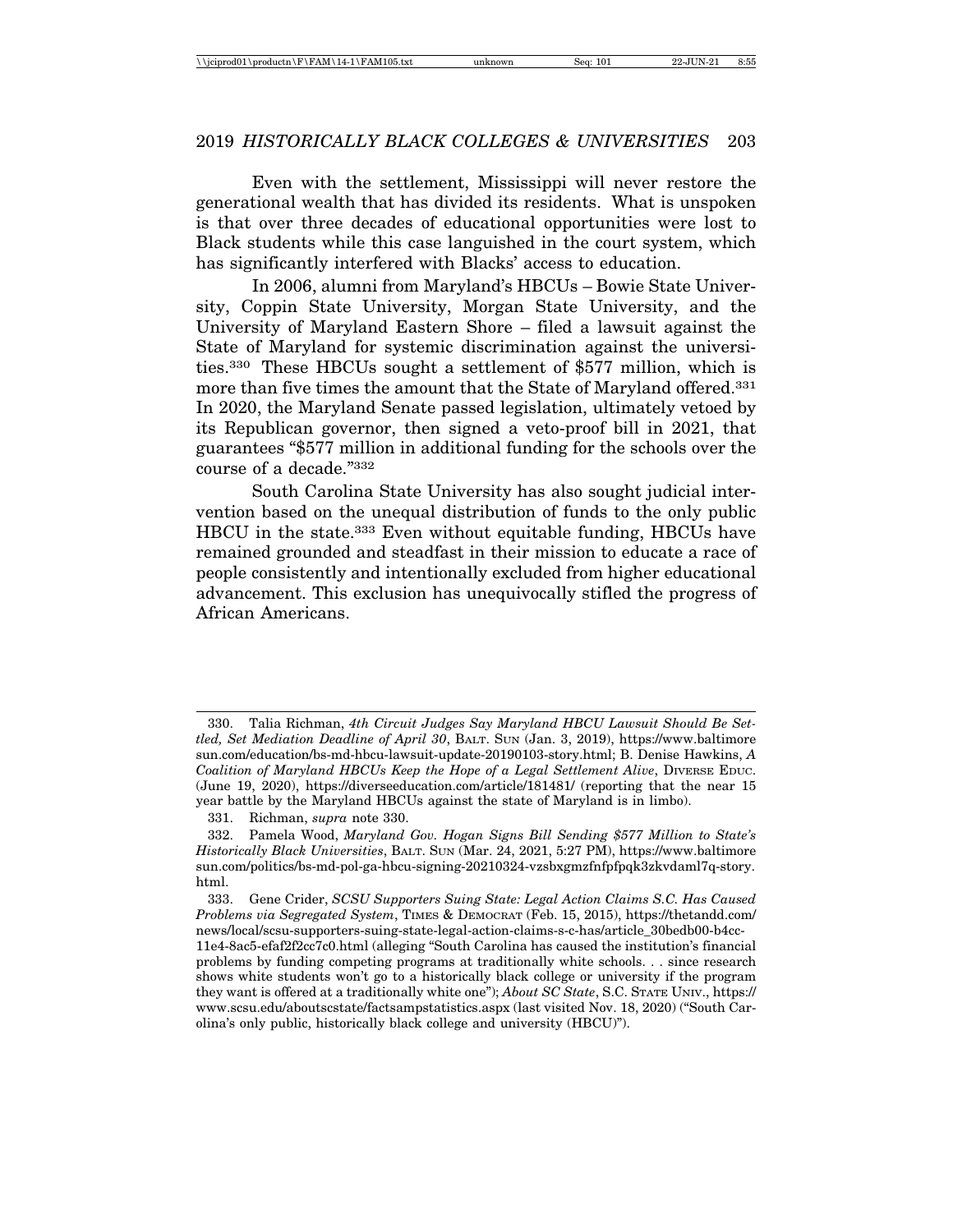## *B. Renaming, Consolidating, or Closing Historically Black Colleges and Universities*

A recent attack against HBCUs has been the effort of state legislatures sponsoring the idea of potentially renaming state colleges to increase enrollment and diversity.334 In North Carolina, legislators considered changing the names of schools. Johnny Taylor, Jr., then-CEO of the Thurgood Marshall College Fund said: "I do not for the life of me understand why you would even begin to talk about name changing. . . . The notion that some legislator can decide to change the name of your institution ignores history, it ignores the alumni, it ignores current students."335

Consolidation is another form of closure.336 Instead of state legislatures allotting the appropriate funding and sponsoring reparations bills to compensate for the lack of funding that governments – local, state, and federal – swindled HBCUs out of since their founding, they are seeking other solutions. An HBCU graduate in the Georgia legislature sponsored legislation to consolidate three HBCUs – Savannah State University, Albany State University, and Fort Valley State University – into the Georgia A&M University to "meet" enrollment needs.337 Some argue legacies would be lost; others argue that consolidation would save the HBCUs.

<sup>334.</sup> Rick Seltzer, *Fears for Future of UNC Black Colleges*, INSIDE HIGHER ED (May 18, 2016), https://www.insidehighered.com/news/2016/05/18/proposed-hbcu-tuition-cuts-drawcriticism-north-carolina ("The system's board of governors would then be charged with recommending name changes for institutions if it's determined new names would improve application numbers, academic strength and student diversity.").

<sup>335.</sup> *Id*.

<sup>336.</sup> JACKSON & NUNN, *supra* note 19, at 105; Iyani Hughes, *Bill Proposes Georgia Merge Three HBCUs Struggling to Meet Enrollment Goals*, CBS46 (June 26, 2019), https:// www.cbs46.com/news/bill-proposes-georgia-merge-three-hbcus-struggling-to-meet-enroll ment/article\_b8ea1f18-987e-11e9-8f3f-df410f9a5b27.html; RON STODGHILL, WHERE EVERY-BODY LOOKS LIKE ME: AT THE CROSSROADS OF AMERICA'S BLACK COLLEGES AND CULTURE 12 (2015) ("But the push from state governments, many Republican-led, to close or consolidate public HBCUs seems all but certain to accelerate black colleges' disappearance from the landscape of higher education.").

<sup>337.</sup> S.B. 273, Gen. Assemb., Reg. Sess. (Ga. 2019), http://www.legis.ga.gov/Legislation/ en-US/display/20192020/SB/273; *see also* David Pluviose, *Georgia HBCU Consolidation May Be Reintroduced*, DIVERSE EDUC. (July 8, 2019), https://diverseeducation.com/article/149010/ (" After the original measure, Senate Bill 273, was withdrawn earlier this year following backlash, it was replaced by Senate Bill 278, which allowed Savannah State, Albany State and Ft. Valley State to keep their individual names, according to an earlier Diverse report. However, the move did not alleviate the concerns of alumni and supporters of the three Georgia HBCUs, as some stakeholders wished for more transparency in the crafting of the bills.").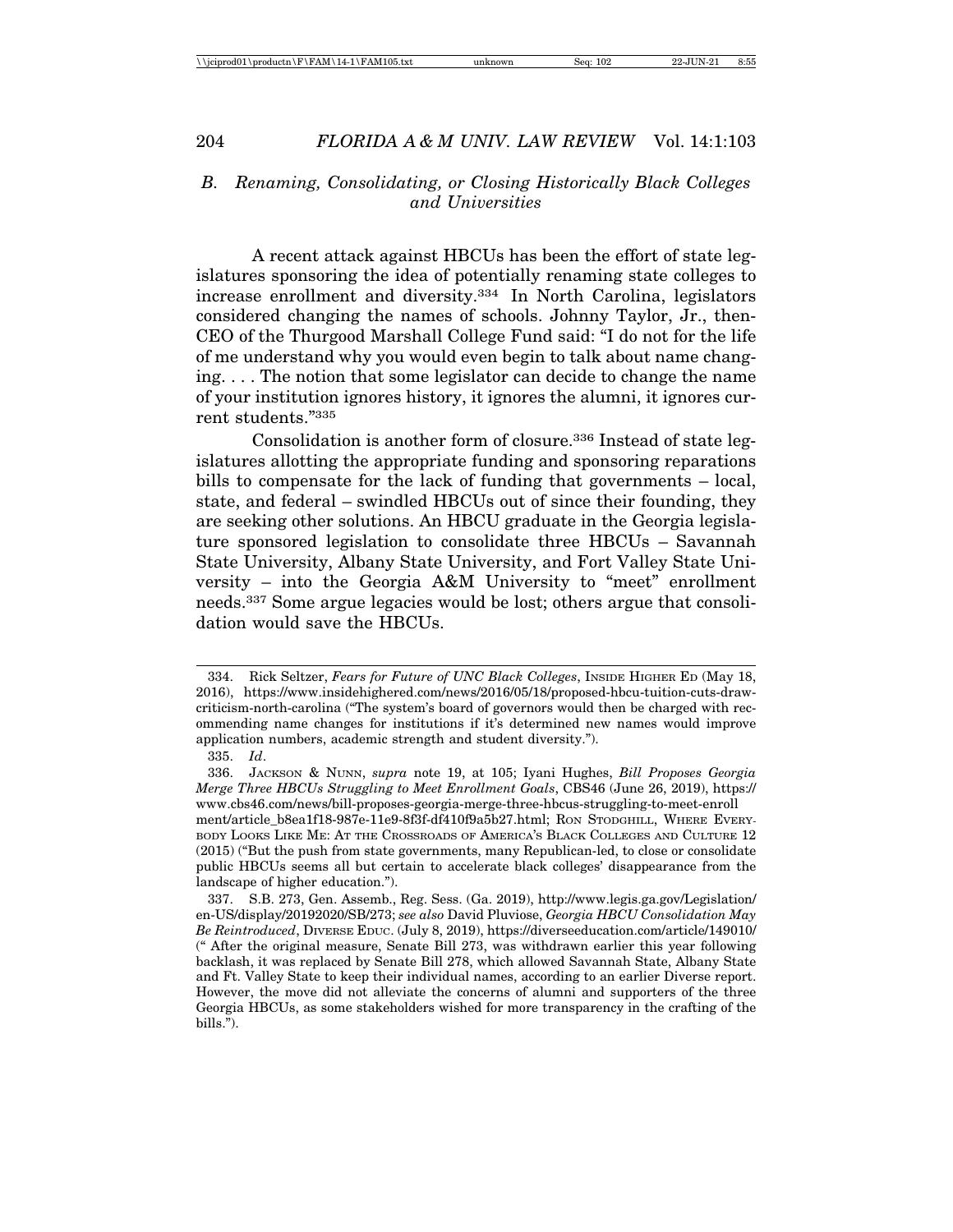In addition, Denmark Technical College, the only historically Black technical college in South Carolina, initiated a discrimination lawsuit in 2019 after it was tasked to downgrade or consolidate. The complaint described the grave disparity in support and funding from the State.

The lawsuit also points to how Denmark Tech has suffered from a lack of local support — though the suit notes that the counties it serves are too poor to contribute more money. For example, between 2014 and 2018, Denmark Tech received a total of \$38,100 from county contributions to the school, while Greenville Technical College received \$59 million, according to the suit.<sup>338</sup>

This college is critical to the community as it brings money and jobs to the very under-served area.

Historically, with the advent of integration in the 1960s and 1970s, most of the Black teachers in once segregated schools were terminated. Black students were forced to attend schools that lacked diversity in teaching staffs. Consolidation of HBCUs potentially mirrors that history. Schools that pioneered the concept of inclusion and diversity would be eradicated. This would be baleful to Black education.

Likewise, state legislatures also are advancing the idea of lowcost tuition to increase enrollment. However, that approach could bankrupt HBCUs.339 North Carolina's Republican-sponsored Senate Bill 873 (Access to Affordable College Education Act) introduced the concept of \$500 tuition for some of its public universities, including three HBCUs – Elizabeth City State University, Fayetteville State University, and Winston Salem State University. The language of the bill was noncommittal regarding replacing the tuition lost and equitably funding the three schools to ensure their longevity. Sometimes, state legislatures target smaller or less popular HBCUs. Nevertheless, after public outcry and tremendous dissent, Bill 873 passed but with the removal of two of the HBCUs; Elizabeth City State University remained a part of the bill.<sup>340</sup> There is a potential for increased student

text=NC%20Promise%20will%20set%20the,year)%20for%20nonresident%20undergraduate%20students (last visited Nov. 18, 2020) ("NC Promise will set the tuition rates for

<sup>338.</sup> Lucas Daprile, *Denmark Tech Sues SC, Saying the State Financially Starved Historically Black School*, THE STATE (Apr. 17, 2019, 05:27 PM), https://www.thestate.com/ news/local/education/article229387129.html.

<sup>339.</sup> *NAACP: Lawmakers Trying to Bankrupt Historically Black North Carolina Schools*, ABC (May 31, 2016), https://abc11.com/politics/naacp-bill-is-an-attack-on-historically-black-schools/1363999/.

<sup>340.</sup> *NC Promise Tuition Plan Frequently Asked Questions*, ELIZ. CITY ST. UNIV., http:// www.ecsu.edu/administration/business/budget-office/ncpromisefaq.html#:~: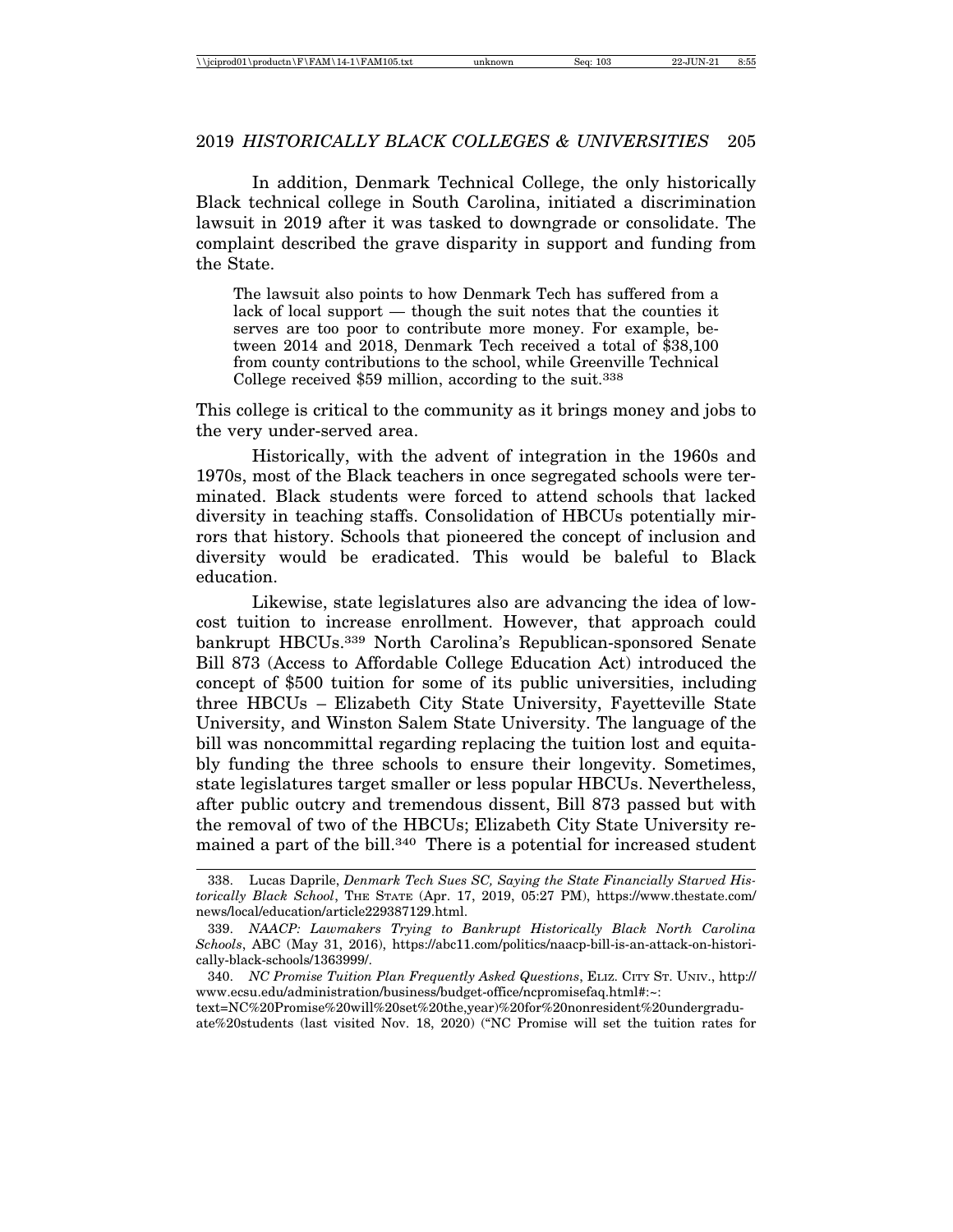enrollment, but absent a guaranteed promise to fund HBCUs permanently and equitably, as well as replace the lost tuition, a reduction of tuition to \$500 would starve the budgets of HBCUs, which already struggle as compared to PWIs. The University of the Virgin Islands is the first HBCU to offer free tuition.341 However, its majority Black island location makes it unique as compared to other HBCUs.

But would enrollment at HBCUs diminish if college tuition were free in all universities? That is highly unlikely because HBCUs do not simply offer an education for Black students but rather a richer and more unique experience as compared to PWIs.342 Black students choose HBCUs for reasons PWIs cannot compare. Some students have

341. *U.S. Virgin Islands High School Graduates Eligible for Free College Tuition at UVI*, UNIV. VIRGIN ISLANDS (Feb. 5, 2019), https://www.uvi.edu/news/articles/2019/ 19\_015\_high\_school\_students\_free\_tuition.aspx.

342. *See* Maria Moseley & Tanya A. Chri, *20 HBCU Graduates on Why They Attended Historically Black Schools*, ESSENCE (June 12, 2017), https://www.essence.com/culture/hbcugraduates-why-i-went-to-black-school/; *see also* Skylar Mitchell, *Why I Chose a Historically Black College*, N.Y. TIMES (Apr. 1, 2017), https://www.nytimes.com/2017/04/01/opinion/sunday/finding-growth-at-my-historically-black-college.html.

<sup>[</sup>Elizabeth City State University, University of North Carolina at Pembroke, and Western Carolina University] at \$500 per semester (\$1,000 per year) for resident undergraduate students and \$2,500 per semester (\$5,000 per year) for nonresident undergraduate students. . . . Any potential loss in funding for the university due to lower tuition will be made up for with state appropriation."); Jane Stancill & Colin Campbell, *HBCUs to Be Dropped from Low-Tuition Proposal at UNC Campuses, Sponsor Says*, THE NEWS OBSERVER (June 2, 2016, 5:44 PM), https://www.newsobserver.com/article81232307.html ("Senate Bill 873 . . . threatens the economic viability of three [public] black campuses: Elizabeth City State, Fayetteville State and Winston-Salem State universities . . . [and] new merit scholarship program, called the Cheatham-White scholarships, would be created at the state's two larger historically black campuses – N.C. A&T State and N.C. Central universities."); Herbert L. White, *African American NC Lawmakers Criticize Tuition-Slashing Bill SB 873 Seen As Threat to Public Black Colleges*, CHARLOTTE POST (May 28, 2016, 2:30 PM), http:// www.thecharlottepost.com/news/2016/05/28/local-state/african-american-nc-lawmakerscriticize-tuition-slashing-bill/ ("'We will strongly oppose the closing of any HBCUs in the University of North Carolina System or any legislation which dilutes the rich cultural experiences provided at these important institutions,' the Legislative Black Caucus said in a statement. 'We support the full and sustainable funding of our HBCUs, remain skeptical, but willing to engage in this discussion.'"); *see also* ROGERS, *supra* note 8, at 162-63 (detailing HBCU students' protests against phasing out five public HBCUs in North Carolina); *see also* Williams & Davis, *supra* note 233, at 3 (finding that private HBCUs are significantly tuition-dependent); *see also* Moran & Akinnibi, *supra* note 282; *see also* Derek Major, *Biden's Build Back Better Plan Proposes Free Tuition to HBCUs*, BLACK ENTERPRISE (July 31, 2020), https://www.blackenterprise.com/bidens-build-back-better-plan-proposes-free-tuition-to-hbcus/ ("To help Black Americans, Biden's plan will include students receiving tuition-free access to four-year, public historically black colleges and universities (HBCUs) and minority-serving institutions if their families earn below \$125,000."); Biden for President, *The Biden Plan for Education Beyond High School*, JOE BIDEN, https://joebiden.com/ beyondhs/# (last visited Nov. 22, 2020) (outlining the Biden-Harris plan for strengthening HBCUs, providing increased access for students to attend college, and committing to rectify funding disparities faced by HBCUs and other minority-serving educational institutions).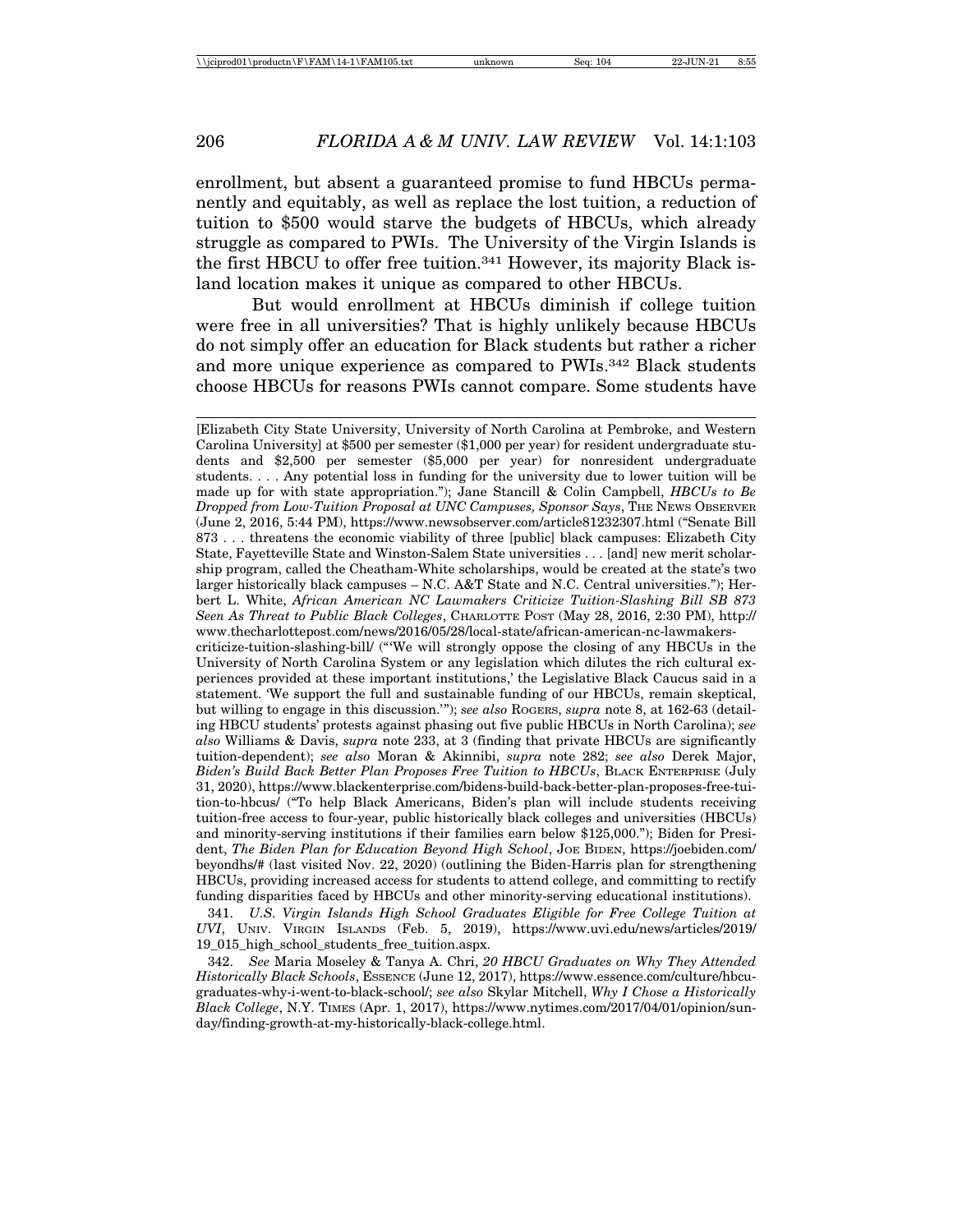limited options because of their high school record and HBCUs offer more help to succeed for those students PWIs may have denied; some want to continue the HBCU family legacy; most want, indeed, deserve a few years without constantly fighting racism; and some, who earned full scholarships to PWIs, forewent them for the HBCU experience. The notion that only gifted Blacks attend PWIs since segregation ended is nonsensical and unsupported – and it continues the false "white supremacy" mantra.

However, governments must partner with HBCUs before proposing directional changes for HBCUs, such as free or reduced tuition, downgrades, mergers, or name changes because those efforts could destroy HBCUs. Considering options for survival of HBCUs is not unvalued, but any proposal must consider the impact of destroying HBCUs, the potential for diverting HBCUs from their mission, and whether the proposal would pass constitutional muster.<sup>343</sup> HBCUs do not need to be controlled or controlled again by entities other than HBCU leadership. Public HBCUs have increased oversight by majority-white state governing boards, but that must not divert the mission of HBCUs as it has in the past. Providing the reparative funding that HBCUs deserve would solve many of their current issues, then HBCUs could focus on being better and producing even more phenomenal graduates.

As mentioned earlier, *Brown* dismantled the "separate but equal" framework for the American educational system, making segregation of public schools unconstitutional, but the focus should have been on the "equal." Instead of integration, equal funding should have been the focus to ensure that Black children received the education to which they are entitled.<sup>344</sup> The racial disparities in the unequal funding for educational resources for Black children at all levels is numbing. Thus, the well-documented, chronic underfunding of Black education must be remedied so that American children have an equal opportunity for an education. Two scholars posited:

Many American children are affected by institutional racism. Education is their best hope for breaking racism's chains. Yet, although such issues as equal opportunity, desegregation, and inequities in educational achievement have received considerable attention in

<sup>343.</sup> *See, e.g.*, Alvin J. Schexnider, *Governance and the Future of Black Colleges*, INSIDE HIGHER ED (Dec. 20, 2017), https://www.insidehighered.com/views/2017/12/20/strugglinghbcus-must-consider-new-options-survival-opinion (recommending options for HBCU sustainability: a new business model, a new vision, commitment to recruit the best talent for leadership, and meaningful engagement among key stakeholders ensuring shared governance).

<sup>344.</sup> Trei, *supra* note 33*.*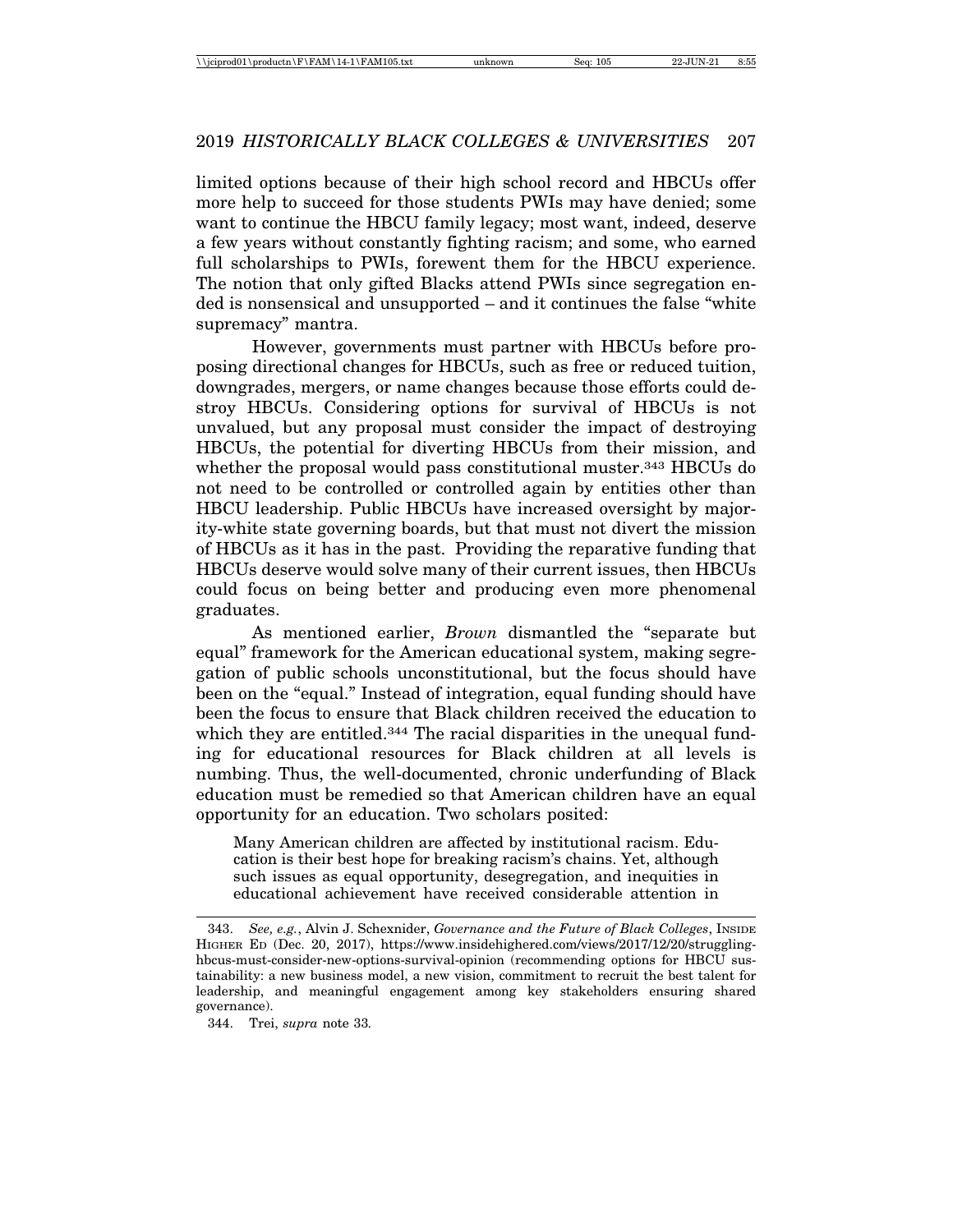recent years, very few schools have developed deliberate and systematic programs to reduce prejudice. The prevailing attitude seems to be that society has done away with the problem of racism through legislative action and special programs. But continuing instances of overt racism belie this notion, and institutionalized manifestations of racism – less blatant and thus more insidious – continue to stunt the aspirations and talents of minority children and distort the views and psyches of white children. . .. The effects of racism that plague the lives of minority children are more than personal problems. They damage not only the health and welfare of children, but the character of our society, the quality of our civilization, and our prospects for the future. Our children are our future – *all* our children.<sup>345</sup>

#### EPILOGUE

From beginning as rudimentary schools to producing Rhodes Scholars, HBCUs have made their own case as to why they are still relevant. Before *Brown*, over 90 percent of Blacks were educated at HBCUs.346 From 1837 to present, in varying degrees, HBCUs have faced, "lack of encouragement from the world around them; neglect and lack of funds; and an all-pervasive racism that had to be experienced to be believed."347 Nevertheless, despite what often seemed like insurmountable odds, HBCUs emerged with missions intact, continuing their legacy. Their ability to produce scholars, leaders, and intellectuals is unparalleled.348 HBCUs are not monolithic – some have under 500 students and some over 10,000, some are well-known as the "elite" and many are lesser-known that educate the lion's share of severely under-served students in the rural South – but because of why and

<sup>345.</sup> Pine & Hilliard III, *supra* note 10, at 1-2.

<sup>346.</sup> ROEBUCK & MURTY, *supra* note 30, at 43.

<sup>347.</sup> DREWRY & DOERMANN, *supra* note 47, at 127*.*

<sup>348.</sup> *See, e.g.*, BAKER, *supra* note 230, at 82-83 (reporting a story that was often the case in that Black law schools trained law students who became lawyers who dismantled segregation: South Carolina State Law School was created to maintain segregated schools but its faculty trained students who played key roles in dismantling the segregated law school because it was not comparable to the University of South Carolina, the white law school, in that attending South Carolina State "deprived African Americans of opportunities to interact with current and future members of South Carolina's political and legal establishment"); *see, e.g.*, Shawna Mizelle, *Howard University's History of Producing Trailblazing Black Leaders on Display with Harris Pick*, CNN (Aug. 13, 2020, 9:37 PM), https://www.cnn.com/ 2020/08/13/politics/howard-politicians-kamala-harris/index.html ("Howard has served as a starting block for many lawmakers at various levels of government, including the first Black Supreme Court justice, first Black US governor, first Black US ambassador to the United Nations and now the first Black woman to be picked as a vice presidential candidate.").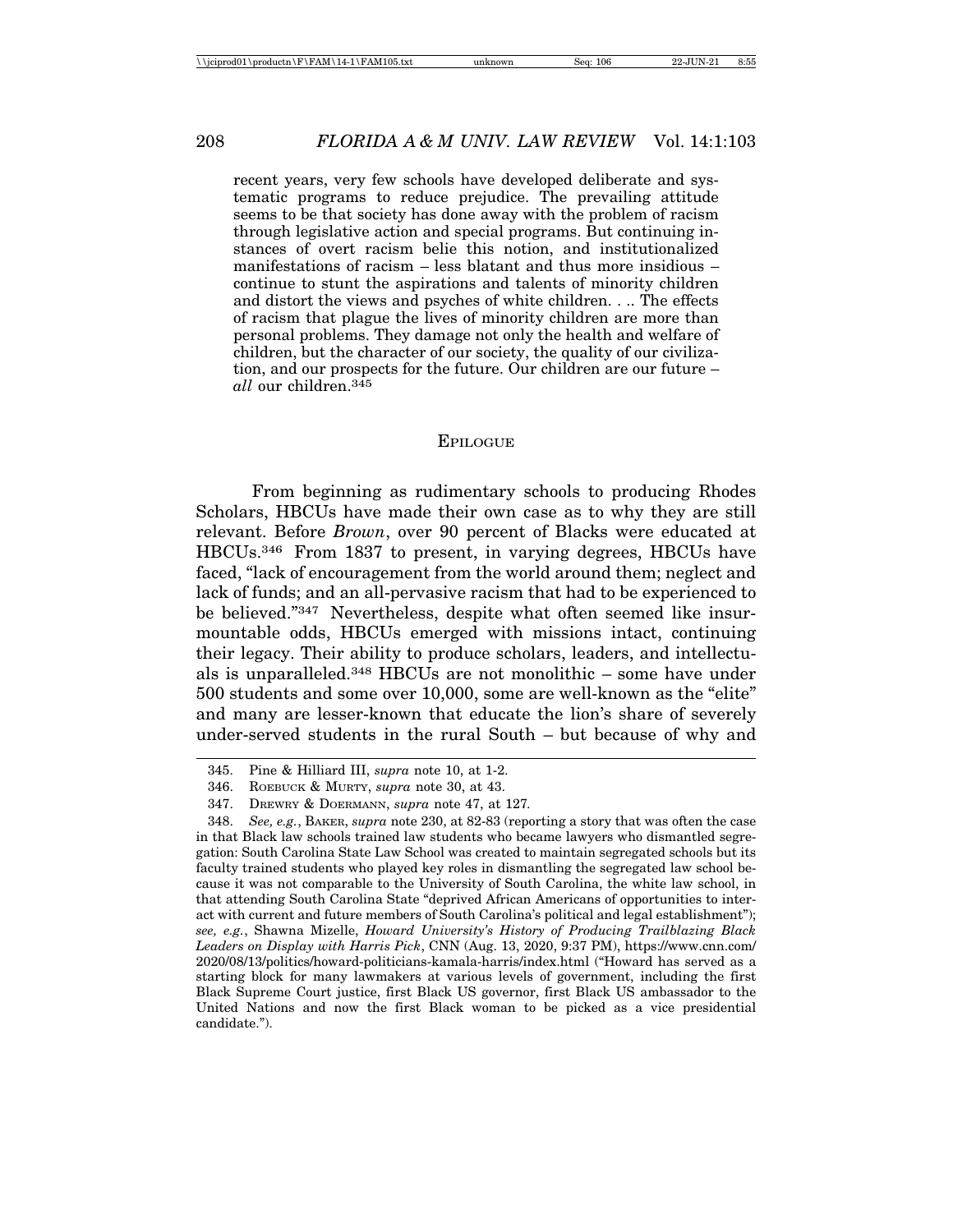how they emerged, HBCUs have a shared model.<sup>349</sup> This HBCU model should be emulated in American education.

HBCUs pioneered the original model of inclusion and diversity. Their very foundation stands firmly on a model of caring and compassion for their students, which has resulted in educating those marginalized and deprived of economic opportunities.350 HBCUs have expectations of their students where they are nurtured and

350. Williams & Davis, *supra* note 233, at 8; *see also* Lorelle L. Espinosa et al., *Minority Serving Institutions As Engines of Upward Mobility*, AM. COUNCIL ON EDUC. iii (2018), https://www.acenet.edu/Documents/MSIs-as-Engines-of-Upward-Mobility.pdf ("Minority serving institutions (MSIs) [which include HBCUs] play an integral role in the education of students from low-income families and communities of color where educational attainment is disproportionately low and income mobility can be stagnant. With a commitment to serve the nation and their surrounding communities, MSIs are engines of upward mobility for millions of students, and play this role even while the majority of MSIs are at a financial resource disadvantage when compared to non-MSIs."); *see also* Timothy Pratt, *Historically Black Colleges See a Spike in Enrollment from Racial Unrest*, PBS (Oct. 5, 2016, 9:00 AM), https://www.pbs.org/newshour/education/racial-unrest-historically-black-colleges-universities-seeing-spike-enrollment ("Cost has long been seen as a plus for HBCUs. . . . HBCU tuition rates are 50 percent lower than those of their historically white counterparts; about a third of HBCUs have tuition and fees under \$15,000."); *see also* Ivory A. Toldson et al., *Historically Black Colleges Are Unprepared to Weather the Coronavirus*, NAT'L INT. (Mar. 25, 2020), https://nationalinterest.org/blog/buzz/historically-black-colleges-are-unpreparedweather-coronavirus-136577 (quoting Gasman: "HBCUs rely a lot on tuition and have smaller endowments than other schools. If these HBCUs get into financial trouble, they risk losing their accreditation since financial stability is one part of what it takes to remain accredited. Without accreditation, it is nearly impossible to recruit students."); Chiles, *supra* note 349 (reporting that "roughly half of the nation's 105 HBCUs have a freshman class where three-quarters of the students are from low-income backgrounds, while just 1 percent of the 676 non-HBCUs serve as high a percentage of low-income students").

<sup>349.</sup> *Table 313.10 Fall Enrollment, Degrees Conferred, and Expenditures in Degree-Granting Historically Black Colleges and Universities, by Institution: 2017, 2018, and 2017- 18*, NAT'L CTR. EDUC. STATS., https://nces.ed.gov/programs/digest/d19/tables/dt19\_313.10. asp (last visited Nov. 18, 2020); *see, e.g.*, *Ten Top Smaller HBCUs That Are Rising*, HBCU CAMPAIGN FUND (Feb. 5, 2018), https://hbcucampaignfund.org/2018/02/05/ten-top-smallerhbcus-that-are-rising/ (highlighting Rust College, Clinton College, Arkansas Baptist College, Lawson State Community College, Morris College, LeMoyne-Owen College, Huston-Tillotson University, Paine College and other smaller HBCUs); *2019 Ten Top Smaller HBCUs That Are Rising*, HBCU CAMPAIGN FUND (Sept. 20, 2019), https://hbcucampaignfund.org/2019/09/20/2019-ten-top-smaller-hbcus-that-are-rising/ (highlighting Morris Brown College, Simmons College of Kentucky, Denmark Technical College, Allen University, Lane College, Philander Smith College and other smaller HBCUs); *2020 Ten Top Smaller HBCUs That Are Rising*, HBCU CAMPAIGN FUND (Feb. 6, 2020), https://hbcucampaignfund.org/2020/02/06/2020-ten-top-smaller-hbcus-that-are-rising/ (highlighting J.F. Drake Community and Technical College, Tougaloo College, Miles Colleges, Stillman College, Edward Waters College, Paul Quinn College, Wiley College, and Bennett College); *see also* Nick Chiles, *HBCUs Graduate More Poor Black Students Than White Colleges*, NPR (Mar. 1, 2017, 5:01 AM), https://www.npr.org/sections/codeswitch/2017/03/01/517770255/ hbcus-graduate-more-poor-black-students-than-white-colleges ("The Education Trust, a Washington, D.C.-based nonprofit, revealed that the nation's HBCUs are doing a much better job than predominantly white schools in graduating low-income black students.").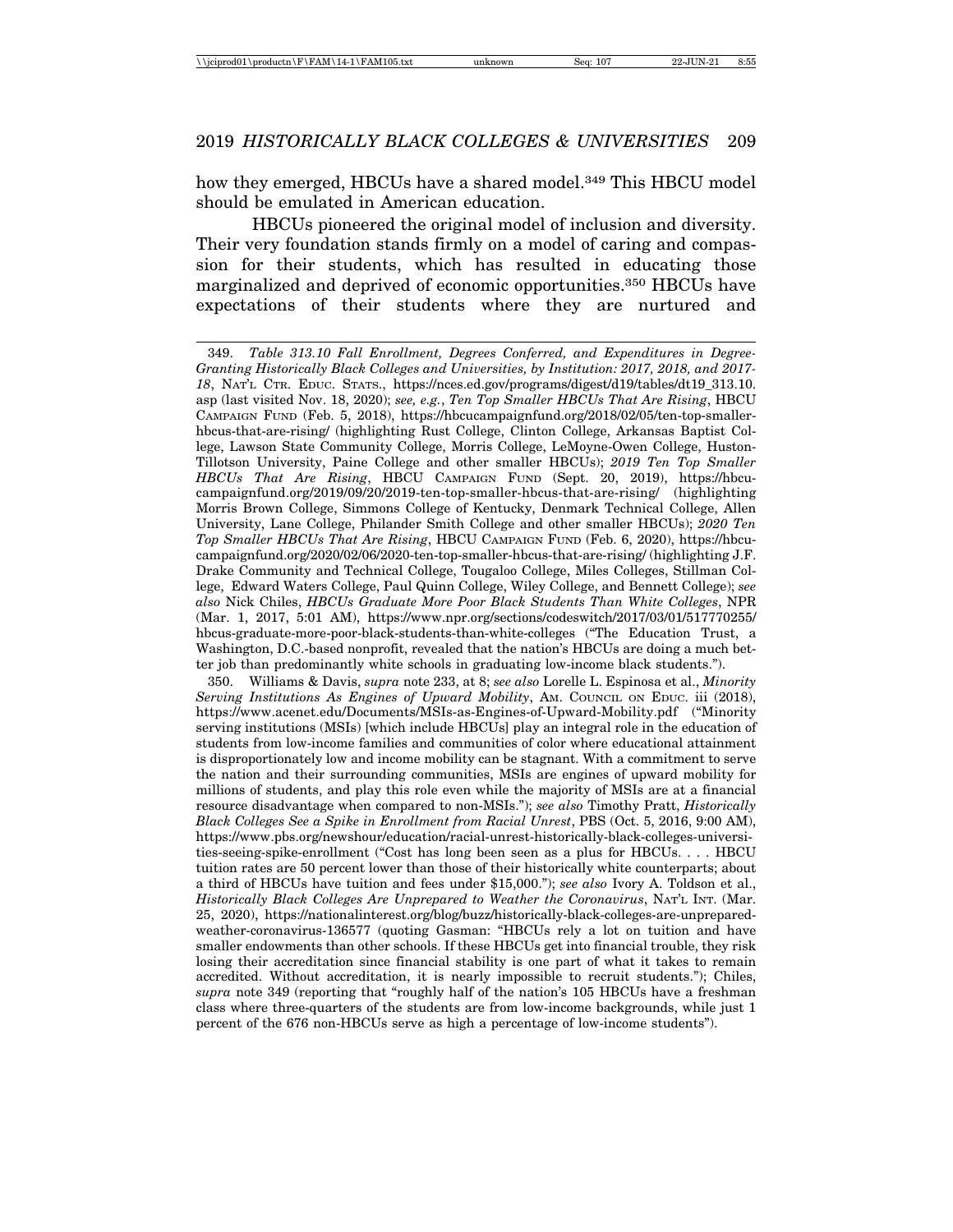mentored.351 One scholar labels the HBCU model "a second curriculum." He explained:

Beyond the written course of study, at Black colleges, an unwritten *second curriculum* thrived. This second curriculum defined the bond between teacher and student, inspiring youths to develop a "linked sense of fate" within the race. This second curriculum was a pedagogy of hope grounded in idealism, race consciousness, and cultural nationalism. More importantly, within the noncollapsible space of Black colleges, this instruction and mentoring was beyond the reach of outsiders. Emerging from the teacher-student relationship, the second curriculum was shielded from the hostilities of whites, who despite their best efforts, remained unaware of how fruitful this association would eventually become.352

Meanwhile, another scholar identified what she labeled an "unspoken curriculum" that whites employed for generations of their children.353

White children in the South often accepted incidents of racial violence as natural and inherent to the racial order of Jim Crow, as parents and the community indoctrinated white youth to believe in white male supremacy through parental stories, schoolbooks, toys, playacting, and children's organizations. White southerners sought to maintain white supremacy by teaching their youth that whites and African Americans who failed to uphold segregation threatened the entire power structure of the white South. As a result, white children learned that African American violations of the dictates of segregation required punishment, primarily through physical brutality.354

353. ISABEL WILKERSON, CASTE: THE ORIGINS OF OUR DISCONTENTS 150 (2020) (quoting historian Kristina DuRocher: "White culture desensitized children to racial violence so that they could perpetuate it themselves one day.").

354. KRISTINA DUROCHER, RAISING RACISTS: THE SOCIALIZATION OF WHITE CHILDREN IN THE JIM CROW SOUTH 93 (2011).

<sup>351.</sup> *See, e.g.*, Delece Smith-Barrow & Aaricka Washington, *A College Where the Graduate Rate for Black Students Has Been Zero Percent – For Years*, HECHINGER REP. (June 3, 2020), https://hechingerreport.org/a-college-where-the-graduation-rate-for-black-studentshas-been-0-percent-for-years/ (reporting that a PWI with no or low expectations of Black students and that according to federal data, Kent State in Ashtabula has had a zero percent graduation rate for first-time, full-time Black students for several years and that the University says it has limited resources targeted for Black students and that it's not the University's fault "but that their students, many of whom are low-income, must juggle jobs along with their coursework, lengthening the time it takes them to graduate. They also said local public schools don't prepare young people for the rigor required for university classes."); *see, e.g.*, STACEY ABRAMS, LEAD FROM THE OUTSIDE xxiii (2018) (recalling repeated instances of white educators challenging Abrams' scholastic abilities because she is Black, potentially undermining her confidence); *see also* Pine & Hilliard III, *supra* note 10, at 8 ("Studies have consistently shown a significant correlation between low self-esteem and prejudice.").

<sup>352.</sup> JELANI M. FAVORS, SHELTER IN A TIME OF STORM: HOW BLACK COLLEGES FOSTERED GENERATIONS OF LEADERSHIP AND ACTIVISM 5 (2019).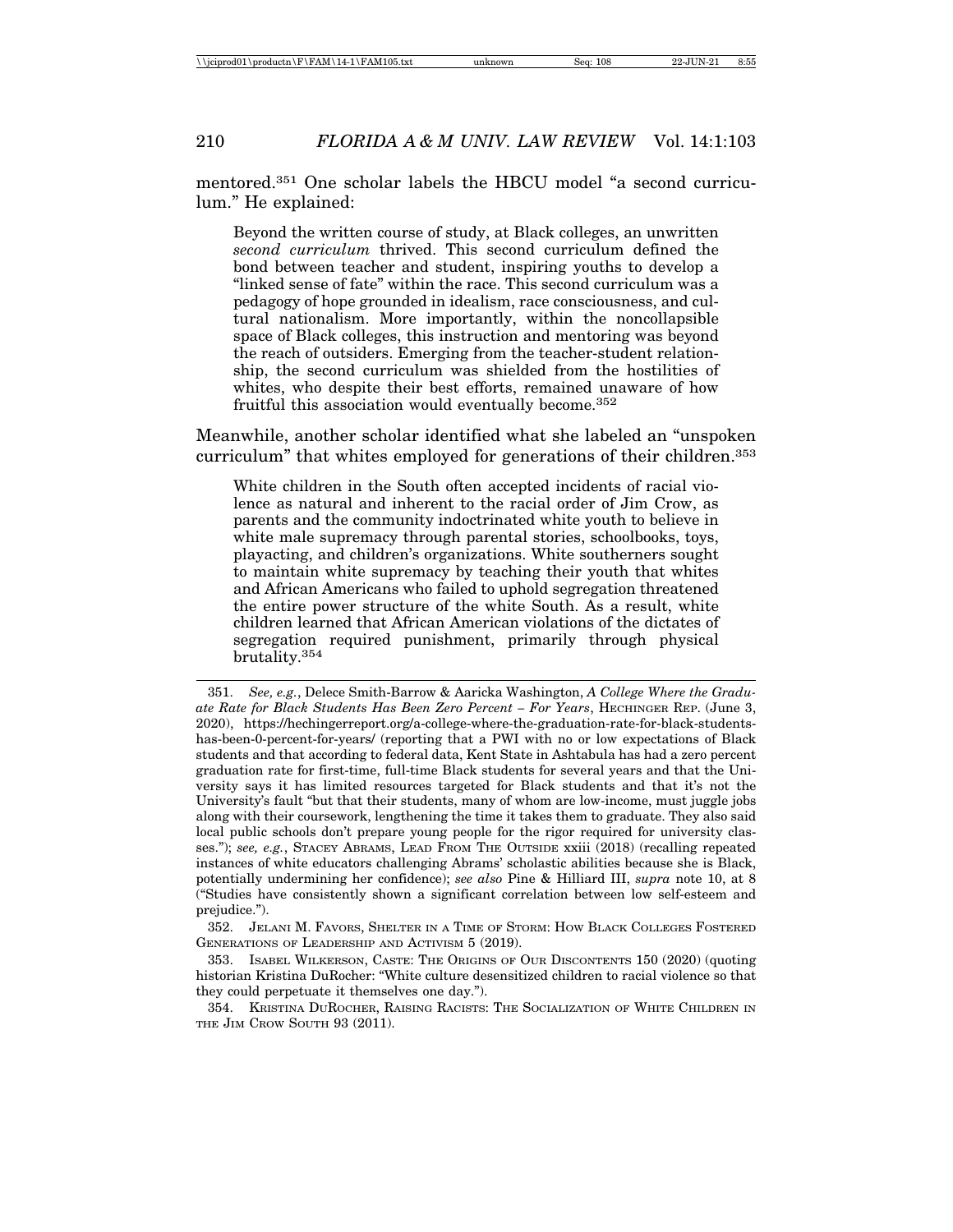This "unspoken curriculum," however, was not exclusive to the South. Racist attitudes, although often harsher in the South, were in the North as well. The white curriculum was anti-Black, but the Black curriculum was not anti-white. This is why the HBCU model that embraces students is so necessary.

The HBCU model includes inviting and challenging environments – safe spaces to learn and develop self-identity; they are havens away from racial hatred. Students feel valued, respected, safe and wanted at HBCUs.<sup>355</sup> HBCUs establish familial learning environments where professors invest in their students, even the ones who enter ill-prepared. HBCUs promote Black culture, Black life, Black professors and Black history, debunking stereotypes and building student confidence, career skills and survival skills, all without the pressure of Black students being perceived as a threat.356 This allows the students to dream of who they can be while being unapologetically, authentically Black. HBCU students are not invisible or isolated but embraced and encouraged. With this model, HBCUs have a successful track record of over 100 years of providing rudimentary to rigorous curriculums, resulting in productive professionals, international leaders and world scholars, proudly including "Senator Kamala Harris [, a Howard University alumna,] making history as the first HBCU graduate on a major party's presidential ticket," and the first woman and Black woman as Vice President of the United States of America.357

357. Candace Coleman, *Senator Kamala Harris Makes History As First HBCU Graduate on a Major Party's Presidential Ticket*, WJTV (Aug. 13, 2020, 9:11 AM), https:// www.wjtv.com/news/senator-kamala-harris-makes-history-as-first-hbcu-graduate-on-a-major-partys-presidential-ticket/; Lisa Lerer & Sydney Ember, *Kamala Harris Makes History As First Woman and Woman of Color As Vice President*, N.Y. TIMES, https:// www.nytimes.com/2020/11/07/us/politics/kamala-harris.html (last updated Nov. 10, 2020) ("A senator from California and a former prosecutor, Ms. Harris has a track record in breaking new ground. Now, she is the first woman, first Black person, and first person of Asian descent elected to the country's second-highest office."); *see also* Kevin Powell, *The Power of Stacey Abrams*, WASH. POST (May 14, 2020) (reporting on Stacey Abrams, another HBCU graduate who was being considered to join the Biden presidential ticket: "At Spelman College, a historically black women's college in Atlanta, she majored in interdisciplinary

<sup>355.</sup> *See generally* KENDALL, *supra* note 92, at 198 ("The most common form of racial discrimination in education is harassment of students of color by their white counterparts. Every few days, the news carries a story of racist bullying, whether it be racially motivated physical attacks, racial epithets scrawled on school walls, or organized hateful activities directed at making marginalized students feel unwelcome and unsafe.").

<sup>356.</sup> *See, e.g.*, ABRAMS, *supra* note 351, at 9 ("Spelman operates as a four-year course on deprogramming black women stereotypes – the welfare queen, the hypersexualized Jezebel, being the lowest rung of the minority hierarchy – replaced by a parade of chief executive officers, public intellectuals, scientists, artists, and actors."); *see, e.g.*, BRITTANY COOPER, EL-OQUENT RAGE 9 (2018) ("Howard offered an explicit education in the workings of racism and white supremacy," but sexism lessons were much more subtle).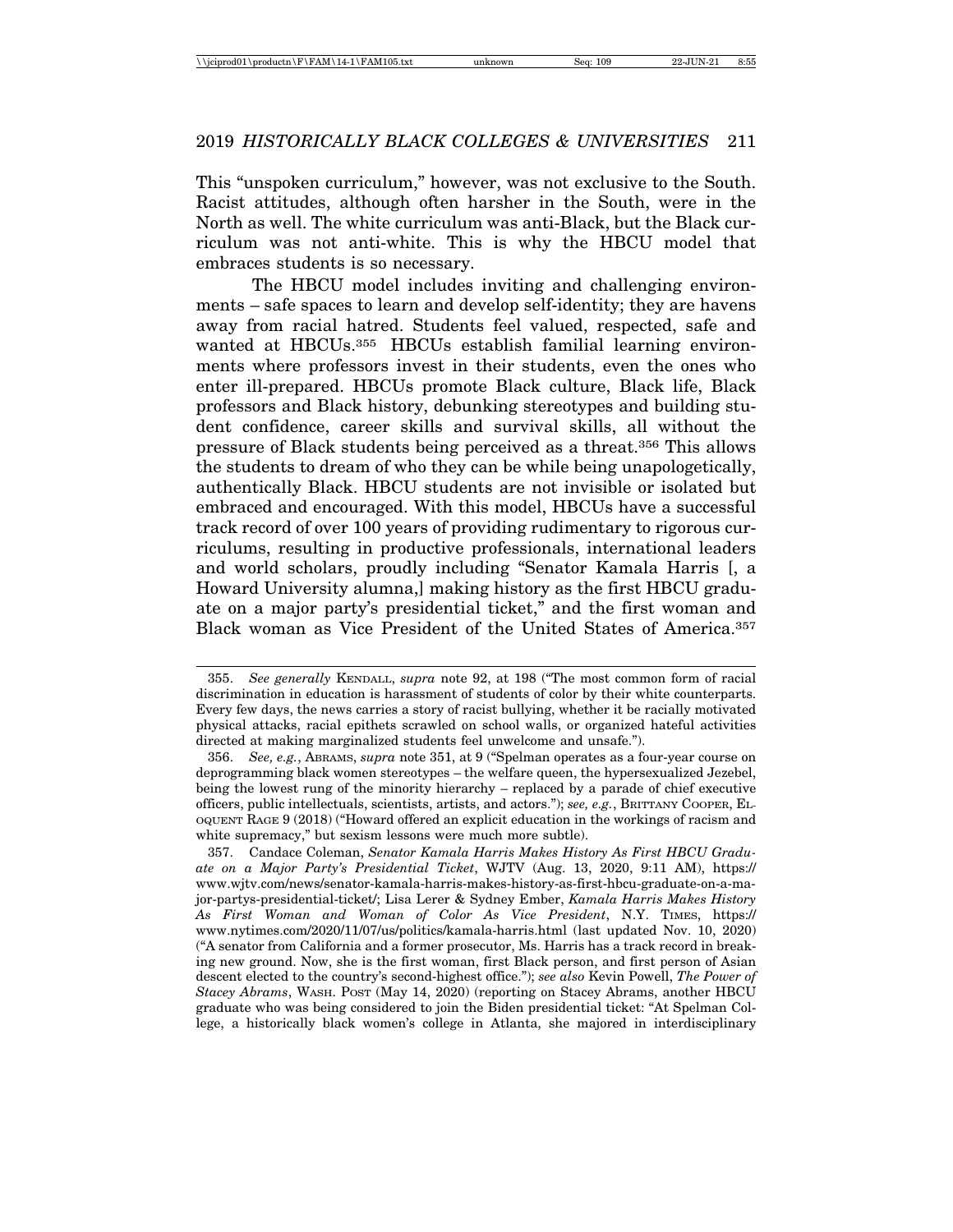HBCUs also embrace their non-Black students. And, even in the midst of the unyielding hostility that Blacks were experiencing and continue to experience in America, since their founding, HBCUs created a model that embraces and educates all.

Imagine if the HBCU model was universally employed. America may be a more civil country for all Americans. The white curriculum advanced racial hatred to persist and grow stronger, deeper, and more hostile against Blacks, whereas the Black college curriculum continues to teach students to hope and believe in a better America and to be inspired to believe that their generation and generations beyond would be the agents of change for America. The Black college curriculum evolved out of dreaming of who and what Black children could be if allowed. Unlike the white curriculum, the Black one was not based in hatred or on race, yet Blacks understood that "a different set of rules applied to Blacks than to whites."358 This distinction has never ended.

358. *See, e.g.*, DUROCHER, *supra* note 354, at 97-98 (looking through the eyes of a journalist who in 1946 noticed that in Alabama the killing of a white man by a Black man was a capital offense, but the killing of a Black man by a white man was not a major offense, and

studies (political science, economics and sociology), with a minor in theater. It was the first time she would be steeped so broadly in black life and culture outside of her family home. Johnnetta Cole, who later led the Smithsonian National Museum of African Art and was the school's president at the time, became Abrams's mentor. Cole encouraged young Abrams who was perpetually raising her voice — to get involved, attend meetings and bring about change. Abrams did that and then some, on and off campus."); *see also* Juana Summers, *Howard University Shaped Kamala Harris' Path to Political Heights*, NPR (Oct. 19, 2020, 5:00 AM), https://www.npr.org/2020/08/19/903716274/howard-university-shaped-kamalaharris-path-to-political-heights?fbclid=IWAR0nceUhkL-XWFvJcEaUX9YcvFvBE\_wOr\_uYl vsk0mh0CcHJRyUkHAr\_4mY ("In choosing Howard, regarded as one of the nation's premier historically Black educational institutions, Harris was immersing herself in Black culture and Black life. She pledged Alpha Kappa Alpha, the nation's oldest Black sorority, founded more than 100 years ago at Howard. She attended protests against apartheid."); *see also* MARJORIE H. PARKER, ALPHA KAPPA ALPHA: IN THE EYE OF THE BEHOLDER vi, 2 (1979) ("[T]he influence and concerns of Alpha Kappa Alpha Sorority extend far beyond campus gates and student interests. The major goals of program activities center upon significant issues in our larger national life and focus on areas which range from remote corners of depressed communities, to the halls of government and the chambers of world assemblies. . . . Membership in Alpha Kappa Alpha is open to women of high ethical and scholastic standards who are pursuing or have completed a course leading to a degree in an accredited college of university."); *see generally* LARRY C. ROSS JR., THE DIVINE NINE: THE HISTORY OF AFRICAN AMERICAN FRATERNITIES AND SORORITIES (2000) (discussing the nine Black Greek lettered organizations, one of which is Alpha Kappa Alpha Sorority, Inc.); Nicole Chavez, *Ralph Warnock is the Latest HBCU Grad to Make History in US Politics*, CNN, https:// www.cnn.com/2021/01/06/us/hbcu-raphael-warnock-georgia-senate-runoff/index.html (last updated Jan. 6, 2021)("The Rev. Raphael Warnock is the latest HBCU grad breaking barriers and standing up to shape the nation. Students and alumni from historically Black colleges and universities around the country are celebrating Warnock winning his US Senate race in Georgia, hoping it will change the misconceptions around the institutions' quality of education and graduates' social mobility. Warnock, a Morehouse College alum, has regularly credited his education as he was the first in his family to graduate college.").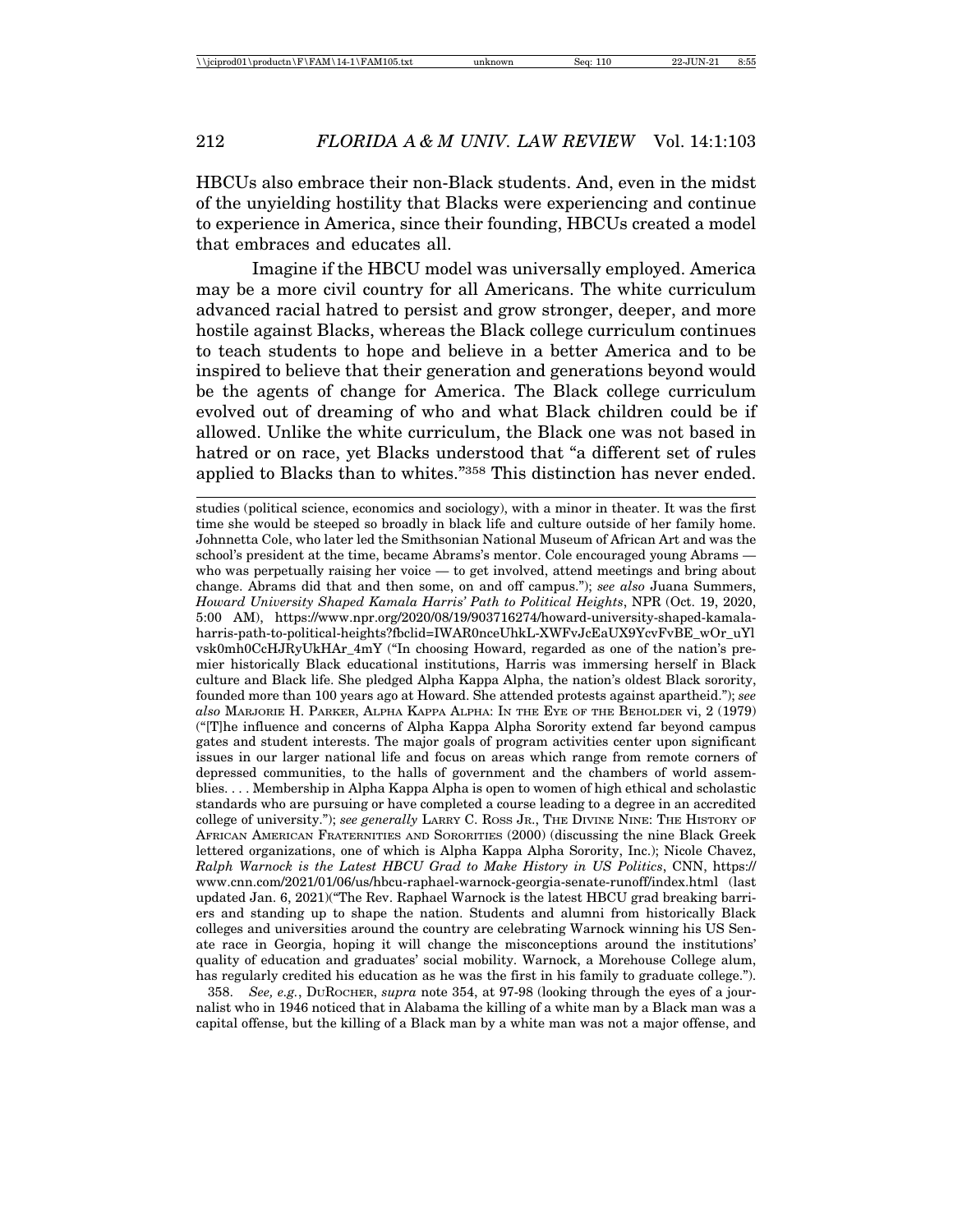The continued criminality of Black skin in America is enough to make HBCUs continuously relevant. HBCUs have always been on the frontlines of protection for Black America. For instance, in the 1970s, fifteen HBCU presidents met with President Richard Nixon to request that he make a public address to affirm "the government's resolve to protect the lives of black citizens."359

Fifty years later, not much has changed with police brutality against Black citizens, and white America cannot relate.

White people, by and large, do not know what it is like to be occupied by a police force. They don't understand it because it is not the type of policing they experience. Because they are treated like individuals, they believe that if 'I am not breaking the law, I will never be abused.'<sup>360</sup>

White skin is not criminalized like Black skin.

On June 4, 2020, at the funeral of George Floyd, an unarmed Black man who was murdered by a white police officer on May 25, 2020, Reverend Al Sharpton, delivered an impassioned and fiery eulogy:

George Floyd's story has been the story of Black folks. Because ever since 401 years ago, the reason we could never be who we wanted and dreamed to be is you kept your knee on our neck. It's time for us to stand up in George's name and say, "Get your knee off our necks!"361

the rape of a Black woman by a white man rarely prosecuted, but a Black man who "so much as looked at a white woman" would face harsh criminal prosecution); WILKERSON, *supra* note 353, at 177 ("In the southern courtrooms, even the word of God was segregated. There were two separate Bibles – one for blacks and one for whites – to swear to tell the truth on. The same sacred object could not be touched by hands of different races.").

<sup>359.</sup> *See* ROGERS, *supra* note 8, at 103 ("President Nixon demurred [to the HBCU presidents' request], but as a palliative he did offer more money to HBCUs.").

<sup>360.</sup> Nikole Hannah-Jones, *Yes, Black America Fears the Police. Here's Why.*, PROPUB-LICA (Mar. 4, 2015, 9:14 PM), https://www.propublica.org/article/yes-black-america-fears-the -police-heres-why (quoting KHALIL GIBRAN MUHAMMAD, THE CONDEMNATION OF BLACKNESS: RACE, CRIME, AND THE MAKING OF MODERN URBAN AMERICA (2011)); *see also* Anna North, *How Racist Policing Took Over American Cities, Explained by a Historian, Vox (June 6,* 2020; 8:00 AM), https://www.vox.com/2020/6/6/21280643/police-brutality-violence-protestsracism-khalil-muhammad (quoting historian Khalil Muhammad: "And what comes out of that is the first blue-ribbon commission to study the causes of riots. In that report, the Chicago commission [concludes] that there was systemic participation in mob violence by the police, and that when police officers had the choice to protect black people from white mob violence, they chose to either aid and abet white mobs or to disarm black people or to arrest them. And a number of people testify, all of whom are white criminal justice officials, that the police are systematically engaging in racial bias when they're targeting black suspects, and more likely to arrest them and to book them on charges that they wouldn't do for a white man.").

<sup>361.</sup> Jacklyn Reiss, *'Get Your Knee Off Our Necks!' Watch the Al Sharpton Speech That Got Multiple Standing Ovations at George Floyd's Memorial*, BOS. GLOBE (June 4, 2020, 4:37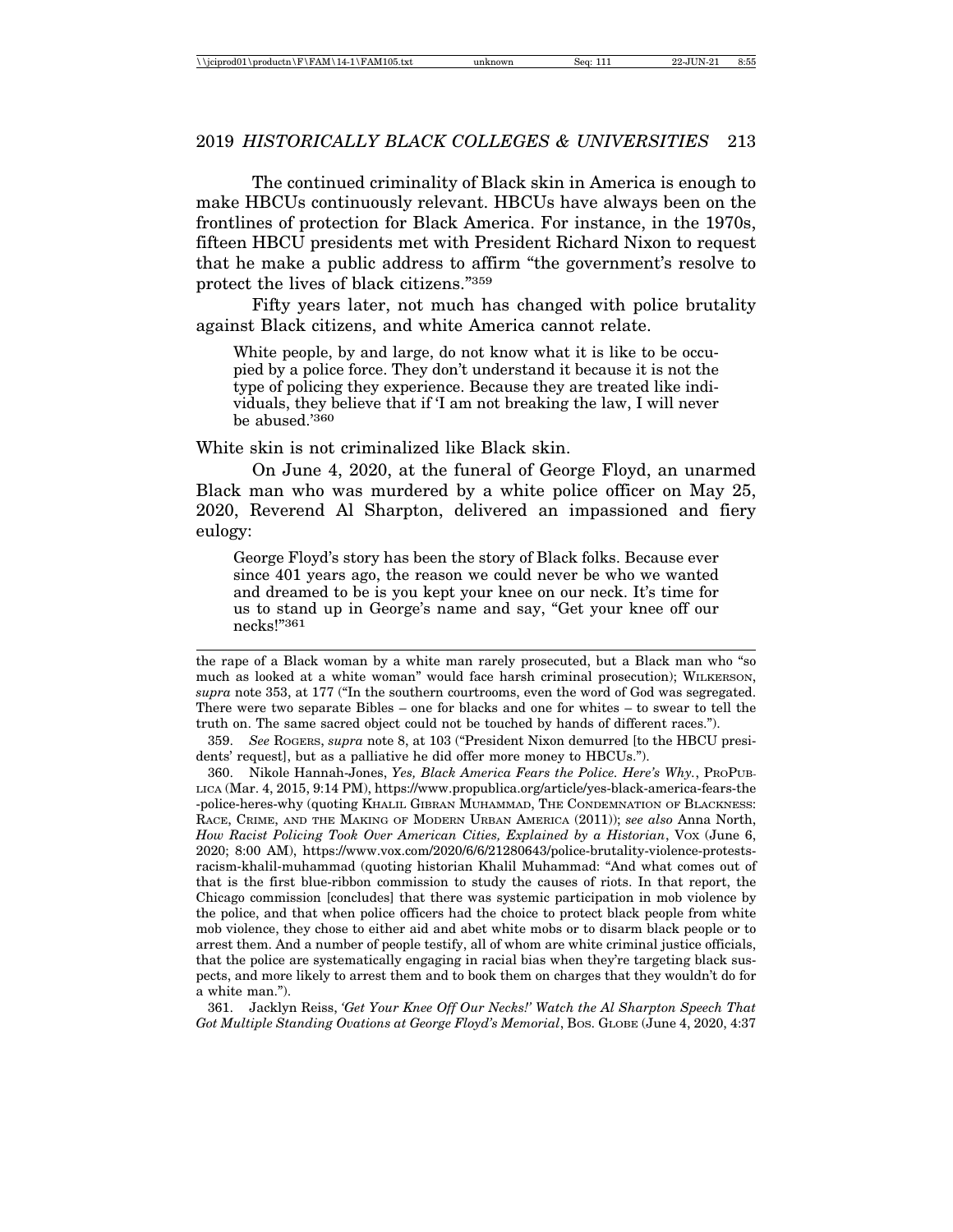Floyd's murder – the latest in police killings of numerous Black people, such as: Eric Garner, Gabriella Nevarez, Michael Brown, Aura Rosser, Tamir Rice, Michelle Cusseaux, Walter Scott, Tanisha Anderson, Alton Sterling, Pearlie Golden, Philando Castile, Shantel Davis, Stephon Clark, and Breonna Taylor – sparked new energy into the BLM Movement – reenergizing a new civil rights movement, teetering on the potential of a sorely needed third Reconstruction.362

Notwithstanding the criminal interference by far-right extremists associated with the "boogaloo" movement, local scalawags, and some gangs, the BLM Movement has advanced with overwhelmingly peaceful protests in America and across the globe.363 Far from being a

363. Harmeet Kaur, *About 93% of Racial Justice Protests in the U.S. Have Been Peaceful, a New Report Finds*, CNN (Sept. 4, 2020, 6:45 PM), https://www.cnn.com/2020/09/04/us/ blm-protests-peaceful-report-trnd/index.html?utm\_medium=social&utm\_term=link&utm\_ source=fbCNN&utm\_content=2020-09-05T03%3A31%3A08 ("The findings, released Thursday, contradict assumptions and claims by some that protests associated with the Black Lives Matter movement are spawning violence and destruction of property.

The report was produced by the US Crisis Project, a joint effort by the Armed Conflict Location & Event Data Project (ACLED) and the Bridging Divides Initiative (BDI) at Princeton University, which collects and analyzes real-time data on demonstrations and political violence in the US."); s*ee* Rhea Mahbubani, *Thousands Across the UK, Germany, Italy, New Zealand, Canada, and More Condemn Racism and Demand Justice at Global Black Lives Matter Protests*, INSIDER (June 5, 2020, 10:35 AM), https://www.insider.com/

PM), https://www.bostonglobe.com/2020/06/04/nation/get-your-knee-off-our-necks-listen-alsharpton-speech-that-got-multiple-standing-ovations-george-floyds-memorial/.

<sup>362.</sup> *See* Kimberl´e W. Crenshaw et al., *Say Her Name: Resisting Police Brutality against Black Women*, AFR. AM. POL'Y F., https://static1.squarespace.com/static/53f20d90e4 b0b80451158d8c/t/5edc95fba357687217b08fb8/1591514635487/SHNReportJuly2015.pdf (last updated July 2015) (spotlighting the numerous "invisible" Black women killed by police); *see also* FLYNN ET AL., *supra* note 14, at 15-34 (detailing the First (1863-1877) and Second (1954-1980) Reconstructions); *see also* Rebecca E. Zeitlow, *It's Time for a Third Reconstruction*, THE HILL (June 17, 2020, 2:30 PM), https://thehill.com/opinion/civil-rights/ 503182-its-time-for-a-third-reconstruction; *see also* Peniel E. Joseph, *America Is on the Brink Like None Since the Civil War*, CNN (July 31, 2020, 8:54 PM), https://www.cnn.com/ 2020/07/31/opinions/1619-project-tom-cotton-slavery-joseph-opinion/index.html ("This year has ushered in the most dynamic social movement for racial justice in American history as Black Lives Matter 2.0 awakened the entire nation to a reality of White supremacy — made more legible to millions of White Americans who, in the context of the Covid-19 pandemic, shelter-in-place orders and mass unemployment showed new layers of empathy in taking the streets to protest against the killing of George Floyd."); *see also* EDDIE S. GLAUDE JR., BEGIN AGAIN xix (2020) (noting that heretofore America has faced a moral reckoning with the first and second Reconstructions and that here again, America must "decide, once and for all, whether or not we will truly be a multiracial democracy"); *see also Three HBCUs Announce the Creation of New Centers for Racial Justice*, J. BLACKS IN HIGHER EDUC. (July 3, 2020), https://www.jbhe.com/2020/07/three-hbcus-annouce-the-creation-of-new-centersfor-racial-justice/ ("In the wake of protests following the murder of George Floyd, several historically Black colleges and universities have established new academic centers focused on racial justice."); *see generally* WILLIAM J. BARBER II & JONATHAN WILSON-HARTGROVE, THE THIRD RECONSTRUCTION: HOW A MORAL MOVEMENT IS OVERCOMING THE POLITICS OF DIVISION AND FEAR (2016).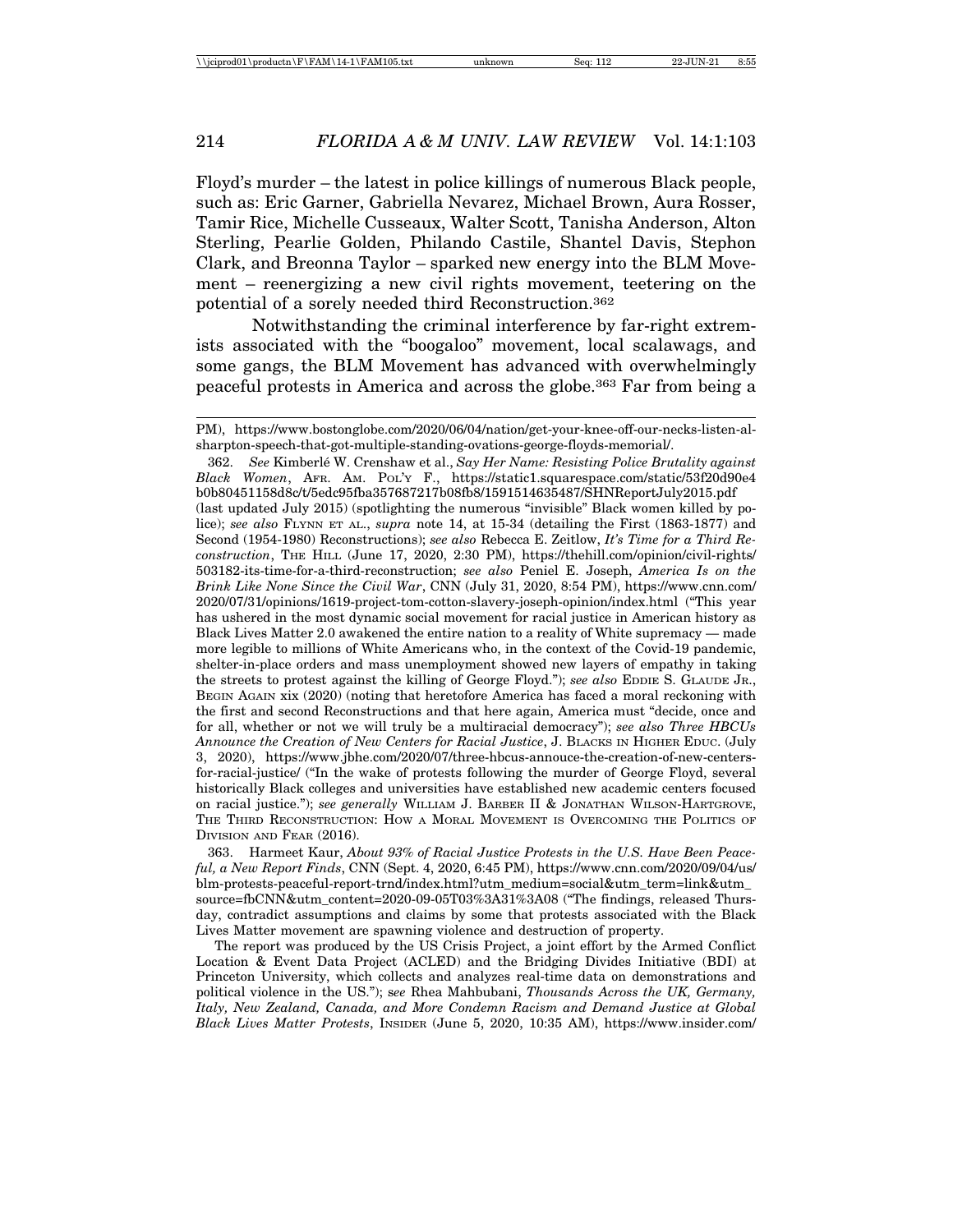terrorist organization, BLM has more support than did the revered Dr. Martin Luther King, Jr. when he was murdered in 1968. On the other hand, the United States Department of Homeland Security reports, "White supremacists present the gravest terror threat to the United States."364

Historically, civil rights movements have resulted in social and political backlashes against African Americans, and thus, various forms of "policies that are clearly racially motivated but masquerade as either economic or values-based initiatives" will likely emerge as a result of the recent BLM protests, Black progress, and the election of the first Black vice-president, Kamala Harris.365 Backlashes have begun.

364. Betsy W. Swan, *DHS Draft Document: White Supremacists Are Greatest Terror Threat*, POLITICO (Sept. 4, 2020, 5:45 PM), https://www.politico.com/news/2020/09/04/whitesupremacists-terror-threat-dhs-409236 ("But all three [draft reports from the Department of Homeland Security] describe the threat from white supremacists as the deadliest domestic terror threat facing the U.S., listed above the immediate danger from foreign terrorist groups."); *see also* Kim Parker et al., *Amid Protests, Majorities Across Racial and Ethnic Groups Express Support for the Black Lives Matter Movement*, PEW RES. CTR. (June 12, 2020), https://www.pewsocialtrends.org/2020/06/12/amid-protests-majorities-across-racialand-ethnic-groups-express-support-for-the-black-lives-matter-movement/; *see also* James C. Cobb, *Even Though He Is Revered Today, MLK Was Widely Disliked by the American Public When He Was Killed*, SMITHSONIAN MAG. (Apr. 4, 2018), https://www.smithsonianmag.com/ history/why-martin-luther-king-had-75-percent-disapproval-rating-year-he-died-

180968664/; *see also Black Girl Called Racial Slurs and Attacked with a Pole*, BET (Sept. 3, 2020), https://www.bet.com/news/national/2020/09/03/kansas-city-girl-racial-slurs-attacked.html?cid=BET\_\_FBPAGE\_\_\_3649855467&linkId=98776952 ("Nevah Thomas was playing with friends when she was being bullied with racial slurs by a 12-year-old boy. According to her mother, she responded to the hate speech by saying, 'My Black is beautiful.' The 12-year-old boy reportedly began hitting Thomas in the head with a pole, she went unconscious and was bleeding. She also lost a tooth."); Poussaint, *infra* note 378 (finding that extreme racism is a mental illness).

365. *See* FLYNN ET AL., *supra* note 14, at 15-34 (describing the various historical backlashes against Blacks, resulting in resegregation and racial exclusion); *see also* GLAUDE, *supra* note 362, at 23 ("We should resist the language of backlash, not merely because it is inaccurate, but because it wrongly concedes the frame of the question. The term describes a political response to a problem that cuts much deeper than politics, suggesting that white people believe they have gone far enough in addressing black people's demands; it mistakes the substance of those demands for the underlying fears that have produced the politics and laws to begin with."); *see also* Ward, *infra* note 413 ("'There is always a backlash that comes after progression — always,' [social-welfare-policy researcher Sandra Edmonds] Crewe told

global-george-floyd-black-lives-matter-protests-photos-2020-5; *see also* Meg Kelly & Elyse Samuels, *Who Caused the Violence at Protests? It Wasn't Antifa.*, WASH. POST (June 22, 2020, 3:00 AM), https://www.washingtonpost.com/politics/2020/06/22/who-caused-violenceprotests-its-not-antifa/; *see also* Jane Coaston, *The "Boogaloo" "Movement," Explained*, VOX (June 8, 2020, 4:50 PM), https://www.vox.com/2020/6/8/21276911/boogaloo-explained-civilwar-protests; Lois Beckett, *Anti-Fascists Linked to Zero Murders in the US in 25 Years*, THE GUARDIAN (July 27, 2020, 6:00 PM), https://www.theguardian.com/world/2020/jul/27/usrightwing-extremists-attacks-deaths-database-leftwing-antifa (citing a new database assembled by the Center for Strategic and International Studies, indicating that white supremacists and right-wing groups, not left-wing groups, are the major threat to America).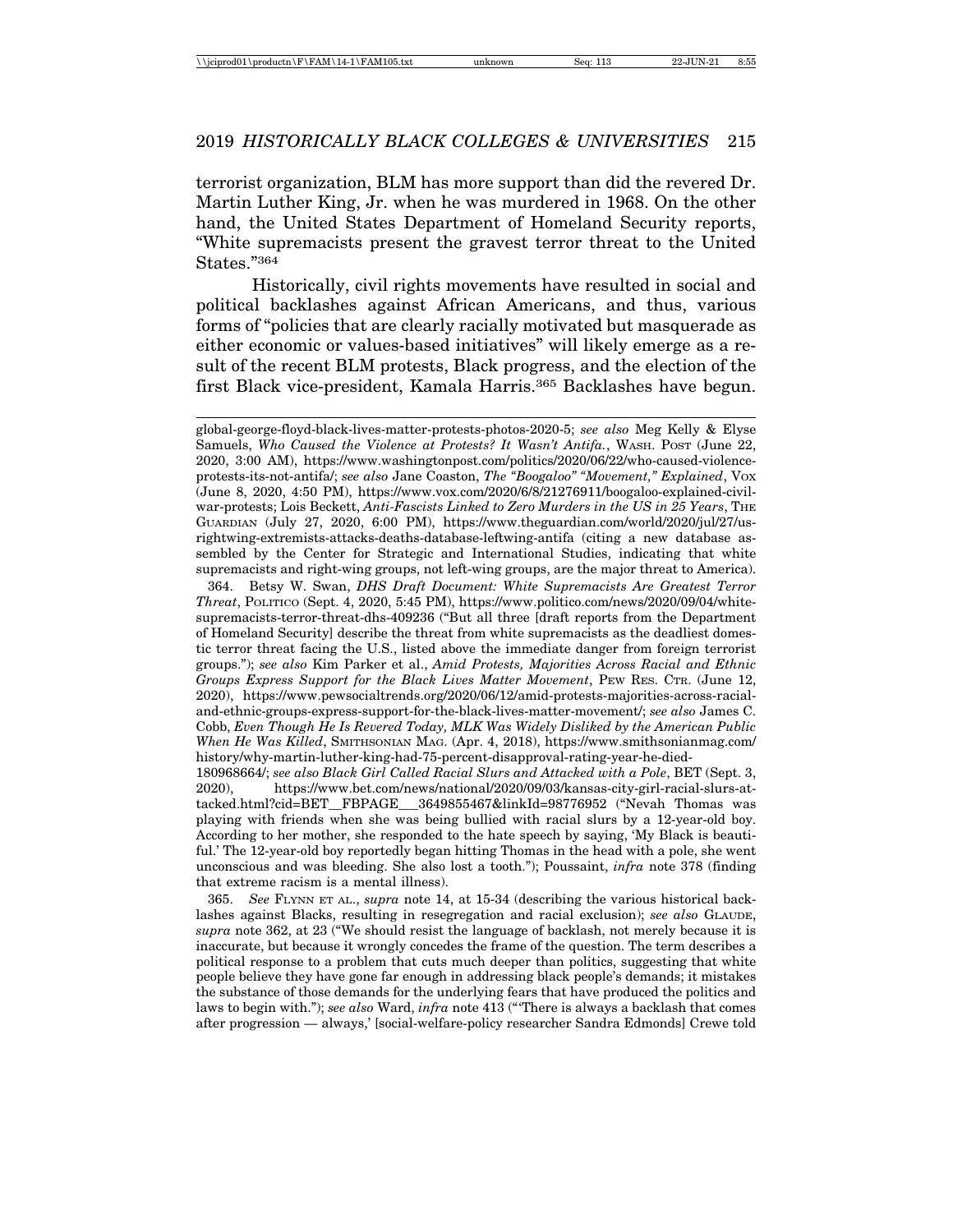For instance, in August of 2020, the Republican governor in Tennessee quietly enacted a bill to criminalize protesting and potentially prohibit protestors from voting and imprison them for up to six years.366 Also in early September in Missouri, a group of Republican lawmakers forced a bill through the Senate, effectively reducing the power of city's first Black prosecutor.367

In America, where whites have stolen Black labor, slaughtered Blacks for their property and political rights, and squelched Black dreams by racist policies and practices, HBCUs have always been and will always be relevant.<sup>368</sup> After emancipation, instead of inserting African Americans as amendment add-ons into an outdated constitution, America should have embraced African Americans as allies to a new America with a new constitution. America still should and can do so.<sup>369</sup>

367. *See, e.g.*, Summer Ballantine, *Senate Passes Bill Targeting Black St. Louis Prosecutor*, ROLLA DAILY NEWS (Sept. 3, 2020, 2:03 PM), https://www.therolladailynews.com/news/ 20200903/senate-passes-bill-targeting-black-st-louis-prosecutor/1.

368. *See supra* section II.C.*; see* BAPTIST, *supra* note 1, at 411, 415-17 (finding that "[In early twentieth-century South], African-American households had virtually no wealth, for instance, while a substantial portion of the wealth held by white households, even after emancipation, could be traced to revenue generated by enslaved labor and financing leveraged out of their bodies before 1861 and asserting two ways to look at the "body of African America, sutured together in the trauma of slavery's expansion" – one profited enslavers and was marked by vast suffering of African Americans; and the other: "enslaved people had created something else, an identity, a political unity, a common culture, a story, and a sense of how it shaped them and made them one . . . so people survived, and helped each other to survive, and not only to survive but to build . . . African Americans took up arms and defeated the enslavers. . . . In the war, survivors ended slavery. When the survivors began to die off, they could pass on to their descendants very little in the way of material wealth. So much had been stolen from them. But African Americans had a story that made them a people. They had a unity that was ultimately political. This had led them to choose solidarity over individual deals. They had lodged their claim to citizenship in the Constitution . . . They had, with white allies, created in the form of abolitionism the ideological template of American dissent, of progressivism, of the faith that social change, pursued with a religious zeal, could make America truer to its ideal self."); *see* MERRITT, *supra* note 14, at 337 ("After emancipation, of course, African Americans became the only race in America ever to start out – as an entire people – with close to zero wealth."); *see, e.g.*, BALL, *supra* note 3, at 161 ("In July 1863 in New York City, thousands of white men and some white women riot against the Union's military draft, marauding in black neighborhoods for nearly one week and killing hundreds of African Americans. If you put the question, few whites in the North would say they want to fight to free the enslaved. The war is the fault of the blacks, says the workingman, he who is a 'wage slave.'").

369. *See* Alex Seitz-Wald & National Journal, *The U.S. Needs a New Constitution – Here's How to Write It*, THE ATLANTIC (Nov. 2, 2013), https://www.theatlantic.com/politics/ archive/2013/11/the-us-needs-a-new-constitution-heres-how-to-write-it/281090/ ("Where

*Business Insider*, likening the backlash against welfare expansion to the resurgence of white nationalism in response to Barack Obama's presidency.").

<sup>366.</sup> *See, e.g.*, Sanya Mansoor, *New Tennessee Law Severely Sharpens Punishments for Some Protesters, Potentially Endangering Their Voting Rights*, TIME (Aug. 23, 2020), https://time.com/5882735/tennesee-law-protest-voting-rights-felony/.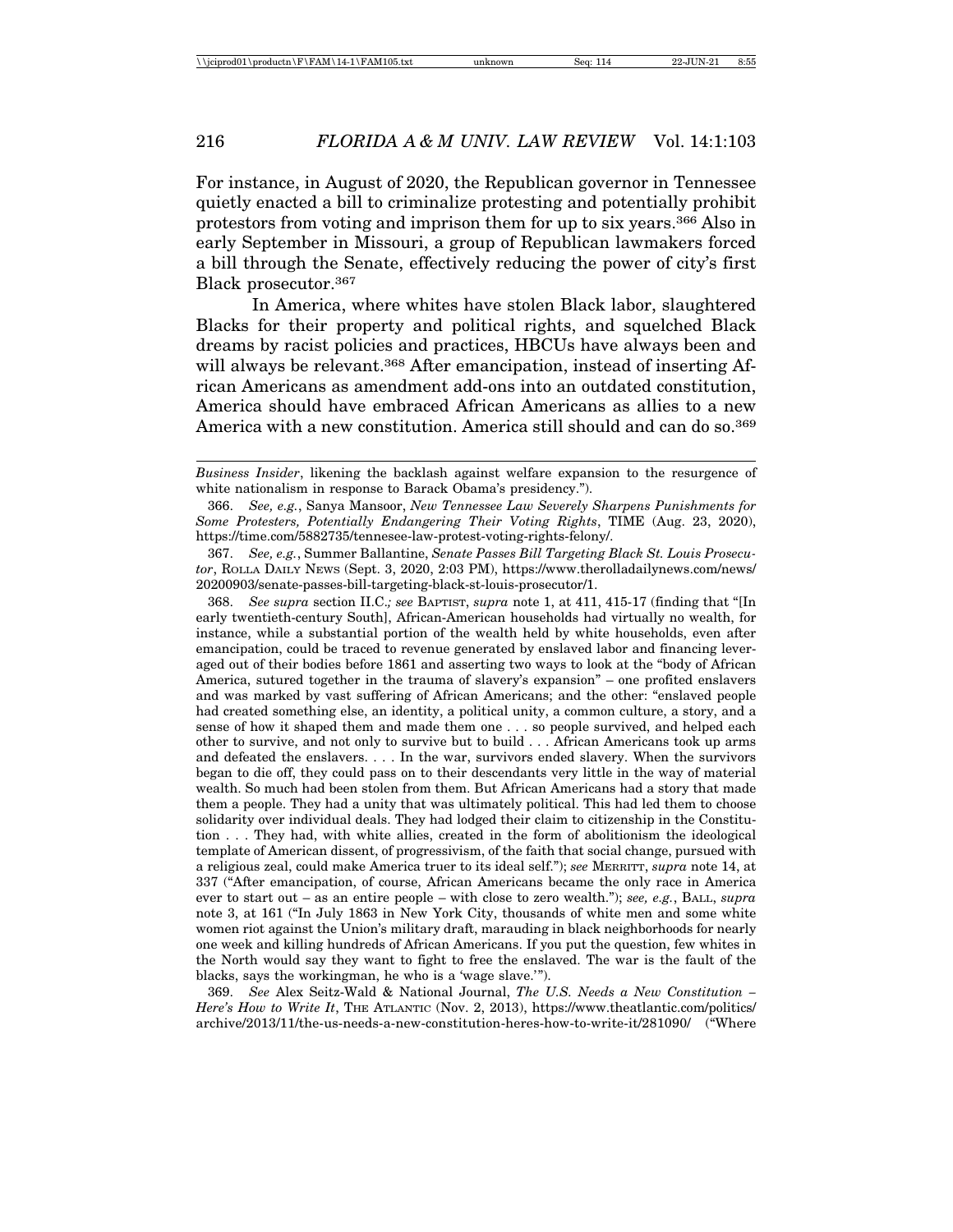HBCUs were created because of the white American hostility that denied Blacks educational opportunities. That is why HBCUs must be part of the solution.370 As United States Senator Kamala Harris proclaimed in her nomination address for vice president of the United

modern constitutions in other nations get specific, we get judicial activism. Sometimes it works, but it's not an approach without serious drawbacks. Take civil rights, which the courts have done a decent job of protecting—only after reversing earlier mistakes. And there's theoretically nothing to stop judges from flip-flopping back to their pre-*Brown v. Board of Education* jurisprudence.").

<sup>370.</sup> Police departments should consider partnering with HBCUs to train police and culturally enlighten police forces, and America should seek guidance from HBCU leadership for a new, modern U.S. Constitution. *See, e.g.*, FLYNN ET AL., *supra* note 14, at 162-63 (arguing for divestment from the criminal justice system, including reducing police budgets and eliminating for-profit prisons; and reinvesting in communities, such as community policing, public education and higher education); *The Black Lives Matter Movement and Preventing Police Use of Lethal Force: Interview with Mitch Crusto*, SCHOLASTICA (July 15, 2020), https:/ /blog.scholasticahq.com/post/black-lives-matter-preventing-police-lethal-force/ (listing Professor Crusto's ideas on changes the Supreme Court and Congress should make to protect Black lives from police brutality (modern-day lynching): "(1) Recognize the right to life for all people, against governmental infringement, under the 5th and 14th Amendments. (2) Use 5th and 14th Amendment jurisprudence and not 4th Amendment search and seizure jurisprudence to assess whether the use of lethal force was justified. (3) Abolish the use of lethal force as it is an unconstitutional violation of the 'Cruel and Unusual Punishment Clause' of the Eighth Amendment. (4) Revisit the Screws v. United States decision to allow criminal liability for negligent use of lethal force, regardless of the officer's intent. (5) Revisit the 'objective reasonableness' standard used to assess police criminal liability under Graham v. Connor, by removing the criteria of what the police officer might have believed at the time of the use of lethal force. It should be replaced with a ban on the use of lethal force. In that case, if a police officer used lethal force, it would have to be in self-defense, subject to State laws on the subject. (6) The Federal Government should follow its constitutional mandate under the 14th Amendment and Civil Rights statutes to investigate every person's death that is in any way related to law enforcement."); *see, e.g.*, Phillip Sitter, *Lincoln University Police Academy Chief Outlines Next Steps*, NEWS TRIBUNE (Dec. 19, 2020, 10:55 PM), https://www.newstribune.com/news/local/story/2020/dec/20/lincoln-university-police-academy-chief-outlines-next-steps/853290/ ("LU is the first historically Black college or university in the country to have a law enforcement academy. Law enforcement's relationship with Black communities, in particular, is also under intensified national scrutiny following the deaths of George Floyd and Breonna Taylor earlier this year and the massive protests that ensued. Lincoln University Police Department Chief Gary Hill, who is also director of the academy, said the 22 applicants so far for the academy's first class in January have been as diverse as desired in terms of race, gender, income background and age."); *see, e.g.*, Tony Fortier-Bensen, *Claflin University, SCDC Partner Together to Offer Bachelor's Degrees to Inmates,* ABC NEWS 4 (Dec. 17, 2020), https://abcnews4.com/news/local/ claflin-university-scdc-to-offer-bachelors-degrees-to-inmates-prison-reform ("Those incarcerated will now have a chance to get their bachelor's degrees while in jail thanks to a partnership between Claflin University and the SC Department of Corrections. . . . Claflin University was selected as part of the US Department of Education's Second Chance Pell Experimental Site, which started under Pres. Barack Obama. The goal is to help inmates earn university credentials, and it will be at no-cost to the inmates.").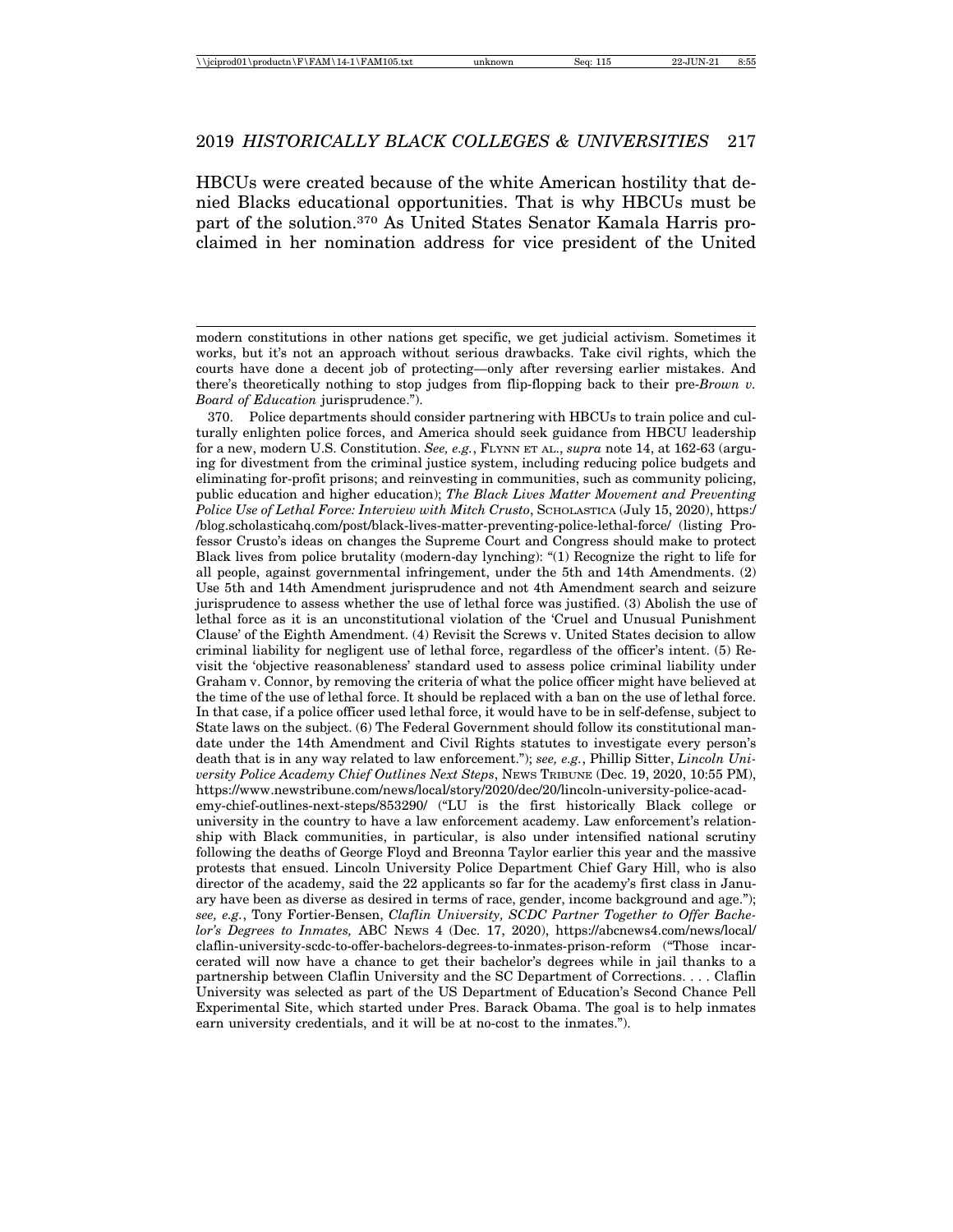States: "[T]here is no vaccine for racism. We've [got to] do the work."371 All Americans must partner together to do the work.

The white supremacist narrative falsely advances a Black on white crime problem. The Southern Poverty Law Center explained:

The idea that black people are wantonly attacking white people in some sort of quiet race war is an untruthful and damaging narrative with a very long history in America. White Americans' unsubstantiated views about the potential of violence from black people was the number one excuse they used to justify slavery, lynching, Jim Crow and various forms of mass incarceration. Never was Klan violence or the lynching of black people by white people ascribed to an inherent white trait. Without the ability to claim oppression of black people as a form of self-defense, racial segregation and white supremacy would be seen for what they are: rank oppression of other people for financial or other benefit.<sup>372</sup>

According to a Southern author, "[w]hites normally fear a black uprising."373 But it is Black people who have lived under a constant violence or threat of violence in America by virtue of the color of their skin. For them, it is incomprehensible. How can race bring such harm, hatred and hostility against a people as a group who are not known as individuals? There is a popular meme circulating that reads: "Sometimes I sit and wonder, what exactly did Black Americans do to make white Americans HATE us so much. We cooked your food, raised your babies, worked your land, built your roads . . . prayed for you, forgave you . . . what is it?" Americans must see each other as humans, not colors. A historian stated:

Most Southern whites could not envision a society in which Blacks had rights, in which Blacks were treated as humans. They just assumed that Black supremacy would replace white supremacy. It

<sup>371.</sup> *Watch: Kamala Harris' Address to the 2020 Democratic National Convention*, NPR (Aug. 19, 2020, 11:45 PM), https://www.npr.org/2020/08/19/904071636/watch-kamala-harris-address-to-2020-democratic-national-convention ("And we are a nation that's grieving. Grieving the loss of life, the loss of jobs, the loss of opportunities, the loss of normalcy. And yes, the loss of certainty. And while this virus touches us all, let's be honest, it is not an equal opportunity offender. Black, Latino and Indigenous people are suffering and dying disproportionately. This is not a coincidence. It is the effect of structural racism.").

<sup>372.</sup> *The Biggest Lie in the White Supremacist Propaganda Playbook: Unraveling the Truth about "Black -on-White Crime,"* S. POVERTY L. CTR. (June 14, 2018), https:// www.splcenter.org/20180614/biggest-lie-white-supremacist-propaganda-playbook-unraveling-truth-about-%E2%80%98black-white-crime.

<sup>373.</sup> BALL, *supra* note 3, at 136; *see also* FRANKLIN, *supra* note 1, at 3 ("Even before the war white Southerners had frequently entertained a wild, nightmarish fear that the Negroes would rise up, slay them, and overthrow the institution of slavery. It had happened in Haiti. Perhaps it would happen here. . . . That this was pure fantasy, born of a sense of guilt and despair, only the passage of time and the remarkable reserve of the freedmen could prove.").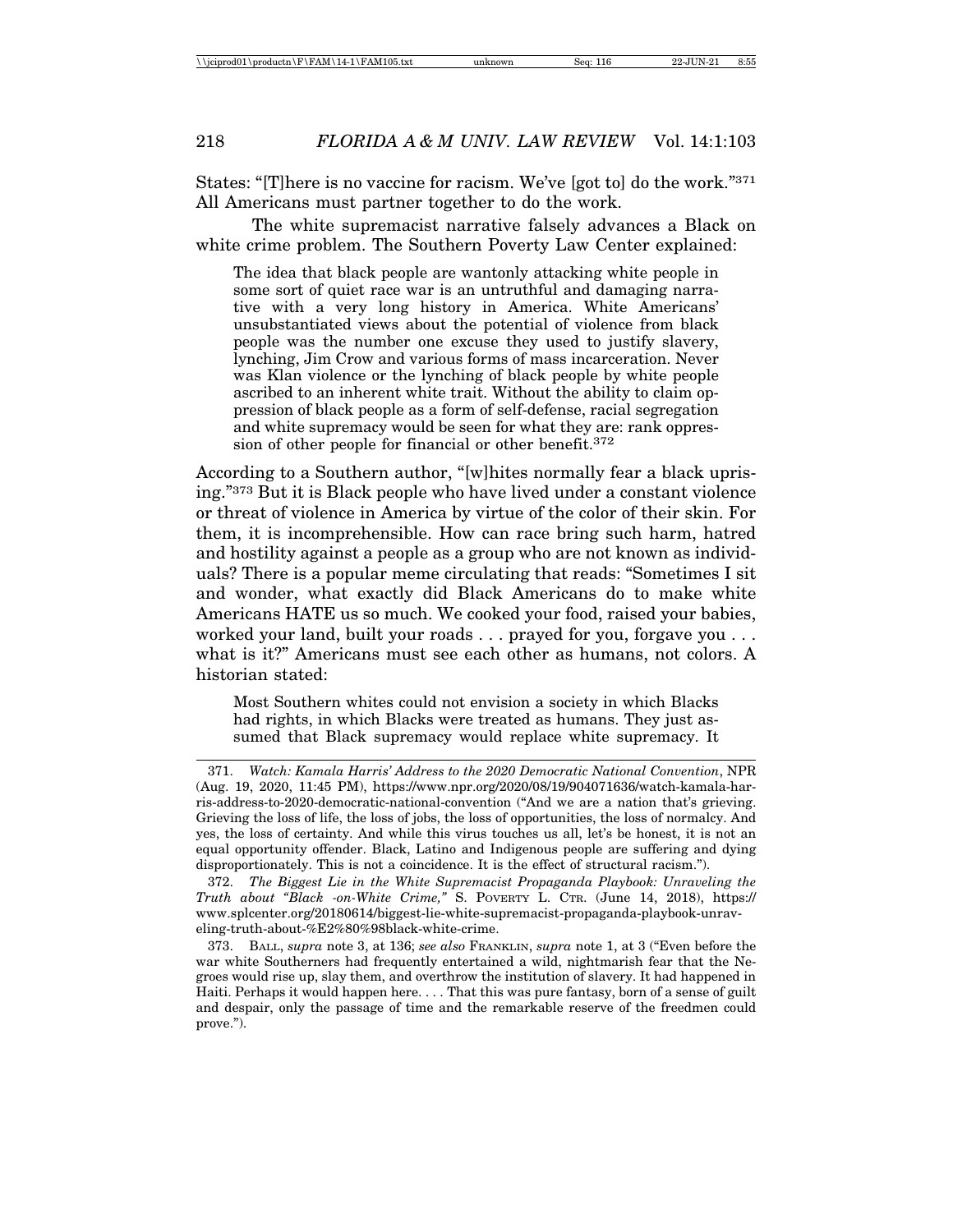would be one or the other, and that fueled their desire to do anything possible to prevent that from happening.374

But white fear has never been rooted in fact. Indeed, another historian affirmed that:

One of the remarkable features of the Negro leadership [during Reconstruction] was the small amount of vindictiveness in their words and their actions. There was no bully, no swagger, as they took their places in the state and federal governments traditionally occupied by the white planters of the South. The spirit of conciliation pervaded most of the public utterances the Negroes made. . . . Negroes generally wished to see political disabilities removed from the whites [*e.g.,* Confederates be allowed to vote]. . . . In Mississippi, a Democratic newspaper the Jackson *Clarion*, admitted that in their general conduct Negroes "have shown consideration for the feelings of the whites. . . In other words, the colored people had manifested no disposition to rule or dominate the whites, and the only Color Line which had existed, grew out of the unwise policy which had previously been pursued by the Democratic [-Segregationist] party in its efforts to prevent the enjoyment by the newly-emancipated race of the rights and privileges to which they were entitled, under the Constitution and laws of the country." . . . Negroes attempted no revolution in the social relations of the races in the South. . . . While Negroes sought equality as human beings, they manifested no desire to involve themselves in the purely social relations of whites as individuals or as groups.375

<sup>374.</sup> THE AFRICAN AMERICANS: MANY RIVERS TO CROSS (Public Broadcasting Service 2013) (quoting John Stauffer); *see generally* BALL, *supra* note 3 (detailing the author's family history of Klansmen who made a career of white terror against the recently freed four million Blacks to restore white power and noting that 50% of whites in America are a descendant of a Ku Klux Klan member).

<sup>375.</sup> FRANKLIN, *supra* note 1, at 89-91 ("It is false, it is a wholesale falsehood to say that we wish to force ourselves upon white people, declared the near-white [Pinckney Benton Stewart] Pinchback of Louisiana."); GATES, *supra* note 53, at 209-10 ("[P.B.S.] Pinchback, a member of New Orleans' black social elite, . . . was the son of a white plantation owner and black slave mother. Pinchback moved to Cincinnati with his brother, Napoleon, in 1847. By the time he was 12, he was supporting his family as a cabin boy after his father had died and the white side of the family left the black side penniless and in fear of being re-enslaved. . . . Pinchback could have fooled anyone into thinking he was white. It wasn't until the outbreak of the Civil War that Pinchback embraced being 'a race man,' when, after a stint with the all-white First Louisiana Volunteers, he recruited black soldiers for the Corps d'Afrique and joined the Second Louisiana Native Guard (later, the Seventy-fourth U.S. Colored Infantry). Once there, he rose to captain, then resigned over discriminatory promotional practices and unequal pay. After lobbying for black schools in Alabama, Pinchback returned to Louisiana in time for the state's 1868 constitutional convention (a pre-condition for rejoining the Union). As a delegate, he 'worked to create a state-supported public school system and wrote the provision guaranteeing racial equality in public transportation and licensed businesses. . . .' Pinchback was the only black governor of any state during Reconstruction and remained the only one in U.S. history until Douglas Wilder's election in Virginia in 1989."); *but see* BRIAN K. MITCHELL ET AL., MONUMENTAL: OSCAR DUNN AND HIS RADICAL FIGHT IN RECONSTRUCTION LOUISIANA 14-15 (2021) ("This book corrects the record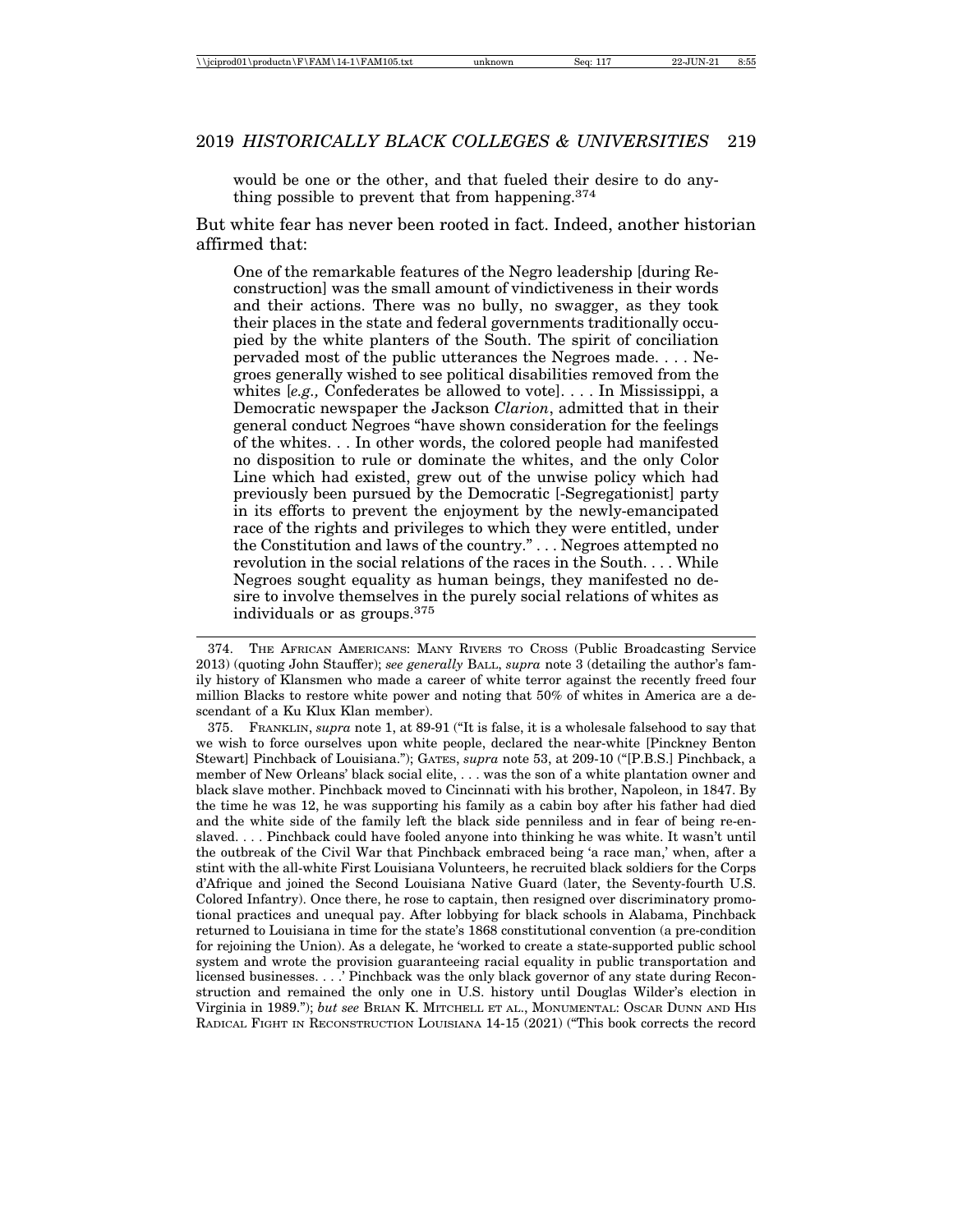The continuation of knowingly withholding proper funding from HBCUs for over a century – purposefully denying Blacks a fair chance in life with educational opportunities mainly reserved only for whites – is part of this effort to sustain white supremacy. An author explained:

White supremacy is not a marginal ideology. It is the early build of the country. It is a foundation on which the social edifice rises, bedrock of institutions. White supremacy also lies on the floor of our minds. Whiteness is not a deformation of thought, but a kind of thought itself.376

#### Another intellectual mused:

The racism on which America was founded didn't push [Black people] away from participating in democracy. It never let us in at the onset. The United States was never founded with Black people in mind. . . . [Black people] are not just participants in the American experiment. [They] are also every bit as much its architects as the framers. Our blood stripes the American flag red, staining the white backdrop. Yet the white backdrop still dominates so much.<sup>377</sup>

In 1946, Dr. Albert Einstein, the Jewish Nobel Prize-winning physicist, who, "was sensitized to racism by the years of Nazi-inspired threats and harassment he suffered during his tenure at the University of Berlin," visited Lincoln University in Pennsylvania, an HBCU, where he gave a speech in which he called racism "a disease of white people," then added, "I do not intend to be quiet about it."378 Dr. Einstein's visit to Lincoln University and his momentous speech was overlooked by mainstream media, which habitually covered his speeches, because his visit was to a Black college to speak about Black

on a significant historical distinction: Dunn was the first Black governor in U.S. history, not P.B.S. Pinchback. . . . Pinchback is popularly credited as the first [Black governor] for serving as acting governor of Louisiana for thirty-six days beginning in December 1872, but Dunn served in the same capacity for about thirty-nine days eighteen months earlier.").

<sup>376.</sup> BALL, *supra* note 3, at 12.

<sup>377.</sup> TIFFANY D. CROSS, SAY IT LOUDER 3 (2020).

<sup>378.</sup> Ken Gewertz, *Albert Einstein Civil Rights Activist*, HARVARD GAZETTE (Apr. 12, 2007), https://news.harvard.edu/gazette/story/2007/04/albert-einstein-civil-rights-activist/; *see also* WILKERSON, *supra* note 353, at 147 ("At the depths of their dehumanization, both Jews and African-Americans were subjected to gruesome medical experimentation at the hands of dominate-caste physicians."); *see also* BAPTIST, *supra* note 1, at 415 ("[S]cientific racism had a long history after the fall of the Confederacy. It was used to justify anti-Semitism, the extermination of native peoples around the world, brutal forms of colonialism, and the exclusion of immigrants. And it continued to be used to justify discrimination against the descendants of the enslaved."); Alvin F. Poussaint, *Is Extreme Racism a Mental Illness?,* 176 WEST. J. MED. 4, 4 (2002), https://www.ncbi.nlm.nih.gov/pmc/articles/PMC1071634/pdf/ wjm17600004.pdf ("To continue perceiving extreme racism as normative and not pathologic is to lend it legitimacy. Clearly, anyone who scapegoats a whole group of people and seeks to eliminate them to resolve his or her internal conflicts meets criteria for a delusional disorder, a major psychiatric illness.").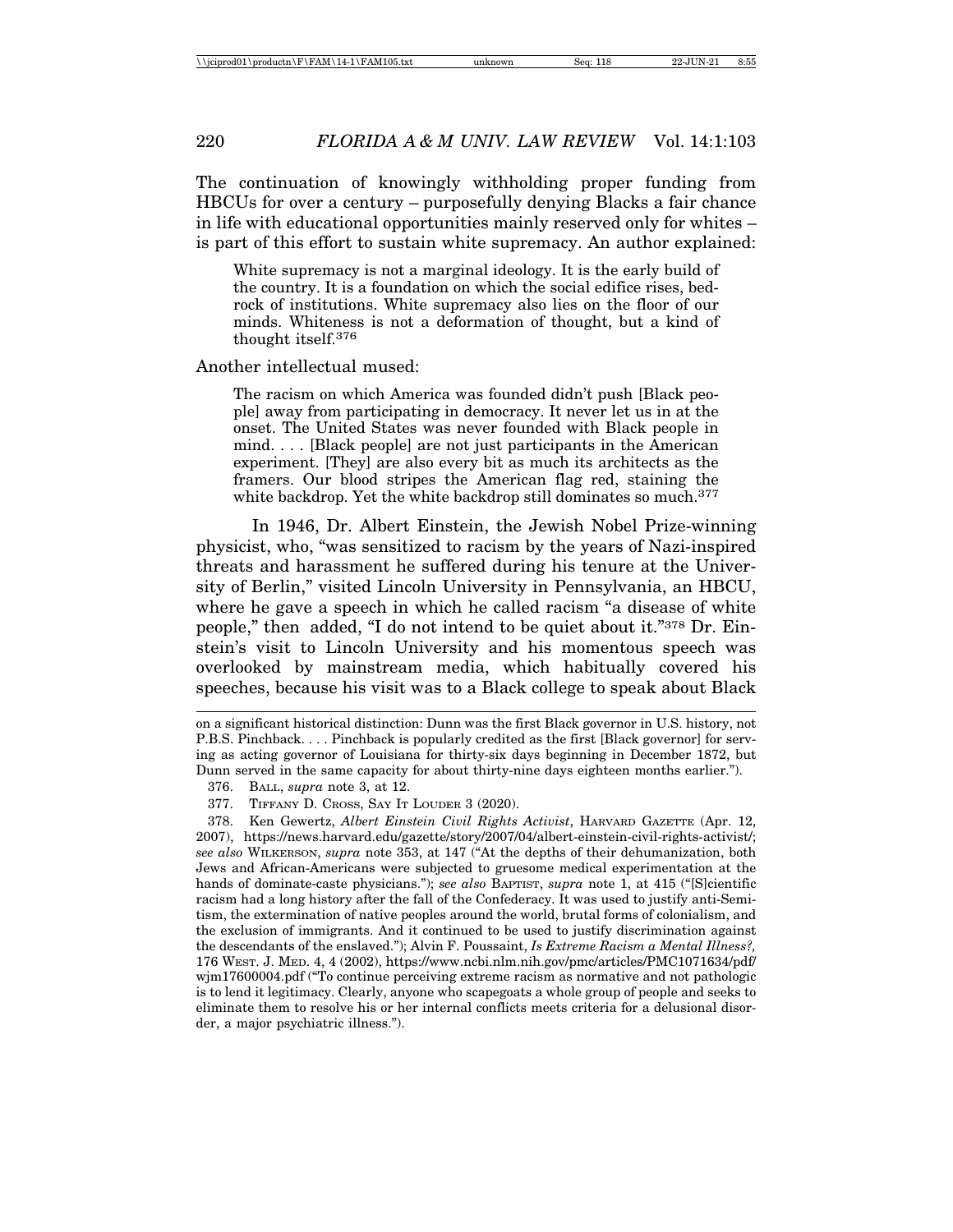issues.379 Today, BLM is supported by the majority of American Jews.380

Around this same time that Dr. Einstein was visiting Lincoln University, Walter White, an African American and HBCU graduate, who could pass for white but spent his life fighting for civil rights, noted in his autobiography that a man once asked him, "How have you managed to escape hate? I would imagine that you would despise every white face you see after the horrible experiences you have had."381 White explained that he understood that all white people were not, "evil and bigoted in their attitude toward dark-skinned peoples."382 So, too, does Black America. Blacks are not fighting against whites; Blacks are fighting against white supremacy and racism.383

380. *Majority of American Jews in Full Page New York Times Ad: "Unequivocally: Black Lives Matter,"* MEDIUM (Aug. 28, 2020), https://medium.com/@jewishorgssayblacklivesmatter/majority-of-american-jews-in-full-page-new-york-times-ad-unequivocally-black-livesmatter-60ae44e7c305; *see also* Adam Shapiro, *Dianne & Brenda*, YOUTUBE (July 25, 2020), https://www.youtube.com/watch?v=XX8Y6c1Edk8&feature=youtu.be (interviewing a Black Catholic woman and a white Jewish woman who intentionally became friends to understand the other's culture, race and religion, and who shared experiences as they navigated life as close friends in Miami, Florida through racism and anti-Semitism).

381. WHITE, *supra* note 207, at 27; *Jim Crow Laws History*, *supra* note 95 ("White had lighter skin and could infiltrate white hate groups.").

382. WHITE, *supra* note 207, at 27*; see* Paterson, *infra* note 392 ("The majority of white Americans have also undergone a radical transformation in their racial views, especially the young, who are arguably the most racially liberal group of whites anywhere in the world.").

383. *See* FLYNN ET AL., *supra* note 14, at 13 ("[T]the focus on black Americans is a response to the proliferation of and increased attention to police violence and mass incarceration and to the demand from grassroots movements for leaders at all levels to acknowledge our nation's long history of devaluing blackness and fostering black inequality in virtually every segment of American political, economic, and social life."); s*ee also* Barbara Smith, *The Problem Is White Supremacy*, BOS. GLOBE (June 30, 2020, 12:01 PM), https:// www.bostonglobe.com/2020/06/29/opinion/problem-is-white-supremacy/ ("The way we describe this problem matters. For example, 'systemic racism' clearly conveys the pervasiveness of racial oppression, but white supremacy goes further, by indicating that there is a rigid nexus of power that protects and enforces it."); *see also* Tom Gjelten, *White Supremacist Ideas Have Historical Roots in U.S. Christianity*, NPR (July 1, 2020, 1:38 PM), https://www.npr.org/2020/07/01/883115867/white-supremacist-ideas-have-historical-rootsin-u-s-christianity.

<sup>379.</sup> Gewertz, *supra* note 378 ("The reason Einstein's visit to Lincoln is not better known is that it was virtually ignored by the mainstream press, which regularly covered Einstein's speeches and activities. (Only the black press gave extensive coverage to the event.) Nor is there mention of the Lincoln visit in any of the major Einstein biographies or archives. In fact, many significant details are missing from the numerous studies of Einstein's life and work, most of them having to do with Einstein's opposition to racism and his relationships with African Americans."); *see also* Harriet Sherwood, *Nearly Two-thirds of US Young Adults Unaware 6M Jews Killed in the Holocaust*, THE GUARDIAN (Sept. 16, 2020, 3:32 PM), https://www.theguardian.com/world/2020/sep/16/holocaust-us-adults-study ("Almost a quarter of respondents (23%) said they believed the Holocaust was a myth, or had been exaggerated, or they weren't sure. One in eight (12%) said they had definitely not heard, or didn't think they had heard, about the Holocaust.").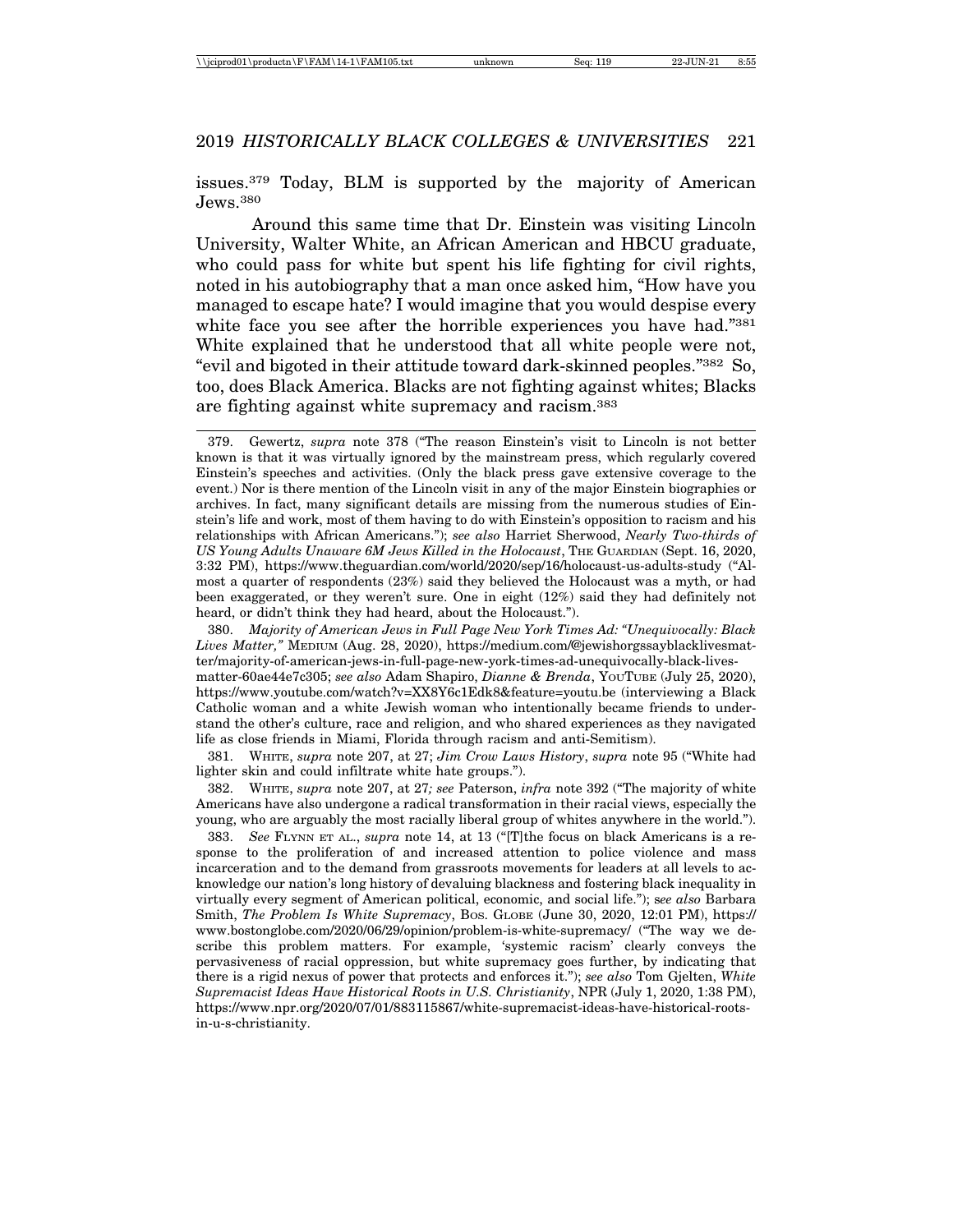While continuing to be treated as marginalized citizens, Black people continue to forgive, dismiss, work around, overlook, explain away, pray through and offer an olive branch to whites and the racist systems they develop and attitudes they groom to cement white supremacy in the fabric of America and destroy Black progress.384 Black people are seeking, "equality and not revenge."385 Blacks know what they have been fighting for: "[They] "want justice - oceans of it. [They] want fairness - rivers of it."386 But America has proved that it does not operate on Christian principles. Renowned author and activist James Baldwin said:

My ancestors and I were very well trained. We understood very early that this was not a Christian nation. It didn't matter what you said or how often you went to church. My father and my mother and my grandfather and my grandmother knew that Christians didn't act this way. It was a simple as that. And if that was so there was no point in dealing with white people in terms of their own moral professions, for they were not going to honor them. What one did was to turn away, smiling all the time, and tell white people what they wanted to hear. But people always accuse you of reckless talk when you say this.387

386. S*ee* Amos 5:24 ("Do you know what I want? I want justice - oceans of it. I want fairness - rivers of it. That's what I want. That's all I want.").

387. HANDBOOK OF RESEARCH ON TEACHER EDUCATION 206 (Marilyn Cochran-Smith et al., ed. 2008); BAPTIST, *supra* note 1, at 210-11 ("[During slavery], [m]inisters developed a theological argument that claimed that Christianity justified slavery. They leaned on the apostle Paul, with his admonitions to servants to obey their masters. Increasingly, they also argued that a holistic view of the Bible showed that slavery was not sinful. In fact, they said, God had ordained that the Israelites, and white people in general, could enslave allegedly inferior 'Hamitic' peoples (supposedly descended from Ham, one of Noah's sons). Such as Africans, so long as they treated the latter with paternalistic goodness."); *see also* Leonardo Blair, *White Christians More Racist than Secular Ones, Researcher Robert P. Jones Reveals*, CHRISTIAN POST (July 29, 2020), https://www.christianpost.com/books/white-christians-more-racist-than-secular-whites-researcher-robert-p-jones-reveals.html ("[Jones' book] WHITE TOO LONG demonstrates how deeply racist attitudes have become embedded in the DNA of white Christian identity over time and calls for an honest reckoning with a complicated, painful, and even shameful past. Jones challenges white Christians to acknowledge that public apologies are not enough—accepting responsibility for the past requires work toward repair in the present. Jones argues that contemporary white Chris-

<sup>384.</sup> *See* Kevin Powell, *The Insanity of White Justice and Black Forgiveness*, THE PRO-GRESSIVE (Oct. 4, 2019), https://progressive.org/dispatches/insanity-of-white-justice-blackforgiveness-powell-191004/.

<sup>385.</sup> Kimberly Jones, *Black People 'Exceptionally Forgiving' . . . Now We're Fighting for Our Rights!!!*, TMZ (June 9, 2020, 1:21 PM), https://www.tmz.com/2020/06/09/kimberlyjones-viral-speech-black-people-plight-pain-oppression/; *see also* GLAUDE, *supra* note 362, at 27 ("[S]o many Americans continue to hold the view that ours is a white nation."); *see also* JAMES BALDWIN, THE FIRE NEXT TIME 24 (1962) (speaking to Baldwin's nephew in a letter said: "For this is your home, my friend, do not be driven from it; great men have done great things here, and will again, and we can make America what it must become.").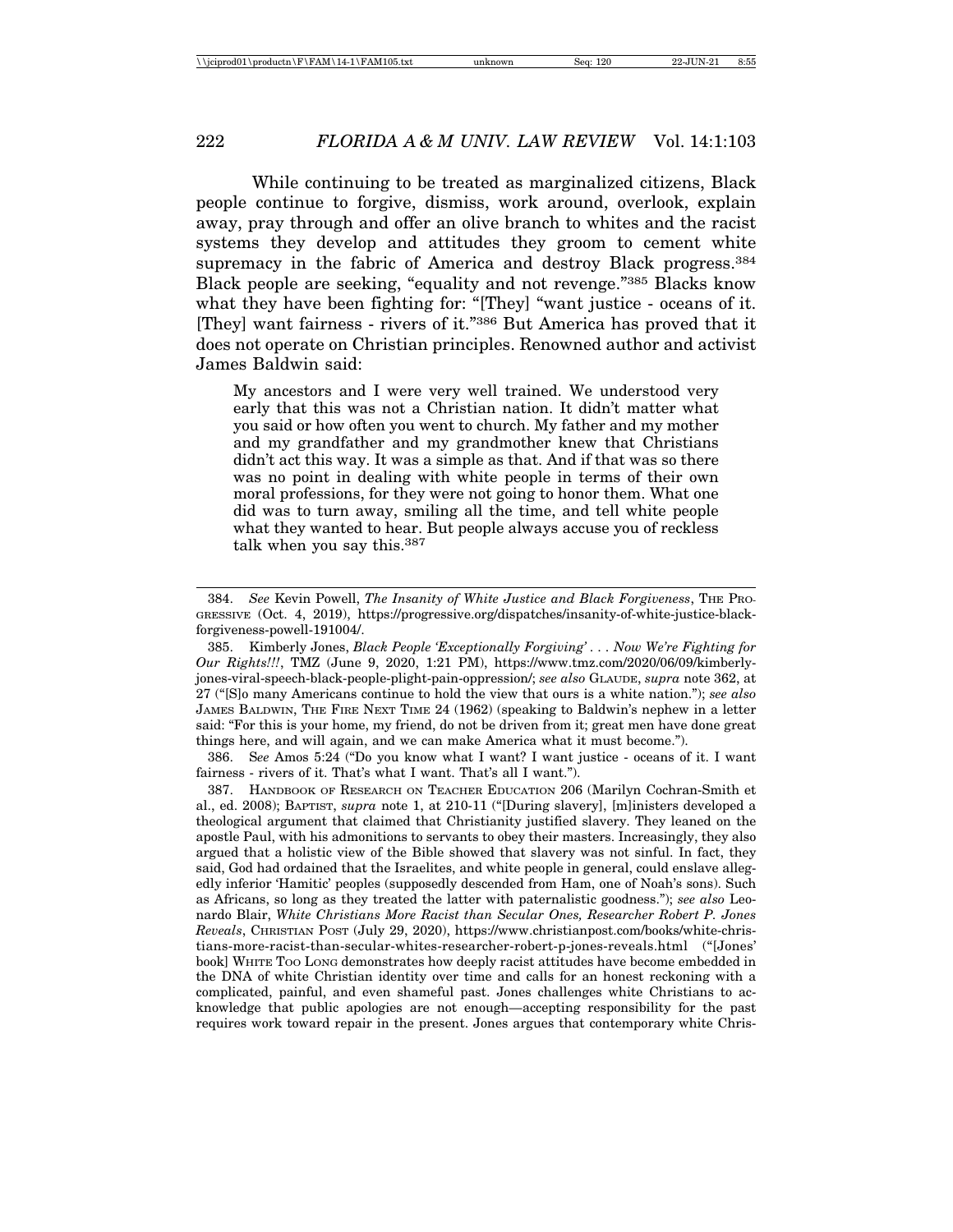Whites constructed segregation – the diabolical system of "separate but equal." Blacks, powerless against the white power structure had to deal with it.388 At the State Conference of Colored Men of Florida held in Gainesville in 1884, John Menard said, "If we must have separate schools and separate cars, let them have the same conveniences and advantages as those provided for the whites."389 But that equality never happened. Today, schools remain segregated and unequally funded, which continues to negatively impact education and progress for African Americans.390

History does not support the fanciful, chimeric notion of white supremacy.391 History reveals the blatant atrocities of the white power structure that intentionally denied Black people any educational opportunity comparable to whites. History sheds light on the white mobs that destroyed Black people and their communities, including schools, homes and churches, by massacres, riots, looting and lynchings as a reaction to Black progress and Black competition.392 History evidences the unconscionable inequities of government monies given by white political bodies for white education but withheld for Black education. It records those actions occurred, despite federal and state statutes or United States Supreme Court orders for equality in school funding. A decade after the Supreme Court's *Gaines* decision, requiring equal educational opportunities between the races, Blacks had access to only two law schools compared to sixteen for whites, two accredited medical

389. FAMU Way, *supra* note 3, at 20.

390. *See* Emma Garcia, *Schools Are Still Segregated, and Black Children Are Paying a Price*, ECON. POL'Y INST. (Feb. 12, 2020), https://files.epi.org/pdf/185814.pdf ("Unaddressed school segregation is a major longstanding policy failure. It consigns most black children to schools that put them behind academically. The persistent performance gaps between white and black children that challenge the education and career prospects of black children from early on demonstrate that school segregation continues to cast a very long shadow—from well before *Brown v. Board of Education* to today, and into the future.").

391. *See* ALEXANDER, *supra* note 19, at 26 ("White supremacy over time, became a religion of sorts. Faith in the idea that people of the African race were bestial, that whites were inherently superior, and that slavery was, in fact, for blacks' own good, served to alleviate the white conscience and reconcile the tension between slavery and the democratic ideals espoused by whites in the so called New World.").

392. *See* Orlando Paterson, *The Long Reach of Racism in the U.S.*, WALL ST. J. (July 5, 2020, 11:55 AM), https://www.wsj.com/articles/the-long-reach-of-racism-in-the-u-s-11591372542?st=OQkbshaeh7a7qp3&fbclid=IWAR1YW-6wc6c7mIrXKgIJnaWUiqbX2I6 zWwctQWW2lbz6l7aI-SY7aGABaSo; *see generally* WELLS, *supra* note 302; *see generally* IDA B. WELLS-BARNETT, SOUTHERN HORRORS: LYNCH LAW IN ALL ITS PHASES (1892).

tians must confront these unsettling truths because this is the only way to salvage the integrity of their faith and their own identities.").

<sup>388.</sup> DU BOIS, *supra* note 1, at 699 ("While all instruments of group control – police, courts, government appropriations and the like – were in the hands of whites, no power was left in Negro hands."); *see also* Chemerinsky, *supra* note 10 and accompanying text.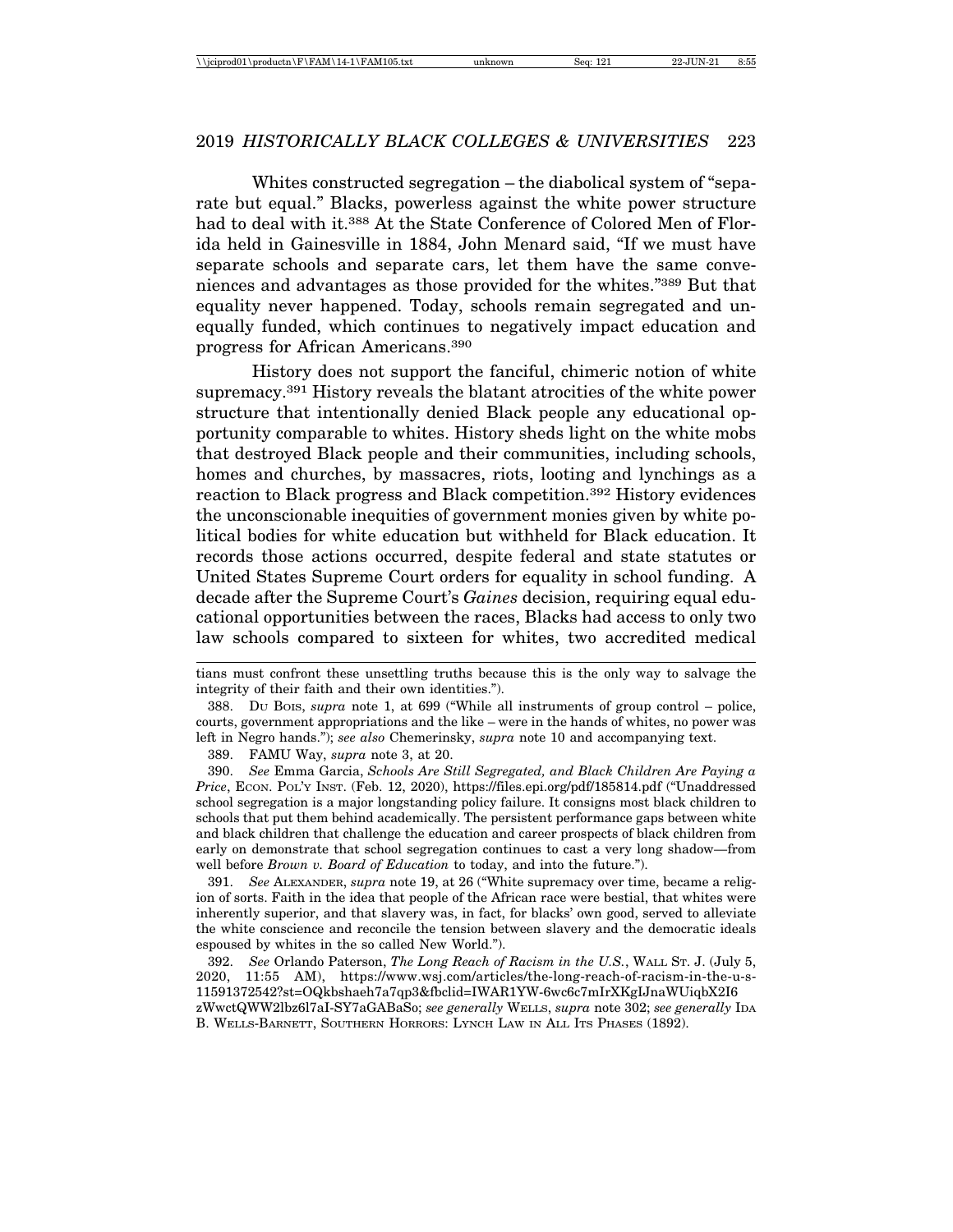schools compared to fifteen for whites, one pharmacy school compared to fourteen for whites and no school of engineering in contrast to thirty-six for whites.393 No one really believes that America's education system is "serving black students acceptably."394

"Who writes the rules matters."395 Presumably, in an effort to purloin the 2020 election, President Trump, who was overwhelmingly defeated by former vice-president Joseph Biden and the first United States president to be impeached twice, tried to re-write the rules.<sup>396</sup> President Trump admitted that he attempted to dismantle the United States Postal Service to make it more difficult for mail in ballots.397 The former Democrat-Segregationists (proslavery-Conservative) Party, which is antecedent of today's Republican Party, tried to steal the election as well in 1860 against Abraham Lincoln, who the Democrat-Segregationists called the "Black Republican."398 The Louisiana state election officials, Democrat-Segregationists, intentionally excluded

396. *See* Laurence Arnold*, QAnon, the Conspiracy Theory Creeping into U.S. Politics*, BLOOMBERG (Aug. 21, 2020, 12:34 PM), https://www.bloomberg.com/news/articles/2020-08- 21/qanon-the-conspiracy-web-creeping-into-u-s-politics-quicktake (describing the entre of QAnon conspiracy group in U.S. politics: "It's a concoction of allegations against Democratic politicians, celebrities and supposed members of a 'deep state' government bureaucracy, against whom Trump is seen as waging a valiant battle."); *see also* Stephen Collinson, *Trump's Bid to Steal Georgia Exposes GOP Election Ruse*, CNN (Jan 4, 2021, 9:09 AM), https://www.cnn.com/2021/01/04/politics/donald-trump-georgia-election-joe-biden-congress/ index.html ("Astonishing new evidence of a desperate President Donald Trump caught on tape trying to steal the election exposes the depth of his corruption and makes his Republican Capitol Hill allies complicit in his bid to thwart the will of voters. In a fresh abuse of power, Trump tried to bully a top Georgia GOP official into finding votes to overturn President-elect Joe Biden's win in the state. The staggering telephone call, audio of which was obtained by CNN and first reported by The Washington Post, amounted to the most serious threat yet posed by his authoritarian instincts to American democracy.").

397. Sam Levine, *Trump Admits He Is Undermining USPS to Make It Harder to Vote by Mail*, THE GUARDIAN (Aug. 13, 2020, 12:25 PM), https://www.theguardian.com/us-news/ 2020/aug/13/donald-trump-usps-post-office-election-funding ("Trump's comments lend evidence for critics who say the president is deliberately trying to hamstring the USPS in advance of the November elections to help his re-election bid."); *see also* Andy Sullivan & Michael Martina, *In Recorded Call, Trump Pressures Georgia Official to "Find" Votes to Overturn Election*, REUTERS (Jan. 3, 2021, 2:40 PM), https://www.reuters.com/article/us-usaelection-trump/in-recorded-call-trump-pressures-georgia-official-to-find-votes-to-overturnelection-idUSKBN2980MG ("U.S. President Donald Trump pressured Georgia's top election official to 'find' enough votes to overturn his defeat in the southern state, according to a recording of the hour-long call.").

398. BALL, *supra* note 3, at 114.

<sup>393.</sup> BAKER, *supra* note 230, at 77.

<sup>394.</sup> FLYNN ET AL., *supra* note 14, at 93 ("By no measure – racial integration, academic achievement, economic outcomes – is America's education system serving black students acceptably.").

<sup>395.</sup> *Id.* at 159 (finding that to make racially inclusive rules, people in power must be diverse in racial, economic, and ethnic backgrounds as well as in gender and age).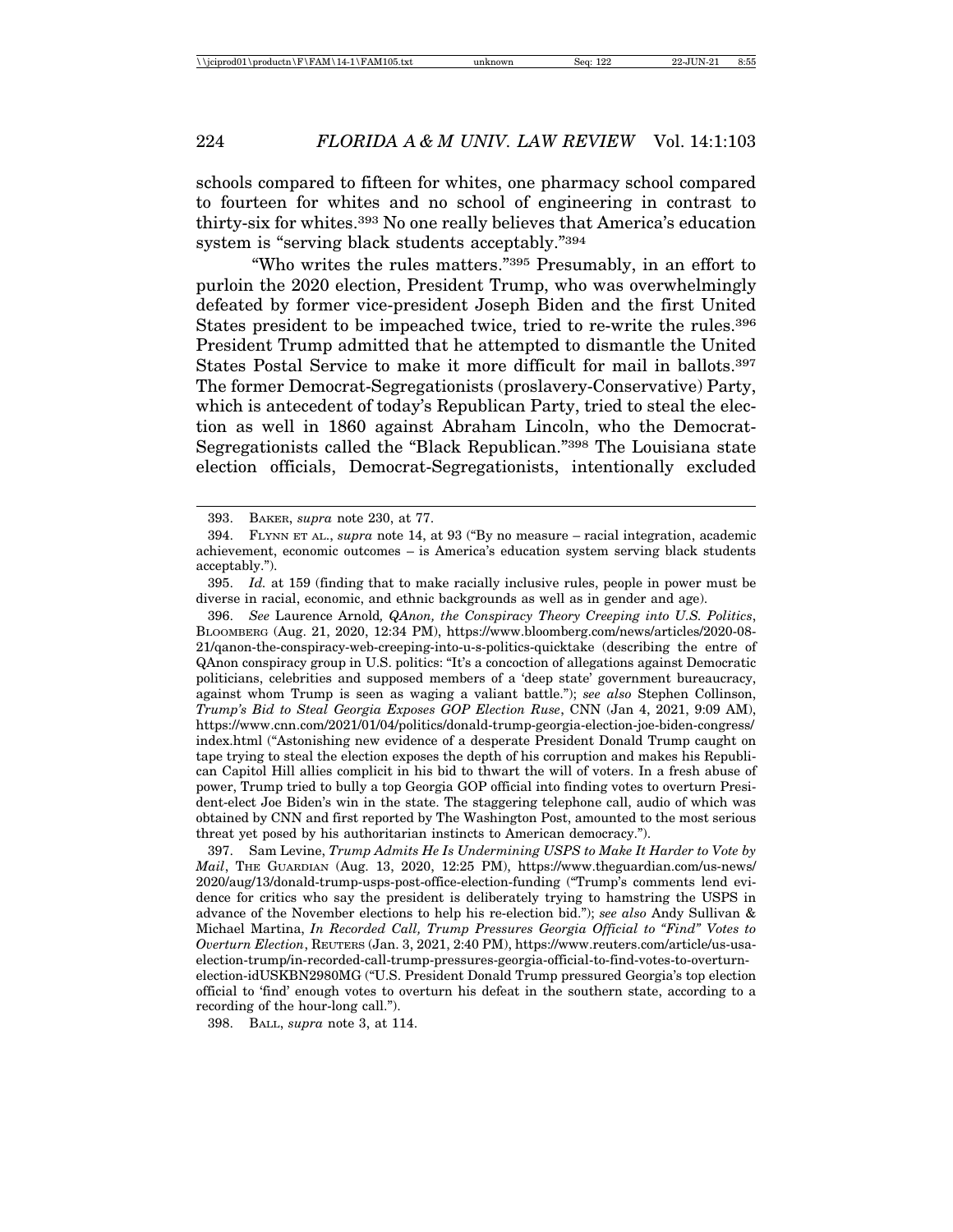Lincoln's name on the ballot for United States president, so he received no votes in Louisiana, but he won because the three proslavery opponents split the white vote in the North and South.399 But, the record reflects that the Conservative Party often employed fraud, intimidation and violence in Southern elections to win the vote.400 To the

<sup>399.</sup> *Id.* at 116.

<sup>400.</sup> *See* SINGLETARY, *supra* note 298 and accompanying text; *see also* GIDDINGS, *supra* note 302, at 147 ("The election of 1888 was marked by wholesale fraud. When the Tenth Congressional District – a Republican stronghold that included Shelby County [Tennessee] and whose electorate was 50 percent black – was lost to Democrats that year, the Republican *Knoxville Journal*, among others, charged that the election represented 'one of the most flagrant outrages ever perpetuated upon the ballot-box in a free republic.'"); *see also* DU BOIS, *supra* note 1, at 682, 685 ("During election time, the gun stores of New Orleans were thronged with buyers, and the price of Colt's revolvers doubled. . . . Concerning Mississippi, President Grant said: 'As to the state election of 1875, Mississippi is governed today by officials chosen through fraud and violence, such as would scarcely be accredited to savages.'"); *see also* BAPTIST, *supra* note 1, at 409 ("Across the South, night riders went out – hooded in white, burning, raping, beating, and killing. They stole one state's elections after another. They torched the houses of black folks bold enough to buy land, or even bold enough to paint their own house, for that matter."); *see also* Rosalind S. Helderman et al., *Despite Trump's Intense Hunt for Voter Fraud, Officials in Key States Have So Far Identified Just a Small Number of Possible Cases*, WASH. POST (Dec. 23, 2020, 8:00 AM), https:// www.washingtonpost.com/politics/voter-fraud-investigations-2020/2020/12/22/bdbe541c-42de-11eb-b0e4-0f182923a025\_story.html ("After an intense hunt by President Trump's allies to surface voting irregularities in this year's election, law enforcement agencies in six key swing states targeted by the president have found just a modest number of complaints that have merited investigation, according to cases tracked by state officials."); *see also* Kristen Clarke, *Voter Intimidation is Surging in 2020. Fight for the Right that Begets All Other Rights.,* USA TODAY (Oct. 27, 2020, 12:01 PM), https://www.usatoday.com/story/opinion/ 2020/10/27/voter-intimidation-surging-2020-protect-minority-voters-column/6043955002/ ("Already this year, my organization, Lawyers' Committee for Civil Rights Under Law, has filed litigation and undertaken advocacy to stop coordinated efforts to intimidate voters especially Black voters and other voters of color. . . . Voter intimidation has been part of the American electoral landscape for as long as we've had elections. This has been particularly true for communities of color. Frederick Douglass put the point plainly, asking, 'The United States Government made the negro a citizen, will it protect him as a citizen?' . . . Not only is the sitting president [Trump] purportedly amassing an 'Army' of amateur provocateurs to fan out across the country, but we're also seeing misinformation campaigns, disinformation campaigns, and 'lone wolf' intimidation efforts by armed militias. Just recently, we filed suit under the Ku Klux Klan Act of 1871 against two dirty tricksters — Jacob Wohl and Jack Burkman — for an unlawful robocall scheme targeting largely Black cities like Detroit and Cleveland."); *see also* Rebecca Jennings, *The Incredibly Bizarre Dean Browning and "Dan Purdy" Twitter Drama, Explained, Vox (Nov. 10, 2020, 6:44 PM), https://www.vox.com/the*goods/2020/11/10/21559458/dean-browning-dan-purdy-byl-holte-patti-labelle-twitter-gayblack-man ("Dean Browning, a former commissioner in Lehigh County, Pennsylvania, confused Twitter users on Tuesday when he replied to his own tweet claiming to be a gay Black man who voted for Trump. In reality, Browning is a white man who describes himself as a 'proud pro-life & pro-2A Christian conservative,' as his Twitter photo and bio clearly illustrate. . . . If Browning turns out to be the man behind the account, this is not a new phenomenon, particularly among conservatives. As far back as 2016, experts were identifying huge networks of pro-Trump bot accounts for people who didn't actually exist. In October, Clemson University social media researcher Darren Linvill told the Washington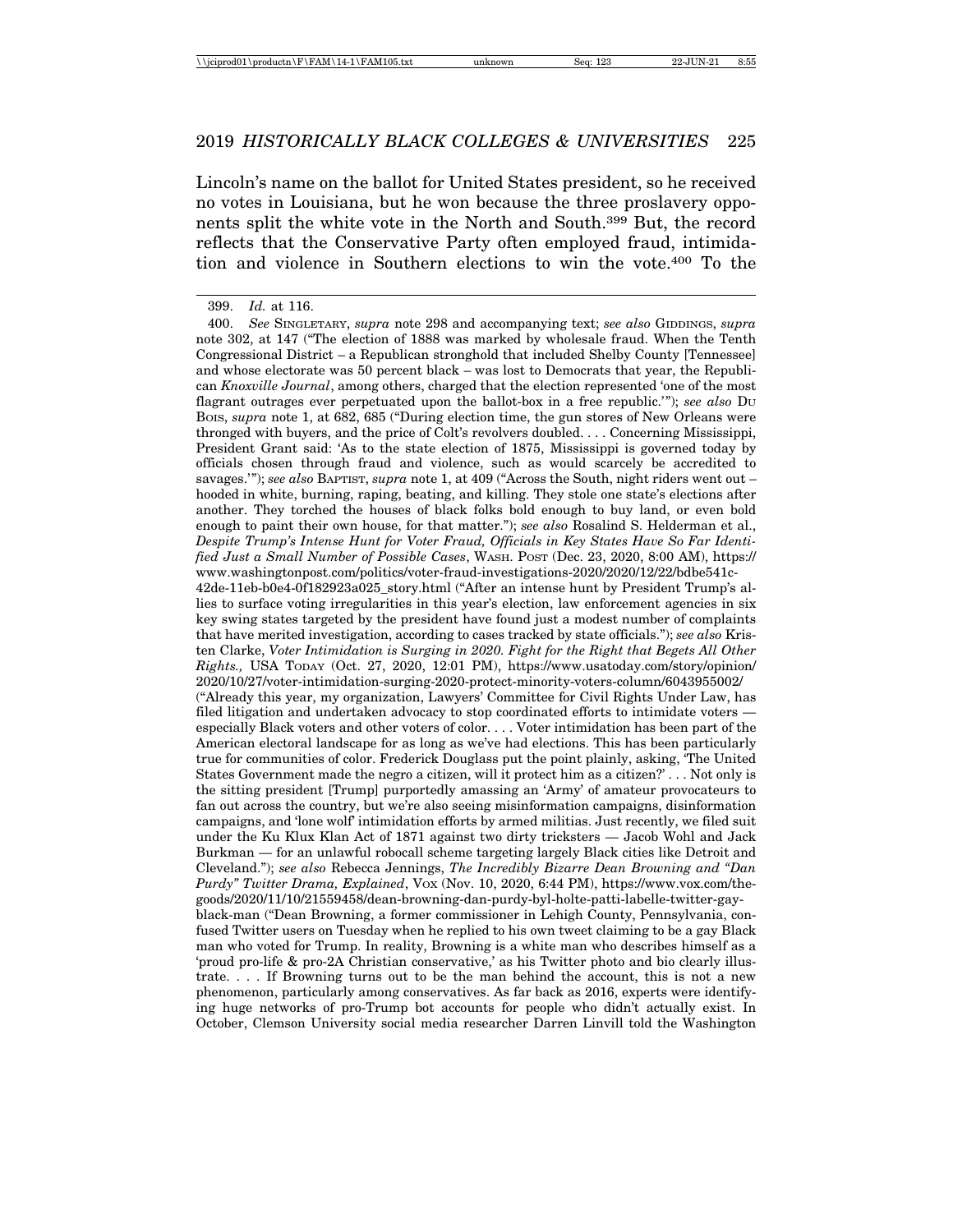dismay of the losing candidate in 2020, President Trump, no voter fraud was found to have entered that presidential election through the Democratic Party, but the historical voter intimidation antics from some conservatives continued. In his last-ditch effort to overturn the election results, he egged on a violent partisan mob of conservatives to attack the United States Capitol in a failed insurrection, resulting in his being impeached for inciting violence against the United States government.

By now, most Americans are aware that the Republican Party of which Abraham Lincoln and Frederick Douglass were members "was the direct antecedent of the present Democratic Party."401 This tidbit is often manipulated to confuse voters – the theory advances: Frederick Douglass, a Black man, was a Republican and so all Blacks should vote Republican now. Today, however, Douglass' belief in "certain entitlements for the underprivileged" align with the modern Democratic Party.402

Contributing to the race issue in America is the admittance by whites of a Black-on-Black crime problem but denial of a white-on-

401. *Democrat-Republican Party,* BRITANNICA, https://www.britannica.com/topic/Democratic-Republican-Party (last updated May 14, 2020); *see* Henry L. Gates Jr. & John Stauffer, *Five Myths about Frederick Douglass*, WASH. POST (Feb. 10, 2017), https:// www.washingtonpost.com/opinions/five-myths-about-frederick-douglass/2017/02/10/

0aaeb592-ea3b-11e6-bf6f-301b6b443624\_story.html ("During the Civil War, Douglass became a Republican and remained a devoted member of the party for the rest of his life. At the time, the GOP — the party of Lincoln and Charles Sumner — consistently received enormous support from black voters and advocated a strong central government and certain entitlements for the underprivileged. In other words, it bears little resemblance to today's Republican Party."); *see Party Realignment and the New Deal*, HIST., ART & ARCHIVES, U.S. HOUSE OF REP., https://history.house.gov/Exhibitions-and-Publications/BAIC/Historical-Essays/Keeping-the-Faith/Party-Realignment—New-Deal/ (last visited Nov. 18, 2020) (discussing the history of the "realignment of black voters from the Republican Party to the Democratic Party that began in the late 1920s"); MY LIFE AND AN ERA, *supra* note 124, at 190 ("I returned to Rentiesville [, Oklahoma] during the second presidential campaign of FDR, and Negro Republicans were as scarce as Negro Democrats had been in 1912 through 1929."); *Mary McLeod Bethune*, WOMEN'S HIST. (Debra Michals, ed., 2015), https:// www.womenshistory.org/education-resources/biographies/mary-mcleod-bethune ("Bethune also played a role in the transition of black voters from the Republican Party—"the party of Lincoln"—to the Democratic Party during the Great Depression. A friend of Eleanor Roosevelt, in 1936, Bethune became the highest ranking African American woman in government when President Franklin Roosevelt named her director of Negro Affairs of the National Youth Administration, where she remained until 1944.").

402. Gates & Stauffer, *supra* note 401.

Post that he'd identified more than two dozen Twitter accounts claiming to be Black Trump voters who'd gained hundreds of thousands of 'likes' and retweets in the span of just a few days, sparking major doubts about their identities. Many used photos of Black men from news reports or stock images, including one in which the text 'black man photo' was still watermarked on the image. White nationalists have also had a history of disguising as 'antifa' online to sow fear toward leftists.").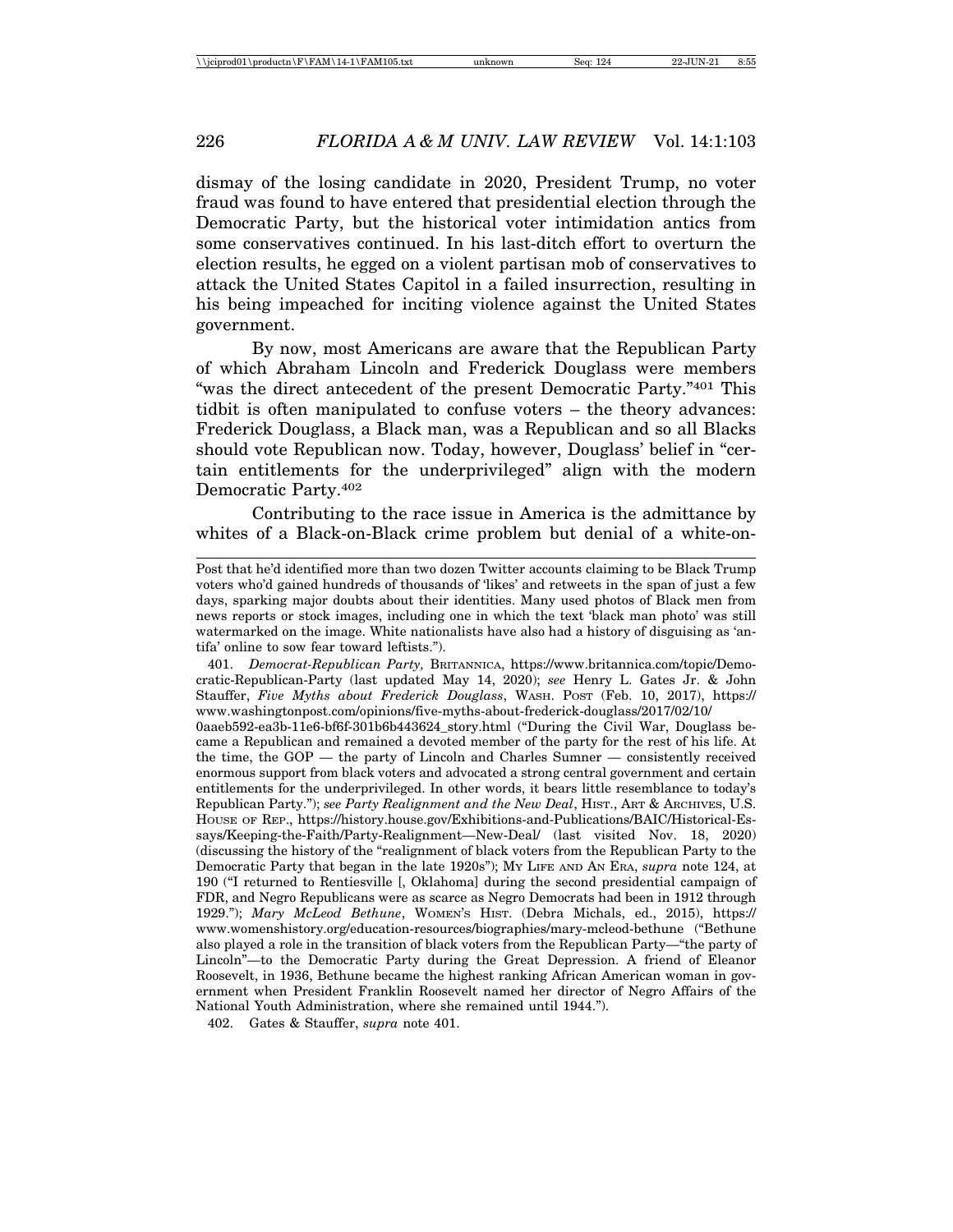white crime problem.<sup>403</sup> The majority of violent crimes are intra-racial and this is especially evident in lower income neighborhoods, where there is inadequate health care and educational opportunities, unemployment or underemployment, poverty, and also for Black people, racism, which has "cost Black Americans trillions of dollars over the course of several generations."404 Although the rates of intra-racial killings among the poor, Blacks or whites, are relatively equal, the media representation is heavily slanted against Blacks to make it appear that a crime problem exists in the poor Black community and not the poor white community.405 According to a study that examined the representation of families by race in the media:

[N]ews and opinion media overrepresent Black family poverty by 32 percentage points while White family poverty is underrepresented

<sup>403.</sup> Kerry Coddett, *White on White Crime: An Unspoken Tragedy*, HUFF POST (Mar. 2, 2015, 12:17 PM), https://www.huffpost.com/entry/white-on-white-crime-an-u\_b\_6771878; *see also* Bump, *infra* note 409; Shirley Carswell, *What the "Black-On-Black" Crime Fallacy Misses about Race and Gun Deaths*, WASH. POST (July 8, 2020, 1:00 PM) ("The 'what about black-on-black crime' rejoinder usually is meant to imply that African Americans are indifferent to the thousands of young black men — and increasingly, black children — who are slain every year in gun violence. It insinuates that black people blithely accept killings by our own that have racked some communities for decades and take to the streets only when white police officers are doing the killing. . . . As a group, African Americans are consistently more likely to be concerned about crime than white Americans. They also are the staunchest supporters of tougher gun-control laws, with 72 percent saying that controlling gun ownership is more important than protecting gun rights, compared with 40 percent of white people. . . . the majority of the gun deaths in the United States are not homicides but suicides, and white men account for 74 percent of them. . . . When white men respond to their life circumstances with gun violence, it's treated as a public health problem, brought on by mental illness and stress. When black men do, it's portrayed almost solely as a criminal issue, caused by lawlessness and moral failing."); *see also* Troy L. Smith, *Stop Using 'Black-On-Black' Crime to Deflect Away from Police Brutality*, CLEVELAND.COM, https:// www.cleveland.com/news/2020/06/stop-using-black-on-black-crime-to-deflect-away-from-police-brutality.html (last updated June 23, 2020) ("The majority of black people murdered are killed by other black people. That's true, but also misleading. The overwhelming majority of white murder victims each year are killed by white assailants. So, when's the last time you heard the term "white on white crime?").

<sup>404.</sup> Mariette Williams, *Racism Has Cost Black Americans \$70 Trillion Since the Start of Slavery – Here's How That Cost Breaks Down*, BUS. INSIDER (Sept. 14, 2020, 12:09 PM), https://www.businessinsider.com/personal-finance/what-racism-has-cost-black-americansblack-tax-2020-9; Joshua Adams, *Bringing Up "Black on Black" Crime Is Racist. It Also Doesn't Make Sense*, MEDIUM (June 15, 2020), https://medium.com/@journojoshua/bringingup-black-on-black-crime-is-racist-it-also-doesnt-make-sense-b5889bd773d9; ALEXANDER, *supra* note 19, at 210 ("Studies have shown that joblessness – not race or black culture – explains the high rates of violent crime in poor black communities.").

<sup>405.</sup> Rachel E. Morgan & Barbara A. Oudekerk, *Criminal Victimization, 2018*, U.S. DEP'T OF JUST. (Sept. 2019), at 13, https://www.bjs.gov/content/pub/pdf/cv18.pdf (finding that white on white crime equals 62.1% of 3,581,360 total violent incidents; Black on Black crime equals 70.3% of 563,940 total violent incidents; white on Hispanic crime equals 28.2% of 734,410 total violent incidents as compared with Black on Hispanic crime at 15.3%).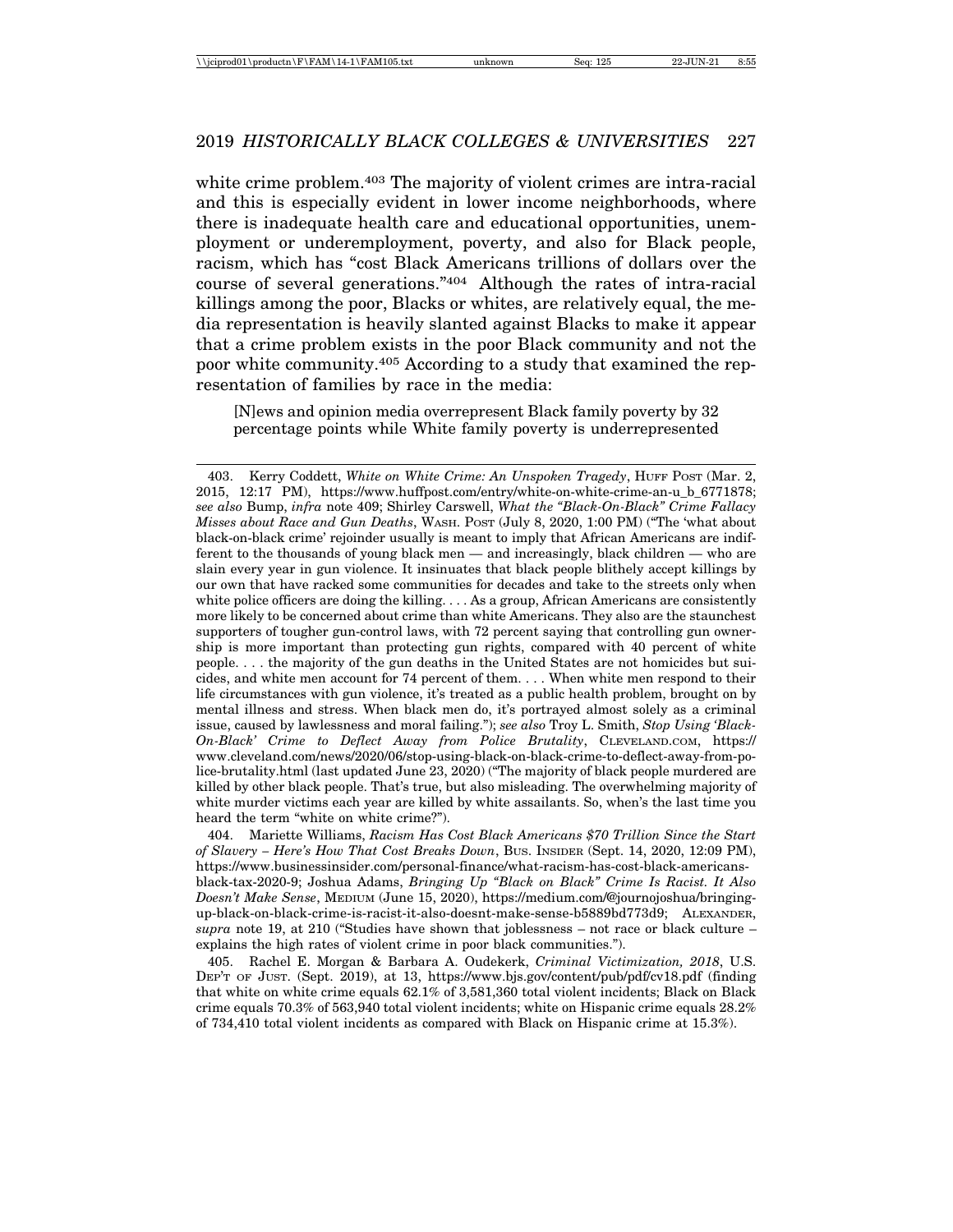by 49 percentage points. That is, Black families represent 59% of the poor in news and opinion media but make up just 27% of the poor, according to official reports, while White families represent 17% of the poor in news and opinion media but make up 66% of the poor.406

Poor-on-poor crime is a symptom, not a cause.<sup>407</sup> America continues to treat the symptom while ignoring the cause. Fairly and properly educating the poor will ameliorate the crime issue because it will allow people, who have been starved of opportunities to dream again. A psychologist concluded:

407. *See* ALEXANDER, *supra* note 19, at 237 ("Although it is common to think of poverty and joblessness as leading to crime and imprisonment, . . . research suggests that the War on Drugs is a major *cause* of poverty, chronic unemployment, broken families, and crime today."); *see* Vikram Dodd, *Rising Crime Is Symptom of Inequality, Says Senior Met Chief*, THE GUARDIAN (June 14, 2018, 1:00 PM), https://www.theguardian.com/uk-news/2018/jun/ 14/rising-is-symptom-of-inequality-says-senior-met-chief ("[S]ocial inequality is a cause that needs tackling and that those arrested and jailed tend to be people with less money and opportunity.").

<sup>406.</sup> TRAVIS L. DIXON, A DANGEROUS DISTORTION OF OUR FAMILIES: REPRESENTATIONS OF FAMILIES, BY RACE, IN NEWS AND OPINION MEDIA (June 2017), https://colorofchange.org/ dangerousdistortion/ ("News and opinion media overrepresent the proportion of Black families receiving welfare by 18 percentage points. That is, Black families represent 60% of welfare recipients in news and opinion media but make up just  $42\%$  of welfare recipients, according to official government reports. Moreover, fewer than 10% of the news stories we coded cited any data referencing structural, historic or systemic barriers to Black wealth acquisition. Instead, Black people tended to be depicted as lazy and inept welfare recipients in news broadcasts. News and opinion media are more likely to identify Black fathers as uninvolved and generally not present for their families compared to White fathers. In reality, evidence shows that Black fathers are actually more involved in parenting than White fathers, both when comparing Black and White fathers who live with their children and when comparing Black and White fathers who live separately from their children. Often embedded in media reporting and punditry is an assumption that fathers who live separately from their children are not involved in their lives, for which there is no evidence. News and opinion media are 1.32 times more likely to associate Black family members with criminality compared to White family members. In addition, news media overrepresent Black family members as criminals by 11 percentage points while underrepresenting White family members as criminals by 39 percentage points. That is, 37% of those represented as criminal in news and opinion media are Black family members, though Black family members constitute only 26% of family members arrested for criminal activity, according to crime reports, while 28% of those represented as criminal are White family members, though White family member constitute 77% of those arrested for criminal activity. News and opinion media are almost 1.5 times more likely to represent a White family as an illustration of social stability than a Black family. White families are seen by news consumers as fostering social stability more often than instability while Black families are seen by those same consumers as inciting or maintaining social instability more often than social stability. Therefore, news and opinion media propagate racialized cause-effect explanations for social problems, cumulatively characterizing Black families, Black people and Black culture as presenting a fundamentally destabilizing force in their own communities and beyond while lessening the credibility of Black people as a stabilizing force.").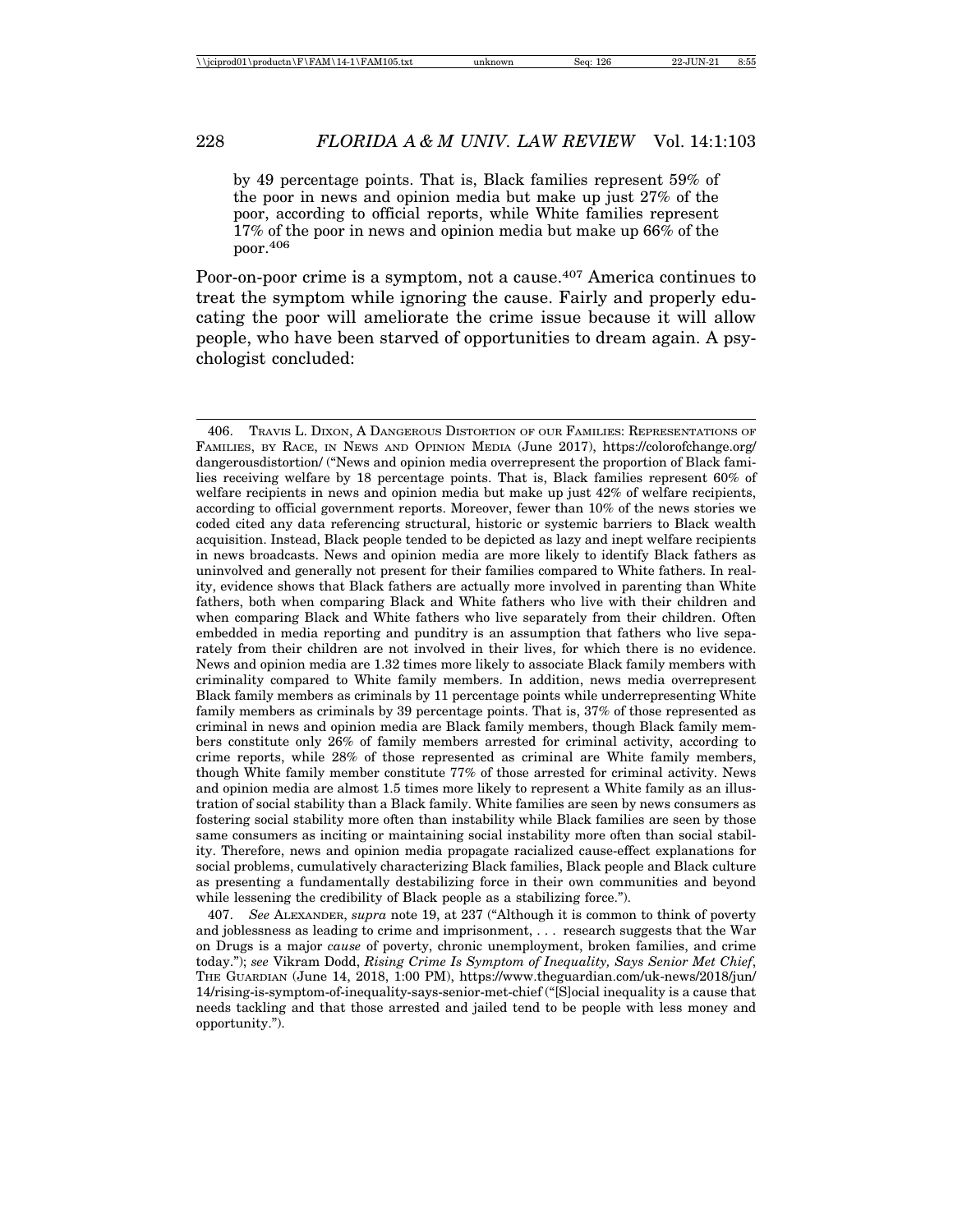Income inequality can cause all kinds of problems across the economic spectrum—but perhaps the most frightening is homicide. Inequality—the gap between a society's richest and poorest predicts murder rates better than any other variable. . .. It is more tightly tied to murder than straightforward poverty, for example, or drug abuse.<sup>408</sup>

HBCUs have been the beacon of hope for Black people and have allowed them to accomplish their dreams. HBCUs have historically and contemporarily ushered in solutions to problems and progress in the Black community. They have mastered the embrace of first- generation, low-income students and nurtured them from the gateway to graduation to greatness.

Historically, whites created myths about Blacks to derail their progress during Reconstruction and beyond, interfering and destroying the progress of Black people.409 For instance, President Richard

<sup>408.</sup> Maia Szalavitz, *Income Equality's Most Disturbing Side Affect: Homicide*, SCI. AM. (Nov. 1, 2018), https://www.scientificamerican.com/article/income-inequalitys-most-disturbing-side-effect-homicide/ (quoting Martin Daly, a professor emeritus of psychology at McMaster University in Ontario, who has studied this connection for decades); *see* Hilton Als, *My Mother's Dreams for Her Son, and All Black Children*, THE NEW YORKER (June 29, 2020), https://www.newyorker.com/magazine/2020/06/29/my-mothers-dreams-for-her-sonand-all-black-children; Isabelle Dills, *Do Higher Graduation Rates Reduce Crime?*, NAPA VALLEY REG. (Dec. 18, 2013), https://napavalleyregister.com/news/local/do-higher-graduation-rates-reduce-crime/article\_e688076a-6746-11e3-afce-0019bb2963f4.html (reporting that a study makes the case for "education spending")*; see, e.g.*, Scott Simon, *"A Most Beautiful Thing" Tells of the First U.S. All-Black High School Rowing Team*, NPR (June 27, 2020, 7:57 AM), https://www.npr.org/2020/06/27/883885055/a-most-beautiful-thing-tells-of-thefirst-u-s-all-black-high-school-rowing-team (reporting on a documentary about how rowing got several Black male teens from Chicago's West Side away from gang life in the 1990s); *see, e.g.*, Thomas Fuller & Tim Arango, *Police Pin a Rise in Murders on an Unusual Suspect: Covid*, N.Y. TIMES (Oct. 29, 2020), https://www.nytimes.com/2020/10/29/us/coronavirusmurders.html ("Like many American cities, where economies have been ravaged by the pandemic, Oakland has seen a surge in gun violence, including six killings of juveniles since June and a 40 percent increase in homicides over all. To the south, in Los Angeles, the picture is equally bloody, with the city on pace to have more than 300 homicides for the first time since 2009. . . . Criminologists studying the rise in the murder rate point to the effects the pandemic has had on everything from mental health to policing in a time of social distancing, with fewer officers able to perform the up-close-and-personal community outreach work that in normal times has helped mitigate violence. Experts also attribute the rise to increased gang violence and a spike in gun ownership, including among many first-time gun owners.").

<sup>409.</sup> *See, e.g.*, FAMU Way, *supra* note 3, at 7; *see also* Gross, *supra* note 312; *see also* Phillip Bump, *America's Biggest Issue Is "Black Africans" Killing Each Other, Sebastian Gorka Says*, THE WASHINGTON POST (Oct. 24, 2017, 10:22 AM), https://www.washingtonpost. com/news/politics/wp/2017/10/24/americas-big-issue-is-black-africans-killing-each-other-sebastian-gorka-says/ ("A bit less than a year before he would win election as president of the United States, Donald Trump retweeted an entirely incorrect and explicitly racist set of data on crime . . . ."); *see also* Baldwin, *supra* note 286 ("Now, if what I have tried to sketch has any validity, it becomes thoroughly clear, at least to me, that any Negro who is born in this country and undergoes the American educational system runs the risk of becoming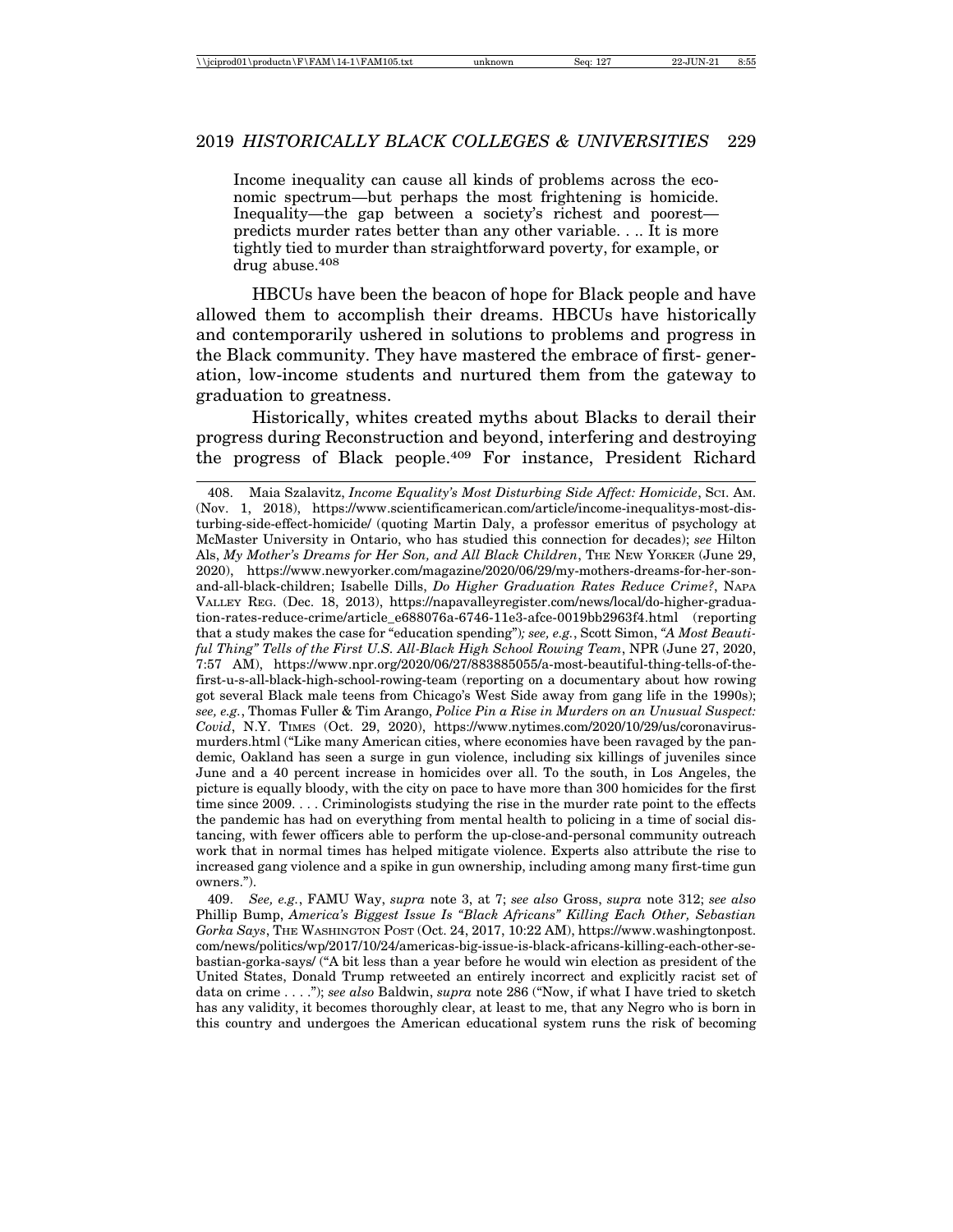Nixon's domestic policy chief, John Ehrlichman, admitted conjuring a diabolical plan to destroy Black communities in the 1970s:410

"You want to know what [the War on Drugs] was really all about?" he asked with the bluntness of a man who, after public disgrace and a stretch in federal prison, had little left to protect. "The Nixon campaign in 1968, and the Nixon White House after that, had two enemies: the antiwar left and black people. You understand what I'm saying? We knew we couldn't make it illegal to be either against the war or black, but by getting the public to associate the hippies with marijuana and blacks with heroin, and then criminalizing both heavily, we could disrupt those communities. We could arrest their leaders, raid their homes, break up their meetings, and vilify them night after night on the evening news. Did we know we were lying about the drugs? Of course we did."<sup>411</sup>

Fifty years later, Blacks are still being vilified and crucified. This is not conjecture or hypothesis – it is fact, determined by experts and sup-

schizophrenic. On the one hand he is born in the shadow of the stars and stripes and he is assured it represents a nation which has never lost a war. He pledges allegiance to that flag which guarantees 'liberty and justice for all.' He is part of a country in which anyone can become president, and so forth. But on the other hand he is also assured by his country and his countrymen that he has never contributed anything to civilization—that his past is nothing more than a record of humiliations gladly endured. He is assumed by the republic that he, his father, his mother, and his ancestors were happy, shiftless, watermelon-eating darkies who loved Mr. Charlie and Miss Ann, that the value he has as a black man is proven by one thing only—his devotion to white people. If you think I am exaggerating, examine the myths which proliferate in this country about Negroes."); S. POVERTY L. CTR., *supra* note 372.

410. *War on Drugs*, HIST. (May 31, 2017), https://www.history.com/.amp/topics/crime/ the-war-on-drugs ("The War on Drugs is a phrase used to refer to a government-led initiative that aims to stop illegal drug use, distribution and trade by dramatically increasing prison sentences for both drug dealers and users. The movement started in the 1970s and is still evolving today. Over the years, people have had mixed reactions to the campaign, ranging from full-on support to claims that it has racist and political objectives."); *see also* FLYNN ET AL., *supra* note 14, at 119 ("The War on Drugs increased arrests among African Americans, but those arrests were not reflective of drug use in black communities. Research shows that African Americans comprise only 15 percent of the country's drug users, yet they make up 37 percent of those arrested for drug violations, 59 percent of those convicted, and 74 percent of those sentenced to prison for a drug offense. Black high school seniors report using drugs at a rate that is three-quarters that of white high school seniors, and white students have three times the number of emergency room visits for drug overdose." (footnotes omitted)); *see also* American News X, *Facts on Race*, FACEBOOK (July 18, 2016), https:// www.facebook.com/anxfreedom/photos/a.369209113264748/583468728505451 ("To justify slavery, we whites portrayed blacks as subhuman: primitive, stupid, and servile. To justify segregation, we whites portrayed blacks as morally corrupt: ignorant, predatory, and sinful. After civil rights, we whites portrayed blacks as evil: drug addicts, gang bangers, and welfare queens. There has never been a point in our history when we whites have systemically and institutionally valued black lives as we do our own. That's why #BlackLivesMatter. Period.").

411. Dan Baum, *Legalize It All*, HARPER'S MAG. (Apr. 2016), https://harpers.org/archive/ 2016/04/legalize-it-all/.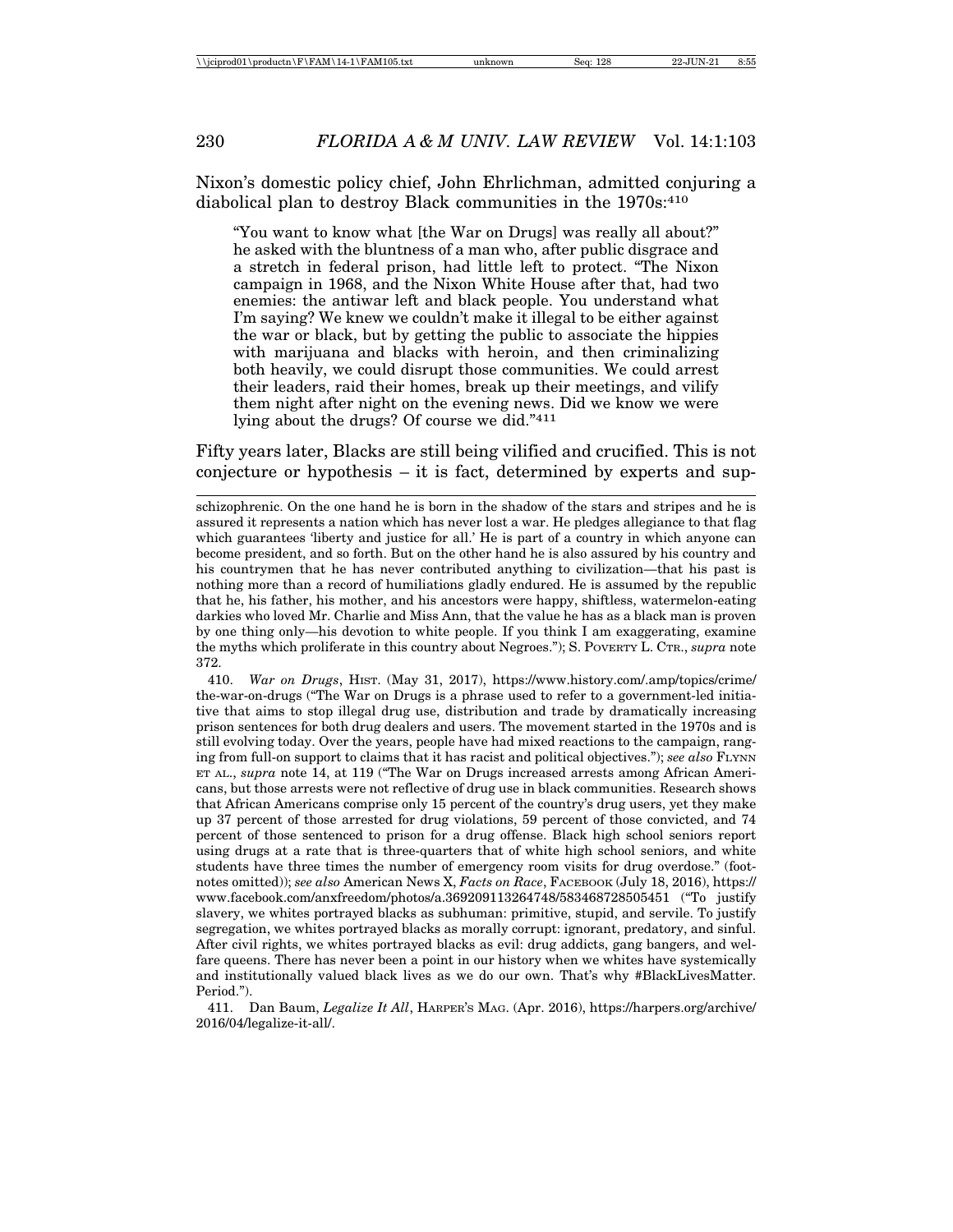ported by research. A recent four-year study conducted by Harvard Law School researchers found:

[The] analysis shows that one factor—racial and ethnic differences in the type and severity of initial charge—accounts for over 70 percent of the disparities in sentence length. We explore several mechanisms by which racial disparities in initial charging decisions lead to the substantial average disparities we document. We find that:

- Black and Latinx people are more likely to have their cases resolved in Superior Court where the available sentences are longer. . .;
- Black and Latinx people charged with drug offenses and weapons offenses are more likely to be incarcerated and receive longer incarceration sentences than White people charged with similar offenses. This difference persists after controlling for charge severity and additional factors;
- Black and Latinx people charged with offenses carrying mandatory minimum sentences are substantially more likely to be incarcerated and receive longer sentences than White people facing charges carrying mandatory minimum incarceration sentences.412

This begs the question: How many studies, scholars and researchers do we need to reconfirm what Americans have known all along?

Then, there are the myths about Blacks and welfare. Yet, "far more white people have benefited from US welfare programs over the years — reflecting their greater share of the population — while Black

<sup>412.</sup> *See, e.g.*, ELIZABETH T. BISHOP ET AL., RACIAL DISPARITIES IN THE MASSACHUSETTS CRIMINAL SYSTEM 2 (Sept. 2020), http://cjpp.law.harvard.edu/assets/Massachusetts-Racial-Disparity-Report-FINAL.pdf; *see, e.g.*, U.S SENT'G COMM., REP. ON THE CONTINUING IMPACT OF U.S. V. BOOKER ON FED. SENT'G (2012), https://www.ussc.gov/sites/default/files/pdf/news/ congressional-testimony-and-reports/booker-reports/2012-booker/Part\_E.pdf ("Sentences of similarly situated Black male offenders were 19.5 percent longer than those of similarly situated White male offenders."); *see, e.g.*, U.S. SENT'G COMM., DEMOGRAPHIC DIFFERENCES IN SENT'G: AN UPDATE TO THE 2012 BOOKER REP. (Nov. 2017), https://www.ussc.gov/sites/ default/files/pdf/research-and-publications/research-publications/2017/

<sup>20171114</sup>\_Demographics.pdf (reporting that the update study determined: "Black male offenders continued to receive longer sentences than similarly situated White male offenders. Black male offenders received sentences on average 19.1 percent longer than similarly situated White male offenders during the Post-Report period (fiscal years 2012-2016), as they had for the prior four periods studied."); Michael Harriot, *A Judge Asked Harvard to Find Out Why So Many Black People Were in Prison. They Could Only Find One Answer: Systemic Racism*, THE ROOT (Sept. 10, 2020, 5:00 PM), https://www.theroot.com/a-judge-askedharvard-to-find-out-why-so-many-black-peo-1845017462 ("It wasn't Black-on-Black crime. Violent video games and rap songs had nothing to do with it; nor did poverty, education, two-parent homes or the international 'bootstraps' shortage. When a judge tasked researchers with explaining why Massachusetts' Black and Latinx incarceration was so high, a fouryear study came up with one conclusion. Racism. It was always racism.").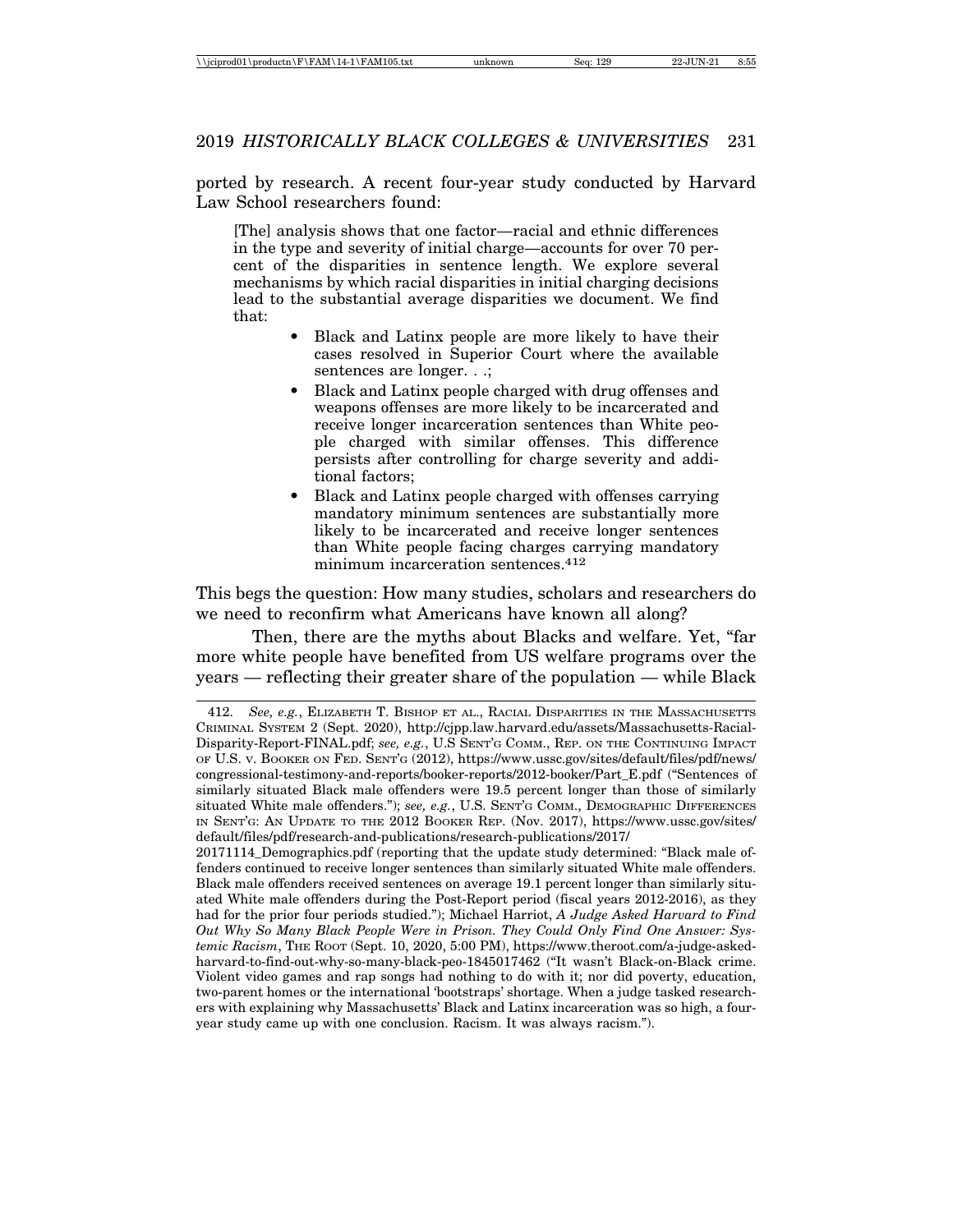people and other people of color have been denied them in various ways."413 From crime to welfare, myths about Black people germinate myths about HBCUs.

The myths surrounding HBCUs since their founding are destructive to Black education. These myths perpetuate ideas that HBCUs are no longer relevant or sustainable.414 HBCUs have challenges to overcome, but the entire story is rarely told.415 Black colleges,

415. Walter Kimbrough, *How Alternative Facts Can Create Fake HBCU News*, INSIDE HIGHER ED. (Feb. 21, 2019), https://www.insidehighered.com/views/2019/02/21/its-important-get-facts-about-hbcus-right-opinion ("I have said over and over that I hate when those in the HBCU community proclaim that we need to tell our stories. Not only do we often fail to tell our stories, we sit quietly when false stories are shared. Today, we need a modern, data-driven and unapologetic fact-checking approach to present HBCUs in a fair and accurate light. Yes, like all of higher education, we have challenges — significant ones based on the economic factors impacting our primary population. But we can't ignore it any longer when those challenges are presented in the worst possible light."); *HBCUs and Why They are Still Important Today*, *supra* note 220 (quoting Chancellor Robinson: "I think HBCUs haven't done a great job in recent years of telling our stories."); *see, e.g.*, Greg Howard, *Michael Sorrell Revived Paul Quinn College (and Almost Died Doing It)*, DALLAS OBSERVER

<sup>413.</sup> Marguerite Ward, *How Decades of US Welfare Policies Lifted Up the White Middle Class and Largely Excluded Black Americans*, BUS. INSIDER (Aug. 11, 2020, 11:40 AM), https://www.businessinsider.com/welfare-policy-created-white-wealth-largely-leaving-

black-americans-behind-2020-8 ("From the Great Society moving forward, one could say that white people, because of their numbers and percentage of the population, have always constituted the largest number of people. . . . Black people, Latinx, American Indians, because of their oppressed condition, have constituted a much greater percentage than their percent of the population. . . . Public assistance was not as demonized until African Americans began to exercise their right to use it . . . And that's when welfare started to be seen as this inferior program for nonwhite people who didn't play by the white middle-class rules of work and family.").

<sup>414.</sup> STODGHILL, *supra* note 336, at 12 ("[I]t's hard to separate the prevailing rhetoric against black colleges from a national social climate that provides new evidence all the time of a nation given to devaluing African American life and culture generally, whether it's buried in racist e-mails of a senior Sony executive, or a CNN broadcast from the fiery, riotous streets of Ferguson, Missouri."); *HBCUs and Why They Are Still Important Today*, *supra* note 220 (delineating between the myths and realities of HBCUs and explaining their continued relevance); Melissa E. Wooten, *The Important of Historically Black Colleges and Universities*, NEWSONE (NOV. 28, 2019), https://newsone.com/3895119/the-importance-ofhistorically-black-colleges-and-universities/ ("[D]oubts about these schools' continued relevance underestimate the relationship between HBCUs and the struggle for black liberation within America that continues to this day."); *see also* Derrick Z. Jackson, *NCAA Must Stop Perpetuating Academic and Financial Disparities for HBCUs*, THE UNDEFEATED (May 27, 2020), https://theundefeated.com/features/ncaa-must-stop-perpetuating-academic-and-financial-disparities-for-hbcus/ (reporting that the NCAA is spinning a false narrative on HBCUs and reinforcing stereotypes of intellectually inferior Black athletes and HBCUs); *see also The "HBCU Effect,"* UNCF, https://uncf.org/pages/the-hbcu-effect#:~:text=the %20%E2%80%9CHBCU%20Effect%E2%80%9D%20seeks%20to,and%20competitiveness %20of%20our%20institutions.&text=education%20has%20always%20been%20considered, equalizers%20in%20the%20United%20States. ("The 'HBCU Effect' seeks to understand, validate, and promote the success of [HBCUs] to develop a counter narrative that fully illustrates the value and competitiveness of our institutions.").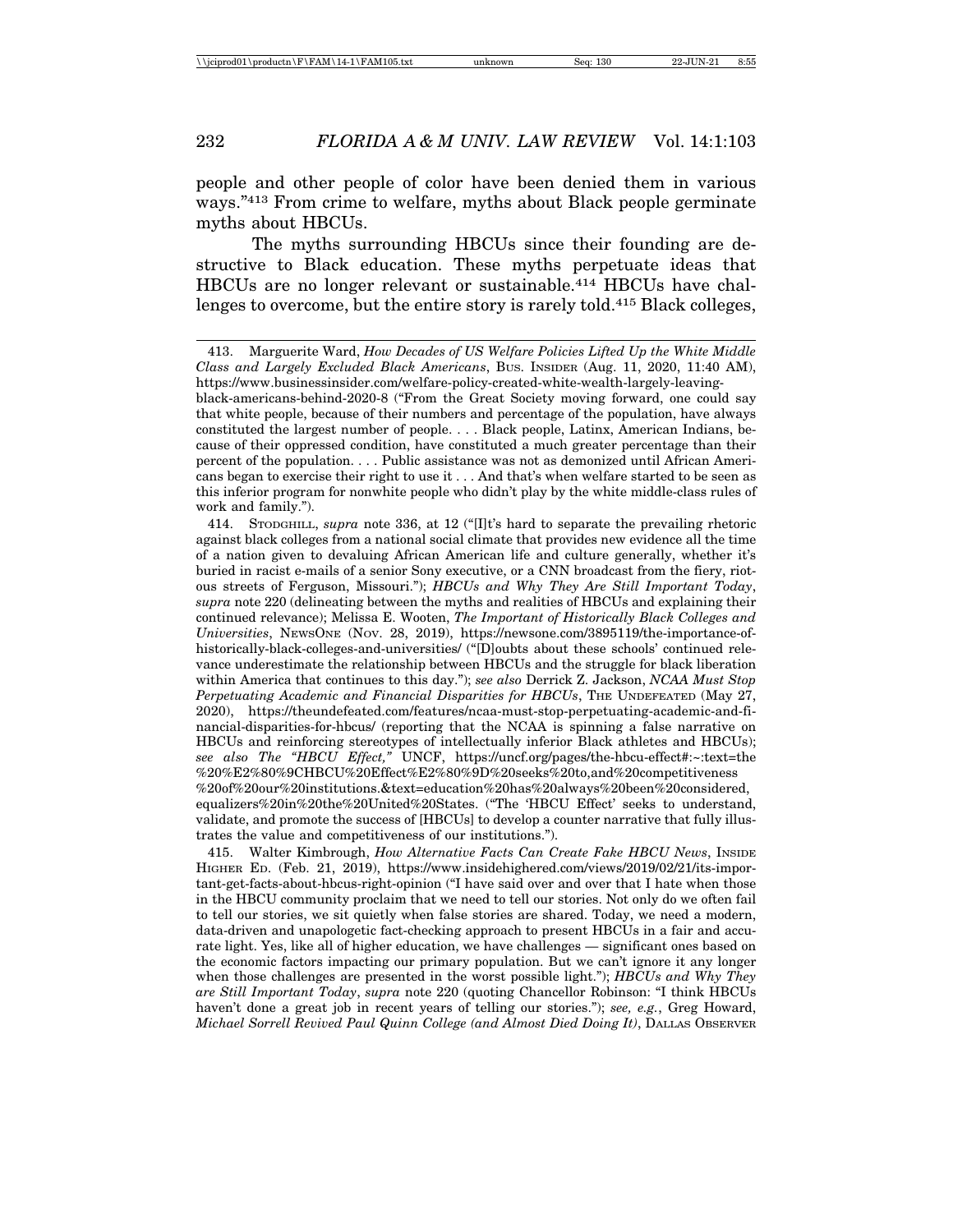which have never received the funding to which they are entitled, are crucified in public smear campaigns when they have any challenges, especially financial challenges, but the Covid-19 pandemic has revealed the economic frailty of many of America's major corporations. Many of them wobble on the brink of bankruptcy and permanent closures because of the pandemic, yet there is rarely a question about their management.416 The systemic racism woven in the perceptions surrounding HBCUs is undeniable.

Racial injustice, however, is unlikely to change without a drastic transformation of the federal and state elected officials who continue to deny educational opportunities based on race.417 Because of pervasive racism, Black students have never been able to just be students. Their own experiences and history inspire them, indeed require them, to become activists, advocates and agents of change for equality while trying to achieve their dreams.<sup>418</sup> As long as white America con-

416. *See* Kelly Tyko, *Are More Store Closings Coming? As Many As 25,000 Stores Could Shutter in 2020 Due to COVID-19 Impact*, USA TODAY (June 9, 2020, 11:59 AM), https:// www.usatoday.com/story/money/2020/06/09/store-closures-2020-coronavirus-impact/

5325795002/; *see also* FAVORS, *supra* note 352, at 239 ("[Y]ears of historic underfunding exacerbated internal struggles [of HBCUs], marrying relationships between trustee board members, administrators, faculty, and students, and thus created a public relations nightmare that effectively weakened the brand of HBCUs and prevented a new generation of potential students and faculty from considering matriculation and work on Black college campuses.").

417. *See* DARITY & MULLEN, *supra* note 3, at 27, 31; Williams & Davis, *supra* note 233, at 4 ("This underscores the importance of a healthy partnership between HBCU leadership and federal, state, and local governments for continued institutional vitality."); *see also* WALKER, *supra* note 83, at 230 (stating that "the voices of black college presidents were for the most part muffled due to southern states' control of funding for state black colleges"); *see, e.g.*, Haughney & Deslatte, *supra* note 8 (noting a continuing "50-year series of racially charged conflicts between a predominantly white Florida government and one of the nation's most prestigious black universities [FAMU].").

418. *See, e.g.*, Obtained from the oral family history of Jennifer Smith (reporting that as a child in the 1970s-80s, her family was the only Black family in the neighborhood, and she experienced severe racism in the neighborhood and in the integrated schools; that although she and her siblings had full scholarships to PWIs, they chose to attend HBCUs, as her parents did; that at Hampton University she marched against apartheid in South Africa in the 1980s; that during law school at a PWI she participated in the economic boycott in Miami when the Miami mayor snubbed Nelson Mandela in 1990; that after law school in the mid-1990s she took an unpaid leave from her first legal job to volunteer for an agency in South Africa that provides free legal services to impoverished Africans; and that as a young lawyer she recruited others to help her birth the Washington Bar Association Young Lawyers Division to ensure networking opportunities, professional development activities, and

<sup>(</sup>Feb. 16, 2012, 4:00 AM), https://www.dallasobserver.com/news/michael-sorrell-revivedpaul-quinn-college-and-almost-died-doing-it-6424628 (detailing the remarkable turnaround of Paul Quinn College, an HBCU, under the leadership of Michael Sorrell); *see also The Numbers Don't Lie: HBCUs Are Changing the College Landscape*, UNCF, https://uncf.org/ the-latest/the-numbers-dont-lie-hbcus-are-changing-the-college-landscape (last visited June 16, 2020) (providing the statistics that underscore the value of HBCUs).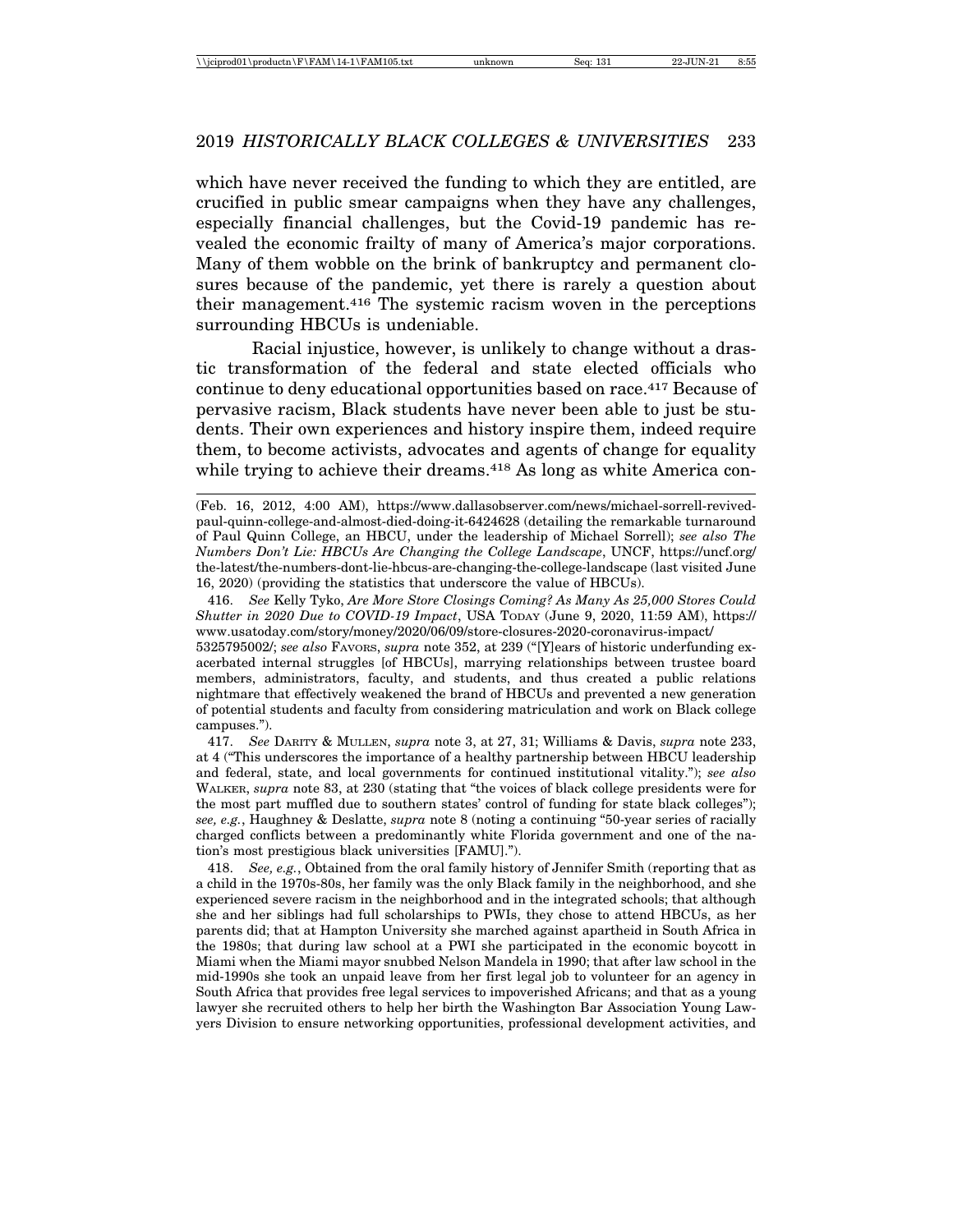siders and treats Black America as the enemy, as Ehrlichman described, HBCUs will always be relevant.419

"American institutional racism produced the inequality of HBCUs and [PWIs]."420 America must confront, acknowledge, and accept, its horrid history that "slavery *was* the country."421 That slavery produced the abundance of white generational wealth that exists today.422 That enslaved Blacks were not happy, docile nonhumans, but human beings who whites repeatedly and constantly beat, whipped, maimed, raped, branded, humiliated, and denied basic necessities like food and medical care.<sup>423</sup> That slavery has never ended; it just evolved.424 That slavery advanced higher education for whites.425 When America's true slave history is accepted, then the concept of reparations for African Americans and HBCUs is readily understandable and justifiable.426 "Investing in historically black colleges and universities is possibly the most socially responsible investment that wellendowed institutions can make, especially those that profited from slavery."427

421. WILKERSON, *supra* note 353, at 43.

422. *See id.* at 46.

423. *See id.* at 45 ("The institution of slavery was, for a quarter millennium, the conversion of human beings into currency, into machines who existed solely for the profit of their owners, to be worked as long as the owners desired, who had no rights over their bodies or loved ones, who could be mortgaged, bred, won in a bet, given as wedding presents, bequeathed to heirs, sold away from spouses or children to cover an owner's debt or to spite a rival or to settle an estate. They were regularly whipped, raped, and branded, subjected to any whim or distemper of the people who owned them. Some were castrated or endured other tortures too grisly for these pages, tortures that the Geneva Conventions would have banned as war crimes had the conventions applied to people of African descent on this soil.").

424. *See id.* at 103 ("Slavery officially ended in 1865, but the structure of caste remained intact, not only surviving but hardening."); *see* Mosley, *supra* note 55 and accompanying text.

425. WILDER, *supra* note 46.

426. *See generally* DARITY & MULLEN, *supra* note 3 (making the case for reparations for African Americans); *see also* ROTHSTEIN, *supra* note 35, at 195-213 (considering remedies for the intentional residential segregation created by federal, state, and local governments).

427. Felicia M. Davis, *HBCU Green Fund Says America's Elite Colleges Can Lead on Reparations by Partnering with Black Colleges*, HBCU GREEN FUND (June 23, 2020, 3:45

social justice engagement for young Black attorneys in the D.C. area, https:// www.wbayld.org/about/); *see, e.g.*, Summers, *supra* note 357 (reporting that U.S. Senator Harris marched against apartheid at Howard University as a student in the 1980s).

<sup>419.</sup> *See* Baum*, supra* note 411.

<sup>420.</sup> ROGERS, *supra* note 8, at 149; *see also* WILKERSON, *supra* note 353, at 68-70 (arguing that "racism" is such a "radioactive" word for whites that it derails any opportunity for open discussion, but that "caste," which "predates the notion of race" is a more appropriate and powerful word because it "is not hatred" or "necessarily personal," rather it is the "worn grooves of comforting routines and unthinking expectations, patterns of a social order that have been in place for so long that it looks like the natural order of things").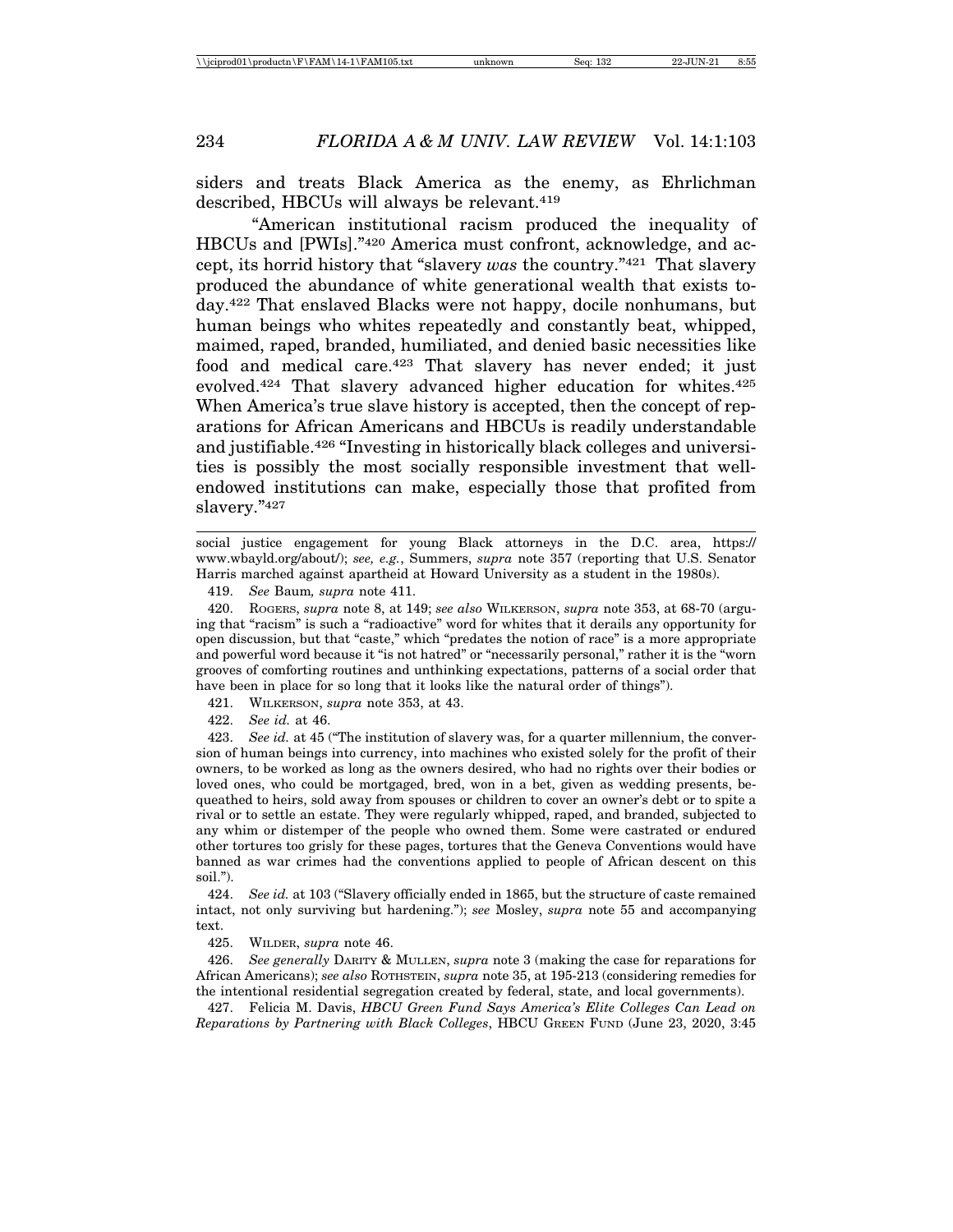This evidence-based article lays out how HBCUs have not only advanced the African American community but society as well. HBCUs deserve recognition that they are relevant and must be equitably supported with resources, especially considering the systemic racism that remains so pervasive in America.428 HBCUs are not only transformative for their students, but the HBCU model can be transformative for PWIs in higher education and all educational levels as well. HBCUs have designed the roadmap – created the model – of inclusion, fairness, and diversity for education in America and have been more successful at embracing white students than PWIs have been at embracing African American students.

The success of HBCUs speaks for itself. A recent Gallup report found that with the remarkable success that African Americans have from their HBCU experiences, this success "needs to be examined more closely and potentially modeled at other institutions."429 HBCUs are

PM), https://www.prnewswire.com/news-releases/hbcu-green-fund-says-americas-elite-colleges-can-lead-on-reparations-by-partnering-with-black-colleges-301082319.html.

<sup>428.</sup> *See* Ta-Nehisi Coates, *The Black Family in the Age of Mass Incarceration*, THE AT-LANTIC (Oct. 2015), https://www.theatlantic.com/magazine/archive/2015/10/the-blackfamily-in-the-age-of-mass-incarceration/403246/ (discussing the 1965 Daniel Patrick Moynihan Report, "The Negro Family," summarizing it as "[Moynihan's] point was simple if impolitic: Blacks were suffering from the effects of centuries of ill treatment at the hands of white society. Ending that ill treatment would not be enough; the country would have to make amends for it," and addressing today's impact from centuries of political and economic marginalization of Black people); *See* DARITY & MULLEN, *supra* note 3, at 230 ("The dual school system had ensured racial differences in the quality of school facilities, in teacher compensation per pupil, and in the quality of instructional materials. . . . frequently under the dual system, black teachers' salaries were 60 percent or less of white teachers' salaries."); *see also* Marva Wiley, *Dianne Saulney Gaines (Admitted: 1980), in* FLORIDA'S FIRST BLACK LAWYERS, VOL 2, 1980-1989 (2018) (reporting on Dianne Saulney Gaines, who was born in the segregated South, graduated from Xavier University of Louisiana [HBCU] in 1962 and began her first career as a teacher but was inspired to become a lawyer after "[s]uffering a disparate wage system for black teachers"); *see also* Michelle Alexander, *America, This Is Your Chance*, N. Y. TIMES (June 8, 2020), https://www.nytimes.com/2020/ 06/08/opinion/george-floyd-protests-race.html; *see* A'Lelia Bundles, *Know Your History: Understanding Racism in the US*, ALJAZEERA (Aug. 15, 2015), https://www.aljazeera.com/ indepth/features/2015/08/race-history-ferguson-150814082921736.html; *see also* GLAUDE, *supra* note 362, at 195 ("When we make Trump exceptional, we let ourselves off the hook, for he is *us* just as surely as the slave-owning Founding Fathers were us; as surely as Lincoln, with his talk of sending black people to Liberia, was us; as surely as Reagan was us, with his welfare queens. When we are surprised to see the reemergence of Klansmen, neo-Nazis, and other white nationalists, we reveal our willful ignorance about how our own choices make them possible.").

<sup>429.</sup> Julie Ray, *Grads of Historically Black Colleges Have Well-Being Edge*, GALLUP (Oct. 27, 2015), https://news.gallup.com/poll/186362/grads-historically-black-collegesedge.aspx?g\_source=CATEGORY\_WELLBEING&g\_medium=topic&g\_campaign=tiles); ROEBUCK & MURTY, *supra* note 30, at 204; *see also* Johnson & McGowan, *supra* note 234; *see generally* HARVEY, *supra* note 299 (describing the Harvey leadership model for higher education success).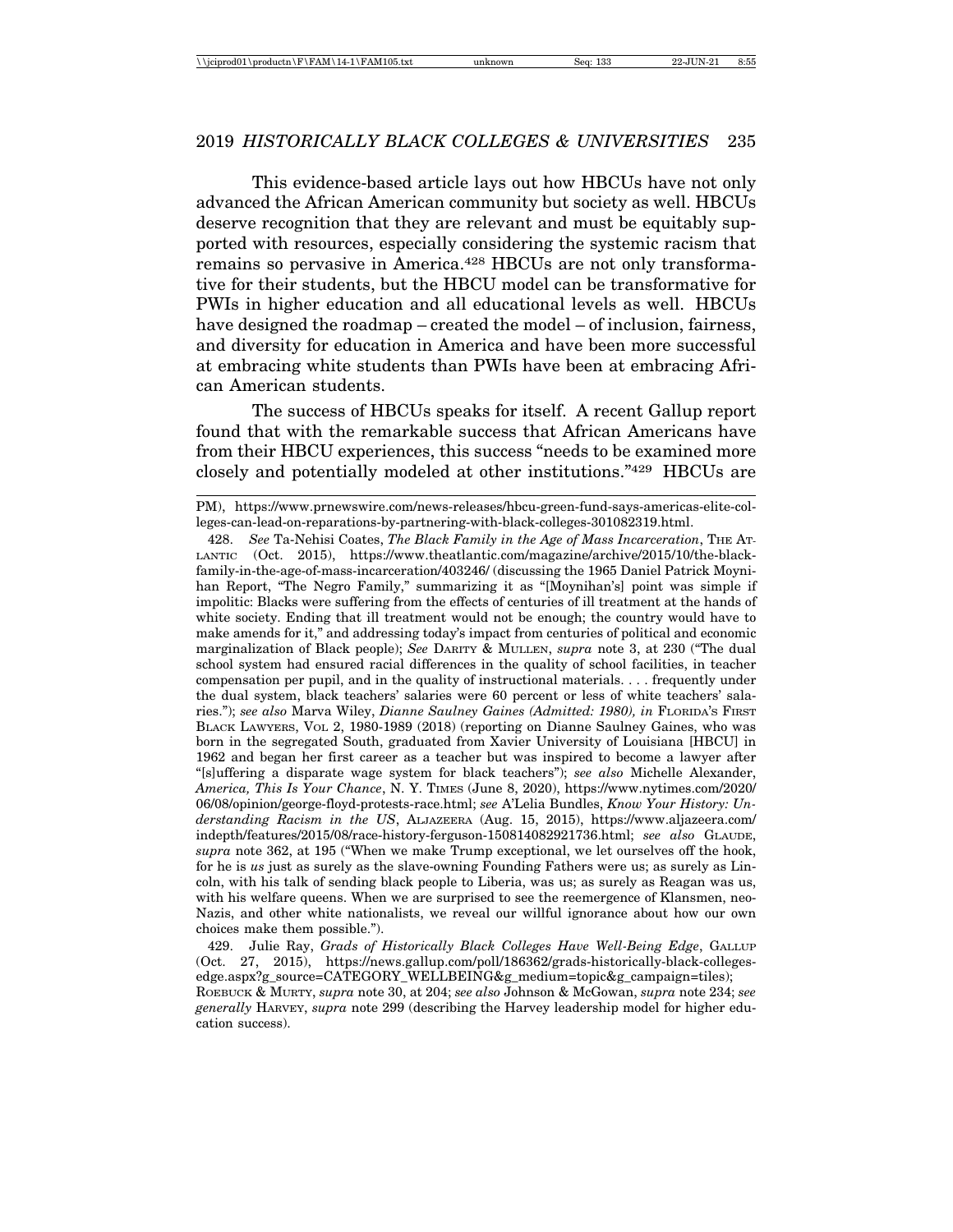critical to America.430 They are educational models that create environments that foster learning atmospheres conducive for all students. Even with meager, inequitable funding, HBCUs are success stories.

HBCUs are on the upswing again.431 "The campuses that served as incubators for the Civil Rights Movement in the mid–20th century are experiencing something of a renaissance. Freshman enrollment is up at 40% of HBCU schools."432 There is new interest from CEOs to private donors, who are learning about and understanding the outsized impact that HBCUs make to America and the world.433 Black

Coverage&pgtype=article&region=footer; Breanna Edwards, *HBCU Enrollment on the Rise Amid Increasing Racial Tensions*, ESSENCE (Mar. 18, 2019), https://www.essence.com/news/ hbcu-enrollment-on-the-rise-amid-increasing-tensions/ (reporting about the increase in enrollment at HBCUs because of the increase in racism fueled by Donald Trump and that HBCUs have always been havens away from racism); Sarah Wood, *Report: HBCU Enrollment Increase Is a Result of Current Political Climate*, DIVERSE EDUC. (Oct. 22, 2019), https:/ /diverseeducation.com/article/158096/.

433. *See, e.g.*, Madeline St. Amour, *Netflix CEO Donates Millions to HBCUs*, INSIDE HIGHER ED. (JUNE 18, 2020), https://www.insidehighered.com/quicktakes/2020/06/18/netflix-ceo-donates-millions-hbcus; Kiara Brantley-Jones, *6 Historically Black Colleges Receive Millions in Record Donations from Mackenzie Scott, Amazon Boss Jeff Bezos' Ex-Wife*, ABC NEWS (July 31, 2020, 4:06 AM), https://abcnews.go.com/US/black-colleges-receive-millionsrecord-donations-mackenzie-scott/story?id=72068091; *BlueCross BlueShield of SC Donates Millions to State's HBCUs*, WLTX (Aug. 25, 2020, 2:02 PM), https://www.wltx.com/article/ news/education/bluecrossblueshield-donates-millions-to-historic-black-colleges-universitieshbcu-southcarolina/101-99062796-a08b-4e2a-baab-3964967dbf7b (providing funding to the state's five qualified, private four-year HBCUs); Michael J. de la Merced & Andrew R. Sorkin, *Michael Bloomberg to Give \$100 Million to Historically Black Medical Schools*, N.Y. TIMES (Sept. 3, 2020), https://www.nytimes.com/2020/09/03/business/dealbook/bloombergblack-medical-schools-donation.html; Mark W. Wright, *Howard, Morehouse Among Five HBCUs to Receive Millions in New Equipment for COVID-19 Testing*, THE UNDEFEATED (Sept. 1, 2020), https://theundefeated.com/features/howard-morehouse-among-five-hbcus-toreceive-millions-in-new-equipment-for-covid-19-testing/; *Brown Is First Non-HBCU Invited to Join National HBCU Library Alliance*, BROWN UNIV., https://www.brown.edu/news/2020- 11-16/alliance (last visited Nov. 18, 2020) ("Sandra Phoenix, director of the HBCU Library Alliance, sees Brown's new membership as a mutually beneficial partnership and one that

<sup>430.</sup> Toldson et al., *supra* note 350 (quoting Gasman: "HBCUs are vitally important to African Americans and other students as well. Their outsized contributions in STEM, in the preparation of students for graduate school and in medicine are essential to the representation of African Americans across these areas. Without HBCUs, we would see an immediate drop in the number of new black scientists, black professors and black doctors.").

<sup>431.</sup> ROGERS, *supra* note 8, at 167 ("Progress is vibrant at HBCUs in the twentieth-first century . . . . Amid the criticism, many have a fertile love for HBCUs, growing from enriching social, cultural, and political experiences."); *see also* FAVORS, *supra* note 352, at 238 ("Black colleges experienced something of a renaissance through the late 1980s and early 1990s.").

<sup>432.</sup> Maya Rhodan, *A New Era of Protest Is Energizing Historically Black Colleges and Universities. But There Are Challenges*, TIME (May 23, 2018, 12:46 PM) https://time.com/ 5286691/hbcu-black-colleges-protest-activism/ (quoting the former director of the Penn Center for Minority Serving Institutions); Alina Tugend, *Seeking a Haven in H.B.C.U.s and Single-Sex Colleges*, N.Y. TIMES (Feb. 21, 2019), https://www.nytimes.com/2019/02/21/education/learning/hbcu-womens-colleges-haven.html?action=click&module=related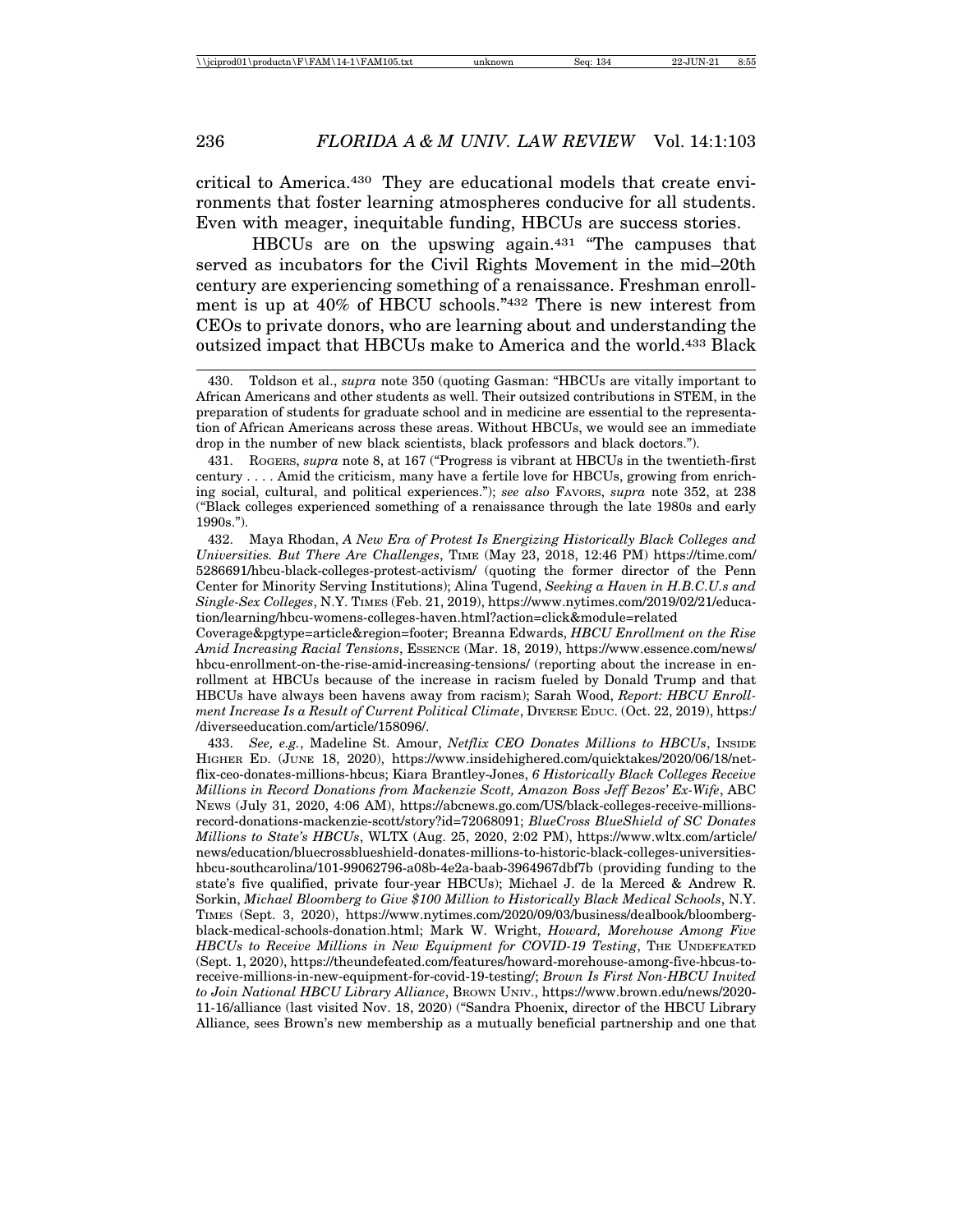college athletes who generate billions for PWIs, "while the HBCUs that some of [those athletes] socialize at flounder financially" are coming home to HBCUs.<sup>434</sup> Black entrepreneurs are finding ways to finan-

will open doors for HBCUs much in the way it will do so for Brown. She said Brown stands out among other universities for its openness to collaboration, including directly with HBCUs, pointing to its decades-long partnership with Tougaloo College, a historically Black college in Jackson, Mississippi."); Danielle Alio, *Princeton University Library Partners with HBCUs in Inaugural Archiving Program*, PRINCETON UNIV. (July 30, 2018, 12:00 PM), https://www.princeton.edu/news/2018/07/30/princeton-university-library-partners-hbcus-inaugural-archiving-program (reporting that Princeton University Library partnered with Howard University, Lincoln University, Texas Southern University, Tougaloo College and Tuskegee University for a collaborative history program); Jarrett Carter Sr., *Philanthropist MacKenzie Scott Single-Handedly Shatters All-Time HBCU Philanthropy Support Record with More Than \$500 Million in Donations,* HBCU DIGEST (Dec. 15, 2020), https:// www.hbcudigest.com/p/mackenzie-scott-hbcu-giving-500-million ("The estimated amount between [MacKenzie] Scott's two rounds of funding totals at least \$500 million in support of HBCUs, extending her record of being the single-largest donor to HBCUs in American history and single-handedly surpassing the all-time collective record of gifts and contracts to HBCUs in one year, a mark of \$478 million set in 2018."); Michael Lozano, *Fayetteville State* Academic Partnership Helps Provide Doctors, Medical Care to the Sandhills Region, ABC NEWS (Oct. 23, 2020), https://abc11.com/fayetteville-state-university-meharry-medical-college-partnership/7280186/ ("Fayetteville State University has partnered with [Meharry Medical College] for a training program aimed at providing more doctors and other health care providers in the Sandhills. "); Anika Chaturvedi, *Morehouse School of Medicine Enters \$100 M Partnership to Train More Black Doctors*, ATLANTA JOURNAL-CONSTITUTION (Dec. 17, 2020), https://www.ajc.com/education/morehouse-school-of-medicine-enters-100m-partnership-to-train-more-black-doctors/QYKYWAZYKRD6HLWOJGBLOGVVKM/ ("Morehouse School of Medicine is teaming up with CommonSpirit Health in a 10-year, \$100 million partnership to train more Black physicians and work toward health equity for underserved communities."); Arrman Kyaw, *Dominion Energy Commits \$25 Million in Grants for STEM at HBCUs*, DIVERSE EDUC. (Dec. 11, 2020), https://diverseeducation.com/article/199129/ ("Dominion Energy is committing \$25 million in grants to support science, technology, engineering and math (STEM) programs at historically Black colleges and universities (HBCUs)."); *MSU Partners with HBCU Institution to Offer Accelerated Graduate Programs*, SPRINGFIELD NEWS-LEADER (Dec. 28, 2020, 7:30 AM), https://www.news-leader.com/story/ news/education/2020/12/28/msu-partners-hbcu-institution-offer-graduate-programs/ 4031186001/ ("Missouri State University has forged a new partnership with Central State University, which will allow more undergraduates to pursue accelerated master's degrees

through the Springfield campus. CSU, a land-grant university, was named the 2017 HBCU — Historically Black Colleges and Universities — of the Year. It is located in Wilberforce, Ohio. This partnership with a HBCU is the first of its kind for MSU."); Jacob Kastrenakes, *Apple's First Major Racial Equity Investments Include a Detroit Developer Center and HBCU Tech Hub*, THE VERGE (Jan. 13, 2021, 10:05 AM), https://www.theverge.com/2021/1/ 13/22228580/apple-detroit-developer-academy-equity-center-hbcu-tech-hub ("In Atlanta, Apple is partnering to help launch the Propel Center, a tech-focused hub for HBCUs. The center will offer in-person and online courses focused on technology, entertainment, and business. It'll be located in the Atlanta University Center that links four HBCUs — Clark Atlanta University, Spelman College, Morehouse College, and the Morehouse School of Medicine. Apple and Southern Company, an Atlanta-based energy giant, will each contribute \$25 million.").

434. ROGERS, *supra* note 8, at 162; Deyscha Smith, *The Bigger Picture: Why High School Stars Are Turning to HBCUs*, SLAMONLINE (Aug. 31, 2020), https://www.slamonline.com/ college-hs/hbcus-story/; *see also* Alisha Ebrahimji, *Affluent White Student-Athletes Are Prof-*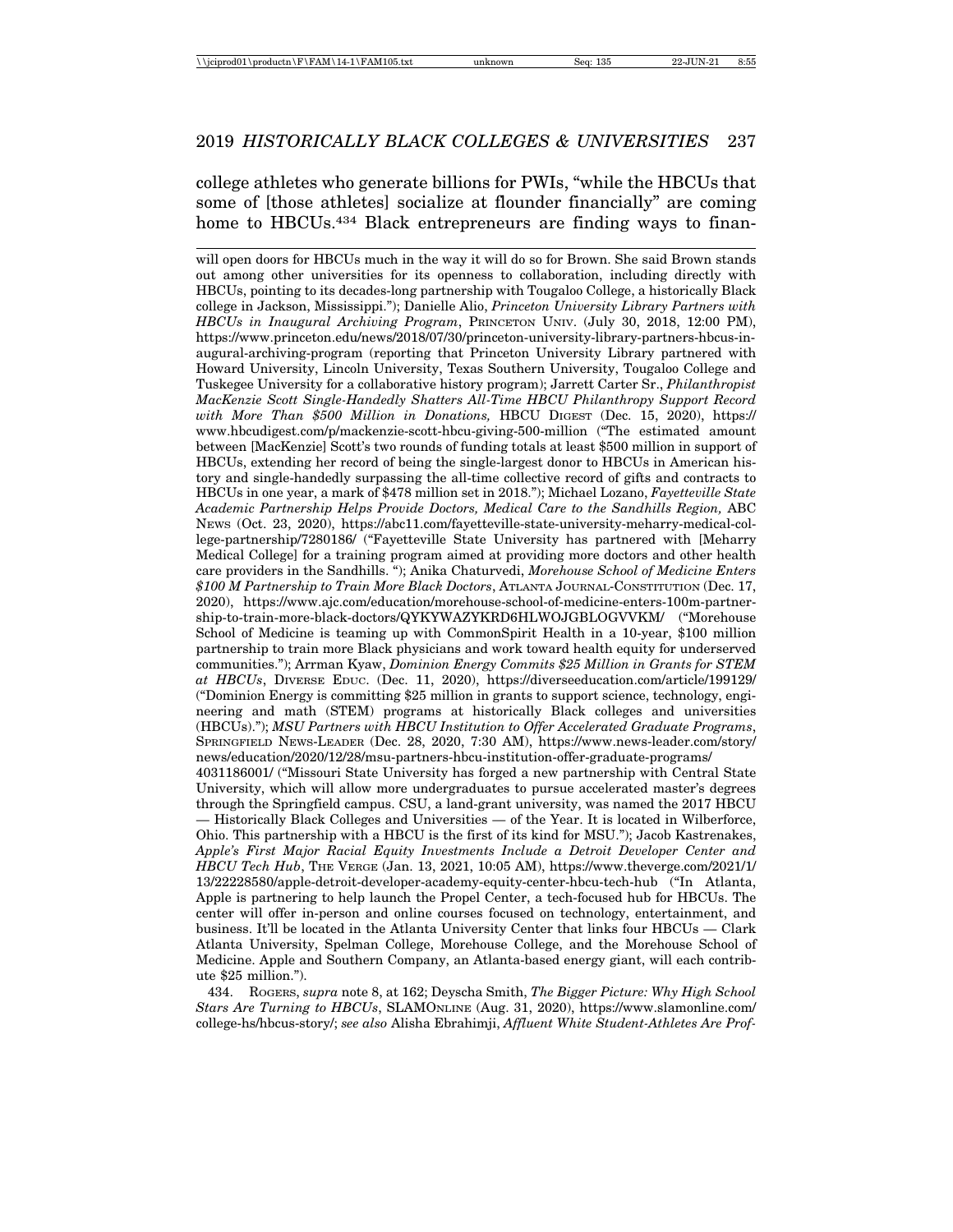cially pour into HBCUs because they "understand how vital the HBCU system is to the Black ecosystem."435 Artists are creatively paying homage to HBCUs.<sup>436</sup> Scholars with numerous college options are choosing HBCUs.437 PWI graduate programs are opening new opportunities for HBCU graduates.438 Innovative college course curriculums on HBCUs are emerging so that "HBCUs can rightfully move from the periphery of African-American history, to take their rightful place as a central part of American and educational History."439

435. *See, e.g.*, Kiara McClendon, *This App Wants to Raise \$1 Billion for Historically Black Colleges and Universities*, FORBES (Aug. 19, 2020, 1:59 PM), https://www.forbes.com/ sites/forbestheculture/2020/08/19/this-app-wants-to-raise-1-billion-for-historically-blackcolleges-and-universities/#2675a719270f.

436. *See, e.g.*, *Delta Sigma Theta Sorority Member, Tara Lynn, Release New Single Paying Homage to HBCUs*, HISTORICALLY BLACK SINCE (June 3, 2020), http:// news.hbcusince.com/2020/06/delta-sigma-theta-sorority-member-tara-lynn-releases-newsingle-paying-homage-to-hbcus/; *see, e.g.,* Will Moss, *Morehouse Grad Creates Comic and Film's Next Big Thing – HBCU Superheroes!,* HBCU CONNECT (Dec. 26, 2020), https:// hbcuconnect.com/content/361941/morehouse-grad-creates-comic-and-film-s-next-big-thinghbcu-superheroes?utm\_source=dlvr.it&utm\_medium=facebook.

See, e.g., Holly V. Hays,"The Sky Is The Limit": Tindley Grad Accepted to 65 Col*leges Will Go to Howard University*, INDYSTAR (Aug. 19, 2020, 6:01 AM), https:// www.indystar.com/story/news/education/2020/08/19/tindley-graduate-accepted-65-schoolsheaded-howard-university/3365344001/; *see, e.g.*, Ronda Bryant, *Why I Chose a HBCU for College*, NEXTSTEPU, https://www.nextstepu.com/why-i-chose-a-hbcu-for-college.art#.X0A kwMhKjzA (last visited Nov. 18, 2020) ("After some advice and wise decision-making, I chose Hampton University. I couldn't be happier with my decision. I enjoy the family atmosphere, traditional values, academic excellence and loads of opportunities. I have never been surrounded by such a diverse group of students who are serious about their education.").

438. *See, e*.g., *University of Florida College of Law Offers Full-Tuition Scholarships for HBCU Graduates,* THE FLA. BAR (Aug. 31, 2020), https://www.floridabar.org/the-florida-barnews/university-of-florida-college-of-law-offers-full-tuition-scholarships-for-hbcu-graduates/ ?fbclid=IWAR1hIDAG90J5Y8ydiI1tRRfEvm1z0KRhL7nYU6n0kaNrjuSg1iFTnP9dVjo ("The University of Florida Fredric G. Levin College of Law has launched a new scholarship

program for graduates of Historically Black Colleges and Universities (HBCUs) seeking to enter the legal profession. The program will award full-tuition scholarships to at least five HBCU graduates enrolling at UF Law every year."); *see, e.g.*, Kennedy Williams, *Princeton University is Looking to Hire HBCU Grads!*, HBCU CONNECT (Jan. 8, 2021), https:// hbcuconnect.com/content/362145/princeton-university-is-looking-to-hire-hbcugrads?utm\_source=dlvr.it&utm\_medium=facebook.

439. *See, e.g.*, Candace Burns, *New Course Could Be "Next Frontier For Black Colleges," Professor Believes*, WTVR (Aug. 20, 2020, 10:50 PM), https://www.wtvr.com/news/localnews/new-course-could-be-next-frontier-for-black-colleges-professor-believes ("The course titled "342-*HBCU History"* is new to the University this fall. VSU administrators believe it could be the nation's first higher education course on the topic. The class will cover a range

*iting from the Labor of Their Poor Black Peers*, *Study Says*, CNN (Sept. 8, 2020), https:// www.cnn.com/2020/09/08/us/ncaa-student-athletes-equal-pay-trnd/index.html; Annika Hammerschlag, *Black Lives Matter Protests Spawn Push for Athletes to Attend Historically Black Colleges*, N.Y. TIMES (July 22, 2020), https://www.nytimes.com/2020/07/22/sports/ncaa basketball/black-lives-matter-hbcus-college-athletes.html ("As more top Black athletes express interest in an H.B.C.U. movement, they are signaling that Power 5 institutions may no longer hold the same allure.").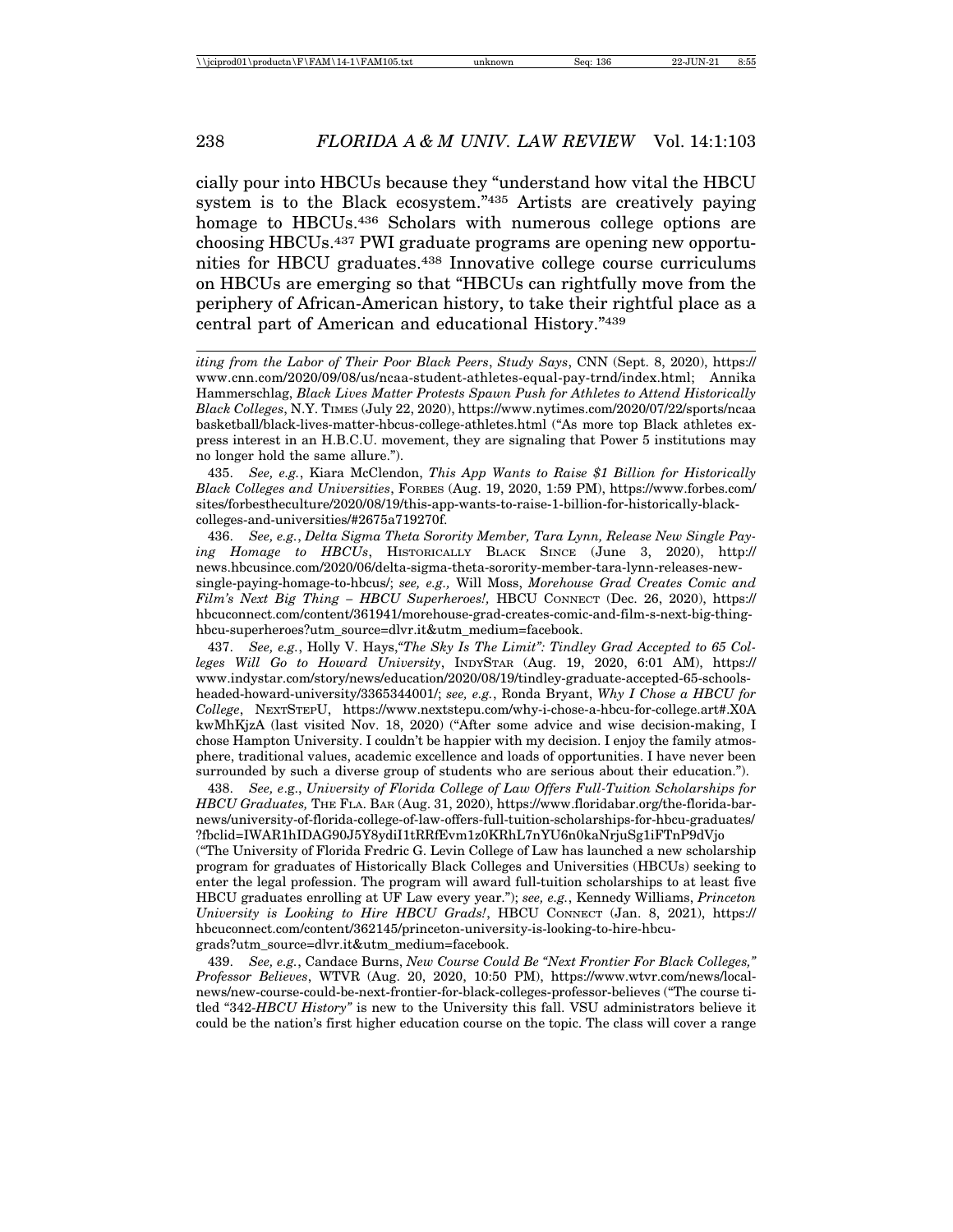HBCUs have mastered creating learning environments that develop greatness. History, studies, analyses, findings, reports, outcomes, opinions, experiences, and statistics show that with funding commensurate to PWIs, HBCUs would lead the charge as *the* American educational model.440 "The question isn't why [HBCUs] still exist; the issue is really, how excellent can [they] be?"441

### **HISTORICALLY BLACK COLLEGES AND UNIVERSITIES MATTER.**

of historical and cultural subjects including, the schools' origins; political activism; roles in creating the black middle and upper class; sports, music, campus life; contributions to America; roles in African decolonization; notable alums; and past, present, and future challenges.").

440. *See, e.g.*, Ivan Rodriguez, *Montbello STEAM School to Be Modeled after Historically Black Colleges and Universities,* THE DENVER CHANNEL (Dec. 17, 2020, 3:54 PM), https:// www.thedenverchannel.com/news/local-news/montbello-steam-school-to-be-modeled-afterhistorically-black-colleges-and-universities ("The Robert F. Smith STEAM (Science, Technology, Engineering, Art, Mathematics) Academy will be a district-run high school [in Colorado] modeled after historically Black colleges and universities."); *see also* Gelles, *supra* note 304 (reporting Robert F. Smith as the richest Black man in the United States of America).

441. Adam Harris, *Why America Needs Its HBCUs* (May 16, 2019), https://www.theatlantic.com/education/archive/2019/05/howard-universitys-president-why-america-needshbcus/589582/ (quoting Wayne Frederick, the president of Howard University); *see generally,* FAVORS, *supra* note 352; *see generally*, SURVIVAL OF HISTORICALLY BLACK COLLEGES AND UNIVERSITIES (Edward Fort, ed., 2013); *see* Donna M. Owens, *HBCUs Are Our Future*, ES-SENCE (May 12, 2020), https://www.essence.com/feature/hbcus-are-our-future/ ("Historically black colleges and universities provide so many students with opportunities to achieve greatness. We must protect these institutions.").